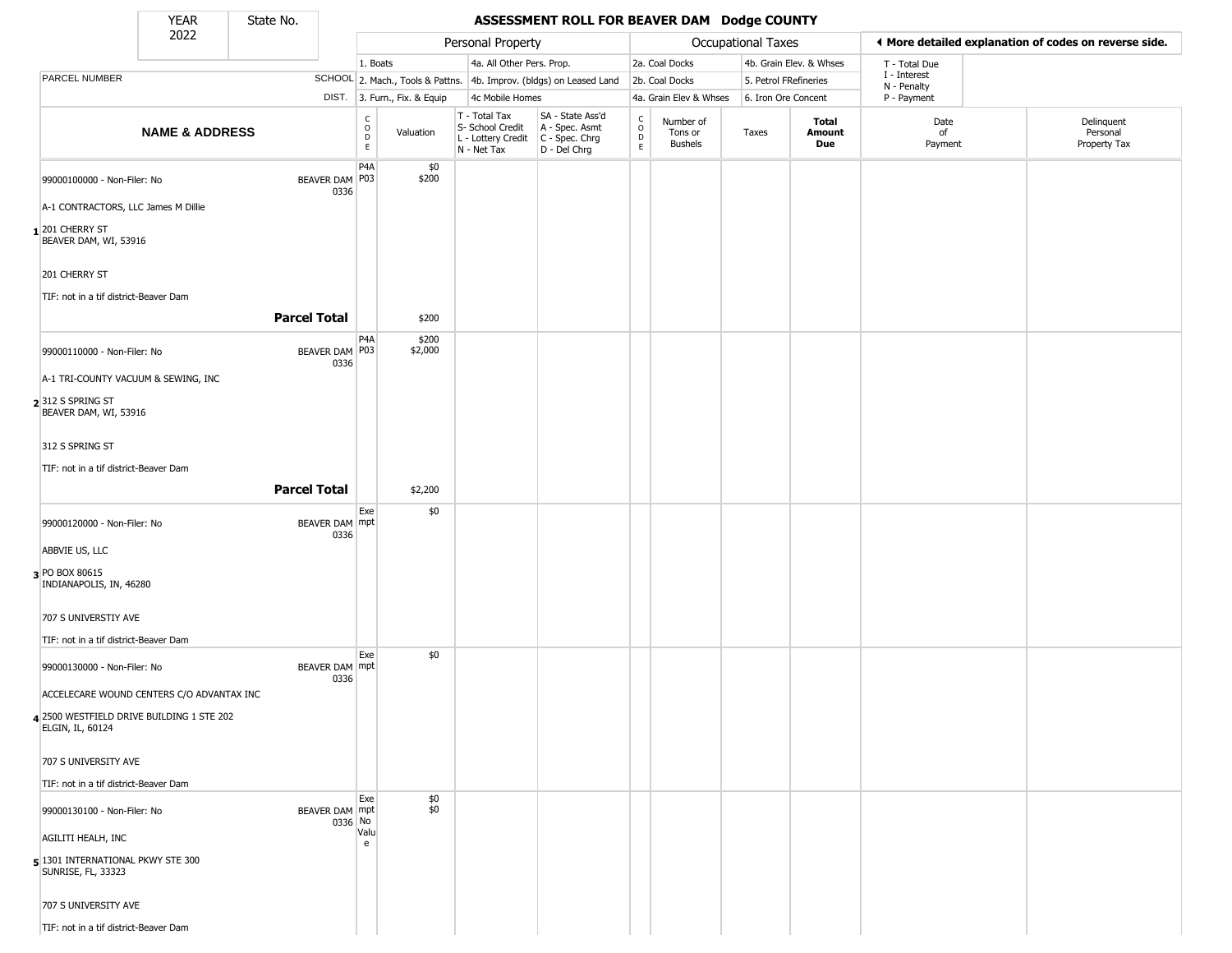|                                                     | <b>YEAR</b>               | State No.           |                           |                           |                              |                                                                                         | ASSESSMENT ROLL FOR BEAVER DAM Dodge COUNTY                         |                                                                    |                                 |                       |                         |                             |                                                       |
|-----------------------------------------------------|---------------------------|---------------------|---------------------------|---------------------------|------------------------------|-----------------------------------------------------------------------------------------|---------------------------------------------------------------------|--------------------------------------------------------------------|---------------------------------|-----------------------|-------------------------|-----------------------------|-------------------------------------------------------|
|                                                     | 2022                      |                     |                           |                           |                              | Personal Property                                                                       |                                                                     |                                                                    |                                 | Occupational Taxes    |                         |                             | ♦ More detailed explanation of codes on reverse side. |
|                                                     |                           |                     |                           | 1. Boats                  |                              | 4a. All Other Pers. Prop.                                                               |                                                                     |                                                                    | 2a. Coal Docks                  |                       | 4b. Grain Elev. & Whses | T - Total Due               |                                                       |
| PARCEL NUMBER                                       |                           |                     |                           |                           |                              |                                                                                         | SCHOOL 2. Mach., Tools & Pattns. 4b. Improv. (bldgs) on Leased Land |                                                                    | 2b. Coal Docks                  | 5. Petrol FRefineries |                         | I - Interest<br>N - Penalty |                                                       |
|                                                     |                           |                     |                           |                           | DIST. 3. Furn., Fix. & Equip | 4c Mobile Homes                                                                         |                                                                     |                                                                    | 4a. Grain Elev & Whses          | 6. Iron Ore Concent   |                         | P - Payment                 |                                                       |
|                                                     | <b>NAME &amp; ADDRESS</b> |                     |                           | $\rm _O^C$<br>$\mathsf E$ | Valuation                    | T - Total Tax<br>S- School Credit<br>L - Lottery Credit   C - Spec. Chrg<br>N - Net Tax | SA - State Ass'd<br>A - Spec. Asmt<br>D - Del Chrg                  | $\begin{smallmatrix} C \\ O \\ D \end{smallmatrix}$<br>$\mathsf E$ | Number of<br>Tons or<br>Bushels | Taxes                 | Total<br>Amount<br>Due  | Date<br>of<br>Payment       | Delinquent<br>Personal<br>Property Tax                |
|                                                     |                           | <b>Parcel Total</b> |                           |                           | \$0                          |                                                                                         |                                                                     |                                                                    |                                 |                       |                         |                             |                                                       |
| 99000200200 - Non-Filer: Yes                        |                           |                     | BEAVER DAM P03<br>0336    | P4A                       | \$200<br>\$11,000            |                                                                                         |                                                                     |                                                                    |                                 |                       |                         |                             |                                                       |
| <b>BLUNT CUTS SALON</b>                             |                           |                     |                           |                           |                              |                                                                                         |                                                                     |                                                                    |                                 |                       |                         |                             |                                                       |
| $6$ 109 Front St<br>Beaver Dam, WI, 53916           |                           |                     |                           |                           |                              |                                                                                         |                                                                     |                                                                    |                                 |                       |                         |                             |                                                       |
| 109 Front St                                        |                           |                     |                           |                           |                              |                                                                                         |                                                                     |                                                                    |                                 |                       |                         |                             |                                                       |
| TIF: not in a tif district-Beaver Dam               |                           |                     |                           |                           |                              |                                                                                         |                                                                     |                                                                    |                                 |                       |                         |                             |                                                       |
|                                                     |                           | <b>Parcel Total</b> |                           |                           | \$11,200                     |                                                                                         |                                                                     |                                                                    |                                 |                       |                         |                             |                                                       |
| 99000200206 - Non-Filer: No                         |                           |                     | <b>BEAVER DAM</b><br>0336 | P03                       | \$5,500                      |                                                                                         |                                                                     |                                                                    |                                 |                       |                         |                             |                                                       |
| ADT, LLC PROPERTY TAX DEPT                          |                           |                     |                           |                           |                              |                                                                                         |                                                                     |                                                                    |                                 |                       |                         |                             |                                                       |
| 7 PO BOX 54767<br>LEXINGTON, KY, 40555              |                           |                     |                           |                           |                              |                                                                                         |                                                                     |                                                                    |                                 |                       |                         |                             |                                                       |
| VARIOUS                                             |                           |                     |                           |                           |                              |                                                                                         |                                                                     |                                                                    |                                 |                       |                         |                             |                                                       |
| TIF: not in a tif district-Beaver Dam               |                           |                     |                           |                           |                              |                                                                                         |                                                                     |                                                                    |                                 |                       |                         |                             |                                                       |
| 99000200207 - Non-Filer: Yes                        |                           |                     | BEAVER DAM   P03<br>0336  | P4A                       | \$600<br>\$15,100            |                                                                                         |                                                                     |                                                                    |                                 |                       |                         |                             |                                                       |
| AT&T                                                |                           |                     |                           |                           |                              |                                                                                         |                                                                     |                                                                    |                                 |                       |                         |                             |                                                       |
| 8 106 FRANCES ST STE C<br>BEAVER DAM, WI, 53916     |                           |                     |                           |                           |                              |                                                                                         |                                                                     |                                                                    |                                 |                       |                         |                             |                                                       |
| 106 FRANCES ST STE C                                |                           |                     |                           |                           |                              |                                                                                         |                                                                     |                                                                    |                                 |                       |                         |                             |                                                       |
| TIF: not in a tif district-Beaver Dam               |                           |                     |                           |                           |                              |                                                                                         |                                                                     |                                                                    |                                 |                       |                         |                             |                                                       |
|                                                     |                           | <b>Parcel Total</b> |                           |                           | \$15,700                     |                                                                                         |                                                                     |                                                                    |                                 |                       |                         |                             |                                                       |
| 99000200207 - Non-Filer: No                         |                           |                     | <b>BEAVER DAM</b><br>0336 | P03                       | \$2,000                      |                                                                                         |                                                                     |                                                                    |                                 |                       |                         |                             |                                                       |
| ADT COMMERCIAL, LLC                                 |                           |                     |                           |                           |                              |                                                                                         |                                                                     |                                                                    |                                 |                       |                         |                             |                                                       |
| PO BOX 54767<br>LEXINGTON, KY, 40555                |                           |                     |                           |                           |                              |                                                                                         |                                                                     |                                                                    |                                 |                       |                         |                             |                                                       |
| VARIOUS                                             |                           |                     |                           |                           |                              |                                                                                         |                                                                     |                                                                    |                                 |                       |                         |                             |                                                       |
| TIF: not in a tif district-Beaver Dam               |                           |                     |                           |                           |                              |                                                                                         |                                                                     |                                                                    |                                 |                       |                         |                             |                                                       |
| 99000200208 - Non-Filer: No                         |                           |                     | BEAVER DAM P03<br>0336    | P4A                       | \$1,900<br>\$4,300           |                                                                                         |                                                                     |                                                                    |                                 |                       |                         |                             |                                                       |
| DOCTORS OF PHYSICAL THERAPY                         |                           |                     |                           |                           |                              |                                                                                         |                                                                     |                                                                    |                                 |                       |                         |                             |                                                       |
| 10 201 GATEWAY DR, STE 300<br>BEAVER DAM, WI, 53916 |                           |                     |                           |                           |                              |                                                                                         |                                                                     |                                                                    |                                 |                       |                         |                             |                                                       |
| 201 GATEWAY DR, STE 300                             |                           |                     |                           |                           |                              |                                                                                         |                                                                     |                                                                    |                                 |                       |                         |                             |                                                       |
| TIF: not in a tif district-Beaver Dam               |                           |                     |                           |                           |                              |                                                                                         |                                                                     |                                                                    |                                 |                       |                         |                             |                                                       |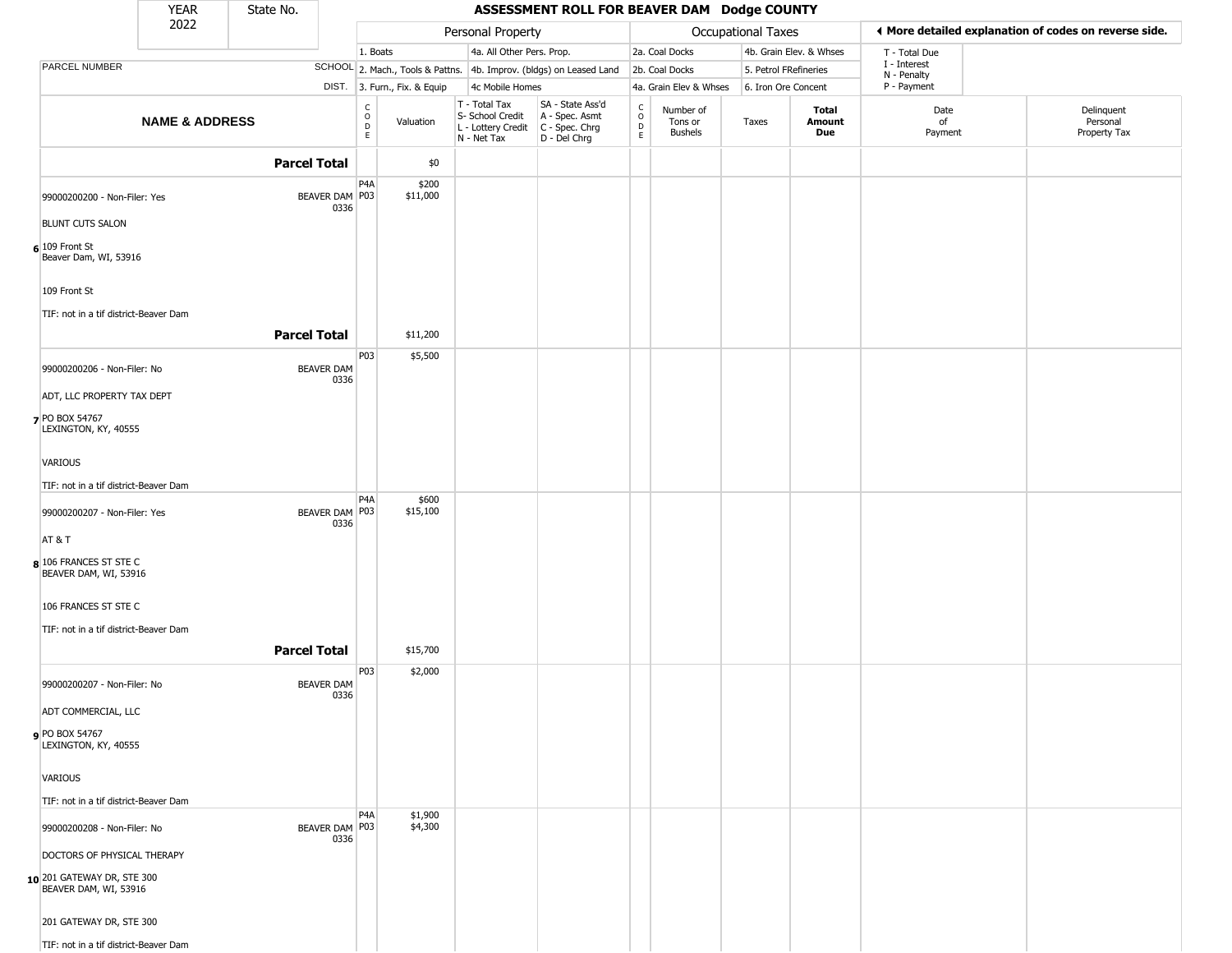|                                                                                           | <b>YEAR</b>               | State No.           |                           |                                                 |                                  |                                                                        | ASSESSMENT ROLL FOR BEAVER DAM Dodge COUNTY                            |                 |                                        |                     |                         |                             |                                                       |
|-------------------------------------------------------------------------------------------|---------------------------|---------------------|---------------------------|-------------------------------------------------|----------------------------------|------------------------------------------------------------------------|------------------------------------------------------------------------|-----------------|----------------------------------------|---------------------|-------------------------|-----------------------------|-------------------------------------------------------|
|                                                                                           | 2022                      |                     |                           |                                                 |                                  | Personal Property                                                      |                                                                        |                 |                                        | Occupational Taxes  |                         |                             | ♦ More detailed explanation of codes on reverse side. |
|                                                                                           |                           |                     |                           | 1. Boats                                        |                                  | 4a. All Other Pers. Prop.                                              |                                                                        |                 | 2a. Coal Docks                         |                     | 4b. Grain Elev. & Whses | T - Total Due               |                                                       |
| PARCEL NUMBER                                                                             |                           |                     |                           |                                                 | SCHOOL 2. Mach., Tools & Pattns. |                                                                        | 4b. Improv. (bldgs) on Leased Land                                     |                 | 2b. Coal Docks                         |                     | 5. Petrol FRefineries   | I - Interest<br>N - Penalty |                                                       |
|                                                                                           |                           |                     |                           |                                                 | DIST. 3. Furn., Fix. & Equip     | 4c Mobile Homes                                                        |                                                                        |                 | 4a. Grain Elev & Whses                 | 6. Iron Ore Concent |                         | P - Payment                 |                                                       |
|                                                                                           | <b>NAME &amp; ADDRESS</b> |                     |                           | $\begin{array}{c} C \\ O \\ D \\ E \end{array}$ | Valuation                        | T - Total Tax<br>S- School Credit<br>L - Lottery Credit<br>N - Net Tax | SA - State Ass'd<br>A - Spec. Asmt<br>C - Spec. Chrg<br>$D - Del Chrg$ | $0$<br>$0$<br>E | Number of<br>Tons or<br><b>Bushels</b> | Taxes               | Total<br>Amount<br>Due  | Date<br>of<br>Payment       | Delinquent<br>Personal<br>Property Tax                |
|                                                                                           |                           | <b>Parcel Total</b> |                           |                                                 | \$6,200                          |                                                                        |                                                                        |                 |                                        |                     |                         |                             |                                                       |
| 99000200300 - Non-Filer: No                                                               |                           |                     | <b>BEAVER DAM</b><br>0336 | P03                                             | \$1,400                          |                                                                        |                                                                        |                 |                                        |                     |                         |                             |                                                       |
| ARTISTIC TAXIDERMY GREG SPERGER<br>$11$ 106 E 3RD ST<br>BEAVER DAM, WI, 53916             |                           |                     |                           |                                                 |                                  |                                                                        |                                                                        |                 |                                        |                     |                         |                             |                                                       |
| 106 E 3RD ST<br>TIF: not in a tif district-Beaver Dam                                     |                           |                     |                           |                                                 |                                  |                                                                        |                                                                        |                 |                                        |                     |                         |                             |                                                       |
| 99000200500 - Non-Filer: No                                                               |                           |                     | BEAVER DAM P03<br>0336    | P4A                                             | \$500<br>\$6,500                 |                                                                        |                                                                        |                 |                                        |                     |                         |                             |                                                       |
| Affiliated Counciling Services<br>12 1807 N CENTER ST, STE 204<br>Beaver Dam, WI, 53916   |                           |                     |                           |                                                 |                                  |                                                                        |                                                                        |                 |                                        |                     |                         |                             |                                                       |
| 1807 N CENTER ST, STE 204                                                                 |                           |                     |                           |                                                 |                                  |                                                                        |                                                                        |                 |                                        |                     |                         |                             |                                                       |
| TIF: not in a tif district-Beaver Dam                                                     |                           | <b>Parcel Total</b> |                           |                                                 |                                  |                                                                        |                                                                        |                 |                                        |                     |                         |                             |                                                       |
|                                                                                           |                           |                     |                           | P4A                                             | \$7,000<br>\$3,400               |                                                                        |                                                                        |                 |                                        |                     |                         |                             |                                                       |
| 99000200575 - Non-Filer: No                                                               |                           |                     | BEAVER DAM   P03<br>0336  |                                                 | \$4,700                          |                                                                        |                                                                        |                 |                                        |                     |                         |                             |                                                       |
| AIRGAS USA, LLC NORTH DIVISION DBA AIRGAS USA, LLC<br>13 PO BOX 6675<br>RANDOR, PA, 19087 |                           |                     |                           |                                                 |                                  |                                                                        |                                                                        |                 |                                        |                     |                         |                             |                                                       |
| W8259 N CRYSTAL LAKE RD                                                                   |                           |                     |                           |                                                 |                                  |                                                                        |                                                                        |                 |                                        |                     |                         |                             |                                                       |
| TIF: not in a tif district-Beaver Dam                                                     |                           | <b>Parcel Total</b> |                           |                                                 | \$8,100                          |                                                                        |                                                                        |                 |                                        |                     |                         |                             |                                                       |
| 99000200675 - Non-Filer: No                                                               |                           |                     | BEAVER DAM P03<br>0336    | P4A                                             | \$12,500<br>\$259,900            |                                                                        |                                                                        |                 |                                        |                     |                         |                             |                                                       |
| ALDI INC. (WISCONSIN) OAK084 C/O RYAN TAX COMPLIANCE SERVICES,<br><b>LLC</b>              |                           |                     |                           |                                                 |                                  |                                                                        |                                                                        |                 |                                        |                     |                         |                             |                                                       |
| 14 PO BOX 460049, DEPT 801<br>HOUSTON, TX, 77056                                          |                           |                     |                           |                                                 |                                  |                                                                        |                                                                        |                 |                                        |                     |                         |                             |                                                       |
| 1733 N SPRING ST                                                                          |                           |                     |                           |                                                 |                                  |                                                                        |                                                                        |                 |                                        |                     |                         |                             |                                                       |
| TIF: not in a tif district-Beaver Dam                                                     |                           | <b>Parcel Total</b> |                           |                                                 | \$272,400                        |                                                                        |                                                                        |                 |                                        |                     |                         |                             |                                                       |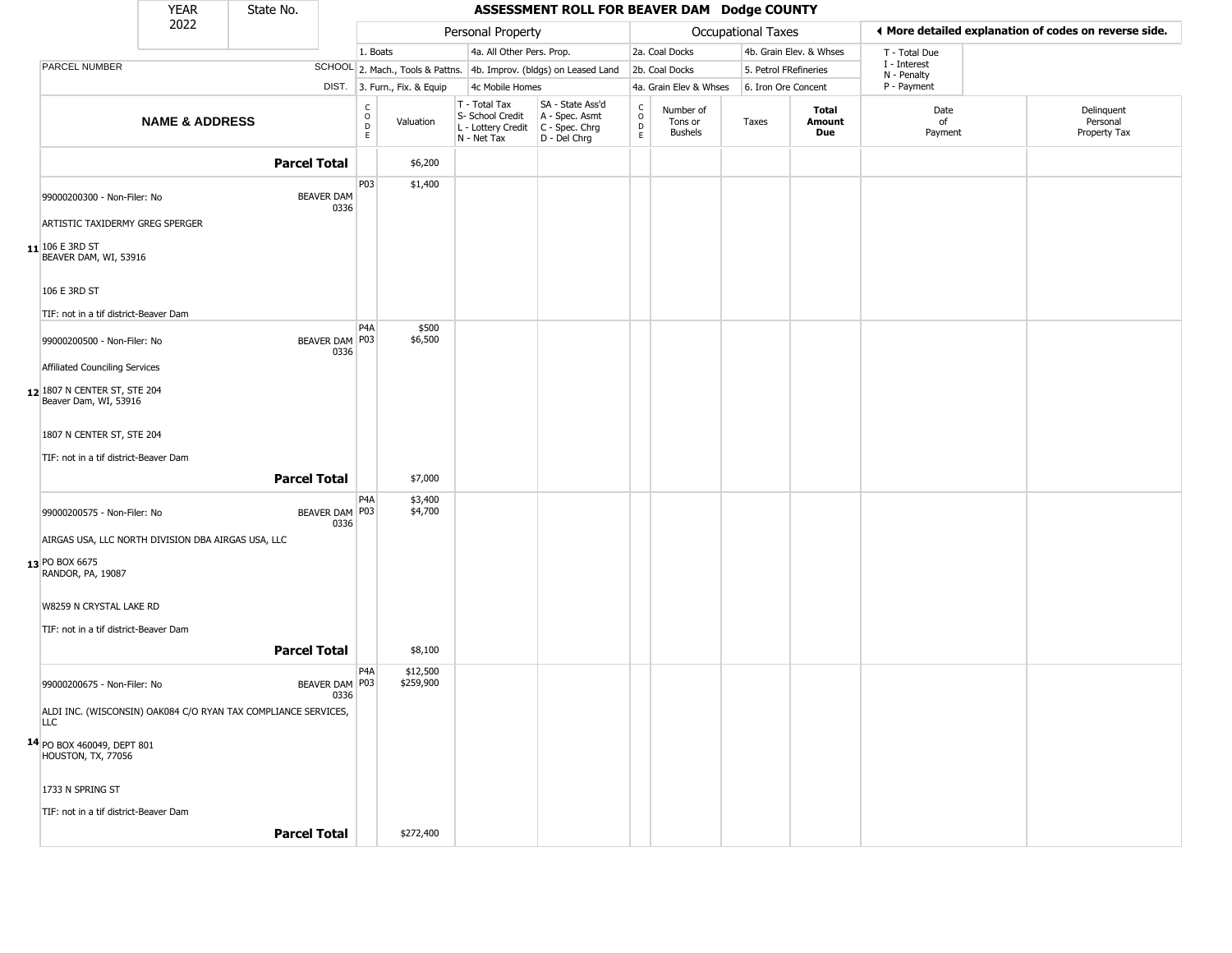|                                                                                                       | <b>YEAR</b>               | State No.           |                           |                                   |                              |                                                  | ASSESSMENT ROLL FOR BEAVER DAM Dodge COUNTY                                             |                                                 |                                        |                       |                         |                             |                                                       |
|-------------------------------------------------------------------------------------------------------|---------------------------|---------------------|---------------------------|-----------------------------------|------------------------------|--------------------------------------------------|-----------------------------------------------------------------------------------------|-------------------------------------------------|----------------------------------------|-----------------------|-------------------------|-----------------------------|-------------------------------------------------------|
|                                                                                                       | 2022                      |                     |                           |                                   |                              | Personal Property                                |                                                                                         |                                                 |                                        | Occupational Taxes    |                         |                             | ◀ More detailed explanation of codes on reverse side. |
|                                                                                                       |                           |                     |                           | 1. Boats                          |                              | 4a. All Other Pers. Prop.                        |                                                                                         |                                                 | 2a. Coal Docks                         |                       | 4b. Grain Elev. & Whses | T - Total Due               |                                                       |
| PARCEL NUMBER                                                                                         |                           |                     |                           |                                   |                              |                                                  | SCHOOL 2. Mach., Tools & Pattns. 4b. Improv. (bldgs) on Leased Land                     |                                                 | 2b. Coal Docks                         | 5. Petrol FRefineries |                         | I - Interest<br>N - Penalty |                                                       |
|                                                                                                       |                           |                     |                           |                                   | DIST. 3. Furn., Fix. & Equip | 4c Mobile Homes                                  |                                                                                         |                                                 | 4a. Grain Elev & Whses                 | 6. Iron Ore Concent   |                         | P - Payment                 |                                                       |
|                                                                                                       | <b>NAME &amp; ADDRESS</b> |                     |                           | $\frac{c}{0}$<br>$\mathsf D$<br>E | Valuation                    | T - Total Tax<br>S- School Credit<br>N - Net Tax | SA - State Ass'd<br>A - Spec. Asmt<br>L - Lottery Credit C - Spec. Chrg<br>D - Del Chrg | $\begin{array}{c} C \\ 0 \\ D \\ E \end{array}$ | Number of<br>Tons or<br><b>Bushels</b> | Taxes                 | Total<br>Amount<br>Due  | Date<br>of<br>Payment       | Delinquent<br>Personal<br>Property Tax                |
| 99000200700 - Non-Filer: Yes<br><b>ARK PLASTICS LLC</b>                                               |                           |                     | BEAVER DAM e              | Stat<br>0336 Ass<br>ess<br>ed     | \$0                          |                                                  |                                                                                         |                                                 |                                        |                       |                         |                             |                                                       |
| 15 140 DODGE STREET<br>BEAVER DAM, WI, 53916                                                          |                           |                     |                           |                                   |                              |                                                  |                                                                                         |                                                 |                                        |                       |                         |                             |                                                       |
| 140 DODGE STREET                                                                                      |                           |                     |                           |                                   |                              |                                                  |                                                                                         |                                                 |                                        |                       |                         |                             |                                                       |
| TIF: not in a tif district-Beaver Dam<br>99000300000 - Non-Filer: No                                  |                           |                     | BEAVER DAM P03<br>0336    | P4A                               | \$100<br>\$1,900             |                                                  |                                                                                         |                                                 |                                        |                       |                         |                             |                                                       |
| DALE R ALT, DC, SC<br>16 127 Park Ave<br>Beaver Dam, WI, 53916                                        |                           |                     |                           |                                   |                              |                                                  |                                                                                         |                                                 |                                        |                       |                         |                             |                                                       |
| 127 Park Ave<br>TIF: not in a tif district-Beaver Dam                                                 |                           |                     |                           |                                   |                              |                                                  |                                                                                         |                                                 |                                        |                       |                         |                             |                                                       |
|                                                                                                       |                           | <b>Parcel Total</b> |                           |                                   | \$2,000                      |                                                  |                                                                                         |                                                 |                                        |                       |                         |                             |                                                       |
| 99000800000 - Non-Filer: No                                                                           |                           |                     | <b>BEAVER DAM</b><br>0336 | P03                               | \$500                        |                                                  |                                                                                         |                                                 |                                        |                       |                         |                             |                                                       |
| AMERICAN FAMILY MUTUAL INSURANCE COMPANY DBA AMERICAN<br>FAMILY MUTUAL INSURANCE CO<br>17 PO BOX 4747 |                           |                     |                           |                                   |                              |                                                  |                                                                                         |                                                 |                                        |                       |                         |                             |                                                       |
| OAK BROOK, IL, 60522                                                                                  |                           |                     |                           |                                   |                              |                                                  |                                                                                         |                                                 |                                        |                       |                         |                             |                                                       |
| 1748 N SPRING ST<br>TIF: not in a tif district-Beaver Dam                                             |                           |                     |                           |                                   |                              |                                                  |                                                                                         |                                                 |                                        |                       |                         |                             |                                                       |
| 99000800100 - Non-Filer: No                                                                           |                           |                     | <b>BEAVER DAM</b><br>0336 | P03                               | \$600                        |                                                  |                                                                                         |                                                 |                                        |                       |                         |                             |                                                       |
| AMERICAN FAMILY MUTUAL INSURANCE COMPANY DBA AMERICAN<br>FAMILY MUTUAL INSURANCE CO                   |                           |                     |                           |                                   |                              |                                                  |                                                                                         |                                                 |                                        |                       |                         |                             |                                                       |
| 18 PO BOX 4747<br>OAK BROOK, IL, 60522                                                                |                           |                     |                           |                                   |                              |                                                  |                                                                                         |                                                 |                                        |                       |                         |                             |                                                       |
| 1301 N CENTER ST<br>TIF: not in a tif district-Beaver Dam                                             |                           |                     |                           |                                   |                              |                                                  |                                                                                         |                                                 |                                        |                       |                         |                             |                                                       |
| 99000800200 - Non-Filer: Yes                                                                          |                           |                     | BEAVER DAM P03<br>0336    | P <sub>4</sub> A                  | \$400<br>\$900               |                                                  |                                                                                         |                                                 |                                        |                       |                         |                             |                                                       |
| AMERICAN FAMILY KEVIN CARNINE                                                                         |                           |                     |                           |                                   |                              |                                                  |                                                                                         |                                                 |                                        |                       |                         |                             |                                                       |
| 19 718 PARK AVE<br>BEAVER DAM, WI, 53916                                                              |                           |                     |                           |                                   |                              |                                                  |                                                                                         |                                                 |                                        |                       |                         |                             |                                                       |
| 718 PARK AVE                                                                                          |                           |                     |                           |                                   |                              |                                                  |                                                                                         |                                                 |                                        |                       |                         |                             |                                                       |
| TIF: not in a tif district-Beaver Dam                                                                 |                           |                     |                           |                                   |                              |                                                  |                                                                                         |                                                 |                                        |                       |                         |                             |                                                       |
|                                                                                                       |                           | <b>Parcel Total</b> |                           |                                   | \$1,300                      |                                                  |                                                                                         |                                                 |                                        |                       |                         |                             |                                                       |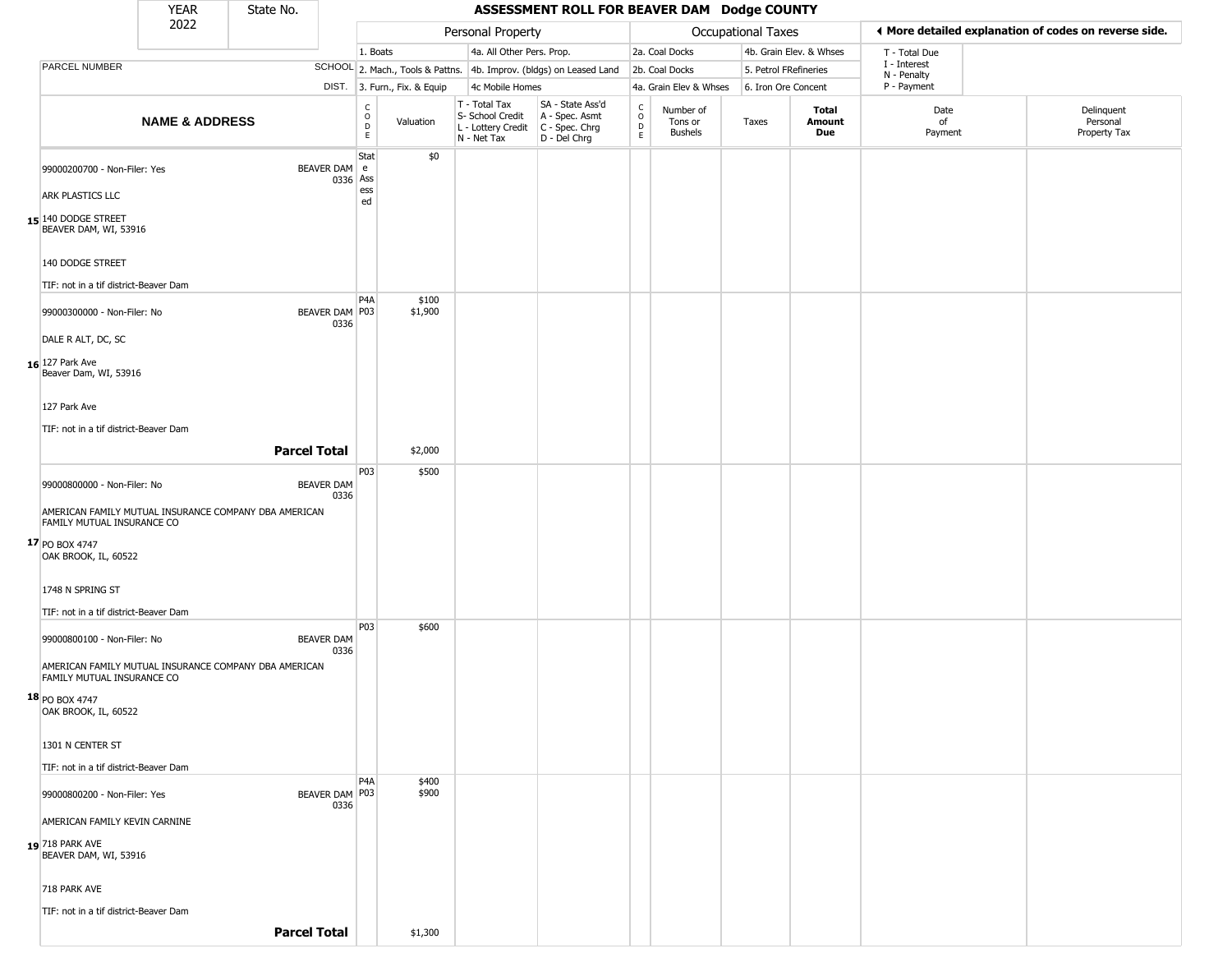|                                                                                                                    | <b>YEAR</b>               | State No.           |                           |                         |                              |                                                                                         | ASSESSMENT ROLL FOR BEAVER DAM Dodge COUNTY                         |                                  |                                        |                       |                         |                             |                                                       |
|--------------------------------------------------------------------------------------------------------------------|---------------------------|---------------------|---------------------------|-------------------------|------------------------------|-----------------------------------------------------------------------------------------|---------------------------------------------------------------------|----------------------------------|----------------------------------------|-----------------------|-------------------------|-----------------------------|-------------------------------------------------------|
|                                                                                                                    | 2022                      |                     |                           |                         |                              | Personal Property                                                                       |                                                                     |                                  |                                        | Occupational Taxes    |                         |                             | ◀ More detailed explanation of codes on reverse side. |
|                                                                                                                    |                           |                     |                           | 1. Boats                |                              | 4a. All Other Pers. Prop.                                                               |                                                                     |                                  | 2a. Coal Docks                         |                       | 4b. Grain Elev. & Whses | T - Total Due               |                                                       |
| PARCEL NUMBER                                                                                                      |                           |                     |                           |                         |                              |                                                                                         | SCHOOL 2. Mach., Tools & Pattns. 4b. Improv. (bldgs) on Leased Land |                                  | 2b. Coal Docks                         | 5. Petrol FRefineries |                         | I - Interest<br>N - Penalty |                                                       |
|                                                                                                                    |                           |                     |                           |                         | DIST. 3. Furn., Fix. & Equip | 4c Mobile Homes                                                                         |                                                                     |                                  | 4a. Grain Elev & Whses                 | 6. Iron Ore Concent   |                         | P - Payment                 |                                                       |
|                                                                                                                    | <b>NAME &amp; ADDRESS</b> |                     |                           | $\frac{c}{0}$<br>D<br>E | Valuation                    | T - Total Tax<br>S- School Credit<br>L - Lottery Credit   C - Spec. Chrg<br>N - Net Tax | SA - State Ass'd<br>A - Spec. Asmt<br>D - Del Chrg                  | C<br>$\circ$<br>$\mathsf D$<br>E | Number of<br>Tons or<br><b>Bushels</b> | Taxes                 | Total<br>Amount<br>Due  | Date<br>of<br>Payment       | Delinquent<br>Personal<br>Property Tax                |
| 99000800300 - Non-Filer: No<br>AMERICAN FAMILY MUTUAL INSURANCE COMPANY DBA AMERICAN<br>FAMILY MUTUAL INSURANCE CO |                           |                     | <b>BEAVER DAM</b><br>0336 | P03                     | \$500                        |                                                                                         |                                                                     |                                  |                                        |                       |                         |                             |                                                       |
| 20 PO BOX 4747<br>OAK BROOK, IL, 60522<br>718 PARK AVE                                                             |                           |                     |                           |                         |                              |                                                                                         |                                                                     |                                  |                                        |                       |                         |                             |                                                       |
| TIF: not in a tif district-Beaver Dam                                                                              |                           |                     |                           |                         |                              |                                                                                         |                                                                     |                                  |                                        |                       |                         |                             |                                                       |
| 99000800350 - Non-Filer: No<br>NATIONAL ENTERTAINMENT NETWORK, LLC                                                 |                           |                     | <b>BEAVER DAM</b><br>0336 | P03                     | \$3,000                      |                                                                                         |                                                                     |                                  |                                        |                       |                         |                             |                                                       |
| 21 246 S TAYLOR AVE #200<br>LOUISVILLE, CO, 80027                                                                  |                           |                     |                           |                         |                              |                                                                                         |                                                                     |                                  |                                        |                       |                         |                             |                                                       |
| VARIOUS                                                                                                            |                           |                     |                           |                         |                              |                                                                                         |                                                                     |                                  |                                        |                       |                         |                             |                                                       |
| TIF: not in a tif district-Beaver Dam                                                                              |                           |                     |                           |                         |                              |                                                                                         |                                                                     |                                  |                                        |                       |                         |                             |                                                       |
| 99001100000 - Non-Filer: No                                                                                        |                           |                     | BEAVER DAM P03<br>0336    | P <sub>4</sub> A        | \$37,100<br>\$316,300        |                                                                                         |                                                                     |                                  |                                        |                       |                         |                             |                                                       |
| AMERICAN BANK OF BEAVER DAM                                                                                        |                           |                     |                           |                         |                              |                                                                                         |                                                                     |                                  |                                        |                       |                         |                             |                                                       |
| $22$ 115 FRONT ST<br>Beaver Dam, WI, 53916                                                                         |                           |                     |                           |                         |                              |                                                                                         |                                                                     |                                  |                                        |                       |                         |                             |                                                       |
| 115 FRONT ST                                                                                                       |                           |                     |                           |                         |                              |                                                                                         |                                                                     |                                  |                                        |                       |                         |                             |                                                       |
| TIF: not in a tif district-Beaver Dam                                                                              |                           | <b>Parcel Total</b> |                           |                         | \$353,400                    |                                                                                         |                                                                     |                                  |                                        |                       |                         |                             |                                                       |
|                                                                                                                    |                           |                     |                           | P <sub>4</sub> A        | \$17,700                     |                                                                                         |                                                                     |                                  |                                        |                       |                         |                             |                                                       |
| 99001100050 - Non-Filer: No                                                                                        |                           |                     | BEAVER DAM P03<br>0336    |                         | \$111,900                    |                                                                                         |                                                                     |                                  |                                        |                       |                         |                             |                                                       |
| AMERICAN BANK OF BEAVER DAM                                                                                        |                           |                     |                           |                         |                              |                                                                                         |                                                                     |                                  |                                        |                       |                         |                             |                                                       |
| 23 115 FRONT ST<br>BEAVER DAM, WI, 53916                                                                           |                           |                     |                           |                         |                              |                                                                                         |                                                                     |                                  |                                        |                       |                         |                             |                                                       |
| 1519 N SPRING ST                                                                                                   |                           |                     |                           |                         |                              |                                                                                         |                                                                     |                                  |                                        |                       |                         |                             |                                                       |
| TIF: not in a tif district-Beaver Dam                                                                              |                           | <b>Parcel Total</b> |                           |                         | \$129,600                    |                                                                                         |                                                                     |                                  |                                        |                       |                         |                             |                                                       |
|                                                                                                                    |                           |                     |                           | P03                     | \$13,900                     |                                                                                         |                                                                     |                                  |                                        |                       |                         |                             |                                                       |
| 99001100060 - Non-Filer: Yes                                                                                       |                           |                     | <b>BEAVER DAM</b><br>0336 |                         |                              |                                                                                         |                                                                     |                                  |                                        |                       |                         |                             |                                                       |
| AMERICAN BANK OF BEAVER DAM<br><b>24 115 FRONT ST BEAVER DAM, WI, 53916</b>                                        |                           |                     |                           |                         |                              |                                                                                         |                                                                     |                                  |                                        |                       |                         |                             |                                                       |
| 120 FRANCES LANE                                                                                                   |                           |                     |                           |                         |                              |                                                                                         |                                                                     |                                  |                                        |                       |                         |                             |                                                       |
| TIF: not in a tif district-Beaver Dam                                                                              |                           |                     |                           |                         |                              |                                                                                         |                                                                     |                                  |                                        |                       |                         |                             |                                                       |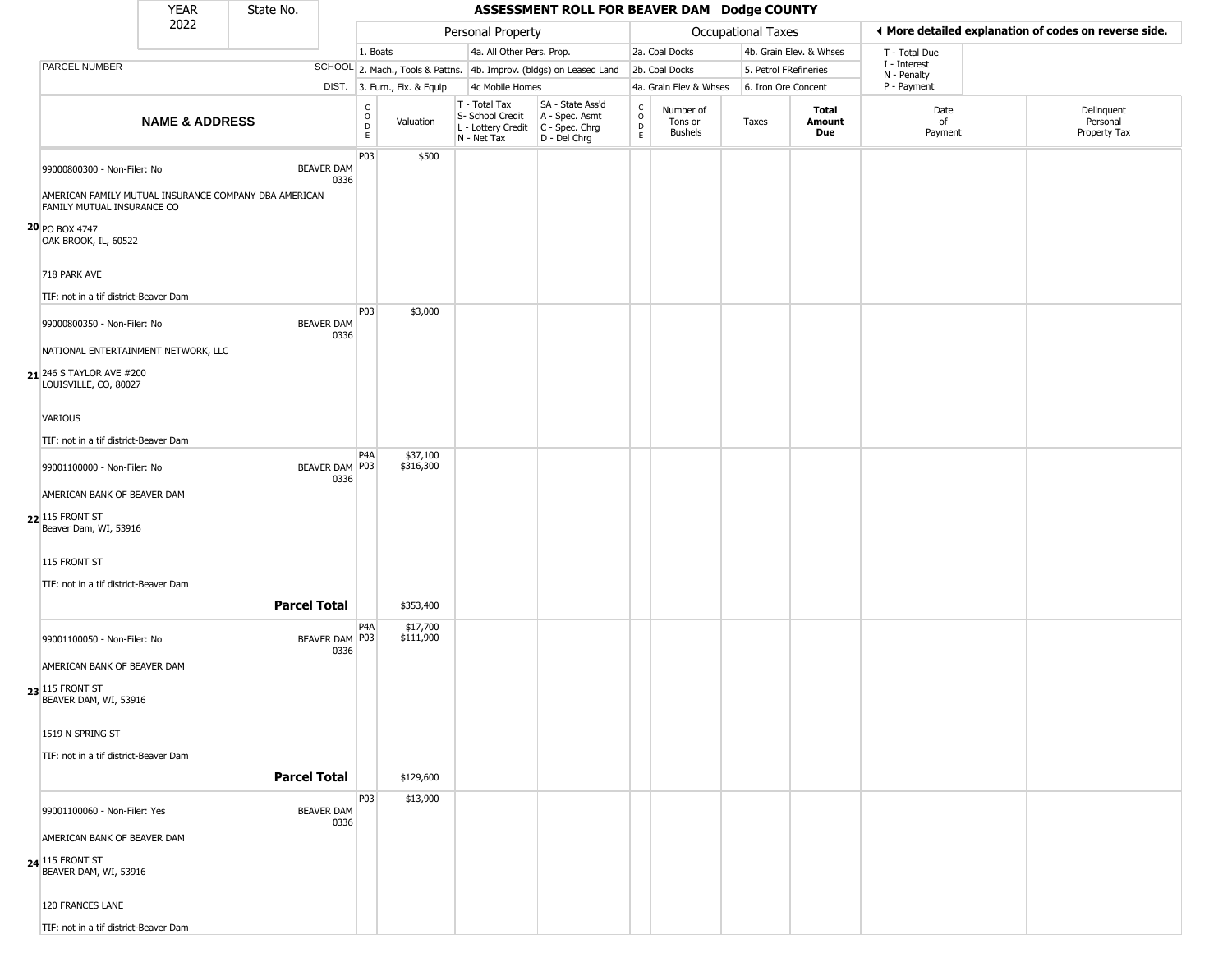|                                                                   | <b>YEAR</b>               | State No.           |                          |                              |                              |                                                                                         | ASSESSMENT ROLL FOR BEAVER DAM Dodge COUNTY                         |                                         |                                        |                       |                         |                             |                                                       |
|-------------------------------------------------------------------|---------------------------|---------------------|--------------------------|------------------------------|------------------------------|-----------------------------------------------------------------------------------------|---------------------------------------------------------------------|-----------------------------------------|----------------------------------------|-----------------------|-------------------------|-----------------------------|-------------------------------------------------------|
|                                                                   | 2022                      |                     |                          |                              |                              | Personal Property                                                                       |                                                                     |                                         |                                        | Occupational Taxes    |                         |                             | ◀ More detailed explanation of codes on reverse side. |
|                                                                   |                           |                     |                          | 1. Boats                     |                              | 4a. All Other Pers. Prop.                                                               |                                                                     |                                         | 2a. Coal Docks                         |                       | 4b. Grain Elev. & Whses | T - Total Due               |                                                       |
| PARCEL NUMBER                                                     |                           |                     |                          |                              |                              |                                                                                         | SCHOOL 2. Mach., Tools & Pattns. 4b. Improv. (bldgs) on Leased Land |                                         | 2b. Coal Docks                         | 5. Petrol FRefineries |                         | I - Interest<br>N - Penalty |                                                       |
|                                                                   |                           |                     |                          |                              | DIST. 3. Furn., Fix. & Equip | 4c Mobile Homes                                                                         |                                                                     |                                         | 4a. Grain Elev & Whses                 | 6. Iron Ore Concent   |                         | P - Payment                 |                                                       |
|                                                                   | <b>NAME &amp; ADDRESS</b> |                     |                          | $_{\rm o}^{\rm c}$<br>D<br>E | Valuation                    | T - Total Tax<br>S- School Credit<br>L - Lottery Credit   C - Spec. Chrg<br>N - Net Tax | SA - State Ass'd<br>A - Spec. Asmt<br>D - Del Chrg                  | $\rm _o^C$<br>$\mathsf{D}_{\mathsf{E}}$ | Number of<br>Tons or<br><b>Bushels</b> | Taxes                 | Total<br>Amount<br>Due  | Date<br>of<br>Payment       | Delinquent<br>Personal<br>Property Tax                |
| 99001100150 - Non-Filer: No<br>AMERIGAS PROPANE, LP               |                           | <b>BEAVER DAM</b>   | 0336                     | P <sub>4</sub> A             | \$100                        |                                                                                         |                                                                     |                                         |                                        |                       |                         |                             |                                                       |
| 25 PO BOX 798<br>VALLEY FORGE, PA, 19482                          |                           |                     |                          |                              |                              |                                                                                         |                                                                     |                                         |                                        |                       |                         |                             |                                                       |
| Various<br>TIF: not in a tif district-Beaver Dam                  |                           |                     |                          |                              |                              |                                                                                         |                                                                     |                                         |                                        |                       |                         |                             |                                                       |
| 99001100350 - Non-Filer: Yes<br>AMERICINN BY WYNDHAM BEAVER DAM   |                           |                     | BEAVER DAM P03<br>0336   | P4A                          | \$5,500<br>\$40,700          |                                                                                         |                                                                     |                                         |                                        |                       |                         |                             |                                                       |
| 26 325 SEIPPEL BLVD<br>BEAVER DAM, WI, 53916                      |                           |                     |                          |                              |                              |                                                                                         |                                                                     |                                         |                                        |                       |                         |                             |                                                       |
| 325 Seippel Blvd<br>TIF: not in a tif district-Beaver Dam         |                           |                     |                          |                              |                              |                                                                                         |                                                                     |                                         |                                        |                       |                         |                             |                                                       |
|                                                                   |                           | <b>Parcel Total</b> |                          | P <sub>0</sub> 3             | \$46,200<br>\$500            |                                                                                         |                                                                     |                                         |                                        |                       |                         |                             |                                                       |
| 99001200000 - Non-Filer: No<br>AMERICAN MESSAGING SERVICES, LLC   |                           | <b>BEAVER DAM</b>   | 0336                     |                              |                              |                                                                                         |                                                                     |                                         |                                        |                       |                         |                             |                                                       |
| 27 PO BOX 478<br>COLLEYVILLE, TX, 76034                           |                           |                     |                          |                              |                              |                                                                                         |                                                                     |                                         |                                        |                       |                         |                             |                                                       |
| VARIOUS<br>TIF: not in a tif district-Beaver Dam                  |                           |                     |                          |                              |                              |                                                                                         |                                                                     |                                         |                                        |                       |                         |                             |                                                       |
| 99001400000 - Non-Filer: Yes                                      |                           |                     | BEAVER DAM   P03<br>0336 | P4A                          | \$2,400<br>\$178,800         |                                                                                         |                                                                     |                                         |                                        |                       |                         |                             |                                                       |
| ANIMART INC<br>28 1240 GREEN VALLEY ROAD<br>BEAVER DAM, WI, 53916 |                           |                     |                          |                              |                              |                                                                                         |                                                                     |                                         |                                        |                       |                         |                             |                                                       |
| 1240 GREEN VALLEY ROAD                                            |                           |                     |                          |                              |                              |                                                                                         |                                                                     |                                         |                                        |                       |                         |                             |                                                       |
| TIF: not in a tif district-Beaver Dam                             |                           | <b>Parcel Total</b> |                          |                              | \$181,200                    |                                                                                         |                                                                     |                                         |                                        |                       |                         |                             |                                                       |
| 99001400001 - Non-Filer: No<br>ANIMART PET, INC                   |                           |                     | BEAVER DAM P03<br>0336   | P <sub>4</sub> A             | \$2,200<br>\$19,800          |                                                                                         |                                                                     |                                         |                                        |                       |                         |                             |                                                       |
| 29 4303 E TOWNE WAY<br>MADISON, WI, 53704                         |                           |                     |                          |                              |                              |                                                                                         |                                                                     |                                         |                                        |                       |                         |                             |                                                       |
| 1600 N SPRING ST                                                  |                           |                     |                          |                              |                              |                                                                                         |                                                                     |                                         |                                        |                       |                         |                             |                                                       |
| TIF: not in a tif district-Beaver Dam                             |                           | <b>Parcel Total</b> |                          |                              | \$22,000                     |                                                                                         |                                                                     |                                         |                                        |                       |                         |                             |                                                       |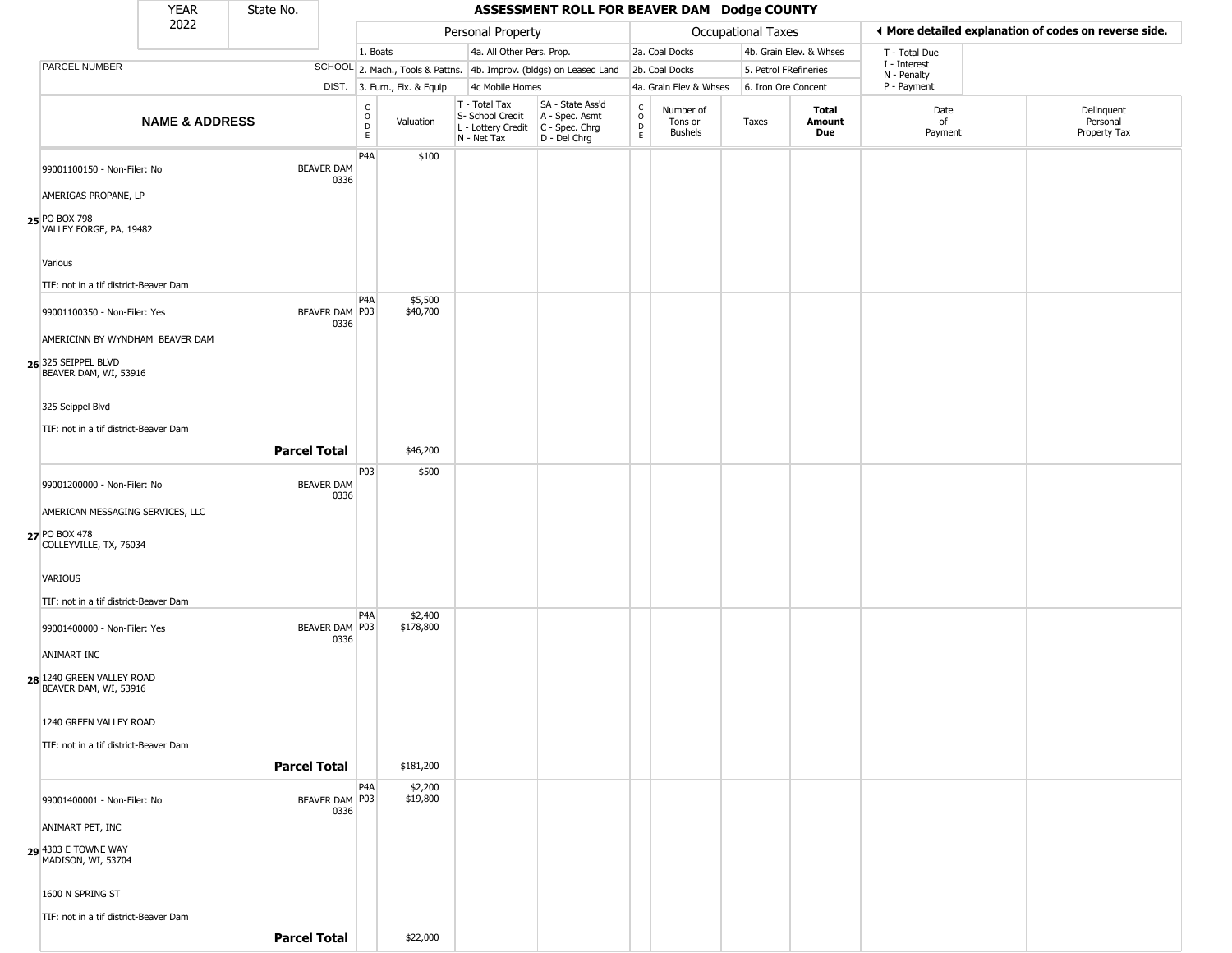|                                                          | <b>YEAR</b>                               | State No.                 |                         |                              |                                                  | ASSESSMENT ROLL FOR BEAVER DAM Dodge COUNTY                                                 |                                    |                                        |                     |                         |                             |                                                       |
|----------------------------------------------------------|-------------------------------------------|---------------------------|-------------------------|------------------------------|--------------------------------------------------|---------------------------------------------------------------------------------------------|------------------------------------|----------------------------------------|---------------------|-------------------------|-----------------------------|-------------------------------------------------------|
|                                                          | 2022                                      |                           |                         |                              | Personal Property                                |                                                                                             |                                    |                                        | Occupational Taxes  |                         |                             | ◀ More detailed explanation of codes on reverse side. |
|                                                          |                                           |                           | 1. Boats                |                              | 4a. All Other Pers. Prop.                        |                                                                                             |                                    | 2a. Coal Docks                         |                     | 4b. Grain Elev. & Whses | T - Total Due               |                                                       |
| PARCEL NUMBER                                            |                                           |                           |                         |                              |                                                  | SCHOOL 2. Mach., Tools & Pattns. 4b. Improv. (bldgs) on Leased Land                         |                                    | 2b. Coal Docks                         |                     | 5. Petrol FRefineries   | I - Interest<br>N - Penalty |                                                       |
|                                                          |                                           |                           |                         | DIST. 3. Furn., Fix. & Equip | 4c Mobile Homes                                  |                                                                                             |                                    | 4a. Grain Elev & Whses                 | 6. Iron Ore Concent |                         | P - Payment                 |                                                       |
|                                                          | <b>NAME &amp; ADDRESS</b>                 |                           | $\frac{C}{O}$<br>D<br>E | Valuation                    | T - Total Tax<br>S- School Credit<br>N - Net Tax | SA - State Ass'd<br>A - Spec. Asmt<br>$L$ - Lottery Credit $C$ - Spec. Chrg<br>D - Del Chrg | $\int_{0}^{c}$<br>$\mathsf D$<br>E | Number of<br>Tons or<br><b>Bushels</b> | Taxes               | Total<br>Amount<br>Due  | Date<br>of<br>Payment       | Delinquent<br>Personal<br>Property Tax                |
| 99001400050 - Non-Filer: No                              |                                           | <b>BEAVER DAM</b><br>0336 | P03                     | \$10,700                     |                                                  |                                                                                             |                                    |                                        |                     |                         |                             |                                                       |
|                                                          | ANYTIME FITNESS TWO 10S IRON DENS, LLC    |                           |                         |                              |                                                  |                                                                                             |                                    |                                        |                     |                         |                             |                                                       |
| 30 1626 N SPRING ST<br>BEAVER DAM, WI, 53916             |                                           |                           |                         |                              |                                                  |                                                                                             |                                    |                                        |                     |                         |                             |                                                       |
| 1626 N SPRING ST                                         |                                           |                           |                         |                              |                                                  |                                                                                             |                                    |                                        |                     |                         |                             |                                                       |
| TIF: not in a tif district-Beaver Dam                    |                                           |                           |                         |                              |                                                  |                                                                                             |                                    |                                        |                     |                         |                             |                                                       |
| 99001400100 - Non-Filer: No                              |                                           | <b>BEAVER DAM</b><br>0336 | P03                     | \$2,800                      |                                                  |                                                                                             |                                    |                                        |                     |                         |                             |                                                       |
| ABUNDANCE ACUPUNCTURE                                    |                                           |                           |                         |                              |                                                  |                                                                                             |                                    |                                        |                     |                         |                             |                                                       |
| $31$ W1185 MCCRAE ROAD<br>FALL RIVER, WI, 53932          |                                           |                           |                         |                              |                                                  |                                                                                             |                                    |                                        |                     |                         |                             |                                                       |
| 119 E MACKIE ST #2                                       |                                           |                           |                         |                              |                                                  |                                                                                             |                                    |                                        |                     |                         |                             |                                                       |
| TIF: not in a tif district-Beaver Dam                    |                                           |                           |                         |                              |                                                  |                                                                                             |                                    |                                        |                     |                         |                             |                                                       |
| 99001400150 - Non-Filer: No                              |                                           | BEAVER DAM P03<br>0336    | P <sub>4</sub> A        | \$200<br>\$1,300             |                                                  |                                                                                             |                                    |                                        |                     |                         |                             |                                                       |
| <b>CALE ZONDAG</b>                                       |                                           |                           |                         |                              |                                                  |                                                                                             |                                    |                                        |                     |                         |                             |                                                       |
| 32 226 S SPRING ST<br>BEAVER DAM, WI, 53916              |                                           |                           |                         |                              |                                                  |                                                                                             |                                    |                                        |                     |                         |                             |                                                       |
| 226 S SPRING ST                                          |                                           |                           |                         |                              |                                                  |                                                                                             |                                    |                                        |                     |                         |                             |                                                       |
| TIF: not in a tif district-Beaver Dam                    |                                           |                           |                         |                              |                                                  |                                                                                             |                                    |                                        |                     |                         |                             |                                                       |
|                                                          |                                           | <b>Parcel Total</b>       |                         | \$1,500                      |                                                  |                                                                                             |                                    |                                        |                     |                         |                             |                                                       |
| 99001400160 - Non-Filer: Yes                             |                                           | <b>BEAVER DAM</b><br>0336 | P <sub>4</sub> A        | \$100                        |                                                  |                                                                                             |                                    |                                        |                     |                         |                             |                                                       |
| ANGELS ON EARTH HOME CARE LLC                            |                                           |                           |                         |                              |                                                  |                                                                                             |                                    |                                        |                     |                         |                             |                                                       |
| 33 200 FRONT ST, STE 1A<br>BEAVER DAM, WI, 53916         |                                           |                           |                         |                              |                                                  |                                                                                             |                                    |                                        |                     |                         |                             |                                                       |
| 200 FRONT ST, STE 1A                                     |                                           |                           |                         |                              |                                                  |                                                                                             |                                    |                                        |                     |                         |                             |                                                       |
| TIF: not in a tif district-Beaver Dam                    |                                           |                           |                         |                              |                                                  |                                                                                             |                                    |                                        |                     |                         |                             |                                                       |
| 99001500100 - Non-Filer: Yes                             |                                           | BEAVER DAM P03<br>0336    | P <sub>4</sub> A        | \$39,200<br>\$203,300        |                                                  |                                                                                             |                                    |                                        |                     |                         |                             |                                                       |
|                                                          | WISCONSIN APPLE, LLC DBA: APPLEBEE'S #282 |                           |                         |                              |                                                  |                                                                                             |                                    |                                        |                     |                         |                             |                                                       |
| $34$ 1409 KINGSLEY AVE, BLDG 2<br>ORANGE PARK, FL, 32073 |                                           |                           |                         |                              |                                                  |                                                                                             |                                    |                                        |                     |                         |                             |                                                       |
| 115 E INDUSTRIAL DRIVE SUITE B                           |                                           |                           |                         |                              |                                                  |                                                                                             |                                    |                                        |                     |                         |                             |                                                       |
| TIF: not in a tif district-Beaver Dam                    |                                           |                           |                         |                              |                                                  |                                                                                             |                                    |                                        |                     |                         |                             |                                                       |
|                                                          |                                           | <b>Parcel Total</b>       |                         | \$242,500                    |                                                  |                                                                                             |                                    |                                        |                     |                         |                             |                                                       |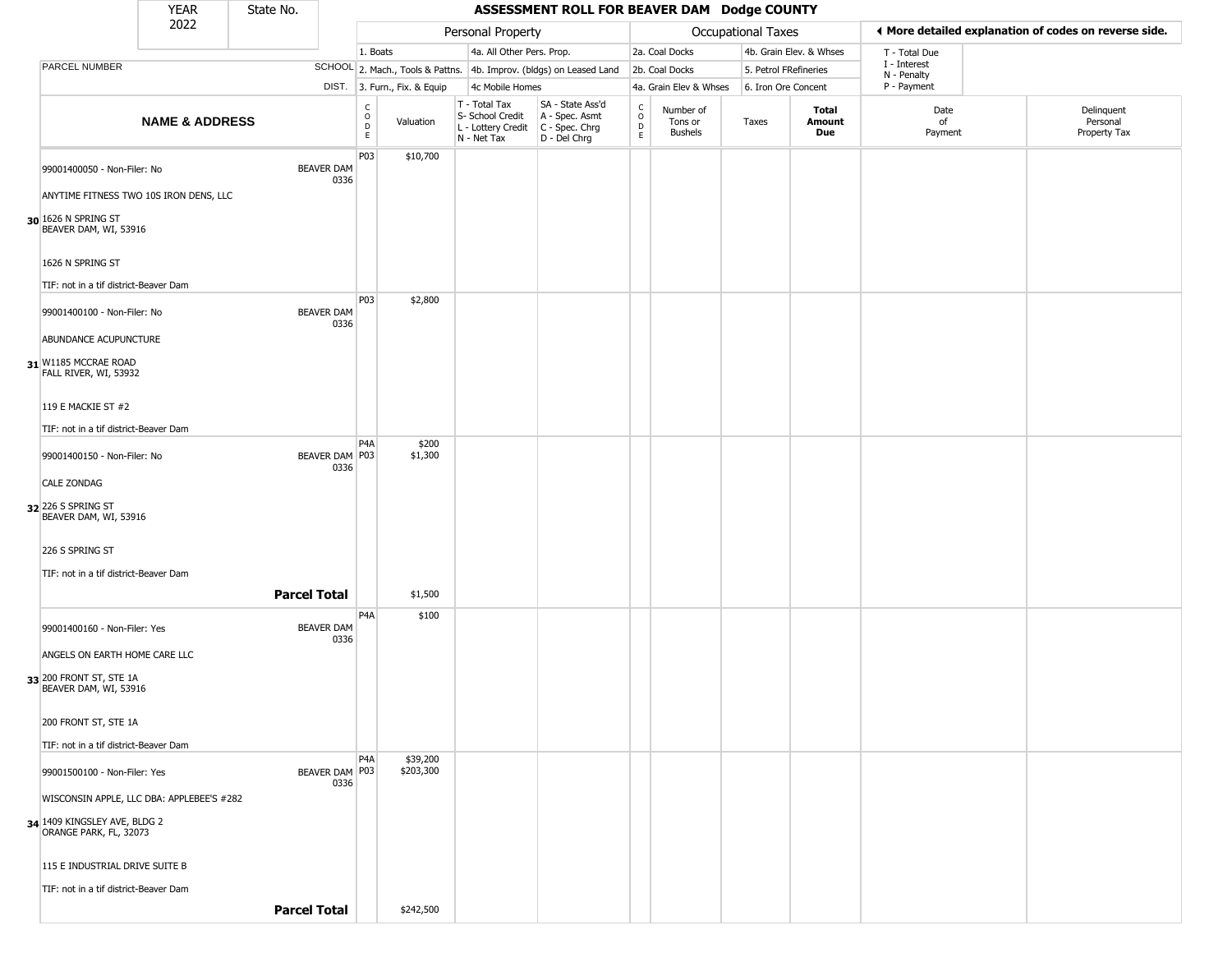|                                             | <b>YEAR</b>                                         | State No.           |                          |                         |                              |                                                                                         | ASSESSMENT ROLL FOR BEAVER DAM Dodge COUNTY                         |                          |                                        |                    |                         |                             |                                                       |
|---------------------------------------------|-----------------------------------------------------|---------------------|--------------------------|-------------------------|------------------------------|-----------------------------------------------------------------------------------------|---------------------------------------------------------------------|--------------------------|----------------------------------------|--------------------|-------------------------|-----------------------------|-------------------------------------------------------|
|                                             | 2022                                                |                     |                          |                         |                              | Personal Property                                                                       |                                                                     |                          |                                        | Occupational Taxes |                         |                             | ◀ More detailed explanation of codes on reverse side. |
|                                             |                                                     |                     |                          | 1. Boats                |                              | 4a. All Other Pers. Prop.                                                               |                                                                     |                          | 2a. Coal Docks                         |                    | 4b. Grain Elev. & Whses | T - Total Due               |                                                       |
| PARCEL NUMBER                               |                                                     |                     |                          |                         |                              |                                                                                         | SCHOOL 2. Mach., Tools & Pattns. 4b. Improv. (bldgs) on Leased Land |                          | 2b. Coal Docks                         |                    | 5. Petrol FRefineries   | I - Interest<br>N - Penalty |                                                       |
|                                             |                                                     |                     |                          |                         | DIST. 3. Furn., Fix. & Equip | 4c Mobile Homes                                                                         |                                                                     |                          | 4a. Grain Elev & Whses                 |                    | 6. Iron Ore Concent     | P - Payment                 |                                                       |
|                                             | <b>NAME &amp; ADDRESS</b>                           |                     |                          | $\frac{C}{O}$<br>D<br>E | Valuation                    | T - Total Tax<br>S- School Credit<br>L - Lottery Credit   C - Spec. Chrg<br>N - Net Tax | SA - State Ass'd<br>A - Spec. Asmt<br>D - Del Chrg                  | $\int_{0}^{c}$<br>D<br>E | Number of<br>Tons or<br><b>Bushels</b> | Taxes              | Total<br>Amount<br>Due  | Date<br>of<br>Payment       | Delinquent<br>Personal<br>Property Tax                |
|                                             | 99001500150 - Non-Filer: Yes                        |                     | BEAVER DAM P03<br>0336   | P <sub>4</sub> A        | \$100<br>\$300               |                                                                                         |                                                                     |                          |                                        |                    |                         |                             |                                                       |
| The Appliance Doctor                        |                                                     |                     |                          |                         |                              |                                                                                         |                                                                     |                          |                                        |                    |                         |                             |                                                       |
| 35 155 Burchard St<br>Beaver Dam, WI, 53916 |                                                     |                     |                          |                         |                              |                                                                                         |                                                                     |                          |                                        |                    |                         |                             |                                                       |
| 155 Burchard St                             |                                                     |                     |                          |                         |                              |                                                                                         |                                                                     |                          |                                        |                    |                         |                             |                                                       |
|                                             | TIF: not in a tif district-Beaver Dam               | <b>Parcel Total</b> |                          |                         | \$400                        |                                                                                         |                                                                     |                          |                                        |                    |                         |                             |                                                       |
|                                             |                                                     |                     |                          | P <sub>4</sub> A        |                              |                                                                                         |                                                                     |                          |                                        |                    |                         |                             |                                                       |
|                                             | 99001600000 - Non-Filer: No                         |                     | BEAVER DAM   P03<br>0336 |                         | \$15,900<br>\$82,200         |                                                                                         |                                                                     |                          |                                        |                    |                         |                             |                                                       |
| ARBY'S #8239                                |                                                     |                     |                          |                         |                              |                                                                                         |                                                                     |                          |                                        |                    |                         |                             |                                                       |
| 36 5324 N 134TH AVE<br>OMAHA, NE, 68164     |                                                     |                     |                          |                         |                              |                                                                                         |                                                                     |                          |                                        |                    |                         |                             |                                                       |
| 111 FRANCES LN                              |                                                     |                     |                          |                         |                              |                                                                                         |                                                                     |                          |                                        |                    |                         |                             |                                                       |
|                                             | TIF: not in a tif district-Beaver Dam               |                     |                          |                         |                              |                                                                                         |                                                                     |                          |                                        |                    |                         |                             |                                                       |
|                                             |                                                     | <b>Parcel Total</b> |                          |                         | \$98,100                     |                                                                                         |                                                                     |                          |                                        |                    |                         |                             |                                                       |
|                                             | 99001600500 - Non-Filer: Yes                        |                     | BEAVER DAM P03<br>0336   | P <sub>4</sub> A        | \$200<br>\$3,500             |                                                                                         |                                                                     |                          |                                        |                    |                         |                             |                                                       |
|                                             | AREA DENTAL ASSOCIATES LLC AREA DENTAL CLINIC       |                     |                          |                         |                              |                                                                                         |                                                                     |                          |                                        |                    |                         |                             |                                                       |
|                                             | 37 1149 BOUGHTON ST, BLDG B<br>WATERTOWN, WI, 53094 |                     |                          |                         |                              |                                                                                         |                                                                     |                          |                                        |                    |                         |                             |                                                       |
| 301 S ROOSEVELT DR                          |                                                     |                     |                          |                         |                              |                                                                                         |                                                                     |                          |                                        |                    |                         |                             |                                                       |
|                                             |                                                     |                     |                          |                         |                              |                                                                                         |                                                                     |                          |                                        |                    |                         |                             |                                                       |
|                                             | TIF: not in a tif district-Beaver Dam               |                     |                          |                         |                              |                                                                                         |                                                                     |                          |                                        |                    |                         |                             |                                                       |
|                                             |                                                     | <b>Parcel Total</b> |                          |                         | \$3,700                      |                                                                                         |                                                                     |                          |                                        |                    |                         |                             |                                                       |
|                                             | 99001700005 - Non-Filer: Yes                        |                     | BEAVER DAM P03<br>0336   | P <sub>4</sub> A        | \$1,600<br>\$8,500           |                                                                                         |                                                                     |                          |                                        |                    |                         |                             |                                                       |
|                                             | AEROSPACE COMPUTER SUPPLIES, INC                    |                     |                          |                         |                              |                                                                                         |                                                                     |                          |                                        |                    |                         |                             |                                                       |
| 38 9270 BRYANT AVE SOUTH                    | MINNEAPOLIS, MN, 55420                              |                     |                          |                         |                              |                                                                                         |                                                                     |                          |                                        |                    |                         |                             |                                                       |
|                                             | 151 CORPORATE DR UNIT 2                             |                     |                          |                         |                              |                                                                                         |                                                                     |                          |                                        |                    |                         |                             |                                                       |
|                                             | TIF: not in a tif district-Beaver Dam               |                     |                          |                         |                              |                                                                                         |                                                                     |                          |                                        |                    |                         |                             |                                                       |
|                                             |                                                     | <b>Parcel Total</b> |                          |                         | \$10,100                     |                                                                                         |                                                                     |                          |                                        |                    |                         |                             |                                                       |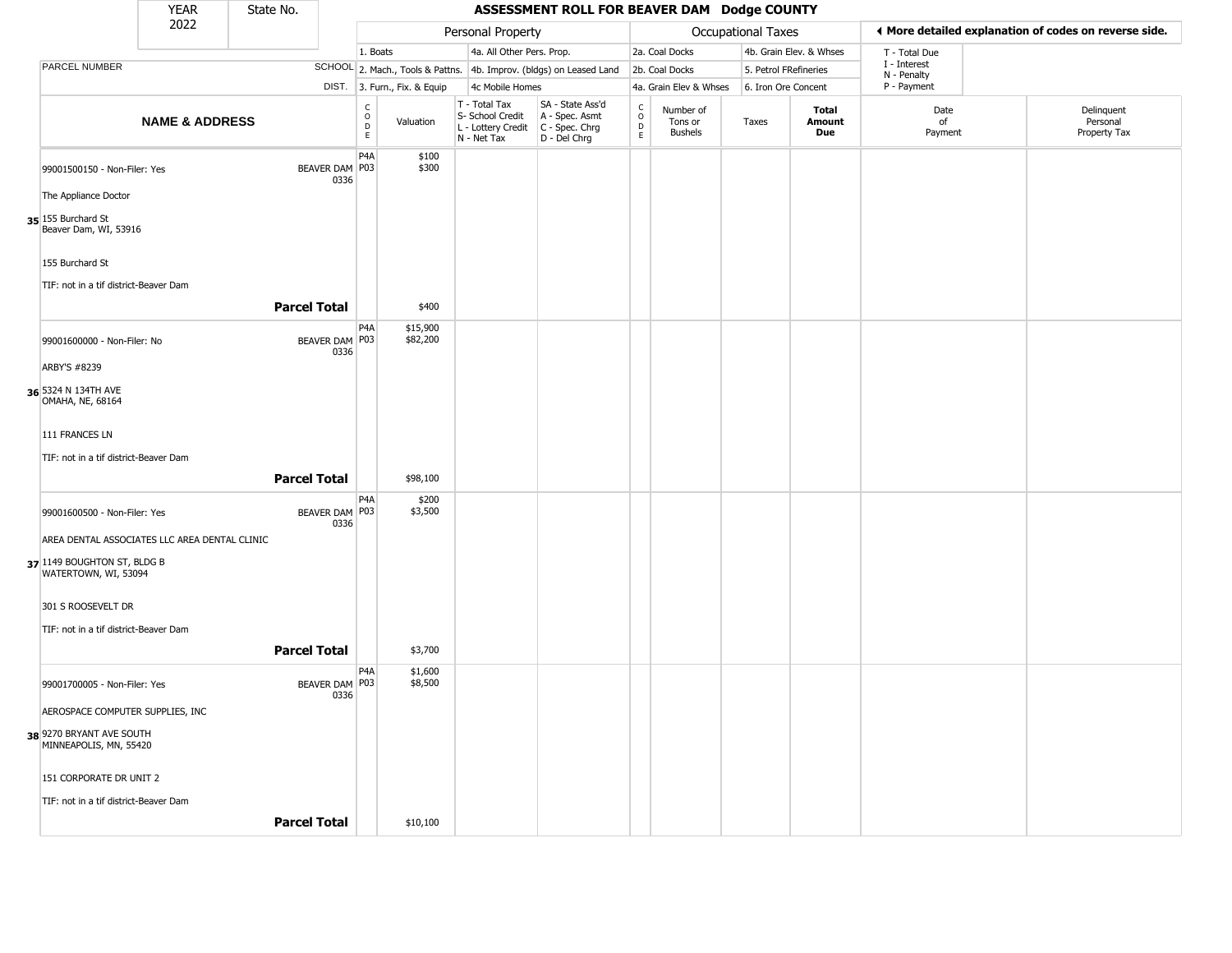|                                                                                                    | <b>YEAR</b>               | State No.           |                           |                                             |                              |                                                  | ASSESSMENT ROLL FOR BEAVER DAM Dodge COUNTY                                               |                        |                                        |                       |                         |                             |                                                       |
|----------------------------------------------------------------------------------------------------|---------------------------|---------------------|---------------------------|---------------------------------------------|------------------------------|--------------------------------------------------|-------------------------------------------------------------------------------------------|------------------------|----------------------------------------|-----------------------|-------------------------|-----------------------------|-------------------------------------------------------|
|                                                                                                    | 2022                      |                     |                           |                                             |                              | Personal Property                                |                                                                                           |                        |                                        | Occupational Taxes    |                         |                             | ♦ More detailed explanation of codes on reverse side. |
|                                                                                                    |                           |                     |                           | 1. Boats                                    |                              | 4a. All Other Pers. Prop.                        |                                                                                           |                        | 2a. Coal Docks                         |                       | 4b. Grain Elev. & Whses | T - Total Due               |                                                       |
| PARCEL NUMBER                                                                                      |                           |                     |                           |                                             |                              |                                                  | SCHOOL 2. Mach., Tools & Pattns. 4b. Improv. (bldgs) on Leased Land                       |                        | 2b. Coal Docks                         | 5. Petrol FRefineries |                         | I - Interest<br>N - Penalty |                                                       |
|                                                                                                    |                           |                     |                           |                                             | DIST. 3. Furn., Fix. & Equip | 4c Mobile Homes                                  |                                                                                           |                        | 4a. Grain Elev & Whses                 | 6. Iron Ore Concent   |                         | P - Payment                 |                                                       |
|                                                                                                    | <b>NAME &amp; ADDRESS</b> |                     |                           | $\frac{C}{O}$<br>$\mathsf D$<br>$\mathsf E$ | Valuation                    | T - Total Tax<br>S- School Credit<br>N - Net Tax | SA - State Ass'd<br>A - Spec. Asmt<br>L - Lottery Credit   C - Spec. Chrg<br>D - Del Chrg | C<br>$\circ$<br>D<br>E | Number of<br>Tons or<br><b>Bushels</b> | Taxes                 | Total<br>Amount<br>Due  | Date<br>of<br>Payment       | Delinquent<br>Personal<br>Property Tax                |
| 99001700100 - Non-Filer: Yes<br>ANNABELLE'S ICE CREAM PARLOR                                       |                           |                     | BEAVER DAM P4A<br>0336    | P03                                         | \$100<br>\$1,900             |                                                  |                                                                                           |                        |                                        |                       |                         |                             |                                                       |
| 39 307 HASKELL ST<br>BEAVER DAM, WI, 53916                                                         |                           |                     |                           |                                             |                              |                                                  |                                                                                           |                        |                                        |                       |                         |                             |                                                       |
| 301 FRONT ST<br>TIF: not in a tif district-Beaver Dam                                              |                           |                     |                           |                                             |                              |                                                  |                                                                                           |                        |                                        |                       |                         |                             |                                                       |
|                                                                                                    |                           | <b>Parcel Total</b> |                           |                                             | \$2,000                      |                                                  |                                                                                           |                        |                                        |                       |                         |                             |                                                       |
| 99001800000 - Non-Filer: No                                                                        |                           |                     | BEAVER DAM P03<br>0336    | P <sub>4</sub> A                            | \$100<br>\$7,400             |                                                  |                                                                                           |                        |                                        |                       |                         |                             |                                                       |
| ASSOCIATED MERCHANTS, INC<br>40 PO BOX 334<br>BEAVER DAM, WI, 53916                                |                           |                     |                           |                                             |                              |                                                  |                                                                                           |                        |                                        |                       |                         |                             |                                                       |
| 219 W THIRD STREET                                                                                 |                           |                     |                           |                                             |                              |                                                  |                                                                                           |                        |                                        |                       |                         |                             |                                                       |
| TIF: not in a tif district-Beaver Dam                                                              |                           | <b>Parcel Total</b> |                           |                                             | \$7,500                      |                                                  |                                                                                           |                        |                                        |                       |                         |                             |                                                       |
| 99002100040 - Non-Filer: Yes                                                                       |                           |                     | <b>BEAVER DAM</b><br>0336 | P03                                         | \$2,600                      |                                                  |                                                                                           |                        |                                        |                       |                         |                             |                                                       |
| <b>AUTO COLLISION REPAIR</b>                                                                       |                           |                     |                           |                                             |                              |                                                  |                                                                                           |                        |                                        |                       |                         |                             |                                                       |
| 41 1806 N SPRING ST<br>BEAVER DAM, WI, 53916                                                       |                           |                     |                           |                                             |                              |                                                  |                                                                                           |                        |                                        |                       |                         |                             |                                                       |
| 1806 N SPRING ST<br>TIF: not in a tif district-Beaver Dam                                          |                           |                     |                           |                                             |                              |                                                  |                                                                                           |                        |                                        |                       |                         |                             |                                                       |
| 99002100050 - Non-Filer: No                                                                        |                           |                     | BEAVER DAM P03<br>0336    | P <sub>4</sub> A                            | \$6,300<br>\$17,000          |                                                  |                                                                                           |                        |                                        |                       |                         |                             |                                                       |
| AUTOZONE STORE #101779 AUTOZONE PARTS, INC<br>42 11000 RICHMOND AVE, STE 350<br>HOUSTON, TX, 77042 |                           |                     |                           |                                             |                              |                                                  |                                                                                           |                        |                                        |                       |                         |                             |                                                       |
| 1632 N Spring Street                                                                               |                           |                     |                           |                                             |                              |                                                  |                                                                                           |                        |                                        |                       |                         |                             |                                                       |
| TIF: not in a tif district-Beaver Dam                                                              |                           | <b>Parcel Total</b> |                           |                                             | \$23,300                     |                                                  |                                                                                           |                        |                                        |                       |                         |                             |                                                       |
| 99002200000 - Non-Filer: No                                                                        |                           |                     | <b>BEAVER DAM</b><br>0336 | P03                                         | \$11,300                     |                                                  |                                                                                           |                        |                                        |                       |                         |                             |                                                       |
| BADGER HOUSING ASSOCIATES, LLC<br>43 PO BOX 896<br>MARSHFIELD, WI, 54449                           |                           |                     |                           |                                             |                              |                                                  |                                                                                           |                        |                                        |                       |                         |                             |                                                       |
| 220 SEIPPEL BLVD                                                                                   |                           |                     |                           |                                             |                              |                                                  |                                                                                           |                        |                                        |                       |                         |                             |                                                       |
| TIF: not in a tif district-Beaver Dam                                                              |                           |                     |                           |                                             |                              |                                                  |                                                                                           |                        |                                        |                       |                         |                             |                                                       |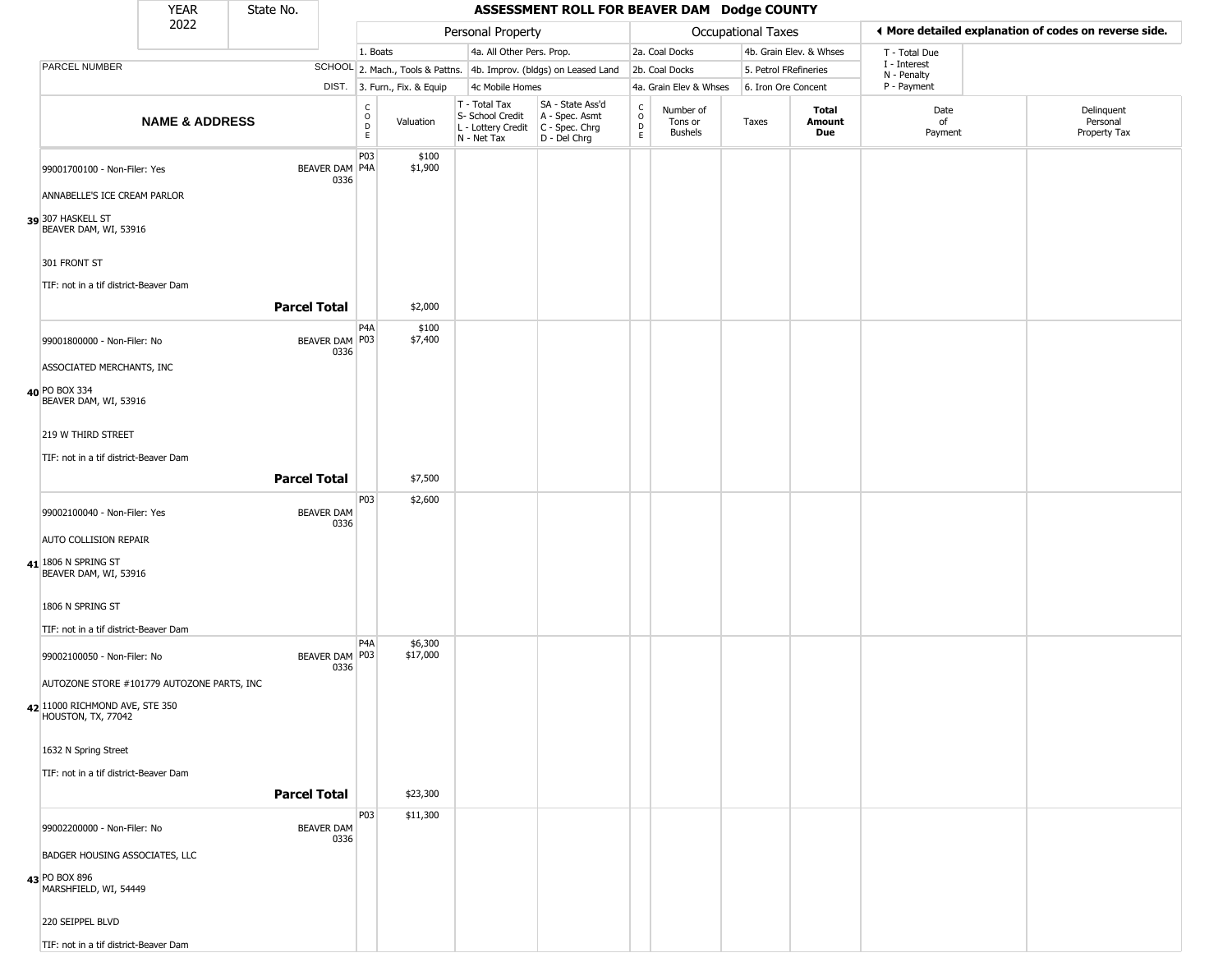|                                                                | <b>YEAR</b>               | State No.           |                        |                                                          |                              |                                                                        | ASSESSMENT ROLL FOR BEAVER DAM Dodge COUNTY                            |                                                          |                                        |                       |                         |                             |                                                       |
|----------------------------------------------------------------|---------------------------|---------------------|------------------------|----------------------------------------------------------|------------------------------|------------------------------------------------------------------------|------------------------------------------------------------------------|----------------------------------------------------------|----------------------------------------|-----------------------|-------------------------|-----------------------------|-------------------------------------------------------|
|                                                                | 2022                      |                     |                        |                                                          |                              | Personal Property                                                      |                                                                        |                                                          |                                        | Occupational Taxes    |                         |                             | ♦ More detailed explanation of codes on reverse side. |
|                                                                |                           |                     |                        | 1. Boats                                                 |                              | 4a. All Other Pers. Prop.                                              |                                                                        |                                                          | 2a. Coal Docks                         |                       | 4b. Grain Elev. & Whses | T - Total Due               |                                                       |
| PARCEL NUMBER                                                  |                           |                     |                        |                                                          |                              |                                                                        | SCHOOL 2. Mach., Tools & Pattns. 4b. Improv. (bldgs) on Leased Land    |                                                          | 2b. Coal Docks                         | 5. Petrol FRefineries |                         | I - Interest<br>N - Penalty |                                                       |
|                                                                |                           |                     |                        |                                                          | DIST. 3. Furn., Fix. & Equip | 4c Mobile Homes                                                        |                                                                        |                                                          | 4a. Grain Elev & Whses                 | 6. Iron Ore Concent   |                         | P - Payment                 |                                                       |
|                                                                | <b>NAME &amp; ADDRESS</b> |                     |                        | $\begin{smallmatrix} C \\ O \\ D \end{smallmatrix}$<br>E | Valuation                    | T - Total Tax<br>S- School Credit<br>L - Lottery Credit<br>N - Net Tax | SA - State Ass'd<br>A - Spec. Asmt<br>$C - Spec. Chrg$<br>D - Del Chrg | $\begin{matrix} 0 \\ 0 \\ 0 \end{matrix}$<br>$\mathsf E$ | Number of<br>Tons or<br><b>Bushels</b> | Taxes                 | Total<br>Amount<br>Due  | Date<br>of<br>Payment       | Delinquent<br>Personal<br>Property Tax                |
| 99002300030 - Non-Filer: No                                    |                           |                     | BEAVER DAM P03<br>0336 | P <sub>4</sub> A                                         | \$5,400<br>\$15,400          |                                                                        |                                                                        |                                                          |                                        |                       |                         |                             |                                                       |
| AUDIOLOGY SERVICES COMPANY USA, LLC HEARING LIFE               |                           |                     |                        |                                                          |                              |                                                                        |                                                                        |                                                          |                                        |                       |                         |                             |                                                       |
| 44 580 HOWARD AVE<br>SOMERSET, NJ, 08873                       |                           |                     |                        |                                                          |                              |                                                                        |                                                                        |                                                          |                                        |                       |                         |                             |                                                       |
| 140 CORPORATE DR STE 1                                         |                           |                     |                        |                                                          |                              |                                                                        |                                                                        |                                                          |                                        |                       |                         |                             |                                                       |
| TIF: not in a tif district-Beaver Dam                          |                           |                     |                        |                                                          |                              |                                                                        |                                                                        |                                                          |                                        |                       |                         |                             |                                                       |
|                                                                |                           | <b>Parcel Total</b> |                        |                                                          | \$20,800                     |                                                                        |                                                                        |                                                          |                                        |                       |                         |                             |                                                       |
| 99002400100 - Non-Filer: Yes                                   |                           |                     | BEAVER DAM P03<br>0336 | P <sub>4</sub> A                                         | \$1,100<br>\$6,600           |                                                                        |                                                                        |                                                          |                                        |                       |                         |                             |                                                       |
| <b>BARBER- ANN'S</b>                                           |                           |                     |                        |                                                          |                              |                                                                        |                                                                        |                                                          |                                        |                       |                         |                             |                                                       |
| 45 211 A CORPORATE DR<br>BEAVER DAM, WI, 53916                 |                           |                     |                        |                                                          |                              |                                                                        |                                                                        |                                                          |                                        |                       |                         |                             |                                                       |
| 211 A CORPORATE DR                                             |                           |                     |                        |                                                          |                              |                                                                        |                                                                        |                                                          |                                        |                       |                         |                             |                                                       |
| TIF: not in a tif district-Beaver Dam                          |                           |                     |                        |                                                          |                              |                                                                        |                                                                        |                                                          |                                        |                       |                         |                             |                                                       |
|                                                                |                           | <b>Parcel Total</b> |                        |                                                          | \$7,700                      |                                                                        |                                                                        |                                                          |                                        |                       |                         |                             |                                                       |
| 99002400200 - Non-Filer: No                                    |                           |                     | BEAVER DAM P03<br>0336 | P <sub>4</sub> A                                         | \$2,700<br>\$3,900           |                                                                        |                                                                        |                                                          |                                        |                       |                         |                             |                                                       |
| COMPEER FINANCIAL PCA                                          |                           |                     |                        |                                                          |                              |                                                                        |                                                                        |                                                          |                                        |                       |                         |                             |                                                       |
| 46 2600 JENNY WREN TRAIL, PO BOX 810<br>SUN PRAIRIE, WI, 53590 |                           |                     |                        |                                                          |                              |                                                                        |                                                                        |                                                          |                                        |                       |                         |                             |                                                       |
| 138 CORPORATE DR                                               |                           |                     |                        |                                                          |                              |                                                                        |                                                                        |                                                          |                                        |                       |                         |                             |                                                       |
| TIF: TIF 4 - Deleted-Beaver Dam                                |                           |                     |                        |                                                          |                              |                                                                        |                                                                        |                                                          |                                        |                       |                         |                             |                                                       |
|                                                                |                           | <b>Parcel Total</b> |                        |                                                          | \$6,600                      |                                                                        |                                                                        |                                                          |                                        |                       |                         |                             |                                                       |
| 99002700000 - Non-Filer: No                                    |                           |                     | BEAVER DAM P03<br>0336 | P <sub>4</sub> A                                         | \$100<br>\$50,900            |                                                                        |                                                                        |                                                          |                                        |                       |                         |                             |                                                       |
| LARSEN FAMILY DENTAL, SC ANDREA LARSEN                         |                           |                     |                        |                                                          |                              |                                                                        |                                                                        |                                                          |                                        |                       |                         |                             |                                                       |
| 47 210 MADISON ST<br>BEAVER DAM, WI, 53916                     |                           |                     |                        |                                                          |                              |                                                                        |                                                                        |                                                          |                                        |                       |                         |                             |                                                       |
| 210 MADISON ST                                                 |                           |                     |                        |                                                          |                              |                                                                        |                                                                        |                                                          |                                        |                       |                         |                             |                                                       |
| TIF: TIF 6-Beaver Dam                                          |                           |                     |                        |                                                          |                              |                                                                        |                                                                        |                                                          |                                        |                       |                         |                             |                                                       |
|                                                                |                           | <b>Parcel Total</b> |                        |                                                          | \$51,000                     |                                                                        |                                                                        |                                                          |                                        |                       |                         |                             |                                                       |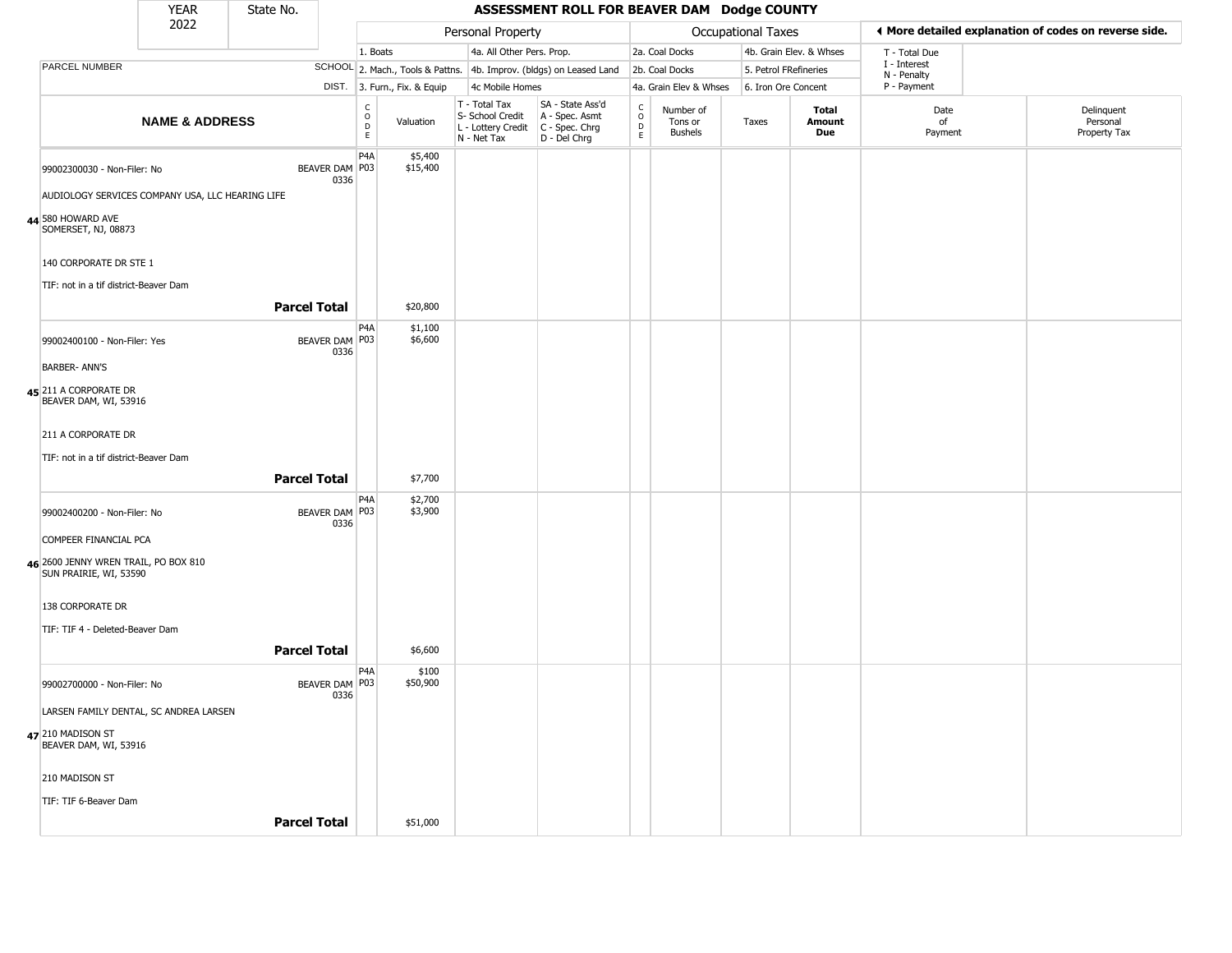|                                 | <b>YEAR</b>                                                                       | State No.                 |                                                 |                              |                                                                                       | ASSESSMENT ROLL FOR BEAVER DAM Dodge COUNTY                         |                                                |                                        |                       |                         |                             |                                                       |
|---------------------------------|-----------------------------------------------------------------------------------|---------------------------|-------------------------------------------------|------------------------------|---------------------------------------------------------------------------------------|---------------------------------------------------------------------|------------------------------------------------|----------------------------------------|-----------------------|-------------------------|-----------------------------|-------------------------------------------------------|
|                                 | 2022                                                                              |                           |                                                 |                              | Personal Property                                                                     |                                                                     |                                                |                                        | Occupational Taxes    |                         |                             | ◀ More detailed explanation of codes on reverse side. |
|                                 |                                                                                   |                           | 1. Boats                                        |                              | 4a. All Other Pers. Prop.                                                             |                                                                     |                                                | 2a. Coal Docks                         |                       | 4b. Grain Elev. & Whses | T - Total Due               |                                                       |
| PARCEL NUMBER                   |                                                                                   |                           |                                                 |                              |                                                                                       | SCHOOL 2. Mach., Tools & Pattns. 4b. Improv. (bldgs) on Leased Land |                                                | 2b. Coal Docks                         | 5. Petrol FRefineries |                         | I - Interest<br>N - Penalty |                                                       |
|                                 |                                                                                   |                           |                                                 | DIST. 3. Furn., Fix. & Equip | 4c Mobile Homes                                                                       |                                                                     |                                                | 4a. Grain Elev & Whses                 | 6. Iron Ore Concent   |                         | P - Payment                 |                                                       |
|                                 | <b>NAME &amp; ADDRESS</b>                                                         |                           | $\begin{array}{c} C \\ O \\ D \\ E \end{array}$ | Valuation                    | T - Total Tax<br>S- School Credit<br>L - Lottery Credit C - Spec. Chrg<br>N - Net Tax | SA - State Ass'd<br>A - Spec. Asmt<br>D - Del Chrg                  | $\begin{matrix} 0 \\ 0 \\ D \end{matrix}$<br>E | Number of<br>Tons or<br><b>Bushels</b> | Taxes                 | Total<br>Amount<br>Due  | Date<br>of<br>Payment       | Delinquent<br>Personal<br>Property Tax                |
|                                 | 99002800000 - Non-Filer: Yes<br><b>Bay Shore Apartments</b>                       | BEAVER DAM P03<br>0336    | P <sub>4</sub> A                                | \$300<br>\$3,500             |                                                                                       |                                                                     |                                                |                                        |                       |                         |                             |                                                       |
| 48 PO Box 901<br>$\overline{0}$ | Beaver Dam, WI, 53916                                                             |                           |                                                 |                              |                                                                                       |                                                                     |                                                |                                        |                       |                         |                             |                                                       |
|                                 | TIF: not in a tif district-Beaver Dam                                             | <b>Parcel Total</b>       |                                                 | \$3,800                      |                                                                                       |                                                                     |                                                |                                        |                       |                         |                             |                                                       |
|                                 | 99002800100 - Non-Filer: No<br>Beaver Blacksmith & Welding Shop                   | BEAVER DAM P03<br>0336    | P <sub>4</sub> A                                | \$100<br>\$1,300             |                                                                                       |                                                                     |                                                |                                        |                       |                         |                             |                                                       |
| 49 1041 S Spring St             | Beaver Dam, WI, 53916                                                             |                           |                                                 |                              |                                                                                       |                                                                     |                                                |                                        |                       |                         |                             |                                                       |
| 1041 S Spring St                |                                                                                   |                           |                                                 |                              |                                                                                       |                                                                     |                                                |                                        |                       |                         |                             |                                                       |
|                                 | TIF: not in a tif district-Beaver Dam                                             |                           |                                                 |                              |                                                                                       |                                                                     |                                                |                                        |                       |                         |                             |                                                       |
|                                 |                                                                                   | <b>Parcel Total</b>       |                                                 | \$1,400                      |                                                                                       |                                                                     |                                                |                                        |                       |                         |                             |                                                       |
|                                 |                                                                                   |                           | P03                                             | \$17,700                     |                                                                                       |                                                                     |                                                |                                        |                       |                         |                             |                                                       |
|                                 | 99003000300 - Non-Filer: No<br>ALIXA RX, LLC #200929                              | <b>BEAVER DAM</b><br>0336 |                                                 |                              |                                                                                       |                                                                     |                                                |                                        |                       |                         |                             |                                                       |
| PLANO, TX, 75024                | 50 6400 PINECREST DR, STE 200                                                     |                           |                                                 |                              |                                                                                       |                                                                     |                                                |                                        |                       |                         |                             |                                                       |
| 410 ROEDL ST                    | TIF: not in a tif district-Beaver Dam                                             |                           |                                                 |                              |                                                                                       |                                                                     |                                                |                                        |                       |                         |                             |                                                       |
|                                 | 99003400000 - Non-Filer: Yes                                                      | <b>BEAVER DAM</b><br>0336 | P <sub>4</sub> A                                | \$700                        |                                                                                       |                                                                     |                                                |                                        |                       |                         |                             |                                                       |
|                                 | Beaver Dam Chamber of Commerce                                                    |                           |                                                 |                              |                                                                                       |                                                                     |                                                |                                        |                       |                         |                             |                                                       |
| 51 127 S Spring St              | Beaver Dam, WI, 53916                                                             |                           |                                                 |                              |                                                                                       |                                                                     |                                                |                                        |                       |                         |                             |                                                       |
| 127 S Spring St                 |                                                                                   |                           |                                                 |                              |                                                                                       |                                                                     |                                                |                                        |                       |                         |                             |                                                       |
|                                 | TIF: not in a tif district-Beaver Dam                                             |                           |                                                 |                              |                                                                                       |                                                                     |                                                |                                        |                       |                         |                             |                                                       |
|                                 | 99003400100 - Non-Filer: No                                                       | BEAVER DAM mpt<br>0336    | Exe                                             | \$0                          |                                                                                       |                                                                     |                                                |                                        |                       |                         |                             |                                                       |
|                                 | BEAVER DAM COMMUNITY HOSPITAL<br>52 707 S UNIVERSITY AVE<br>BEAVER DAM, WI, 53916 |                           |                                                 |                              |                                                                                       |                                                                     |                                                |                                        |                       |                         |                             |                                                       |
|                                 | 707-715 S UNIVERSITY AVE                                                          |                           |                                                 |                              |                                                                                       |                                                                     |                                                |                                        |                       |                         |                             |                                                       |
|                                 | TIF: not in a tif district-Beaver Dam                                             |                           |                                                 |                              |                                                                                       |                                                                     |                                                |                                        |                       |                         |                             |                                                       |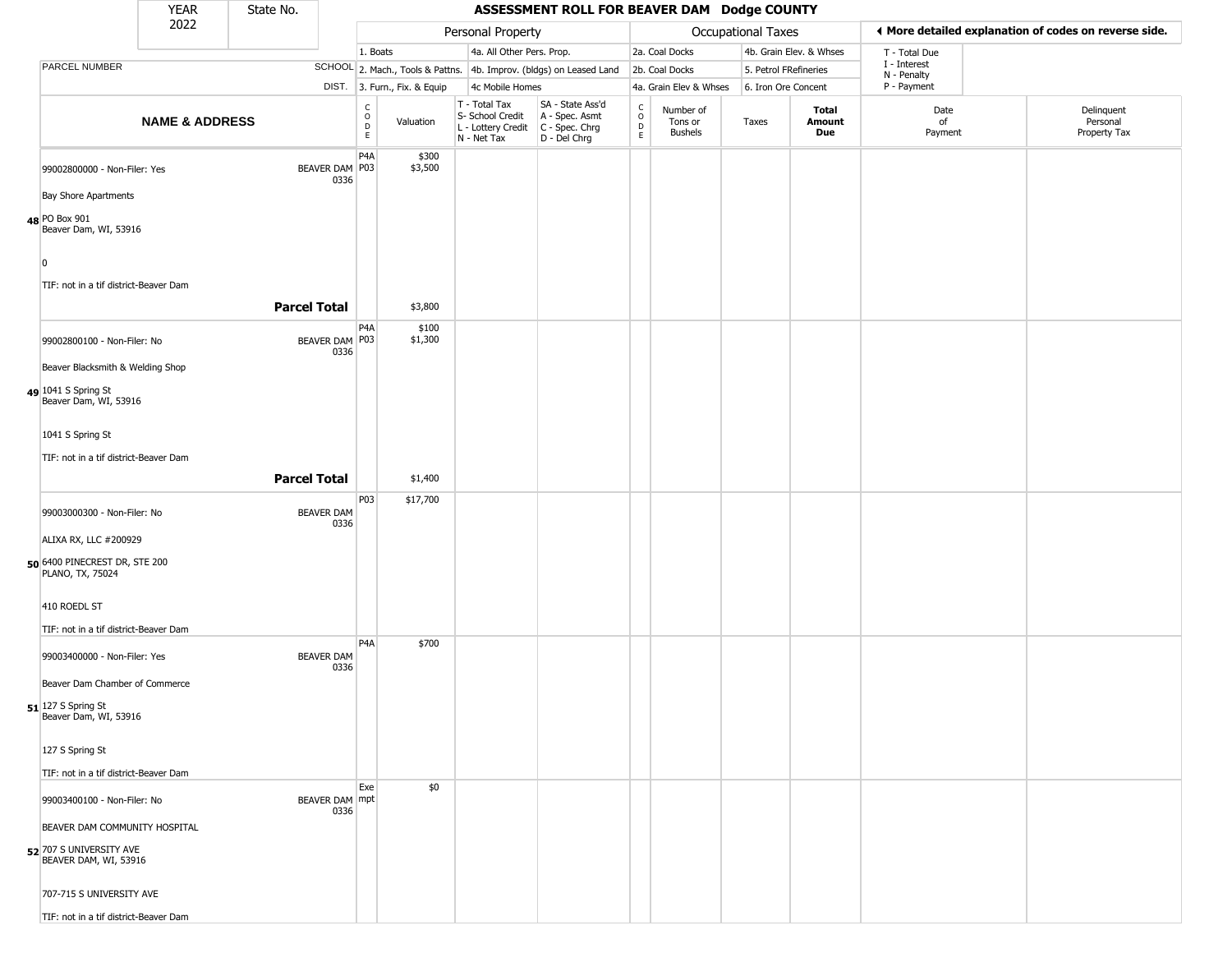|                                                                                 | <b>YEAR</b>               | State No.           |                           |                                                 |                              |                                                                        | ASSESSMENT ROLL FOR BEAVER DAM Dodge COUNTY                          |                                              |                                        |                     |                         |                             |                                                       |
|---------------------------------------------------------------------------------|---------------------------|---------------------|---------------------------|-------------------------------------------------|------------------------------|------------------------------------------------------------------------|----------------------------------------------------------------------|----------------------------------------------|----------------------------------------|---------------------|-------------------------|-----------------------------|-------------------------------------------------------|
|                                                                                 | 2022                      |                     |                           |                                                 |                              | Personal Property                                                      |                                                                      |                                              |                                        | Occupational Taxes  |                         |                             | ♦ More detailed explanation of codes on reverse side. |
|                                                                                 |                           |                     |                           | 1. Boats                                        |                              | 4a. All Other Pers. Prop.                                              |                                                                      |                                              | 2a. Coal Docks                         |                     | 4b. Grain Elev. & Whses | T - Total Due               |                                                       |
| PARCEL NUMBER                                                                   |                           |                     |                           |                                                 |                              |                                                                        | SCHOOL 2. Mach., Tools & Pattns. 4b. Improv. (bldgs) on Leased Land  |                                              | 2b. Coal Docks                         |                     | 5. Petrol FRefineries   | I - Interest<br>N - Penalty |                                                       |
|                                                                                 |                           |                     |                           |                                                 | DIST. 3. Furn., Fix. & Equip | 4c Mobile Homes                                                        |                                                                      |                                              | 4a. Grain Elev & Whses                 | 6. Iron Ore Concent |                         | P - Payment                 |                                                       |
|                                                                                 | <b>NAME &amp; ADDRESS</b> |                     |                           | $\begin{array}{c} C \\ O \\ D \\ E \end{array}$ | Valuation                    | T - Total Tax<br>S- School Credit<br>L - Lottery Credit<br>N - Net Tax | SA - State Ass'd<br>A - Spec. Asmt<br>C - Spec. Chrg<br>D - Del Chrg | $\begin{array}{c}\nC \\ O \\ D\n\end{array}$ | Number of<br>Tons or<br><b>Bushels</b> | Taxes               | Total<br>Amount<br>Due  | Date<br>of<br>Payment       | Delinquent<br>Personal<br>Property Tax                |
| 99003400100 - Non-Filer: Yes<br>BEAVER DAM HEARING CARE                         |                           |                     | BEAVER DAM P03<br>0336    | P <sub>4</sub> A                                | \$500<br>\$15,100            |                                                                        |                                                                      |                                              |                                        |                     |                         |                             |                                                       |
| 53 106 FRANCES ST STE F<br>BEAVER DAM, WI, 53916                                |                           |                     |                           |                                                 |                              |                                                                        |                                                                      |                                              |                                        |                     |                         |                             |                                                       |
| 106 FRANCES ST STE F<br>TIF: not in a tif district-Beaver Dam                   |                           | <b>Parcel Total</b> |                           |                                                 | \$15,600                     |                                                                        |                                                                      |                                              |                                        |                     |                         |                             |                                                       |
|                                                                                 |                           |                     |                           |                                                 |                              |                                                                        |                                                                      |                                              |                                        |                     |                         |                             |                                                       |
| 99003500000 - Non-Filer: No<br>BEAVER DAM AREA COMMUNITY THEATRE                |                           |                     | BEAVER DAM mpt<br>0336    | Exe                                             | \$0                          |                                                                        |                                                                      |                                              |                                        |                     |                         |                             |                                                       |
| 54 PO Box 216<br>Beaver Dam, WI, 53916                                          |                           |                     |                           |                                                 |                              |                                                                        |                                                                      |                                              |                                        |                     |                         |                             |                                                       |
| 219 N SPRING ST                                                                 |                           |                     |                           |                                                 |                              |                                                                        |                                                                      |                                              |                                        |                     |                         |                             |                                                       |
| TIF: not in a tif district-Beaver Dam                                           |                           |                     |                           |                                                 |                              |                                                                        |                                                                      |                                              |                                        |                     |                         |                             |                                                       |
| 99003500100 - Non-Filer: No                                                     |                           |                     | BEAVER DAM P4A<br>0336    | <b>P03</b>                                      | \$500<br>\$1,500             |                                                                        |                                                                      |                                              |                                        |                     |                         |                             |                                                       |
| 1645 N SPRING STREET, LLC                                                       |                           |                     |                           |                                                 |                              |                                                                        |                                                                      |                                              |                                        |                     |                         |                             |                                                       |
| <b>55</b> 718 PARK AVE<br>BEAVER DAM, WI, 53916                                 |                           |                     |                           |                                                 |                              |                                                                        |                                                                      |                                              |                                        |                     |                         |                             |                                                       |
| 1645 N SPRING ST                                                                |                           |                     |                           |                                                 |                              |                                                                        |                                                                      |                                              |                                        |                     |                         |                             |                                                       |
| TIF: TIF 8-Beaver Dam                                                           |                           |                     |                           |                                                 |                              |                                                                        |                                                                      |                                              |                                        |                     |                         |                             |                                                       |
|                                                                                 |                           | <b>Parcel Total</b> |                           | P03                                             | \$2,000<br>\$1,200           |                                                                        |                                                                      |                                              |                                        |                     |                         |                             |                                                       |
| 99003500700 - Non-Filer: Yes                                                    |                           |                     | <b>BEAVER DAM</b><br>0336 |                                                 |                              |                                                                        |                                                                      |                                              |                                        |                     |                         |                             |                                                       |
| <b>RISHI HOLDING</b>                                                            |                           |                     |                           |                                                 |                              |                                                                        |                                                                      |                                              |                                        |                     |                         |                             |                                                       |
| <b>56</b> 1516 N SPRING ST<br>BEAVER DAM, WI, 53916                             |                           |                     |                           |                                                 |                              |                                                                        |                                                                      |                                              |                                        |                     |                         |                             |                                                       |
| 1516 N SPRING ST                                                                |                           |                     |                           |                                                 |                              |                                                                        |                                                                      |                                              |                                        |                     |                         |                             |                                                       |
| TIF: not in a tif district-Beaver Dam                                           |                           |                     |                           |                                                 |                              |                                                                        |                                                                      |                                              |                                        |                     |                         |                             |                                                       |
| 99003600000 - Non-Filer: No                                                     |                           |                     | <b>BEAVER DAM</b><br>0336 | <b>P03</b>                                      | \$500                        |                                                                        |                                                                      |                                              |                                        |                     |                         |                             |                                                       |
| Beaver Dam Paint & Glass Co, LLC<br>57 112 S Center St<br>Beaver Dam, WI, 53916 |                           |                     |                           |                                                 |                              |                                                                        |                                                                      |                                              |                                        |                     |                         |                             |                                                       |
| 112 S Center St                                                                 |                           |                     |                           |                                                 |                              |                                                                        |                                                                      |                                              |                                        |                     |                         |                             |                                                       |
| TIF: not in a tif district-Beaver Dam                                           |                           |                     |                           |                                                 |                              |                                                                        |                                                                      |                                              |                                        |                     |                         |                             |                                                       |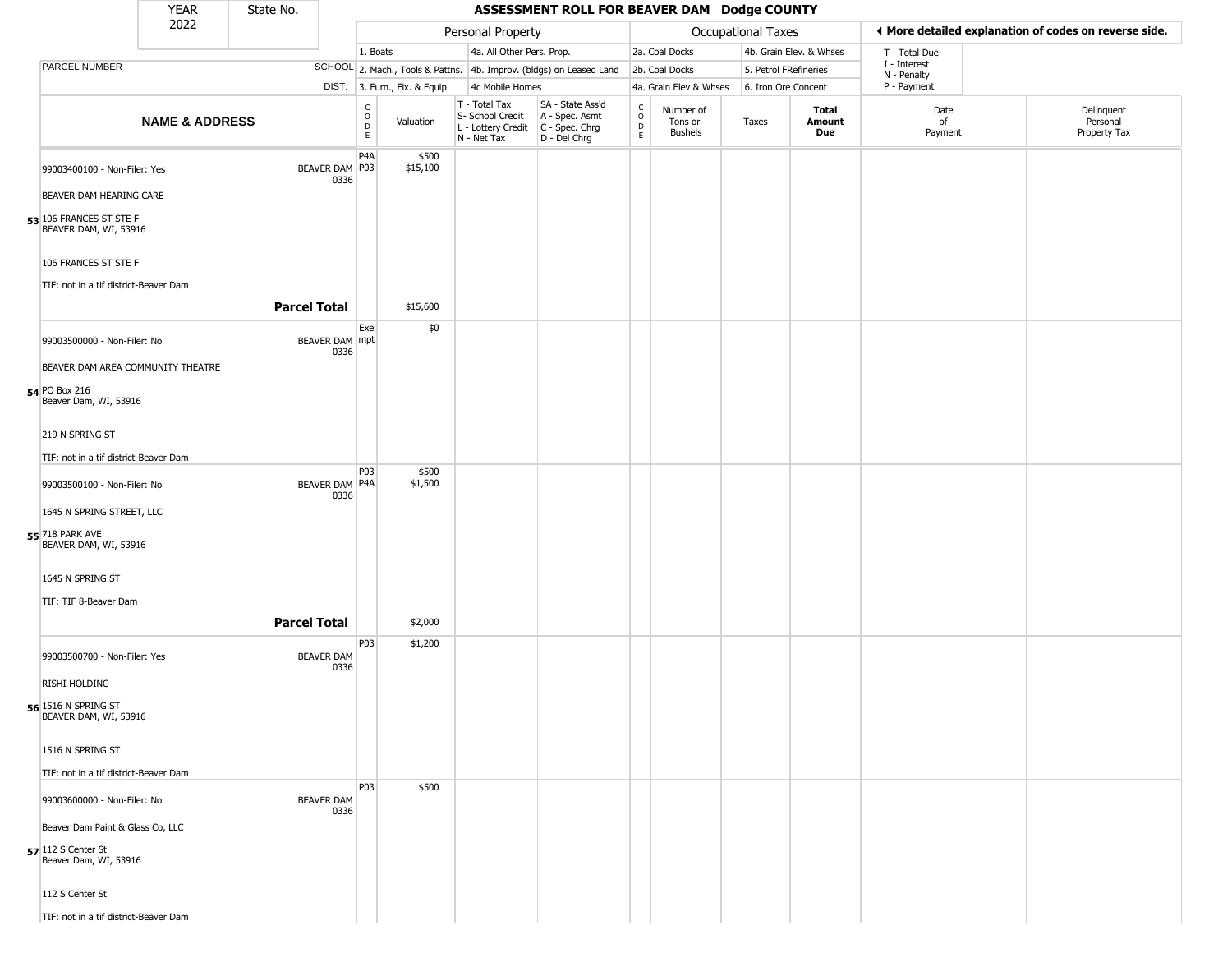|                                                       | <b>YEAR</b>               | State No.           |                           |                                            |                              |                                                                                         | ASSESSMENT ROLL FOR BEAVER DAM Dodge COUNTY                         |                         |                                        |                           |                         |                             |                                                       |
|-------------------------------------------------------|---------------------------|---------------------|---------------------------|--------------------------------------------|------------------------------|-----------------------------------------------------------------------------------------|---------------------------------------------------------------------|-------------------------|----------------------------------------|---------------------------|-------------------------|-----------------------------|-------------------------------------------------------|
|                                                       | 2022                      |                     |                           |                                            |                              | Personal Property                                                                       |                                                                     |                         |                                        | <b>Occupational Taxes</b> |                         |                             | ♦ More detailed explanation of codes on reverse side. |
|                                                       |                           |                     |                           | 1. Boats                                   |                              | 4a. All Other Pers. Prop.                                                               |                                                                     |                         | 2a. Coal Docks                         |                           | 4b. Grain Elev. & Whses | T - Total Due               |                                                       |
| PARCEL NUMBER                                         |                           |                     |                           |                                            |                              |                                                                                         | SCHOOL 2. Mach., Tools & Pattns. 4b. Improv. (bldgs) on Leased Land |                         | 2b. Coal Docks                         | 5. Petrol FRefineries     |                         | I - Interest<br>N - Penalty |                                                       |
|                                                       |                           |                     |                           |                                            | DIST. 3. Furn., Fix. & Equip | 4c Mobile Homes                                                                         |                                                                     |                         | 4a. Grain Elev & Whses                 | 6. Iron Ore Concent       |                         | P - Payment                 |                                                       |
|                                                       | <b>NAME &amp; ADDRESS</b> |                     |                           | $\frac{C}{O}$<br>$\mathsf{D}_{\mathsf{E}}$ | Valuation                    | T - Total Tax<br>S- School Credit<br>L - Lottery Credit   C - Spec. Chrg<br>N - Net Tax | SA - State Ass'd<br>A - Spec. Asmt<br>$D - Del Chrg$                | C<br>$\circ$<br>D<br>E. | Number of<br>Tons or<br><b>Bushels</b> | Taxes                     | Total<br>Amount<br>Due  | Date<br>of<br>Payment       | Delinquent<br>Personal<br>Property Tax                |
| 99003610000 - Non-Filer: Yes                          |                           |                     | BEAVER DAM P03<br>0336    | P4A                                        | \$8,700<br>\$43,500          |                                                                                         |                                                                     |                         |                                        |                           |                         |                             |                                                       |
| BEAVER DAM RESTAURANT INC SUNVIEW FAMILY RESTAURANT   |                           |                     |                           |                                            |                              |                                                                                         |                                                                     |                         |                                        |                           |                         |                             |                                                       |
| 58 827 PARK AVE<br>BEAVER DAM, WI, 53916              |                           |                     |                           |                                            |                              |                                                                                         |                                                                     |                         |                                        |                           |                         |                             |                                                       |
| 827 PARK AVE<br>TIF: not in a tif district-Beaver Dam |                           |                     |                           |                                            |                              |                                                                                         |                                                                     |                         |                                        |                           |                         |                             |                                                       |
|                                                       |                           | <b>Parcel Total</b> |                           |                                            | \$52,200                     |                                                                                         |                                                                     |                         |                                        |                           |                         |                             |                                                       |
| 99003620000 - Non-Filer: Yes                          |                           |                     | BEAVER DAM   P03<br>0336  | P <sub>4</sub> A                           | \$400<br>\$9,300             |                                                                                         |                                                                     |                         |                                        |                           |                         |                             |                                                       |
| BEAVER DAM HOMETOWN PHARMACY                          |                           |                     |                           |                                            |                              |                                                                                         |                                                                     |                         |                                        |                           |                         |                             |                                                       |
| 59 333 LOWVILLE ROAD<br>RIO, WI, 53960                |                           |                     |                           |                                            |                              |                                                                                         |                                                                     |                         |                                        |                           |                         |                             |                                                       |
| 609 N SPRING ST                                       |                           |                     |                           |                                            |                              |                                                                                         |                                                                     |                         |                                        |                           |                         |                             |                                                       |
| TIF: not in a tif district-Beaver Dam                 |                           |                     |                           |                                            |                              |                                                                                         |                                                                     |                         |                                        |                           |                         |                             |                                                       |
|                                                       |                           | <b>Parcel Total</b> |                           |                                            | \$9,700                      |                                                                                         |                                                                     |                         |                                        |                           |                         |                             |                                                       |
|                                                       |                           |                     |                           | P03                                        | \$19,100                     |                                                                                         |                                                                     |                         |                                        |                           |                         |                             |                                                       |
| 99003700200 - Non-Filer: No                           |                           |                     | <b>BEAVER DAM</b><br>0336 |                                            |                              |                                                                                         |                                                                     |                         |                                        |                           |                         |                             |                                                       |
| P & P HARTL SUBS LLC                                  |                           |                     |                           |                                            |                              |                                                                                         |                                                                     |                         |                                        |                           |                         |                             |                                                       |
| 60 327 PARK AVE<br>Beaver Dam, WI, 53916              |                           |                     |                           |                                            |                              |                                                                                         |                                                                     |                         |                                        |                           |                         |                             |                                                       |
| 327 PARK AVE                                          |                           |                     |                           |                                            |                              |                                                                                         |                                                                     |                         |                                        |                           |                         |                             |                                                       |
| TIF: not in a tif district-Beaver Dam                 |                           |                     |                           |                                            |                              |                                                                                         |                                                                     |                         |                                        |                           |                         |                             |                                                       |
| 99003700400 - Non-Filer: Yes                          |                           |                     | <b>BEAVER DAM</b><br>0336 | P03                                        | \$3,300                      |                                                                                         |                                                                     |                         |                                        |                           |                         |                             |                                                       |
| BEAVER DAM TAX PLACE JANET SHUTE                      |                           |                     |                           |                                            |                              |                                                                                         |                                                                     |                         |                                        |                           |                         |                             |                                                       |
| 61 712 PARK AVE<br>BEAVER DAM, WI, 53916              |                           |                     |                           |                                            |                              |                                                                                         |                                                                     |                         |                                        |                           |                         |                             |                                                       |
| 712 PARK AVE                                          |                           |                     |                           |                                            |                              |                                                                                         |                                                                     |                         |                                        |                           |                         |                             |                                                       |
| TIF: not in a tif district-Beaver Dam                 |                           |                     |                           |                                            |                              |                                                                                         |                                                                     |                         |                                        |                           |                         |                             |                                                       |
| 99003700500 - Non-Filer: Yes                          |                           |                     | BEAVER DAM P03<br>0336    | P <sub>4</sub> A                           | \$6,400<br>\$37,400          |                                                                                         |                                                                     |                         |                                        |                           |                         |                             |                                                       |
| Beaver Dam Woman's Health Ltd                         |                           |                     |                           |                                            |                              |                                                                                         |                                                                     |                         |                                        |                           |                         |                             |                                                       |
| 62 705 S University Ave #300<br>Beaver Dam, WI, 53916 |                           |                     |                           |                                            |                              |                                                                                         |                                                                     |                         |                                        |                           |                         |                             |                                                       |
| 705 S University Ave #300                             |                           |                     |                           |                                            |                              |                                                                                         |                                                                     |                         |                                        |                           |                         |                             |                                                       |
| TIF: not in a tif district-Beaver Dam                 |                           |                     |                           |                                            |                              |                                                                                         |                                                                     |                         |                                        |                           |                         |                             |                                                       |
|                                                       |                           | <b>Parcel Total</b> |                           |                                            | \$43,800                     |                                                                                         |                                                                     |                         |                                        |                           |                         |                             |                                                       |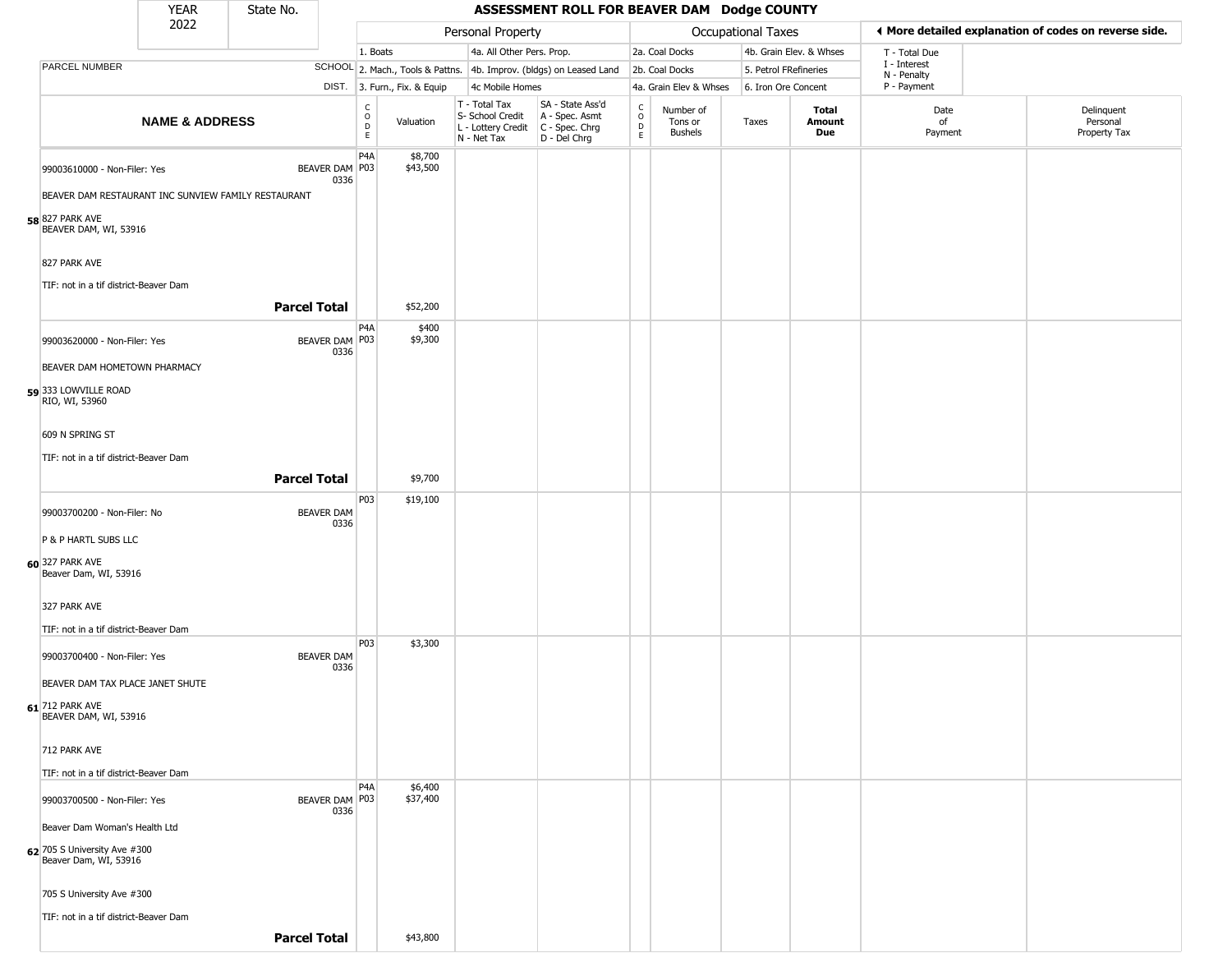|                                                                                      | <b>YEAR</b>               | State No.           |                           |                                   |                              |                                                                                         | ASSESSMENT ROLL FOR BEAVER DAM Dodge COUNTY                         |                                    |                                        |                       |                         |                             |                                                       |
|--------------------------------------------------------------------------------------|---------------------------|---------------------|---------------------------|-----------------------------------|------------------------------|-----------------------------------------------------------------------------------------|---------------------------------------------------------------------|------------------------------------|----------------------------------------|-----------------------|-------------------------|-----------------------------|-------------------------------------------------------|
|                                                                                      | 2022                      |                     |                           |                                   |                              | Personal Property                                                                       |                                                                     |                                    |                                        | Occupational Taxes    |                         |                             | ♦ More detailed explanation of codes on reverse side. |
|                                                                                      |                           |                     |                           | 1. Boats                          |                              | 4a. All Other Pers. Prop.                                                               |                                                                     |                                    | 2a. Coal Docks                         |                       | 4b. Grain Elev. & Whses | T - Total Due               |                                                       |
| PARCEL NUMBER                                                                        |                           |                     |                           |                                   |                              |                                                                                         | SCHOOL 2. Mach., Tools & Pattns. 4b. Improv. (bldgs) on Leased Land |                                    | 2b. Coal Docks                         | 5. Petrol FRefineries |                         | I - Interest<br>N - Penalty |                                                       |
|                                                                                      |                           |                     |                           |                                   | DIST. 3. Furn., Fix. & Equip | 4c Mobile Homes                                                                         |                                                                     |                                    | 4a. Grain Elev & Whses                 | 6. Iron Ore Concent   |                         | P - Payment                 |                                                       |
|                                                                                      | <b>NAME &amp; ADDRESS</b> |                     |                           | $\frac{C}{O}$<br>D<br>$\mathsf E$ | Valuation                    | T - Total Tax<br>S- School Credit<br>L - Lottery Credit   C - Spec. Chrg<br>N - Net Tax | SA - State Ass'd<br>A - Spec. Asmt<br>D - Del Chrg                  | C<br>$\circ$<br>$\mathsf{D}$<br>E. | Number of<br>Tons or<br><b>Bushels</b> | Taxes                 | Total<br>Amount<br>Due  | Date<br>of<br>Payment       | Delinquent<br>Personal<br>Property Tax                |
| 99003900000 - Non-Filer: No                                                          |                           |                     | BEAVER DAM P03<br>0336    | P4A                               | \$33,300<br>\$214,600        |                                                                                         |                                                                     |                                    |                                        |                       |                         |                             |                                                       |
| McDonald's Restaurants of WI Inc                                                     |                           |                     |                           |                                   |                              |                                                                                         |                                                                     |                                    |                                        |                       |                         |                             |                                                       |
| 63 110 N CARPENTER ST<br>CHICAGO, IL, 60607                                          |                           |                     |                           |                                   |                              |                                                                                         |                                                                     |                                    |                                        |                       |                         |                             |                                                       |
| 840 Park Ave<br>TIF: not in a tif district-Beaver Dam                                |                           |                     |                           |                                   |                              |                                                                                         |                                                                     |                                    |                                        |                       |                         |                             |                                                       |
|                                                                                      |                           | <b>Parcel Total</b> |                           | P4A                               | \$247,900                    |                                                                                         |                                                                     |                                    |                                        |                       |                         |                             |                                                       |
| 99004300000 - Non-Filer: Yes                                                         |                           |                     | BEAVER DAM   P03<br>0336  |                                   | \$100<br>\$2,800             |                                                                                         |                                                                     |                                    |                                        |                       |                         |                             |                                                       |
| Beaver Floral AKA PLAZA AFFAIRES, LTD<br>64 125 N Spring St<br>Beaver Dam, WI, 53916 |                           |                     |                           |                                   |                              |                                                                                         |                                                                     |                                    |                                        |                       |                         |                             |                                                       |
| 125 N Spring St                                                                      |                           |                     |                           |                                   |                              |                                                                                         |                                                                     |                                    |                                        |                       |                         |                             |                                                       |
| TIF: not in a tif district-Beaver Dam                                                |                           | <b>Parcel Total</b> |                           |                                   | \$2,900                      |                                                                                         |                                                                     |                                    |                                        |                       |                         |                             |                                                       |
| 99004300100 - Non-Filer: No                                                          |                           |                     | BEAVER DAM P03<br>0336    | P4A                               | \$100<br>\$1,400             |                                                                                         |                                                                     |                                    |                                        |                       |                         |                             |                                                       |
| MODA BELLA SALON ANNETTE BREZINSKY<br>65 509 CARROLL ST<br>BEAVER DAM, WI, 53916     |                           |                     |                           |                                   |                              |                                                                                         |                                                                     |                                    |                                        |                       |                         |                             |                                                       |
| 509 CARROLL ST                                                                       |                           |                     |                           |                                   |                              |                                                                                         |                                                                     |                                    |                                        |                       |                         |                             |                                                       |
| TIF: not in a tif district-Beaver Dam                                                |                           | <b>Parcel Total</b> |                           |                                   | \$1,500                      |                                                                                         |                                                                     |                                    |                                        |                       |                         |                             |                                                       |
| 99004400000 - Non-Filer: No                                                          |                           |                     | <b>BEAVER DAM</b><br>0336 | P4A                               | \$500                        |                                                                                         |                                                                     |                                    |                                        |                       |                         |                             |                                                       |
| Beaver Furniture Strippers                                                           |                           |                     |                           |                                   |                              |                                                                                         |                                                                     |                                    |                                        |                       |                         |                             |                                                       |
| 66 114 Haskell St<br>Beaver Dam, WI, 53916                                           |                           |                     |                           |                                   |                              |                                                                                         |                                                                     |                                    |                                        |                       |                         |                             |                                                       |
| 114 Haskell St<br>TIF: not in a tif district-Beaver Dam                              |                           |                     |                           |                                   |                              |                                                                                         |                                                                     |                                    |                                        |                       |                         |                             |                                                       |
| 99004600000 - Non-Filer: No                                                          |                           |                     | BEAVER DAM P03<br>0336    | P <sub>4</sub> A                  | \$100<br>\$800               |                                                                                         |                                                                     |                                    |                                        |                       |                         |                             |                                                       |
| BEAVER GUNITE CO, INC                                                                |                           |                     |                           |                                   |                              |                                                                                         |                                                                     |                                    |                                        |                       |                         |                             |                                                       |
| 67 130 E MACKIE ST<br>BEAVER DAM, WI, 53916                                          |                           |                     |                           |                                   |                              |                                                                                         |                                                                     |                                    |                                        |                       |                         |                             |                                                       |
| 130 E MACKIE ST                                                                      |                           |                     |                           |                                   |                              |                                                                                         |                                                                     |                                    |                                        |                       |                         |                             |                                                       |
| TIF: not in a tif district-Beaver Dam                                                |                           |                     |                           |                                   |                              |                                                                                         |                                                                     |                                    |                                        |                       |                         |                             |                                                       |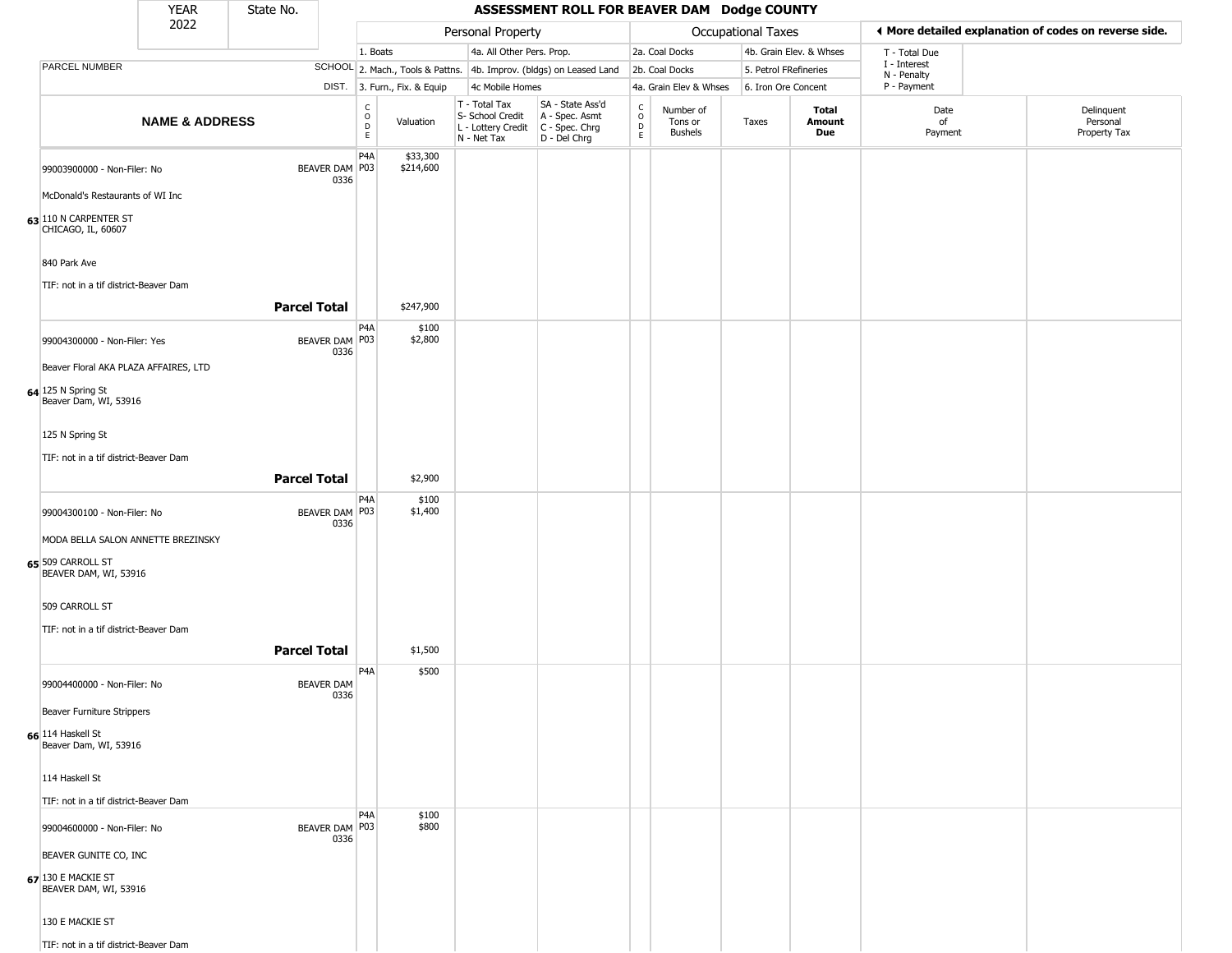|                                                       | <b>YEAR</b>                                                                | State No.                 |                                      |                              |                                                                        | ASSESSMENT ROLL FOR BEAVER DAM Dodge COUNTY                          |                                   |                                        |                           |                         |                             |                                                       |
|-------------------------------------------------------|----------------------------------------------------------------------------|---------------------------|--------------------------------------|------------------------------|------------------------------------------------------------------------|----------------------------------------------------------------------|-----------------------------------|----------------------------------------|---------------------------|-------------------------|-----------------------------|-------------------------------------------------------|
|                                                       | 2022                                                                       |                           |                                      |                              | Personal Property                                                      |                                                                      |                                   |                                        | <b>Occupational Taxes</b> |                         |                             | I More detailed explanation of codes on reverse side. |
|                                                       |                                                                            |                           | 1. Boats                             |                              | 4a. All Other Pers. Prop.                                              |                                                                      |                                   | 2a. Coal Docks                         |                           | 4b. Grain Elev. & Whses | T - Total Due               |                                                       |
| PARCEL NUMBER                                         |                                                                            |                           |                                      |                              |                                                                        | SCHOOL 2. Mach., Tools & Pattns. 4b. Improv. (bldgs) on Leased Land  |                                   | 2b. Coal Docks                         | 5. Petrol FRefineries     |                         | I - Interest<br>N - Penalty |                                                       |
|                                                       |                                                                            |                           |                                      | DIST. 3. Furn., Fix. & Equip | 4c Mobile Homes                                                        |                                                                      |                                   | 4a. Grain Elev & Whses                 | 6. Iron Ore Concent       |                         | P - Payment                 |                                                       |
|                                                       | <b>NAME &amp; ADDRESS</b>                                                  |                           | C<br>$\mathsf O$<br>$\mathsf D$<br>E | Valuation                    | T - Total Tax<br>S- School Credit<br>L - Lottery Credit<br>N - Net Tax | SA - State Ass'd<br>A - Spec. Asmt<br>C - Spec. Chrg<br>D - Del Chrg | C<br>$\circ$<br>$\mathsf{D}$<br>E | Number of<br>Tons or<br><b>Bushels</b> | Taxes                     | Total<br>Amount<br>Due  | Date<br>of<br>Payment       | Delinquent<br>Personal<br>Property Tax                |
|                                                       |                                                                            | <b>Parcel Total</b>       |                                      | \$900                        |                                                                        |                                                                      |                                   |                                        |                           |                         |                             |                                                       |
|                                                       | 99004900400 - Non-Filer: No<br>MCBERG VENTURES FORD, LLC                   | <b>BEAVER DAM</b><br>0336 | P03                                  | \$73,300                     |                                                                        |                                                                      |                                   |                                        |                           |                         |                             |                                                       |
| 68 100 SUMMIT DR<br>BEAVER DAM, WI, 53916             |                                                                            |                           |                                      |                              |                                                                        |                                                                      |                                   |                                        |                           |                         |                             |                                                       |
| 100 SUMMIT DR                                         | TIF: not in a tif district-Beaver Dam                                      |                           |                                      |                              |                                                                        |                                                                      |                                   |                                        |                           |                         |                             |                                                       |
|                                                       | 99004900500 - Non-Filer: No<br>BEAVER DAM HEARING CARE, LLC CANDY MCGINNIS | BEAVER DAM P03<br>0336    | P <sub>4</sub> A                     | \$400<br>\$16,100            |                                                                        |                                                                      |                                   |                                        |                           |                         |                             |                                                       |
| 69 1820 WEST POINTE DR<br>OSHKOSH, WI, 54901          |                                                                            |                           |                                      |                              |                                                                        |                                                                      |                                   |                                        |                           |                         |                             |                                                       |
|                                                       | 705 S UNIVERSITY AVE, STE 170<br>TIF: not in a tif district-Beaver Dam     |                           |                                      |                              |                                                                        |                                                                      |                                   |                                        |                           |                         |                             |                                                       |
|                                                       |                                                                            | <b>Parcel Total</b>       |                                      | \$16,500                     |                                                                        |                                                                      |                                   |                                        |                           |                         |                             |                                                       |
|                                                       | 99004900501 - Non-Filer: No                                                | BEAVER DAM mpt<br>0336    | Exe                                  | \$0                          |                                                                        |                                                                      |                                   |                                        |                           |                         |                             |                                                       |
| 70 PO BOX 216<br>BEAVER DAM, WI, 53916                | BEAVER DAM COMMUNITY THEATRE                                               |                           |                                      |                              |                                                                        |                                                                      |                                   |                                        |                           |                         |                             |                                                       |
| 117 W MAPLE AVE                                       | TIF: not in a tif district-Beaver Dam                                      |                           |                                      |                              |                                                                        |                                                                      |                                   |                                        |                           |                         |                             |                                                       |
|                                                       | 99004900700 - Non-Filer: Yes                                               | <b>BEAVER DAM</b><br>0336 | <b>P03</b>                           | \$2,400                      |                                                                        |                                                                      |                                   |                                        |                           |                         |                             |                                                       |
| 71 1807 N CENTER ST, STE 102<br>BEAVER DAM, WI, 53916 | BEST WAY DRIVING ACADEMY                                                   |                           |                                      |                              |                                                                        |                                                                      |                                   |                                        |                           |                         |                             |                                                       |
|                                                       | 1807 N CENTER ST, STE 102<br>TIF: not in a tif district-Beaver Dam         |                           |                                      |                              |                                                                        |                                                                      |                                   |                                        |                           |                         |                             |                                                       |
|                                                       | 99004900800 - Non-Filer: No                                                | <b>BEAVER DAM</b><br>0336 | <b>P03</b>                           | \$1,200                      |                                                                        |                                                                      |                                   |                                        |                           |                         |                             |                                                       |
| 72 PO BOX 105578<br>ATLANTA, GA, 30348                | BANC OF AMERICA LEASING AND CAPITAL, LLC                                   |                           |                                      |                              |                                                                        |                                                                      |                                   |                                        |                           |                         |                             |                                                       |
| 120 PARK AVE                                          |                                                                            |                           |                                      |                              |                                                                        |                                                                      |                                   |                                        |                           |                         |                             |                                                       |
|                                                       | TIF: not in a tif district-Beaver Dam                                      |                           |                                      |                              |                                                                        |                                                                      |                                   |                                        |                           |                         |                             |                                                       |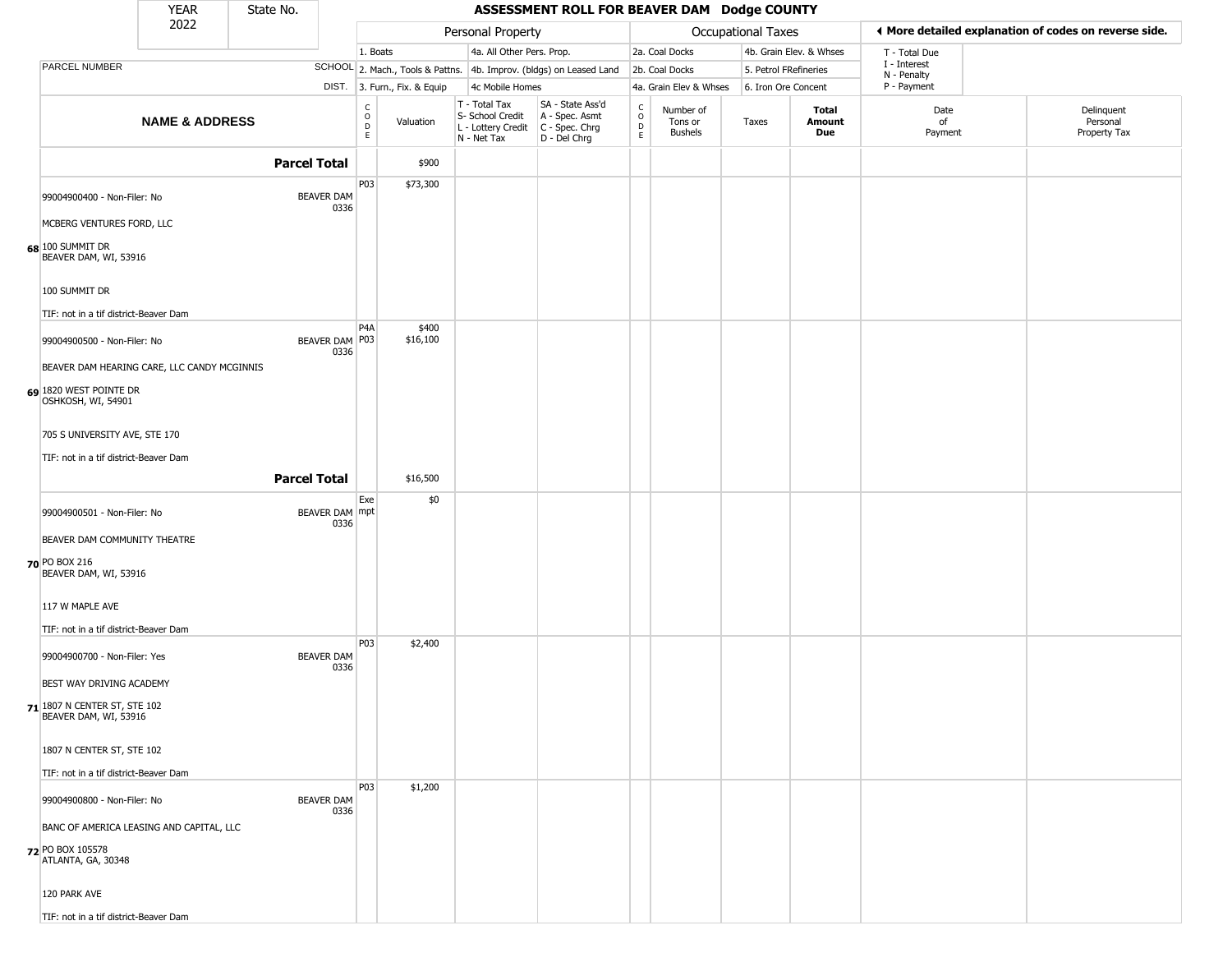|                                                                | <b>YEAR</b>               | State No.                                                                                |                          |                              |                                                  | ASSESSMENT ROLL FOR BEAVER DAM Dodge COUNTY                                               |                                   |                                        |                       |                         |                             |                                                       |
|----------------------------------------------------------------|---------------------------|------------------------------------------------------------------------------------------|--------------------------|------------------------------|--------------------------------------------------|-------------------------------------------------------------------------------------------|-----------------------------------|----------------------------------------|-----------------------|-------------------------|-----------------------------|-------------------------------------------------------|
|                                                                | 2022                      |                                                                                          |                          |                              | Personal Property                                |                                                                                           |                                   |                                        | Occupational Taxes    |                         |                             | ◀ More detailed explanation of codes on reverse side. |
|                                                                |                           |                                                                                          | 1. Boats                 |                              | 4a. All Other Pers. Prop.                        |                                                                                           |                                   | 2a. Coal Docks                         |                       | 4b. Grain Elev. & Whses | T - Total Due               |                                                       |
| <b>PARCEL NUMBER</b>                                           |                           |                                                                                          |                          |                              |                                                  | SCHOOL 2. Mach., Tools & Pattns. 4b. Improv. (bldgs) on Leased Land                       |                                   | 2b. Coal Docks                         | 5. Petrol FRefineries |                         | I - Interest<br>N - Penalty |                                                       |
|                                                                |                           |                                                                                          |                          | DIST. 3. Furn., Fix. & Equip | 4c Mobile Homes                                  |                                                                                           |                                   | 4a. Grain Elev & Whses                 | 6. Iron Ore Concent   |                         | P - Payment                 |                                                       |
|                                                                | <b>NAME &amp; ADDRESS</b> |                                                                                          | $\frac{C}{O}$<br>D<br>E. | Valuation                    | T - Total Tax<br>S- School Credit<br>N - Net Tax | SA - State Ass'd<br>A - Spec. Asmt<br>L - Lottery Credit   C - Spec. Chrg<br>D - Del Chrg | $\frac{c}{0}$<br>$\mathsf D$<br>E | Number of<br>Tons or<br><b>Bushels</b> | Taxes                 | Total<br>Amount<br>Due  | Date<br>of<br>Payment       | Delinquent<br>Personal<br>Property Tax                |
| 99004900900 - Non-Filer: No<br>BAUER CUSTOM COMPUTERS & REPAIR |                           | <b>BEAVER DAM</b><br>0336                                                                |                          | \$0                          |                                                  |                                                                                           |                                   |                                        |                       |                         |                             |                                                       |
| 73 215 N SPRING ST<br>BEAVER DAM, WI, 53916<br>215 N SPRING ST |                           |                                                                                          |                          |                              |                                                  |                                                                                           |                                   |                                        |                       |                         |                             |                                                       |
| TIF: not in a tif district-Beaver Dam                          |                           |                                                                                          |                          |                              |                                                  |                                                                                           |                                   |                                        |                       |                         |                             |                                                       |
| 99005000035 - Non-Filer: Yes                                   |                           | <b>BEAVER DAM</b><br>0336<br>CHEP CONTAINER AND POOLING SOLUTIONS INC ATTN: INDIRECT TAX | P <sub>4</sub> A         | \$52,700                     |                                                  |                                                                                           |                                   |                                        |                       |                         |                             |                                                       |
| 74 5897 WINDWARD PARKWAY<br>ALPHARETTA, GA, 30005              |                           |                                                                                          |                          |                              |                                                  |                                                                                           |                                   |                                        |                       |                         |                             |                                                       |
| 210 CORPORATE DR                                               |                           |                                                                                          |                          |                              |                                                  |                                                                                           |                                   |                                        |                       |                         |                             |                                                       |
| TIF: not in a tif district-Beaver Dam                          |                           |                                                                                          | P <sub>4</sub> A         | \$395,100                    |                                                  |                                                                                           |                                   |                                        |                       |                         |                             |                                                       |
| 99005000036 - Non-Filer: Yes                                   |                           | <b>BEAVER DAM</b><br>0336                                                                |                          |                              |                                                  |                                                                                           |                                   |                                        |                       |                         |                             |                                                       |
| <b>CHEP USA</b>                                                |                           |                                                                                          |                          |                              |                                                  |                                                                                           |                                   |                                        |                       |                         |                             |                                                       |
| 75 5897 WINDWARD PARKWAY<br>ALPHARETTA, GA, 30005              |                           |                                                                                          |                          |                              |                                                  |                                                                                           |                                   |                                        |                       |                         |                             |                                                       |
| <b>DISTRIBUTION WAY</b>                                        |                           |                                                                                          |                          |                              |                                                  |                                                                                           |                                   |                                        |                       |                         |                             |                                                       |
| TIF: not in a tif district-Beaver Dam                          |                           |                                                                                          |                          |                              |                                                  |                                                                                           |                                   |                                        |                       |                         |                             |                                                       |
| 99005200200 - Non-Filer: Yes                                   |                           | BEAVER DAM P4A<br>0336                                                                   | P <sub>03</sub>          | \$200<br>\$200               |                                                  |                                                                                           |                                   |                                        |                       |                         |                             |                                                       |
| <b>BELTONE HEARING</b>                                         |                           |                                                                                          |                          |                              |                                                  |                                                                                           |                                   |                                        |                       |                         |                             |                                                       |
| 76 5513 ODANA RD<br>MADISON, WI, 53717                         |                           |                                                                                          |                          |                              |                                                  |                                                                                           |                                   |                                        |                       |                         |                             |                                                       |
| 215 CORPORATE DR                                               |                           |                                                                                          |                          |                              |                                                  |                                                                                           |                                   |                                        |                       |                         |                             |                                                       |
| TIF: TIF 4 - Deleted-Beaver Dam                                |                           |                                                                                          |                          |                              |                                                  |                                                                                           |                                   |                                        |                       |                         |                             |                                                       |
|                                                                |                           | <b>Parcel Total</b>                                                                      |                          | \$400                        |                                                  |                                                                                           |                                   |                                        |                       |                         |                             |                                                       |
|                                                                |                           |                                                                                          | P <sub>4</sub> A         | \$100                        |                                                  |                                                                                           |                                   |                                        |                       |                         |                             |                                                       |
| 99005200300 - Non-Filer: No<br>FIRST WEBER, INC                |                           | BEAVER DAM P03<br>0336                                                                   |                          | \$900                        |                                                  |                                                                                           |                                   |                                        |                       |                         |                             |                                                       |
|                                                                |                           |                                                                                          |                          |                              |                                                  |                                                                                           |                                   |                                        |                       |                         |                             |                                                       |
| 77 5250 ETERRACE DR, STE 1<br>MADISON, WI, 53718               |                           |                                                                                          |                          |                              |                                                  |                                                                                           |                                   |                                        |                       |                         |                             |                                                       |
| 1613 N SPRING ST                                               |                           |                                                                                          |                          |                              |                                                  |                                                                                           |                                   |                                        |                       |                         |                             |                                                       |
| TIF: not in a tif district-Beaver Dam                          |                           |                                                                                          |                          |                              |                                                  |                                                                                           |                                   |                                        |                       |                         |                             |                                                       |
|                                                                |                           | <b>Parcel Total</b>                                                                      |                          | \$1,000                      |                                                  |                                                                                           |                                   |                                        |                       |                         |                             |                                                       |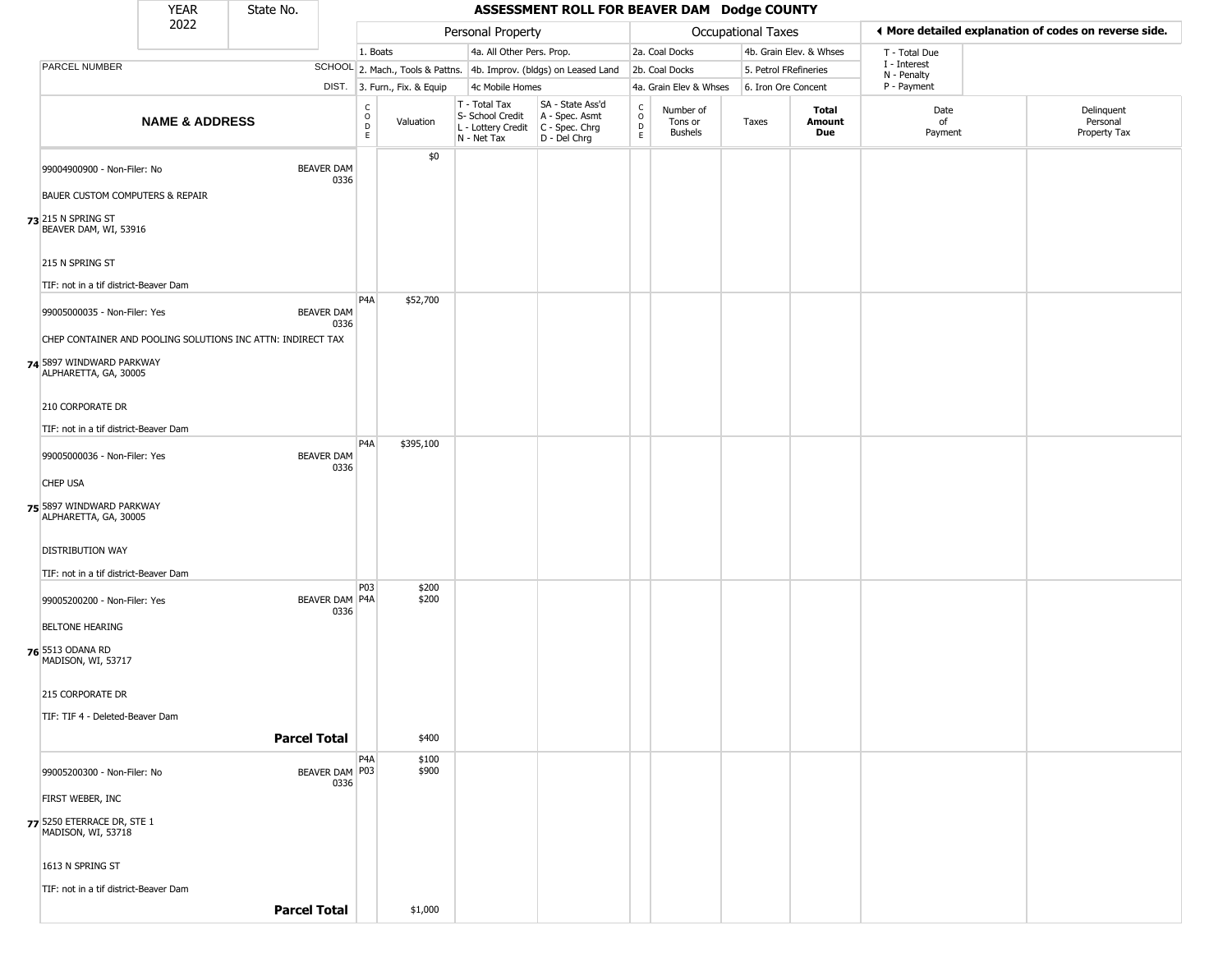|                                                 | <b>YEAR</b>                                                 | State No.           |                           |                                             |                              |                                                                                           | ASSESSMENT ROLL FOR BEAVER DAM Dodge COUNTY                         |                                       |                                        |                       |                         |                             |                                                       |
|-------------------------------------------------|-------------------------------------------------------------|---------------------|---------------------------|---------------------------------------------|------------------------------|-------------------------------------------------------------------------------------------|---------------------------------------------------------------------|---------------------------------------|----------------------------------------|-----------------------|-------------------------|-----------------------------|-------------------------------------------------------|
|                                                 | 2022                                                        |                     |                           |                                             |                              | Personal Property                                                                         |                                                                     |                                       |                                        | Occupational Taxes    |                         |                             | I More detailed explanation of codes on reverse side. |
|                                                 |                                                             |                     |                           | 1. Boats                                    |                              | 4a. All Other Pers. Prop.                                                                 |                                                                     |                                       | 2a. Coal Docks                         |                       | 4b. Grain Elev. & Whses | T - Total Due               |                                                       |
| <b>PARCEL NUMBER</b>                            |                                                             |                     |                           |                                             |                              |                                                                                           | SCHOOL 2. Mach., Tools & Pattns. 4b. Improv. (bldgs) on Leased Land |                                       | 2b. Coal Docks                         | 5. Petrol FRefineries |                         | I - Interest<br>N - Penalty |                                                       |
|                                                 |                                                             |                     |                           |                                             | DIST. 3. Furn., Fix. & Equip | 4c Mobile Homes                                                                           |                                                                     |                                       | 4a. Grain Elev & Whses                 | 6. Iron Ore Concent   |                         | P - Payment                 |                                                       |
|                                                 | <b>NAME &amp; ADDRESS</b>                                   |                     |                           | $\frac{c}{0}$<br>$\mathsf D$<br>$\mathsf E$ | Valuation                    | T - Total Tax<br>S- School Credit<br>$L$ - Lottery Credit $C$ - Spec. Chrg<br>N - Net Tax | SA - State Ass'd<br>A - Spec. Asmt<br>D - Del Chrg                  | C<br>$\mathsf{o}$<br>D<br>$\mathsf E$ | Number of<br>Tons or<br><b>Bushels</b> | Taxes                 | Total<br>Amount<br>Due  | Date<br>of<br>Payment       | Delinquent<br>Personal<br>Property Tax                |
|                                                 | 99005300050 - Non-Filer: No                                 |                     | BEAVER DAM P03<br>0336    | P4A                                         | \$3,900<br>\$48,800          |                                                                                           |                                                                     |                                       |                                        |                       |                         |                             |                                                       |
| Benvenuto's Inc                                 |                                                             |                     |                           |                                             |                              |                                                                                           |                                                                     |                                       |                                        |                       |                         |                             |                                                       |
| 78 PO BOX 736<br>Beaver Dam, WI, 53916          |                                                             |                     |                           |                                             |                              |                                                                                           |                                                                     |                                       |                                        |                       |                         |                             |                                                       |
| 831 Park Ave                                    |                                                             |                     |                           |                                             |                              |                                                                                           |                                                                     |                                       |                                        |                       |                         |                             |                                                       |
|                                                 | TIF: not in a tif district-Beaver Dam                       | <b>Parcel Total</b> |                           |                                             | \$52,700                     |                                                                                           |                                                                     |                                       |                                        |                       |                         |                             |                                                       |
|                                                 |                                                             |                     |                           | P4A                                         | \$1,900                      |                                                                                           |                                                                     |                                       |                                        |                       |                         |                             |                                                       |
|                                                 | 99005300100 - Non-Filer: Yes<br>TOTAL BUSINESS PRODUCTS INC |                     | BEAVER DAM P03<br>0336    |                                             | \$3,200                      |                                                                                           |                                                                     |                                       |                                        |                       |                         |                             |                                                       |
|                                                 |                                                             |                     |                           |                                             |                              |                                                                                           |                                                                     |                                       |                                        |                       |                         |                             |                                                       |
| 79 W10200 COUNTY RD DE<br>BEAVER DAM, WI, 53916 |                                                             |                     |                           |                                             |                              |                                                                                           |                                                                     |                                       |                                        |                       |                         |                             |                                                       |
| 205 DECLARK ST                                  |                                                             |                     |                           |                                             |                              |                                                                                           |                                                                     |                                       |                                        |                       |                         |                             |                                                       |
|                                                 | TIF: not in a tif district-Beaver Dam                       |                     |                           |                                             |                              |                                                                                           |                                                                     |                                       |                                        |                       |                         |                             |                                                       |
|                                                 |                                                             | <b>Parcel Total</b> |                           |                                             | \$5,100                      |                                                                                           |                                                                     |                                       |                                        |                       |                         |                             |                                                       |
|                                                 | 99005500000 - Non-Filer: Yes                                |                     | <b>BEAVER DAM</b><br>0336 | P03                                         | \$100                        |                                                                                           |                                                                     |                                       |                                        |                       |                         |                             |                                                       |
|                                                 | BRENDA SWAAGMAN DBA BEST LITTLE HAIR HOUSE IN TOWN          |                     |                           |                                             |                              |                                                                                           |                                                                     |                                       |                                        |                       |                         |                             |                                                       |
| 80 822 MADISON ST<br>Beaver Dam, WI, 53916      |                                                             |                     |                           |                                             |                              |                                                                                           |                                                                     |                                       |                                        |                       |                         |                             |                                                       |
| 822 MADISON STREET                              |                                                             |                     |                           |                                             |                              |                                                                                           |                                                                     |                                       |                                        |                       |                         |                             |                                                       |
|                                                 | TIF: not in a tif district-Beaver Dam                       |                     |                           |                                             |                              |                                                                                           |                                                                     |                                       |                                        |                       |                         |                             |                                                       |
|                                                 | 99005500600 - Non-Filer: No                                 |                     | <b>BEAVER DAM</b><br>0336 | P03                                         | \$108,500                    |                                                                                           |                                                                     |                                       |                                        |                       |                         |                             |                                                       |
|                                                 | GPH BEAVER DAM LLC-5644 FKA GGNSC BEAVER DAM LLC            |                     |                           |                                             |                              |                                                                                           |                                                                     |                                       |                                        |                       |                         |                             |                                                       |
| 81 P O BX 160488                                | ALTAMONTE SPRINGS, FL, 32716-0488                           |                     |                           |                                             |                              |                                                                                           |                                                                     |                                       |                                        |                       |                         |                             |                                                       |
| 410 ROEDL ST                                    |                                                             |                     |                           |                                             |                              |                                                                                           |                                                                     |                                       |                                        |                       |                         |                             |                                                       |
|                                                 | TIF: not in a tif district-Beaver Dam                       |                     |                           |                                             |                              |                                                                                           |                                                                     |                                       |                                        |                       |                         |                             |                                                       |
|                                                 | 99005700000 - Non-Filer: No                                 |                     | BEAVER DAM P03<br>0336    | P4A                                         | \$100<br>\$8,200             |                                                                                           |                                                                     |                                       |                                        |                       |                         |                             |                                                       |
| <b>BILGRI &amp; MANSKE SC</b>                   |                                                             |                     |                           |                                             |                              |                                                                                           |                                                                     |                                       |                                        |                       |                         |                             |                                                       |
| 82 PO BOX 477<br>BEAVER DAM, WI, 53916          |                                                             |                     |                           |                                             |                              |                                                                                           |                                                                     |                                       |                                        |                       |                         |                             |                                                       |
| 200 FRONT ST STE 2A                             |                                                             |                     |                           |                                             |                              |                                                                                           |                                                                     |                                       |                                        |                       |                         |                             |                                                       |
|                                                 | TIF: not in a tif district-Beaver Dam                       |                     |                           |                                             |                              |                                                                                           |                                                                     |                                       |                                        |                       |                         |                             |                                                       |
|                                                 |                                                             | <b>Parcel Total</b> |                           |                                             | \$8,300                      |                                                                                           |                                                                     |                                       |                                        |                       |                         |                             |                                                       |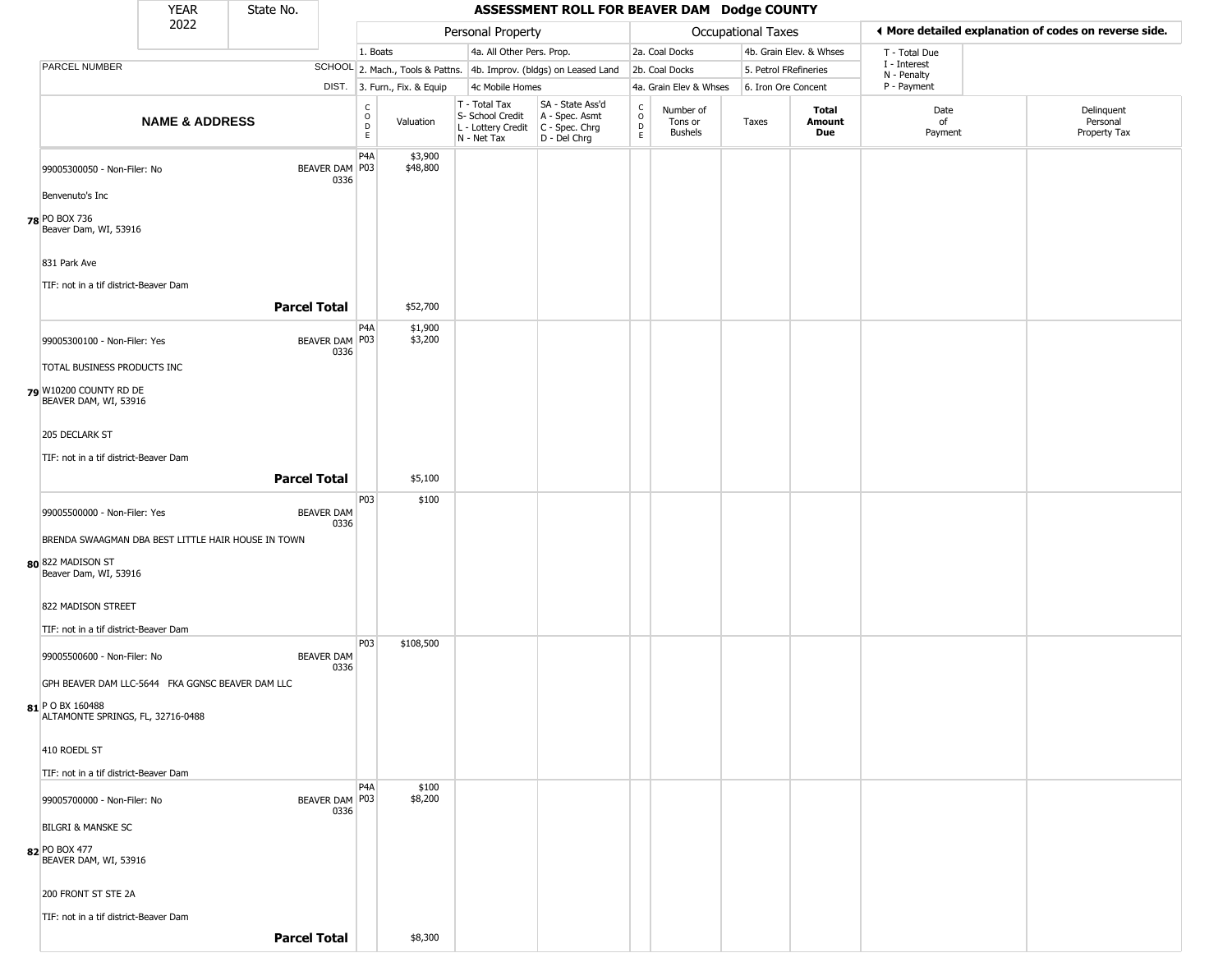|                                                                    | <b>YEAR</b>               | State No.                                                  |                          |                                  |                                                                                         | ASSESSMENT ROLL FOR BEAVER DAM Dodge COUNTY        |                         |                                        |                       |                         |                             |                                                       |
|--------------------------------------------------------------------|---------------------------|------------------------------------------------------------|--------------------------|----------------------------------|-----------------------------------------------------------------------------------------|----------------------------------------------------|-------------------------|----------------------------------------|-----------------------|-------------------------|-----------------------------|-------------------------------------------------------|
|                                                                    | 2022                      |                                                            |                          |                                  | Personal Property                                                                       |                                                    |                         |                                        | Occupational Taxes    |                         |                             | ◀ More detailed explanation of codes on reverse side. |
|                                                                    |                           |                                                            |                          | 1. Boats                         | 4a. All Other Pers. Prop.                                                               |                                                    |                         | 2a. Coal Docks                         |                       | 4b. Grain Elev. & Whses | T - Total Due               |                                                       |
| PARCEL NUMBER                                                      |                           |                                                            |                          | SCHOOL 2. Mach., Tools & Pattns. |                                                                                         | 4b. Improv. (bldgs) on Leased Land                 |                         | 2b. Coal Docks                         | 5. Petrol FRefineries |                         | I - Interest<br>N - Penalty |                                                       |
|                                                                    |                           |                                                            |                          | DIST. 3. Furn., Fix. & Equip     | 4c Mobile Homes                                                                         |                                                    |                         | 4a. Grain Elev & Whses                 | 6. Iron Ore Concent   |                         | P - Payment                 |                                                       |
|                                                                    | <b>NAME &amp; ADDRESS</b> |                                                            | C<br>O<br>D<br>E.        | Valuation                        | T - Total Tax<br>S- School Credit<br>L - Lottery Credit   C - Spec. Chrg<br>N - Net Tax | SA - State Ass'd<br>A - Spec. Asmt<br>D - Del Chrg | $\frac{c}{0}$<br>D<br>E | Number of<br>Tons or<br><b>Bushels</b> | Taxes                 | Total<br>Amount<br>Due  | Date<br>of<br>Payment       | Delinquent<br>Personal<br>Property Tax                |
| 99006001000 - Non-Filer: Yes<br><b>BOOST MOBILE LINDSAY HAGENS</b> |                           | BEAVER DAM P03                                             | P4A<br>0336              | \$7,300<br>\$7,400               |                                                                                         |                                                    |                         |                                        |                       |                         |                             |                                                       |
| 83 203 N SPRING ST<br>BEAVER DAM, WI, 53916                        |                           |                                                            |                          |                                  |                                                                                         |                                                    |                         |                                        |                       |                         |                             |                                                       |
| 203 N SPRING ST                                                    |                           |                                                            |                          |                                  |                                                                                         |                                                    |                         |                                        |                       |                         |                             |                                                       |
| TIF: not in a tif district-Beaver Dam                              |                           | <b>Parcel Total</b>                                        |                          | \$14,700                         |                                                                                         |                                                    |                         |                                        |                       |                         |                             |                                                       |
| 99006400000 - Non-Filer: Yes                                       |                           | <b>BEAVER DAM</b>                                          | P03<br>0336              | \$1,200                          |                                                                                         |                                                    |                         |                                        |                       |                         |                             |                                                       |
| Bonded Collectors of Beaver Dam                                    |                           |                                                            |                          |                                  |                                                                                         |                                                    |                         |                                        |                       |                         |                             |                                                       |
| 84 PO Box 100<br>Beaver Dam, WI, 53916                             |                           |                                                            |                          |                                  |                                                                                         |                                                    |                         |                                        |                       |                         |                             |                                                       |
| 228 S Spring Street                                                |                           |                                                            |                          |                                  |                                                                                         |                                                    |                         |                                        |                       |                         |                             |                                                       |
| TIF: not in a tif district-Beaver Dam                              |                           |                                                            |                          |                                  |                                                                                         |                                                    |                         |                                        |                       |                         |                             |                                                       |
| 99006600000 - Non-Filer: No                                        |                           | <b>BEAVER DAM</b>                                          | P <sub>0</sub> 3<br>0336 | \$7,800                          |                                                                                         |                                                    |                         |                                        |                       |                         |                             |                                                       |
| <b>DEPT</b>                                                        |                           | DE LAGE LANDEN FINANCIAL SERVICES, INC ATTN: CORPORATE TAX |                          |                                  |                                                                                         |                                                    |                         |                                        |                       |                         |                             |                                                       |
| 85 1111 OLD EAGLE SCHOOL RD<br>WAYNE, PA, 19087                    |                           |                                                            |                          |                                  |                                                                                         |                                                    |                         |                                        |                       |                         |                             |                                                       |
| VARIOUS                                                            |                           |                                                            |                          |                                  |                                                                                         |                                                    |                         |                                        |                       |                         |                             |                                                       |
| TIF: not in a tif district-Beaver Dam                              |                           |                                                            | P4A                      |                                  |                                                                                         |                                                    |                         |                                        |                       |                         |                             |                                                       |
| 99006800000 - Non-Filer: No                                        |                           | BEAVER DAM P03                                             | 0336                     | \$1,200<br>\$9,900               |                                                                                         |                                                    |                         |                                        |                       |                         |                             |                                                       |
| <b>Blue Boy Store</b>                                              |                           |                                                            |                          |                                  |                                                                                         |                                                    |                         |                                        |                       |                         |                             |                                                       |
| 86 301 N Spring St<br>Beaver Dam, WI, 53916                        |                           |                                                            |                          |                                  |                                                                                         |                                                    |                         |                                        |                       |                         |                             |                                                       |
| 301 N Spring St                                                    |                           |                                                            |                          |                                  |                                                                                         |                                                    |                         |                                        |                       |                         |                             |                                                       |
| TIF: not in a tif district-Beaver Dam                              |                           | <b>Parcel Total</b>                                        |                          | \$11,100                         |                                                                                         |                                                    |                         |                                        |                       |                         |                             |                                                       |
|                                                                    |                           |                                                            | P <sub>4</sub> A         | \$200                            |                                                                                         |                                                    |                         |                                        |                       |                         |                             |                                                       |
| 99007200100 - Non-Filer: No                                        |                           | BEAVER DAM P03                                             | 0336                     | \$15,200                         |                                                                                         |                                                    |                         |                                        |                       |                         |                             |                                                       |
| BRIARWOOD OF BEAVER DAM, LLC                                       |                           |                                                            |                          |                                  |                                                                                         |                                                    |                         |                                        |                       |                         |                             |                                                       |
| 87 2990 UNIVERSAL ST STE A<br>OSHKOSH, WI, 54904                   |                           |                                                            |                          |                                  |                                                                                         |                                                    |                         |                                        |                       |                         |                             |                                                       |
| 906 S LINCOLN AVE                                                  |                           |                                                            |                          |                                  |                                                                                         |                                                    |                         |                                        |                       |                         |                             |                                                       |
| TIF: not in a tif district-Beaver Dam                              |                           |                                                            |                          |                                  |                                                                                         |                                                    |                         |                                        |                       |                         |                             |                                                       |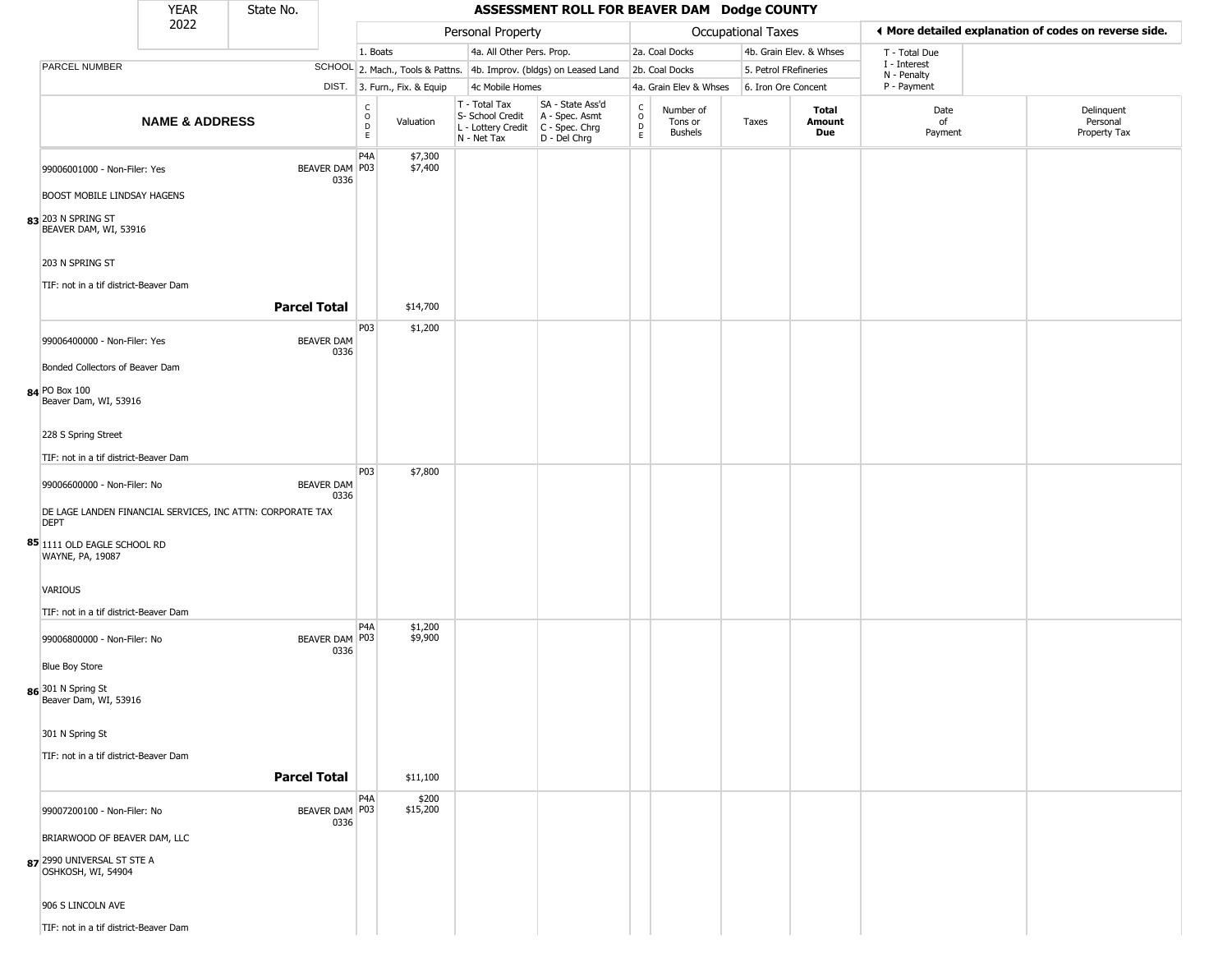|                                                                                       | <b>YEAR</b>               | State No.                 |                                                 |                                  |                                                                        | ASSESSMENT ROLL FOR BEAVER DAM Dodge COUNTY                          |                                                 |                                        |                           |                         |                             |                                                       |
|---------------------------------------------------------------------------------------|---------------------------|---------------------------|-------------------------------------------------|----------------------------------|------------------------------------------------------------------------|----------------------------------------------------------------------|-------------------------------------------------|----------------------------------------|---------------------------|-------------------------|-----------------------------|-------------------------------------------------------|
|                                                                                       | 2022                      |                           |                                                 |                                  | Personal Property                                                      |                                                                      |                                                 |                                        | <b>Occupational Taxes</b> |                         |                             | I More detailed explanation of codes on reverse side. |
|                                                                                       |                           |                           | 1. Boats                                        |                                  | 4a. All Other Pers. Prop.                                              |                                                                      |                                                 | 2a. Coal Docks                         |                           | 4b. Grain Elev. & Whses | T - Total Due               |                                                       |
| PARCEL NUMBER                                                                         |                           |                           |                                                 | SCHOOL 2. Mach., Tools & Pattns. |                                                                        | 4b. Improv. (bldgs) on Leased Land                                   |                                                 | 2b. Coal Docks                         |                           | 5. Petrol FRefineries   | I - Interest<br>N - Penalty |                                                       |
|                                                                                       |                           |                           |                                                 | DIST. 3. Furn., Fix. & Equip     | 4c Mobile Homes                                                        |                                                                      |                                                 | 4a. Grain Elev & Whses                 |                           | 6. Iron Ore Concent     | P - Payment                 |                                                       |
|                                                                                       | <b>NAME &amp; ADDRESS</b> |                           | $\begin{array}{c} C \\ O \\ D \\ E \end{array}$ | Valuation                        | T - Total Tax<br>S- School Credit<br>L - Lottery Credit<br>N - Net Tax | SA - State Ass'd<br>A - Spec. Asmt<br>C - Spec. Chrg<br>D - Del Chrg | $\begin{array}{c} C \\ O \\ D \\ E \end{array}$ | Number of<br>Tons or<br><b>Bushels</b> | Taxes                     | Total<br>Amount<br>Due  | Date<br>of<br>Payment       | Delinquent<br>Personal<br>Property Tax                |
|                                                                                       |                           | <b>Parcel Total</b>       |                                                 | \$15,400                         |                                                                        |                                                                      |                                                 |                                        |                           |                         |                             |                                                       |
| 99007200300 - Non-Filer: Yes                                                          |                           | BEAVER DAM   P03<br>0336  | P <sub>4</sub> A                                | \$100<br>\$1,200                 |                                                                        |                                                                      |                                                 |                                        |                           |                         |                             |                                                       |
| <b>BULLFROGS &amp; BUTTERFLIES</b>                                                    |                           |                           |                                                 |                                  |                                                                        |                                                                      |                                                 |                                        |                           |                         |                             |                                                       |
| 88 320 S SPRING ST<br>BEAVER DAM, WI, 53916                                           |                           |                           |                                                 |                                  |                                                                        |                                                                      |                                                 |                                        |                           |                         |                             |                                                       |
| 320 S SPRING ST                                                                       |                           |                           |                                                 |                                  |                                                                        |                                                                      |                                                 |                                        |                           |                         |                             |                                                       |
| TIF: not in a tif district-Beaver Dam                                                 |                           |                           |                                                 |                                  |                                                                        |                                                                      |                                                 |                                        |                           |                         |                             |                                                       |
|                                                                                       |                           | <b>Parcel Total</b>       |                                                 | \$1,300                          |                                                                        |                                                                      |                                                 |                                        |                           |                         |                             |                                                       |
| 99007200400 - Non-Filer: Yes                                                          |                           | <b>BEAVER DAM</b><br>0336 | P03                                             | \$6,600                          |                                                                        |                                                                      |                                                 |                                        |                           |                         |                             |                                                       |
| <b>BEAUTIQUE NAILS</b>                                                                |                           |                           |                                                 |                                  |                                                                        |                                                                      |                                                 |                                        |                           |                         |                             |                                                       |
| 89 205 N SPRING ST<br>BEAVER DAM, WI, 53916                                           |                           |                           |                                                 |                                  |                                                                        |                                                                      |                                                 |                                        |                           |                         |                             |                                                       |
| 205 N SPRING ST                                                                       |                           |                           |                                                 |                                  |                                                                        |                                                                      |                                                 |                                        |                           |                         |                             |                                                       |
| TIF: not in a tif district-Beaver Dam                                                 |                           |                           |                                                 |                                  |                                                                        |                                                                      |                                                 |                                        |                           |                         |                             |                                                       |
| 99007200500 - Non-Filer: No                                                           |                           | <b>BEAVER DAM</b><br>0336 | <b>P03</b>                                      | \$1,216,900                      |                                                                        |                                                                      |                                                 |                                        |                           |                         |                             |                                                       |
| BB COMMUNITY LEASE SERVICES, INC                                                      |                           |                           |                                                 |                                  |                                                                        |                                                                      |                                                 |                                        |                           |                         |                             |                                                       |
| 90 PO BOX 456<br>NORTHBROOK, IL, 60065                                                |                           |                           |                                                 |                                  |                                                                        |                                                                      |                                                 |                                        |                           |                         |                             |                                                       |
| 121 TOWER DR                                                                          |                           |                           |                                                 |                                  |                                                                        |                                                                      |                                                 |                                        |                           |                         |                             |                                                       |
| TIF: TIF 7-Beaver Dam                                                                 |                           |                           |                                                 |                                  |                                                                        |                                                                      |                                                 |                                        |                           |                         |                             |                                                       |
| 99008300900 - Non-Filer: Yes                                                          |                           | <b>BEAVER DAM</b><br>0336 | <b>P03</b>                                      | \$5,800                          |                                                                        |                                                                      |                                                 |                                        |                           |                         |                             |                                                       |
| KRITTER KUTS KIETRA BOERSON                                                           |                           |                           |                                                 |                                  |                                                                        |                                                                      |                                                 |                                        |                           |                         |                             |                                                       |
| 91 501 MADISON ST<br>BEAVER DAM, WI, 53916                                            |                           |                           |                                                 |                                  |                                                                        |                                                                      |                                                 |                                        |                           |                         |                             |                                                       |
| 501 Madison St                                                                        |                           |                           |                                                 |                                  |                                                                        |                                                                      |                                                 |                                        |                           |                         |                             |                                                       |
| TIF: not in a tif district-Beaver Dam                                                 |                           |                           |                                                 |                                  |                                                                        |                                                                      |                                                 |                                        |                           |                         |                             |                                                       |
| 99008400000 - Non-Filer: No                                                           |                           | <b>BEAVER DAM</b><br>0336 | P <sub>0</sub> 3                                | \$16,400                         |                                                                        |                                                                      |                                                 |                                        |                           |                         |                             |                                                       |
| CANON FINANCIAL SERVICES, INC<br>92 158 GAITHER DR STE 200<br>MOUNT LAUREL, NJ, 08054 |                           |                           |                                                 |                                  |                                                                        |                                                                      |                                                 |                                        |                           |                         |                             |                                                       |
| VARIOUS                                                                               |                           |                           |                                                 |                                  |                                                                        |                                                                      |                                                 |                                        |                           |                         |                             |                                                       |
| TIF: not in a tif district-Beaver Dam                                                 |                           |                           |                                                 |                                  |                                                                        |                                                                      |                                                 |                                        |                           |                         |                             |                                                       |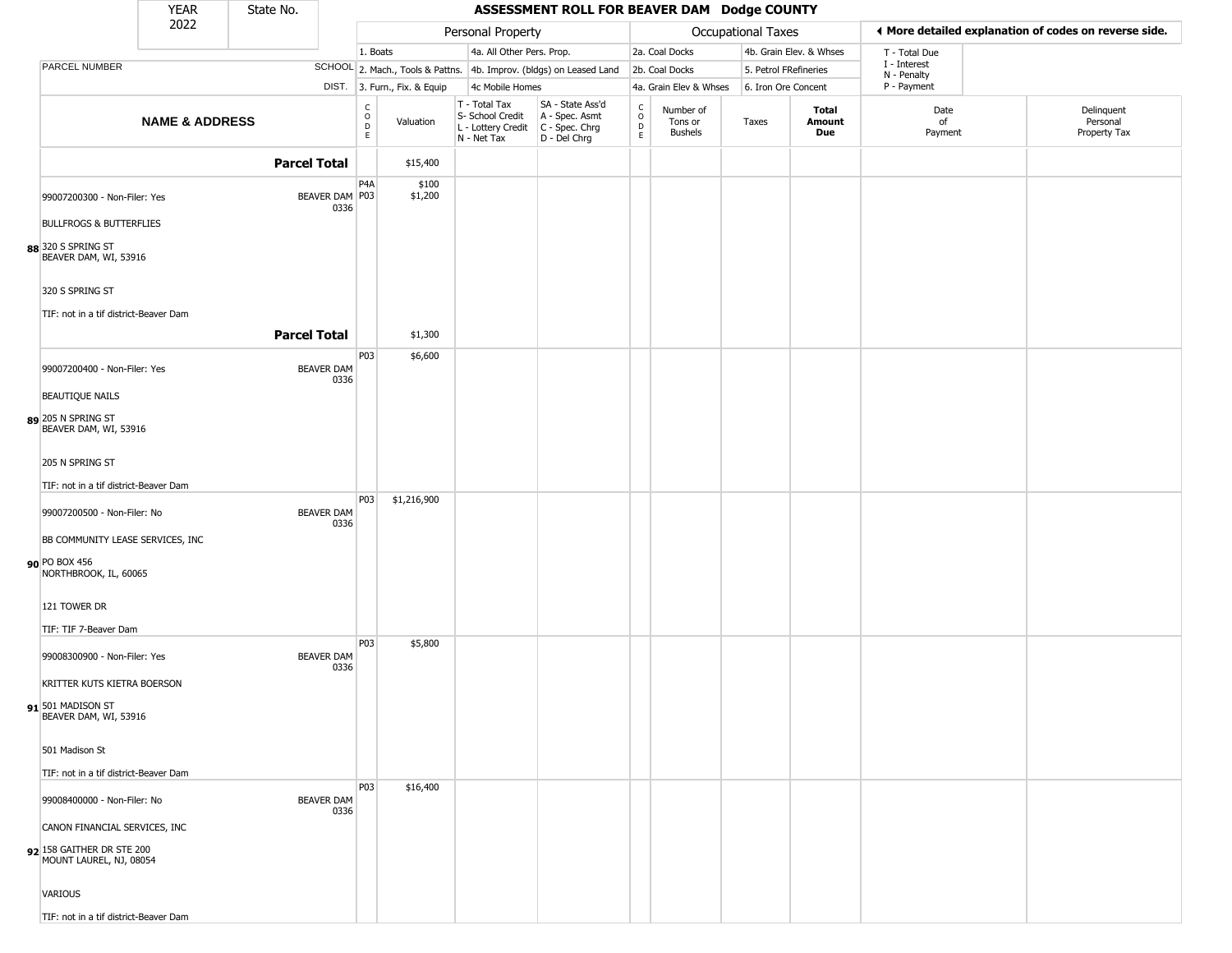|                                                                  | <b>YEAR</b>                                          | State No.           |                          |                              |                                                                                         | ASSESSMENT ROLL FOR BEAVER DAM Dodge COUNTY                         |                        |                                        |                       |                         |                            |                                                       |
|------------------------------------------------------------------|------------------------------------------------------|---------------------|--------------------------|------------------------------|-----------------------------------------------------------------------------------------|---------------------------------------------------------------------|------------------------|----------------------------------------|-----------------------|-------------------------|----------------------------|-------------------------------------------------------|
|                                                                  | 2022                                                 |                     |                          |                              | Personal Property                                                                       |                                                                     |                        |                                        | Occupational Taxes    |                         |                            | ♦ More detailed explanation of codes on reverse side. |
|                                                                  |                                                      |                     | 1. Boats                 |                              | 4a. All Other Pers. Prop.                                                               |                                                                     |                        | 2a. Coal Docks                         |                       | 4b. Grain Elev. & Whses | T - Total Due              |                                                       |
| PARCEL NUMBER                                                    |                                                      |                     |                          |                              |                                                                                         | SCHOOL 2. Mach., Tools & Pattns. 4b. Improv. (bldgs) on Leased Land |                        | 2b. Coal Docks                         | 5. Petrol FRefineries |                         | I - Interest               |                                                       |
|                                                                  |                                                      |                     |                          | DIST. 3. Furn., Fix. & Equip | 4c Mobile Homes                                                                         |                                                                     |                        | 4a. Grain Elev & Whses                 | 6. Iron Ore Concent   |                         | N - Penalty<br>P - Payment |                                                       |
|                                                                  | <b>NAME &amp; ADDRESS</b>                            |                     | $\rm _o^c$<br>D<br>E.    | Valuation                    | T - Total Tax<br>S- School Credit<br>L - Lottery Credit   C - Spec. Chrg<br>N - Net Tax | SA - State Ass'd<br>A - Spec. Asmt<br>D - Del Chrg                  | C<br>$\circ$<br>D<br>E | Number of<br>Tons or<br><b>Bushels</b> | Taxes                 | Total<br>Amount<br>Due  | Date<br>of<br>Payment      | Delinquent<br>Personal<br>Property Tax                |
|                                                                  |                                                      |                     | P4A                      | \$1,300                      |                                                                                         |                                                                     |                        |                                        |                       |                         |                            |                                                       |
| 99008400100 - Non-Filer: Yes<br>CANINE SOLUTIONS, LLC - TRAINING |                                                      | BEAVER DAM P03      | 0336                     | \$6,600                      |                                                                                         |                                                                     |                        |                                        |                       |                         |                            |                                                       |
|                                                                  |                                                      |                     |                          |                              |                                                                                         |                                                                     |                        |                                        |                       |                         |                            |                                                       |
| 93 198 WEST ST<br>BEAVER DAM, WI, 53916                          |                                                      |                     |                          |                              |                                                                                         |                                                                     |                        |                                        |                       |                         |                            |                                                       |
| 198 WEST ST                                                      |                                                      |                     |                          |                              |                                                                                         |                                                                     |                        |                                        |                       |                         |                            |                                                       |
| TIF: not in a tif district-Beaver Dam                            |                                                      | <b>Parcel Total</b> |                          | \$7,900                      |                                                                                         |                                                                     |                        |                                        |                       |                         |                            |                                                       |
|                                                                  |                                                      |                     |                          |                              |                                                                                         |                                                                     |                        |                                        |                       |                         |                            |                                                       |
| 99008400200 - Non-Filer: Yes                                     |                                                      | <b>BEAVER DAM</b>   | P03<br>0336              | \$1,200                      |                                                                                         |                                                                     |                        |                                        |                       |                         |                            |                                                       |
| CANINE SOLUTIONS DAYCARE                                         |                                                      |                     |                          |                              |                                                                                         |                                                                     |                        |                                        |                       |                         |                            |                                                       |
| 94 198 WEST ST<br>BEAVER DAM, WI, 53916                          |                                                      |                     |                          |                              |                                                                                         |                                                                     |                        |                                        |                       |                         |                            |                                                       |
| 198 WEST ST                                                      |                                                      |                     |                          |                              |                                                                                         |                                                                     |                        |                                        |                       |                         |                            |                                                       |
| TIF: not in a tif district-Beaver Dam                            |                                                      |                     |                          |                              |                                                                                         |                                                                     |                        |                                        |                       |                         |                            |                                                       |
| 99008500700 - Non-Filer: No                                      |                                                      | BEAVER DAM P03      | P <sub>4</sub> A         | \$300<br>\$57,200            |                                                                                         |                                                                     |                        |                                        |                       |                         |                            |                                                       |
|                                                                  | CASEY'S MARKETING CO #2005 DBA CASEY'S GENERAL STORE |                     | 0336                     |                              |                                                                                         |                                                                     |                        |                                        |                       |                         |                            |                                                       |
| 95 P.O. BOX 54288<br>LEXINGTON, KY, 40555                        |                                                      |                     |                          |                              |                                                                                         |                                                                     |                        |                                        |                       |                         |                            |                                                       |
| 906 N University Ave                                             |                                                      |                     |                          |                              |                                                                                         |                                                                     |                        |                                        |                       |                         |                            |                                                       |
| TIF: not in a tif district-Beaver Dam                            |                                                      |                     |                          |                              |                                                                                         |                                                                     |                        |                                        |                       |                         |                            |                                                       |
|                                                                  |                                                      | <b>Parcel Total</b> |                          | \$57,500                     |                                                                                         |                                                                     |                        |                                        |                       |                         |                            |                                                       |
| 99008500800 - Non-Filer: No                                      |                                                      | BEAVER DAM P4A      | P03<br>0336              | \$15,700<br>\$25,100         |                                                                                         |                                                                     |                        |                                        |                       |                         |                            |                                                       |
| BMO HARRIS BANK, NA (#10)                                        |                                                      |                     |                          |                              |                                                                                         |                                                                     |                        |                                        |                       |                         |                            |                                                       |
| 96 111 W MONROE ST, 5C<br>CHICAGO, IL, 60603                     |                                                      |                     |                          |                              |                                                                                         |                                                                     |                        |                                        |                       |                         |                            |                                                       |
| 120 PARK AVE                                                     |                                                      |                     |                          |                              |                                                                                         |                                                                     |                        |                                        |                       |                         |                            |                                                       |
| TIF: not in a tif district-Beaver Dam                            |                                                      |                     |                          |                              |                                                                                         |                                                                     |                        |                                        |                       |                         |                            |                                                       |
|                                                                  |                                                      | <b>Parcel Total</b> |                          | \$40,800                     |                                                                                         |                                                                     |                        |                                        |                       |                         |                            |                                                       |
| 99008900000 - Non-Filer: Yes                                     |                                                      | BEAVER DAM P03      | P <sub>4</sub> A<br>0336 | \$100<br>\$2,800             |                                                                                         |                                                                     |                        |                                        |                       |                         |                            |                                                       |
| CAC HOLDINGS, LLC                                                |                                                      |                     |                          |                              |                                                                                         |                                                                     |                        |                                        |                       |                         |                            |                                                       |
| 97 W305N5321 GAIL LN<br>HARTLAND, WI, 53029                      |                                                      |                     |                          |                              |                                                                                         |                                                                     |                        |                                        |                       |                         |                            |                                                       |
| 1019 N Spring Street                                             |                                                      |                     |                          |                              |                                                                                         |                                                                     |                        |                                        |                       |                         |                            |                                                       |
| TIF: not in a tif district-Beaver Dam                            |                                                      |                     |                          |                              |                                                                                         |                                                                     |                        |                                        |                       |                         |                            |                                                       |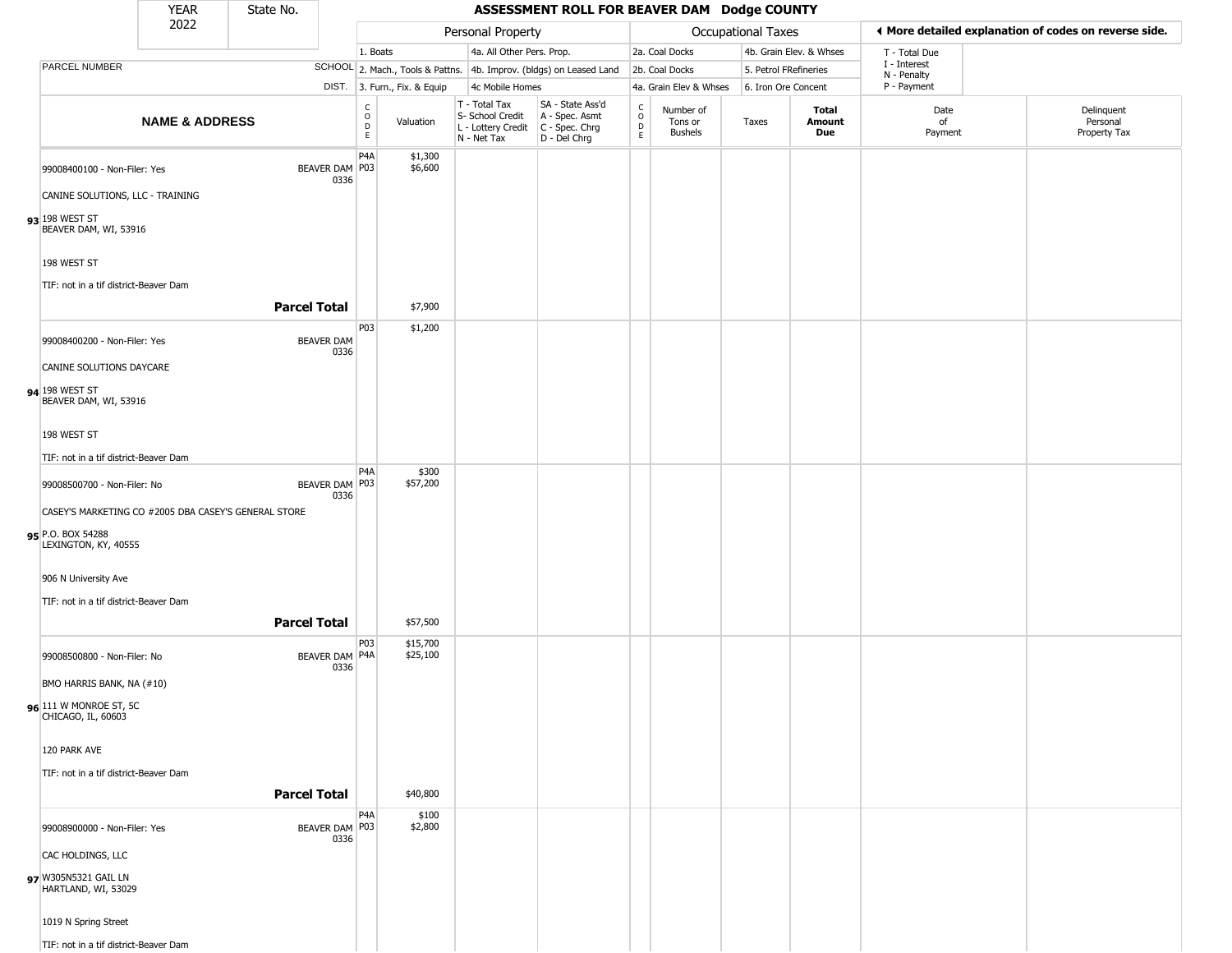|                                                          | <b>YEAR</b>               | State No.           |                           |                                            |                              |                                                                        | ASSESSMENT ROLL FOR BEAVER DAM Dodge COUNTY                          |                                                 |                                        |                           |                         |                             |                                                       |
|----------------------------------------------------------|---------------------------|---------------------|---------------------------|--------------------------------------------|------------------------------|------------------------------------------------------------------------|----------------------------------------------------------------------|-------------------------------------------------|----------------------------------------|---------------------------|-------------------------|-----------------------------|-------------------------------------------------------|
|                                                          | 2022                      |                     |                           |                                            |                              | Personal Property                                                      |                                                                      |                                                 |                                        | <b>Occupational Taxes</b> |                         |                             | ♦ More detailed explanation of codes on reverse side. |
|                                                          |                           |                     |                           | 1. Boats                                   |                              | 4a. All Other Pers. Prop.                                              |                                                                      |                                                 | 2a. Coal Docks                         |                           | 4b. Grain Elev. & Whses | T - Total Due               |                                                       |
| PARCEL NUMBER                                            |                           |                     |                           |                                            |                              |                                                                        | SCHOOL 2. Mach., Tools & Pattns. 4b. Improv. (bldgs) on Leased Land  |                                                 | 2b. Coal Docks                         | 5. Petrol FRefineries     |                         | I - Interest<br>N - Penalty |                                                       |
|                                                          |                           |                     |                           |                                            | DIST. 3. Furn., Fix. & Equip | 4c Mobile Homes                                                        |                                                                      |                                                 | 4a. Grain Elev & Whses                 | 6. Iron Ore Concent       |                         | P - Payment                 |                                                       |
|                                                          | <b>NAME &amp; ADDRESS</b> |                     |                           | $_{\rm o}^{\rm c}$<br>$\overline{D}$<br>E. | Valuation                    | T - Total Tax<br>S- School Credit<br>L - Lottery Credit<br>N - Net Tax | SA - State Ass'd<br>A - Spec. Asmt<br>C - Spec. Chrg<br>D - Del Chrg | $\begin{array}{c} C \\ O \\ D \\ E \end{array}$ | Number of<br>Tons or<br><b>Bushels</b> | Taxes                     | Total<br>Amount<br>Due  | Date<br>of<br>Payment       | Delinquent<br>Personal<br>Property Tax                |
|                                                          |                           | <b>Parcel Total</b> |                           |                                            | \$2,900                      |                                                                        |                                                                      |                                                 |                                        |                           |                         |                             |                                                       |
| 99008900010 - Non-Filer: Yes                             |                           |                     | BEAVER DAM P03<br>0336    | P <sub>4</sub> A                           | \$100<br>\$6,500             |                                                                        |                                                                      |                                                 |                                        |                           |                         |                             |                                                       |
| OUR HOUSE 2 DAM BEAVER LLC                               |                           |                     |                           |                                            |                              |                                                                        |                                                                      |                                                 |                                        |                           |                         |                             |                                                       |
| 98 1046 FOUNTAIN DR<br>SUN PRAIRIE, WI, 53590            |                           |                     |                           |                                            |                              |                                                                        |                                                                      |                                                 |                                        |                           |                         |                             |                                                       |
| 400 S CENTER ST<br>TIF: not in a tif district-Beaver Dam |                           |                     |                           |                                            |                              |                                                                        |                                                                      |                                                 |                                        |                           |                         |                             |                                                       |
|                                                          |                           | <b>Parcel Total</b> |                           |                                            | \$6,600                      |                                                                        |                                                                      |                                                 |                                        |                           |                         |                             |                                                       |
| 99008900025 - Non-Filer: No                              |                           |                     | <b>BEAVER DAM</b><br>0336 | P03                                        | \$3,200                      |                                                                        |                                                                      |                                                 |                                        |                           |                         |                             |                                                       |
| JOHNNIY'S LOUNGE JOHNNY HAMMEN                           |                           |                     |                           |                                            |                              |                                                                        |                                                                      |                                                 |                                        |                           |                         |                             |                                                       |
| 99 519 MADISON ST<br>BEAVER DAM, WI, 53916               |                           |                     |                           |                                            |                              |                                                                        |                                                                      |                                                 |                                        |                           |                         |                             |                                                       |
| 519 Madison St                                           |                           |                     |                           |                                            |                              |                                                                        |                                                                      |                                                 |                                        |                           |                         |                             |                                                       |
| TIF: not in a tif district-Beaver Dam                    |                           |                     |                           |                                            |                              |                                                                        |                                                                      |                                                 |                                        |                           |                         |                             |                                                       |
| 99008900050 - Non-Filer: Yes                             |                           |                     | BEAVER DAM   P03<br>0336  | P <sub>4</sub> A                           | \$1,000<br>\$26,000          |                                                                        |                                                                      |                                                 |                                        |                           |                         |                             |                                                       |
| Chill Zone Roy Stibb                                     |                           |                     |                           |                                            |                              |                                                                        |                                                                      |                                                 |                                        |                           |                         |                             |                                                       |
| 100 801 Park Ave<br>Beaver Dam, WI, 53916                |                           |                     |                           |                                            |                              |                                                                        |                                                                      |                                                 |                                        |                           |                         |                             |                                                       |
| 801 Park Ave                                             |                           |                     |                           |                                            |                              |                                                                        |                                                                      |                                                 |                                        |                           |                         |                             |                                                       |
| TIF: not in a tif district-Beaver Dam                    |                           |                     |                           |                                            |                              |                                                                        |                                                                      |                                                 |                                        |                           |                         |                             |                                                       |
|                                                          |                           | <b>Parcel Total</b> |                           |                                            | \$27,000                     |                                                                        |                                                                      |                                                 |                                        |                           |                         |                             |                                                       |
| 99009500055 - Non-Filer: No                              |                           |                     | <b>BEAVER DAM</b><br>0336 | P <sub>4</sub> A                           | \$19,100                     |                                                                        |                                                                      |                                                 |                                        |                           |                         |                             |                                                       |
| THE COCA-COLA COMPANY                                    |                           |                     |                           |                                            |                              |                                                                        |                                                                      |                                                 |                                        |                           |                         |                             |                                                       |
| $101$ PO BOX 1734<br>ATLANTA, GA, 30301                  |                           |                     |                           |                                            |                              |                                                                        |                                                                      |                                                 |                                        |                           |                         |                             |                                                       |
| <b>VARIOUS</b>                                           |                           |                     |                           |                                            |                              |                                                                        |                                                                      |                                                 |                                        |                           |                         |                             |                                                       |
| TIF: not in a tif district-Beaver Dam                    |                           |                     |                           |                                            |                              |                                                                        |                                                                      |                                                 |                                        |                           |                         |                             |                                                       |
| 99009500100 - Non-Filer: Yes                             |                           |                     | <b>BEAVER DAM</b><br>0336 | P03                                        | \$11,400                     |                                                                        |                                                                      |                                                 |                                        |                           |                         |                             |                                                       |
| Cocktails Bar & Grill Bryan Wheeler                      |                           |                     |                           |                                            |                              |                                                                        |                                                                      |                                                 |                                        |                           |                         |                             |                                                       |
| 102 1305 N Center St<br>Beaver Dam, WI, 53916            |                           |                     |                           |                                            |                              |                                                                        |                                                                      |                                                 |                                        |                           |                         |                             |                                                       |
| 1305 N Center St                                         |                           |                     |                           |                                            |                              |                                                                        |                                                                      |                                                 |                                        |                           |                         |                             |                                                       |
| TIF: not in a tif district-Beaver Dam                    |                           |                     |                           |                                            |                              |                                                                        |                                                                      |                                                 |                                        |                           |                         |                             |                                                       |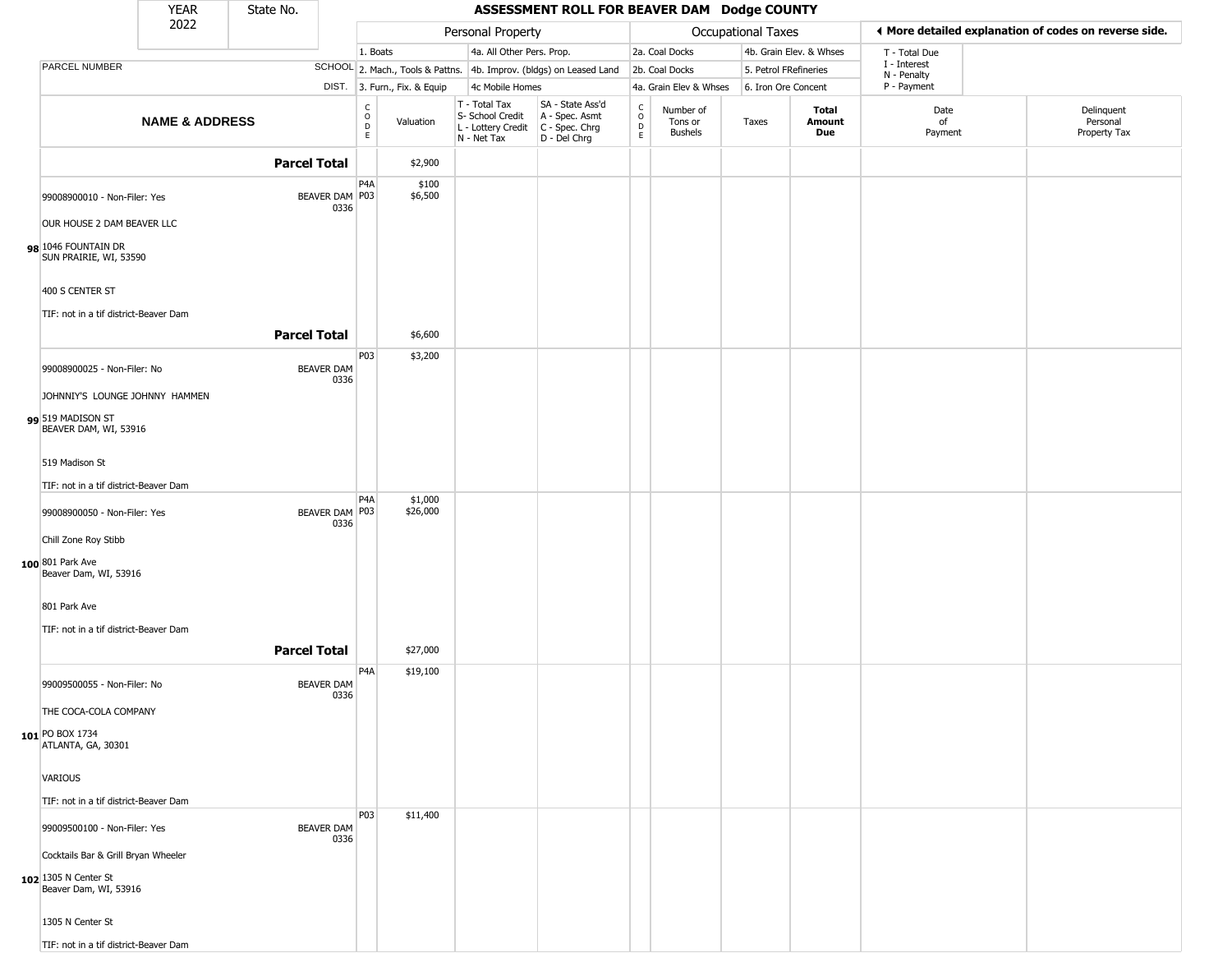|                                               | <b>YEAR</b>               | State No.                 |                                   |                              |                                                                                         | ASSESSMENT ROLL FOR BEAVER DAM Dodge COUNTY                         |                        |                                        |                       |                         |                             |                                                       |
|-----------------------------------------------|---------------------------|---------------------------|-----------------------------------|------------------------------|-----------------------------------------------------------------------------------------|---------------------------------------------------------------------|------------------------|----------------------------------------|-----------------------|-------------------------|-----------------------------|-------------------------------------------------------|
|                                               | 2022                      |                           |                                   |                              | Personal Property                                                                       |                                                                     |                        |                                        | Occupational Taxes    |                         |                             | ♦ More detailed explanation of codes on reverse side. |
|                                               |                           |                           | 1. Boats                          |                              | 4a. All Other Pers. Prop.                                                               |                                                                     |                        | 2a. Coal Docks                         |                       | 4b. Grain Elev. & Whses | T - Total Due               |                                                       |
| <b>PARCEL NUMBER</b>                          |                           |                           |                                   |                              |                                                                                         | SCHOOL 2. Mach., Tools & Pattns. 4b. Improv. (bldgs) on Leased Land |                        | 2b. Coal Docks                         | 5. Petrol FRefineries |                         | I - Interest<br>N - Penalty |                                                       |
|                                               |                           |                           |                                   | DIST. 3. Furn., Fix. & Equip | 4c Mobile Homes                                                                         |                                                                     |                        | 4a. Grain Elev & Whses                 | 6. Iron Ore Concent   |                         | P - Payment                 |                                                       |
|                                               | <b>NAME &amp; ADDRESS</b> |                           | $\frac{C}{O}$<br>$\mathsf D$<br>E | Valuation                    | T - Total Tax<br>S- School Credit<br>L - Lottery Credit   C - Spec. Chrg<br>N - Net Tax | SA - State Ass'd<br>A - Spec. Asmt<br>D - Del Chrg                  | C<br>$\circ$<br>D<br>E | Number of<br>Tons or<br><b>Bushels</b> | Taxes                 | Total<br>Amount<br>Due  | Date<br>of<br>Payment       | Delinquent<br>Personal<br>Property Tax                |
| 99010000100 - Non-Filer: No                   |                           | BEAVER DAM P03<br>0336    | P4A                               | \$400<br>\$153,700           |                                                                                         |                                                                     |                        |                                        |                       |                         |                             |                                                       |
| Corey Oil LTD                                 |                           |                           |                                   |                              |                                                                                         |                                                                     |                        |                                        |                       |                         |                             |                                                       |
| 103 1212 W SECOND ST<br>OCONOMOWOC, WI, 53066 |                           |                           |                                   |                              |                                                                                         |                                                                     |                        |                                        |                       |                         |                             |                                                       |
| 540 E. Burnett St.                            |                           |                           |                                   |                              |                                                                                         |                                                                     |                        |                                        |                       |                         |                             |                                                       |
| TIF: not in a tif district-Beaver Dam         |                           | <b>Parcel Total</b>       |                                   | \$154,100                    |                                                                                         |                                                                     |                        |                                        |                       |                         |                             |                                                       |
| 99010000300 - Non-Filer: No                   |                           | BEAVER DAM P03<br>0336    | P4A                               | \$1,200<br>\$25,000          |                                                                                         |                                                                     |                        |                                        |                       |                         |                             |                                                       |
| CORNERSTONE FUNERAL & CREMATION SERVICES, INC |                           |                           |                                   |                              |                                                                                         |                                                                     |                        |                                        |                       |                         |                             |                                                       |
| 104 135 KELLER BLVD<br>BEAVER DAM, WI, 53916  |                           |                           |                                   |                              |                                                                                         |                                                                     |                        |                                        |                       |                         |                             |                                                       |
| 135 KELLER BLVD                               |                           |                           |                                   |                              |                                                                                         |                                                                     |                        |                                        |                       |                         |                             |                                                       |
| TIF: not in a tif district-Beaver Dam         |                           |                           |                                   |                              |                                                                                         |                                                                     |                        |                                        |                       |                         |                             |                                                       |
|                                               |                           | <b>Parcel Total</b>       |                                   | \$26,200                     |                                                                                         |                                                                     |                        |                                        |                       |                         |                             |                                                       |
|                                               |                           |                           | P03                               | \$31,000                     |                                                                                         |                                                                     |                        |                                        |                       |                         |                             |                                                       |
| 99010200000 - Non-Filer: Yes                  |                           | <b>BEAVER DAM</b><br>0336 |                                   |                              |                                                                                         |                                                                     |                        |                                        |                       |                         |                             |                                                       |
| Beaver Dam Stores, LLC                        |                           |                           |                                   |                              |                                                                                         |                                                                     |                        |                                        |                       |                         |                             |                                                       |
| 105 5333 Birchwood Ave<br>Skokie, IL, 60077   |                           |                           |                                   |                              |                                                                                         |                                                                     |                        |                                        |                       |                         |                             |                                                       |
| 1300 N Spring St                              |                           |                           |                                   |                              |                                                                                         |                                                                     |                        |                                        |                       |                         |                             |                                                       |
| TIF: not in a tif district-Beaver Dam         |                           |                           |                                   |                              |                                                                                         |                                                                     |                        |                                        |                       |                         |                             |                                                       |
| 99010700000 - Non-Filer: Yes                  |                           | <b>BEAVER DAM</b><br>0336 | P03                               | \$1,300                      |                                                                                         |                                                                     |                        |                                        |                       |                         |                             |                                                       |
| <b>Crosswalk Antiques</b>                     |                           |                           |                                   |                              |                                                                                         |                                                                     |                        |                                        |                       |                         |                             |                                                       |
| 106 124 Front St<br>Beaver Dam, WI, 53916     |                           |                           |                                   |                              |                                                                                         |                                                                     |                        |                                        |                       |                         |                             |                                                       |
| 124 Front St                                  |                           |                           |                                   |                              |                                                                                         |                                                                     |                        |                                        |                       |                         |                             |                                                       |
| TIF: not in a tif district-Beaver Dam         |                           |                           |                                   |                              |                                                                                         |                                                                     |                        |                                        |                       |                         |                             |                                                       |
| 99010900000 - Non-Filer: Yes                  |                           | BEAVER DAM P4A            | P03                               | \$35,700<br>\$72,000         |                                                                                         |                                                                     |                        |                                        |                       |                         |                             |                                                       |
| SPRING STREET BURGERS, INC. DBA CULVER'S      |                           | 0336                      |                                   |                              |                                                                                         |                                                                     |                        |                                        |                       |                         |                             |                                                       |
| 107 2651 KIRKING CT<br>PORTAGE, WI, 53901     |                           |                           |                                   |                              |                                                                                         |                                                                     |                        |                                        |                       |                         |                             |                                                       |
| 1601 N Spring St                              |                           |                           |                                   |                              |                                                                                         |                                                                     |                        |                                        |                       |                         |                             |                                                       |
| TIF: not in a tif district-Beaver Dam         |                           |                           |                                   |                              |                                                                                         |                                                                     |                        |                                        |                       |                         |                             |                                                       |
|                                               |                           | <b>Parcel Total</b>       |                                   | \$107,700                    |                                                                                         |                                                                     |                        |                                        |                       |                         |                             |                                                       |
|                                               |                           |                           |                                   |                              |                                                                                         |                                                                     |                        |                                        |                       |                         |                             |                                                       |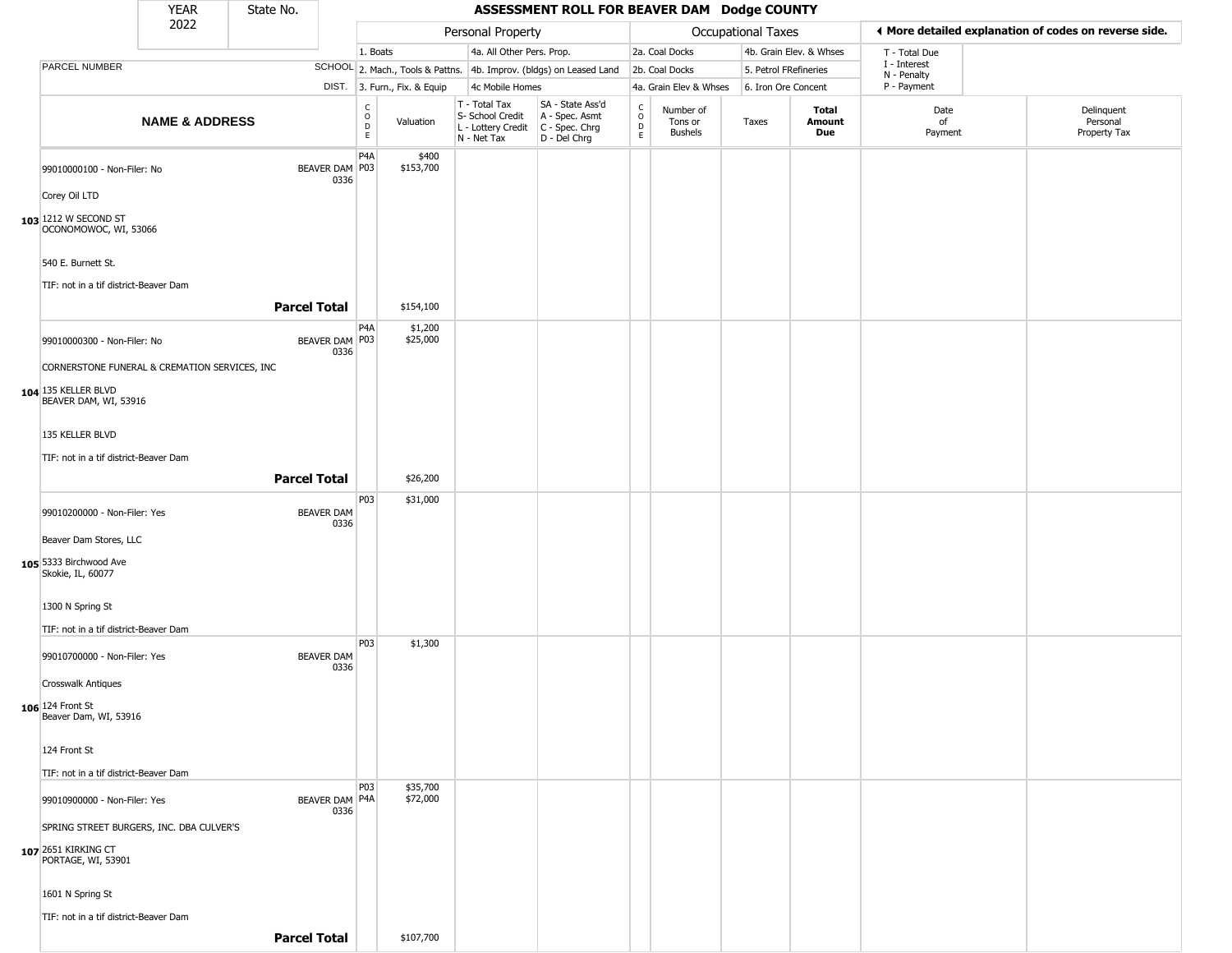|                                                      | <b>YEAR</b>               | State No. |                          |                                   |                              |                                                                        | ASSESSMENT ROLL FOR BEAVER DAM Dodge COUNTY                            |                                              |                                        |                       |                         |                             |                                                       |
|------------------------------------------------------|---------------------------|-----------|--------------------------|-----------------------------------|------------------------------|------------------------------------------------------------------------|------------------------------------------------------------------------|----------------------------------------------|----------------------------------------|-----------------------|-------------------------|-----------------------------|-------------------------------------------------------|
|                                                      | 2022                      |           |                          |                                   |                              | Personal Property                                                      |                                                                        |                                              |                                        | Occupational Taxes    |                         |                             | ◀ More detailed explanation of codes on reverse side. |
|                                                      |                           |           |                          | 1. Boats                          |                              | 4a. All Other Pers. Prop.                                              |                                                                        |                                              | 2a. Coal Docks                         |                       | 4b. Grain Elev. & Whses | T - Total Due               |                                                       |
| PARCEL NUMBER                                        |                           |           |                          |                                   |                              |                                                                        | SCHOOL 2. Mach., Tools & Pattns. 4b. Improv. (bldgs) on Leased Land    |                                              | 2b. Coal Docks                         | 5. Petrol FRefineries |                         | I - Interest<br>N - Penalty |                                                       |
|                                                      |                           |           |                          |                                   | DIST. 3. Furn., Fix. & Equip | 4c Mobile Homes                                                        |                                                                        |                                              | 4a. Grain Elev & Whses                 | 6. Iron Ore Concent   |                         | P - Payment                 |                                                       |
|                                                      | <b>NAME &amp; ADDRESS</b> |           |                          | $\frac{C}{O}$<br>D<br>$\mathsf E$ | Valuation                    | T - Total Tax<br>S- School Credit<br>L - Lottery Credit<br>N - Net Tax | SA - State Ass'd<br>A - Spec. Asmt<br>$C - Spec. Chrg$<br>D - Del Chrg | $\int_{0}^{c}$<br>$\mathsf D$<br>$\mathsf E$ | Number of<br>Tons or<br><b>Bushels</b> | Taxes                 | Total<br>Amount<br>Due  | Date<br>of<br>Payment       | Delinquent<br>Personal<br>Property Tax                |
| 99011000100 - Non-Filer: Yes                         |                           |           | BEAVER DAM<br>0336       | P <sub>4</sub> A                  | \$100                        |                                                                        |                                                                        |                                              |                                        |                       |                         |                             |                                                       |
| COIN APPLIANCES, LLC                                 |                           |           |                          |                                   |                              |                                                                        |                                                                        |                                              |                                        |                       |                         |                             |                                                       |
| 108 300 W NORTH AVE<br>LAMBARD, IL, 60148            |                           |           |                          |                                   |                              |                                                                        |                                                                        |                                              |                                        |                       |                         |                             |                                                       |
| VARIOUS                                              |                           |           |                          |                                   |                              |                                                                        |                                                                        |                                              |                                        |                       |                         |                             |                                                       |
| TIF: not in a tif district-Beaver Dam                |                           |           |                          |                                   |                              |                                                                        |                                                                        |                                              |                                        |                       |                         |                             |                                                       |
| 99011000110 - Non-Filer: Yes                         |                           |           | BEAVER DAM<br>0336       | P03                               | \$16,200                     |                                                                        |                                                                        |                                              |                                        |                       |                         |                             |                                                       |
| COINSTAR ASSET HOLDING LLC                           |                           |           |                          |                                   |                              |                                                                        |                                                                        |                                              |                                        |                       |                         |                             |                                                       |
| 109 PO BOX 72210<br>PHOENIX, AZ, 85050               |                           |           |                          |                                   |                              |                                                                        |                                                                        |                                              |                                        |                       |                         |                             |                                                       |
| 120 FRANCES LANE                                     |                           |           |                          |                                   |                              |                                                                        |                                                                        |                                              |                                        |                       |                         |                             |                                                       |
| TIF: not in a tif district-Beaver Dam                |                           |           |                          |                                   |                              |                                                                        |                                                                        |                                              |                                        |                       |                         |                             |                                                       |
| 99011000200 - Non-Filer: No                          |                           |           | BEAVER DAM mpt<br>0336   | Exe                               | \$0                          |                                                                        |                                                                        |                                              |                                        |                       |                         |                             |                                                       |
| CARE WISCONSIN                                       |                           |           |                          |                                   |                              |                                                                        |                                                                        |                                              |                                        |                       |                         |                             |                                                       |
| 110 PO BOX 14017<br>MADISON, WI, 53708               |                           |           |                          |                                   |                              |                                                                        |                                                                        |                                              |                                        |                       |                         |                             |                                                       |
| 1659 N SPRING ST, STE 102                            |                           |           |                          |                                   |                              |                                                                        |                                                                        |                                              |                                        |                       |                         |                             |                                                       |
| TIF: not in a tif district-Beaver Dam                |                           |           |                          |                                   |                              |                                                                        |                                                                        |                                              |                                        |                       |                         |                             |                                                       |
| 99011000210 - Non-Filer: No                          |                           |           | BEAVER DAM<br>0336       | P03                               | \$1,400                      |                                                                        |                                                                        |                                              |                                        |                       |                         |                             |                                                       |
| COUNTRY FINANCIAL CC SERVICES INC JULIE LAWSON       |                           |           |                          |                                   |                              |                                                                        |                                                                        |                                              |                                        |                       |                         |                             |                                                       |
| 111 1711 GE ROAD, 3RD FLOOR<br>BEAVER DAM, WI, 53916 |                           |           |                          |                                   |                              |                                                                        |                                                                        |                                              |                                        |                       |                         |                             |                                                       |
| 200 FRONT ST, STE 1E                                 |                           |           |                          |                                   |                              |                                                                        |                                                                        |                                              |                                        |                       |                         |                             |                                                       |
| TIF: not in a tif district-Beaver Dam                |                           |           |                          |                                   |                              |                                                                        |                                                                        |                                              |                                        |                       |                         |                             |                                                       |
| 99011000230 - Non-Filer: No                          |                           |           | BEAVER DAM   P03<br>0336 | P <sub>4</sub> A                  | \$1,000<br>\$5,500           |                                                                        |                                                                        |                                              |                                        |                       |                         |                             |                                                       |
| CLEARCHOICE REAL ESTATE SERVICES, LLC MATT CHAPMAN   |                           |           |                          |                                   |                              |                                                                        |                                                                        |                                              |                                        |                       |                         |                             |                                                       |
| 112 1804 N SPRING ST, STE 3<br>BEAVER DAM, WI, 53916 |                           |           |                          |                                   |                              |                                                                        |                                                                        |                                              |                                        |                       |                         |                             |                                                       |
| 1804 N SPRING ST, STE 3                              |                           |           |                          |                                   |                              |                                                                        |                                                                        |                                              |                                        |                       |                         |                             |                                                       |
| TIF: not in a tif district-Beaver Dam                |                           |           |                          |                                   |                              |                                                                        |                                                                        |                                              |                                        |                       |                         |                             |                                                       |
|                                                      |                           |           | <b>Parcel Total</b>      |                                   | \$6,500                      |                                                                        |                                                                        |                                              |                                        |                       |                         |                             |                                                       |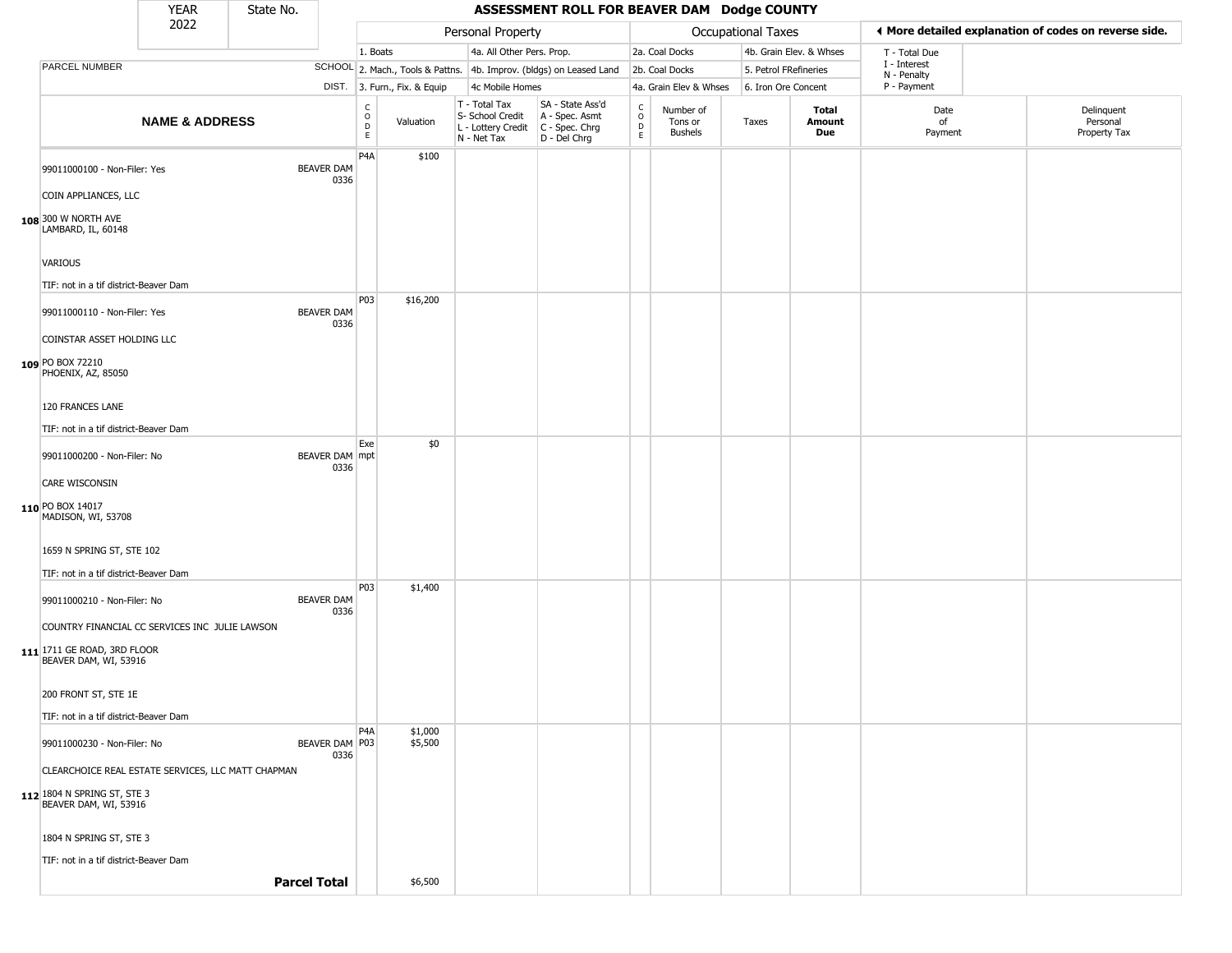|                                                                                                | <b>YEAR</b>               | State No.           |                           |                                                   |                              |                                                                        | ASSESSMENT ROLL FOR BEAVER DAM Dodge COUNTY                            |                                                 |                                        |                           |                         |               |                             |                                                       |
|------------------------------------------------------------------------------------------------|---------------------------|---------------------|---------------------------|---------------------------------------------------|------------------------------|------------------------------------------------------------------------|------------------------------------------------------------------------|-------------------------------------------------|----------------------------------------|---------------------------|-------------------------|---------------|-----------------------------|-------------------------------------------------------|
|                                                                                                | 2022                      |                     |                           |                                                   |                              | Personal Property                                                      |                                                                        |                                                 |                                        | <b>Occupational Taxes</b> |                         |               |                             | ◀ More detailed explanation of codes on reverse side. |
|                                                                                                |                           |                     |                           | 1. Boats                                          |                              | 4a. All Other Pers. Prop.                                              |                                                                        |                                                 | 2a. Coal Docks                         |                           | 4b. Grain Elev. & Whses |               | T - Total Due               |                                                       |
| PARCEL NUMBER                                                                                  |                           |                     |                           |                                                   |                              |                                                                        | SCHOOL 2. Mach., Tools & Pattns. 4b. Improv. (bldgs) on Leased Land    |                                                 | 2b. Coal Docks                         |                           | 5. Petrol FRefineries   |               | I - Interest<br>N - Penalty |                                                       |
|                                                                                                |                           |                     |                           |                                                   | DIST. 3. Furn., Fix. & Equip | 4c Mobile Homes                                                        |                                                                        |                                                 | 4a. Grain Elev & Whses                 |                           | 6. Iron Ore Concent     |               | P - Payment                 |                                                       |
|                                                                                                | <b>NAME &amp; ADDRESS</b> |                     |                           | $\begin{array}{c}\nC \\ O \\ D \\ E\n\end{array}$ | Valuation                    | T - Total Tax<br>S- School Credit<br>L - Lottery Credit<br>N - Net Tax | SA - State Ass'd<br>A - Spec. Asmt<br>$C - Spec. Chrg$<br>D - Del Chrg | $\begin{array}{c} C \\ O \\ D \\ E \end{array}$ | Number of<br>Tons or<br><b>Bushels</b> | Taxes                     | Total                   | Amount<br>Due | Date<br>of<br>Payment       | Delinquent<br>Personal<br>Property Tax                |
| 99011000240 - Non-Filer: No<br>CHIPPY'S POPCORN<br>113 507 MADISON ST<br>BEAVER DAM, WI, 53916 |                           |                     | <b>BEAVER DAM</b><br>0336 | P03                                               | \$12,900                     |                                                                        |                                                                        |                                                 |                                        |                           |                         |               |                             |                                                       |
| 507 MADISON ST<br>TIF: not in a tif district-Beaver Dam                                        |                           |                     |                           |                                                   |                              |                                                                        |                                                                        |                                                 |                                        |                           |                         |               |                             |                                                       |
| 99011000250 - Non-Filer: No<br>COUNTRYSIDE CHEVROLET-BUICK-GMC, INC                            |                           |                     | BEAVER DAM   P03<br>0336  | P <sub>4</sub> A                                  | \$7,000<br>\$99,500          |                                                                        |                                                                        |                                                 |                                        |                           |                         |               |                             |                                                       |
| 114 N8167 KELLOM RD<br>BEAVER DAM, WI, 53916                                                   |                           |                     |                           |                                                   |                              |                                                                        |                                                                        |                                                 |                                        |                           |                         |               |                             |                                                       |
| N8167 KELLOM RD<br>TIF: not in a tif district-Beaver Dam                                       |                           | <b>Parcel Total</b> |                           |                                                   | \$106,500                    |                                                                        |                                                                        |                                                 |                                        |                           |                         |               |                             |                                                       |
|                                                                                                |                           |                     |                           |                                                   |                              |                                                                        |                                                                        |                                                 |                                        |                           |                         |               |                             |                                                       |
| 99011000260 - Non-Filer: Yes<br>MFK MOBILELINK WISCONSIN, LLC DBA CRICKET WIRELESS             |                           |                     | BEAVER DAM   P03<br>0336  | P4A                                               | \$1,000<br>\$5,100           |                                                                        |                                                                        |                                                 |                                        |                           |                         |               |                             |                                                       |
| 115 1250 REED ROAD<br>SUGARLAND, TX, 77478                                                     |                           |                     |                           |                                                   |                              |                                                                        |                                                                        |                                                 |                                        |                           |                         |               |                             |                                                       |
| 1626 N SPRING ST                                                                               |                           |                     |                           |                                                   |                              |                                                                        |                                                                        |                                                 |                                        |                           |                         |               |                             |                                                       |
| TIF: not in a tif district-Beaver Dam                                                          |                           | <b>Parcel Total</b> |                           |                                                   | \$6,100                      |                                                                        |                                                                        |                                                 |                                        |                           |                         |               |                             |                                                       |
| 99011000300 - Non-Filer: Yes                                                                   |                           |                     | <b>BEAVER DAM</b><br>0336 | P03                                               | \$19,100                     |                                                                        |                                                                        |                                                 |                                        |                           |                         |               |                             |                                                       |
| <b>CUTE NAILS &amp; SPA</b><br>116 201 GATEWAY DR, STE 200<br>BEAVER DAM, WI, 53916            |                           |                     |                           |                                                   |                              |                                                                        |                                                                        |                                                 |                                        |                           |                         |               |                             |                                                       |
| 201 GATEWAY DR, STE 200<br>TIF: not in a tif district-Beaver Dam                               |                           |                     |                           |                                                   |                              |                                                                        |                                                                        |                                                 |                                        |                           |                         |               |                             |                                                       |
|                                                                                                |                           |                     |                           | P <sub>4</sub> A                                  | \$500                        |                                                                        |                                                                        |                                                 |                                        |                           |                         |               |                             |                                                       |
| 99011000400 - Non-Filer: No<br>CUBBY BEAR, LLC KATIE HAFENSTEIN                                |                           |                     | BEAVER DAM P03<br>0336    |                                                   | \$4,200                      |                                                                        |                                                                        |                                                 |                                        |                           |                         |               |                             |                                                       |
| 117 119 MONROE ST<br>BEAVER DAM, WI, 53916                                                     |                           |                     |                           |                                                   |                              |                                                                        |                                                                        |                                                 |                                        |                           |                         |               |                             |                                                       |
| 119 MONROE ST                                                                                  |                           |                     |                           |                                                   |                              |                                                                        |                                                                        |                                                 |                                        |                           |                         |               |                             |                                                       |
| TIF: not in a tif district-Beaver Dam                                                          |                           |                     |                           |                                                   |                              |                                                                        |                                                                        |                                                 |                                        |                           |                         |               |                             |                                                       |
|                                                                                                |                           | <b>Parcel Total</b> |                           |                                                   | \$4,700                      |                                                                        |                                                                        |                                                 |                                        |                           |                         |               |                             |                                                       |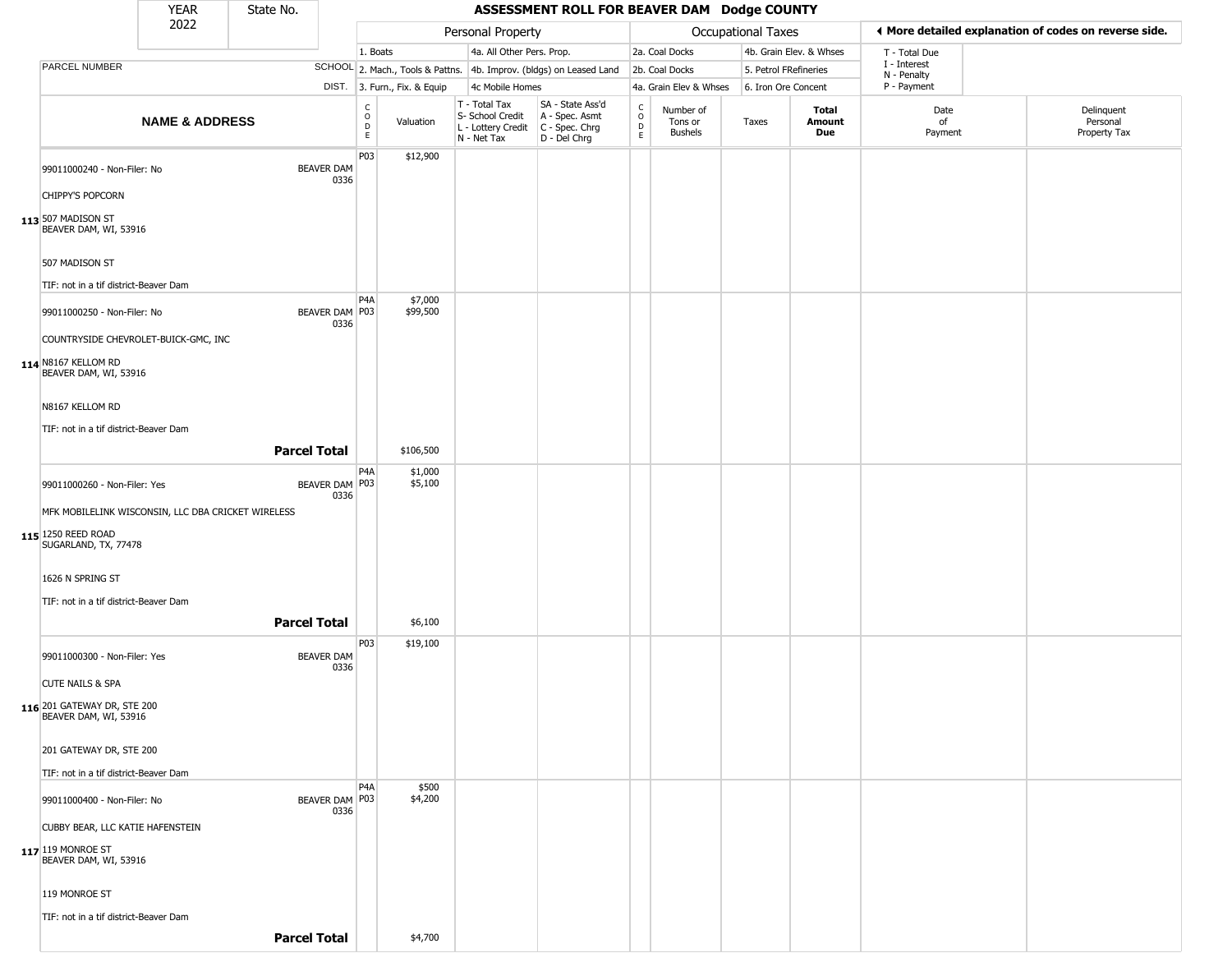|                                                                                               | <b>YEAR</b>               | State No.           |                           |                                   |                              |                                                                        | ASSESSMENT ROLL FOR BEAVER DAM Dodge COUNTY                          |                  |                                        |                    |                               |                             |                                                       |
|-----------------------------------------------------------------------------------------------|---------------------------|---------------------|---------------------------|-----------------------------------|------------------------------|------------------------------------------------------------------------|----------------------------------------------------------------------|------------------|----------------------------------------|--------------------|-------------------------------|-----------------------------|-------------------------------------------------------|
|                                                                                               | 2022                      |                     |                           |                                   |                              | Personal Property                                                      |                                                                      |                  |                                        | Occupational Taxes |                               |                             | ◀ More detailed explanation of codes on reverse side. |
|                                                                                               |                           |                     |                           | 1. Boats                          |                              | 4a. All Other Pers. Prop.                                              |                                                                      |                  | 2a. Coal Docks                         |                    | 4b. Grain Elev. & Whses       | T - Total Due               |                                                       |
| PARCEL NUMBER                                                                                 |                           |                     |                           |                                   |                              |                                                                        | SCHOOL 2. Mach., Tools & Pattns. 4b. Improv. (bldgs) on Leased Land  |                  | 2b. Coal Docks                         |                    | 5. Petrol FRefineries         | I - Interest<br>N - Penalty |                                                       |
|                                                                                               |                           |                     |                           |                                   | DIST. 3. Furn., Fix. & Equip | 4c Mobile Homes                                                        |                                                                      |                  | 4a. Grain Elev & Whses                 |                    | 6. Iron Ore Concent           | P - Payment                 |                                                       |
|                                                                                               | <b>NAME &amp; ADDRESS</b> |                     |                           | C<br>$\circ$<br>$\mathsf{D}$<br>E | Valuation                    | T - Total Tax<br>S- School Credit<br>L - Lottery Credit<br>N - Net Tax | SA - State Ass'd<br>A - Spec. Asmt<br>C - Spec. Chrg<br>D - Del Chrg | C<br>D<br>E<br>E | Number of<br>Tons or<br><b>Bushels</b> | Taxes              | Total<br><b>Amount</b><br>Due | Date<br>of<br>Payment       | Delinquent<br>Personal<br>Property Tax                |
| 99011000500 - Non-Filer: Yes                                                                  |                           |                     | <b>BEAVER DAM</b><br>0336 | P03                               | \$300                        |                                                                        |                                                                      |                  |                                        |                    |                               |                             |                                                       |
| CONTEXT MEDIA, LLC DBA OUTCOME HEALTH<br>118 330 N WABASH AVE, STE 2500<br>CHICAGO, IL, 60611 |                           |                     |                           |                                   |                              |                                                                        |                                                                      |                  |                                        |                    |                               |                             |                                                       |
|                                                                                               |                           |                     |                           |                                   |                              |                                                                        |                                                                      |                  |                                        |                    |                               |                             |                                                       |
| 700 HILLCREST CT<br>TIF: not in a tif district-Beaver Dam                                     |                           |                     |                           |                                   |                              |                                                                        |                                                                      |                  |                                        |                    |                               |                             |                                                       |
| 99011000600 - Non-Filer: Yes                                                                  |                           |                     | BEAVER DAM P03<br>0336    | P4A                               | \$140,100<br>\$296,600       |                                                                        |                                                                      |                  |                                        |                    |                               |                             |                                                       |
| CAVE ENTERPRISES BURGER KING                                                                  |                           |                     |                           |                                   |                              |                                                                        |                                                                      |                  |                                        |                    |                               |                             |                                                       |
| 119 1624 W 18TH ST<br>CHICAGO, IL, 60608                                                      |                           |                     |                           |                                   |                              |                                                                        |                                                                      |                  |                                        |                    |                               |                             |                                                       |
| 109 FRANCES ST                                                                                |                           |                     |                           |                                   |                              |                                                                        |                                                                      |                  |                                        |                    |                               |                             |                                                       |
| TIF: not in a tif district-Beaver Dam                                                         |                           |                     |                           |                                   |                              |                                                                        |                                                                      |                  |                                        |                    |                               |                             |                                                       |
|                                                                                               |                           | <b>Parcel Total</b> |                           |                                   | \$436,700                    |                                                                        |                                                                      |                  |                                        |                    |                               |                             |                                                       |
| 99011000700 - Non-Filer: Yes                                                                  |                           |                     | <b>BEAVER DAM</b><br>0336 | P <sub>4</sub> A                  | \$6,700                      |                                                                        |                                                                      |                  |                                        |                    |                               |                             |                                                       |
| SOLUTION STAFFING INC DBA CELERITY STAFFING SOLUTIONS                                         |                           |                     |                           |                                   |                              |                                                                        |                                                                      |                  |                                        |                    |                               |                             |                                                       |
| 120 6255 UNIVERSITY AVE STE 201<br>MIDDLETON, WI, 53562                                       |                           |                     |                           |                                   |                              |                                                                        |                                                                      |                  |                                        |                    |                               |                             |                                                       |
| 836 PARK AVE<br>TIF: not in a tif district-Beaver Dam                                         |                           |                     |                           |                                   |                              |                                                                        |                                                                      |                  |                                        |                    |                               |                             |                                                       |
|                                                                                               |                           |                     | <b>BEAVER DAM</b>         | P <sub>4</sub> A                  | \$132,800                    |                                                                        |                                                                      |                  |                                        |                    |                               |                             |                                                       |
| 99011001000 - Non-Filer: No<br>CROTHALL HEALTHCARE INC                                        |                           |                     | 0336                      |                                   |                              |                                                                        |                                                                      |                  |                                        |                    |                               |                             |                                                       |
| 121 PO BOX 30188<br>CHARLOTTE, NC, 28230                                                      |                           |                     |                           |                                   |                              |                                                                        |                                                                      |                  |                                        |                    |                               |                             |                                                       |
| 707 S UNIVERISTY AVE                                                                          |                           |                     |                           |                                   |                              |                                                                        |                                                                      |                  |                                        |                    |                               |                             |                                                       |
| TIF: not in a tif district-Beaver Dam                                                         |                           |                     |                           |                                   |                              |                                                                        |                                                                      |                  |                                        |                    |                               |                             |                                                       |
| 99011002000 - Non-Filer: No                                                                   |                           |                     | <b>BEAVER DAM</b><br>0336 | <b>P03</b>                        | \$200                        |                                                                        |                                                                      |                  |                                        |                    |                               |                             |                                                       |
| CSC LEASING CO                                                                                |                           |                     |                           |                                   |                              |                                                                        |                                                                      |                  |                                        |                    |                               |                             |                                                       |
| 122 6802 PARAGON PLACE STE 350<br>RICHMOND, VA, 23230-1650                                    |                           |                     |                           |                                   |                              |                                                                        |                                                                      |                  |                                        |                    |                               |                             |                                                       |
| VARIOUS                                                                                       |                           |                     |                           |                                   |                              |                                                                        |                                                                      |                  |                                        |                    |                               |                             |                                                       |
| TIF: not in a tif district-Beaver Dam                                                         |                           |                     |                           |                                   |                              |                                                                        |                                                                      |                  |                                        |                    |                               |                             |                                                       |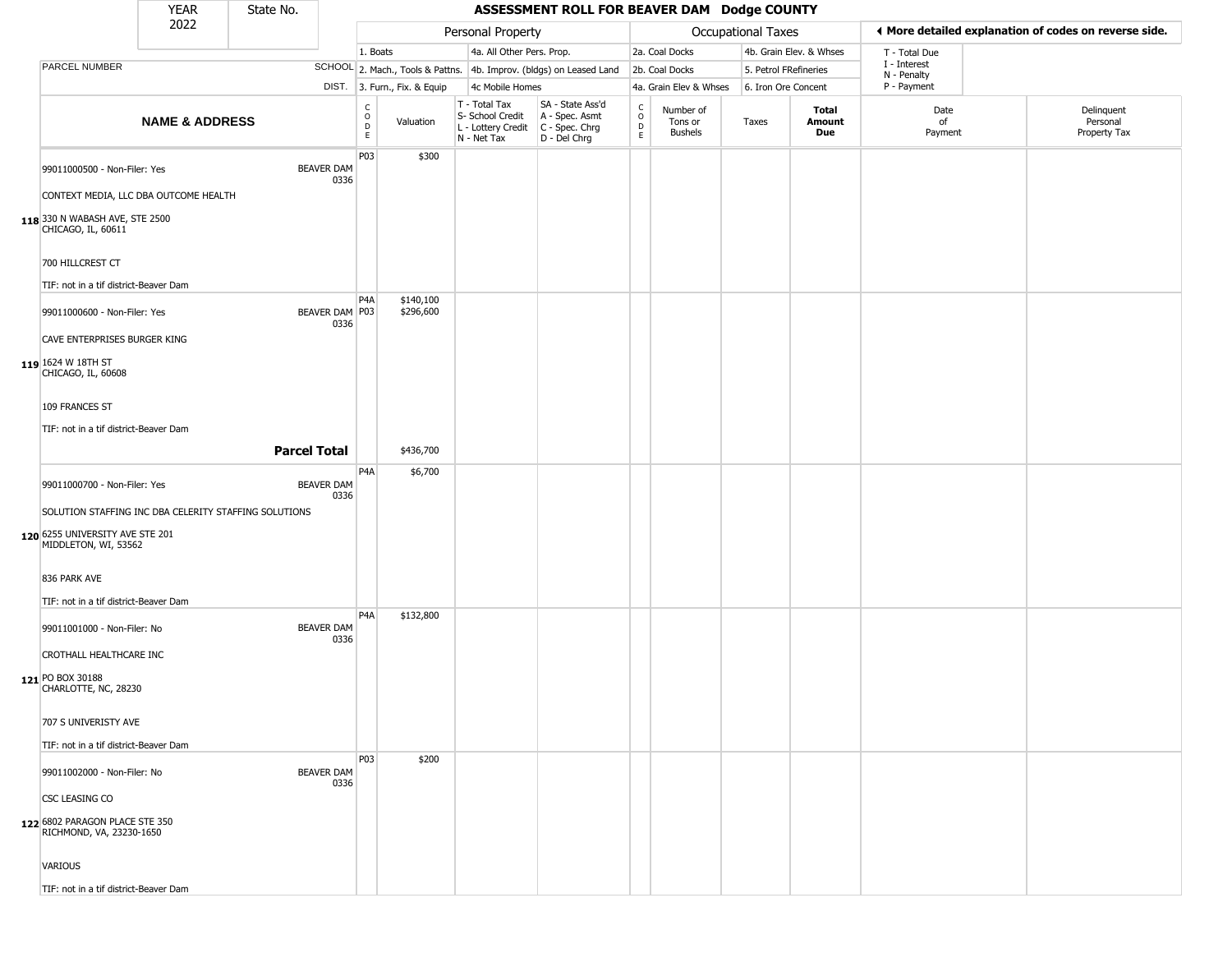|                                                                               | YEAR                      | State No.           |                           |                                                  |                              |                                                                                       | ASSESSMENT ROLL FOR BEAVER DAM Dodge COUNTY                         |                                   |                                        |                       |                         |                             |                                                       |
|-------------------------------------------------------------------------------|---------------------------|---------------------|---------------------------|--------------------------------------------------|------------------------------|---------------------------------------------------------------------------------------|---------------------------------------------------------------------|-----------------------------------|----------------------------------------|-----------------------|-------------------------|-----------------------------|-------------------------------------------------------|
|                                                                               | 2022                      |                     |                           |                                                  |                              | Personal Property                                                                     |                                                                     |                                   |                                        | Occupational Taxes    |                         |                             | ♦ More detailed explanation of codes on reverse side. |
|                                                                               |                           |                     |                           | 1. Boats                                         |                              | 4a. All Other Pers. Prop.                                                             |                                                                     |                                   | 2a. Coal Docks                         |                       | 4b. Grain Elev. & Whses | T - Total Due               |                                                       |
| PARCEL NUMBER                                                                 |                           |                     |                           |                                                  |                              |                                                                                       | SCHOOL 2. Mach., Tools & Pattns. 4b. Improv. (bldgs) on Leased Land |                                   | 2b. Coal Docks                         | 5. Petrol FRefineries |                         | I - Interest<br>N - Penalty |                                                       |
|                                                                               |                           |                     |                           |                                                  | DIST. 3. Furn., Fix. & Equip | 4c Mobile Homes                                                                       |                                                                     |                                   | 4a. Grain Elev & Whses                 | 6. Iron Ore Concent   |                         | P - Payment                 |                                                       |
|                                                                               | <b>NAME &amp; ADDRESS</b> |                     |                           | $_{\rm o}^{\rm c}$<br>$\mathsf D$<br>$\mathsf E$ | Valuation                    | T - Total Tax<br>S- School Credit<br>L - Lottery Credit C - Spec. Chrg<br>N - Net Tax | SA - State Ass'd<br>A - Spec. Asmt<br>D - Del Chrg                  | $\frac{c}{0}$<br>$\mathsf D$<br>E | Number of<br>Tons or<br><b>Bushels</b> | Taxes                 | Total<br>Amount<br>Due  | Date<br>of<br>Payment       | Delinquent<br>Personal<br>Property Tax                |
| 99011600000 - Non-Filer: No                                                   |                           |                     | BEAVER DAM   P03<br>0336  | P <sub>4</sub> A                                 | \$2,000<br>\$9,100           |                                                                                       |                                                                     |                                   |                                        |                       |                         |                             |                                                       |
| KRISTO ORTHODONTICS DBA PRAIRIE GROVER ORTHODONTICS                           |                           |                     |                           |                                                  |                              |                                                                                       |                                                                     |                                   |                                        |                       |                         |                             |                                                       |
| 123 3902 OAKWOOD HILLS PARKWAY<br>EAU CLAIRE, WI, 54701                       |                           |                     |                           |                                                  |                              |                                                                                       |                                                                     |                                   |                                        |                       |                         |                             |                                                       |
| 111 WARREN ST                                                                 |                           |                     |                           |                                                  |                              |                                                                                       |                                                                     |                                   |                                        |                       |                         |                             |                                                       |
| TIF: not in a tif district-Beaver Dam                                         |                           | <b>Parcel Total</b> |                           |                                                  | \$11,100                     |                                                                                       |                                                                     |                                   |                                        |                       |                         |                             |                                                       |
| 99011600500 - Non-Filer: No                                                   |                           |                     | BEAVER DAM P03<br>0336    | P <sub>4</sub> A                                 | \$800<br>\$26,600            |                                                                                       |                                                                     |                                   |                                        |                       |                         |                             |                                                       |
| MOONLIGHT BAR & GRILL, LLC                                                    |                           |                     |                           |                                                  |                              |                                                                                       |                                                                     |                                   |                                        |                       |                         |                             |                                                       |
| 124 436 Madison St<br>Beaver Dam, WI, 53916                                   |                           |                     |                           |                                                  |                              |                                                                                       |                                                                     |                                   |                                        |                       |                         |                             |                                                       |
| 436 Madison St                                                                |                           |                     |                           |                                                  |                              |                                                                                       |                                                                     |                                   |                                        |                       |                         |                             |                                                       |
| TIF: not in a tif district-Beaver Dam                                         |                           |                     |                           |                                                  |                              |                                                                                       |                                                                     |                                   |                                        |                       |                         |                             |                                                       |
|                                                                               |                           | <b>Parcel Total</b> |                           |                                                  | \$27,400                     |                                                                                       |                                                                     |                                   |                                        |                       |                         |                             |                                                       |
| 99011600800 - Non-Filer: No                                                   |                           |                     | BEAVER DAM P03<br>0336    | P <sub>4</sub> A                                 | \$80,700<br>\$715,000        |                                                                                       |                                                                     |                                   |                                        |                       |                         |                             |                                                       |
| DEAN HEALTH SYSTEM RYAN FRITZ<br>125 PO BOX 259443<br>MADISON, WI, 53725-9443 |                           |                     |                           |                                                  |                              |                                                                                       |                                                                     |                                   |                                        |                       |                         |                             |                                                       |
| 705 S UNIVERSITY AVE                                                          |                           |                     |                           |                                                  |                              |                                                                                       |                                                                     |                                   |                                        |                       |                         |                             |                                                       |
| TIF: not in a tif district-Beaver Dam                                         |                           |                     |                           |                                                  |                              |                                                                                       |                                                                     |                                   |                                        |                       |                         |                             |                                                       |
|                                                                               |                           | <b>Parcel Total</b> |                           |                                                  | \$795,700                    |                                                                                       |                                                                     |                                   |                                        |                       |                         |                             |                                                       |
| 99011600900 - Non-Filer: Yes                                                  |                           |                     | <b>BEAVER DAM</b><br>0336 | P03                                              | \$8,000                      |                                                                                       |                                                                     |                                   |                                        |                       |                         |                             |                                                       |
| <b>DEB'S HAIR GALLERY</b>                                                     |                           |                     |                           |                                                  |                              |                                                                                       |                                                                     |                                   |                                        |                       |                         |                             |                                                       |
| 126 314 N CENTER ST<br>BEAVER DAM, WI, 53916                                  |                           |                     |                           |                                                  |                              |                                                                                       |                                                                     |                                   |                                        |                       |                         |                             |                                                       |
| 314 N CENTER ST                                                               |                           |                     |                           |                                                  |                              |                                                                                       |                                                                     |                                   |                                        |                       |                         |                             |                                                       |
| TIF: not in a tif district-Beaver Dam                                         |                           |                     |                           | P <sub>4</sub> A                                 | \$200                        |                                                                                       |                                                                     |                                   |                                        |                       |                         |                             |                                                       |
| 99011800050 - Non-Filer: Yes                                                  |                           |                     | BEAVER DAM   P03<br>0336  |                                                  | \$600                        |                                                                                       |                                                                     |                                   |                                        |                       |                         |                             |                                                       |
| Westphalf                                                                     |                           |                     |                           |                                                  |                              |                                                                                       |                                                                     |                                   |                                        |                       |                         |                             |                                                       |
| 127 310 Seippel Blvd<br>Beaver Dam, WI, 53916                                 |                           |                     |                           |                                                  |                              |                                                                                       |                                                                     |                                   |                                        |                       |                         |                             |                                                       |
| 310 Seippel Blvd                                                              |                           |                     |                           |                                                  |                              |                                                                                       |                                                                     |                                   |                                        |                       |                         |                             |                                                       |
| TIF: not in a tif district-Beaver Dam                                         |                           |                     |                           |                                                  |                              |                                                                                       |                                                                     |                                   |                                        |                       |                         |                             |                                                       |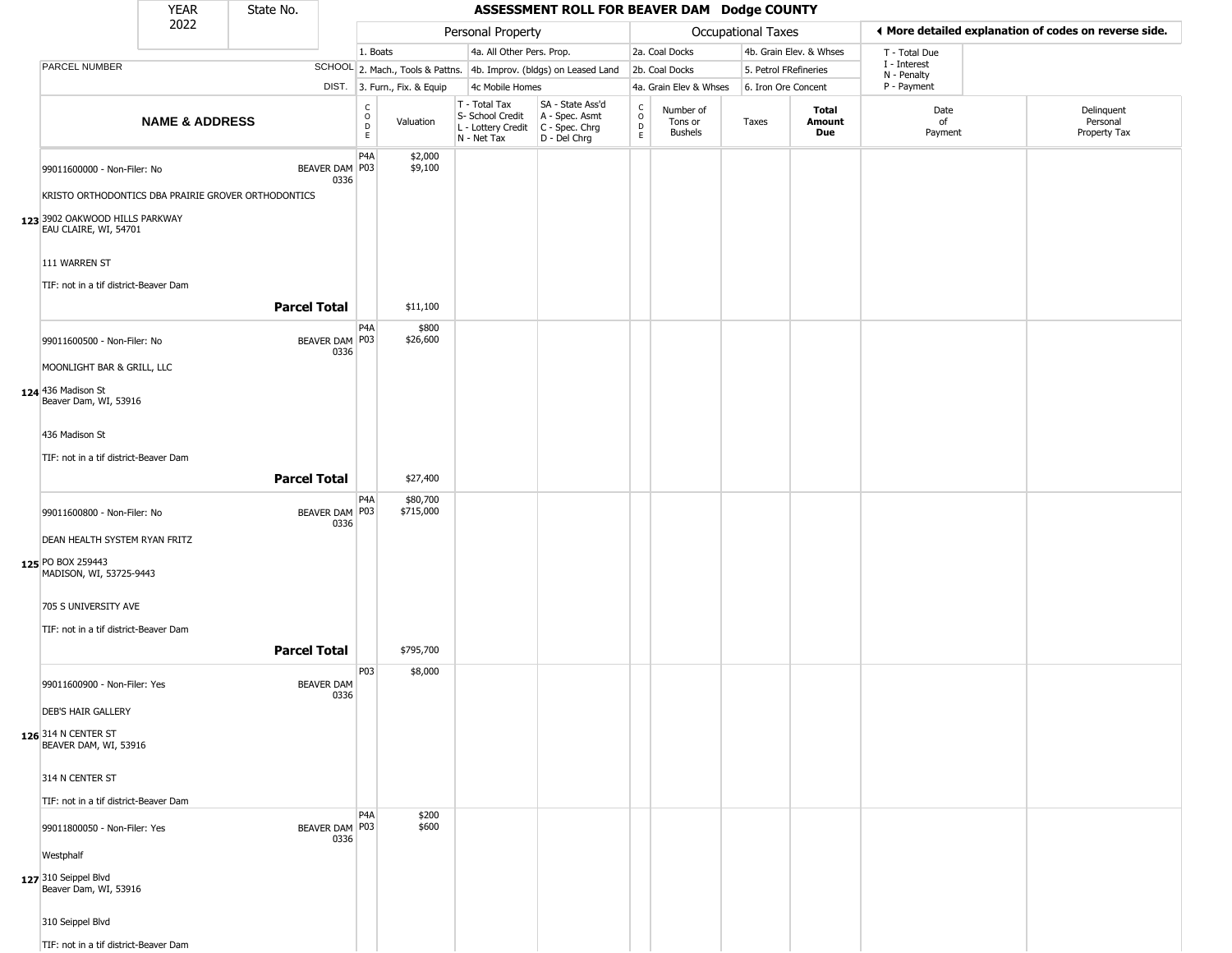|                                                            | <b>YEAR</b>               | State No.           |                           |                                   |                              |                                                                        | ASSESSMENT ROLL FOR BEAVER DAM Dodge COUNTY                          |                                     |                                        |                       |                         |                             |                                                       |
|------------------------------------------------------------|---------------------------|---------------------|---------------------------|-----------------------------------|------------------------------|------------------------------------------------------------------------|----------------------------------------------------------------------|-------------------------------------|----------------------------------------|-----------------------|-------------------------|-----------------------------|-------------------------------------------------------|
|                                                            | 2022                      |                     |                           |                                   |                              | Personal Property                                                      |                                                                      |                                     |                                        | Occupational Taxes    |                         |                             | ◀ More detailed explanation of codes on reverse side. |
|                                                            |                           |                     |                           | 1. Boats                          |                              | 4a. All Other Pers. Prop.                                              |                                                                      |                                     | 2a. Coal Docks                         |                       | 4b. Grain Elev. & Whses | T - Total Due               |                                                       |
| PARCEL NUMBER                                              |                           |                     |                           |                                   |                              |                                                                        | SCHOOL 2. Mach., Tools & Pattns. 4b. Improv. (bldgs) on Leased Land  |                                     | 2b. Coal Docks                         | 5. Petrol FRefineries |                         | I - Interest<br>N - Penalty |                                                       |
|                                                            |                           |                     |                           |                                   | DIST. 3. Furn., Fix. & Equip | 4c Mobile Homes                                                        |                                                                      |                                     | 4a. Grain Elev & Whses                 | 6. Iron Ore Concent   |                         | P - Payment                 |                                                       |
|                                                            | <b>NAME &amp; ADDRESS</b> |                     |                           | $\frac{c}{0}$<br>$\mathsf D$<br>E | Valuation                    | T - Total Tax<br>S- School Credit<br>L - Lottery Credit<br>N - Net Tax | SA - State Ass'd<br>A - Spec. Asmt<br>C - Spec. Chrg<br>D - Del Chrg | $\frac{c}{0}$<br>$_{\rm E}^{\rm D}$ | Number of<br>Tons or<br><b>Bushels</b> | Taxes                 | Total<br>Amount<br>Due  | Date<br>of<br>Payment       | Delinquent<br>Personal<br>Property Tax                |
|                                                            |                           | <b>Parcel Total</b> |                           |                                   | \$800                        |                                                                        |                                                                      |                                     |                                        |                       |                         |                             |                                                       |
| 99011800053 - Non-Filer: Yes<br>DESIGNS FOR YOU FORMALWEAR |                           |                     | BEAVER DAM P03<br>0336    | P4A                               | \$200<br>\$300               |                                                                        |                                                                      |                                     |                                        |                       |                         |                             |                                                       |
| 128 101 FRONT ST<br>BEAVER DAM, WI, 53916                  |                           |                     |                           |                                   |                              |                                                                        |                                                                      |                                     |                                        |                       |                         |                             |                                                       |
| 101 FRONT ST<br>TIF: not in a tif district-Beaver Dam      |                           |                     |                           |                                   |                              |                                                                        |                                                                      |                                     |                                        |                       |                         |                             |                                                       |
|                                                            |                           | <b>Parcel Total</b> |                           |                                   | \$500                        |                                                                        |                                                                      |                                     |                                        |                       |                         |                             |                                                       |
| 99011800200 - Non-Filer: Yes                               |                           |                     | BEAVER DAM P03<br>0336    | P4A                               | \$100<br>\$4,700             |                                                                        |                                                                      |                                     |                                        |                       |                         |                             |                                                       |
| <b>TOPPERS TAP</b>                                         |                           |                     |                           |                                   |                              |                                                                        |                                                                      |                                     |                                        |                       |                         |                             |                                                       |
| 129 404 S CENTER ST<br>BEAVER DAM, WI, 53916               |                           |                     |                           |                                   |                              |                                                                        |                                                                      |                                     |                                        |                       |                         |                             |                                                       |
| 404 S CENTER ST<br>TIF: not in a tif district-Beaver Dam   |                           |                     |                           |                                   |                              |                                                                        |                                                                      |                                     |                                        |                       |                         |                             |                                                       |
|                                                            |                           | <b>Parcel Total</b> |                           |                                   | \$4,800                      |                                                                        |                                                                      |                                     |                                        |                       |                         |                             |                                                       |
| 99011800300 - Non-Filer: No                                |                           |                     | <b>BEAVER DAM</b><br>0336 | P <sub>0</sub> 3                  | \$14,900                     |                                                                        |                                                                      |                                     |                                        |                       |                         |                             |                                                       |
| Directv, LLC C/O KROLL LLC<br>130 PO BOX 2789              |                           |                     |                           |                                   |                              |                                                                        |                                                                      |                                     |                                        |                       |                         |                             |                                                       |
| ADDISON, TX, 75001                                         |                           |                     |                           |                                   |                              |                                                                        |                                                                      |                                     |                                        |                       |                         |                             |                                                       |
| VARIOUS<br>TIF: not in a tif district-Beaver Dam           |                           |                     |                           |                                   |                              |                                                                        |                                                                      |                                     |                                        |                       |                         |                             |                                                       |
| 99012000000 - Non-Filer: No                                |                           |                     | BEAVER DAM P03            | P <sub>4</sub> A                  | \$42,600<br>\$65,300         |                                                                        |                                                                      |                                     |                                        |                       |                         |                             |                                                       |
| LANDMARK CREDIT UNION                                      |                           |                     | 0336                      |                                   |                              |                                                                        |                                                                      |                                     |                                        |                       |                         |                             |                                                       |
| 131 PO BOX 510870<br>NEW BERLIN, WI, 5351                  |                           |                     |                           |                                   |                              |                                                                        |                                                                      |                                     |                                        |                       |                         |                             |                                                       |
| 106 E MAIN ST                                              |                           |                     |                           |                                   |                              |                                                                        |                                                                      |                                     |                                        |                       |                         |                             |                                                       |
| TIF: not in a tif district-Beaver Dam                      |                           |                     |                           |                                   |                              |                                                                        |                                                                      |                                     |                                        |                       |                         |                             |                                                       |
|                                                            |                           | <b>Parcel Total</b> |                           |                                   | \$107,900                    |                                                                        |                                                                      |                                     |                                        |                       |                         |                             |                                                       |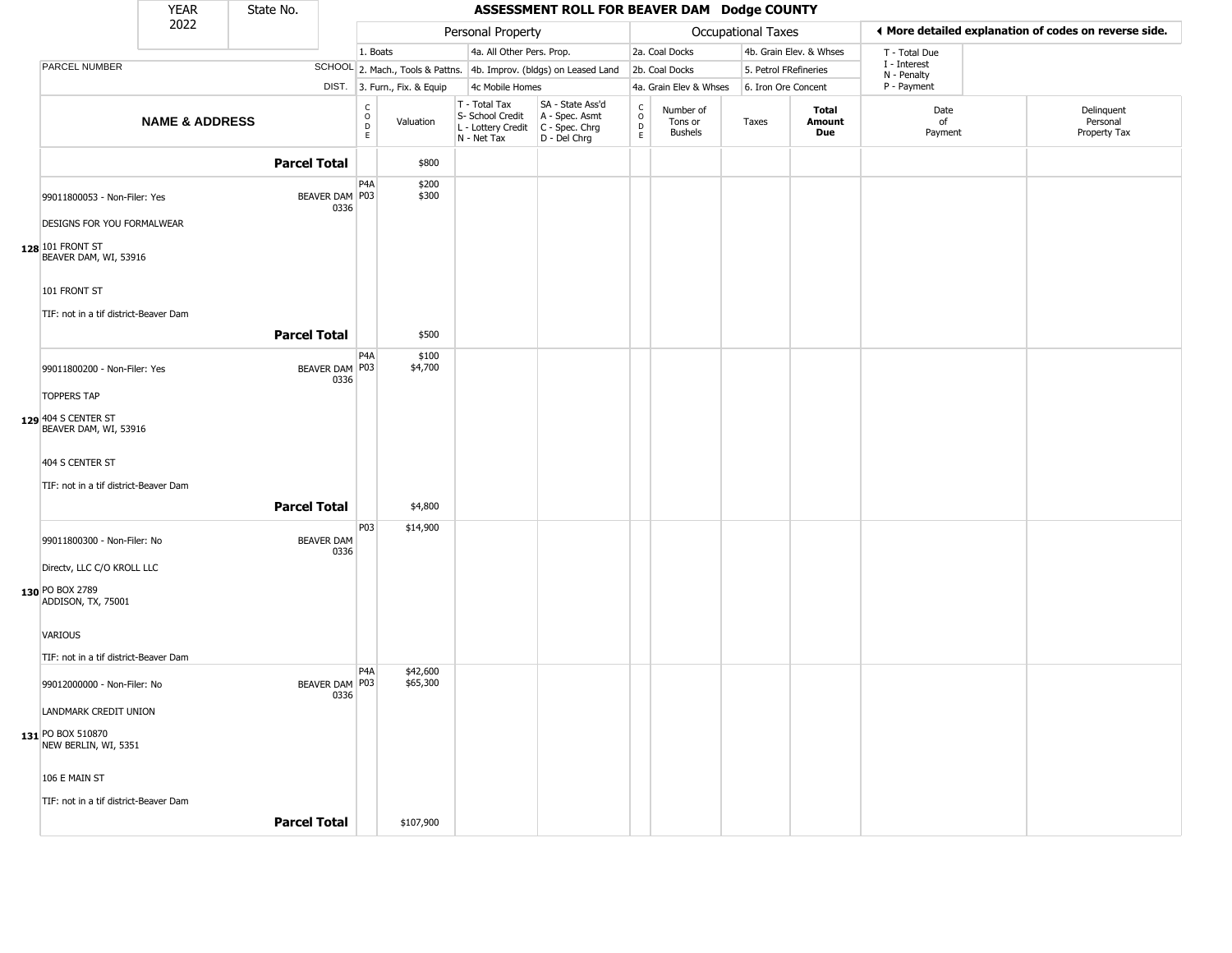|                                                                               | <b>YEAR</b>               | State No.           |                        |                                               |                              |                                                                                         | ASSESSMENT ROLL FOR BEAVER DAM Dodge COUNTY                         |                                    |                                 |                    |                         |                             |                                                       |
|-------------------------------------------------------------------------------|---------------------------|---------------------|------------------------|-----------------------------------------------|------------------------------|-----------------------------------------------------------------------------------------|---------------------------------------------------------------------|------------------------------------|---------------------------------|--------------------|-------------------------|-----------------------------|-------------------------------------------------------|
|                                                                               | 2022                      |                     |                        |                                               |                              | Personal Property                                                                       |                                                                     |                                    |                                 | Occupational Taxes |                         |                             | I More detailed explanation of codes on reverse side. |
|                                                                               |                           |                     |                        | 1. Boats                                      |                              | 4a. All Other Pers. Prop.                                                               |                                                                     |                                    | 2a. Coal Docks                  |                    | 4b. Grain Elev. & Whses | T - Total Due               |                                                       |
| PARCEL NUMBER                                                                 |                           |                     |                        |                                               |                              |                                                                                         | SCHOOL 2. Mach., Tools & Pattns. 4b. Improv. (bldgs) on Leased Land |                                    | 2b. Coal Docks                  |                    | 5. Petrol FRefineries   | I - Interest<br>N - Penalty |                                                       |
|                                                                               |                           |                     |                        |                                               | DIST. 3. Furn., Fix. & Equip | 4c Mobile Homes                                                                         |                                                                     |                                    | 4a. Grain Elev & Whses          |                    | 6. Iron Ore Concent     | P - Payment                 |                                                       |
|                                                                               | <b>NAME &amp; ADDRESS</b> |                     |                        | $\mathsf{C}$<br>$\overline{0}$<br>$\mathsf E$ | Valuation                    | T - Total Tax<br>S- School Credit<br>L - Lottery Credit   C - Spec. Chrg<br>N - Net Tax | SA - State Ass'd<br>A - Spec. Asmt<br>D - Del Chrg                  | $\int_{0}^{c}$<br>$\mathsf D$<br>E | Number of<br>Tons or<br>Bushels | Taxes              | Total<br>Amount<br>Due  | Date<br>of<br>Payment       | Delinquent<br>Personal<br>Property Tax                |
| 99012100000 - Non-Filer: Yes                                                  |                           |                     | BEAVER DAM P03<br>0336 | P <sub>4</sub> A                              | \$3,400<br>\$7,500           |                                                                                         |                                                                     |                                    |                                 |                    |                         |                             |                                                       |
| Dodge County Chiropractic Care Center                                         |                           |                     |                        |                                               |                              |                                                                                         |                                                                     |                                    |                                 |                    |                         |                             |                                                       |
| $132$ 105 Warren Street, Suite 1<br>Beaver Dam, WI, 53916                     |                           |                     |                        |                                               |                              |                                                                                         |                                                                     |                                    |                                 |                    |                         |                             |                                                       |
| 105 Warren Street                                                             |                           |                     |                        |                                               |                              |                                                                                         |                                                                     |                                    |                                 |                    |                         |                             |                                                       |
| TIF: not in a tif district-Beaver Dam                                         |                           | <b>Parcel Total</b> |                        |                                               | \$10,900                     |                                                                                         |                                                                     |                                    |                                 |                    |                         |                             |                                                       |
| 99012200100 - Non-Filer: Yes                                                  |                           |                     | BEAVER DAM   P03       | P <sub>4</sub> A                              | \$300<br>\$1,500             |                                                                                         |                                                                     |                                    |                                 |                    |                         |                             |                                                       |
| D AND B PIZZA DOMINO'S PIZZA                                                  |                           |                     | 0336                   |                                               |                              |                                                                                         |                                                                     |                                    |                                 |                    |                         |                             |                                                       |
| 133 711 N SPRING ST<br>BEAVER DAM, WI, 53916                                  |                           |                     |                        |                                               |                              |                                                                                         |                                                                     |                                    |                                 |                    |                         |                             |                                                       |
| 711 N SPRING ST<br>TIF: not in a tif district-Beaver Dam                      |                           | <b>Parcel Total</b> |                        |                                               | \$1,800                      |                                                                                         |                                                                     |                                    |                                 |                    |                         |                             |                                                       |
| 99012400050 - Non-Filer: No                                                   |                           |                     | BEAVER DAM   P03       | P4A                                           | \$500<br>\$54,000            |                                                                                         |                                                                     |                                    |                                 |                    |                         |                             |                                                       |
| DOLLAR TREE STORES, INC                                                       |                           |                     | 0336                   |                                               |                              |                                                                                         |                                                                     |                                    |                                 |                    |                         |                             |                                                       |
| 134 PO BOX 460389<br>HOUSTON, TX, 77056                                       |                           |                     |                        |                                               |                              |                                                                                         |                                                                     |                                    |                                 |                    |                         |                             |                                                       |
| 106 FRANCIS CT WALMART SUPER CTR WIT<br>TIF: not in a tif district-Beaver Dam |                           |                     |                        |                                               |                              |                                                                                         |                                                                     |                                    |                                 |                    |                         |                             |                                                       |
|                                                                               |                           | <b>Parcel Total</b> |                        |                                               | \$54,500                     |                                                                                         |                                                                     |                                    |                                 |                    |                         |                             |                                                       |
| 99012801000 - Non-Filer: No                                                   |                           |                     | BEAVER DAM P4A<br>0336 | <b>P03</b>                                    | \$2,800<br>\$2,800           |                                                                                         |                                                                     |                                    |                                 |                    |                         |                             |                                                       |
| EVERSIDE HEALTH, LLC                                                          |                           |                     |                        |                                               |                              |                                                                                         |                                                                     |                                    |                                 |                    |                         |                             |                                                       |
| 135 1400 WEWATTA ST, STE 350<br><b>DENVER, CO, 80202</b>                      |                           |                     |                        |                                               |                              |                                                                                         |                                                                     |                                    |                                 |                    |                         |                             |                                                       |
| 215 CORPORATE DR STE A                                                        |                           |                     |                        |                                               |                              |                                                                                         |                                                                     |                                    |                                 |                    |                         |                             |                                                       |
| TIF: not in a tif district-Beaver Dam                                         |                           |                     |                        |                                               |                              |                                                                                         |                                                                     |                                    |                                 |                    |                         |                             |                                                       |
|                                                                               |                           | <b>Parcel Total</b> |                        |                                               | \$5,600                      |                                                                                         |                                                                     |                                    |                                 |                    |                         |                             |                                                       |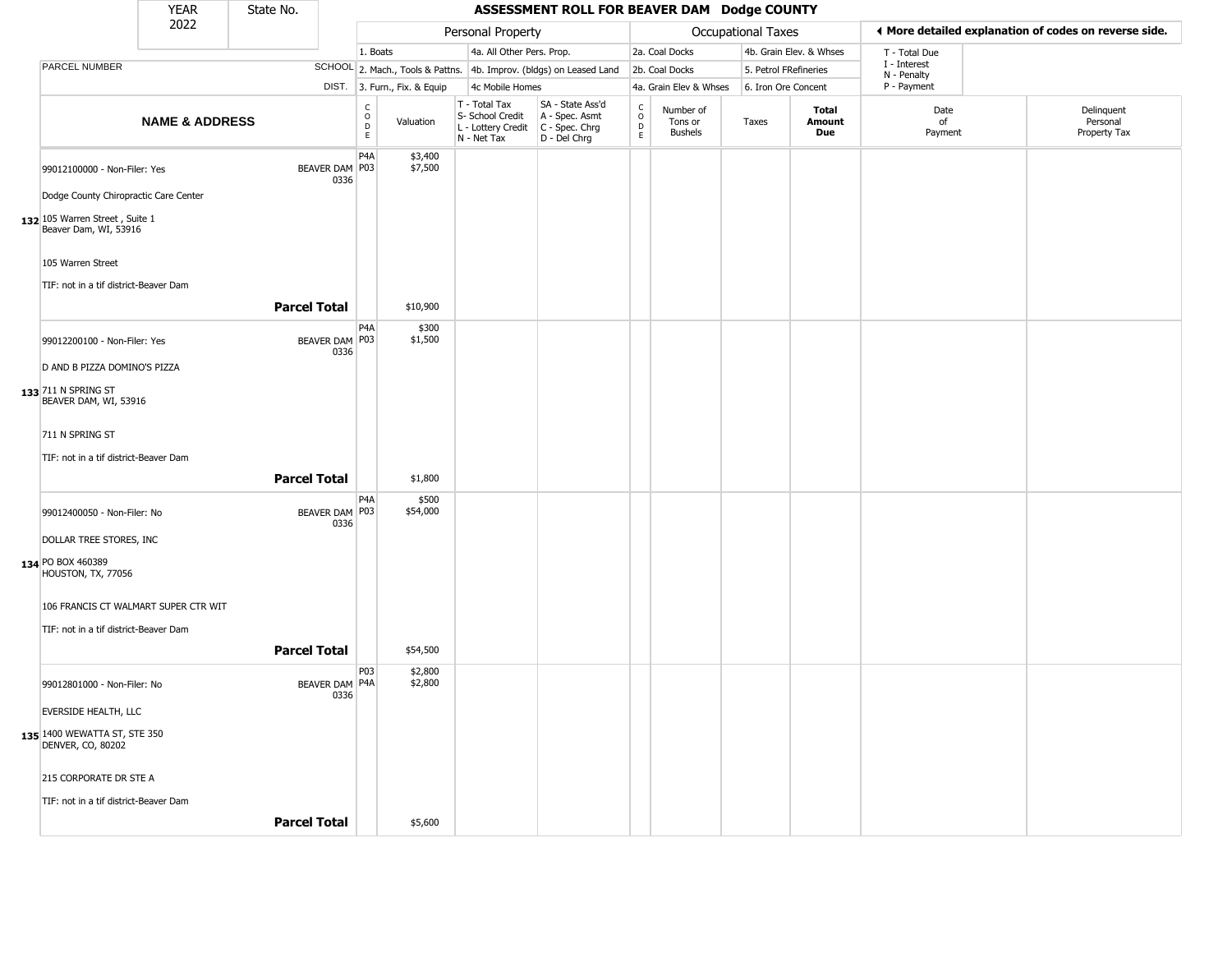|                                                                            | <b>YEAR</b>               | State No.           |                           |                                         |                              |                                                                        | ASSESSMENT ROLL FOR BEAVER DAM Dodge COUNTY                          |                                                 |                                 |                       |                               |                             |                                                       |
|----------------------------------------------------------------------------|---------------------------|---------------------|---------------------------|-----------------------------------------|------------------------------|------------------------------------------------------------------------|----------------------------------------------------------------------|-------------------------------------------------|---------------------------------|-----------------------|-------------------------------|-----------------------------|-------------------------------------------------------|
|                                                                            | 2022                      |                     |                           |                                         |                              | Personal Property                                                      |                                                                      |                                                 |                                 | Occupational Taxes    |                               |                             | ♦ More detailed explanation of codes on reverse side. |
|                                                                            |                           |                     |                           | 1. Boats                                |                              | 4a. All Other Pers. Prop.                                              |                                                                      |                                                 | 2a. Coal Docks                  |                       | 4b. Grain Elev. & Whses       | T - Total Due               |                                                       |
| PARCEL NUMBER                                                              |                           |                     |                           |                                         |                              |                                                                        | SCHOOL 2. Mach., Tools & Pattns. 4b. Improv. (bldgs) on Leased Land  |                                                 | 2b. Coal Docks                  | 5. Petrol FRefineries |                               | I - Interest<br>N - Penalty |                                                       |
|                                                                            |                           |                     |                           |                                         | DIST. 3. Furn., Fix. & Equip | 4c Mobile Homes                                                        |                                                                      |                                                 | 4a. Grain Elev & Whses          | 6. Iron Ore Concent   |                               | P - Payment                 |                                                       |
|                                                                            | <b>NAME &amp; ADDRESS</b> |                     |                           | $_{\rm o}^{\rm c}$<br>$\mathsf D$<br>E. | Valuation                    | T - Total Tax<br>S- School Credit<br>L - Lottery Credit<br>N - Net Tax | SA - State Ass'd<br>A - Spec. Asmt<br>C - Spec. Chrg<br>D - Del Chrg | $\begin{array}{c} C \\ O \\ D \\ E \end{array}$ | Number of<br>Tons or<br>Bushels | Taxes                 | <b>Total</b><br>Amount<br>Due | Date<br>of<br>Payment       | Delinquent<br>Personal<br>Property Tax                |
| 99012900000 - Non-Filer: No<br><b>DUNHAM'S SPORTS</b>                      |                           |                     | <b>BEAVER DAM</b><br>0336 | P03                                     | \$41,000                     |                                                                        |                                                                      |                                                 |                                 |                       |                               |                             |                                                       |
| 136 5607 NEW KING DR STE 125<br>TROY, MI, 48098                            |                           |                     |                           |                                         |                              |                                                                        |                                                                      |                                                 |                                 |                       |                               |                             |                                                       |
| 1645 N SPRING ST STE 110<br>TIF: TIF 8-Beaver Dam                          |                           |                     |                           |                                         |                              |                                                                        |                                                                      |                                                 |                                 |                       |                               |                             |                                                       |
| 99012930000 - Non-Filer: Yes<br>DYCORA TRANSITIONAL HEALTH BEAVER DAM, LLC |                           |                     | BEAVER DAM   P03<br>0336  | P <sub>4</sub> A                        | \$3,500<br>\$23,700          |                                                                        |                                                                      |                                                 |                                 |                       |                               |                             |                                                       |
| 137 410 ROEDL CT<br>BEAVER DAM, WI, 53916                                  |                           |                     |                           |                                         |                              |                                                                        |                                                                      |                                                 |                                 |                       |                               |                             |                                                       |
| 410 ROEDL CT                                                               |                           |                     |                           |                                         |                              |                                                                        |                                                                      |                                                 |                                 |                       |                               |                             |                                                       |
| TIF: not in a tif district-Beaver Dam                                      |                           | <b>Parcel Total</b> |                           |                                         | \$27,200                     |                                                                        |                                                                      |                                                 |                                 |                       |                               |                             |                                                       |
|                                                                            |                           |                     |                           | Exe                                     | \$0                          |                                                                        |                                                                      |                                                 |                                 |                       |                               |                             |                                                       |
| 99013100200 - Non-Filer: No                                                |                           |                     | BEAVER DAM mpt<br>0336    |                                         |                              |                                                                        |                                                                      |                                                 |                                 |                       |                               |                             |                                                       |
| Eagle's Wing<br>138 408 Stone St<br>Beaver Dam, WI, 53916                  |                           |                     |                           |                                         |                              |                                                                        |                                                                      |                                                 |                                 |                       |                               |                             |                                                       |
| 408 Stone St                                                               |                           |                     |                           |                                         |                              |                                                                        |                                                                      |                                                 |                                 |                       |                               |                             |                                                       |
| TIF: not in a tif district-Beaver Dam                                      |                           |                     |                           | P <sub>0</sub> 3                        | \$1,300                      |                                                                        |                                                                      |                                                 |                                 |                       |                               |                             |                                                       |
| 99013200000 - Non-Filer: No<br>EARL'S PLUMBING AND HEATING, INC            |                           |                     | BEAVER DAM P4A<br>0336    |                                         | \$1,400                      |                                                                        |                                                                      |                                                 |                                 |                       |                               |                             |                                                       |
| 139 210 W SOUTH ST<br>Beaver Dam, WI, 53916                                |                           |                     |                           |                                         |                              |                                                                        |                                                                      |                                                 |                                 |                       |                               |                             |                                                       |
| 210 W South Street                                                         |                           |                     |                           |                                         |                              |                                                                        |                                                                      |                                                 |                                 |                       |                               |                             |                                                       |
| TIF: not in a tif district-Beaver Dam                                      |                           | <b>Parcel Total</b> |                           |                                         | \$2,700                      |                                                                        |                                                                      |                                                 |                                 |                       |                               |                             |                                                       |
| 99013300100 - Non-Filer: Yes                                               |                           |                     | BEAVER DAM P03            | P <sub>4</sub> A                        | \$400<br>\$66,500            |                                                                        |                                                                      |                                                 |                                 |                       |                               |                             |                                                       |
| JOHN M EATON DDS                                                           |                           |                     | 0336                      |                                         |                              |                                                                        |                                                                      |                                                 |                                 |                       |                               |                             |                                                       |
| 140 107 WARREN ST<br>BEAVER DAM, WI, 53916                                 |                           |                     |                           |                                         |                              |                                                                        |                                                                      |                                                 |                                 |                       |                               |                             |                                                       |
| 107 WARREN ST                                                              |                           |                     |                           |                                         |                              |                                                                        |                                                                      |                                                 |                                 |                       |                               |                             |                                                       |
| TIF: not in a tif district-Beaver Dam                                      |                           | <b>Parcel Total</b> |                           |                                         | \$66,900                     |                                                                        |                                                                      |                                                 |                                 |                       |                               |                             |                                                       |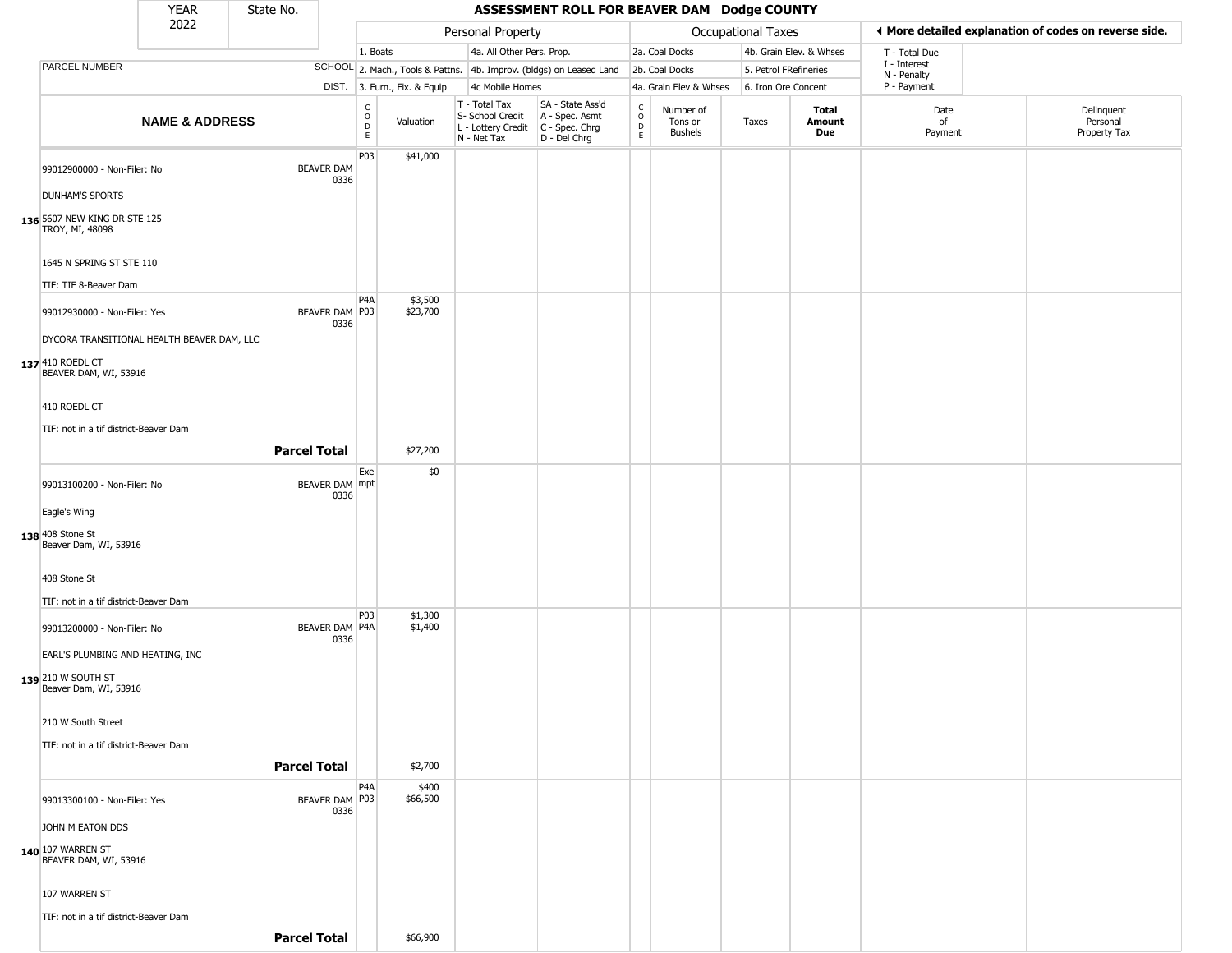|                                                                                                        | <b>YEAR</b>               | State No.           |                           |                                              |                              |                                                                                         | ASSESSMENT ROLL FOR BEAVER DAM Dodge COUNTY                         |                                             |                                        |                       |                         |                             |                                                       |
|--------------------------------------------------------------------------------------------------------|---------------------------|---------------------|---------------------------|----------------------------------------------|------------------------------|-----------------------------------------------------------------------------------------|---------------------------------------------------------------------|---------------------------------------------|----------------------------------------|-----------------------|-------------------------|-----------------------------|-------------------------------------------------------|
|                                                                                                        | 2022                      |                     |                           |                                              |                              | Personal Property                                                                       |                                                                     |                                             |                                        | Occupational Taxes    |                         |                             | ♦ More detailed explanation of codes on reverse side. |
|                                                                                                        |                           |                     |                           | 1. Boats                                     |                              | 4a. All Other Pers. Prop.                                                               |                                                                     |                                             | 2a. Coal Docks                         |                       | 4b. Grain Elev. & Whses | T - Total Due               |                                                       |
| PARCEL NUMBER                                                                                          |                           |                     |                           |                                              |                              |                                                                                         | SCHOOL 2. Mach., Tools & Pattns. 4b. Improv. (bldgs) on Leased Land |                                             | 2b. Coal Docks                         | 5. Petrol FRefineries |                         | I - Interest<br>N - Penalty |                                                       |
|                                                                                                        |                           |                     |                           |                                              | DIST. 3. Furn., Fix. & Equip | 4c Mobile Homes                                                                         |                                                                     |                                             | 4a. Grain Elev & Whses                 | 6. Iron Ore Concent   |                         | P - Payment                 |                                                       |
|                                                                                                        | <b>NAME &amp; ADDRESS</b> |                     |                           | $\begin{array}{c}\nC \\ O \\ D\n\end{array}$ | Valuation                    | T - Total Tax<br>S- School Credit<br>L - Lottery Credit   C - Spec. Chrg<br>N - Net Tax | SA - State Ass'd<br>A - Spec. Asmt<br>D - Del Chrg                  | $\mathsf{C}$<br>$\circ$<br>D<br>$\mathsf E$ | Number of<br>Tons or<br><b>Bushels</b> | Taxes                 | Total<br>Amount<br>Due  | Date<br>of<br>Payment       | Delinquent<br>Personal<br>Property Tax                |
| 99013300170 - Non-Filer: No                                                                            |                           |                     | <b>BEAVER DAM</b><br>0336 | P03                                          | \$25,200                     |                                                                                         |                                                                     |                                             |                                        |                       |                         |                             |                                                       |
| DISH NETWORK, LLC<br>141 P.O. BOX 6623<br>ENGLEWOOD, CO, 80155                                         |                           |                     |                           |                                              |                              |                                                                                         |                                                                     |                                             |                                        |                       |                         |                             |                                                       |
| <b>VARIOUS</b>                                                                                         |                           |                     |                           |                                              |                              |                                                                                         |                                                                     |                                             |                                        |                       |                         |                             |                                                       |
| TIF: not in a tif district-Beaver Dam                                                                  |                           |                     |                           | P03                                          |                              |                                                                                         |                                                                     |                                             |                                        |                       |                         |                             |                                                       |
| 99013300180 - Non-Filer: No                                                                            |                           |                     | <b>BEAVER DAM</b><br>0336 |                                              | \$1,000                      |                                                                                         |                                                                     |                                             |                                        |                       |                         |                             |                                                       |
| DATA SALES CO, INC<br>142 3450 W BURNSVILLE PKWY<br>BURNSVILLE, MN, 55337                              |                           |                     |                           |                                              |                              |                                                                                         |                                                                     |                                             |                                        |                       |                         |                             |                                                       |
| <b>VARIOUS</b>                                                                                         |                           |                     |                           |                                              |                              |                                                                                         |                                                                     |                                             |                                        |                       |                         |                             |                                                       |
| TIF: not in a tif district-Beaver Dam                                                                  |                           |                     |                           |                                              |                              |                                                                                         |                                                                     |                                             |                                        |                       |                         |                             |                                                       |
| 99013300190 - Non-Filer: No                                                                            |                           |                     | <b>BEAVER DAM</b><br>0336 | P03                                          | \$2,200                      |                                                                                         |                                                                     |                                             |                                        |                       |                         |                             |                                                       |
| DIGITAL CINEMA DISTRIBUTION COALITION<br>143 1840 CENTURY PARK EAST, STE 550<br>LOS ANGELES, CA, 90067 |                           |                     |                           |                                              |                              |                                                                                         |                                                                     |                                             |                                        |                       |                         |                             |                                                       |
| 236 FRONT ST                                                                                           |                           |                     |                           |                                              |                              |                                                                                         |                                                                     |                                             |                                        |                       |                         |                             |                                                       |
| TIF: not in a tif district-Beaver Dam                                                                  |                           |                     |                           | P4A                                          | \$200                        |                                                                                         |                                                                     |                                             |                                        |                       |                         |                             |                                                       |
| 99013300200 - Non-Filer: Yes<br>DAM FOODIES, LLC DBA DAM CHICKEN                                       |                           |                     | BEAVER DAM P03<br>0336    |                                              | \$117,100                    |                                                                                         |                                                                     |                                             |                                        |                       |                         |                             |                                                       |
| 144 300 S SPRING ST<br>BEAVER DAM, WI, 53916                                                           |                           |                     |                           |                                              |                              |                                                                                         |                                                                     |                                             |                                        |                       |                         |                             |                                                       |
| 300 S SPRING ST                                                                                        |                           |                     |                           |                                              |                              |                                                                                         |                                                                     |                                             |                                        |                       |                         |                             |                                                       |
| TIF: not in a tif district-Beaver Dam                                                                  |                           |                     |                           |                                              |                              |                                                                                         |                                                                     |                                             |                                        |                       |                         |                             |                                                       |
|                                                                                                        |                           | <b>Parcel Total</b> |                           |                                              | \$117,300                    |                                                                                         |                                                                     |                                             |                                        |                       |                         |                             |                                                       |
| 99013300300 - Non-Filer: No                                                                            |                           |                     | <b>BEAVER DAM</b><br>0336 | P03                                          | \$2,900                      |                                                                                         |                                                                     |                                             |                                        |                       |                         |                             |                                                       |
| DS SERVICES OF AMERICA INC DBA PRIMO WATER NORTH AMERICA                                               |                           |                     |                           |                                              |                              |                                                                                         |                                                                     |                                             |                                        |                       |                         |                             |                                                       |
| 145 4221 W BOY SCOUT BLVD, SUITE 400<br>TAMPA, FL, 33607                                               |                           |                     |                           |                                              |                              |                                                                                         |                                                                     |                                             |                                        |                       |                         |                             |                                                       |
| VARIOUS                                                                                                |                           |                     |                           |                                              |                              |                                                                                         |                                                                     |                                             |                                        |                       |                         |                             |                                                       |
| TIF: not in a tif district-Beaver Dam                                                                  |                           |                     |                           |                                              |                              |                                                                                         |                                                                     |                                             |                                        |                       |                         |                             |                                                       |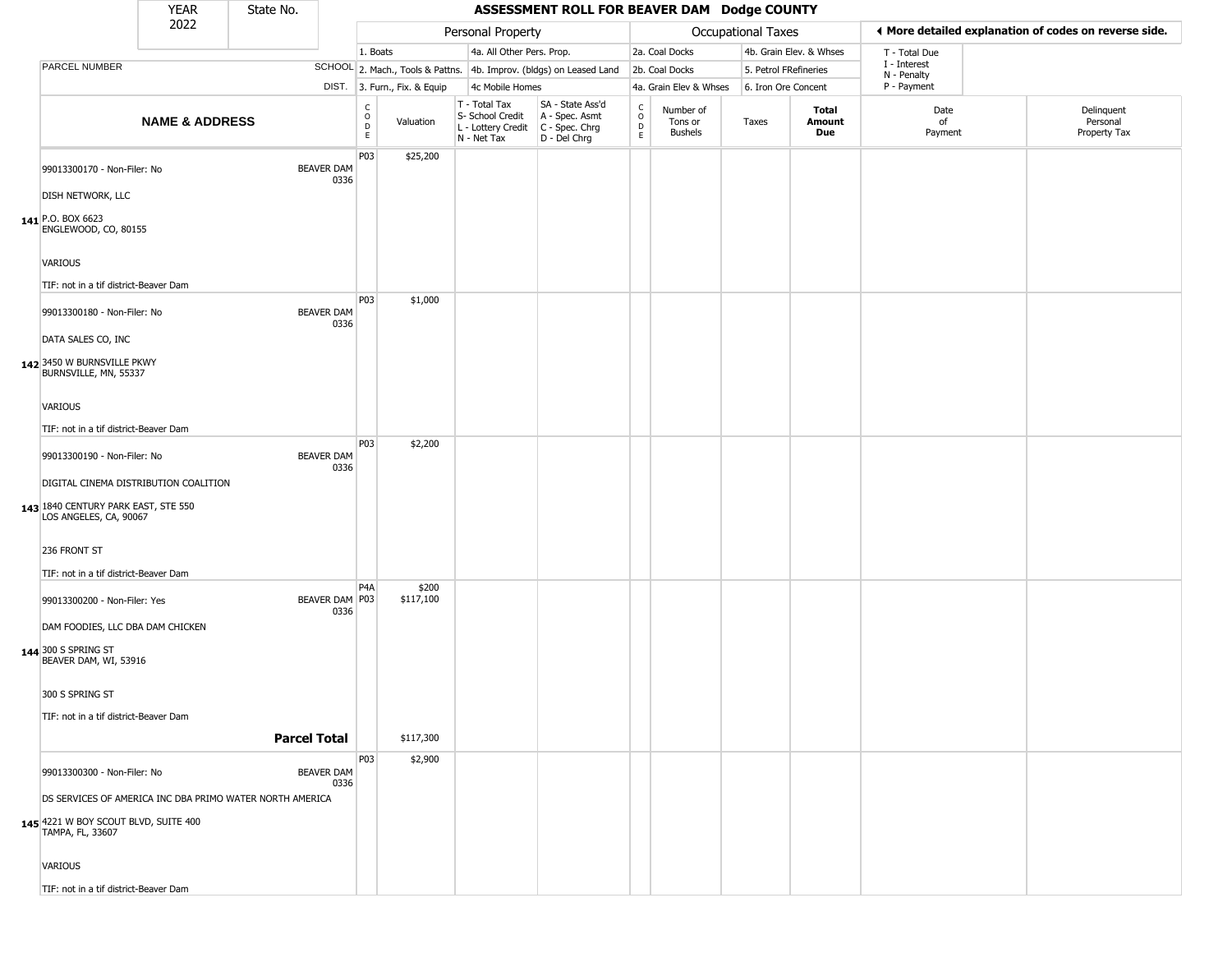|                                                  | <b>YEAR</b>               | State No. |                               |                                    |                              |                                                                        | ASSESSMENT ROLL FOR BEAVER DAM Dodge COUNTY                            |                                            |                                        |                       |                         |                             |                                                       |
|--------------------------------------------------|---------------------------|-----------|-------------------------------|------------------------------------|------------------------------|------------------------------------------------------------------------|------------------------------------------------------------------------|--------------------------------------------|----------------------------------------|-----------------------|-------------------------|-----------------------------|-------------------------------------------------------|
|                                                  | 2022                      |           |                               |                                    |                              | Personal Property                                                      |                                                                        |                                            |                                        | Occupational Taxes    |                         |                             | ◀ More detailed explanation of codes on reverse side. |
|                                                  |                           |           |                               | 1. Boats                           |                              | 4a. All Other Pers. Prop.                                              |                                                                        |                                            | 2a. Coal Docks                         |                       | 4b. Grain Elev. & Whses | T - Total Due               |                                                       |
| PARCEL NUMBER                                    |                           |           |                               |                                    |                              |                                                                        | SCHOOL 2. Mach., Tools & Pattns. 4b. Improv. (bldgs) on Leased Land    |                                            | 2b. Coal Docks                         | 5. Petrol FRefineries |                         | I - Interest<br>N - Penalty |                                                       |
|                                                  |                           |           |                               |                                    | DIST. 3. Furn., Fix. & Equip | 4c Mobile Homes                                                        |                                                                        |                                            | 4a. Grain Elev & Whses                 | 6. Iron Ore Concent   |                         | P - Payment                 |                                                       |
|                                                  | <b>NAME &amp; ADDRESS</b> |           |                               | $\frac{c}{0}$<br>$\mathsf{D}$<br>E | Valuation                    | T - Total Tax<br>S- School Credit<br>L - Lottery Credit<br>N - Net Tax | SA - State Ass'd<br>A - Spec. Asmt<br>$C - Spec. Chrg$<br>D - Del Chrg | $\begin{array}{c} C \\ O \\ E \end{array}$ | Number of<br>Tons or<br><b>Bushels</b> | Taxes                 | Total<br>Amount<br>Due  | Date<br>of<br>Payment       | Delinquent<br>Personal<br>Property Tax                |
| 99013300500 - Non-Filer: No                      |                           |           | <b>BEAVER DAM P4A</b><br>0336 | P03                                | \$1,200<br>\$1,400           |                                                                        |                                                                        |                                            |                                        |                       |                         |                             |                                                       |
| EDWARD D JONES & CO., L.P. DBA: BRANCH TAX 07157 |                           |           |                               |                                    |                              |                                                                        |                                                                        |                                            |                                        |                       |                         |                             |                                                       |
| 146 PO BOX 66528<br>ST LOUIS, MO, 63166          |                           |           |                               |                                    |                              |                                                                        |                                                                        |                                            |                                        |                       |                         |                             |                                                       |
| 830 Park Ave                                     |                           |           |                               |                                    |                              |                                                                        |                                                                        |                                            |                                        |                       |                         |                             |                                                       |
| TIF: not in a tif district-Beaver Dam            |                           |           |                               |                                    |                              |                                                                        |                                                                        |                                            |                                        |                       |                         |                             |                                                       |
|                                                  |                           |           | <b>Parcel Total</b>           |                                    | \$2,600                      |                                                                        |                                                                        |                                            |                                        |                       |                         |                             |                                                       |
| 99013300505 - Non-Filer: No                      |                           |           | BEAVER DAM   P03<br>0336      | P <sub>4</sub> A                   | \$1,000<br>\$3,400           |                                                                        |                                                                        |                                            |                                        |                       |                         |                             |                                                       |
| EDWARD D JONES & CO., LP DBA: BRANCH TAX 31540   |                           |           |                               |                                    |                              |                                                                        |                                                                        |                                            |                                        |                       |                         |                             |                                                       |
| 147 PO BOX 66528<br>ST LOUIS, MO, 63166          |                           |           |                               |                                    |                              |                                                                        |                                                                        |                                            |                                        |                       |                         |                             |                                                       |
| 201 GATEWAY DR, STE 400                          |                           |           |                               |                                    |                              |                                                                        |                                                                        |                                            |                                        |                       |                         |                             |                                                       |
| TIF: not in a tif district-Beaver Dam            |                           |           |                               |                                    |                              |                                                                        |                                                                        |                                            |                                        |                       |                         |                             |                                                       |
|                                                  |                           |           | <b>Parcel Total</b>           |                                    | \$4,400                      |                                                                        |                                                                        |                                            |                                        |                       |                         |                             |                                                       |
| 99013300600 - Non-Filer: No                      |                           |           | BEAVER DAM P03<br>0336        | P <sub>4</sub> A                   | \$1,400<br>\$8,100           |                                                                        |                                                                        |                                            |                                        |                       |                         |                             |                                                       |
| EDWARD D JONES & CO., LP DBA: BRANCH TAX 31542   |                           |           |                               |                                    |                              |                                                                        |                                                                        |                                            |                                        |                       |                         |                             |                                                       |
| 148 PO BOX 66528<br>ST LOUIS, MO, 63166          |                           |           |                               |                                    |                              |                                                                        |                                                                        |                                            |                                        |                       |                         |                             |                                                       |
| 203 CORPORATE DR, STE 200                        |                           |           |                               |                                    |                              |                                                                        |                                                                        |                                            |                                        |                       |                         |                             |                                                       |
| TIF: not in a tif district-Beaver Dam            |                           |           |                               |                                    |                              |                                                                        |                                                                        |                                            |                                        |                       |                         |                             |                                                       |
|                                                  |                           |           | <b>Parcel Total</b>           |                                    | \$9,500                      |                                                                        |                                                                        |                                            |                                        |                       |                         |                             |                                                       |
| 99013400200 - Non-Filer: Yes                     |                           |           | BEAVER DAM P03<br>0336        | P <sub>4</sub> A                   | \$1,000<br>\$1,100           |                                                                        |                                                                        |                                            |                                        |                       |                         |                             |                                                       |
| <b>EDEN MASSAGE</b>                              |                           |           |                               |                                    |                              |                                                                        |                                                                        |                                            |                                        |                       |                         |                             |                                                       |
| 149 1624 N SPRING ST<br>BEAVER DAM, WI, 53916    |                           |           |                               |                                    |                              |                                                                        |                                                                        |                                            |                                        |                       |                         |                             |                                                       |
| 1626 N SPRING ST                                 |                           |           |                               |                                    |                              |                                                                        |                                                                        |                                            |                                        |                       |                         |                             |                                                       |
| TIF: not in a tif district-Beaver Dam            |                           |           |                               |                                    |                              |                                                                        |                                                                        |                                            |                                        |                       |                         |                             |                                                       |
|                                                  |                           |           | <b>Parcel Total</b>           |                                    | \$2,100                      |                                                                        |                                                                        |                                            |                                        |                       |                         |                             |                                                       |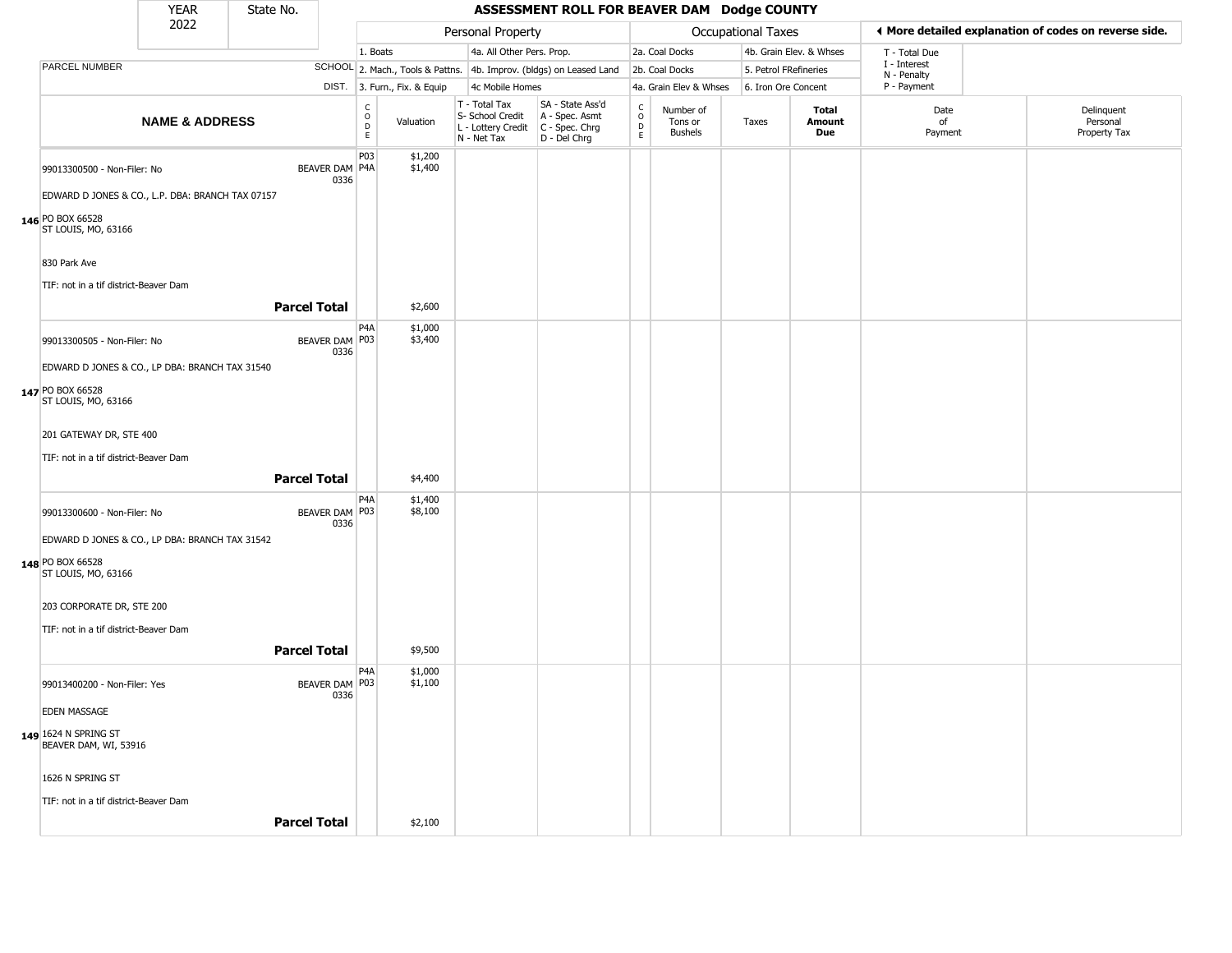|                                                  | <b>YEAR</b>               | State No.           |                           |                                                          |                              |                                                  | ASSESSMENT ROLL FOR BEAVER DAM Dodge COUNTY                                               |                            |                                        |                           |                         |                             |                                                       |
|--------------------------------------------------|---------------------------|---------------------|---------------------------|----------------------------------------------------------|------------------------------|--------------------------------------------------|-------------------------------------------------------------------------------------------|----------------------------|----------------------------------------|---------------------------|-------------------------|-----------------------------|-------------------------------------------------------|
|                                                  | 2022                      |                     |                           |                                                          |                              | Personal Property                                |                                                                                           |                            |                                        | <b>Occupational Taxes</b> |                         |                             | ♦ More detailed explanation of codes on reverse side. |
|                                                  |                           |                     |                           | 1. Boats                                                 |                              | 4a. All Other Pers. Prop.                        |                                                                                           |                            | 2a. Coal Docks                         |                           | 4b. Grain Elev. & Whses | T - Total Due               |                                                       |
| PARCEL NUMBER                                    |                           |                     |                           |                                                          |                              |                                                  | SCHOOL 2. Mach., Tools & Pattns. 4b. Improv. (bldgs) on Leased Land                       |                            | 2b. Coal Docks                         | 5. Petrol FRefineries     |                         | I - Interest<br>N - Penalty |                                                       |
|                                                  |                           |                     |                           |                                                          | DIST. 3. Furn., Fix. & Equip | 4c Mobile Homes                                  |                                                                                           |                            | 4a. Grain Elev & Whses                 | 6. Iron Ore Concent       |                         | P - Payment                 |                                                       |
|                                                  | <b>NAME &amp; ADDRESS</b> |                     |                           | $\begin{matrix} 0 \\ 0 \\ D \end{matrix}$<br>$\mathsf E$ | Valuation                    | T - Total Tax<br>S- School Credit<br>N - Net Tax | SA - State Ass'd<br>A - Spec. Asmt<br>L - Lottery Credit   C - Spec. Chrg<br>D - Del Chrg | C<br>$\mathsf O$<br>D<br>E | Number of<br>Tons or<br><b>Bushels</b> | Taxes                     | Total<br>Amount<br>Due  | Date<br>of<br>Payment       | Delinquent<br>Personal<br>Property Tax                |
| 99013500050 - Non-Filer: No                      |                           |                     | BEAVER DAM P4A<br>0336    | P <sub>0</sub> 3                                         | \$4,100<br>\$10,800          |                                                  |                                                                                           |                            |                                        |                           |                         |                             |                                                       |
| WELLS FARGO ADVISORS LLC                         |                           |                     |                           |                                                          |                              |                                                  |                                                                                           |                            |                                        |                           |                         |                             |                                                       |
| 150 PO BOX 2609<br>CARLSBAD, CA, 92018-2609      |                           |                     |                           |                                                          |                              |                                                  |                                                                                           |                            |                                        |                           |                         |                             |                                                       |
| 128 Monroe Street                                |                           |                     |                           |                                                          |                              |                                                  |                                                                                           |                            |                                        |                           |                         |                             |                                                       |
| TIF: not in a tif district-Beaver Dam            |                           |                     |                           |                                                          |                              |                                                  |                                                                                           |                            |                                        |                           |                         |                             |                                                       |
|                                                  |                           | <b>Parcel Total</b> |                           |                                                          | \$14,900                     |                                                  |                                                                                           |                            |                                        |                           |                         |                             |                                                       |
| 99013500100 - Non-Filer: Yes                     |                           |                     | <b>BEAVER DAM</b><br>0336 | P03                                                      | \$116,500                    |                                                  |                                                                                           |                            |                                        |                           |                         |                             |                                                       |
| VITA PARK EYE ASSOCIATES SC                      |                           |                     |                           |                                                          |                              |                                                  |                                                                                           |                            |                                        |                           |                         |                             |                                                       |
| 151 240 CORPORATE DR<br>BEAVER DAM, WI, 53916    |                           |                     |                           |                                                          |                              |                                                  |                                                                                           |                            |                                        |                           |                         |                             |                                                       |
| 240 CORPORATE DR                                 |                           |                     |                           |                                                          |                              |                                                  |                                                                                           |                            |                                        |                           |                         |                             |                                                       |
| TIF: not in a tif district-Beaver Dam            |                           |                     |                           |                                                          |                              |                                                  |                                                                                           |                            |                                        |                           |                         |                             |                                                       |
| 99013700560 - Non-Filer: No                      |                           |                     | BEAVER DAM mpt<br>0336    | Exe                                                      | \$0                          |                                                  |                                                                                           |                            |                                        |                           |                         |                             |                                                       |
| <b>ENGERY SERVICES, INC</b>                      |                           |                     |                           |                                                          |                              |                                                  |                                                                                           |                            |                                        |                           |                         |                             |                                                       |
| 152 1225 S PARK ST<br>MADISON, WI, 53910         |                           |                     |                           |                                                          |                              |                                                  |                                                                                           |                            |                                        |                           |                         |                             |                                                       |
| 107 HENRY ST, STE 1                              |                           |                     |                           |                                                          |                              |                                                  |                                                                                           |                            |                                        |                           |                         |                             |                                                       |
| TIF: not in a tif district-Beaver Dam            |                           |                     |                           |                                                          |                              |                                                  |                                                                                           |                            |                                        |                           |                         |                             |                                                       |
| 99013700580 - Non-Filer: Yes                     |                           |                     | <b>BEAVER DAM</b><br>0336 | P03                                                      | \$2,600                      |                                                  |                                                                                           |                            |                                        |                           |                         |                             |                                                       |
| ELITE DANCE CENTRE, LLC                          |                           |                     |                           |                                                          |                              |                                                  |                                                                                           |                            |                                        |                           |                         |                             |                                                       |
| 153 1004 LAKESHORE DR<br>BEAVER DAM, WI, 53916   |                           |                     |                           |                                                          |                              |                                                  |                                                                                           |                            |                                        |                           |                         |                             |                                                       |
| 900 GREEN VALLEY RD                              |                           |                     |                           |                                                          |                              |                                                  |                                                                                           |                            |                                        |                           |                         |                             |                                                       |
| TIF: not in a tif district-Beaver Dam            |                           |                     |                           |                                                          |                              |                                                  |                                                                                           |                            |                                        |                           |                         |                             |                                                       |
| 99013700590 - Non-Filer: Yes                     |                           |                     | <b>BEAVER DAM</b><br>0336 | <b>P03</b>                                               | \$2,400                      |                                                  |                                                                                           |                            |                                        |                           |                         |                             |                                                       |
| <b>ELEVATED YOGA</b>                             |                           |                     |                           |                                                          |                              |                                                  |                                                                                           |                            |                                        |                           |                         |                             |                                                       |
| 154 820 PARK AVE, STE H<br>BEAVER DAM, WI, 53916 |                           |                     |                           |                                                          |                              |                                                  |                                                                                           |                            |                                        |                           |                         |                             |                                                       |
| 820 PARK AVE, STE H                              |                           |                     |                           |                                                          |                              |                                                  |                                                                                           |                            |                                        |                           |                         |                             |                                                       |
| TIF: not in a tif district-Beaver Dam            |                           |                     |                           |                                                          |                              |                                                  |                                                                                           |                            |                                        |                           |                         |                             |                                                       |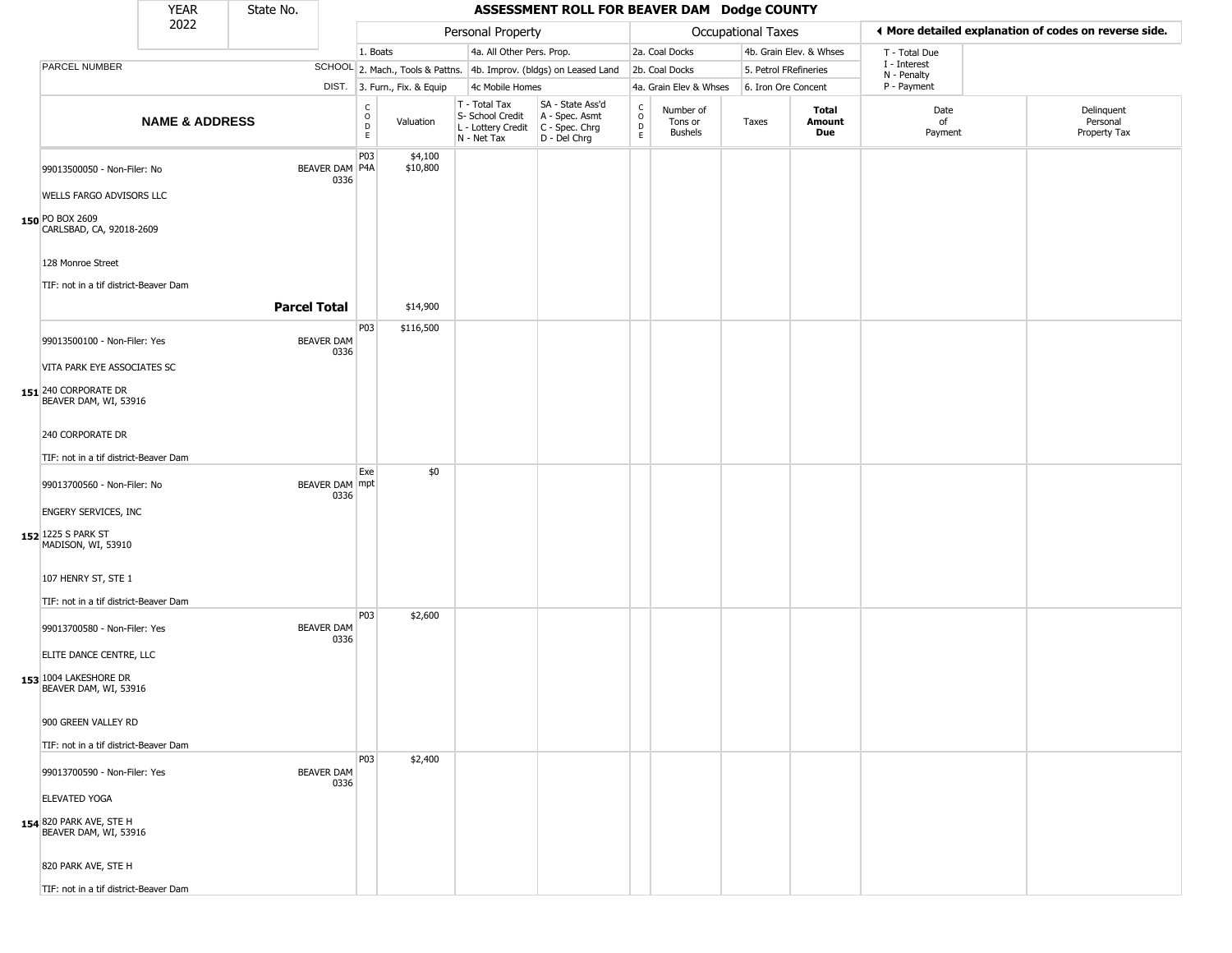|                                                   | <b>YEAR</b>               | State No.                 |                                                |                              |                                                                                         | ASSESSMENT ROLL FOR BEAVER DAM Dodge COUNTY                         |                              |                                        |                       |                         |                             |                                                       |
|---------------------------------------------------|---------------------------|---------------------------|------------------------------------------------|------------------------------|-----------------------------------------------------------------------------------------|---------------------------------------------------------------------|------------------------------|----------------------------------------|-----------------------|-------------------------|-----------------------------|-------------------------------------------------------|
|                                                   | 2022                      |                           |                                                |                              | Personal Property                                                                       |                                                                     |                              |                                        | Occupational Taxes    |                         |                             | ♦ More detailed explanation of codes on reverse side. |
|                                                   |                           |                           | 1. Boats                                       |                              | 4a. All Other Pers. Prop.                                                               |                                                                     |                              | 2a. Coal Docks                         |                       | 4b. Grain Elev. & Whses | T - Total Due               |                                                       |
| <b>PARCEL NUMBER</b>                              |                           |                           |                                                |                              |                                                                                         | SCHOOL 2. Mach., Tools & Pattns. 4b. Improv. (bldgs) on Leased Land |                              | 2b. Coal Docks                         | 5. Petrol FRefineries |                         | I - Interest<br>N - Penalty |                                                       |
|                                                   |                           |                           |                                                | DIST. 3. Furn., Fix. & Equip | 4c Mobile Homes                                                                         |                                                                     |                              | 4a. Grain Elev & Whses                 | 6. Iron Ore Concent   |                         | P - Payment                 |                                                       |
|                                                   | <b>NAME &amp; ADDRESS</b> |                           | $\begin{matrix} 0 \\ 0 \\ D \end{matrix}$<br>E | Valuation                    | T - Total Tax<br>S- School Credit<br>L - Lottery Credit   C - Spec. Chrg<br>N - Net Tax | SA - State Ass'd<br>A - Spec. Asmt<br>D - Del Chrg                  | $_{\rm o}^{\rm c}$<br>D<br>E | Number of<br>Tons or<br><b>Bushels</b> | Taxes                 | Total<br>Amount<br>Due  | Date<br>of<br>Payment       | Delinquent<br>Personal<br>Property Tax                |
| 99013700600 - Non-Filer: No                       |                           | BEAVER DAM P4A<br>0336    | P03                                            | \$1,600<br>\$2,100           |                                                                                         |                                                                     |                              |                                        |                       |                         |                             |                                                       |
| <b>EASTON MOTORS, INC</b>                         |                           |                           |                                                |                              |                                                                                         |                                                                     |                              |                                        |                       |                         |                             |                                                       |
| 155 PO BOX 454<br>WISCONSIN DELSS, WI, 53965      |                           |                           |                                                |                              |                                                                                         |                                                                     |                              |                                        |                       |                         |                             |                                                       |
| 1700 N SPRING ST                                  |                           |                           |                                                |                              |                                                                                         |                                                                     |                              |                                        |                       |                         |                             |                                                       |
| TIF: not in a tif district-Beaver Dam             |                           | <b>Parcel Total</b>       |                                                | \$3,700                      |                                                                                         |                                                                     |                              |                                        |                       |                         |                             |                                                       |
| 99013700610 - Non-Filer: Yes                      |                           | <b>BEAVER DAM</b><br>0336 | P03                                            | \$5,500                      |                                                                                         |                                                                     |                              |                                        |                       |                         |                             |                                                       |
| EARTHSHINE FACTORY OUTLET STORE                   |                           |                           |                                                |                              |                                                                                         |                                                                     |                              |                                        |                       |                         |                             |                                                       |
| 156 1401 N CENTER ST<br>BEAVER DAM, WI, 53916     |                           |                           |                                                |                              |                                                                                         |                                                                     |                              |                                        |                       |                         |                             |                                                       |
| 1401 N CENTER ST                                  |                           |                           |                                                |                              |                                                                                         |                                                                     |                              |                                        |                       |                         |                             |                                                       |
| TIF: not in a tif district-Beaver Dam             |                           |                           |                                                |                              |                                                                                         |                                                                     |                              |                                        |                       |                         |                             |                                                       |
| 99013700650 - Non-Filer: No                       |                           | BEAVER DAM P03<br>0336    | P <sub>4</sub> A                               | \$3,700<br>\$94,600          |                                                                                         |                                                                     |                              |                                        |                       |                         |                             |                                                       |
| FACE & SKIN, LLC                                  |                           |                           |                                                |                              |                                                                                         |                                                                     |                              |                                        |                       |                         |                             |                                                       |
| 157 120 PARK AVE, STE 1<br>BEAVER DAM, WI, 53916  |                           |                           |                                                |                              |                                                                                         |                                                                     |                              |                                        |                       |                         |                             |                                                       |
| 120 PARK AVE, STE 1                               |                           |                           |                                                |                              |                                                                                         |                                                                     |                              |                                        |                       |                         |                             |                                                       |
| TIF: not in a tif district-Beaver Dam             |                           |                           |                                                |                              |                                                                                         |                                                                     |                              |                                        |                       |                         |                             |                                                       |
|                                                   |                           | <b>Parcel Total</b>       |                                                | \$98,300                     |                                                                                         |                                                                     |                              |                                        |                       |                         |                             |                                                       |
| 99013700725 - Non-Filer: Yes                      |                           | BEAVER DAM P03<br>0336    | P <sub>4</sub> A                               | \$100<br>\$600               |                                                                                         |                                                                     |                              |                                        |                       |                         |                             |                                                       |
| FAIRWAY INDEPENDENT MORTGAGE CORPORATION          |                           |                           |                                                |                              |                                                                                         |                                                                     |                              |                                        |                       |                         |                             |                                                       |
| 158 4750 S BILTMORE LANE<br>MADISON, WI, 53718    |                           |                           |                                                |                              |                                                                                         |                                                                     |                              |                                        |                       |                         |                             |                                                       |
| 315 S SPRING ST, STE 1                            |                           |                           |                                                |                              |                                                                                         |                                                                     |                              |                                        |                       |                         |                             |                                                       |
| TIF: not in a tif district-Beaver Dam             |                           |                           |                                                |                              |                                                                                         |                                                                     |                              |                                        |                       |                         |                             |                                                       |
|                                                   |                           | <b>Parcel Total</b>       |                                                | \$700                        |                                                                                         |                                                                     |                              |                                        |                       |                         |                             |                                                       |
| 99013700800 - Non-Filer: No                       |                           | BEAVER DAM P03<br>0336    | P4A                                            | \$500<br>\$16,000            |                                                                                         |                                                                     |                              |                                        |                       |                         |                             |                                                       |
| FAMILY DOLLAR STORES OF WISCONSIN INC             |                           |                           |                                                |                              |                                                                                         |                                                                     |                              |                                        |                       |                         |                             |                                                       |
| 159 PO BOX 460389, DEPT 120<br>HOUSTON, TX, 77056 |                           |                           |                                                |                              |                                                                                         |                                                                     |                              |                                        |                       |                         |                             |                                                       |
| 715 N SPRING ST                                   |                           |                           |                                                |                              |                                                                                         |                                                                     |                              |                                        |                       |                         |                             |                                                       |
| TIF: not in a tif district-Beaver Dam             |                           |                           |                                                |                              |                                                                                         |                                                                     |                              |                                        |                       |                         |                             |                                                       |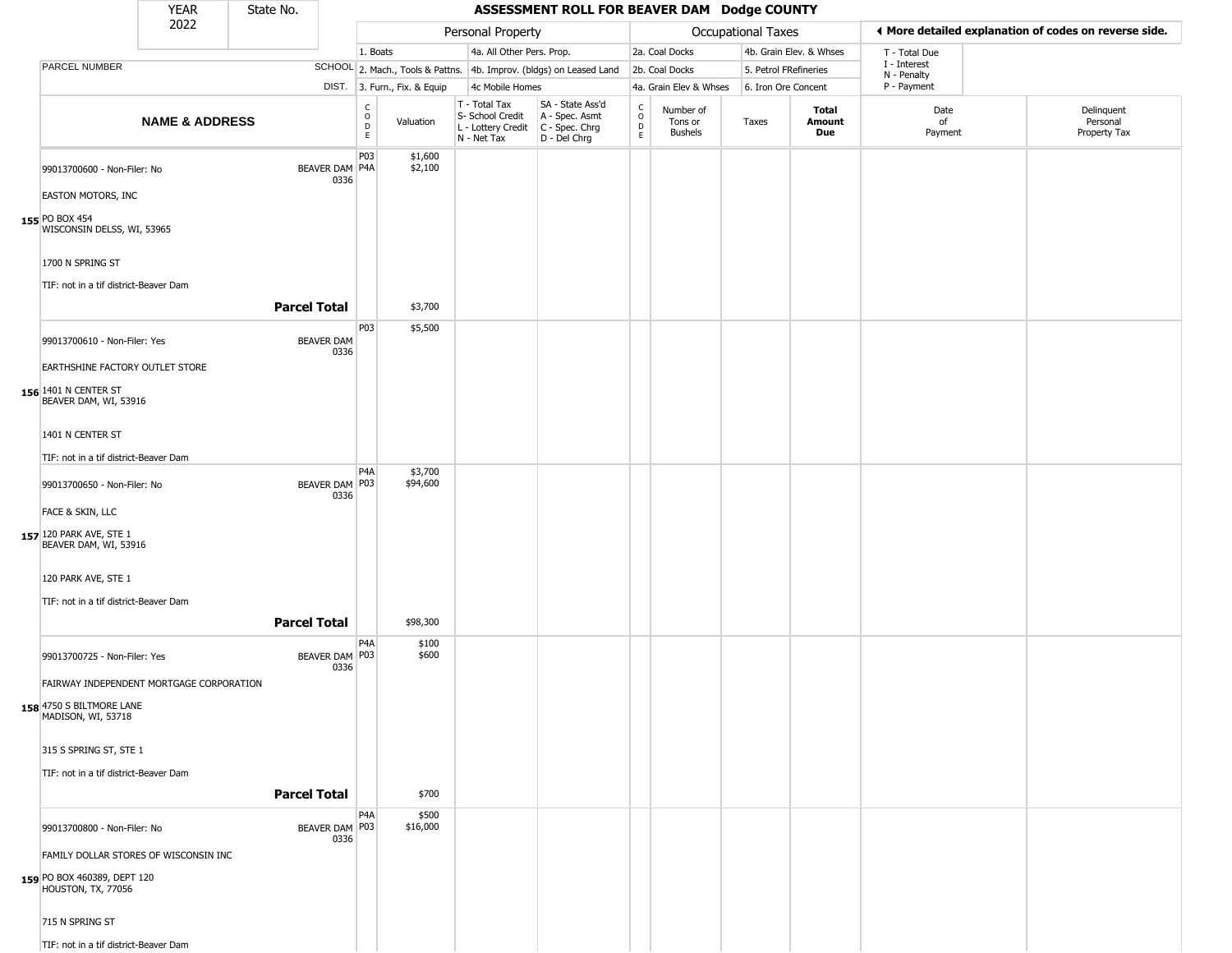|                                                                              | <b>YEAR</b>               | State No.           |                           |                                                  |                              |                                                                        | ASSESSMENT ROLL FOR BEAVER DAM Dodge COUNTY                          |                                    |                                        |                           |                         |                             |                                                       |
|------------------------------------------------------------------------------|---------------------------|---------------------|---------------------------|--------------------------------------------------|------------------------------|------------------------------------------------------------------------|----------------------------------------------------------------------|------------------------------------|----------------------------------------|---------------------------|-------------------------|-----------------------------|-------------------------------------------------------|
|                                                                              | 2022                      |                     |                           |                                                  |                              | Personal Property                                                      |                                                                      |                                    |                                        | <b>Occupational Taxes</b> |                         |                             | ♦ More detailed explanation of codes on reverse side. |
|                                                                              |                           |                     |                           | 1. Boats                                         |                              | 4a. All Other Pers. Prop.                                              |                                                                      |                                    | 2a. Coal Docks                         |                           | 4b. Grain Elev. & Whses | T - Total Due               |                                                       |
| PARCEL NUMBER                                                                |                           |                     |                           |                                                  |                              |                                                                        | SCHOOL 2. Mach., Tools & Pattns. 4b. Improv. (bldgs) on Leased Land  |                                    | 2b. Coal Docks                         |                           | 5. Petrol FRefineries   | I - Interest<br>N - Penalty |                                                       |
|                                                                              |                           |                     |                           |                                                  | DIST. 3. Furn., Fix. & Equip | 4c Mobile Homes                                                        |                                                                      |                                    | 4a. Grain Elev & Whses                 |                           | 6. Iron Ore Concent     | P - Payment                 |                                                       |
|                                                                              | <b>NAME &amp; ADDRESS</b> |                     |                           | $\mathsf{C}$<br>$\mathsf O$<br>$\mathsf{D}$<br>E | Valuation                    | T - Total Tax<br>S- School Credit<br>L - Lottery Credit<br>N - Net Tax | SA - State Ass'd<br>A - Spec. Asmt<br>C - Spec. Chrg<br>D - Del Chrg | $\rm_{o}^{c}$<br>$\mathsf{D}$<br>E | Number of<br>Tons or<br><b>Bushels</b> | Taxes                     | Total<br>Amount<br>Due  | Date<br>of<br>Payment       | Delinquent<br>Personal<br>Property Tax                |
|                                                                              |                           | <b>Parcel Total</b> |                           |                                                  | \$16,500                     |                                                                        |                                                                      |                                    |                                        |                           |                         |                             |                                                       |
| 99014400000 - Non-Filer: No                                                  |                           |                     | BEAVER DAM<br>0336        | P03                                              | \$8,300                      |                                                                        |                                                                      |                                    |                                        |                           |                         |                             |                                                       |
| Farmer Bros Co                                                               |                           |                     |                           |                                                  |                              |                                                                        |                                                                      |                                    |                                        |                           |                         |                             |                                                       |
| 160 1912 FARMER BROTHERS DR<br>NORTHLAKE, TX, 76262                          |                           |                     |                           |                                                  |                              |                                                                        |                                                                      |                                    |                                        |                           |                         |                             |                                                       |
| 715 SPRING ST<br>TIF: not in a tif district-Beaver Dam                       |                           |                     |                           |                                                  |                              |                                                                        |                                                                      |                                    |                                        |                           |                         |                             |                                                       |
| 99014500450 - Non-Filer: No                                                  |                           |                     | BEAVER DAM   P4A<br>0336  | <b>P03</b>                                       | \$5,600<br>\$8,000           |                                                                        |                                                                      |                                    |                                        |                           |                         |                             |                                                       |
| <b>FASTENAL COMPANY</b><br>161 PO BOX 1206<br>WINONA, MN, 55987              |                           |                     |                           |                                                  |                              |                                                                        |                                                                      |                                    |                                        |                           |                         |                             |                                                       |
| 151 CORPORATE DR                                                             |                           |                     |                           |                                                  |                              |                                                                        |                                                                      |                                    |                                        |                           |                         |                             |                                                       |
| TIF: not in a tif district-Beaver Dam                                        |                           |                     |                           |                                                  |                              |                                                                        |                                                                      |                                    |                                        |                           |                         |                             |                                                       |
|                                                                              |                           | <b>Parcel Total</b> |                           |                                                  | \$13,600                     |                                                                        |                                                                      |                                    |                                        |                           |                         |                             |                                                       |
| 99014500600 - Non-Filer: No                                                  |                           |                     | <b>BEAVER DAM</b><br>0336 | P03                                              | \$1,000                      |                                                                        |                                                                      |                                    |                                        |                           |                         |                             |                                                       |
| FAMILY YOUTH INTERACTION ZONE<br>162 915 MADISON ST<br>BEAVER DAM, WI, 53916 |                           |                     |                           |                                                  |                              |                                                                        |                                                                      |                                    |                                        |                           |                         |                             |                                                       |
| 915 MADISON ST                                                               |                           |                     |                           |                                                  |                              |                                                                        |                                                                      |                                    |                                        |                           |                         |                             |                                                       |
| TIF: not in a tif district-Beaver Dam                                        |                           |                     |                           |                                                  |                              |                                                                        |                                                                      |                                    |                                        |                           |                         |                             |                                                       |
| 99014500610 - Non-Filer: No                                                  |                           |                     | <b>BEAVER DAM</b><br>0336 | P03                                              | \$500                        |                                                                        |                                                                      |                                    |                                        |                           |                         |                             |                                                       |
| FAMILY YOUTH INTERACTION ZONE<br>163 915 MADISON ST<br>BEAVER DAM, WI, 53916 |                           |                     |                           |                                                  |                              |                                                                        |                                                                      |                                    |                                        |                           |                         |                             |                                                       |
| 1208 DE CLARK ST<br>TIF: not in a tif district-Beaver Dam                    |                           |                     |                           |                                                  |                              |                                                                        |                                                                      |                                    |                                        |                           |                         |                             |                                                       |
| 99014500620 - Non-Filer: No                                                  |                           |                     | <b>BEAVER DAM</b><br>0336 | <b>P03</b>                                       | \$3,200                      |                                                                        |                                                                      |                                    |                                        |                           |                         |                             |                                                       |
| FIRST CITIZENS BANK & TRUST COMPANY C/O RYAN TAX COMPLIANCE<br>SERVICES, LLC |                           |                     |                           |                                                  |                              |                                                                        |                                                                      |                                    |                                        |                           |                         |                             |                                                       |
| 164 PO BOX 460709<br>HOUSTON, TX, 77056                                      |                           |                     |                           |                                                  |                              |                                                                        |                                                                      |                                    |                                        |                           |                         |                             |                                                       |
| 1011 S SPRING ST                                                             |                           |                     |                           |                                                  |                              |                                                                        |                                                                      |                                    |                                        |                           |                         |                             |                                                       |
| TIF: not in a tif district-Beaver Dam                                        |                           |                     |                           |                                                  |                              |                                                                        |                                                                      |                                    |                                        |                           |                         |                             |                                                       |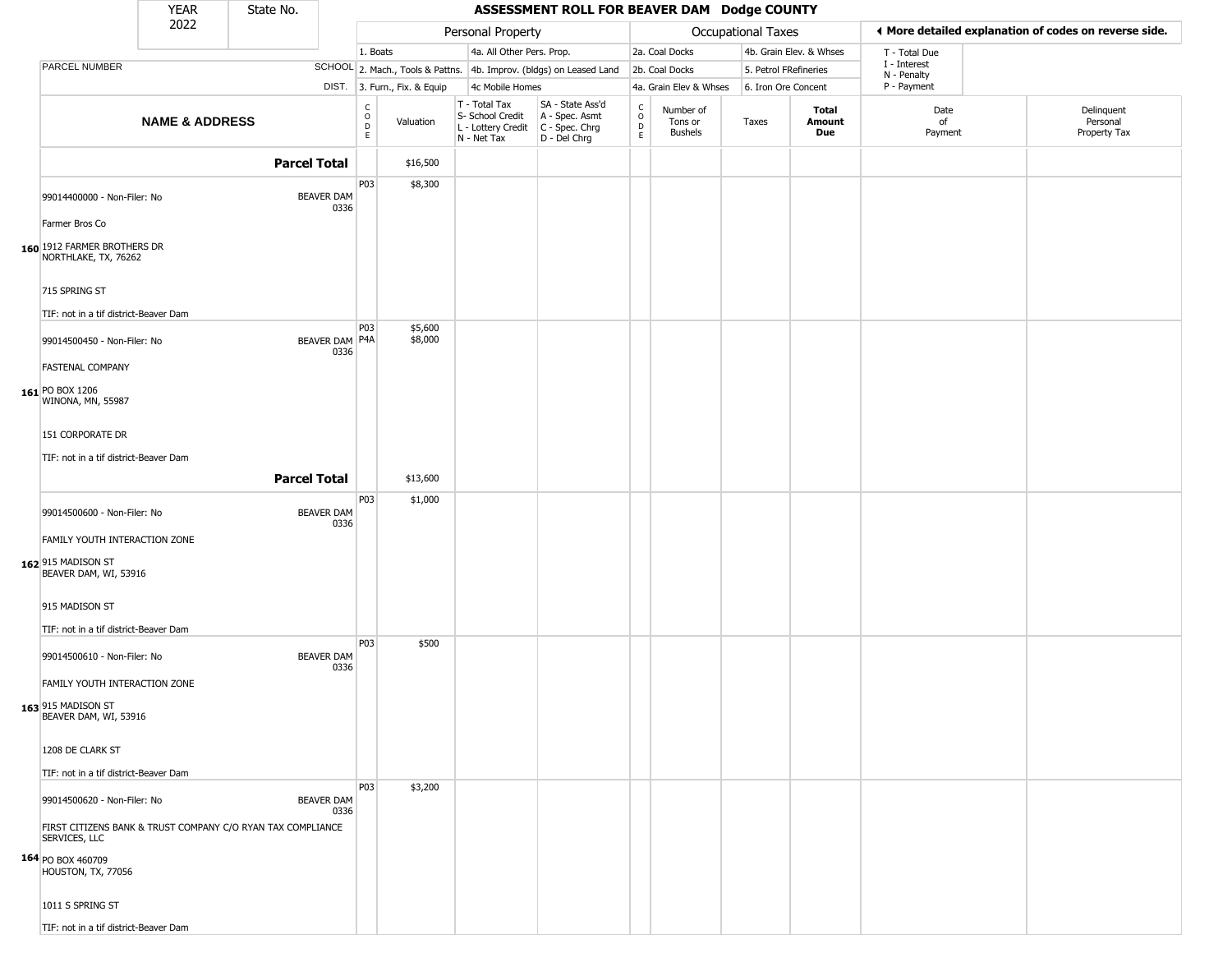|                                                       | <b>YEAR</b>               | State No.           |                                 |                                         |                              |                                                                        | ASSESSMENT ROLL FOR BEAVER DAM Dodge COUNTY                          |                                   |                                 |                    |                         |                             |                                                       |
|-------------------------------------------------------|---------------------------|---------------------|---------------------------------|-----------------------------------------|------------------------------|------------------------------------------------------------------------|----------------------------------------------------------------------|-----------------------------------|---------------------------------|--------------------|-------------------------|-----------------------------|-------------------------------------------------------|
|                                                       | 2022                      |                     |                                 |                                         |                              | Personal Property                                                      |                                                                      |                                   |                                 | Occupational Taxes |                         |                             | ◀ More detailed explanation of codes on reverse side. |
|                                                       |                           |                     |                                 | 1. Boats                                |                              | 4a. All Other Pers. Prop.                                              |                                                                      |                                   | 2a. Coal Docks                  |                    | 4b. Grain Elev. & Whses | T - Total Due               |                                                       |
| PARCEL NUMBER                                         |                           |                     |                                 |                                         |                              |                                                                        | SCHOOL 2. Mach., Tools & Pattns. 4b. Improv. (bldgs) on Leased Land  |                                   | 2b. Coal Docks                  |                    | 5. Petrol FRefineries   | I - Interest<br>N - Penalty |                                                       |
|                                                       |                           |                     |                                 |                                         | DIST. 3. Furn., Fix. & Equip | 4c Mobile Homes                                                        |                                                                      |                                   | 4a. Grain Elev & Whses          |                    | 6. Iron Ore Concent     | P - Payment                 |                                                       |
|                                                       | <b>NAME &amp; ADDRESS</b> |                     |                                 | $\mathsf{C}$<br>$_{\rm D}^{\rm O}$<br>E | Valuation                    | T - Total Tax<br>S- School Credit<br>L - Lottery Credit<br>N - Net Tax | SA - State Ass'd<br>A - Spec. Asmt<br>C - Spec. Chrg<br>D - Del Chrg | $\frac{c}{0}$<br>$\mathsf D$<br>E | Number of<br>Tons or<br>Bushels | Taxes              | Total<br>Amount<br>Due  | Date<br>of<br>Payment       | Delinquent<br>Personal<br>Property Tax                |
| 99014800000 - Non-Filer: Yes                          |                           |                     | BEAVER DAM   P03<br>0336        | P <sub>4</sub> A                        | \$100<br>\$5,200             |                                                                        |                                                                      |                                   |                                 |                    |                         |                             |                                                       |
| SEEK, LLC EUGENE SWANSON                              |                           |                     |                                 |                                         |                              |                                                                        |                                                                      |                                   |                                 |                    |                         |                             |                                                       |
| 165 301 S ROOSEVELT DR STE B<br>BEAVER DAM, WI, 53916 |                           |                     |                                 |                                         |                              |                                                                        |                                                                      |                                   |                                 |                    |                         |                             |                                                       |
| 301 S ROOSEVELT DR                                    |                           |                     |                                 |                                         |                              |                                                                        |                                                                      |                                   |                                 |                    |                         |                             |                                                       |
| TIF: not in a tif district-Beaver Dam                 |                           | <b>Parcel Total</b> |                                 |                                         | \$5,300                      |                                                                        |                                                                      |                                   |                                 |                    |                         |                             |                                                       |
| 99014800145 - Non-Filer: Yes                          |                           |                     | BEAVER DAM   P03                | P <sub>4</sub> A                        | \$4,000<br>\$13,200          |                                                                        |                                                                      |                                   |                                 |                    |                         |                             |                                                       |
| VINTAGE PARTS, INC BLD 20-22 &29                      |                           |                     | 0336                            |                                         |                              |                                                                        |                                                                      |                                   |                                 |                    |                         |                             |                                                       |
| 166 120 CORPORATE DR<br>BEAVER DAM, WI, 53916         |                           |                     |                                 |                                         |                              |                                                                        |                                                                      |                                   |                                 |                    |                         |                             |                                                       |
| 120 CORPORATE DR                                      |                           |                     |                                 |                                         |                              |                                                                        |                                                                      |                                   |                                 |                    |                         |                             |                                                       |
| TIF: not in a tif district-Beaver Dam                 |                           |                     |                                 |                                         |                              |                                                                        |                                                                      |                                   |                                 |                    |                         |                             |                                                       |
|                                                       |                           | <b>Parcel Total</b> |                                 |                                         | \$17,200                     |                                                                        |                                                                      |                                   |                                 |                    |                         |                             |                                                       |
| 99014800150 - Non-Filer: Yes                          |                           |                     | BEAVER DAM P03<br>0336          | P4A                                     | \$10,000<br>\$23,800         |                                                                        |                                                                      |                                   |                                 |                    |                         |                             |                                                       |
| VINTAGE PARTS, INC BLDG 10-16                         |                           |                     |                                 |                                         |                              |                                                                        |                                                                      |                                   |                                 |                    |                         |                             |                                                       |
| 167 120 Corporate Dr<br>Beaver Dam, WI, 53916         |                           |                     |                                 |                                         |                              |                                                                        |                                                                      |                                   |                                 |                    |                         |                             |                                                       |
| 1005 Green Valley Rd                                  |                           |                     |                                 |                                         |                              |                                                                        |                                                                      |                                   |                                 |                    |                         |                             |                                                       |
| TIF: not in a tif district-Beaver Dam                 |                           |                     |                                 |                                         |                              |                                                                        |                                                                      |                                   |                                 |                    |                         |                             |                                                       |
|                                                       |                           | <b>Parcel Total</b> |                                 |                                         | \$33,800                     |                                                                        |                                                                      |                                   |                                 |                    |                         |                             |                                                       |
|                                                       |                           |                     |                                 | P4A                                     | \$16,700                     |                                                                        |                                                                      |                                   |                                 |                    |                         |                             |                                                       |
| 99015100000 - Non-Filer: No                           |                           |                     | BEAVER DAM   P03<br><b>U336</b> |                                         | \$39,100                     |                                                                        |                                                                      |                                   |                                 |                    |                         |                             |                                                       |
| ASSOCIATED BANK, NA                                   |                           |                     |                                 |                                         |                              |                                                                        |                                                                      |                                   |                                 |                    |                         |                             |                                                       |
| 168 433 MAIN ST MS 8227<br>GREEN BAY, WI, 54301       |                           |                     |                                 |                                         |                              |                                                                        |                                                                      |                                   |                                 |                    |                         |                             |                                                       |
| 201 Park Ave                                          |                           |                     |                                 |                                         |                              |                                                                        |                                                                      |                                   |                                 |                    |                         |                             |                                                       |
| TIF: not in a tif district-Beaver Dam                 |                           |                     |                                 |                                         |                              |                                                                        |                                                                      |                                   |                                 |                    |                         |                             |                                                       |
|                                                       |                           | <b>Parcel Total</b> |                                 |                                         | \$55,800                     |                                                                        |                                                                      |                                   |                                 |                    |                         |                             |                                                       |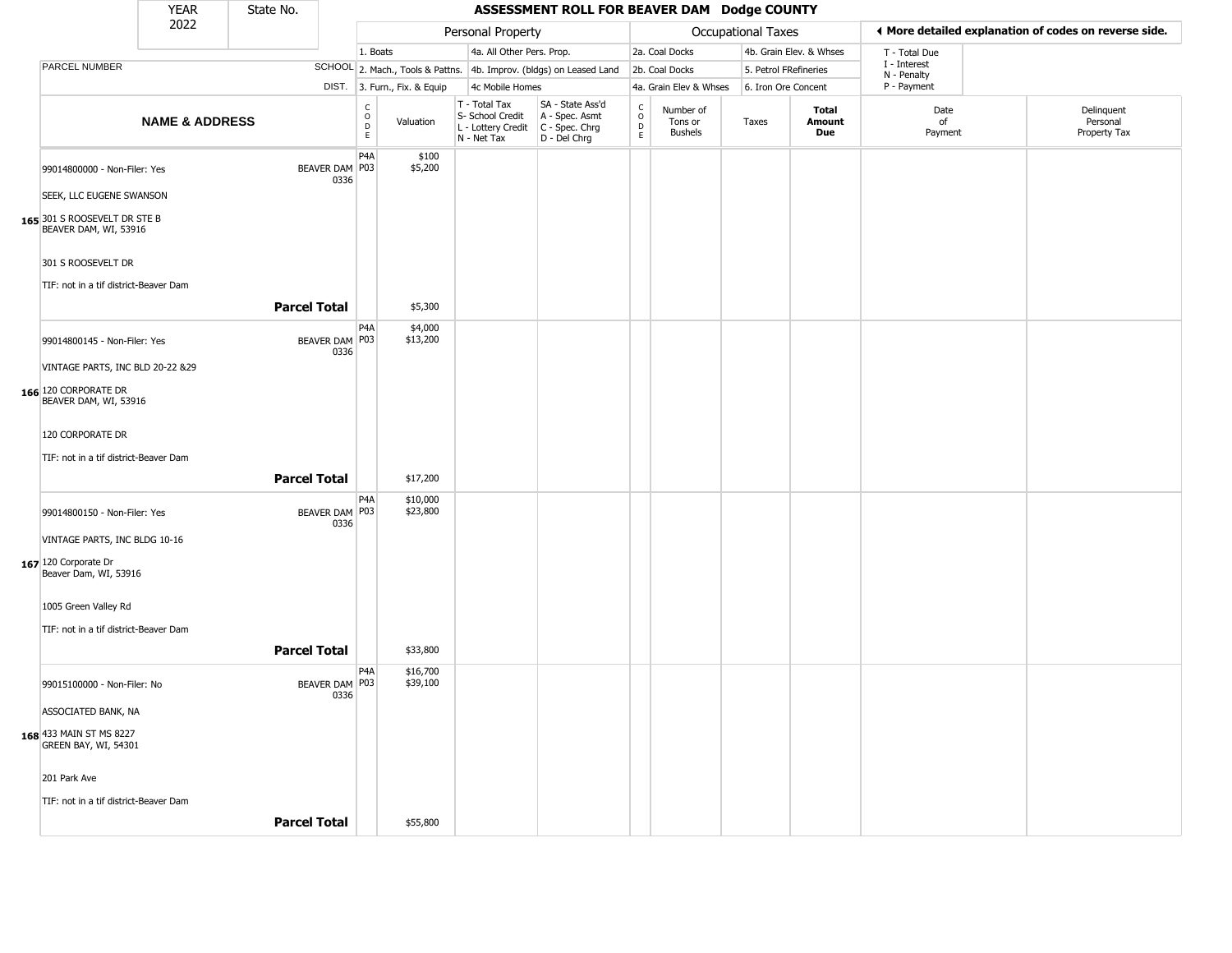|                                                        | <b>YEAR</b>               | State No. |                           |                                                          |                                                                     |                                                                        | ASSESSMENT ROLL FOR BEAVER DAM Dodge COUNTY                            |                                |                                 |                       |                         |                             |                                                       |
|--------------------------------------------------------|---------------------------|-----------|---------------------------|----------------------------------------------------------|---------------------------------------------------------------------|------------------------------------------------------------------------|------------------------------------------------------------------------|--------------------------------|---------------------------------|-----------------------|-------------------------|-----------------------------|-------------------------------------------------------|
|                                                        | 2022                      |           |                           |                                                          |                                                                     | Personal Property                                                      |                                                                        |                                |                                 | Occupational Taxes    |                         |                             | ◀ More detailed explanation of codes on reverse side. |
|                                                        |                           |           |                           | 1. Boats                                                 |                                                                     | 4a. All Other Pers. Prop.                                              |                                                                        |                                | 2a. Coal Docks                  |                       | 4b. Grain Elev. & Whses | T - Total Due               |                                                       |
| PARCEL NUMBER                                          |                           |           |                           |                                                          | SCHOOL 2. Mach., Tools & Pattns. 4b. Improv. (bldgs) on Leased Land |                                                                        |                                                                        |                                | 2b. Coal Docks                  | 5. Petrol FRefineries |                         | I - Interest<br>N - Penalty |                                                       |
|                                                        |                           |           |                           |                                                          | DIST. 3. Furn., Fix. & Equip                                        | 4c Mobile Homes                                                        |                                                                        |                                | 4a. Grain Elev & Whses          | 6. Iron Ore Concent   |                         | P - Payment                 |                                                       |
|                                                        | <b>NAME &amp; ADDRESS</b> |           |                           | $\begin{smallmatrix} C \\ O \\ D \end{smallmatrix}$<br>E | Valuation                                                           | T - Total Tax<br>S- School Credit<br>L - Lottery Credit<br>N - Net Tax | SA - State Ass'd<br>A - Spec. Asmt<br>$C - Spec. Chrg$<br>D - Del Chrg | $\rm _o^c$<br>D<br>$\mathsf E$ | Number of<br>Tons or<br>Bushels | Taxes                 | Total<br>Amount<br>Due  | Date<br>of<br>Payment       | Delinquent<br>Personal<br>Property Tax                |
| 99015200000 - Non-Filer: No                            |                           |           | <b>BEAVER DAM</b><br>0336 | P03                                                      | \$26,400                                                            |                                                                        |                                                                        |                                |                                 |                       |                         |                             |                                                       |
| Fischbach Tires Ltd                                    |                           |           |                           |                                                          |                                                                     |                                                                        |                                                                        |                                |                                 |                       |                         |                             |                                                       |
| 169 1200 N Spring St<br>Beaver Dam, WI, 53916          |                           |           |                           |                                                          |                                                                     |                                                                        |                                                                        |                                |                                 |                       |                         |                             |                                                       |
| 1200 N Spring St                                       |                           |           |                           |                                                          |                                                                     |                                                                        |                                                                        |                                |                                 |                       |                         |                             |                                                       |
| TIF: not in a tif district-Beaver Dam                  |                           |           |                           |                                                          |                                                                     |                                                                        |                                                                        |                                |                                 |                       |                         |                             |                                                       |
| 99015200100 - Non-Filer: No                            |                           |           | BEAVER DAM P03<br>0336    | P4A                                                      | \$18,900<br>\$94,300                                                |                                                                        |                                                                        |                                |                                 |                       |                         |                             |                                                       |
| FIVE BELOW, INC DBA: FIVE BELOW STORE #7071            |                           |           |                           |                                                          |                                                                     |                                                                        |                                                                        |                                |                                 |                       |                         |                             |                                                       |
| 170 701 MARKET ST STE 200<br>PHILADELPHIA, PA, 19103   |                           |           |                           |                                                          |                                                                     |                                                                        |                                                                        |                                |                                 |                       |                         |                             |                                                       |
| 1645 N SPRING ST                                       |                           |           |                           |                                                          |                                                                     |                                                                        |                                                                        |                                |                                 |                       |                         |                             |                                                       |
| TIF: TIF 8-Beaver Dam                                  |                           |           |                           |                                                          |                                                                     |                                                                        |                                                                        |                                |                                 |                       |                         |                             |                                                       |
|                                                        |                           |           | <b>Parcel Total</b>       |                                                          | \$113,200                                                           |                                                                        |                                                                        |                                |                                 |                       |                         |                             |                                                       |
|                                                        |                           |           |                           | P03                                                      | \$25,700                                                            |                                                                        |                                                                        |                                |                                 |                       |                         |                             |                                                       |
| 99015800000 - Non-Filer: Yes                           |                           |           | <b>BEAVER DAM</b><br>0336 |                                                          |                                                                     |                                                                        |                                                                        |                                |                                 |                       |                         |                             |                                                       |
| GAME ON JAMES NELSON                                   |                           |           |                           |                                                          |                                                                     |                                                                        |                                                                        |                                |                                 |                       |                         |                             |                                                       |
| $171$ <sup>134</sup> FRONT ST<br>BEAVER DAM, WI, 53916 |                           |           |                           |                                                          |                                                                     |                                                                        |                                                                        |                                |                                 |                       |                         |                             |                                                       |
| 134 FRONT ST                                           |                           |           |                           |                                                          |                                                                     |                                                                        |                                                                        |                                |                                 |                       |                         |                             |                                                       |
| TIF: not in a tif district-Beaver Dam                  |                           |           |                           |                                                          |                                                                     |                                                                        |                                                                        |                                |                                 |                       |                         |                             |                                                       |
| 99016000960 - Non-Filer: No                            |                           |           | <b>BEAVER DAM</b><br>0336 | P4A                                                      | \$5,200                                                             |                                                                        |                                                                        |                                |                                 |                       |                         |                             |                                                       |
| FERRELLGAS, LP DBA FERRELLGAS/BLUE RHINO               |                           |           |                           |                                                          |                                                                     |                                                                        |                                                                        |                                |                                 |                       |                         |                             |                                                       |
| 172 ONE LIBERTY PLAZA<br>LEBERTY, MO, 64068            |                           |           |                           |                                                          |                                                                     |                                                                        |                                                                        |                                |                                 |                       |                         |                             |                                                       |
| <b>VARIOUS</b>                                         |                           |           |                           |                                                          |                                                                     |                                                                        |                                                                        |                                |                                 |                       |                         |                             |                                                       |
| TIF: not in a tif district-Beaver Dam                  |                           |           |                           |                                                          |                                                                     |                                                                        |                                                                        |                                |                                 |                       |                         |                             |                                                       |
| 99016000970 - Non-Filer: No                            |                           |           | <b>BEAVER DAM</b><br>0336 | P03                                                      | \$400                                                               |                                                                        |                                                                        |                                |                                 |                       |                         |                             |                                                       |
| FLORIDA NATURAL FOOD SERVICE, INC                      |                           |           |                           |                                                          |                                                                     |                                                                        |                                                                        |                                |                                 |                       |                         |                             |                                                       |
| 173 20205 HWY 27<br>LAKE WALES, FL, 33853              |                           |           |                           |                                                          |                                                                     |                                                                        |                                                                        |                                |                                 |                       |                         |                             |                                                       |
| 711 PARK AVE                                           |                           |           |                           |                                                          |                                                                     |                                                                        |                                                                        |                                |                                 |                       |                         |                             |                                                       |
| TIF: not in a tif district-Beaver Dam                  |                           |           |                           |                                                          |                                                                     |                                                                        |                                                                        |                                |                                 |                       |                         |                             |                                                       |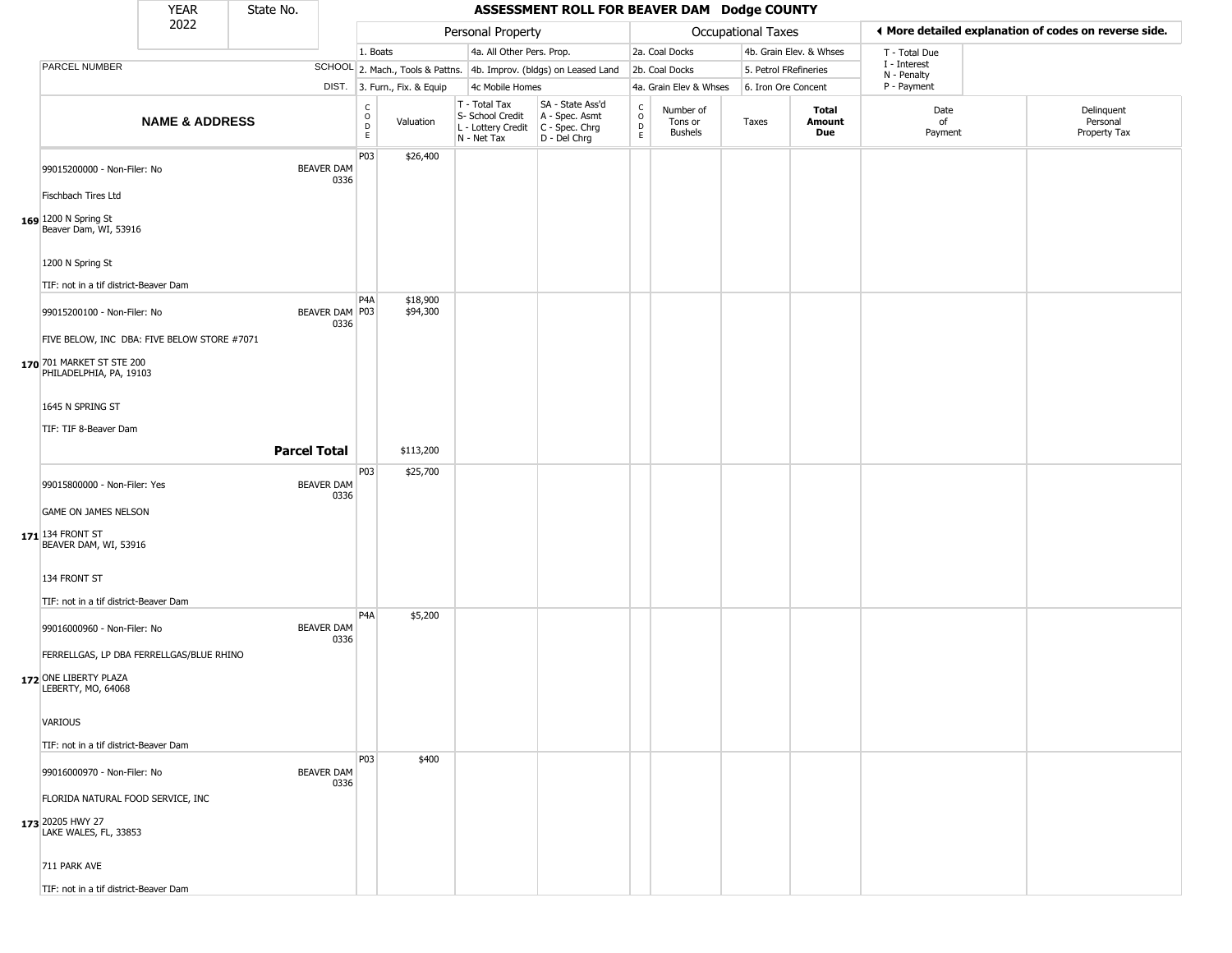|                                                                   | <b>YEAR</b>               | State No.           |                          |                                          |                                                                        | ASSESSMENT ROLL FOR BEAVER DAM Dodge COUNTY                          |                                   |                                        |                           |                         |                             |                                                       |
|-------------------------------------------------------------------|---------------------------|---------------------|--------------------------|------------------------------------------|------------------------------------------------------------------------|----------------------------------------------------------------------|-----------------------------------|----------------------------------------|---------------------------|-------------------------|-----------------------------|-------------------------------------------------------|
|                                                                   | 2022                      |                     |                          |                                          | Personal Property                                                      |                                                                      |                                   |                                        | <b>Occupational Taxes</b> |                         |                             | ♦ More detailed explanation of codes on reverse side. |
|                                                                   |                           |                     |                          | 1. Boats                                 | 4a. All Other Pers. Prop.                                              |                                                                      |                                   | 2a. Coal Docks                         |                           | 4b. Grain Elev. & Whses | T - Total Due               |                                                       |
| PARCEL NUMBER                                                     |                           |                     |                          |                                          |                                                                        | SCHOOL 2. Mach., Tools & Pattns. 4b. Improv. (bldgs) on Leased Land  |                                   | 2b. Coal Docks                         |                           | 5. Petrol FRefineries   | I - Interest<br>N - Penalty |                                                       |
|                                                                   |                           |                     |                          | DIST. 3. Furn., Fix. & Equip             | 4c Mobile Homes                                                        |                                                                      |                                   | 4a. Grain Elev & Whses                 | 6. Iron Ore Concent       |                         | P - Payment                 |                                                       |
|                                                                   | <b>NAME &amp; ADDRESS</b> |                     |                          | $\rm _o^c$<br>Valuation<br>$\frac{D}{E}$ | T - Total Tax<br>S- School Credit<br>L - Lottery Credit<br>N - Net Tax | SA - State Ass'd<br>A - Spec. Asmt<br>C - Spec. Chrg<br>D - Del Chrg | $\rm_{o}^{c}$<br>$\mathsf D$<br>E | Number of<br>Tons or<br><b>Bushels</b> | Taxes                     | Total<br>Amount<br>Due  | Date<br>of<br>Payment       | Delinquent<br>Personal<br>Property Tax                |
| 99016000980 - Non-Filer: No                                       |                           |                     | BEAVER DAM P03<br>0336   | P <sub>4</sub> A<br>\$800<br>\$9,700     |                                                                        |                                                                      |                                   |                                        |                           |                         |                             |                                                       |
| <b>FIREFLY FIBERS</b>                                             |                           |                     |                          |                                          |                                                                        |                                                                      |                                   |                                        |                           |                         |                             |                                                       |
| $174$ 114 FRONT ST<br>BEAVER DAM, WI, 53916                       |                           |                     |                          |                                          |                                                                        |                                                                      |                                   |                                        |                           |                         |                             |                                                       |
| 114 FRONT ST                                                      |                           |                     |                          |                                          |                                                                        |                                                                      |                                   |                                        |                           |                         |                             |                                                       |
| TIF: not in a tif district-Beaver Dam                             |                           |                     |                          |                                          |                                                                        |                                                                      |                                   |                                        |                           |                         |                             |                                                       |
|                                                                   |                           | <b>Parcel Total</b> |                          | \$10,500                                 |                                                                        |                                                                      |                                   |                                        |                           |                         |                             |                                                       |
| 99016100500 - Non-Filer: No                                       |                           |                     | BEAVER DAM   P03<br>0336 | P <sub>4</sub> A<br>\$100<br>\$100       |                                                                        |                                                                      |                                   |                                        |                           |                         |                             |                                                       |
| ROLLING FRITO LAY SALES, LP GEORGE MCELROY & ASSOC, INC           |                           |                     |                          |                                          |                                                                        |                                                                      |                                   |                                        |                           |                         |                             |                                                       |
| 175 1412 MAIN ST SUITE 1500<br>DALLAS, TX, 75202                  |                           |                     |                          |                                          |                                                                        |                                                                      |                                   |                                        |                           |                         |                             |                                                       |
| COOPER-MYRTLE                                                     |                           |                     |                          |                                          |                                                                        |                                                                      |                                   |                                        |                           |                         |                             |                                                       |
| TIF: not in a tif district-Beaver Dam                             |                           |                     |                          |                                          |                                                                        |                                                                      |                                   |                                        |                           |                         |                             |                                                       |
|                                                                   |                           | <b>Parcel Total</b> |                          | \$200                                    |                                                                        |                                                                      |                                   |                                        |                           |                         |                             |                                                       |
| 99016200000 - Non-Filer: Yes                                      |                           |                     | BEAVER DAM P03<br>0336   | P <sub>4</sub> A<br>\$300<br>\$8,600     |                                                                        |                                                                      |                                   |                                        |                           |                         |                             |                                                       |
| BEAVER DAM MOBILE<br>176 201 S SPRING ST<br>BEAVER DAM, WI, 53916 |                           |                     |                          |                                          |                                                                        |                                                                      |                                   |                                        |                           |                         |                             |                                                       |
| 201 S Spring St                                                   |                           |                     |                          |                                          |                                                                        |                                                                      |                                   |                                        |                           |                         |                             |                                                       |
| TIF: not in a tif district-Beaver Dam                             |                           | <b>Parcel Total</b> |                          | \$8,900                                  |                                                                        |                                                                      |                                   |                                        |                           |                         |                             |                                                       |
| 99017100200 - Non-Filer: No                                       |                           |                     | BEAVER DAM   P03<br>0336 | P <sub>4</sub> A<br>\$0<br>\$8,700       |                                                                        |                                                                      |                                   |                                        |                           |                         |                             |                                                       |
| <b>GAMESTOP INC</b>                                               |                           |                     |                          |                                          |                                                                        |                                                                      |                                   |                                        |                           |                         |                             |                                                       |
| 177 PO BOX 4900<br>SCOTTSDALE, AZ, 85261                          |                           |                     |                          |                                          |                                                                        |                                                                      |                                   |                                        |                           |                         |                             |                                                       |
| 106 FRANCES LANE STE 1                                            |                           |                     |                          |                                          |                                                                        |                                                                      |                                   |                                        |                           |                         |                             |                                                       |
| TIF: not in a tif district-Beaver Dam                             |                           |                     |                          |                                          |                                                                        |                                                                      |                                   |                                        |                           |                         |                             |                                                       |
|                                                                   |                           | <b>Parcel Total</b> |                          | \$8,700                                  |                                                                        |                                                                      |                                   |                                        |                           |                         |                             |                                                       |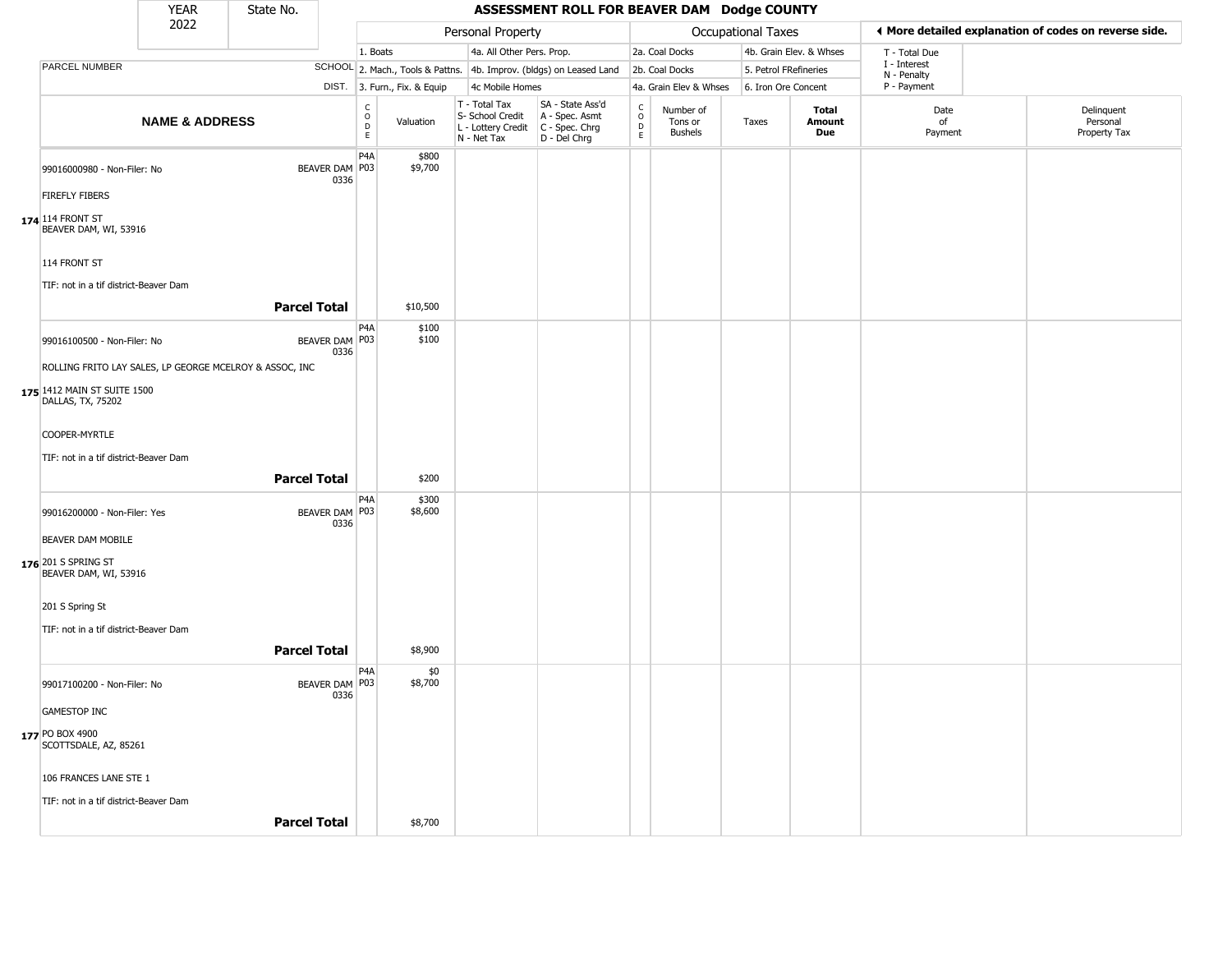|                                                                 | <b>YEAR</b>               | State No.           |                           |                  |                              |                                                                                         | ASSESSMENT ROLL FOR BEAVER DAM Dodge COUNTY                         |                                                 |                                        |                       |                         |                             |                                                       |
|-----------------------------------------------------------------|---------------------------|---------------------|---------------------------|------------------|------------------------------|-----------------------------------------------------------------------------------------|---------------------------------------------------------------------|-------------------------------------------------|----------------------------------------|-----------------------|-------------------------|-----------------------------|-------------------------------------------------------|
|                                                                 | 2022                      |                     |                           |                  |                              | Personal Property                                                                       |                                                                     |                                                 |                                        | Occupational Taxes    |                         |                             | ◀ More detailed explanation of codes on reverse side. |
|                                                                 |                           |                     |                           | 1. Boats         |                              | 4a. All Other Pers. Prop.                                                               |                                                                     |                                                 | 2a. Coal Docks                         |                       | 4b. Grain Elev. & Whses | T - Total Due               |                                                       |
| PARCEL NUMBER                                                   |                           |                     |                           |                  |                              |                                                                                         | SCHOOL 2. Mach., Tools & Pattns. 4b. Improv. (bldgs) on Leased Land |                                                 | 2b. Coal Docks                         | 5. Petrol FRefineries |                         | I - Interest<br>N - Penalty |                                                       |
|                                                                 |                           |                     |                           |                  | DIST. 3. Furn., Fix. & Equip | 4c Mobile Homes                                                                         |                                                                     |                                                 | 4a. Grain Elev & Whses                 | 6. Iron Ore Concent   |                         | P - Payment                 |                                                       |
|                                                                 | <b>NAME &amp; ADDRESS</b> |                     |                           | C<br>0<br>D<br>E | Valuation                    | T - Total Tax<br>S- School Credit<br>L - Lottery Credit   C - Spec. Chrg<br>N - Net Tax | SA - State Ass'd<br>A - Spec. Asmt<br>D - Del Chrg                  | $\begin{array}{c} C \\ O \\ D \\ E \end{array}$ | Number of<br>Tons or<br><b>Bushels</b> | Taxes                 | Total<br>Amount<br>Due  | Date<br>of<br>Payment       | Delinquent<br>Personal<br>Property Tax                |
| 99017100205 - Non-Filer: Yes<br>GANI GANI PARKE AVE SPORTS CAFE |                           |                     | BEAVER DAM P03<br>0336    | P4A              | \$9,200<br>\$21,600          |                                                                                         |                                                                     |                                                 |                                        |                       |                         |                             |                                                       |
| 178 709 PARK AVE<br>BEAVER DAM, WI, 53916                       |                           |                     |                           |                  |                              |                                                                                         |                                                                     |                                                 |                                        |                       |                         |                             |                                                       |
| 709 PARK AVE<br>TIF: not in a tif district-Beaver Dam           |                           |                     |                           |                  |                              |                                                                                         |                                                                     |                                                 |                                        |                       |                         |                             |                                                       |
|                                                                 |                           | <b>Parcel Total</b> |                           |                  | \$30,800                     |                                                                                         |                                                                     |                                                 |                                        |                       |                         |                             |                                                       |
| 99017100300 - Non-Filer: No                                     |                           |                     | <b>BEAVER DAM</b><br>0336 | P03              | \$89,700                     |                                                                                         |                                                                     |                                                 |                                        |                       |                         |                             |                                                       |
| WELLS FARGO VENDOR FINANCIAL SERV, LLC                          |                           |                     |                           |                  |                              |                                                                                         |                                                                     |                                                 |                                        |                       |                         |                             |                                                       |
| 179 PO BOX 36200<br>BILLINGS, MT, 59107                         |                           |                     |                           |                  |                              |                                                                                         |                                                                     |                                                 |                                        |                       |                         |                             |                                                       |
| VARIOUS                                                         |                           |                     |                           |                  |                              |                                                                                         |                                                                     |                                                 |                                        |                       |                         |                             |                                                       |
| TIF: not in a tif district-Beaver Dam                           |                           |                     |                           |                  |                              |                                                                                         |                                                                     |                                                 |                                        |                       |                         |                             |                                                       |
|                                                                 |                           |                     | BEAVER DAM   P03          | P4A              | \$100<br>\$6,300             |                                                                                         |                                                                     |                                                 |                                        |                       |                         |                             |                                                       |
| 99017100400 - Non-Filer: No<br>BEAVER DAM TIRE & SERVICE        |                           |                     | 0336                      |                  |                              |                                                                                         |                                                                     |                                                 |                                        |                       |                         |                             |                                                       |
| 180 1056 N MAIN ST<br>Beaver Dam, WI, 53050                     |                           |                     |                           |                  |                              |                                                                                         |                                                                     |                                                 |                                        |                       |                         |                             |                                                       |
| 305 S Center St<br>TIF: not in a tif district-Beaver Dam        |                           |                     |                           |                  |                              |                                                                                         |                                                                     |                                                 |                                        |                       |                         |                             |                                                       |
|                                                                 |                           | <b>Parcel Total</b> |                           |                  |                              |                                                                                         |                                                                     |                                                 |                                        |                       |                         |                             |                                                       |
| 99017100500 - Non-Filer: Yes                                    |                           |                     | BEAVER DAM   P03          | P <sub>4</sub> A | \$6,400<br>\$200<br>\$7,500  |                                                                                         |                                                                     |                                                 |                                        |                       |                         |                             |                                                       |
|                                                                 |                           |                     | 0336                      |                  |                              |                                                                                         |                                                                     |                                                 |                                        |                       |                         |                             |                                                       |
| GENESIS ELDERCARE REHABILITATION SERVICE, LLC                   |                           |                     |                           |                  |                              |                                                                                         |                                                                     |                                                 |                                        |                       |                         |                             |                                                       |
| 181 101 E STATE ST<br>KENNETT SQUARE, PA, 19348                 |                           |                     |                           |                  |                              |                                                                                         |                                                                     |                                                 |                                        |                       |                         |                             |                                                       |
| 104 FAKES COURT                                                 |                           |                     |                           |                  |                              |                                                                                         |                                                                     |                                                 |                                        |                       |                         |                             |                                                       |
| TIF: not in a tif district-Beaver Dam                           |                           |                     |                           |                  |                              |                                                                                         |                                                                     |                                                 |                                        |                       |                         |                             |                                                       |
|                                                                 |                           | <b>Parcel Total</b> |                           |                  | \$7,700                      |                                                                                         |                                                                     |                                                 |                                        |                       |                         |                             |                                                       |
| 99017100600 - Non-Filer: Yes                                    |                           |                     | <b>BEAVER DAM</b>         | P03              | \$2,400                      |                                                                                         |                                                                     |                                                 |                                        |                       |                         |                             |                                                       |
| <b>GENESIS COMPUTER SYSTEMS</b>                                 |                           |                     | 0336                      |                  |                              |                                                                                         |                                                                     |                                                 |                                        |                       |                         |                             |                                                       |
| 182 1659 N SPRING ST, STE 101<br>BEAVER DAM, WI, 53916          |                           |                     |                           |                  |                              |                                                                                         |                                                                     |                                                 |                                        |                       |                         |                             |                                                       |
| 1659 N SPRING ST, STE 101                                       |                           |                     |                           |                  |                              |                                                                                         |                                                                     |                                                 |                                        |                       |                         |                             |                                                       |
| TIF: not in a tif district-Beaver Dam                           |                           |                     |                           |                  |                              |                                                                                         |                                                                     |                                                 |                                        |                       |                         |                             |                                                       |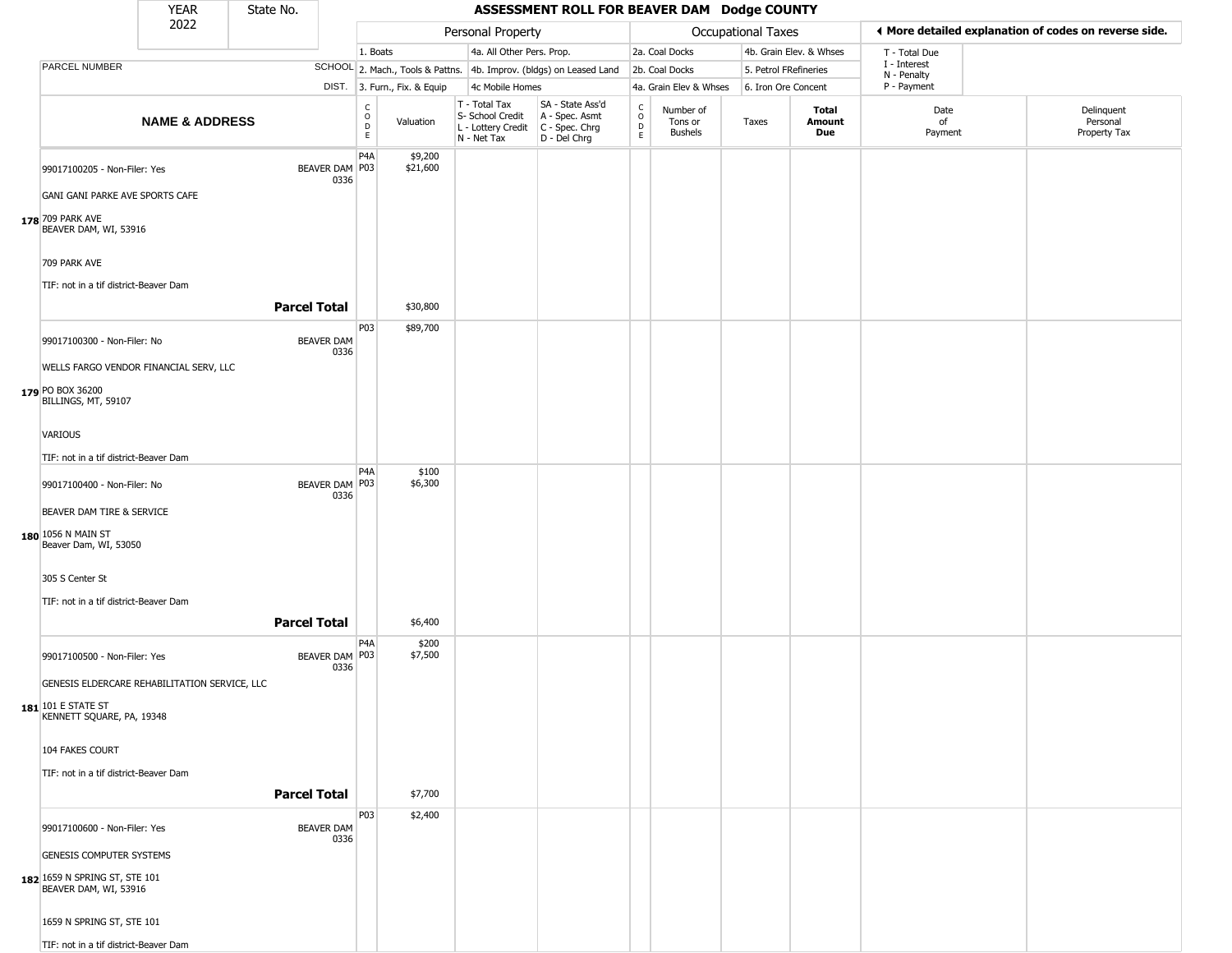|                                                                                           | <b>YEAR</b>               | State No.           |                           |                                |                              |                                                                        | ASSESSMENT ROLL FOR BEAVER DAM Dodge COUNTY                          |                                             |                                        |                           |                         |                             |                                                       |
|-------------------------------------------------------------------------------------------|---------------------------|---------------------|---------------------------|--------------------------------|------------------------------|------------------------------------------------------------------------|----------------------------------------------------------------------|---------------------------------------------|----------------------------------------|---------------------------|-------------------------|-----------------------------|-------------------------------------------------------|
|                                                                                           | 2022                      |                     |                           |                                |                              | Personal Property                                                      |                                                                      |                                             |                                        | <b>Occupational Taxes</b> |                         |                             | ◀ More detailed explanation of codes on reverse side. |
|                                                                                           |                           |                     |                           | 1. Boats                       |                              | 4a. All Other Pers. Prop.                                              |                                                                      |                                             | 2a. Coal Docks                         |                           | 4b. Grain Elev. & Whses | T - Total Due               |                                                       |
| PARCEL NUMBER                                                                             |                           |                     |                           |                                |                              |                                                                        | SCHOOL 2. Mach., Tools & Pattns. 4b. Improv. (bldgs) on Leased Land  |                                             | 2b. Coal Docks                         | 5. Petrol FRefineries     |                         | I - Interest<br>N - Penalty |                                                       |
|                                                                                           |                           |                     |                           |                                | DIST. 3. Furn., Fix. & Equip | 4c Mobile Homes                                                        |                                                                      |                                             | 4a. Grain Elev & Whses                 | 6. Iron Ore Concent       |                         | P - Payment                 |                                                       |
|                                                                                           | <b>NAME &amp; ADDRESS</b> |                     |                           | $\rm _o^C$<br>$\mathsf D$<br>E | Valuation                    | T - Total Tax<br>S- School Credit<br>L - Lottery Credit<br>N - Net Tax | SA - State Ass'd<br>A - Spec. Asmt<br>C - Spec. Chrg<br>D - Del Chrg | $\frac{c}{0}$<br>$\mathsf D$<br>$\mathsf E$ | Number of<br>Tons or<br><b>Bushels</b> | Taxes                     | Total<br>Amount<br>Due  | Date<br>of<br>Payment       | Delinquent<br>Personal<br>Property Tax                |
| 99017100700 - Non-Filer: Yes                                                              |                           |                     | <b>BEAVER DAM</b><br>0336 | P <sub>03</sub>                | \$5,500                      |                                                                        |                                                                      |                                             |                                        |                           |                         |                             |                                                       |
| <b>GREEN ACRES CBD</b>                                                                    |                           |                     |                           |                                |                              |                                                                        |                                                                      |                                             |                                        |                           |                         |                             |                                                       |
| 183 820 PARK AVE STE F1<br>BEAVER DAM, WI, 53916                                          |                           |                     |                           |                                |                              |                                                                        |                                                                      |                                             |                                        |                           |                         |                             |                                                       |
| 820 PARK AVE STE F1                                                                       |                           |                     |                           |                                |                              |                                                                        |                                                                      |                                             |                                        |                           |                         |                             |                                                       |
| TIF: not in a tif district-Beaver Dam                                                     |                           |                     |                           |                                |                              |                                                                        |                                                                      |                                             |                                        |                           |                         |                             |                                                       |
| 99017100800 - Non-Filer: Yes                                                              |                           |                     | BEAVER DAM P03<br>0336    | P4A                            | \$800<br>\$10,200            |                                                                        |                                                                      |                                             |                                        |                           |                         |                             |                                                       |
| <b>GET IT NOW</b>                                                                         |                           |                     |                           |                                |                              |                                                                        |                                                                      |                                             |                                        |                           |                         |                             |                                                       |
| 184 1742 N SPRING ST<br>BEAVER DAM, WI, 53916                                             |                           |                     |                           |                                |                              |                                                                        |                                                                      |                                             |                                        |                           |                         |                             |                                                       |
| 1742 N SPRING ST                                                                          |                           |                     |                           |                                |                              |                                                                        |                                                                      |                                             |                                        |                           |                         |                             |                                                       |
| TIF: not in a tif district-Beaver Dam                                                     |                           |                     |                           |                                |                              |                                                                        |                                                                      |                                             |                                        |                           |                         |                             |                                                       |
|                                                                                           |                           | <b>Parcel Total</b> |                           |                                | \$11,000                     |                                                                        |                                                                      |                                             |                                        |                           |                         |                             |                                                       |
|                                                                                           |                           |                     |                           | P <sub>0</sub> 3               | \$4,500                      |                                                                        |                                                                      |                                             |                                        |                           |                         |                             |                                                       |
| 99017500100 - Non-Filer: No                                                               |                           |                     | <b>BEAVER DAM</b><br>0336 |                                |                              |                                                                        |                                                                      |                                             |                                        |                           |                         |                             |                                                       |
| Gergen Gergen & Pretto SC                                                                 |                           |                     |                           |                                |                              |                                                                        |                                                                      |                                             |                                        |                           |                         |                             |                                                       |
| 185 105 Front St<br>Beaver Dam, WI, 53916                                                 |                           |                     |                           |                                |                              |                                                                        |                                                                      |                                             |                                        |                           |                         |                             |                                                       |
| 105 Front St                                                                              |                           |                     |                           |                                |                              |                                                                        |                                                                      |                                             |                                        |                           |                         |                             |                                                       |
| TIF: not in a tif district-Beaver Dam                                                     |                           |                     |                           | P <sub>0</sub> 3               | \$11,000                     |                                                                        |                                                                      |                                             |                                        |                           |                         |                             |                                                       |
| 99017500350 - Non-Filer: No                                                               |                           |                     | <b>BEAVER DAM</b><br>0336 |                                |                              |                                                                        |                                                                      |                                             |                                        |                           |                         |                             |                                                       |
| Gordon Flesch Company, Inc/GFC Leasing                                                    |                           |                     |                           |                                |                              |                                                                        |                                                                      |                                             |                                        |                           |                         |                             |                                                       |
| 186 2675 RESEARCH PARK DR<br>MADISON, WI, 53711                                           |                           |                     |                           |                                |                              |                                                                        |                                                                      |                                             |                                        |                           |                         |                             |                                                       |
| <b>VARIOUS</b>                                                                            |                           |                     |                           |                                |                              |                                                                        |                                                                      |                                             |                                        |                           |                         |                             |                                                       |
| TIF: not in a tif district-Beaver Dam                                                     |                           |                     |                           |                                |                              |                                                                        |                                                                      |                                             |                                        |                           |                         |                             |                                                       |
| 99017500352 - Non-Filer: No                                                               |                           |                     | <b>BEAVER DAM</b><br>0336 | P03                            | \$177,700                    |                                                                        |                                                                      |                                             |                                        |                           |                         |                             |                                                       |
| Gordon Flesch Company, Inc/GFC Leasing<br>187 2675 RESEARCH PARK DR<br>MADISON, WI, 53711 |                           |                     |                           |                                |                              |                                                                        |                                                                      |                                             |                                        |                           |                         |                             |                                                       |
| 100 TOWER DR                                                                              |                           |                     |                           |                                |                              |                                                                        |                                                                      |                                             |                                        |                           |                         |                             |                                                       |
| TIF: TIF 7-Beaver Dam                                                                     |                           |                     |                           |                                |                              |                                                                        |                                                                      |                                             |                                        |                           |                         |                             |                                                       |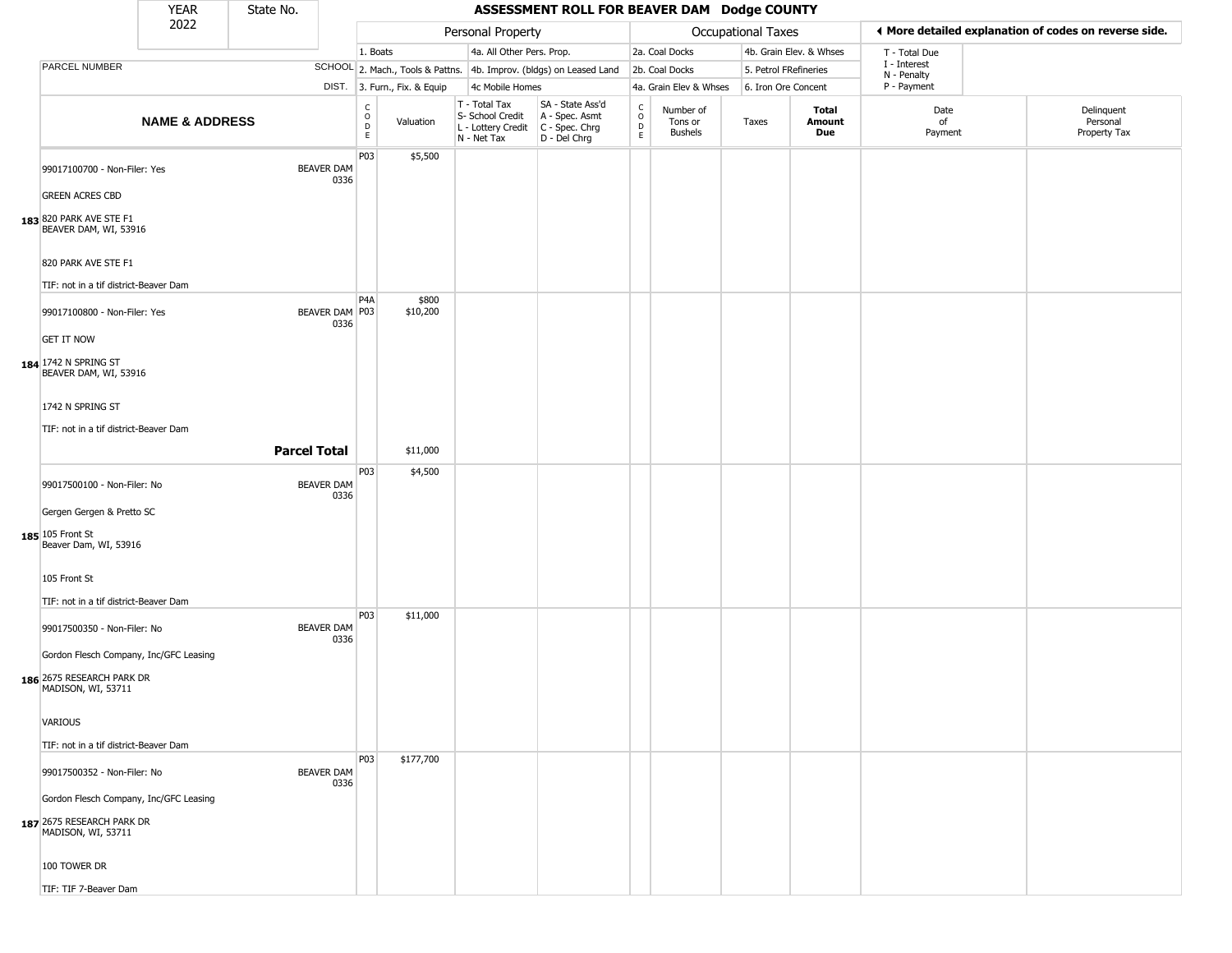|                                                     | <b>YEAR</b>               | State No.           |                        |                                                          |                                                                        | ASSESSMENT ROLL FOR BEAVER DAM Dodge COUNTY                            |                                          |                                        |                       |                         |                             |                                                       |
|-----------------------------------------------------|---------------------------|---------------------|------------------------|----------------------------------------------------------|------------------------------------------------------------------------|------------------------------------------------------------------------|------------------------------------------|----------------------------------------|-----------------------|-------------------------|-----------------------------|-------------------------------------------------------|
|                                                     | 2022                      |                     |                        |                                                          | Personal Property                                                      |                                                                        |                                          |                                        | Occupational Taxes    |                         |                             | ♦ More detailed explanation of codes on reverse side. |
|                                                     |                           |                     |                        | 1. Boats                                                 | 4a. All Other Pers. Prop.                                              |                                                                        |                                          | 2a. Coal Docks                         |                       | 4b. Grain Elev. & Whses | T - Total Due               |                                                       |
| PARCEL NUMBER                                       |                           |                     |                        |                                                          |                                                                        | SCHOOL 2. Mach., Tools & Pattns. 4b. Improv. (bldgs) on Leased Land    |                                          | 2b. Coal Docks                         | 5. Petrol FRefineries |                         | I - Interest<br>N - Penalty |                                                       |
|                                                     |                           |                     |                        | DIST. 3. Furn., Fix. & Equip                             | 4c Mobile Homes                                                        |                                                                        |                                          | 4a. Grain Elev & Whses                 | 6. Iron Ore Concent   |                         | P - Payment                 |                                                       |
|                                                     | <b>NAME &amp; ADDRESS</b> |                     |                        | $\frac{c}{0}$<br>Valuation<br>$\mathsf D$<br>$\mathsf E$ | T - Total Tax<br>S- School Credit<br>L - Lottery Credit<br>N - Net Tax | SA - State Ass'd<br>A - Spec. Asmt<br>$C - Spec. Chrg$<br>D - Del Chrg | $\rm _o^C$<br>$\mathsf D$<br>$\mathsf E$ | Number of<br>Tons or<br><b>Bushels</b> | Taxes                 | Total<br>Amount<br>Due  | Date<br>of<br>Payment       | Delinquent<br>Personal<br>Property Tax                |
| 99017500400 - Non-Filer: No                         |                           |                     | BEAVER DAM P03<br>0336 | P <sub>4</sub> A<br>\$100<br>\$8,400                     |                                                                        |                                                                        |                                          |                                        |                       |                         |                             |                                                       |
| <b>GO EXPLORE, LLC</b>                              |                           |                     |                        |                                                          |                                                                        |                                                                        |                                          |                                        |                       |                         |                             |                                                       |
| 188 315 S SPRING ST<br>BEAVER DAM, WI, 53916        |                           |                     |                        |                                                          |                                                                        |                                                                        |                                          |                                        |                       |                         |                             |                                                       |
| 315 S SPRING ST                                     |                           |                     |                        |                                                          |                                                                        |                                                                        |                                          |                                        |                       |                         |                             |                                                       |
| TIF: not in a tif district-Beaver Dam               |                           |                     |                        |                                                          |                                                                        |                                                                        |                                          |                                        |                       |                         |                             |                                                       |
|                                                     |                           | <b>Parcel Total</b> |                        | \$8,500                                                  |                                                                        |                                                                        |                                          |                                        |                       |                         |                             |                                                       |
| 99017800000 - Non-Filer: No                         |                           |                     | BEAVER DAM P03<br>0336 | P <sub>4</sub> A<br>\$500<br>\$216,400                   |                                                                        |                                                                        |                                          |                                        |                       |                         |                             |                                                       |
| SCHOENFELD'S FOODS OF BEAVER DAM, INC PIGGLY WIGGLY |                           |                     |                        |                                                          |                                                                        |                                                                        |                                          |                                        |                       |                         |                             |                                                       |
| 189 810 PARK AVE<br>BEAVER DAM, WI, 53916           |                           |                     |                        |                                                          |                                                                        |                                                                        |                                          |                                        |                       |                         |                             |                                                       |
| 810 Park Ave                                        |                           |                     |                        |                                                          |                                                                        |                                                                        |                                          |                                        |                       |                         |                             |                                                       |
| TIF: not in a tif district-Beaver Dam               |                           |                     |                        |                                                          |                                                                        |                                                                        |                                          |                                        |                       |                         |                             |                                                       |
|                                                     |                           | <b>Parcel Total</b> |                        | \$216,900                                                |                                                                        |                                                                        |                                          |                                        |                       |                         |                             |                                                       |
| 99017800050 - Non-Filer: Yes                        |                           |                     | BEAVER DAM P03<br>0336 | P <sub>4</sub> A<br>\$200<br>\$300                       |                                                                        |                                                                        |                                          |                                        |                       |                         |                             |                                                       |
| Glasgow Photography                                 |                           |                     |                        |                                                          |                                                                        |                                                                        |                                          |                                        |                       |                         |                             |                                                       |
| 190 231 Park Ave.<br>Beaver Dam, WI, 53916          |                           |                     |                        |                                                          |                                                                        |                                                                        |                                          |                                        |                       |                         |                             |                                                       |
| 231 Park Ave.                                       |                           |                     |                        |                                                          |                                                                        |                                                                        |                                          |                                        |                       |                         |                             |                                                       |
| TIF: not in a tif district-Beaver Dam               |                           |                     |                        |                                                          |                                                                        |                                                                        |                                          |                                        |                       |                         |                             |                                                       |
|                                                     |                           | <b>Parcel Total</b> |                        | \$500                                                    |                                                                        |                                                                        |                                          |                                        |                       |                         |                             |                                                       |
| 99017800500 - Non-Filer: No                         |                           |                     | BEAVER DAM P03<br>0336 | P <sub>4</sub> A<br>\$300<br>\$38,300                    |                                                                        |                                                                        |                                          |                                        |                       |                         |                             |                                                       |
| GOOD KARMA BROADCASTING, LLC                        |                           |                     |                        |                                                          |                                                                        |                                                                        |                                          |                                        |                       |                         |                             |                                                       |
| 191 720 E CAPITOL DR<br>MILWAUKEE, WI, 53212        |                           |                     |                        |                                                          |                                                                        |                                                                        |                                          |                                        |                       |                         |                             |                                                       |
| 100 BILL MCCOLLUM WAY                               |                           |                     |                        |                                                          |                                                                        |                                                                        |                                          |                                        |                       |                         |                             |                                                       |
| TIF: not in a tif district-Beaver Dam               |                           |                     |                        |                                                          |                                                                        |                                                                        |                                          |                                        |                       |                         |                             |                                                       |
|                                                     |                           | <b>Parcel Total</b> |                        | \$38,600                                                 |                                                                        |                                                                        |                                          |                                        |                       |                         |                             |                                                       |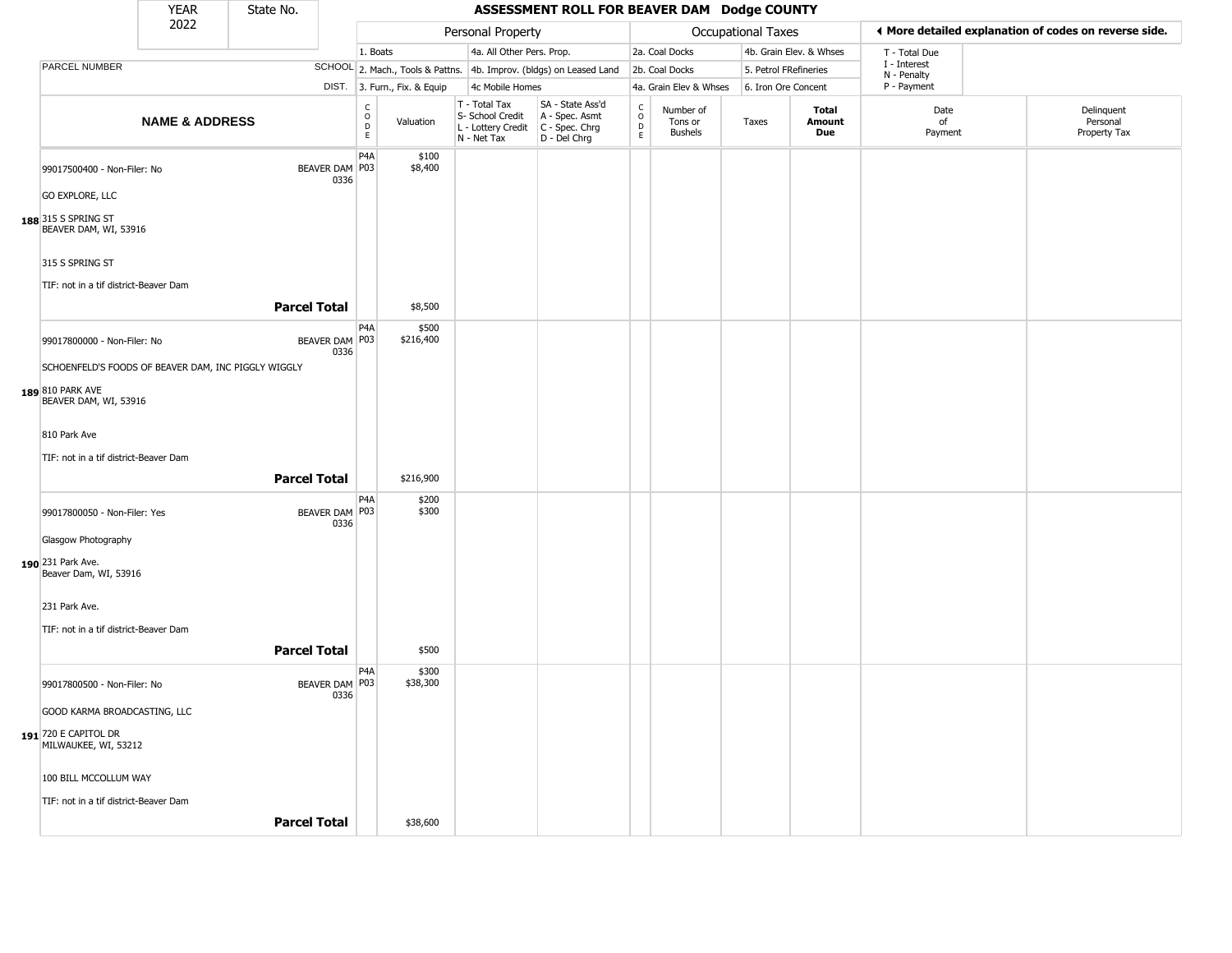|                                                           | <b>YEAR</b>               | State No.                                                    |                           |                                    |                              |                                                                        | ASSESSMENT ROLL FOR BEAVER DAM Dodge COUNTY                          |                        |                                        |                       |                         |                             |                                                       |
|-----------------------------------------------------------|---------------------------|--------------------------------------------------------------|---------------------------|------------------------------------|------------------------------|------------------------------------------------------------------------|----------------------------------------------------------------------|------------------------|----------------------------------------|-----------------------|-------------------------|-----------------------------|-------------------------------------------------------|
|                                                           | 2022                      |                                                              |                           |                                    |                              | Personal Property                                                      |                                                                      |                        |                                        | Occupational Taxes    |                         |                             | ♦ More detailed explanation of codes on reverse side. |
|                                                           |                           |                                                              |                           | 1. Boats                           |                              | 4a. All Other Pers. Prop.                                              |                                                                      |                        | 2a. Coal Docks                         |                       | 4b. Grain Elev. & Whses | T - Total Due               |                                                       |
| PARCEL NUMBER                                             |                           |                                                              |                           |                                    |                              |                                                                        | SCHOOL 2. Mach., Tools & Pattns. 4b. Improv. (bldgs) on Leased Land  |                        | 2b. Coal Docks                         | 5. Petrol FRefineries |                         | I - Interest<br>N - Penalty |                                                       |
|                                                           |                           |                                                              |                           |                                    | DIST. 3. Furn., Fix. & Equip | 4c Mobile Homes                                                        |                                                                      |                        | 4a. Grain Elev & Whses                 | 6. Iron Ore Concent   |                         | P - Payment                 |                                                       |
|                                                           | <b>NAME &amp; ADDRESS</b> |                                                              |                           | $\int_{0}^{c}$<br>$\mathsf D$<br>E | Valuation                    | T - Total Tax<br>S- School Credit<br>L - Lottery Credit<br>N - Net Tax | SA - State Ass'd<br>A - Spec. Asmt<br>C - Spec. Chrg<br>D - Del Chrg | C<br>$\circ$<br>D<br>E | Number of<br>Tons or<br><b>Bushels</b> | Taxes                 | Total<br>Amount<br>Due  | Date<br>of<br>Payment       | Delinquent<br>Personal<br>Property Tax                |
| 99017800550 - Non-Filer: Yes                              |                           |                                                              | BEAVER DAM P03<br>0336    | P <sub>4</sub> A                   | \$1,500<br>\$3,200           |                                                                        |                                                                      |                        |                                        |                       |                         |                             |                                                       |
| G & P MASSAGE                                             |                           |                                                              |                           |                                    |                              |                                                                        |                                                                      |                        |                                        |                       |                         |                             |                                                       |
| 192 221 FRONT ST<br>BEAVER DAM, WI, 53916                 |                           |                                                              |                           |                                    |                              |                                                                        |                                                                      |                        |                                        |                       |                         |                             |                                                       |
| 221 FRONT ST                                              |                           |                                                              |                           |                                    |                              |                                                                        |                                                                      |                        |                                        |                       |                         |                             |                                                       |
| TIF: not in a tif district-Beaver Dam                     |                           |                                                              |                           |                                    |                              |                                                                        |                                                                      |                        |                                        |                       |                         |                             |                                                       |
|                                                           |                           | <b>Parcel Total</b>                                          |                           |                                    | \$4,700                      |                                                                        |                                                                      |                        |                                        |                       |                         |                             |                                                       |
| 99018000000 - Non-Filer: Yes                              |                           |                                                              | <b>BEAVER DAM</b>         | P03                                | \$6,300                      |                                                                        |                                                                      |                        |                                        |                       |                         |                             |                                                       |
| DAVID, LLC GRAND VIEW MOTEL                               |                           |                                                              | 0336                      |                                    |                              |                                                                        |                                                                      |                        |                                        |                       |                         |                             |                                                       |
| 193 1510 N Center St<br>Beaver Dam, WI, 53916             |                           |                                                              |                           |                                    |                              |                                                                        |                                                                      |                        |                                        |                       |                         |                             |                                                       |
| 1510 N Center St                                          |                           |                                                              |                           |                                    |                              |                                                                        |                                                                      |                        |                                        |                       |                         |                             |                                                       |
| TIF: not in a tif district-Beaver Dam                     |                           |                                                              |                           |                                    |                              |                                                                        |                                                                      |                        |                                        |                       |                         |                             |                                                       |
| 99018000050 - Non-Filer: No                               |                           |                                                              | <b>BEAVER DAM</b><br>0336 | P03                                | \$77,200                     |                                                                        |                                                                      |                        |                                        |                       |                         |                             |                                                       |
| <b>GRAYHAWK LEASING, LLC</b>                              |                           |                                                              |                           |                                    |                              |                                                                        |                                                                      |                        |                                        |                       |                         |                             |                                                       |
| 194 1412 MAIN ST, STE 1500<br>DALLAS, TX, 75202           |                           |                                                              |                           |                                    |                              |                                                                        |                                                                      |                        |                                        |                       |                         |                             |                                                       |
| <b>VARIOUS</b>                                            |                           |                                                              |                           |                                    |                              |                                                                        |                                                                      |                        |                                        |                       |                         |                             |                                                       |
| TIF: not in a tif district-Beaver Dam                     |                           |                                                              |                           |                                    |                              |                                                                        |                                                                      |                        |                                        |                       |                         |                             |                                                       |
| 99018000400 - Non-Filer: No                               |                           |                                                              | <b>BEAVER DAM</b><br>0336 | P03                                | \$124,800                    |                                                                        |                                                                      |                        |                                        |                       |                         |                             |                                                       |
| GREATAMERICA FINANCIAL SERVICES CORP                      |                           |                                                              |                           |                                    |                              |                                                                        |                                                                      |                        |                                        |                       |                         |                             |                                                       |
| 195 625 1ST STREET SE, STE 800<br>Cedar Rapids, IA, 52401 |                           |                                                              |                           |                                    |                              |                                                                        |                                                                      |                        |                                        |                       |                         |                             |                                                       |
| VARIOUS                                                   |                           |                                                              |                           |                                    |                              |                                                                        |                                                                      |                        |                                        |                       |                         |                             |                                                       |
| TIF: not in a tif district-Beaver Dam                     |                           |                                                              |                           |                                    |                              |                                                                        |                                                                      |                        |                                        |                       |                         |                             |                                                       |
| 99018001000 - Non-Filer: No                               |                           |                                                              | <b>BEAVER DAM</b><br>0336 | P03                                | \$22,900                     |                                                                        |                                                                      |                        |                                        |                       |                         |                             |                                                       |
| <b>COLA DISTRIBUTION</b>                                  |                           | GREAT LAKES COCA-COLA DISTRIBUTION, LLC DBA GREAT LAKES COCA |                           |                                    |                              |                                                                        |                                                                      |                        |                                        |                       |                         |                             |                                                       |
| 196 6250 N RIVER RD, STE 9000<br>ROSEMONT, IL, 60018      |                           |                                                              |                           |                                    |                              |                                                                        |                                                                      |                        |                                        |                       |                         |                             |                                                       |
| VARIOUS                                                   |                           |                                                              |                           |                                    |                              |                                                                        |                                                                      |                        |                                        |                       |                         |                             |                                                       |
| TIF: not in a tif district-Beaver Dam                     |                           |                                                              |                           |                                    |                              |                                                                        |                                                                      |                        |                                        |                       |                         |                             |                                                       |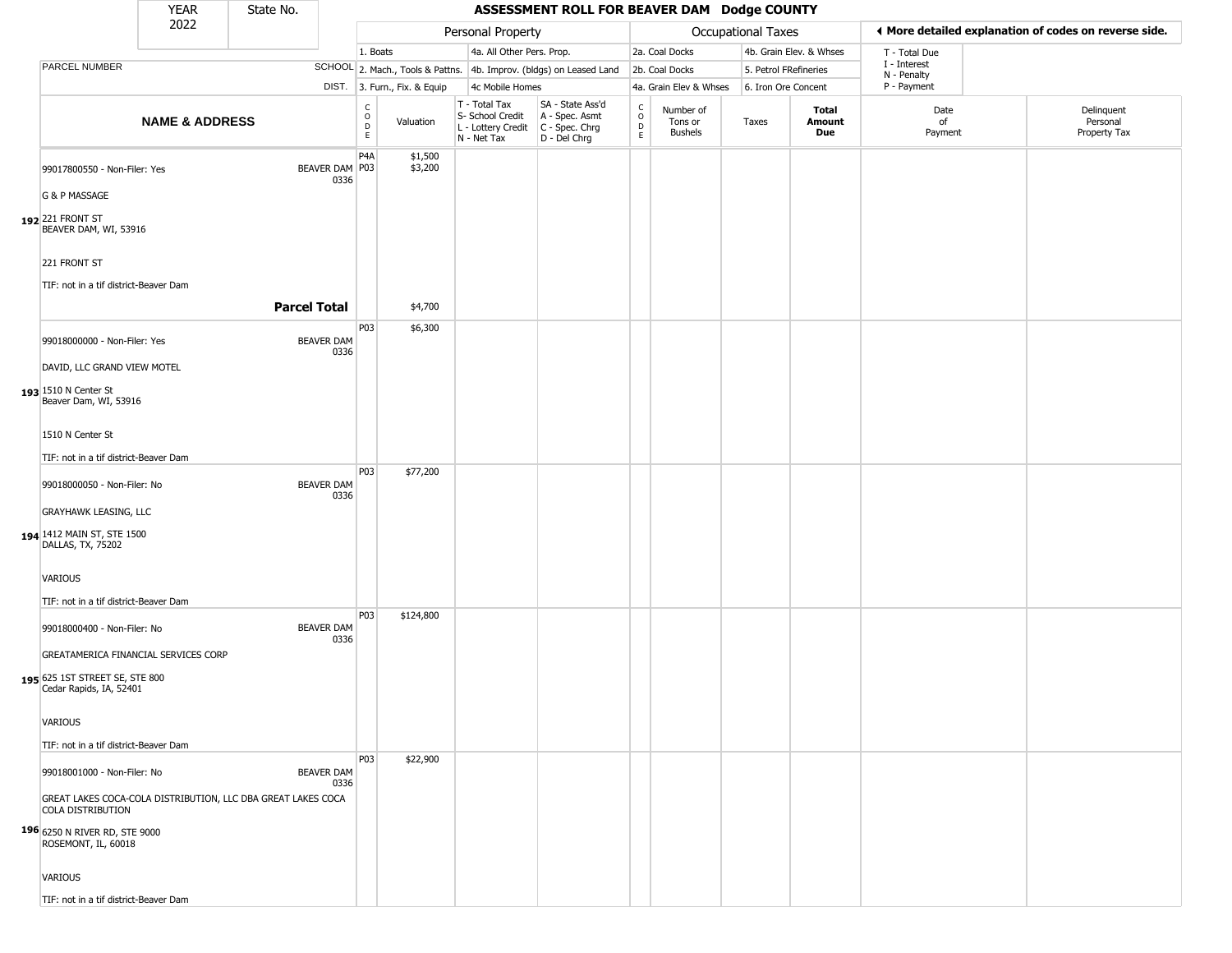|                                                                                | <b>YEAR</b>               | State No.           |                           |                                                          |                              |                                                  | ASSESSMENT ROLL FOR BEAVER DAM Dodge COUNTY                                               |                        |                                        |                           |                               |                             |                                                       |
|--------------------------------------------------------------------------------|---------------------------|---------------------|---------------------------|----------------------------------------------------------|------------------------------|--------------------------------------------------|-------------------------------------------------------------------------------------------|------------------------|----------------------------------------|---------------------------|-------------------------------|-----------------------------|-------------------------------------------------------|
|                                                                                | 2022                      |                     |                           |                                                          |                              | Personal Property                                |                                                                                           |                        |                                        | <b>Occupational Taxes</b> |                               |                             | ♦ More detailed explanation of codes on reverse side. |
|                                                                                |                           |                     |                           | 1. Boats                                                 |                              | 4a. All Other Pers. Prop.                        |                                                                                           |                        | 2a. Coal Docks                         |                           | 4b. Grain Elev. & Whses       | T - Total Due               |                                                       |
| PARCEL NUMBER                                                                  |                           |                     |                           |                                                          |                              |                                                  | SCHOOL 2. Mach., Tools & Pattns. 4b. Improv. (bldgs) on Leased Land                       |                        | 2b. Coal Docks                         | 5. Petrol FRefineries     |                               | I - Interest<br>N - Penalty |                                                       |
|                                                                                |                           |                     |                           |                                                          | DIST. 3. Furn., Fix. & Equip | 4c Mobile Homes                                  |                                                                                           |                        | 4a. Grain Elev & Whses                 | 6. Iron Ore Concent       |                               | P - Payment                 |                                                       |
|                                                                                | <b>NAME &amp; ADDRESS</b> |                     |                           | $\begin{matrix} 0 \\ 0 \\ D \end{matrix}$<br>$\mathsf E$ | Valuation                    | T - Total Tax<br>S- School Credit<br>N - Net Tax | SA - State Ass'd<br>A - Spec. Asmt<br>L - Lottery Credit   C - Spec. Chrg<br>D - Del Chrg | C<br>$\circ$<br>D<br>E | Number of<br>Tons or<br><b>Bushels</b> | Taxes                     | Total<br><b>Amount</b><br>Due | Date<br>of<br>Payment       | Delinquent<br>Personal<br>Property Tax                |
| 99018004000 - Non-Filer: No<br>FOREFRONT MANAGEMENT, LLC FOREFRONT DERMATOLOGY |                           |                     | BEAVER DAM P03<br>0336    | P <sub>4</sub> A                                         | \$800<br>\$24,000            |                                                  |                                                                                           |                        |                                        |                           |                               |                             |                                                       |
|                                                                                |                           |                     |                           |                                                          |                              |                                                  |                                                                                           |                        |                                        |                           |                               |                             |                                                       |
| 197 801 YORK STREET<br>MANITOWOC, WI, 54220                                    |                           |                     |                           |                                                          |                              |                                                  |                                                                                           |                        |                                        |                           |                               |                             |                                                       |
| 109 WARREN STREET                                                              |                           |                     |                           |                                                          |                              |                                                  |                                                                                           |                        |                                        |                           |                               |                             |                                                       |
| TIF: not in a tif district-Beaver Dam                                          |                           | <b>Parcel Total</b> |                           |                                                          | \$24,800                     |                                                  |                                                                                           |                        |                                        |                           |                               |                             |                                                       |
| 99018200200 - Non-Filer: Yes                                                   |                           |                     | <b>BEAVER DAM</b><br>0336 | P03                                                      | \$8,000                      |                                                  |                                                                                           |                        |                                        |                           |                               |                             |                                                       |
| <b>GUERRERO'S BOOTS</b>                                                        |                           |                     |                           |                                                          |                              |                                                  |                                                                                           |                        |                                        |                           |                               |                             |                                                       |
| 198 137 FRONT ST<br>BEAVER DAM, WI, 53916                                      |                           |                     |                           |                                                          |                              |                                                  |                                                                                           |                        |                                        |                           |                               |                             |                                                       |
| 137 FRONT ST                                                                   |                           |                     |                           |                                                          |                              |                                                  |                                                                                           |                        |                                        |                           |                               |                             |                                                       |
| TIF: not in a tif district-Beaver Dam                                          |                           |                     |                           |                                                          |                              |                                                  |                                                                                           |                        |                                        |                           |                               |                             |                                                       |
| 99018200300 - Non-Filer: No                                                    |                           |                     | <b>BEAVER DAM</b><br>0336 | P <sub>4</sub> A                                         | \$6,900                      |                                                  |                                                                                           |                        |                                        |                           |                               |                             |                                                       |
| GM-DI LEASING CORP C/O RYAN PTS DEPT 851                                       |                           |                     |                           |                                                          |                              |                                                  |                                                                                           |                        |                                        |                           |                               |                             |                                                       |
| 199 PO BOX 460169<br>HOUSTON, TX, 77056                                        |                           |                     |                           |                                                          |                              |                                                  |                                                                                           |                        |                                        |                           |                               |                             |                                                       |
| N8167 KELLOM RD                                                                |                           |                     |                           |                                                          |                              |                                                  |                                                                                           |                        |                                        |                           |                               |                             |                                                       |
| TIF: not in a tif district-Beaver Dam                                          |                           |                     |                           |                                                          |                              |                                                  |                                                                                           |                        |                                        |                           |                               |                             |                                                       |
| 99018400100 - Non-Filer: No                                                    |                           |                     | BEAVER DAM P03<br>0336    | P4A                                                      | \$100<br>\$3,200             |                                                  |                                                                                           |                        |                                        |                           |                               |                             |                                                       |
| <b>GUYS &amp; DOLLS</b>                                                        |                           |                     |                           |                                                          |                              |                                                  |                                                                                           |                        |                                        |                           |                               |                             |                                                       |
| 200 120 MONROE ST<br>BEAVER DAM, WI, 53916                                     |                           |                     |                           |                                                          |                              |                                                  |                                                                                           |                        |                                        |                           |                               |                             |                                                       |
| 120 MONROE ST                                                                  |                           |                     |                           |                                                          |                              |                                                  |                                                                                           |                        |                                        |                           |                               |                             |                                                       |
| TIF: not in a tif district-Beaver Dam                                          |                           |                     |                           |                                                          |                              |                                                  |                                                                                           |                        |                                        |                           |                               |                             |                                                       |
|                                                                                |                           | <b>Parcel Total</b> |                           |                                                          | \$3,300                      |                                                  |                                                                                           |                        |                                        |                           |                               |                             |                                                       |
| 99018400400 - Non-Filer: No                                                    |                           |                     | BEAVER DAM mpt<br>0336    | Exe                                                      | \$0                          |                                                  |                                                                                           |                        |                                        |                           |                               |                             |                                                       |
| GEN-PROBE SALES & SERVICE, INC THE ALBANO GROUP LLC                            |                           |                     |                           |                                                          |                              |                                                  |                                                                                           |                        |                                        |                           |                               |                             |                                                       |
| <b>201</b> PO BOX 1240<br>MANCHESTER, NH, 03105                                |                           |                     |                           |                                                          |                              |                                                  |                                                                                           |                        |                                        |                           |                               |                             |                                                       |
| 707 S UNIVERSITY AVE                                                           |                           |                     |                           |                                                          |                              |                                                  |                                                                                           |                        |                                        |                           |                               |                             |                                                       |
| TIF: not in a tif district-Beaver Dam                                          |                           |                     |                           |                                                          |                              |                                                  |                                                                                           |                        |                                        |                           |                               |                             |                                                       |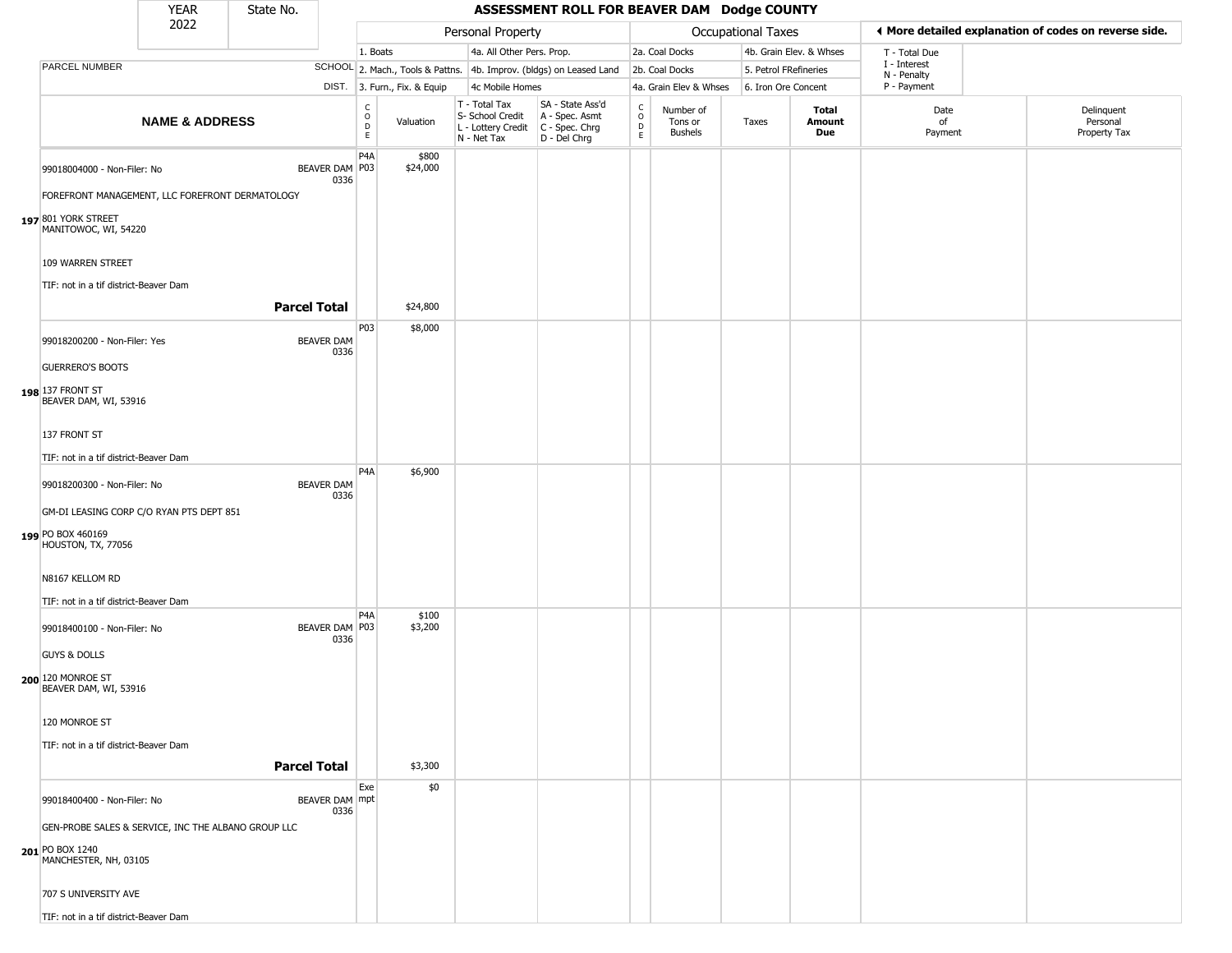|                                                                         | <b>YEAR</b>               | State No.           |                           |                                                                    |                              |                                                                        | ASSESSMENT ROLL FOR BEAVER DAM Dodge COUNTY                          |                                                 |                                        |                           |                         |                             |                                                       |
|-------------------------------------------------------------------------|---------------------------|---------------------|---------------------------|--------------------------------------------------------------------|------------------------------|------------------------------------------------------------------------|----------------------------------------------------------------------|-------------------------------------------------|----------------------------------------|---------------------------|-------------------------|-----------------------------|-------------------------------------------------------|
|                                                                         | 2022                      |                     |                           |                                                                    |                              | Personal Property                                                      |                                                                      |                                                 |                                        | <b>Occupational Taxes</b> |                         |                             | ◀ More detailed explanation of codes on reverse side. |
|                                                                         |                           |                     |                           | 1. Boats                                                           |                              | 4a. All Other Pers. Prop.                                              |                                                                      |                                                 | 2a. Coal Docks                         |                           | 4b. Grain Elev. & Whses | T - Total Due               |                                                       |
| PARCEL NUMBER                                                           |                           |                     |                           |                                                                    |                              |                                                                        | SCHOOL 2. Mach., Tools & Pattns. 4b. Improv. (bldgs) on Leased Land  |                                                 | 2b. Coal Docks                         | 5. Petrol FRefineries     |                         | I - Interest<br>N - Penalty |                                                       |
|                                                                         |                           |                     |                           |                                                                    | DIST. 3. Furn., Fix. & Equip | 4c Mobile Homes                                                        |                                                                      |                                                 | 4a. Grain Elev & Whses                 | 6. Iron Ore Concent       |                         | P - Payment                 |                                                       |
|                                                                         | <b>NAME &amp; ADDRESS</b> |                     |                           | $\begin{smallmatrix} C \\ O \\ D \end{smallmatrix}$<br>$\mathsf E$ | Valuation                    | T - Total Tax<br>S- School Credit<br>L - Lottery Credit<br>N - Net Tax | SA - State Ass'd<br>A - Spec. Asmt<br>C - Spec. Chrg<br>D - Del Chrg | $\begin{array}{c} C \\ O \\ D \\ E \end{array}$ | Number of<br>Tons or<br><b>Bushels</b> | Taxes                     | Total<br>Amount<br>Due  | Date<br>of<br>Payment       | Delinquent<br>Personal<br>Property Tax                |
| 99018400500 - Non-Filer: Yes<br><b>GROOMINGDALES</b>                    |                           |                     | <b>BEAVER DAM</b><br>0336 | P03                                                                | \$2,600                      |                                                                        |                                                                      |                                                 |                                        |                           |                         |                             |                                                       |
| 202 129 PARK AVE<br>BEAVER DAM, WI, 53916                               |                           |                     |                           |                                                                    |                              |                                                                        |                                                                      |                                                 |                                        |                           |                         |                             |                                                       |
| 129 PARK AVE                                                            |                           |                     |                           |                                                                    |                              |                                                                        |                                                                      |                                                 |                                        |                           |                         |                             |                                                       |
| TIF: not in a tif district-Beaver Dam<br>99018400600 - Non-Filer: Yes   |                           |                     | <b>BEAVER DAM</b><br>0336 | P <sub>0</sub> 3                                                   | \$2,400                      |                                                                        |                                                                      |                                                 |                                        |                           |                         |                             |                                                       |
| <b>GREAT CAR DEALS</b><br>203 1050 S SPRING ST<br>BEAVER DAM, WI, 53916 |                           |                     |                           |                                                                    |                              |                                                                        |                                                                      |                                                 |                                        |                           |                         |                             |                                                       |
| 1050 S SPRING ST<br>TIF: not in a tif district-Beaver Dam               |                           |                     |                           |                                                                    |                              |                                                                        |                                                                      |                                                 |                                        |                           |                         |                             |                                                       |
| 99018600000 - Non-Filer: Yes                                            |                           |                     | BEAVER DAM P03<br>0336    | P4A                                                                | \$800<br>\$13,900            |                                                                        |                                                                      |                                                 |                                        |                           |                         |                             |                                                       |
| BALLWEG IMPLEMENT CO INC                                                |                           |                     |                           |                                                                    |                              |                                                                        |                                                                      |                                                 |                                        |                           |                         |                             |                                                       |
| 204 PO BOX 152<br>WAUPAN, WI, 53963                                     |                           |                     |                           |                                                                    |                              |                                                                        |                                                                      |                                                 |                                        |                           |                         |                             |                                                       |
| 1749 N Spring St<br>TIF: not in a tif district-Beaver Dam               |                           |                     |                           |                                                                    |                              |                                                                        |                                                                      |                                                 |                                        |                           |                         |                             |                                                       |
|                                                                         |                           | <b>Parcel Total</b> |                           |                                                                    | \$14,700                     |                                                                        |                                                                      |                                                 |                                        |                           |                         |                             |                                                       |
| 99018700000 - Non-Filer: Yes<br>H & R Block-Region 8 KEN DOBBS          |                           |                     | BEAVER DAM P03<br>0336    | P4A                                                                | \$100<br>\$2,300             |                                                                        |                                                                      |                                                 |                                        |                           |                         |                             |                                                       |
| 205 PO BOX 322<br>BEAVER DAM, WI, 53916                                 |                           |                     |                           |                                                                    |                              |                                                                        |                                                                      |                                                 |                                        |                           |                         |                             |                                                       |
| 713 PARK AVE A<br>TIF: not in a tif district-Beaver Dam                 |                           |                     |                           |                                                                    |                              |                                                                        |                                                                      |                                                 |                                        |                           |                         |                             |                                                       |
|                                                                         |                           |                     | <b>Parcel Total</b>       |                                                                    | \$2,400                      |                                                                        |                                                                      |                                                 |                                        |                           |                         |                             |                                                       |
| 99018700100 - Non-Filer: Yes                                            |                           |                     | BEAVER DAM P4A<br>0336    | P03                                                                | \$1,400<br>\$7,300           |                                                                        |                                                                      |                                                 |                                        |                           |                         |                             |                                                       |
| HORSE ABILITIES<br>206 207 CORPORATE DR<br>BEAVER DAM, WI, 53916        |                           |                     |                           |                                                                    |                              |                                                                        |                                                                      |                                                 |                                        |                           |                         |                             |                                                       |
| 207 CORPORATE DR                                                        |                           |                     |                           |                                                                    |                              |                                                                        |                                                                      |                                                 |                                        |                           |                         |                             |                                                       |
| TIF: not in a tif district-Beaver Dam                                   |                           |                     | <b>Parcel Total</b>       |                                                                    | \$8,700                      |                                                                        |                                                                      |                                                 |                                        |                           |                         |                             |                                                       |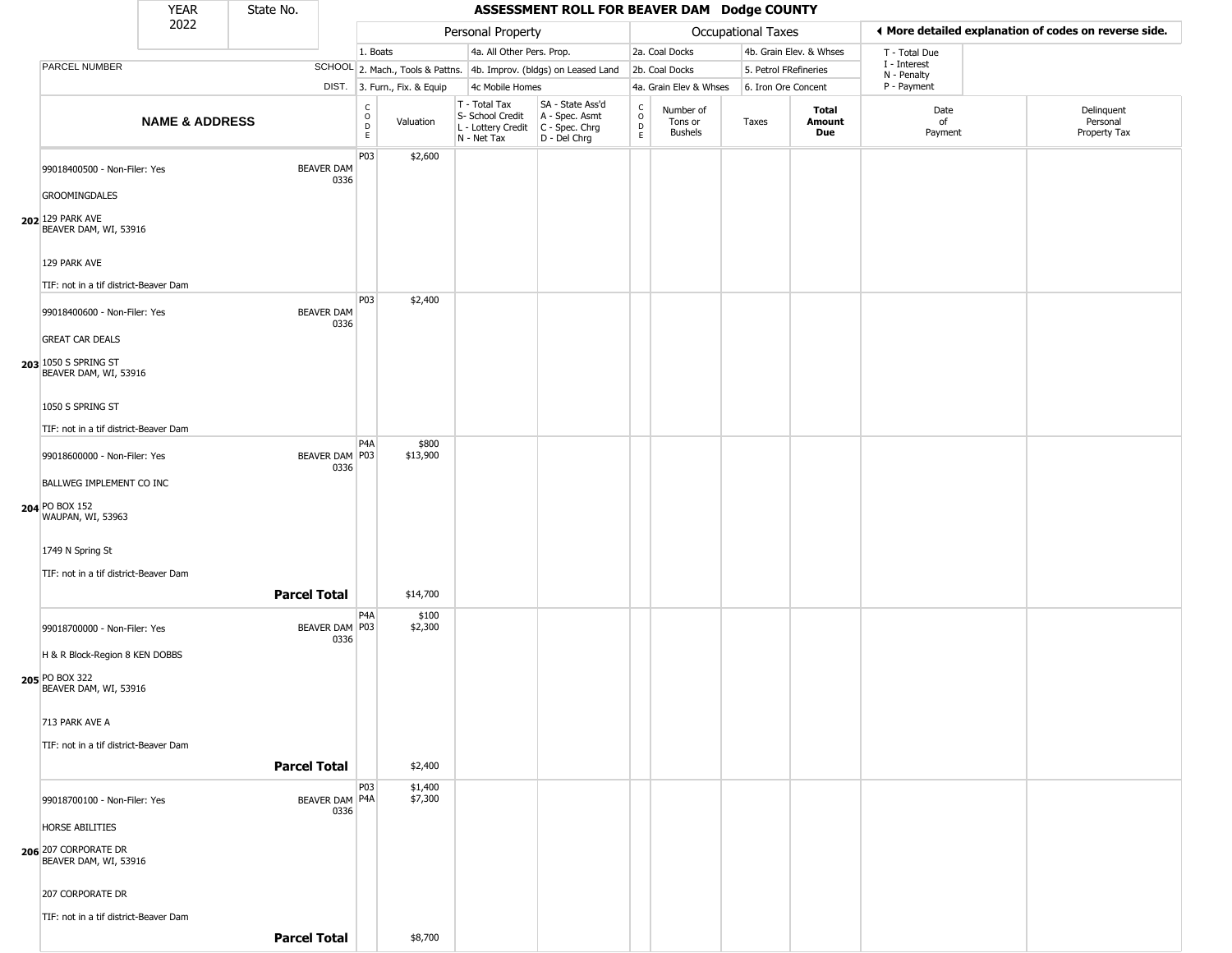|                                                                                   | <b>YEAR</b>               | State No.           |                               |                                        |                              |                                                                        | ASSESSMENT ROLL FOR BEAVER DAM Dodge COUNTY                            |                                                          |                                        |                           |                         |                             |                                                       |
|-----------------------------------------------------------------------------------|---------------------------|---------------------|-------------------------------|----------------------------------------|------------------------------|------------------------------------------------------------------------|------------------------------------------------------------------------|----------------------------------------------------------|----------------------------------------|---------------------------|-------------------------|-----------------------------|-------------------------------------------------------|
|                                                                                   | 2022                      |                     |                               |                                        |                              | Personal Property                                                      |                                                                        |                                                          |                                        | <b>Occupational Taxes</b> |                         |                             | ♦ More detailed explanation of codes on reverse side. |
|                                                                                   |                           |                     |                               | 1. Boats                               |                              | 4a. All Other Pers. Prop.                                              |                                                                        |                                                          | 2a. Coal Docks                         |                           | 4b. Grain Elev. & Whses | T - Total Due               |                                                       |
| PARCEL NUMBER                                                                     |                           |                     |                               |                                        |                              |                                                                        | SCHOOL 2. Mach., Tools & Pattns. 4b. Improv. (bldgs) on Leased Land    |                                                          | 2b. Coal Docks                         |                           | 5. Petrol FRefineries   | I - Interest<br>N - Penalty |                                                       |
|                                                                                   |                           |                     |                               |                                        | DIST. 3. Furn., Fix. & Equip | 4c Mobile Homes                                                        |                                                                        |                                                          | 4a. Grain Elev & Whses                 |                           | 6. Iron Ore Concent     | P - Payment                 |                                                       |
|                                                                                   | <b>NAME &amp; ADDRESS</b> |                     |                               | $_{\rm o}^{\rm c}$<br>$\mathsf D$<br>E | Valuation                    | T - Total Tax<br>S- School Credit<br>L - Lottery Credit<br>N - Net Tax | SA - State Ass'd<br>A - Spec. Asmt<br>$C - Spec. Chrg$<br>D - Del Chrg | $\begin{matrix} 0 \\ 0 \\ D \end{matrix}$<br>$\mathsf E$ | Number of<br>Tons or<br><b>Bushels</b> | Taxes                     | Total<br>Amount<br>Due  | Date<br>of<br>Payment       | Delinquent<br>Personal<br>Property Tax                |
| 99018700100 - Non-Filer: No<br>HALLMARK MARKETING COMPANY, LLC                    |                           |                     | <b>BEAVER DAM</b><br>0336     | P03                                    | \$8,700                      |                                                                        |                                                                        |                                                          |                                        |                           |                         |                             |                                                       |
| 207 PO BOX 419479<br>KANSAS CITY, MO, 64141-6479                                  |                           |                     |                               |                                        |                              |                                                                        |                                                                        |                                                          |                                        |                           |                         |                             |                                                       |
| <b>VARIOUS</b><br>TIF: not in a tif district-Beaver Dam                           |                           |                     |                               |                                        |                              |                                                                        |                                                                        |                                                          |                                        |                           |                         |                             |                                                       |
| 99019100000 - Non-Filer: Yes<br>Hankes Decorating, LLC                            |                           |                     | <b>BEAVER DAM P4A</b><br>0336 | P03                                    | \$100<br>\$100               |                                                                        |                                                                        |                                                          |                                        |                           |                         |                             |                                                       |
| 208 PO Box 421<br>Beaver Dam, WI, 53916                                           |                           |                     |                               |                                        |                              |                                                                        |                                                                        |                                                          |                                        |                           |                         |                             |                                                       |
| 326 E BURNETT ST                                                                  |                           |                     |                               |                                        |                              |                                                                        |                                                                        |                                                          |                                        |                           |                         |                             |                                                       |
| TIF: not in a tif district-Beaver Dam                                             |                           |                     |                               |                                        |                              |                                                                        |                                                                        |                                                          |                                        |                           |                         |                             |                                                       |
|                                                                                   |                           | <b>Parcel Total</b> |                               |                                        | \$200                        |                                                                        |                                                                        |                                                          |                                        |                           |                         |                             |                                                       |
| 99019100100 - Non-Filer: Yes                                                      |                           |                     | BEAVER DAM P4A<br>0336        | P03                                    | \$5,200<br>\$7,000           |                                                                        |                                                                        |                                                          |                                        |                           |                         |                             |                                                       |
| GREAT HARVEST BAKERY CAFÉ BEAVER DAM<br>209 128 FRONT ST<br>BEAVER DAM, WI, 53916 |                           |                     |                               |                                        |                              |                                                                        |                                                                        |                                                          |                                        |                           |                         |                             |                                                       |
| 128 FRONT ST<br>TIF: not in a tif district-Beaver Dam                             |                           |                     |                               |                                        |                              |                                                                        |                                                                        |                                                          |                                        |                           |                         |                             |                                                       |
|                                                                                   |                           | <b>Parcel Total</b> |                               |                                        | \$12,200                     |                                                                        |                                                                        |                                                          |                                        |                           |                         |                             |                                                       |
| 99019100200 - Non-Filer: No<br>UW MEDICAL FOUNDATION                              |                           |                     | <b>BEAVER DAM</b><br>0336     | P03                                    | \$31,200                     |                                                                        |                                                                        |                                                          |                                        |                           |                         |                             |                                                       |
| 210 PO BOX 620993<br>MIDDLETON, WI, 53562                                         |                           |                     |                               |                                        |                              |                                                                        |                                                                        |                                                          |                                        |                           |                         |                             |                                                       |
| 705 S UNIVERSITY AVE STE 200                                                      |                           |                     |                               |                                        |                              |                                                                        |                                                                        |                                                          |                                        |                           |                         |                             |                                                       |
| TIF: not in a tif district-Beaver Dam                                             |                           |                     |                               | P <sub>4</sub> A                       |                              |                                                                        |                                                                        |                                                          |                                        |                           |                         |                             |                                                       |
| 99019300000 - Non-Filer: Yes                                                      |                           |                     | BEAVER DAM P03<br>0336        |                                        | \$800<br>\$7,200             |                                                                        |                                                                        |                                                          |                                        |                           |                         |                             |                                                       |
| HEIMERL CORPORATION<br>211 1000 GREEN VALLEY RD<br>Beaver Dam, WI, 53916          |                           |                     |                               |                                        |                              |                                                                        |                                                                        |                                                          |                                        |                           |                         |                             |                                                       |
| 1000 GREEN VALLEY RD                                                              |                           |                     |                               |                                        |                              |                                                                        |                                                                        |                                                          |                                        |                           |                         |                             |                                                       |
| TIF: not in a tif district-Beaver Dam                                             |                           |                     |                               |                                        |                              |                                                                        |                                                                        |                                                          |                                        |                           |                         |                             |                                                       |

**Parcel Total | \$8,000**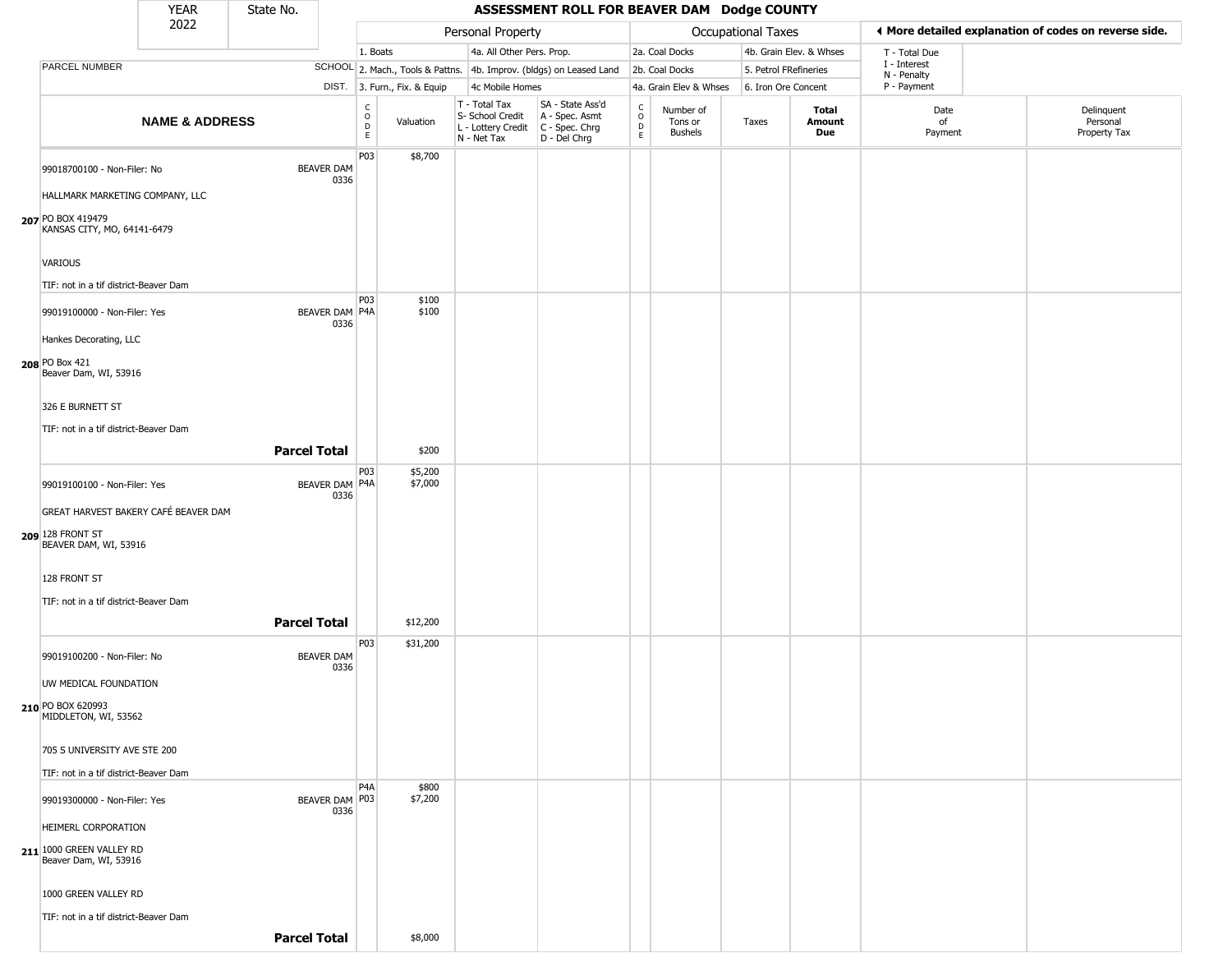|                                                        | <b>YEAR</b>                                      | State No.           |                        |                                      |                              |                                                                                         | ASSESSMENT ROLL FOR BEAVER DAM Dodge COUNTY                         |                                      |                                        |                       |                         |                             |                                                       |
|--------------------------------------------------------|--------------------------------------------------|---------------------|------------------------|--------------------------------------|------------------------------|-----------------------------------------------------------------------------------------|---------------------------------------------------------------------|--------------------------------------|----------------------------------------|-----------------------|-------------------------|-----------------------------|-------------------------------------------------------|
|                                                        | 2022                                             |                     |                        |                                      |                              | Personal Property                                                                       |                                                                     |                                      |                                        | Occupational Taxes    |                         |                             | ♦ More detailed explanation of codes on reverse side. |
|                                                        |                                                  |                     |                        | 1. Boats                             |                              | 4a. All Other Pers. Prop.                                                               |                                                                     |                                      | 2a. Coal Docks                         |                       | 4b. Grain Elev. & Whses | T - Total Due               |                                                       |
| PARCEL NUMBER                                          |                                                  |                     |                        |                                      |                              |                                                                                         | SCHOOL 2. Mach., Tools & Pattns. 4b. Improv. (bldgs) on Leased Land |                                      | 2b. Coal Docks                         | 5. Petrol FRefineries |                         | I - Interest<br>N - Penalty |                                                       |
|                                                        |                                                  |                     |                        |                                      | DIST. 3. Furn., Fix. & Equip | 4c Mobile Homes                                                                         |                                                                     |                                      | 4a. Grain Elev & Whses                 | 6. Iron Ore Concent   |                         | P - Payment                 |                                                       |
|                                                        | <b>NAME &amp; ADDRESS</b>                        |                     |                        | C<br>$\mathsf O$<br>D<br>$\mathsf E$ | Valuation                    | T - Total Tax<br>S- School Credit<br>L - Lottery Credit   C - Spec. Chrg<br>N - Net Tax | SA - State Ass'd<br>A - Spec. Asmt<br>D - Del Chrg                  | $\int_{0}^{c}$<br>$_{\rm E}^{\rm D}$ | Number of<br>Tons or<br><b>Bushels</b> | Taxes                 | Total<br>Amount<br>Due  | Date<br>of<br>Payment       | Delinquent<br>Personal<br>Property Tax                |
| 99020001000 - Non-Filer: No                            |                                                  |                     | BEAVER DAM mpt<br>0336 | Exe                                  | \$0                          |                                                                                         |                                                                     |                                      |                                        |                       |                         |                             |                                                       |
|                                                        | MASIMO AMERICAS, INC C/O MARVIN F POER & COMPANY |                     |                        |                                      |                              |                                                                                         |                                                                     |                                      |                                        |                       |                         |                             |                                                       |
| 212 PO BOX 802206<br>DALLAS, TX, 75380-2206            |                                                  |                     |                        |                                      |                              |                                                                                         |                                                                     |                                      |                                        |                       |                         |                             |                                                       |
| 707 S UNIVERSITY AVE                                   |                                                  |                     |                        |                                      |                              |                                                                                         |                                                                     |                                      |                                        |                       |                         |                             |                                                       |
| TIF: not in a tif district-Beaver Dam                  |                                                  |                     |                        | P <sub>4</sub> A                     | \$300                        |                                                                                         |                                                                     |                                      |                                        |                       |                         |                             |                                                       |
| 99020600400 - Non-Filer: Yes                           | RWH INVESTMENTS, LLC MEGAN BREDESON              |                     | BEAVER DAM P03<br>0336 |                                      | \$1,900                      |                                                                                         |                                                                     |                                      |                                        |                       |                         |                             |                                                       |
| 213 1708 N SPRING ST<br>BEAVER DAM, WI, 53916          |                                                  |                     |                        |                                      |                              |                                                                                         |                                                                     |                                      |                                        |                       |                         |                             |                                                       |
| 1708 N SPRING ST                                       |                                                  |                     |                        |                                      |                              |                                                                                         |                                                                     |                                      |                                        |                       |                         |                             |                                                       |
| TIF: not in a tif district-Beaver Dam                  |                                                  |                     |                        |                                      |                              |                                                                                         |                                                                     |                                      |                                        |                       |                         |                             |                                                       |
|                                                        |                                                  | <b>Parcel Total</b> |                        |                                      | \$2,200                      |                                                                                         |                                                                     |                                      |                                        |                       |                         |                             |                                                       |
|                                                        |                                                  |                     |                        | P <sub>4</sub> A                     | \$300                        |                                                                                         |                                                                     |                                      |                                        |                       |                         |                             |                                                       |
| 99020600600 - Non-Filer: Yes                           |                                                  |                     | BEAVER DAM P03<br>0336 |                                      | \$31,100                     |                                                                                         |                                                                     |                                      |                                        |                       |                         |                             |                                                       |
|                                                        | HOOGLAND FOODS, LLC MARCO'S PIZZA #3657          |                     |                        |                                      |                              |                                                                                         |                                                                     |                                      |                                        |                       |                         |                             |                                                       |
| 214 1022 E ADAMS ST<br>SPRINGFIELD, IL, 62703          |                                                  |                     |                        |                                      |                              |                                                                                         |                                                                     |                                      |                                        |                       |                         |                             |                                                       |
| 112 W MAPLE AVE                                        |                                                  |                     |                        |                                      |                              |                                                                                         |                                                                     |                                      |                                        |                       |                         |                             |                                                       |
| TIF: not in a tif district-Beaver Dam                  |                                                  |                     |                        |                                      |                              |                                                                                         |                                                                     |                                      |                                        |                       |                         |                             |                                                       |
|                                                        |                                                  | <b>Parcel Total</b> |                        |                                      | \$31,400                     |                                                                                         |                                                                     |                                      |                                        |                       |                         |                             |                                                       |
| 99020700000 - Non-Filer: No                            |                                                  |                     | BEAVER DAM P03<br>0336 | P4A                                  | \$1,400<br>\$27,200          |                                                                                         |                                                                     |                                      |                                        |                       |                         |                             |                                                       |
| Downtown Rogers Inc                                    |                                                  |                     |                        |                                      |                              |                                                                                         |                                                                     |                                      |                                        |                       |                         |                             |                                                       |
| 215 103 E Maple Ave<br>Beaver Dam, WI, 53916           |                                                  |                     |                        |                                      |                              |                                                                                         |                                                                     |                                      |                                        |                       |                         |                             |                                                       |
| 103 E MAPLE AV                                         |                                                  |                     |                        |                                      |                              |                                                                                         |                                                                     |                                      |                                        |                       |                         |                             |                                                       |
| TIF: not in a tif district-Beaver Dam                  |                                                  |                     |                        |                                      |                              |                                                                                         |                                                                     |                                      |                                        |                       |                         |                             |                                                       |
|                                                        |                                                  | <b>Parcel Total</b> |                        |                                      | \$28,600                     |                                                                                         |                                                                     |                                      |                                        |                       |                         |                             |                                                       |
| 99020700900 - Non-Filer: No                            |                                                  |                     | BEAVER DAM P03<br>0336 | P <sub>4</sub> A                     | \$5,000<br>\$380,800         |                                                                                         |                                                                     |                                      |                                        |                       |                         |                             |                                                       |
| <b>HORICON BANK</b>                                    |                                                  |                     |                        |                                      |                              |                                                                                         |                                                                     |                                      |                                        |                       |                         |                             |                                                       |
| 216 326 EAST LAKE ST. PO BOX 144<br>HORICON, WI, 53032 |                                                  |                     |                        |                                      |                              |                                                                                         |                                                                     |                                      |                                        |                       |                         |                             |                                                       |
| 105 INDUSTRIAL DR                                      |                                                  |                     |                        |                                      |                              |                                                                                         |                                                                     |                                      |                                        |                       |                         |                             |                                                       |
| TIF: not in a tif district-Beaver Dam                  |                                                  |                     |                        |                                      |                              |                                                                                         |                                                                     |                                      |                                        |                       |                         |                             |                                                       |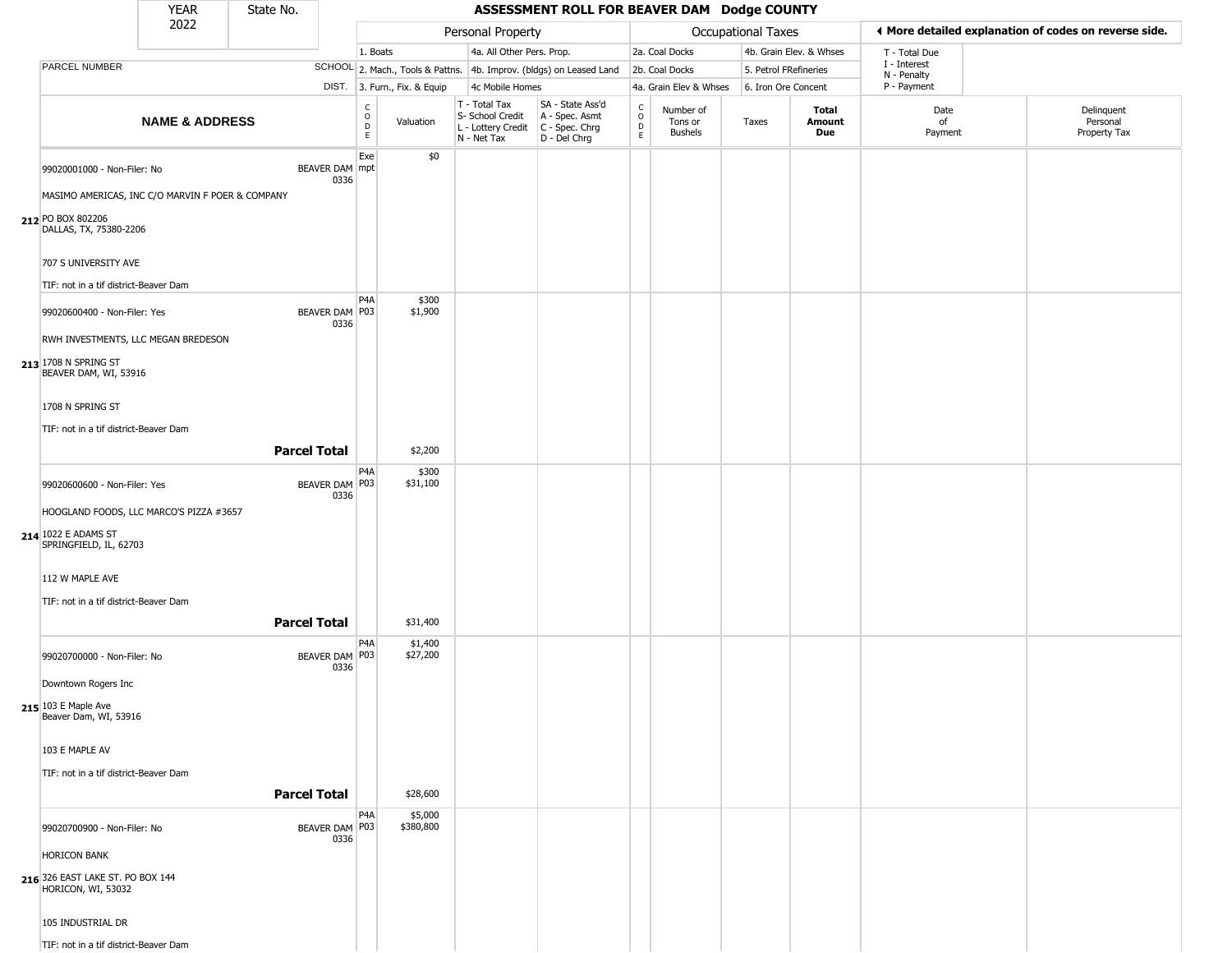|                                                                                                              | <b>YEAR</b>               | State No.           |                           |                                                |                              |                                                                                         | ASSESSMENT ROLL FOR BEAVER DAM Dodge COUNTY                         |                      |                                 |                       |                         |                            |                                                       |
|--------------------------------------------------------------------------------------------------------------|---------------------------|---------------------|---------------------------|------------------------------------------------|------------------------------|-----------------------------------------------------------------------------------------|---------------------------------------------------------------------|----------------------|---------------------------------|-----------------------|-------------------------|----------------------------|-------------------------------------------------------|
|                                                                                                              | 2022                      |                     |                           |                                                |                              | Personal Property                                                                       |                                                                     |                      |                                 | Occupational Taxes    |                         |                            | ♦ More detailed explanation of codes on reverse side. |
|                                                                                                              |                           |                     |                           | 1. Boats                                       |                              | 4a. All Other Pers. Prop.                                                               |                                                                     |                      | 2a. Coal Docks                  |                       | 4b. Grain Elev. & Whses | T - Total Due              |                                                       |
| PARCEL NUMBER                                                                                                |                           |                     |                           |                                                |                              |                                                                                         | SCHOOL 2. Mach., Tools & Pattns. 4b. Improv. (bldgs) on Leased Land |                      | 2b. Coal Docks                  | 5. Petrol FRefineries |                         | I - Interest               |                                                       |
|                                                                                                              |                           |                     |                           |                                                | DIST. 3. Furn., Fix. & Equip | 4c Mobile Homes                                                                         |                                                                     |                      | 4a. Grain Elev & Whses          | 6. Iron Ore Concent   |                         | N - Penalty<br>P - Payment |                                                       |
|                                                                                                              | <b>NAME &amp; ADDRESS</b> |                     |                           | $\begin{matrix} 0 \\ 0 \\ D \end{matrix}$<br>E | Valuation                    | T - Total Tax<br>S- School Credit<br>L - Lottery Credit   C - Spec. Chrg<br>N - Net Tax | SA - State Ass'd<br>A - Spec. Asmt<br>D - Del Chrg                  | $\rm _o^C$<br>D<br>E | Number of<br>Tons or<br>Bushels | Taxes                 | Total<br>Amount<br>Due  | Date<br>of<br>Payment      | Delinquent<br>Personal<br>Property Tax                |
|                                                                                                              |                           | <b>Parcel Total</b> |                           |                                                | \$385,800                    |                                                                                         |                                                                     |                      |                                 |                       |                         |                            |                                                       |
| 99020700910 - Non-Filer: Yes<br>HIER TIER AUTOMOTIVE<br>217 1628 N SPRING ST                                 |                           |                     | BEAVER DAM P4A<br>0336    | P03                                            | \$1,100<br>\$1,500           |                                                                                         |                                                                     |                      |                                 |                       |                         |                            |                                                       |
| BEAVER DAM, WI, 53916<br>1628 N SPRING ST<br>TIF: not in a tif district-Beaver Dam                           |                           | <b>Parcel Total</b> |                           |                                                | \$2,600                      |                                                                                         |                                                                     |                      |                                 |                       |                         |                            |                                                       |
|                                                                                                              |                           |                     |                           | P <sub>4</sub> A                               | \$5,600                      |                                                                                         |                                                                     |                      |                                 |                       |                         |                            |                                                       |
| 99020800100 - Non-Filer: No<br><b>HORICAN BANK</b><br>218 326 EAST LAKE ST. PO BOX 144<br>HORICON, WI, 53032 |                           |                     | BEAVER DAM P03<br>0336    |                                                | \$73,200                     |                                                                                         |                                                                     |                      |                                 |                       |                         |                            |                                                       |
| 609 N SPRING ST                                                                                              |                           |                     |                           |                                                |                              |                                                                                         |                                                                     |                      |                                 |                       |                         |                            |                                                       |
| TIF: not in a tif district-Beaver Dam                                                                        |                           | <b>Parcel Total</b> |                           |                                                | \$78,800                     |                                                                                         |                                                                     |                      |                                 |                       |                         |                            |                                                       |
|                                                                                                              |                           |                     |                           |                                                |                              |                                                                                         |                                                                     |                      |                                 |                       |                         |                            |                                                       |
| 99021000100 - Non-Filer: No                                                                                  |                           |                     | <b>BEAVER DAM</b><br>0336 | P03                                            | \$8,400                      |                                                                                         |                                                                     |                      |                                 |                       |                         |                            |                                                       |
| Hupf's Repair Center                                                                                         |                           |                     |                           |                                                |                              |                                                                                         |                                                                     |                      |                                 |                       |                         |                            |                                                       |
| 219 717 S Center St<br>Beaver Dam, WI, 53916                                                                 |                           |                     |                           |                                                |                              |                                                                                         |                                                                     |                      |                                 |                       |                         |                            |                                                       |
| 717 S Center St                                                                                              |                           |                     |                           |                                                |                              |                                                                                         |                                                                     |                      |                                 |                       |                         |                            |                                                       |
| TIF: not in a tif district-Beaver Dam                                                                        |                           |                     |                           |                                                |                              |                                                                                         |                                                                     |                      |                                 |                       |                         |                            |                                                       |
| 99021000150 - Non-Filer: No                                                                                  |                           |                     | BEAVER DAM mpt<br>0336    | Exe                                            | \$0                          |                                                                                         |                                                                     |                      |                                 |                       |                         |                            |                                                       |
| HOLOGIC (MA), LLC THE ALBANO GROUP LLC                                                                       |                           |                     |                           |                                                |                              |                                                                                         |                                                                     |                      |                                 |                       |                         |                            |                                                       |
| 220 PO BOX 1240<br>MANCHESTER, NH, 03105                                                                     |                           |                     |                           |                                                |                              |                                                                                         |                                                                     |                      |                                 |                       |                         |                            |                                                       |
| 707 S UNIVERSITY AVENUE                                                                                      |                           |                     |                           |                                                |                              |                                                                                         |                                                                     |                      |                                 |                       |                         |                            |                                                       |
| TIF: not in a tif district-Beaver Dam                                                                        |                           |                     |                           |                                                |                              |                                                                                         |                                                                     |                      |                                 |                       |                         |                            |                                                       |
|                                                                                                              |                           |                     |                           | P <sub>4</sub> A                               | \$2,200                      |                                                                                         |                                                                     |                      |                                 |                       |                         |                            |                                                       |
| 99021000200 - Non-Filer: No                                                                                  |                           |                     | BEAVER DAM P03<br>0336    |                                                | \$504,800                    |                                                                                         |                                                                     |                      |                                 |                       |                         |                            |                                                       |
| HOLIDAY INN EXPRESS BEAVER DAM HOTEL ASSOCIATES, LLC                                                         |                           |                     |                           |                                                |                              |                                                                                         |                                                                     |                      |                                 |                       |                         |                            |                                                       |
| 221 801 E 2ND AVE, SUITE 200<br>CORALVILLE, IA, 52241                                                        |                           |                     |                           |                                                |                              |                                                                                         |                                                                     |                      |                                 |                       |                         |                            |                                                       |
| 311 SEIPPEL BLVD                                                                                             |                           |                     |                           |                                                |                              |                                                                                         |                                                                     |                      |                                 |                       |                         |                            |                                                       |
| TIF: TIF 8-Beaver Dam                                                                                        |                           |                     |                           |                                                |                              |                                                                                         |                                                                     |                      |                                 |                       |                         |                            |                                                       |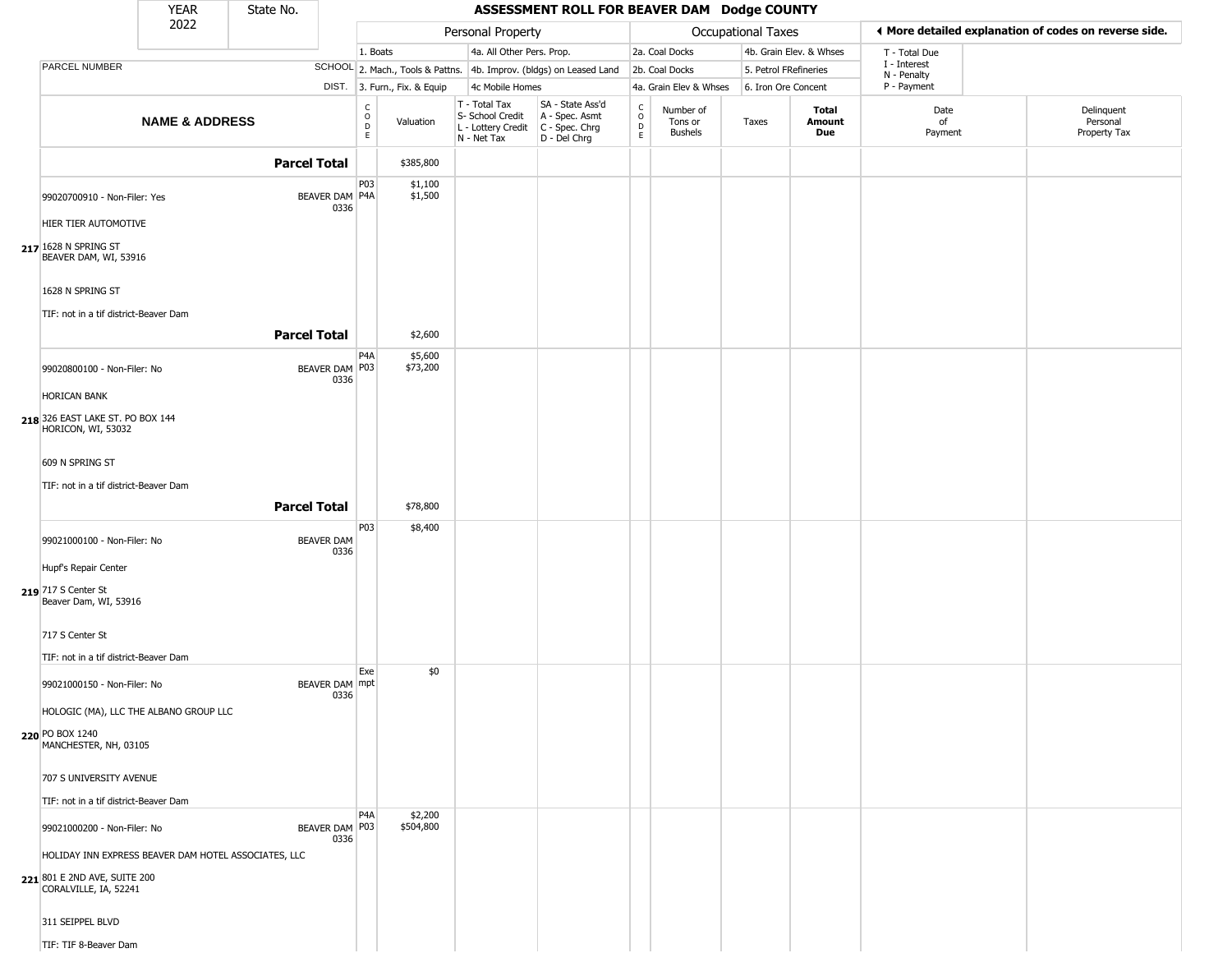|                                                                                            | <b>YEAR</b>               | State No.           |                           |                                                |                              |                                                                                         | ASSESSMENT ROLL FOR BEAVER DAM Dodge COUNTY                         |                                 |                                        |                     |                         |                            |                                                       |
|--------------------------------------------------------------------------------------------|---------------------------|---------------------|---------------------------|------------------------------------------------|------------------------------|-----------------------------------------------------------------------------------------|---------------------------------------------------------------------|---------------------------------|----------------------------------------|---------------------|-------------------------|----------------------------|-------------------------------------------------------|
|                                                                                            | 2022                      |                     |                           |                                                |                              | Personal Property                                                                       |                                                                     |                                 |                                        | Occupational Taxes  |                         |                            | ♦ More detailed explanation of codes on reverse side. |
|                                                                                            |                           |                     |                           | 1. Boats                                       |                              | 4a. All Other Pers. Prop.                                                               |                                                                     |                                 | 2a. Coal Docks                         |                     | 4b. Grain Elev. & Whses | T - Total Due              |                                                       |
| <b>PARCEL NUMBER</b>                                                                       |                           |                     |                           |                                                |                              |                                                                                         | SCHOOL 2. Mach., Tools & Pattns. 4b. Improv. (bldgs) on Leased Land |                                 | 2b. Coal Docks                         |                     | 5. Petrol FRefineries   | I - Interest               |                                                       |
|                                                                                            |                           |                     |                           |                                                | DIST. 3. Furn., Fix. & Equip | 4c Mobile Homes                                                                         |                                                                     |                                 | 4a. Grain Elev & Whses                 | 6. Iron Ore Concent |                         | N - Penalty<br>P - Payment |                                                       |
|                                                                                            | <b>NAME &amp; ADDRESS</b> |                     |                           | $\begin{matrix} 0 \\ 0 \\ D \end{matrix}$<br>E | Valuation                    | T - Total Tax<br>S- School Credit<br>L - Lottery Credit   C - Spec. Chrg<br>N - Net Tax | SA - State Ass'd<br>A - Spec. Asmt<br>D - Del Chrg                  | $\rm _o^C$<br>$\mathsf{D}$<br>E | Number of<br>Tons or<br><b>Bushels</b> | Taxes               | Total<br>Amount<br>Due  | Date<br>of<br>Payment      | Delinquent<br>Personal<br>Property Tax                |
|                                                                                            |                           | <b>Parcel Total</b> |                           |                                                | \$507,000                    |                                                                                         |                                                                     |                                 |                                        |                     |                         |                            |                                                       |
| 99021100350 - Non-Filer: Yes                                                               |                           |                     | BEAVER DAM P03<br>0336    | P <sub>4</sub> A                               | \$1,400<br>\$9,900           |                                                                                         |                                                                     |                                 |                                        |                     |                         |                            |                                                       |
| <b>Integrity Floors</b>                                                                    |                           |                     |                           |                                                |                              |                                                                                         |                                                                     |                                 |                                        |                     |                         |                            |                                                       |
| 222 308 Seippel Blvd<br>Beaver Dam, WI, 53916                                              |                           |                     |                           |                                                |                              |                                                                                         |                                                                     |                                 |                                        |                     |                         |                            |                                                       |
| 308 Seippel Blvd<br>TIF: not in a tif district-Beaver Dam                                  |                           |                     |                           |                                                |                              |                                                                                         |                                                                     |                                 |                                        |                     |                         |                            |                                                       |
|                                                                                            |                           | <b>Parcel Total</b> |                           |                                                | \$11,300                     |                                                                                         |                                                                     |                                 |                                        |                     |                         |                            |                                                       |
| 99021100400 - Non-Filer: Yes                                                               |                           |                     | <b>BEAVER DAM</b><br>0336 | P03                                            | \$11,700                     |                                                                                         |                                                                     |                                 |                                        |                     |                         |                            |                                                       |
| INDIVIDUAL CARE SERVICES                                                                   |                           |                     |                           |                                                |                              |                                                                                         |                                                                     |                                 |                                        |                     |                         |                            |                                                       |
| 223 610 S SPRING ST<br>BEAVER DAM, WI, 53916                                               |                           |                     |                           |                                                |                              |                                                                                         |                                                                     |                                 |                                        |                     |                         |                            |                                                       |
| 105 N LINCOLN AVE                                                                          |                           |                     |                           |                                                |                              |                                                                                         |                                                                     |                                 |                                        |                     |                         |                            |                                                       |
| TIF: not in a tif district-Beaver Dam                                                      |                           |                     |                           |                                                |                              |                                                                                         |                                                                     |                                 |                                        |                     |                         |                            |                                                       |
| 99021100900 - Non-Filer: No                                                                |                           |                     | <b>BEAVER DAM</b><br>0336 | P03                                            | \$100                        |                                                                                         |                                                                     |                                 |                                        |                     |                         |                            |                                                       |
| INTERFACE SECURITY SYSTEMS, LLC<br>224 6 CITY PLACE DRIVE SUITE 800<br>ST LOUIS, MO, 63141 |                           |                     |                           |                                                |                              |                                                                                         |                                                                     |                                 |                                        |                     |                         |                            |                                                       |
| 100 FRANCES ST STE B                                                                       |                           |                     |                           |                                                |                              |                                                                                         |                                                                     |                                 |                                        |                     |                         |                            |                                                       |
| TIF: not in a tif district-Beaver Dam<br>99021200100 - Non-Filer: No                       |                           |                     | BEAVER DAM P03<br>0336    | P <sub>4</sub> A                               | \$3,000<br>\$4,600           |                                                                                         |                                                                     |                                 |                                        |                     |                         |                            |                                                       |
| IEH AUTO PARTS, LLC DBA AUTO PLUS AUTO PARTS                                               |                           |                     |                           |                                                |                              |                                                                                         |                                                                     |                                 |                                        |                     |                         |                            |                                                       |
| 225 112 TOWN PARK DR NW, SUITE 300<br>KENNESAW, GA, 30144                                  |                           |                     |                           |                                                |                              |                                                                                         |                                                                     |                                 |                                        |                     |                         |                            |                                                       |
| 110 RYAN CANTAFIO'S WAY                                                                    |                           |                     |                           |                                                |                              |                                                                                         |                                                                     |                                 |                                        |                     |                         |                            |                                                       |
| TIF: not in a tif district-Beaver Dam                                                      |                           | <b>Parcel Total</b> |                           |                                                | \$7,600                      |                                                                                         |                                                                     |                                 |                                        |                     |                         |                            |                                                       |
|                                                                                            |                           |                     |                           | P <sub>4</sub> A                               | \$50,100                     |                                                                                         |                                                                     |                                 |                                        |                     |                         |                            |                                                       |
| 99021200300 - Non-Filer: No                                                                |                           |                     | <b>BEAVER DAM</b><br>0336 |                                                |                              |                                                                                         |                                                                     |                                 |                                        |                     |                         |                            |                                                       |
| <b>iGPS LOGISTICS, LLC C/O IAC</b><br>226 6 ARROW ROAD, STE 100<br>RAMSEY, NJ, 07446       |                           |                     |                           |                                                |                              |                                                                                         |                                                                     |                                 |                                        |                     |                         |                            |                                                       |
| 115 DISTRIBUTION WAY                                                                       |                           |                     |                           |                                                |                              |                                                                                         |                                                                     |                                 |                                        |                     |                         |                            |                                                       |
| TIF: not in a tif district-Beaver Dam                                                      |                           |                     |                           |                                                |                              |                                                                                         |                                                                     |                                 |                                        |                     |                         |                            |                                                       |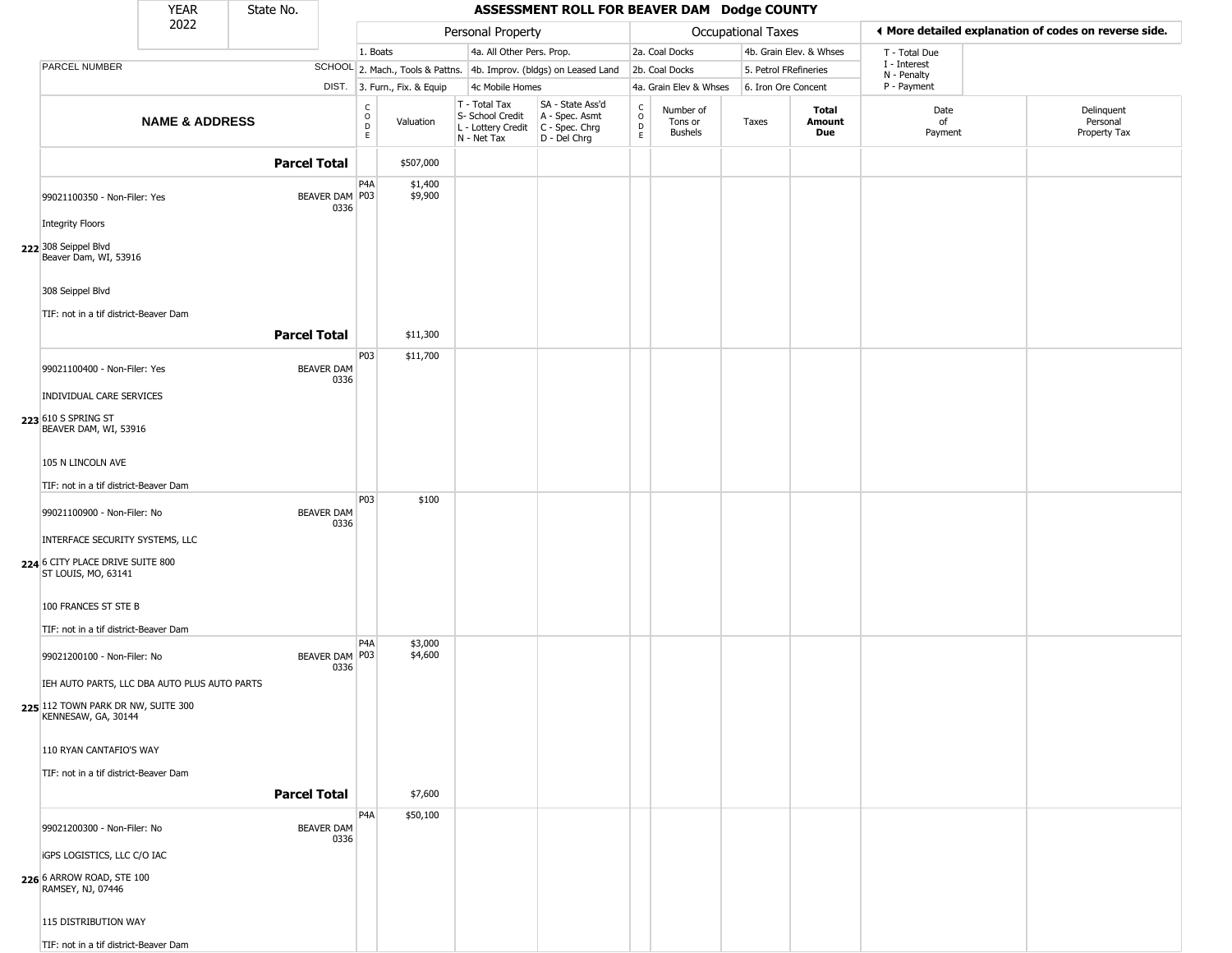|                                                                 | YEAR                      | State No.           |                           |                            |                              |                                                                        | ASSESSMENT ROLL FOR BEAVER DAM Dodge COUNTY                          |                                                 |                                        |                       |                         |                             |                                                       |
|-----------------------------------------------------------------|---------------------------|---------------------|---------------------------|----------------------------|------------------------------|------------------------------------------------------------------------|----------------------------------------------------------------------|-------------------------------------------------|----------------------------------------|-----------------------|-------------------------|-----------------------------|-------------------------------------------------------|
|                                                                 | 2022                      |                     |                           |                            |                              | Personal Property                                                      |                                                                      |                                                 |                                        | Occupational Taxes    |                         |                             | ♦ More detailed explanation of codes on reverse side. |
|                                                                 |                           |                     |                           | 1. Boats                   |                              | 4a. All Other Pers. Prop.                                              |                                                                      |                                                 | 2a. Coal Docks                         |                       | 4b. Grain Elev. & Whses | T - Total Due               |                                                       |
| PARCEL NUMBER                                                   |                           |                     |                           |                            |                              |                                                                        | SCHOOL 2. Mach., Tools & Pattns. 4b. Improv. (bldgs) on Leased Land  |                                                 | 2b. Coal Docks                         | 5. Petrol FRefineries |                         | I - Interest<br>N - Penalty |                                                       |
|                                                                 |                           |                     |                           |                            | DIST. 3. Furn., Fix. & Equip | 4c Mobile Homes                                                        |                                                                      |                                                 | 4a. Grain Elev & Whses                 | 6. Iron Ore Concent   |                         | P - Payment                 |                                                       |
|                                                                 | <b>NAME &amp; ADDRESS</b> |                     |                           | С<br>$\mathsf O$<br>D<br>E | Valuation                    | T - Total Tax<br>S- School Credit<br>L - Lottery Credit<br>N - Net Tax | SA - State Ass'd<br>A - Spec. Asmt<br>C - Spec. Chrg<br>D - Del Chrg | $\begin{array}{c} C \\ O \\ D \\ E \end{array}$ | Number of<br>Tons or<br><b>Bushels</b> | Taxes                 | Total<br>Amount<br>Due  | Date<br>of<br>Payment       | Delinquent<br>Personal<br>Property Tax                |
| 99021200400 - Non-Filer: No                                     |                           |                     | BEAVER DAM P03<br>0336    | P <sub>4</sub> A           | \$100<br>\$3,800             |                                                                        |                                                                      |                                                 |                                        |                       |                         |                             |                                                       |
| Infinity Real Estate & Development LLP                          |                           |                     |                           |                            |                              |                                                                        |                                                                      |                                                 |                                        |                       |                         |                             |                                                       |
| 227 310 Seipple Blvd Ste C<br>BEAVER DAM, WI, 53916             |                           |                     |                           |                            |                              |                                                                        |                                                                      |                                                 |                                        |                       |                         |                             |                                                       |
| 310 Seipple Blvd Ste C<br>TIF: not in a tif district-Beaver Dam |                           |                     |                           |                            |                              |                                                                        |                                                                      |                                                 |                                        |                       |                         |                             |                                                       |
|                                                                 |                           | <b>Parcel Total</b> |                           |                            | \$3,900                      |                                                                        |                                                                      |                                                 |                                        |                       |                         |                             |                                                       |
| 99022500300 - Non-Filer: No                                     |                           |                     | <b>BEAVER DAM</b><br>0336 | P4A                        | \$100                        |                                                                        |                                                                      |                                                 |                                        |                       |                         |                             |                                                       |
| POELS J FINANCIAL                                               |                           |                     |                           |                            |                              |                                                                        |                                                                      |                                                 |                                        |                       |                         |                             |                                                       |
| 228 PO BOX 617<br>BEAVER DAM, WI, 53916                         |                           |                     |                           |                            |                              |                                                                        |                                                                      |                                                 |                                        |                       |                         |                             |                                                       |
| 107 FRONT ST                                                    |                           |                     |                           |                            |                              |                                                                        |                                                                      |                                                 |                                        |                       |                         |                             |                                                       |
| TIF: not in a tif district-Beaver Dam                           |                           |                     |                           |                            |                              |                                                                        |                                                                      |                                                 |                                        |                       |                         |                             |                                                       |
| 99022500500 - Non-Filer: Yes                                    |                           |                     | BEAVER DAM P4A            | P03                        | \$45,700<br>\$80,900         |                                                                        |                                                                      |                                                 |                                        |                       |                         |                             |                                                       |
| Jimmy John's Subs                                               |                           |                     | 0336                      |                            |                              |                                                                        |                                                                      |                                                 |                                        |                       |                         |                             |                                                       |
| 229 3595 E GLACIER PL<br>CHANDLER, AZ, 85249                    |                           |                     |                           |                            |                              |                                                                        |                                                                      |                                                 |                                        |                       |                         |                             |                                                       |
| 803 Park Ave                                                    |                           |                     |                           |                            |                              |                                                                        |                                                                      |                                                 |                                        |                       |                         |                             |                                                       |
| TIF: not in a tif district-Beaver Dam                           |                           |                     |                           |                            |                              |                                                                        |                                                                      |                                                 |                                        |                       |                         |                             |                                                       |
|                                                                 |                           | <b>Parcel Total</b> |                           |                            | \$126,600                    |                                                                        |                                                                      |                                                 |                                        |                       |                         |                             |                                                       |
| 99022500505 - Non-Filer: No                                     |                           |                     | BEAVER DAM   P03<br>0336  | P <sub>4</sub> A           | \$300<br>\$18,100            |                                                                        |                                                                      |                                                 |                                        |                       |                         |                             |                                                       |
| PREFERRED DENTAL PARTNERS                                       |                           |                     |                           |                            |                              |                                                                        |                                                                      |                                                 |                                        |                       |                         |                             |                                                       |
| 230 205 S UNIVERSITY AVE<br>BEAVER DAM, WI, 53916               |                           |                     |                           |                            |                              |                                                                        |                                                                      |                                                 |                                        |                       |                         |                             |                                                       |
| 205 S UNIVERSITY AVE                                            |                           |                     |                           |                            |                              |                                                                        |                                                                      |                                                 |                                        |                       |                         |                             |                                                       |
| TIF: not in a tif district-Beaver Dam                           |                           |                     |                           |                            |                              |                                                                        |                                                                      |                                                 |                                        |                       |                         |                             |                                                       |
|                                                                 |                           | <b>Parcel Total</b> |                           |                            | \$18,400                     |                                                                        |                                                                      |                                                 |                                        |                       |                         |                             |                                                       |
| 99022500550 - Non-Filer: No                                     |                           |                     | BEAVER DAM   P03<br>0336  | P <sub>4</sub> A           | \$8,200<br>\$104,800         |                                                                        |                                                                      |                                                 |                                        |                       |                         |                             |                                                       |
| JO-ANN STORES, LLC 2327 TAX DEPT                                |                           |                     |                           |                            |                              |                                                                        |                                                                      |                                                 |                                        |                       |                         |                             |                                                       |
| 231 5555 DARROW RD<br>HUDSON, OH, 44236                         |                           |                     |                           |                            |                              |                                                                        |                                                                      |                                                 |                                        |                       |                         |                             |                                                       |
| 1645 N SPRING ST                                                |                           |                     |                           |                            |                              |                                                                        |                                                                      |                                                 |                                        |                       |                         |                             |                                                       |
| TIF: TIF 8-Beaver Dam                                           |                           |                     |                           |                            |                              |                                                                        |                                                                      |                                                 |                                        |                       |                         |                             |                                                       |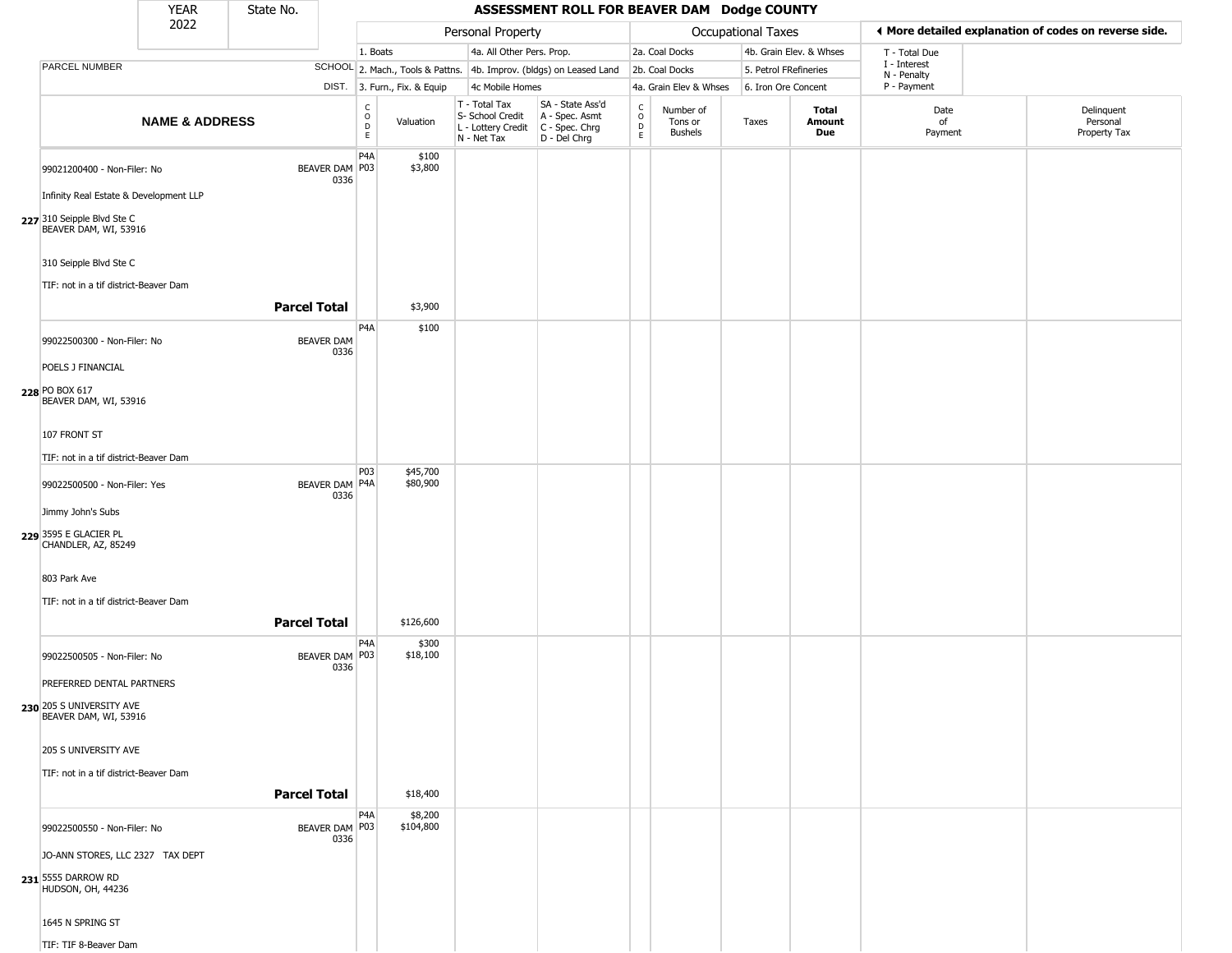|                                                  | <b>YEAR</b>               | State No.           |                               |                                                |                              |                                        | ASSESSMENT ROLL FOR BEAVER DAM Dodge COUNTY                          |                                             |                                        |                    |                         |                             |                                                       |
|--------------------------------------------------|---------------------------|---------------------|-------------------------------|------------------------------------------------|------------------------------|----------------------------------------|----------------------------------------------------------------------|---------------------------------------------|----------------------------------------|--------------------|-------------------------|-----------------------------|-------------------------------------------------------|
|                                                  | 2022                      |                     |                               |                                                | Personal Property            |                                        |                                                                      |                                             |                                        | Occupational Taxes |                         |                             | ◀ More detailed explanation of codes on reverse side. |
|                                                  |                           |                     |                               | 1. Boats                                       |                              | 4a. All Other Pers. Prop.              |                                                                      |                                             | 2a. Coal Docks                         |                    | 4b. Grain Elev. & Whses | T - Total Due               |                                                       |
| PARCEL NUMBER                                    |                           |                     |                               |                                                |                              |                                        | SCHOOL 2. Mach., Tools & Pattns. 4b. Improv. (bldgs) on Leased Land  |                                             | 2b. Coal Docks                         |                    | 5. Petrol FRefineries   | I - Interest<br>N - Penalty |                                                       |
|                                                  |                           |                     |                               | DIST. 3. Furn., Fix. & Equip                   |                              | 4c Mobile Homes                        |                                                                      |                                             | 4a. Grain Elev & Whses                 |                    | 6. Iron Ore Concent     | P - Payment                 |                                                       |
|                                                  | <b>NAME &amp; ADDRESS</b> |                     |                               | $\frac{c}{0}$<br>Valuation<br>$\mathsf D$<br>E | T - Total Tax<br>N - Net Tax | S- School Credit<br>L - Lottery Credit | SA - State Ass'd<br>A - Spec. Asmt<br>C - Spec. Chrg<br>D - Del Chrg | $\frac{c}{0}$<br>$\mathsf D$<br>$\mathsf E$ | Number of<br>Tons or<br><b>Bushels</b> | Taxes              | Total<br>Amount<br>Due  | Date<br>of<br>Payment       | Delinquent<br>Personal<br>Property Tax                |
|                                                  |                           | <b>Parcel Total</b> |                               | \$113,000                                      |                              |                                        |                                                                      |                                             |                                        |                    |                         |                             |                                                       |
| 99022600000 - Non-Filer: Yes                     |                           |                     | <b>BEAVER DAM P4A</b><br>0336 | P <sub>0</sub> 3<br>\$400<br>\$3,500           |                              |                                        |                                                                      |                                             |                                        |                    |                         |                             |                                                       |
| JOHNNIE'S "66" INC                               |                           |                     |                               |                                                |                              |                                        |                                                                      |                                             |                                        |                    |                         |                             |                                                       |
| 232 214 N Center St<br>Beaver Dam, WI, 53916     |                           |                     |                               |                                                |                              |                                        |                                                                      |                                             |                                        |                    |                         |                             |                                                       |
| 214 N Center St                                  |                           |                     |                               |                                                |                              |                                        |                                                                      |                                             |                                        |                    |                         |                             |                                                       |
| TIF: not in a tif district-Beaver Dam            |                           |                     |                               |                                                |                              |                                        |                                                                      |                                             |                                        |                    |                         |                             |                                                       |
|                                                  |                           | <b>Parcel Total</b> |                               | \$3,900                                        |                              |                                        |                                                                      |                                             |                                        |                    |                         |                             |                                                       |
| 99022600100 - Non-Filer: No                      |                           |                     | <b>BEAVER DAM</b><br>0336     | P03<br>\$15,400                                |                              |                                        |                                                                      |                                             |                                        |                    |                         |                             |                                                       |
| JOHNSON BANK COMMERCIAL LEASING DIVISION         |                           |                     |                               |                                                |                              |                                        |                                                                      |                                             |                                        |                    |                         |                             |                                                       |
| 233 555 MAIN ST, STE 340<br>RACINE, WI, 53403    |                           |                     |                               |                                                |                              |                                        |                                                                      |                                             |                                        |                    |                         |                             |                                                       |
| 820 PARK AVE, STE E2                             |                           |                     |                               |                                                |                              |                                        |                                                                      |                                             |                                        |                    |                         |                             |                                                       |
| TIF: not in a tif district-Beaver Dam            |                           |                     |                               |                                                |                              |                                        |                                                                      |                                             |                                        |                    |                         |                             |                                                       |
| 99022900100 - Non-Filer: No                      |                           |                     | BEAVER DAM P03<br>0336        | P4A<br>\$800<br>\$1,100                        |                              |                                        |                                                                      |                                             |                                        |                    |                         |                             |                                                       |
| EDWARD D JONES & CO., L.P. DBA: BRANCH TAX 01542 |                           |                     |                               |                                                |                              |                                        |                                                                      |                                             |                                        |                    |                         |                             |                                                       |
| 234 PO BOX 66528<br>ST LOUIS, MO, 63166          |                           |                     |                               |                                                |                              |                                        |                                                                      |                                             |                                        |                    |                         |                             |                                                       |
| 200 Front Street, SUITE 2B                       |                           |                     |                               |                                                |                              |                                        |                                                                      |                                             |                                        |                    |                         |                             |                                                       |
| TIF: not in a tif district-Beaver Dam            |                           |                     |                               |                                                |                              |                                        |                                                                      |                                             |                                        |                    |                         |                             |                                                       |
|                                                  |                           | <b>Parcel Total</b> |                               | \$1,900                                        |                              |                                        |                                                                      |                                             |                                        |                    |                         |                             |                                                       |
| 99022900400 - Non-Filer: Yes                     |                           |                     | BEAVER DAM P4A                | P <sub>03</sub><br>\$100<br>\$100              |                              |                                        |                                                                      |                                             |                                        |                    |                         |                             |                                                       |
| INTERGRATED AUTO SOLUTIONS                       |                           |                     | 0336                          |                                                |                              |                                        |                                                                      |                                             |                                        |                    |                         |                             |                                                       |
| 235 207 S CENTER ST<br>BEAVER DAM, WI, 53916     |                           |                     |                               |                                                |                              |                                        |                                                                      |                                             |                                        |                    |                         |                             |                                                       |
| 207 S CENTER ST                                  |                           |                     |                               |                                                |                              |                                        |                                                                      |                                             |                                        |                    |                         |                             |                                                       |
| TIF: not in a tif district-Beaver Dam            |                           |                     |                               |                                                |                              |                                        |                                                                      |                                             |                                        |                    |                         |                             |                                                       |
|                                                  |                           | <b>Parcel Total</b> |                               | \$200                                          |                              |                                        |                                                                      |                                             |                                        |                    |                         |                             |                                                       |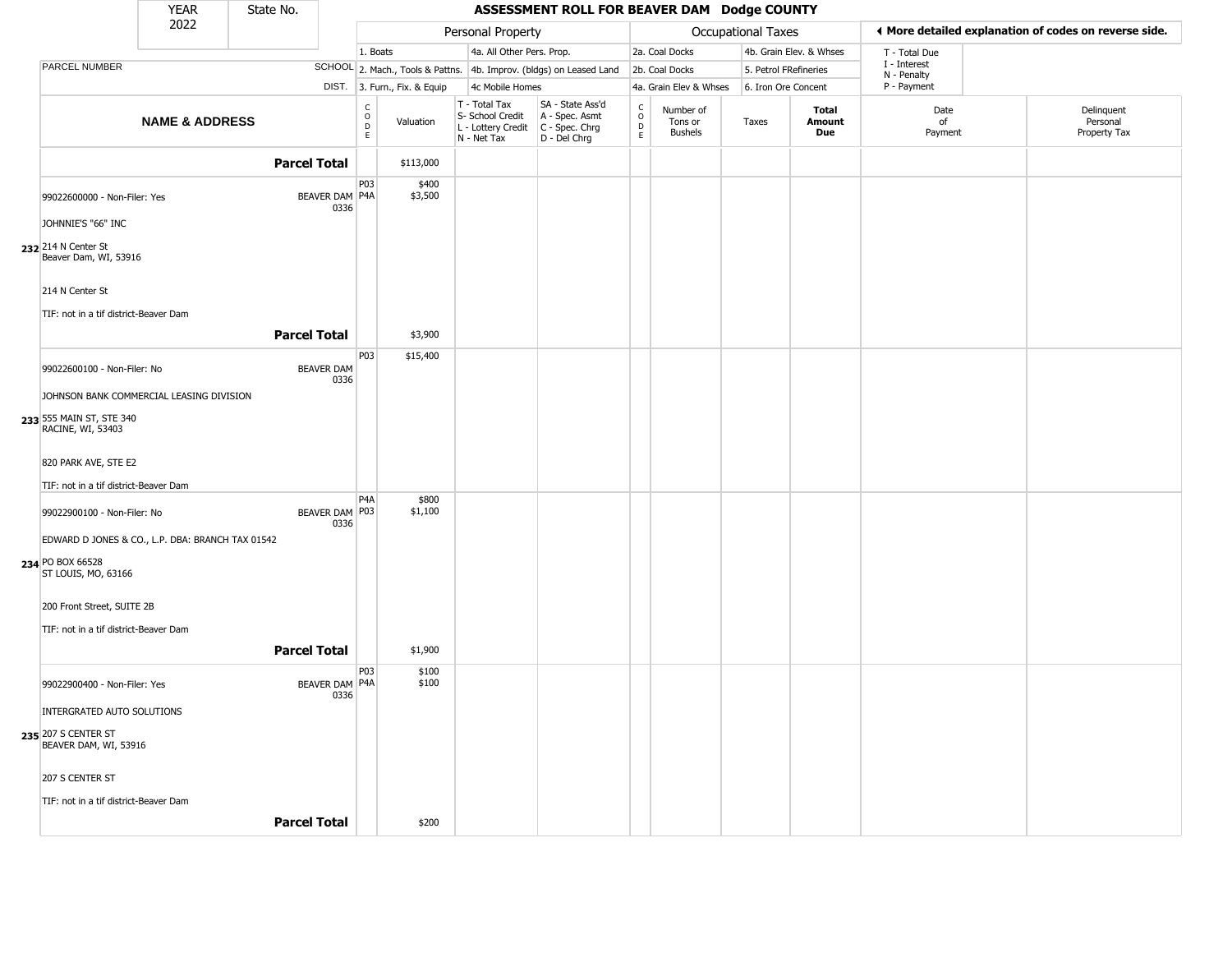|                                                                    | <b>YEAR</b>               | State No. |                           |                                    |                              |                                                                        | ASSESSMENT ROLL FOR BEAVER DAM Dodge COUNTY                          |                                             |                                 |                           |                         |                             |                                                       |
|--------------------------------------------------------------------|---------------------------|-----------|---------------------------|------------------------------------|------------------------------|------------------------------------------------------------------------|----------------------------------------------------------------------|---------------------------------------------|---------------------------------|---------------------------|-------------------------|-----------------------------|-------------------------------------------------------|
|                                                                    | 2022                      |           |                           |                                    |                              | Personal Property                                                      |                                                                      |                                             |                                 | <b>Occupational Taxes</b> |                         |                             | ♦ More detailed explanation of codes on reverse side. |
|                                                                    |                           |           |                           | 1. Boats                           |                              | 4a. All Other Pers. Prop.                                              |                                                                      |                                             | 2a. Coal Docks                  |                           | 4b. Grain Elev. & Whses | T - Total Due               |                                                       |
| PARCEL NUMBER                                                      |                           |           |                           |                                    |                              |                                                                        | SCHOOL 2. Mach., Tools & Pattns. 4b. Improv. (bldgs) on Leased Land  |                                             | 2b. Coal Docks                  | 5. Petrol FRefineries     |                         | I - Interest<br>N - Penalty |                                                       |
|                                                                    |                           |           |                           |                                    | DIST. 3. Furn., Fix. & Equip | 4c Mobile Homes                                                        |                                                                      |                                             | 4a. Grain Elev & Whses          | 6. Iron Ore Concent       |                         | P - Payment                 |                                                       |
|                                                                    | <b>NAME &amp; ADDRESS</b> |           |                           | C<br>$\ddot{\mathbf{O}}$<br>D<br>E | Valuation                    | T - Total Tax<br>S- School Credit<br>L - Lottery Credit<br>N - Net Tax | SA - State Ass'd<br>A - Spec. Asmt<br>C - Spec. Chrg<br>D - Del Chrg | $\frac{C}{O}$<br>$\mathsf D$<br>$\mathsf E$ | Number of<br>Tons or<br>Bushels | Taxes                     | Total<br>Amount<br>Due  | Date<br>of<br>Payment       | Delinquent<br>Personal<br>Property Tax                |
| 99023000000 - Non-Filer: Yes<br>JAMES LEASING, LLC                 |                           |           | <b>BEAVER DAM</b><br>0336 | P03                                | \$1,900                      |                                                                        |                                                                      |                                             |                                 |                           |                         |                             |                                                       |
| 236 3375 INTERTECH DR<br>BROOKFIELD, WI, 53045                     |                           |           |                           |                                    |                              |                                                                        |                                                                      |                                             |                                 |                           |                         |                             |                                                       |
| 130 PARK AVE<br>TIF: not in a tif district-Beaver Dam              |                           |           |                           |                                    |                              |                                                                        |                                                                      |                                             |                                 |                           |                         |                             |                                                       |
|                                                                    |                           |           | BEAVER DAM P03            | P <sub>4</sub> A                   | \$300<br>\$17,700            |                                                                        |                                                                      |                                             |                                 |                           |                         |                             |                                                       |
| 99023000100 - Non-Filer: No<br>MTT INC, DBA K & B TREE & LAWN CARE |                           |           | 0336                      |                                    |                              |                                                                        |                                                                      |                                             |                                 |                           |                         |                             |                                                       |
| $237$ 101 Beltline Dr<br>Beaver Dam, WI, 53916                     |                           |           |                           |                                    |                              |                                                                        |                                                                      |                                             |                                 |                           |                         |                             |                                                       |
| 101 Beltline Dr                                                    |                           |           |                           |                                    |                              |                                                                        |                                                                      |                                             |                                 |                           |                         |                             |                                                       |
| TIF: not in a tif district-Beaver Dam                              |                           |           |                           |                                    |                              |                                                                        |                                                                      |                                             |                                 |                           |                         |                             |                                                       |
|                                                                    |                           |           | <b>Parcel Total</b>       |                                    | \$18,000                     |                                                                        |                                                                      |                                             |                                 |                           |                         |                             |                                                       |
| 99023300100 - Non-Filer: No                                        |                           |           | <b>BEAVER DAM</b><br>0336 | P03                                | \$6,500                      |                                                                        |                                                                      |                                             |                                 |                           |                         |                             |                                                       |
| Rompre's Karpet Korner                                             |                           |           |                           |                                    |                              |                                                                        |                                                                      |                                             |                                 |                           |                         |                             |                                                       |
| 238 216 S Spring St<br>Beaver Dam, WI, 53916                       |                           |           |                           |                                    |                              |                                                                        |                                                                      |                                             |                                 |                           |                         |                             |                                                       |
| 216 S Spring St<br>TIF: not in a tif district-Beaver Dam           |                           |           |                           |                                    |                              |                                                                        |                                                                      |                                             |                                 |                           |                         |                             |                                                       |
|                                                                    |                           |           |                           | P <sub>0</sub> 3                   | \$11,000                     |                                                                        |                                                                      |                                             |                                 |                           |                         |                             |                                                       |
| 99023300200 - Non-Filer: No<br>DANCE NOW DANCE STUDIOS, LLC        |                           |           | <b>BEAVER DAM</b><br>0336 |                                    |                              |                                                                        |                                                                      |                                             |                                 |                           |                         |                             |                                                       |
| 239 344 ROSENDALE ST<br>BEAVER DAM, WI, 53916                      |                           |           |                           |                                    |                              |                                                                        |                                                                      |                                             |                                 |                           |                         |                             |                                                       |
| 334 ROSENDALE ST                                                   |                           |           |                           |                                    |                              |                                                                        |                                                                      |                                             |                                 |                           |                         |                             |                                                       |
| TIF: not in a tif district-Beaver Dam                              |                           |           |                           | P <sub>4</sub> A                   | \$500                        |                                                                        |                                                                      |                                             |                                 |                           |                         |                             |                                                       |
| 99023300300 - Non-Filer: No                                        |                           |           | BEAVER DAM P03<br>0336    |                                    | \$109,900                    |                                                                        |                                                                      |                                             |                                 |                           |                         |                             |                                                       |
| STERLING, INC DBA: KAY JEWELERS #4752                              |                           |           |                           |                                    |                              |                                                                        |                                                                      |                                             |                                 |                           |                         |                             |                                                       |
| 240 375 GHENT RD<br>AKRON, OH, 44333                               |                           |           |                           |                                    |                              |                                                                        |                                                                      |                                             |                                 |                           |                         |                             |                                                       |
| 100 FRANCES LN, STE E                                              |                           |           |                           |                                    |                              |                                                                        |                                                                      |                                             |                                 |                           |                         |                             |                                                       |
| TIF: not in a tif district-Beaver Dam                              |                           |           |                           |                                    |                              |                                                                        |                                                                      |                                             |                                 |                           |                         |                             |                                                       |
|                                                                    |                           |           | <b>Parcel Total</b>       |                                    | \$110,400                    |                                                                        |                                                                      |                                             |                                 |                           |                         |                             |                                                       |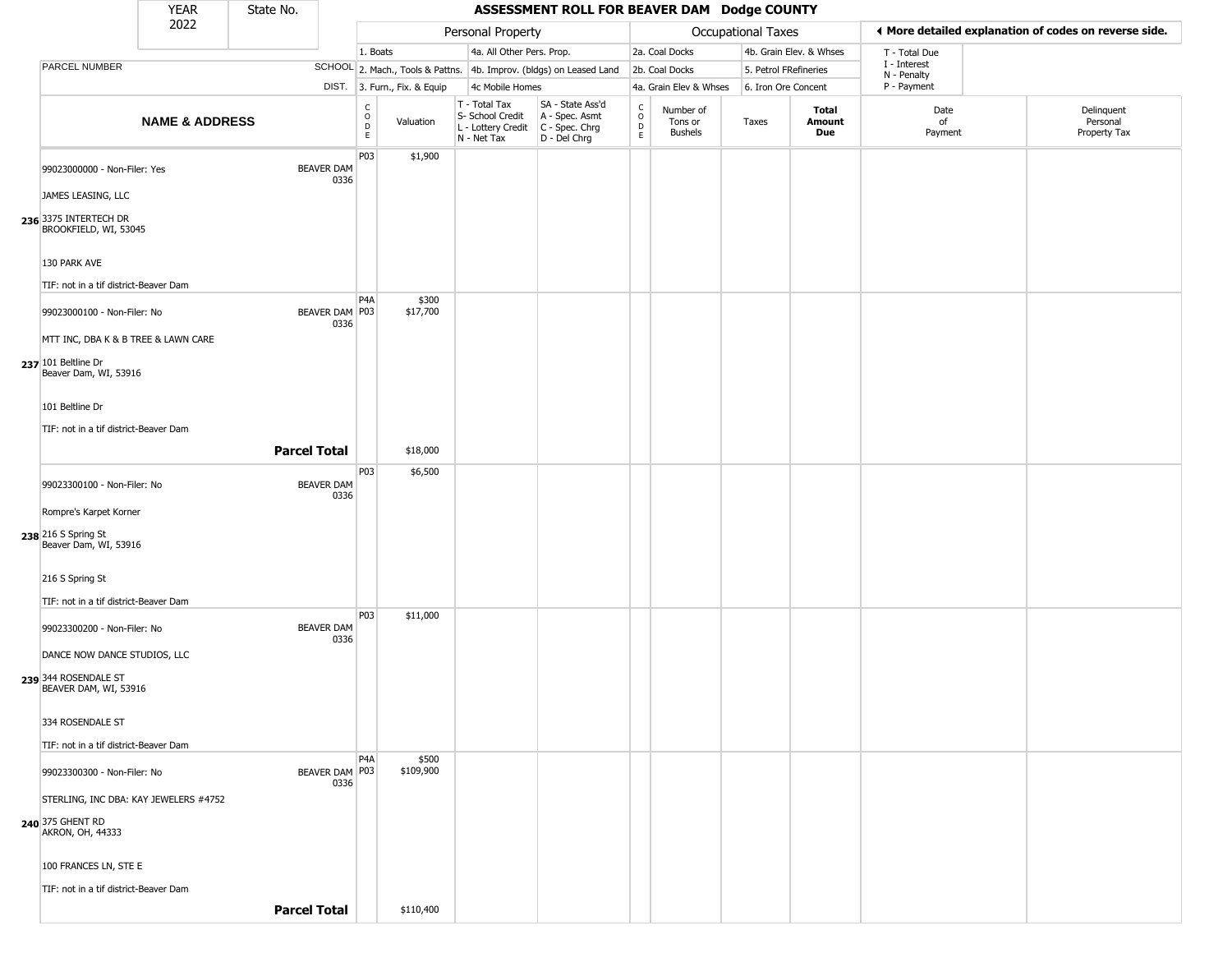|                                                                                                    | YEAR                      | State No.           |                           |                                                 |                              |                                                                        | ASSESSMENT ROLL FOR BEAVER DAM Dodge COUNTY                            |                                            |                                        |       |                         |                             |                                                       |
|----------------------------------------------------------------------------------------------------|---------------------------|---------------------|---------------------------|-------------------------------------------------|------------------------------|------------------------------------------------------------------------|------------------------------------------------------------------------|--------------------------------------------|----------------------------------------|-------|-------------------------|-----------------------------|-------------------------------------------------------|
|                                                                                                    | 2022                      |                     |                           |                                                 |                              | Personal Property                                                      |                                                                        |                                            | <b>Occupational Taxes</b>              |       |                         |                             | ♦ More detailed explanation of codes on reverse side. |
|                                                                                                    |                           |                     |                           | 1. Boats                                        |                              | 4a. All Other Pers. Prop.                                              |                                                                        |                                            | 2a. Coal Docks                         |       | 4b. Grain Elev. & Whses | T - Total Due               |                                                       |
| PARCEL NUMBER                                                                                      |                           |                     |                           |                                                 |                              |                                                                        | SCHOOL 2. Mach., Tools & Pattns. 4b. Improv. (bldgs) on Leased Land    |                                            | 2b. Coal Docks                         |       | 5. Petrol FRefineries   | I - Interest<br>N - Penalty |                                                       |
|                                                                                                    |                           |                     |                           |                                                 | DIST. 3. Furn., Fix. & Equip | 4c Mobile Homes                                                        |                                                                        |                                            | 4a. Grain Elev & Whses                 |       | 6. Iron Ore Concent     | P - Payment                 |                                                       |
|                                                                                                    | <b>NAME &amp; ADDRESS</b> |                     |                           | $\begin{array}{c} C \\ O \\ D \\ E \end{array}$ | Valuation                    | T - Total Tax<br>S- School Credit<br>L - Lottery Credit<br>N - Net Tax | SA - State Ass'd<br>A - Spec. Asmt<br>$C - Spec. Chrg$<br>D - Del Chrg | $\begin{array}{c} C \\ 0 \\ E \end{array}$ | Number of<br>Tons or<br><b>Bushels</b> | Taxes | Total<br>Amount<br>Due  | Date<br>of<br>Payment       | Delinquent<br>Personal<br>Property Tax                |
| 99023400000 - Non-Filer: No<br>KAUL REFRIGERATION, INC                                             |                           |                     | <b>BEAVER DAM</b><br>0336 | P03                                             | \$300                        |                                                                        |                                                                        |                                            |                                        |       |                         |                             |                                                       |
| 241 PO BOX 415<br>BEAVER DAM, WI, 53916                                                            |                           |                     |                           |                                                 |                              |                                                                        |                                                                        |                                            |                                        |       |                         |                             |                                                       |
| 1010 S SPRING ST                                                                                   |                           |                     |                           |                                                 |                              |                                                                        |                                                                        |                                            |                                        |       |                         |                             |                                                       |
| TIF: not in a tif district-Beaver Dam<br>99023500000 - Non-Filer: No<br><b>KEITH'S BARBER SHOP</b> |                           |                     | <b>BEAVER DAM</b><br>0336 | P03                                             | \$2,600                      |                                                                        |                                                                        |                                            |                                        |       |                         |                             |                                                       |
| 242 108 S Spring St<br>Beaver Dam, WI, 53916                                                       |                           |                     |                           |                                                 |                              |                                                                        |                                                                        |                                            |                                        |       |                         |                             |                                                       |
| 108 S Spring St<br>TIF: not in a tif district-Beaver Dam                                           |                           |                     |                           |                                                 |                              |                                                                        |                                                                        |                                            |                                        |       |                         |                             |                                                       |
| 99023700400 - Non-Filer: Yes                                                                       |                           |                     | BEAVER DAM   P03<br>0336  | P <sub>4</sub> A                                | \$200<br>\$14,700            |                                                                        |                                                                        |                                            |                                        |       |                         |                             |                                                       |
| KEY WEST TANNING SALON                                                                             |                           |                     |                           |                                                 |                              |                                                                        |                                                                        |                                            |                                        |       |                         |                             |                                                       |
| 243 1190 DECLARK ST<br>BEAVER DAM, WI, 53916                                                       |                           |                     |                           |                                                 |                              |                                                                        |                                                                        |                                            |                                        |       |                         |                             |                                                       |
| 1190 DECLARK ST<br>TIF: not in a tif district-Beaver Dam                                           |                           |                     |                           |                                                 |                              |                                                                        |                                                                        |                                            |                                        |       |                         |                             |                                                       |
|                                                                                                    |                           | <b>Parcel Total</b> |                           |                                                 | \$14,900                     |                                                                        |                                                                        |                                            |                                        |       |                         |                             |                                                       |
| 99024300000 - Non-Filer: Yes<br>Knaup Homes Inc                                                    |                           |                     | BEAVER DAM P03<br>0336    | P4A                                             | \$1,500<br>\$4,700           |                                                                        |                                                                        |                                            |                                        |       |                         |                             |                                                       |
| 244 1333 Wayland St<br>Beaver Dam, WI, 53916                                                       |                           |                     |                           |                                                 |                              |                                                                        |                                                                        |                                            |                                        |       |                         |                             |                                                       |
| 1333 Wayland St<br>TIF: not in a tif district-Beaver Dam                                           |                           |                     |                           |                                                 |                              |                                                                        |                                                                        |                                            |                                        |       |                         |                             |                                                       |
|                                                                                                    |                           | <b>Parcel Total</b> |                           |                                                 | \$6,200                      |                                                                        |                                                                        |                                            |                                        |       |                         |                             |                                                       |
| 99024400800 - Non-Filer: Yes                                                                       |                           |                     | BEAVER DAM P03<br>0336    | P4A                                             | \$2,100<br>\$390,900         |                                                                        |                                                                        |                                            |                                        |       |                         |                             |                                                       |
| KOHL'S DEPARTMENT STORE #564 KOHL'S VALUE SERVICES, INC<br>245 PO BOX 3208<br>MILWAUKEE, WI, 53201 |                           |                     |                           |                                                 |                              |                                                                        |                                                                        |                                            |                                        |       |                         |                             |                                                       |
| 1734 N SPRING ST                                                                                   |                           |                     |                           |                                                 |                              |                                                                        |                                                                        |                                            |                                        |       |                         |                             |                                                       |
| TIF: not in a tif district-Beaver Dam                                                              |                           | <b>Parcel Total</b> |                           |                                                 | \$393,000                    |                                                                        |                                                                        |                                            |                                        |       |                         |                             |                                                       |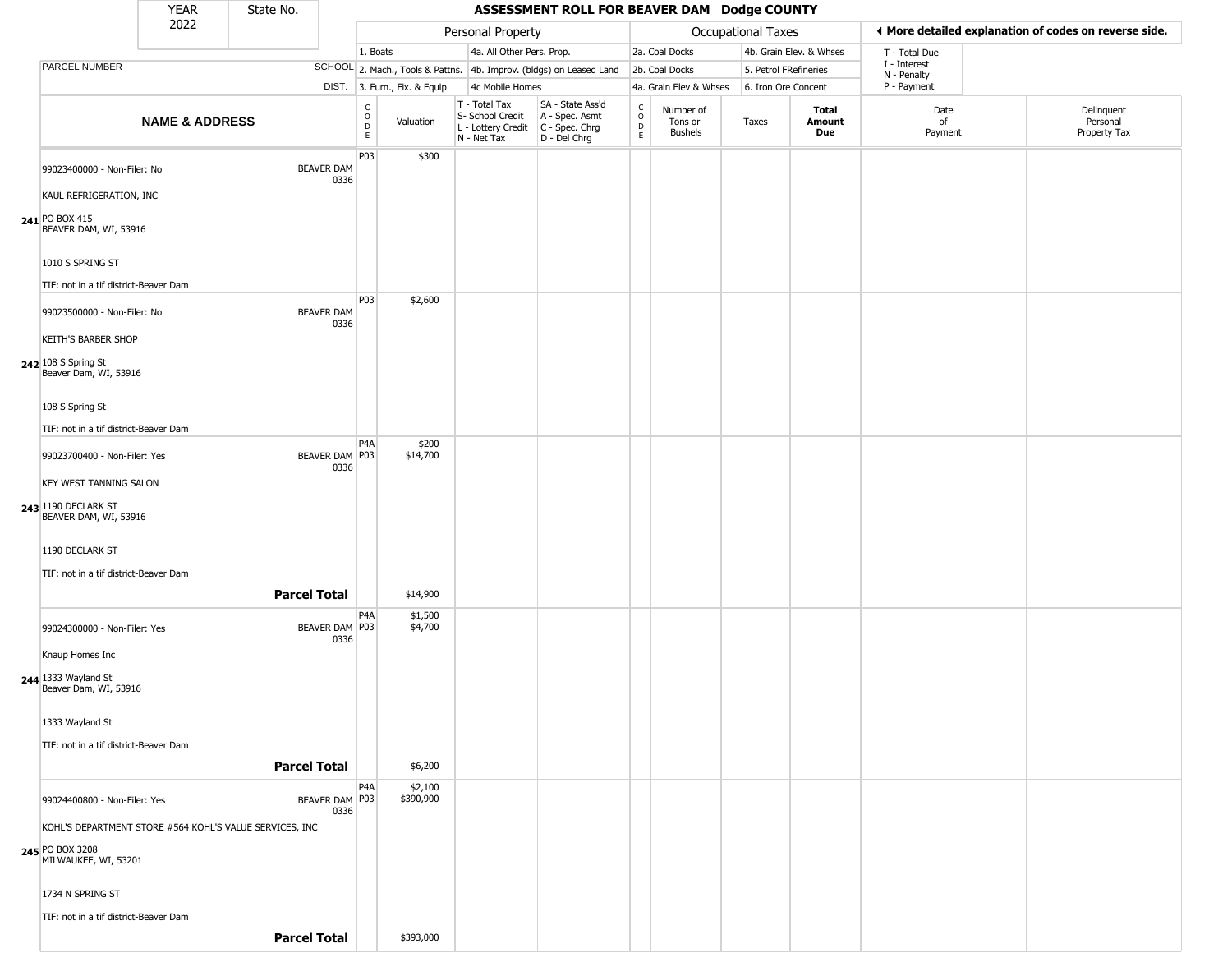|                                                           | <b>YEAR</b>               | State No.           |                           |                                          |                              |                                                                                         | ASSESSMENT ROLL FOR BEAVER DAM Dodge COUNTY                         |                         |                                        |                           |                         |                             |                                                       |
|-----------------------------------------------------------|---------------------------|---------------------|---------------------------|------------------------------------------|------------------------------|-----------------------------------------------------------------------------------------|---------------------------------------------------------------------|-------------------------|----------------------------------------|---------------------------|-------------------------|-----------------------------|-------------------------------------------------------|
|                                                           | 2022                      |                     |                           |                                          |                              | Personal Property                                                                       |                                                                     |                         |                                        | <b>Occupational Taxes</b> |                         |                             | ◀ More detailed explanation of codes on reverse side. |
|                                                           |                           |                     |                           | 1. Boats                                 |                              | 4a. All Other Pers. Prop.                                                               |                                                                     |                         | 2a. Coal Docks                         |                           | 4b. Grain Elev. & Whses | T - Total Due               |                                                       |
| PARCEL NUMBER                                             |                           |                     |                           |                                          |                              |                                                                                         | SCHOOL 2. Mach., Tools & Pattns. 4b. Improv. (bldgs) on Leased Land |                         | 2b. Coal Docks                         | 5. Petrol FRefineries     |                         | I - Interest<br>N - Penalty |                                                       |
|                                                           |                           |                     |                           |                                          | DIST. 3. Furn., Fix. & Equip | 4c Mobile Homes                                                                         |                                                                     |                         | 4a. Grain Elev & Whses                 | 6. Iron Ore Concent       |                         | P - Payment                 |                                                       |
|                                                           | <b>NAME &amp; ADDRESS</b> |                     |                           | $\rm _o^C$<br>$\mathsf D$<br>$\mathsf E$ | Valuation                    | $T - Total Tax$<br>S- School Credit<br>L - Lottery Credit C - Spec. Chrg<br>N - Net Tax | SA - State Ass'd<br>A - Spec. Asmt<br>D - Del Chrg                  | $\frac{c}{0}$<br>D<br>E | Number of<br>Tons or<br><b>Bushels</b> | Taxes                     | Total<br>Amount<br>Due  | Date<br>of<br>Payment       | Delinquent<br>Personal<br>Property Tax                |
| 99024400900 - Non-Filer: No                               |                           |                     | BEAVER DAM   P03<br>0336  | P <sub>4</sub> A                         | \$200<br>\$4,700             |                                                                                         |                                                                     |                         |                                        |                           |                         |                             |                                                       |
| KOOKS BEAVER DAM, LLC DBA DAIRY QUEEN TOM & JULIE KOOK    |                           |                     |                           |                                          |                              |                                                                                         |                                                                     |                         |                                        |                           |                         |                             |                                                       |
| 246 625 57TH ST 8TH FLOOR<br>KENOSHA, WI, 53140           |                           |                     |                           |                                          |                              |                                                                                         |                                                                     |                         |                                        |                           |                         |                             |                                                       |
| 1501 N CENTER ST<br>TIF: not in a tif district-Beaver Dam |                           |                     |                           |                                          |                              |                                                                                         |                                                                     |                         |                                        |                           |                         |                             |                                                       |
|                                                           |                           | <b>Parcel Total</b> |                           |                                          | \$4,900                      |                                                                                         |                                                                     |                         |                                        |                           |                         |                             |                                                       |
| 99024401000 - Non-Filer: No                               |                           |                     | BEAVER DAM P03<br>0336    | P <sub>4</sub> A                         | \$57,100<br>\$219,700        |                                                                                         |                                                                     |                         |                                        |                           |                         |                             |                                                       |
| KWIK TRIP, INC #346                                       |                           |                     |                           |                                          |                              |                                                                                         |                                                                     |                         |                                        |                           |                         |                             |                                                       |
| 247 1626 OAK STREET<br>LA CROSSE, WI, 54602               |                           |                     |                           |                                          |                              |                                                                                         |                                                                     |                         |                                        |                           |                         |                             |                                                       |
| W9153 CTY HWY G                                           |                           |                     |                           |                                          |                              |                                                                                         |                                                                     |                         |                                        |                           |                         |                             |                                                       |
| TIF: not in a tif district-Beaver Dam                     |                           |                     |                           |                                          |                              |                                                                                         |                                                                     |                         |                                        |                           |                         |                             |                                                       |
|                                                           |                           | <b>Parcel Total</b> |                           |                                          | \$276,800                    |                                                                                         |                                                                     |                         |                                        |                           |                         |                             |                                                       |
| 99024700000 - Non-Filer: No                               |                           |                     | BEAVER DAM P03<br>0336    | P <sub>4</sub> A                         | \$1,700<br>\$3,500           |                                                                                         |                                                                     |                         |                                        |                           |                         |                             |                                                       |
| GREY INSURANCE & FINANCIAL SERVICES INC John Grey         |                           |                     |                           |                                          |                              |                                                                                         |                                                                     |                         |                                        |                           |                         |                             |                                                       |
| 248 800 PARK AVE<br>BEAVER DAM, WI, 53916                 |                           |                     |                           |                                          |                              |                                                                                         |                                                                     |                         |                                        |                           |                         |                             |                                                       |
| 800 PARK AVE                                              |                           |                     |                           |                                          |                              |                                                                                         |                                                                     |                         |                                        |                           |                         |                             |                                                       |
| TIF: not in a tif district-Beaver Dam                     |                           |                     |                           |                                          |                              |                                                                                         |                                                                     |                         |                                        |                           |                         |                             |                                                       |
|                                                           |                           | <b>Parcel Total</b> |                           |                                          | \$5,200                      |                                                                                         |                                                                     |                         |                                        |                           |                         |                             |                                                       |
| 99024700500 - Non-Filer: Yes                              |                           |                     | <b>BEAVER DAM</b><br>0336 | P03                                      | \$1,000                      |                                                                                         |                                                                     |                         |                                        |                           |                         |                             |                                                       |
| DREYER'S GRAND ICE CREAM, INC C/O RYAN, LLC               |                           |                     |                           |                                          |                              |                                                                                         |                                                                     |                         |                                        |                           |                         |                             |                                                       |
| 249 PO BOX 4900 DEPT 660<br>SCOTTSDALE, AZ, 85261-4900    |                           |                     |                           |                                          |                              |                                                                                         |                                                                     |                         |                                        |                           |                         |                             |                                                       |
| VARIOUS                                                   |                           |                     |                           |                                          |                              |                                                                                         |                                                                     |                         |                                        |                           |                         |                             |                                                       |
| TIF: not in a tif district-Beaver Dam                     |                           |                     |                           |                                          |                              |                                                                                         |                                                                     |                         |                                        |                           |                         |                             |                                                       |
| 99025000050 - Non-Filer: No                               |                           |                     | BEAVER DAM P03<br>0336    | P <sub>4</sub> A                         | \$3,000<br>\$5,200           |                                                                                         |                                                                     |                         |                                        |                           |                         |                             |                                                       |
| <b>GEO-LOGIC ASSOCIATES</b>                               |                           |                     |                           |                                          |                              |                                                                                         |                                                                     |                         |                                        |                           |                         |                             |                                                       |
| 250 107 PARALLEL ST<br>BEAVER DAM, WI, 53916              |                           |                     |                           |                                          |                              |                                                                                         |                                                                     |                         |                                        |                           |                         |                             |                                                       |
| 107 Parallel St                                           |                           |                     |                           |                                          |                              |                                                                                         |                                                                     |                         |                                        |                           |                         |                             |                                                       |
| TIF: not in a tif district-Beaver Dam                     |                           |                     |                           |                                          |                              |                                                                                         |                                                                     |                         |                                        |                           |                         |                             |                                                       |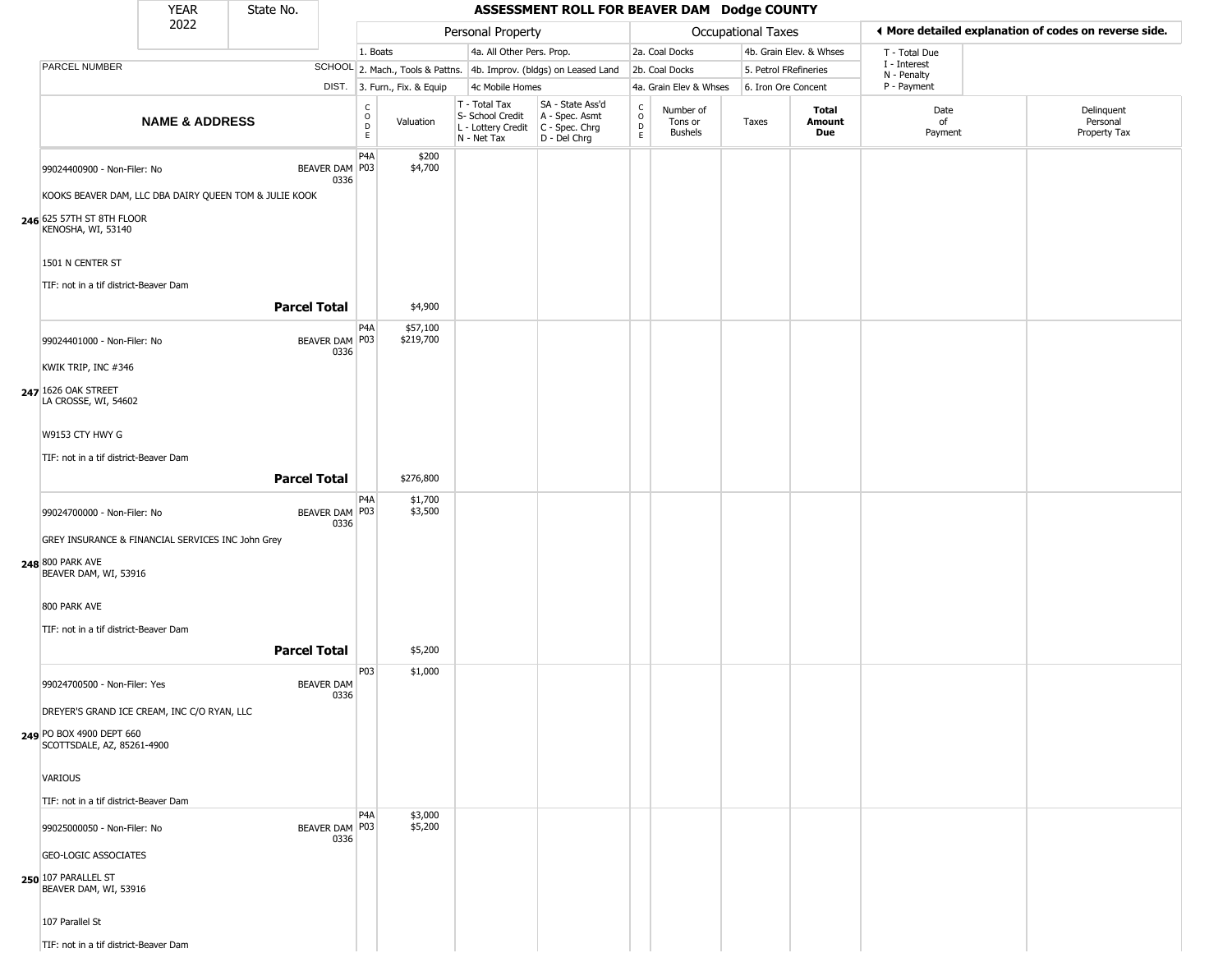|                                                             | <b>YEAR</b>               | State No.           |                        |                                        |                              |                                                                        | ASSESSMENT ROLL FOR BEAVER DAM Dodge COUNTY                          |                                                   |                                 |                           |                         |                             |                                                       |
|-------------------------------------------------------------|---------------------------|---------------------|------------------------|----------------------------------------|------------------------------|------------------------------------------------------------------------|----------------------------------------------------------------------|---------------------------------------------------|---------------------------------|---------------------------|-------------------------|-----------------------------|-------------------------------------------------------|
|                                                             | 2022                      |                     |                        |                                        |                              | Personal Property                                                      |                                                                      |                                                   |                                 | <b>Occupational Taxes</b> |                         |                             | ◀ More detailed explanation of codes on reverse side. |
|                                                             |                           |                     |                        | 1. Boats                               |                              | 4a. All Other Pers. Prop.                                              |                                                                      |                                                   | 2a. Coal Docks                  |                           | 4b. Grain Elev. & Whses | T - Total Due               |                                                       |
| PARCEL NUMBER                                               |                           |                     |                        |                                        |                              |                                                                        | SCHOOL 2. Mach., Tools & Pattns. 4b. Improv. (bldgs) on Leased Land  |                                                   | 2b. Coal Docks                  | 5. Petrol FRefineries     |                         | I - Interest<br>N - Penalty |                                                       |
|                                                             |                           |                     |                        |                                        | DIST. 3. Furn., Fix. & Equip | 4c Mobile Homes                                                        |                                                                      |                                                   | 4a. Grain Elev & Whses          | 6. Iron Ore Concent       |                         | P - Payment                 |                                                       |
|                                                             | <b>NAME &amp; ADDRESS</b> |                     |                        | C<br>$_{\rm D}^{\rm O}$<br>$\mathsf E$ | Valuation                    | T - Total Tax<br>S- School Credit<br>L - Lottery Credit<br>N - Net Tax | SA - State Ass'd<br>A - Spec. Asmt<br>C - Spec. Chrg<br>D - Del Chrg | $\begin{array}{c}\nC \\ O \\ D \\ E\n\end{array}$ | Number of<br>Tons or<br>Bushels | Taxes                     | Total<br>Amount<br>Due  | Date<br>of<br>Payment       | Delinquent<br>Personal<br>Property Tax                |
|                                                             |                           | <b>Parcel Total</b> |                        |                                        | \$8,200                      |                                                                        |                                                                      |                                                   |                                 |                           |                         |                             |                                                       |
| 99025000100 - Non-Filer: No<br>Kwik Trip Inc # 785          |                           |                     | BEAVER DAM P03<br>0336 | P <sub>4</sub> A                       | \$22,900<br>\$62,900         |                                                                        |                                                                      |                                                   |                                 |                           |                         |                             |                                                       |
| 251 1626 OAK ST<br>LA CROSSE, WI, 54602<br>1504 N CENTER ST |                           |                     |                        |                                        |                              |                                                                        |                                                                      |                                                   |                                 |                           |                         |                             |                                                       |
|                                                             |                           |                     |                        |                                        |                              |                                                                        |                                                                      |                                                   |                                 |                           |                         |                             |                                                       |
| TIF: not in a tif district-Beaver Dam                       |                           | <b>Parcel Total</b> |                        |                                        | \$85,800                     |                                                                        |                                                                      |                                                   |                                 |                           |                         |                             |                                                       |
|                                                             |                           |                     |                        | P <sub>4</sub> A                       | \$48,100                     |                                                                        |                                                                      |                                                   |                                 |                           |                         |                             |                                                       |
| 99025000200 - Non-Filer: No                                 |                           |                     | BEAVER DAM P03<br>0336 |                                        | \$78,600                     |                                                                        |                                                                      |                                                   |                                 |                           |                         |                             |                                                       |
| KWIK TRIP, INC #400                                         |                           |                     |                        |                                        |                              |                                                                        |                                                                      |                                                   |                                 |                           |                         |                             |                                                       |
| 252 1626 OAK ST<br>LA CROSSE, WI, 54602                     |                           |                     |                        |                                        |                              |                                                                        |                                                                      |                                                   |                                 |                           |                         |                             |                                                       |
| 2006 N SPRING ST                                            |                           |                     |                        |                                        |                              |                                                                        |                                                                      |                                                   |                                 |                           |                         |                             |                                                       |
| TIF: not in a tif district-Beaver Dam                       |                           |                     |                        |                                        |                              |                                                                        |                                                                      |                                                   |                                 |                           |                         |                             |                                                       |
|                                                             |                           | <b>Parcel Total</b> |                        |                                        | \$126,700                    |                                                                        |                                                                      |                                                   |                                 |                           |                         |                             |                                                       |
|                                                             |                           |                     |                        | P <sub>4</sub> A                       | \$100                        |                                                                        |                                                                      |                                                   |                                 |                           |                         |                             |                                                       |
| 99025000300 - Non-Filer: No                                 |                           |                     | BEAVER DAM P03<br>0336 |                                        | \$4,000                      |                                                                        |                                                                      |                                                   |                                 |                           |                         |                             |                                                       |
| KLUEWER CHIROPRACTIC, INC.                                  |                           |                     |                        |                                        |                              |                                                                        |                                                                      |                                                   |                                 |                           |                         |                             |                                                       |
| 253 1229 N CENTER STREET<br>BEAVER DAM, WI, 53916           |                           |                     |                        |                                        |                              |                                                                        |                                                                      |                                                   |                                 |                           |                         |                             |                                                       |
| 1229 N CENTER STREET                                        |                           |                     |                        |                                        |                              |                                                                        |                                                                      |                                                   |                                 |                           |                         |                             |                                                       |
| TIF: not in a tif district-Beaver Dam                       |                           |                     |                        |                                        |                              |                                                                        |                                                                      |                                                   |                                 |                           |                         |                             |                                                       |
|                                                             |                           | <b>Parcel Total</b> |                        |                                        | \$4,100                      |                                                                        |                                                                      |                                                   |                                 |                           |                         |                             |                                                       |
| 99025000400 - Non-Filer: No                                 |                           |                     | BEAVER DAM P03         | P4A                                    | \$4,800<br>\$32,600          |                                                                        |                                                                      |                                                   |                                 |                           |                         |                             |                                                       |
| KNIGHT BARRY TITLE ADVANTAGE LLC                            |                           |                     | 0336                   |                                        |                              |                                                                        |                                                                      |                                                   |                                 |                           |                         |                             |                                                       |
| 254 400 WISCONSIN AVE<br>RACINE, WI, 53403                  |                           |                     |                        |                                        |                              |                                                                        |                                                                      |                                                   |                                 |                           |                         |                             |                                                       |
| 820 PARK AVE, STE E2                                        |                           |                     |                        |                                        |                              |                                                                        |                                                                      |                                                   |                                 |                           |                         |                             |                                                       |
| TIF: not in a tif district-Beaver Dam                       |                           |                     |                        |                                        |                              |                                                                        |                                                                      |                                                   |                                 |                           |                         |                             |                                                       |
|                                                             |                           | <b>Parcel Total</b> |                        |                                        | \$37,400                     |                                                                        |                                                                      |                                                   |                                 |                           |                         |                             |                                                       |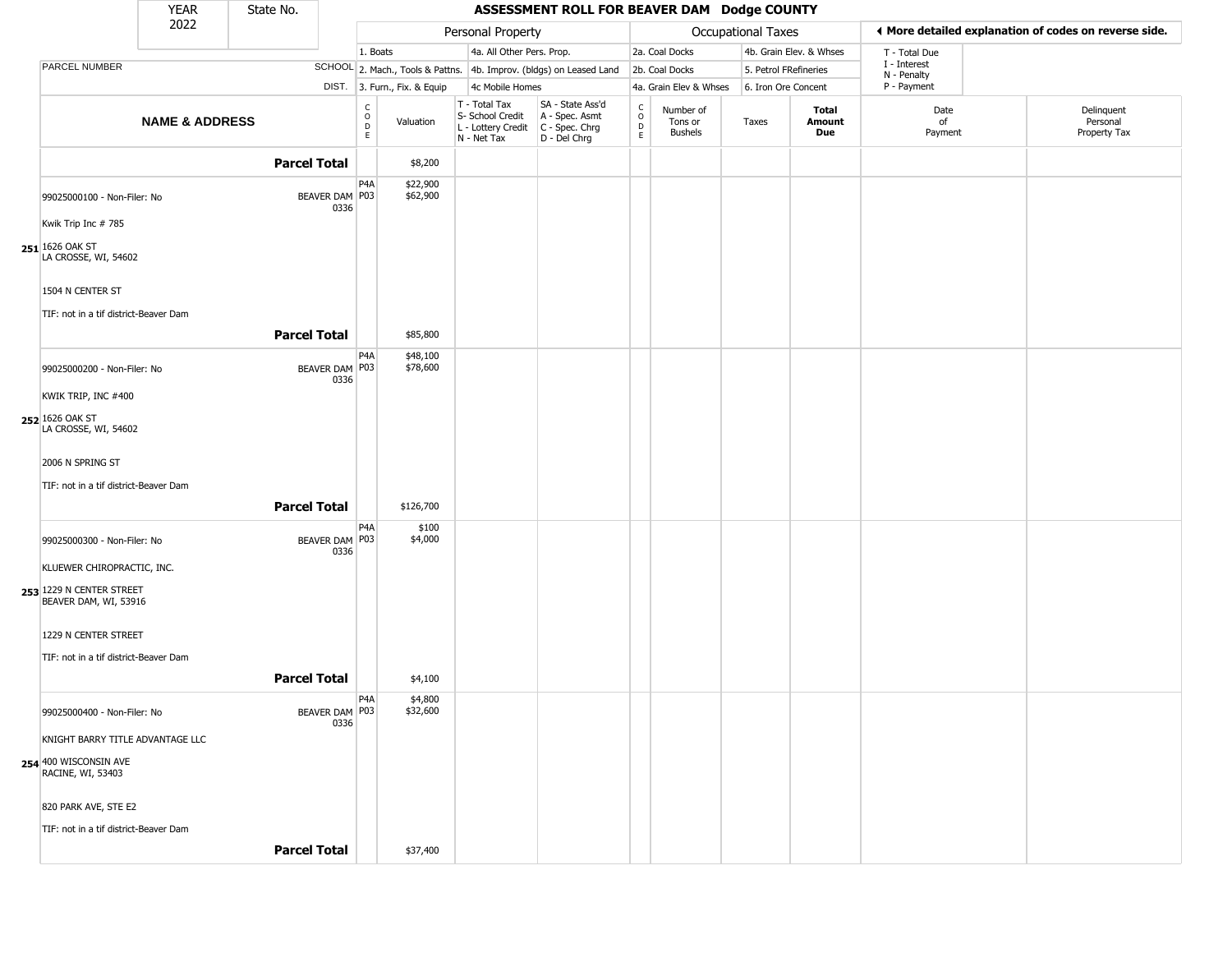|                                                      | <b>YEAR</b>               | State No. |                               |                                                |                              |                                                                        | ASSESSMENT ROLL FOR BEAVER DAM Dodge COUNTY                          |                                |                                        |                       |                         |                             |                                                       |
|------------------------------------------------------|---------------------------|-----------|-------------------------------|------------------------------------------------|------------------------------|------------------------------------------------------------------------|----------------------------------------------------------------------|--------------------------------|----------------------------------------|-----------------------|-------------------------|-----------------------------|-------------------------------------------------------|
|                                                      | 2022                      |           |                               |                                                |                              | Personal Property                                                      |                                                                      |                                |                                        | Occupational Taxes    |                         |                             | ◀ More detailed explanation of codes on reverse side. |
|                                                      |                           |           |                               | 1. Boats                                       |                              | 4a. All Other Pers. Prop.                                              |                                                                      |                                | 2a. Coal Docks                         |                       | 4b. Grain Elev. & Whses | T - Total Due               |                                                       |
| <b>PARCEL NUMBER</b>                                 |                           |           |                               |                                                |                              |                                                                        | SCHOOL 2. Mach., Tools & Pattns. 4b. Improv. (bldgs) on Leased Land  |                                | 2b. Coal Docks                         | 5. Petrol FRefineries |                         | I - Interest<br>N - Penalty |                                                       |
|                                                      |                           |           |                               |                                                | DIST. 3. Furn., Fix. & Equip | 4c Mobile Homes                                                        |                                                                      |                                | 4a. Grain Elev & Whses                 | 6. Iron Ore Concent   |                         | P - Payment                 |                                                       |
|                                                      | <b>NAME &amp; ADDRESS</b> |           |                               | $\begin{matrix} 0 \\ 0 \\ D \end{matrix}$<br>E | Valuation                    | T - Total Tax<br>S- School Credit<br>L - Lottery Credit<br>N - Net Tax | SA - State Ass'd<br>A - Spec. Asmt<br>C - Spec. Chrg<br>D - Del Chrg | $\rm _o^c$<br>D<br>$\mathsf E$ | Number of<br>Tons or<br><b>Bushels</b> | Taxes                 | Total<br>Amount<br>Due  | Date<br>of<br>Payment       | Delinquent<br>Personal<br>Property Tax                |
| 99025400100 - Non-Filer: Yes                         |                           |           | <b>BEAVER DAM</b><br>0336     | P03                                            | \$18,300                     |                                                                        |                                                                      |                                |                                        |                       |                         |                             |                                                       |
| VALLEY CREST APARTMENT, LP                           |                           |           |                               |                                                |                              |                                                                        |                                                                      |                                |                                        |                       |                         |                             |                                                       |
| 255 973 FEATHERSTONE RD #300<br>ROCKFORD, IL, 61107  |                           |           |                               |                                                |                              |                                                                        |                                                                      |                                |                                        |                       |                         |                             |                                                       |
| 209 SEIPPEL BLVD                                     |                           |           |                               |                                                |                              |                                                                        |                                                                      |                                |                                        |                       |                         |                             |                                                       |
| TIF: not in a tif district-Beaver Dam                |                           |           |                               |                                                |                              |                                                                        |                                                                      |                                |                                        |                       |                         |                             |                                                       |
| 99025400200 - Non-Filer: No                          |                           |           | <b>BEAVER DAM mpt</b><br>0336 | Exe                                            | \$0                          |                                                                        |                                                                      |                                |                                        |                       |                         |                             |                                                       |
| LA CLINICA                                           |                           |           |                               |                                                |                              |                                                                        |                                                                      |                                |                                        |                       |                         |                             |                                                       |
| 256 207 S UNIVERSITY AV<br>BEAVER DAM, WI, 53916     |                           |           |                               |                                                |                              |                                                                        |                                                                      |                                |                                        |                       |                         |                             |                                                       |
| 207 S UNIVERSITY AV                                  |                           |           |                               |                                                |                              |                                                                        |                                                                      |                                |                                        |                       |                         |                             |                                                       |
| TIF: not in a tif district-Beaver Dam                |                           |           |                               |                                                |                              |                                                                        |                                                                      |                                |                                        |                       |                         |                             |                                                       |
| 99025500000 - Non-Filer: No                          |                           |           | <b>BEAVER DAM</b><br>0336     | P03                                            | \$1,400                      |                                                                        |                                                                      |                                |                                        |                       |                         |                             |                                                       |
| La Moore Hair & Tanning Salon                        |                           |           |                               |                                                |                              |                                                                        |                                                                      |                                |                                        |                       |                         |                             |                                                       |
| 257 1307 N Center St, STE B<br>Beaver Dam, WI, 53916 |                           |           |                               |                                                |                              |                                                                        |                                                                      |                                |                                        |                       |                         |                             |                                                       |
| 1307 N Center St, STE B                              |                           |           |                               |                                                |                              |                                                                        |                                                                      |                                |                                        |                       |                         |                             |                                                       |
| TIF: not in a tif district-Beaver Dam                |                           |           |                               | P <sub>4</sub> A                               |                              |                                                                        |                                                                      |                                |                                        |                       |                         |                             |                                                       |
| 99025500100 - Non-Filer: Yes                         |                           |           | BEAVER DAM P03<br>0336        |                                                | \$5,000<br>\$20,000          |                                                                        |                                                                      |                                |                                        |                       |                         |                             |                                                       |
| LUPITAS MARKET & RESTAURANT                          |                           |           |                               |                                                |                              |                                                                        |                                                                      |                                |                                        |                       |                         |                             |                                                       |
| 258 1307 N CENTER ST<br>BEAVER DAM, WI, 53916        |                           |           |                               |                                                |                              |                                                                        |                                                                      |                                |                                        |                       |                         |                             |                                                       |
| 1307 N CENTER ST                                     |                           |           |                               |                                                |                              |                                                                        |                                                                      |                                |                                        |                       |                         |                             |                                                       |
| TIF: not in a tif district-Beaver Dam                |                           |           |                               |                                                |                              |                                                                        |                                                                      |                                |                                        |                       |                         |                             |                                                       |
|                                                      |                           |           | <b>Parcel Total</b>           |                                                | \$25,000                     |                                                                        |                                                                      |                                |                                        |                       |                         |                             |                                                       |
| 99025500200 - Non-Filer: No                          |                           |           | <b>BEAVER DAM</b><br>0336     | P4A                                            | \$23,700                     |                                                                        |                                                                      |                                |                                        |                       |                         |                             |                                                       |
| Lamar Advertising of Janesville                      |                           |           |                               |                                                |                              |                                                                        |                                                                      |                                |                                        |                       |                         |                             |                                                       |
| 259 PO Box 66338<br>Baton Rouge, LA, 70896           |                           |           |                               |                                                |                              |                                                                        |                                                                      |                                |                                        |                       |                         |                             |                                                       |
| VARIOUS                                              |                           |           |                               |                                                |                              |                                                                        |                                                                      |                                |                                        |                       |                         |                             |                                                       |
| TIF: not in a tif district-Beaver Dam                |                           |           |                               |                                                |                              |                                                                        |                                                                      |                                |                                        |                       |                         |                             |                                                       |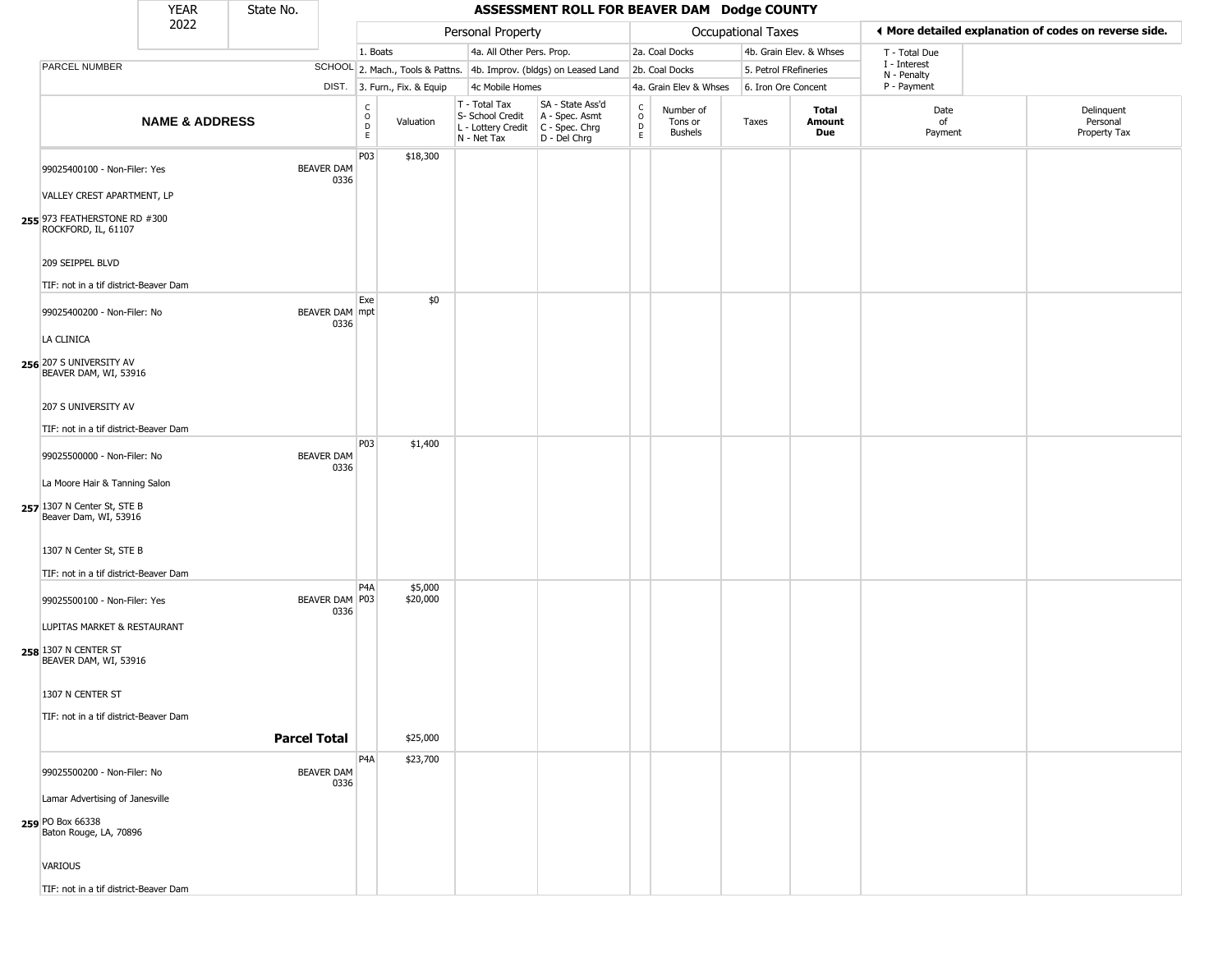|                                                      | <b>YEAR</b>               | State No.           |                           |                                   |                              |                                                                        | ASSESSMENT ROLL FOR BEAVER DAM Dodge COUNTY                            |                                |                                        |                    |                         |                             |                                                       |
|------------------------------------------------------|---------------------------|---------------------|---------------------------|-----------------------------------|------------------------------|------------------------------------------------------------------------|------------------------------------------------------------------------|--------------------------------|----------------------------------------|--------------------|-------------------------|-----------------------------|-------------------------------------------------------|
|                                                      | 2022                      |                     |                           |                                   |                              | Personal Property                                                      |                                                                        |                                |                                        | Occupational Taxes |                         |                             | ◀ More detailed explanation of codes on reverse side. |
|                                                      |                           |                     |                           | 1. Boats                          |                              | 4a. All Other Pers. Prop.                                              |                                                                        |                                | 2a. Coal Docks                         |                    | 4b. Grain Elev. & Whses | T - Total Due               |                                                       |
| PARCEL NUMBER                                        |                           |                     |                           |                                   |                              |                                                                        | SCHOOL 2. Mach., Tools & Pattns. 4b. Improv. (bldgs) on Leased Land    |                                | 2b. Coal Docks                         |                    | 5. Petrol FRefineries   | I - Interest<br>N - Penalty |                                                       |
|                                                      |                           |                     |                           |                                   | DIST. 3. Furn., Fix. & Equip | 4c Mobile Homes                                                        |                                                                        |                                | 4a. Grain Elev & Whses                 |                    | 6. Iron Ore Concent     | P - Payment                 |                                                       |
|                                                      | <b>NAME &amp; ADDRESS</b> |                     |                           | $\mathsf{C}$<br>$\circ$<br>D<br>E | Valuation                    | T - Total Tax<br>S- School Credit<br>L - Lottery Credit<br>N - Net Tax | SA - State Ass'd<br>A - Spec. Asmt<br>$C - Spec. Chrg$<br>D - Del Chrg | $\frac{c}{0}$<br>$\frac{D}{E}$ | Number of<br>Tons or<br><b>Bushels</b> | Taxes              | Total<br>Amount<br>Due  | Date<br>of<br>Payment       | Delinquent<br>Personal<br>Property Tax                |
| 99025500300 - Non-Filer: No                          |                           |                     | <b>BEAVER DAM</b><br>0336 | P <sub>0</sub> 3                  | \$19,100                     |                                                                        |                                                                        |                                |                                        |                    |                         |                             |                                                       |
| LYTX, INC                                            |                           |                     |                           |                                   |                              |                                                                        |                                                                        |                                |                                        |                    |                         |                             |                                                       |
| 260 PO BOX 80615<br>INDIANAPOLIS, IN, 46280          |                           |                     |                           |                                   |                              |                                                                        |                                                                        |                                |                                        |                    |                         |                             |                                                       |
| VARIOUS                                              |                           |                     |                           |                                   |                              |                                                                        |                                                                        |                                |                                        |                    |                         |                             |                                                       |
| TIF: not in a tif district-Beaver Dam                |                           |                     |                           |                                   |                              |                                                                        |                                                                        |                                |                                        |                    |                         |                             |                                                       |
| 99025500400 - Non-Filer: No                          |                           |                     | BEAVER DAM P03<br>0336    | P <sub>4</sub> A                  | \$4,300<br>\$5,200           |                                                                        |                                                                        |                                |                                        |                    |                         |                             |                                                       |
| LEGACY MEDICAL SERVICES ERIC D. MILLER MD            |                           |                     |                           |                                   |                              |                                                                        |                                                                        |                                |                                        |                    |                         |                             |                                                       |
| 261 211 CORPORATE DR, STE H<br>BEAVER DAM, WI, 53916 |                           |                     |                           |                                   |                              |                                                                        |                                                                        |                                |                                        |                    |                         |                             |                                                       |
| 211 CORPORATE DR STE H                               |                           |                     |                           |                                   |                              |                                                                        |                                                                        |                                |                                        |                    |                         |                             |                                                       |
| TIF: not in a tif district-Beaver Dam                |                           |                     |                           |                                   |                              |                                                                        |                                                                        |                                |                                        |                    |                         |                             |                                                       |
|                                                      |                           | <b>Parcel Total</b> |                           |                                   | \$9,500                      |                                                                        |                                                                        |                                |                                        |                    |                         |                             |                                                       |
|                                                      |                           |                     |                           | P03                               | \$38,600                     |                                                                        |                                                                        |                                |                                        |                    |                         |                             |                                                       |
| 99025700000 - Non-Filer: No                          |                           |                     | <b>BEAVER DAM</b><br>0336 |                                   |                              |                                                                        |                                                                        |                                |                                        |                    |                         |                             |                                                       |
| AUTOMATIC APT LAUNDRY INC - CHIQUI DIY               |                           |                     |                           |                                   |                              |                                                                        |                                                                        |                                |                                        |                    |                         |                             |                                                       |
| 262 2200 WEST 195TH ST<br>TORRANCE, CA, 90501        |                           |                     |                           |                                   |                              |                                                                        |                                                                        |                                |                                        |                    |                         |                             |                                                       |
| 832 PARK AVE                                         |                           |                     |                           |                                   |                              |                                                                        |                                                                        |                                |                                        |                    |                         |                             |                                                       |
| TIF: not in a tif district-Beaver Dam                |                           |                     |                           |                                   |                              |                                                                        |                                                                        |                                |                                        |                    |                         |                             |                                                       |
| 99025800500 - Non-Filer: No                          |                           |                     | BEAVER DAM P03<br>0336    | P <sub>4</sub> A                  | \$2,500<br>\$14,800          |                                                                        |                                                                        |                                |                                        |                    |                         |                             |                                                       |
| MILIA GR CORP DBA LA TAPITIA                         |                           |                     |                           |                                   |                              |                                                                        |                                                                        |                                |                                        |                    |                         |                             |                                                       |
| 263 1105 N SPRING ST<br>BEAVER DAM, WI, 53916        |                           |                     |                           |                                   |                              |                                                                        |                                                                        |                                |                                        |                    |                         |                             |                                                       |
| 1105 N SPRING ST                                     |                           |                     |                           |                                   |                              |                                                                        |                                                                        |                                |                                        |                    |                         |                             |                                                       |
| TIF: not in a tif district-Beaver Dam                |                           |                     |                           |                                   |                              |                                                                        |                                                                        |                                |                                        |                    |                         |                             |                                                       |
|                                                      |                           | <b>Parcel Total</b> |                           |                                   | \$17,300                     |                                                                        |                                                                        |                                |                                        |                    |                         |                             |                                                       |
| 99026300000 - Non-Filer: No                          |                           |                     | <b>BEAVER DAM</b>         | P03                               | \$1,000                      |                                                                        |                                                                        |                                |                                        |                    |                         |                             |                                                       |
| Len's Diamond Center Inc                             |                           |                     | 0336                      |                                   |                              |                                                                        |                                                                        |                                |                                        |                    |                         |                             |                                                       |
| 264 PO BOX 396<br>Beaver Dam, WI, 53916              |                           |                     |                           |                                   |                              |                                                                        |                                                                        |                                |                                        |                    |                         |                             |                                                       |
| 110 Front St                                         |                           |                     |                           |                                   |                              |                                                                        |                                                                        |                                |                                        |                    |                         |                             |                                                       |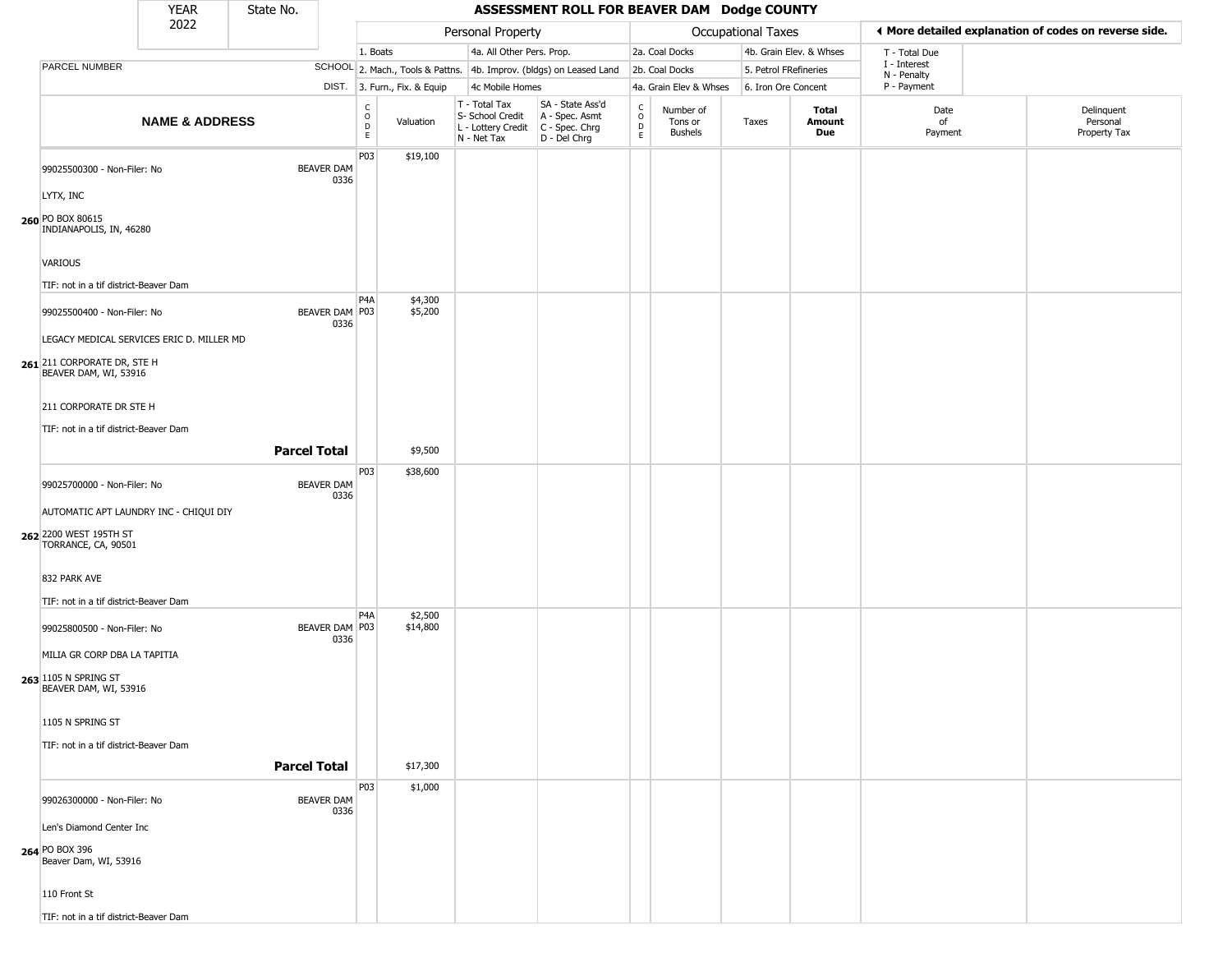|                                                                                  | <b>YEAR</b>               | State No.                                              |                           |                              |                              |                                                                                         | ASSESSMENT ROLL FOR BEAVER DAM Dodge COUNTY                         |                                            |                                 |                       |                         |                                                       |                                        |
|----------------------------------------------------------------------------------|---------------------------|--------------------------------------------------------|---------------------------|------------------------------|------------------------------|-----------------------------------------------------------------------------------------|---------------------------------------------------------------------|--------------------------------------------|---------------------------------|-----------------------|-------------------------|-------------------------------------------------------|----------------------------------------|
|                                                                                  | 2022                      |                                                        |                           |                              |                              | Personal Property                                                                       |                                                                     |                                            |                                 | Occupational Taxes    |                         | ♦ More detailed explanation of codes on reverse side. |                                        |
|                                                                                  |                           |                                                        |                           | 1. Boats                     |                              | 4a. All Other Pers. Prop.                                                               |                                                                     |                                            | 2a. Coal Docks                  |                       | 4b. Grain Elev. & Whses | T - Total Due                                         |                                        |
| PARCEL NUMBER                                                                    |                           |                                                        |                           |                              |                              |                                                                                         | SCHOOL 2. Mach., Tools & Pattns. 4b. Improv. (bldgs) on Leased Land |                                            | 2b. Coal Docks                  | 5. Petrol FRefineries |                         | I - Interest                                          |                                        |
|                                                                                  |                           |                                                        |                           |                              | DIST. 3. Furn., Fix. & Equip | 4c Mobile Homes                                                                         |                                                                     |                                            | 4a. Grain Elev & Whses          | 6. Iron Ore Concent   |                         | N - Penalty<br>P - Payment                            |                                        |
|                                                                                  | <b>NAME &amp; ADDRESS</b> |                                                        |                           | $_{\rm o}^{\rm c}$<br>D<br>E | Valuation                    | T - Total Tax<br>S- School Credit<br>L - Lottery Credit   C - Spec. Chrg<br>N - Net Tax | SA - State Ass'd<br>A - Spec. Asmt<br>D - Del Chrg                  | $\begin{array}{c} C \\ 0 \\ E \end{array}$ | Number of<br>Tons or<br>Bushels | Taxes                 | Total<br>Amount<br>Due  | Date<br>of<br>Payment                                 | Delinquent<br>Personal<br>Property Tax |
| 99026400000 - Non-Filer: Yes<br>265 250 Corporate Drive<br>Beaver Dam, WI, 53916 |                           | LENTSCHER BROS, LLC BEAVER DAM CHIROPRATCTIC AND REHAB | BEAVER DAM P03<br>0336    | P4A                          | \$9,300<br>\$91,600          |                                                                                         |                                                                     |                                            |                                 |                       |                         |                                                       |                                        |
| 250 CORPORATE DR<br>TIF: not in a tif district-Beaver Dam                        |                           | <b>Parcel Total</b>                                    |                           |                              | \$100,900                    |                                                                                         |                                                                     |                                            |                                 |                       |                         |                                                       |                                        |
|                                                                                  |                           |                                                        |                           |                              |                              |                                                                                         |                                                                     |                                            |                                 |                       |                         |                                                       |                                        |
| 99026600000 - Non-Filer: No                                                      |                           |                                                        | BEAVER DAM P03<br>0336    | P4A                          | \$100<br>\$7,700             |                                                                                         |                                                                     |                                            |                                 |                       |                         |                                                       |                                        |
| Lidtke Motors Inc                                                                |                           |                                                        |                           |                              |                              |                                                                                         |                                                                     |                                            |                                 |                       |                         |                                                       |                                        |
| 266 701 Park Ave<br>Beaver Dam, WI, 53916                                        |                           |                                                        |                           |                              |                              |                                                                                         |                                                                     |                                            |                                 |                       |                         |                                                       |                                        |
| 701 Park Ave                                                                     |                           |                                                        |                           |                              |                              |                                                                                         |                                                                     |                                            |                                 |                       |                         |                                                       |                                        |
|                                                                                  |                           |                                                        |                           |                              |                              |                                                                                         |                                                                     |                                            |                                 |                       |                         |                                                       |                                        |
| TIF: not in a tif district-Beaver Dam                                            |                           |                                                        |                           |                              |                              |                                                                                         |                                                                     |                                            |                                 |                       |                         |                                                       |                                        |
|                                                                                  |                           | <b>Parcel Total</b>                                    |                           |                              | \$7,800                      |                                                                                         |                                                                     |                                            |                                 |                       |                         |                                                       |                                        |
| 99027200000 - Non-Filer: Yes                                                     |                           |                                                        | BEAVER DAM P03<br>0336    | P <sub>4</sub> A             | \$900<br>\$18,900            |                                                                                         |                                                                     |                                            |                                 |                       |                         |                                                       |                                        |
| Lupita's                                                                         |                           |                                                        |                           |                              |                              |                                                                                         |                                                                     |                                            |                                 |                       |                         |                                                       |                                        |
| 267 1305 N Center St<br>Beaver Dam, WI, 53916                                    |                           |                                                        |                           |                              |                              |                                                                                         |                                                                     |                                            |                                 |                       |                         |                                                       |                                        |
| 1305 N Center St                                                                 |                           |                                                        |                           |                              |                              |                                                                                         |                                                                     |                                            |                                 |                       |                         |                                                       |                                        |
|                                                                                  |                           |                                                        |                           |                              |                              |                                                                                         |                                                                     |                                            |                                 |                       |                         |                                                       |                                        |
| TIF: not in a tif district-Beaver Dam                                            |                           |                                                        |                           |                              |                              |                                                                                         |                                                                     |                                            |                                 |                       |                         |                                                       |                                        |
|                                                                                  |                           | <b>Parcel Total</b>                                    |                           |                              | \$19,800                     |                                                                                         |                                                                     |                                            |                                 |                       |                         |                                                       |                                        |
| 99027200100 - Non-Filer: No                                                      |                           |                                                        | <b>BEAVER DAM</b><br>0336 | P03                          | \$800                        |                                                                                         |                                                                     |                                            |                                 |                       |                         |                                                       |                                        |
| LEARFIELD COMMUNICATIONS, LLC                                                    |                           |                                                        |                           |                              |                              |                                                                                         |                                                                     |                                            |                                 |                       |                         |                                                       |                                        |
| 268 2400 DALLAS PARKWAY, STE 500<br>PLANO, TX, 75093                             |                           |                                                        |                           |                              |                              |                                                                                         |                                                                     |                                            |                                 |                       |                         |                                                       |                                        |
| 100 STODDART ST                                                                  |                           |                                                        |                           |                              |                              |                                                                                         |                                                                     |                                            |                                 |                       |                         |                                                       |                                        |
| TIF: not in a tif district-Beaver Dam                                            |                           |                                                        |                           | P <sub>4</sub> A             | \$100                        |                                                                                         |                                                                     |                                            |                                 |                       |                         |                                                       |                                        |
| 99028000425 - Non-Filer: Yes                                                     |                           |                                                        | BEAVER DAM   P03<br>0336  |                              | \$41,700                     |                                                                                         |                                                                     |                                            |                                 |                       |                         |                                                       |                                        |
| MADISON PLACE, LLC                                                               |                           |                                                        |                           |                              |                              |                                                                                         |                                                                     |                                            |                                 |                       |                         |                                                       |                                        |
| 269 7447 UNIVERSITY AVE STE 210<br>MIDDLETON, WI, 53562                          |                           |                                                        |                           |                              |                              |                                                                                         |                                                                     |                                            |                                 |                       |                         |                                                       |                                        |
| 215 MADISON ST                                                                   |                           |                                                        |                           |                              |                              |                                                                                         |                                                                     |                                            |                                 |                       |                         |                                                       |                                        |
| TIF: TIF 6-Beaver Dam                                                            |                           |                                                        |                           |                              |                              |                                                                                         |                                                                     |                                            |                                 |                       |                         |                                                       |                                        |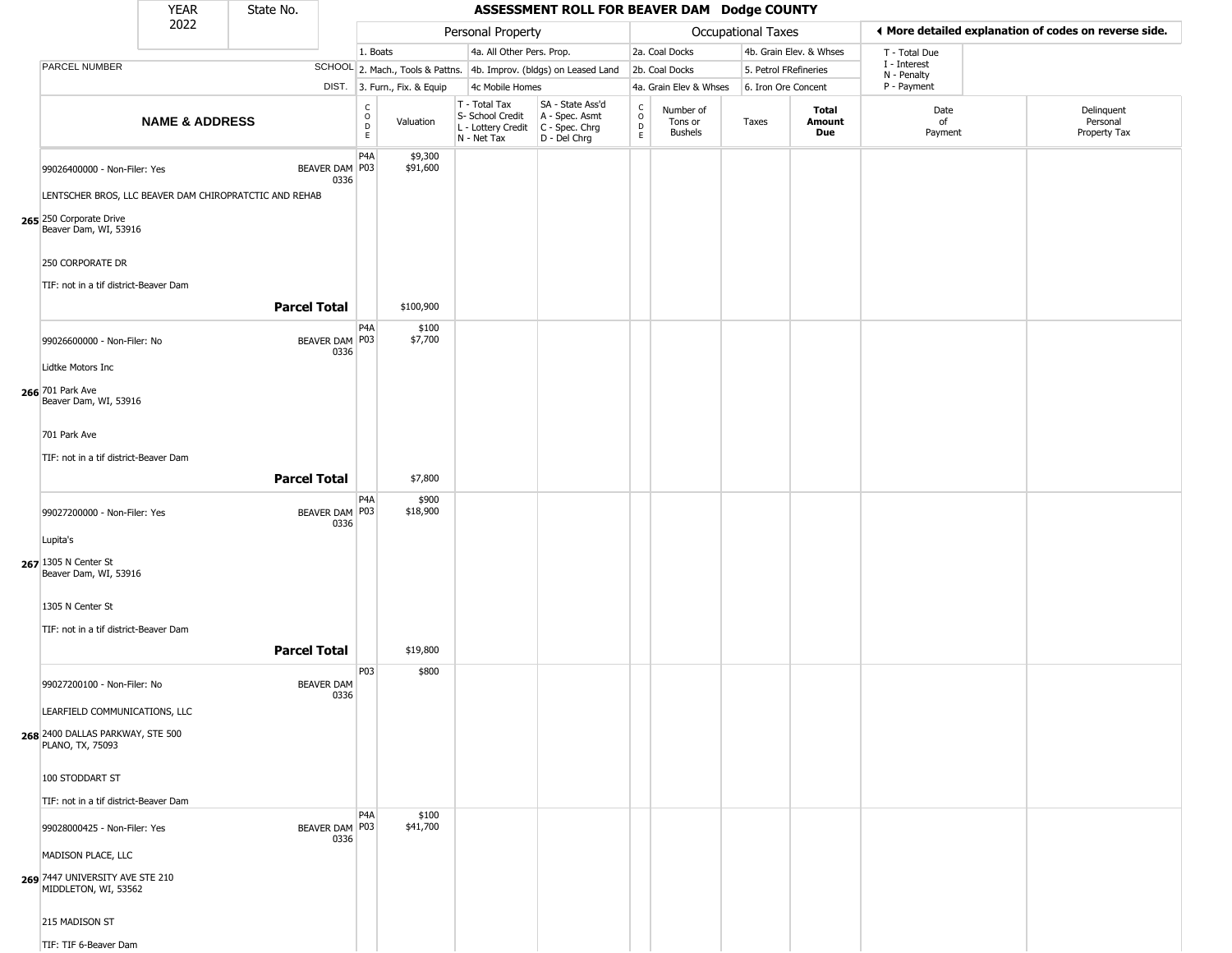|                                                     | <b>YEAR</b>               | State No.           |                           |                                    |                              |                                                                        | ASSESSMENT ROLL FOR BEAVER DAM Dodge COUNTY                          |                                              |                                        |                       |                         |                             |                                                       |
|-----------------------------------------------------|---------------------------|---------------------|---------------------------|------------------------------------|------------------------------|------------------------------------------------------------------------|----------------------------------------------------------------------|----------------------------------------------|----------------------------------------|-----------------------|-------------------------|-----------------------------|-------------------------------------------------------|
|                                                     | 2022                      |                     |                           |                                    |                              | Personal Property                                                      |                                                                      |                                              |                                        | Occupational Taxes    |                         |                             | ◀ More detailed explanation of codes on reverse side. |
|                                                     |                           |                     |                           | 1. Boats                           |                              | 4a. All Other Pers. Prop.                                              |                                                                      |                                              | 2a. Coal Docks                         |                       | 4b. Grain Elev. & Whses | T - Total Due               |                                                       |
| PARCEL NUMBER                                       |                           |                     |                           |                                    |                              |                                                                        | SCHOOL 2. Mach., Tools & Pattns. 4b. Improv. (bldgs) on Leased Land  |                                              | 2b. Coal Docks                         | 5. Petrol FRefineries |                         | I - Interest<br>N - Penalty |                                                       |
|                                                     |                           |                     |                           |                                    | DIST. 3. Furn., Fix. & Equip | 4c Mobile Homes                                                        |                                                                      |                                              | 4a. Grain Elev & Whses                 | 6. Iron Ore Concent   |                         | P - Payment                 |                                                       |
|                                                     | <b>NAME &amp; ADDRESS</b> |                     |                           | C<br>$\overline{0}$<br>$\mathsf E$ | Valuation                    | T - Total Tax<br>S- School Credit<br>L - Lottery Credit<br>N - Net Tax | SA - State Ass'd<br>A - Spec. Asmt<br>C - Spec. Chrg<br>D - Del Chrg | $\int_{0}^{c}$<br>$\mathsf D$<br>$\mathsf E$ | Number of<br>Tons or<br><b>Bushels</b> | Taxes                 | Total<br>Amount<br>Due  | Date<br>of<br>Payment       | Delinquent<br>Personal<br>Property Tax                |
|                                                     |                           | <b>Parcel Total</b> |                           |                                    | \$41,800                     |                                                                        |                                                                      |                                              |                                        |                       |                         |                             |                                                       |
| 99028000440 - Non-Filer: Yes                        |                           |                     | BEAVER DAM P03<br>0336    | P4A                                | \$1,700<br>\$7,200           |                                                                        |                                                                      |                                              |                                        |                       |                         |                             |                                                       |
| <b>MALIBU TAN</b>                                   |                           |                     |                           |                                    |                              |                                                                        |                                                                      |                                              |                                        |                       |                         |                             |                                                       |
| 270 709 N SPRING ST, STE A<br>BEAVER DAM, WI, 53916 |                           |                     |                           |                                    |                              |                                                                        |                                                                      |                                              |                                        |                       |                         |                             |                                                       |
| 709 N SPRING ST, STE A                              |                           |                     |                           |                                    |                              |                                                                        |                                                                      |                                              |                                        |                       |                         |                             |                                                       |
| TIF: not in a tif district-Beaver Dam               |                           |                     |                           |                                    |                              |                                                                        |                                                                      |                                              |                                        |                       |                         |                             |                                                       |
|                                                     |                           | <b>Parcel Total</b> |                           |                                    | \$8,900                      |                                                                        |                                                                      |                                              |                                        |                       |                         |                             |                                                       |
| 99028200500 - Non-Filer: Yes                        |                           |                     | BEAVER DAM P03<br>0336    | P <sub>4</sub> A                   | \$100<br>\$3,500             |                                                                        |                                                                      |                                              |                                        |                       |                         |                             |                                                       |
| <b>STATE THEATERS, LLC</b>                          |                           |                     |                           |                                    |                              |                                                                        |                                                                      |                                              |                                        |                       |                         |                             |                                                       |
| 271 1018 WOODLAND RD<br>PLATTEVILLE, WI, 53818      |                           |                     |                           |                                    |                              |                                                                        |                                                                      |                                              |                                        |                       |                         |                             |                                                       |
| 236 FRONT ST                                        |                           |                     |                           |                                    |                              |                                                                        |                                                                      |                                              |                                        |                       |                         |                             |                                                       |
| TIF: not in a tif district-Beaver Dam               |                           |                     |                           |                                    |                              |                                                                        |                                                                      |                                              |                                        |                       |                         |                             |                                                       |
|                                                     |                           | <b>Parcel Total</b> |                           |                                    | \$3,600                      |                                                                        |                                                                      |                                              |                                        |                       |                         |                             |                                                       |
| 99028300300 - Non-Filer: No                         |                           |                     | <b>BEAVER DAM</b><br>0336 | P03                                | \$117,600                    |                                                                        |                                                                      |                                              |                                        |                       |                         |                             |                                                       |
| BEAVER DAM COMMUNITY HOSPITALS DBA BDCH PHARMACY    |                           |                     |                           |                                    |                              |                                                                        |                                                                      |                                              |                                        |                       |                         |                             |                                                       |
| 272 707 S UNIVERSITY AVE<br>BEAVER DAM, WI, 53916   |                           |                     |                           |                                    |                              |                                                                        |                                                                      |                                              |                                        |                       |                         |                             |                                                       |
| 705 S UNIVERSITY AVE, STE 180                       |                           |                     |                           |                                    |                              |                                                                        |                                                                      |                                              |                                        |                       |                         |                             |                                                       |
| TIF: not in a tif district-Beaver Dam               |                           |                     |                           |                                    |                              |                                                                        |                                                                      |                                              |                                        |                       |                         |                             |                                                       |
| 99028300350 - Non-Filer: Yes                        |                           |                     | BEAVER DAM P03<br>0336    | P4A                                | \$200<br>\$22,200            |                                                                        |                                                                      |                                              |                                        |                       |                         |                             |                                                       |
| MAURICES INCORPORATED # 1793                        |                           |                     |                           |                                    |                              |                                                                        |                                                                      |                                              |                                        |                       |                         |                             |                                                       |
| 273 PO BOX 165001<br>DULUTH, MN, 55816              |                           |                     |                           |                                    |                              |                                                                        |                                                                      |                                              |                                        |                       |                         |                             |                                                       |
| 106 FRANCES LN STE E                                |                           |                     |                           |                                    |                              |                                                                        |                                                                      |                                              |                                        |                       |                         |                             |                                                       |
| TIF: not in a tif district-Beaver Dam               |                           |                     |                           |                                    |                              |                                                                        |                                                                      |                                              |                                        |                       |                         |                             |                                                       |
|                                                     |                           | <b>Parcel Total</b> |                           |                                    | \$22,400                     |                                                                        |                                                                      |                                              |                                        |                       |                         |                             |                                                       |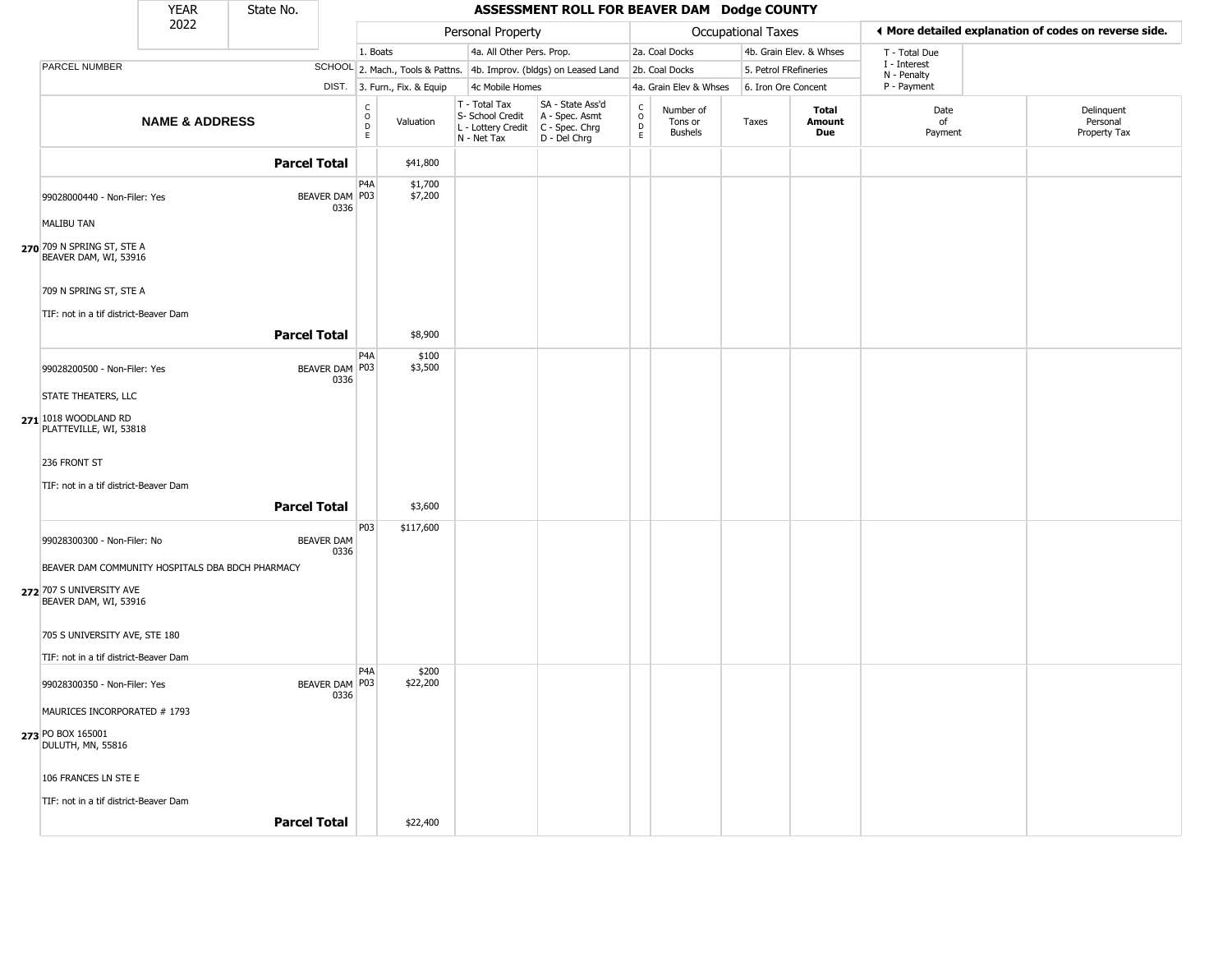|                                                           | <b>YEAR</b>               | State No.           |                          |                                            |                              |                                                                                             | ASSESSMENT ROLL FOR BEAVER DAM Dodge COUNTY                         |                                |                                        |                           |                         |                             |                                                       |
|-----------------------------------------------------------|---------------------------|---------------------|--------------------------|--------------------------------------------|------------------------------|---------------------------------------------------------------------------------------------|---------------------------------------------------------------------|--------------------------------|----------------------------------------|---------------------------|-------------------------|-----------------------------|-------------------------------------------------------|
|                                                           | 2022                      |                     |                          |                                            |                              | Personal Property                                                                           |                                                                     |                                |                                        | <b>Occupational Taxes</b> |                         |                             | ♦ More detailed explanation of codes on reverse side. |
|                                                           |                           |                     |                          | 1. Boats                                   |                              | 4a. All Other Pers. Prop.                                                                   |                                                                     |                                | 2a. Coal Docks                         |                           | 4b. Grain Elev. & Whses | T - Total Due               |                                                       |
| PARCEL NUMBER                                             |                           |                     |                          |                                            |                              |                                                                                             | SCHOOL 2. Mach., Tools & Pattns. 4b. Improv. (bldgs) on Leased Land |                                | 2b. Coal Docks                         |                           | 5. Petrol FRefineries   | I - Interest<br>N - Penalty |                                                       |
|                                                           |                           |                     |                          |                                            | DIST. 3. Furn., Fix. & Equip | 4c Mobile Homes                                                                             |                                                                     |                                | 4a. Grain Elev & Whses                 |                           | 6. Iron Ore Concent     | P - Payment                 |                                                       |
|                                                           | <b>NAME &amp; ADDRESS</b> |                     |                          | $\begin{array}{c} C \\ 0 \\ E \end{array}$ | Valuation                    | T - Total Tax<br>S- School Credit<br>$ L -$ Lottery Credit $ C -$ Spec. Chrg<br>N - Net Tax | SA - State Ass'd<br>A - Spec. Asmt<br>D - Del Chrg                  | $\rm _o^C$<br>$\mathsf D$<br>E | Number of<br>Tons or<br><b>Bushels</b> | Taxes                     | Total<br>Amount<br>Due  | Date<br>οf<br>Payment       | Delinquent<br>Personal<br>Property Tax                |
| 99028300360 - Non-Filer: No                               |                           |                     | BEAVER DAM   P03<br>0336 | P <sub>4</sub> A                           | \$2,500<br>\$362,500         |                                                                                             |                                                                     |                                |                                        |                           |                         |                             |                                                       |
| MARSHALLS OF MA, INC                                      |                           |                     |                          |                                            |                              |                                                                                             |                                                                     |                                |                                        |                           |                         |                             |                                                       |
| 274 PO BOX 5369<br>WAYLAND, MA, 01778                     |                           |                     |                          |                                            |                              |                                                                                             |                                                                     |                                |                                        |                           |                         |                             |                                                       |
| 1645 N SPRING ST                                          |                           |                     |                          |                                            |                              |                                                                                             |                                                                     |                                |                                        |                           |                         |                             |                                                       |
| TIF: TIF 8-Beaver Dam                                     |                           |                     |                          |                                            |                              |                                                                                             |                                                                     |                                |                                        |                           |                         |                             |                                                       |
|                                                           |                           | <b>Parcel Total</b> |                          |                                            | \$365,000                    |                                                                                             |                                                                     |                                |                                        |                           |                         |                             |                                                       |
| 99029300400 - Non-Filer: Yes                              |                           |                     | BEAVER DAM   P4A<br>0336 | P03                                        | \$100<br>\$2,200             |                                                                                             |                                                                     |                                |                                        |                           |                         |                             |                                                       |
| PAUL MAYER, DDS                                           |                           |                     |                          |                                            |                              |                                                                                             |                                                                     |                                |                                        |                           |                         |                             |                                                       |
| 275 200 FRONT ST<br>BEAVER DAM, WI, 53916                 |                           |                     |                          |                                            |                              |                                                                                             |                                                                     |                                |                                        |                           |                         |                             |                                                       |
| 200 FRONT ST                                              |                           |                     |                          |                                            |                              |                                                                                             |                                                                     |                                |                                        |                           |                         |                             |                                                       |
| TIF: not in a tif district-Beaver Dam                     |                           |                     |                          |                                            |                              |                                                                                             |                                                                     |                                |                                        |                           |                         |                             |                                                       |
|                                                           |                           | <b>Parcel Total</b> |                          |                                            | \$2,300                      |                                                                                             |                                                                     |                                |                                        |                           |                         |                             |                                                       |
| 99029500200 - Non-Filer: No                               |                           |                     | BEAVER DAM   P03<br>0336 | P <sub>4</sub> A                           | \$21,000<br>\$146,500        |                                                                                             |                                                                     |                                |                                        |                           |                         |                             |                                                       |
| MCDONALD'S RESTAURANTS ATTN: KILIAN MANAGEMENT SERVICES   |                           |                     |                          |                                            |                              |                                                                                             |                                                                     |                                |                                        |                           |                         |                             |                                                       |
| 276 1722 CLARENCE COURT<br>WEST BEND, WI, 53095           |                           |                     |                          |                                            |                              |                                                                                             |                                                                     |                                |                                        |                           |                         |                             |                                                       |
| 1639 N Spring St                                          |                           |                     |                          |                                            |                              |                                                                                             |                                                                     |                                |                                        |                           |                         |                             |                                                       |
| TIF: not in a tif district-Beaver Dam                     |                           |                     |                          |                                            |                              |                                                                                             |                                                                     |                                |                                        |                           |                         |                             |                                                       |
|                                                           |                           | <b>Parcel Total</b> |                          |                                            | \$167,500                    |                                                                                             |                                                                     |                                |                                        |                           |                         |                             |                                                       |
|                                                           |                           |                     |                          | <b>P03</b>                                 | \$1,000                      |                                                                                             |                                                                     |                                |                                        |                           |                         |                             |                                                       |
| 99029500700 - Non-Filer: No                               |                           |                     | BEAVER DAM   P4A<br>0336 |                                            | \$2,000                      |                                                                                             |                                                                     |                                |                                        |                           |                         |                             |                                                       |
| ADVANCE AMERICA, CAC OF WI, INC DBA ADVANCE AMERICA #5200 |                           |                     |                          |                                            |                              |                                                                                             |                                                                     |                                |                                        |                           |                         |                             |                                                       |
| 277 P O BX 3058<br>SPARTANBURG, SC, 29304-3058            |                           |                     |                          |                                            |                              |                                                                                             |                                                                     |                                |                                        |                           |                         |                             |                                                       |
| 713 N SPRING ST                                           |                           |                     |                          |                                            |                              |                                                                                             |                                                                     |                                |                                        |                           |                         |                             |                                                       |
| TIF: not in a tif district-Beaver Dam                     |                           |                     |                          |                                            |                              |                                                                                             |                                                                     |                                |                                        |                           |                         |                             |                                                       |
|                                                           |                           | <b>Parcel Total</b> |                          |                                            | \$3,000                      |                                                                                             |                                                                     |                                |                                        |                           |                         |                             |                                                       |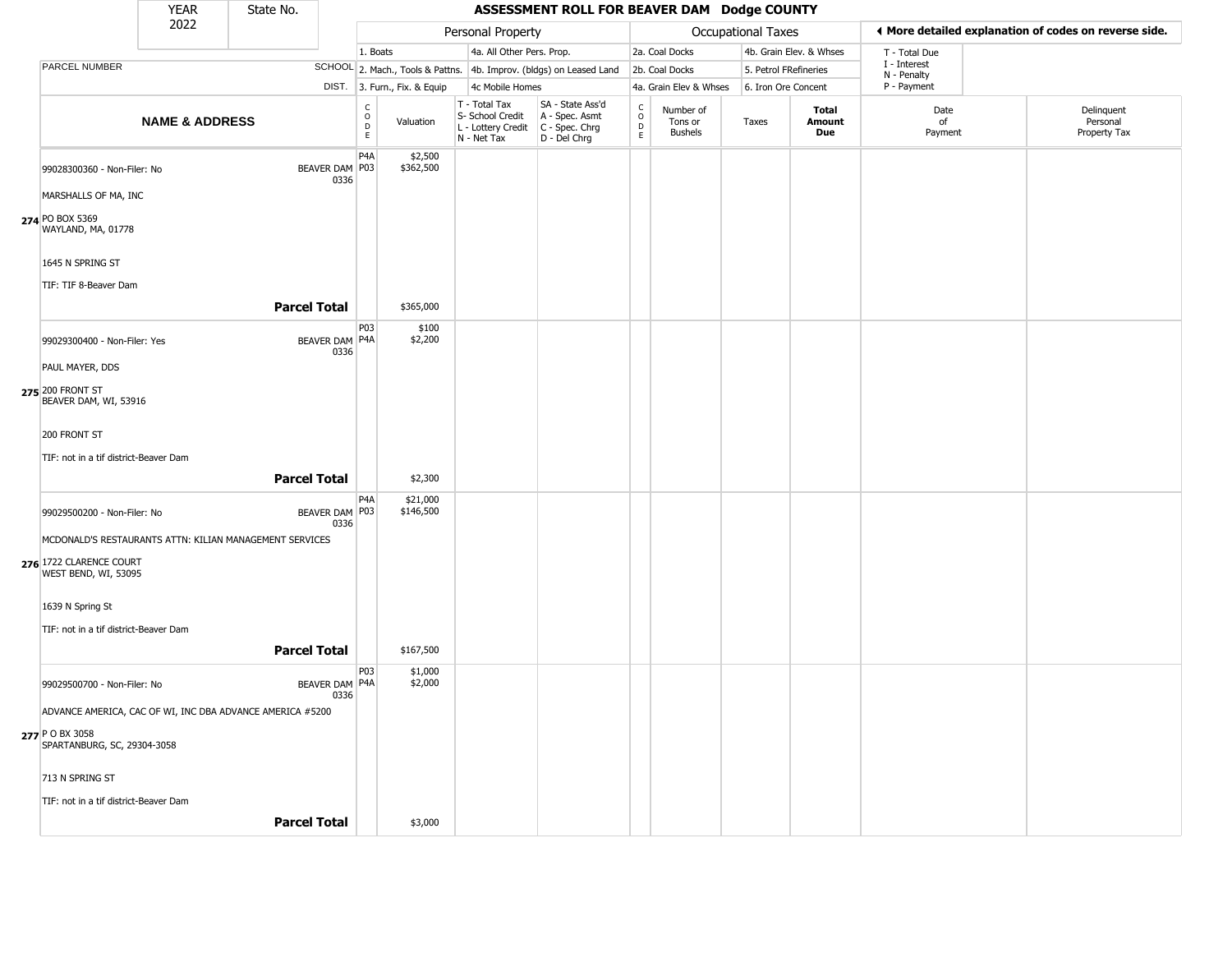|                                                           | <b>YEAR</b>               | State No.           |                           |                                  |                              |                                                                                         | ASSESSMENT ROLL FOR BEAVER DAM Dodge COUNTY                         |                                             |                                        |                       |                         |                             |                                                       |
|-----------------------------------------------------------|---------------------------|---------------------|---------------------------|----------------------------------|------------------------------|-----------------------------------------------------------------------------------------|---------------------------------------------------------------------|---------------------------------------------|----------------------------------------|-----------------------|-------------------------|-----------------------------|-------------------------------------------------------|
|                                                           | 2022                      |                     |                           |                                  |                              | Personal Property                                                                       |                                                                     |                                             |                                        | Occupational Taxes    |                         |                             | ◀ More detailed explanation of codes on reverse side. |
|                                                           |                           |                     |                           | 1. Boats                         |                              | 4a. All Other Pers. Prop.                                                               |                                                                     |                                             | 2a. Coal Docks                         |                       | 4b. Grain Elev. & Whses | T - Total Due               |                                                       |
| PARCEL NUMBER                                             |                           |                     |                           |                                  |                              |                                                                                         | SCHOOL 2. Mach., Tools & Pattns. 4b. Improv. (bldgs) on Leased Land |                                             | 2b. Coal Docks                         | 5. Petrol FRefineries |                         | I - Interest<br>N - Penalty |                                                       |
|                                                           |                           |                     |                           |                                  | DIST. 3. Furn., Fix. & Equip | 4c Mobile Homes                                                                         |                                                                     |                                             | 4a. Grain Elev & Whses                 | 6. Iron Ore Concent   |                         | P - Payment                 |                                                       |
|                                                           | <b>NAME &amp; ADDRESS</b> |                     |                           | c<br>$\circ$<br>$\mathsf D$<br>E | Valuation                    | T - Total Tax<br>S- School Credit<br>L - Lottery Credit   C - Spec. Chrg<br>N - Net Tax | SA - State Ass'd<br>A - Spec. Asmt<br>D - Del Chrg                  | $\frac{c}{0}$<br>$\mathsf D$<br>$\mathsf E$ | Number of<br>Tons or<br><b>Bushels</b> | Taxes                 | Total<br>Amount<br>Due  | Date<br>of<br>Payment       | Delinquent<br>Personal<br>Property Tax                |
| 99029600000 - Non-Filer: No                               |                           |                     | BEAVER DAM P4A<br>0336    | P03                              | \$400<br>\$1,100             |                                                                                         |                                                                     |                                             |                                        |                       |                         |                             |                                                       |
| McKinstry's Home Furnishings Inc                          |                           |                     |                           |                                  |                              |                                                                                         |                                                                     |                                             |                                        |                       |                         |                             |                                                       |
| 278 131 Front St<br>Beaver Dam, WI, 53916                 |                           |                     |                           |                                  |                              |                                                                                         |                                                                     |                                             |                                        |                       |                         |                             |                                                       |
| 131 Front St                                              |                           |                     |                           |                                  |                              |                                                                                         |                                                                     |                                             |                                        |                       |                         |                             |                                                       |
| TIF: not in a tif district-Beaver Dam                     |                           | <b>Parcel Total</b> |                           |                                  | \$1,500                      |                                                                                         |                                                                     |                                             |                                        |                       |                         |                             |                                                       |
| 99029600900 - Non-Filer: Yes                              |                           |                     | <b>BEAVER DAM</b><br>0336 | P03                              | \$100                        |                                                                                         |                                                                     |                                             |                                        |                       |                         |                             |                                                       |
| MUZAK, LLC                                                |                           |                     |                           |                                  |                              |                                                                                         |                                                                     |                                             |                                        |                       |                         |                             |                                                       |
| 279 PO BOX 460049, DEPT 616<br>HOUSTON, TX, 77056         |                           |                     |                           |                                  |                              |                                                                                         |                                                                     |                                             |                                        |                       |                         |                             |                                                       |
| 130 FRANCES LANE                                          |                           |                     |                           |                                  |                              |                                                                                         |                                                                     |                                             |                                        |                       |                         |                             |                                                       |
| TIF: not in a tif district-Beaver Dam                     |                           |                     |                           |                                  |                              |                                                                                         |                                                                     |                                             |                                        |                       |                         |                             |                                                       |
|                                                           |                           |                     |                           | P <sub>4</sub> A                 | \$100                        |                                                                                         |                                                                     |                                             |                                        |                       |                         |                             |                                                       |
| 99029700500 - Non-Filer: Yes                              |                           |                     | BEAVER DAM P03<br>0336    |                                  | \$400                        |                                                                                         |                                                                     |                                             |                                        |                       |                         |                             |                                                       |
| KRISTIANA ENTERPRISES, LLC                                |                           |                     |                           |                                  |                              |                                                                                         |                                                                     |                                             |                                        |                       |                         |                             |                                                       |
| 280 1659 HIDDEN HOLLOW RD<br>STOUGHTON, WI, 53589-3518    |                           |                     |                           |                                  |                              |                                                                                         |                                                                     |                                             |                                        |                       |                         |                             |                                                       |
| 1318 N Spring St                                          |                           |                     |                           |                                  |                              |                                                                                         |                                                                     |                                             |                                        |                       |                         |                             |                                                       |
| TIF: not in a tif district-Beaver Dam                     |                           |                     |                           |                                  |                              |                                                                                         |                                                                     |                                             |                                        |                       |                         |                             |                                                       |
|                                                           |                           | <b>Parcel Total</b> |                           |                                  | \$500                        |                                                                                         |                                                                     |                                             |                                        |                       |                         |                             |                                                       |
| 99029800000 - Non-Filer: No                               |                           |                     | BEAVER DAM P03<br>0336    | P <sub>4</sub> A                 | \$0<br>\$12,300              |                                                                                         |                                                                     |                                             |                                        |                       |                         |                             |                                                       |
| AVID RISK SOLUTIONS, INC                                  |                           |                     |                           |                                  |                              |                                                                                         |                                                                     |                                             |                                        |                       |                         |                             |                                                       |
| 281 2501 PARMENTER ST, SUITE 200A<br>MIDDLETON, WI, 53562 |                           |                     |                           |                                  |                              |                                                                                         |                                                                     |                                             |                                        |                       |                         |                             |                                                       |
| 1011 S SPRING ST                                          |                           |                     |                           |                                  |                              |                                                                                         |                                                                     |                                             |                                        |                       |                         |                             |                                                       |
| TIF: not in a tif district-Beaver Dam                     |                           |                     |                           |                                  |                              |                                                                                         |                                                                     |                                             |                                        |                       |                         |                             |                                                       |
|                                                           |                           | <b>Parcel Total</b> |                           |                                  | \$12,300                     |                                                                                         |                                                                     |                                             |                                        |                       |                         |                             |                                                       |
|                                                           |                           |                     |                           | P <sub>4</sub> A                 | \$5,500                      |                                                                                         |                                                                     |                                             |                                        |                       |                         |                             |                                                       |
| 99030200200 - Non-Filer: No                               |                           |                     | BEAVER DAM P03<br>0336    |                                  | \$19,100                     |                                                                                         |                                                                     |                                             |                                        |                       |                         |                             |                                                       |
| MSA Professional Services Inc                             |                           |                     |                           |                                  |                              |                                                                                         |                                                                     |                                             |                                        |                       |                         |                             |                                                       |
| 282 1230 S Boulevard<br>Baraboo, WI, 53913                |                           |                     |                           |                                  |                              |                                                                                         |                                                                     |                                             |                                        |                       |                         |                             |                                                       |
| 201 CORPORATE DRIVE                                       |                           |                     |                           |                                  |                              |                                                                                         |                                                                     |                                             |                                        |                       |                         |                             |                                                       |
| TIF: not in a tif district-Beaver Dam                     |                           |                     |                           |                                  |                              |                                                                                         |                                                                     |                                             |                                        |                       |                         |                             |                                                       |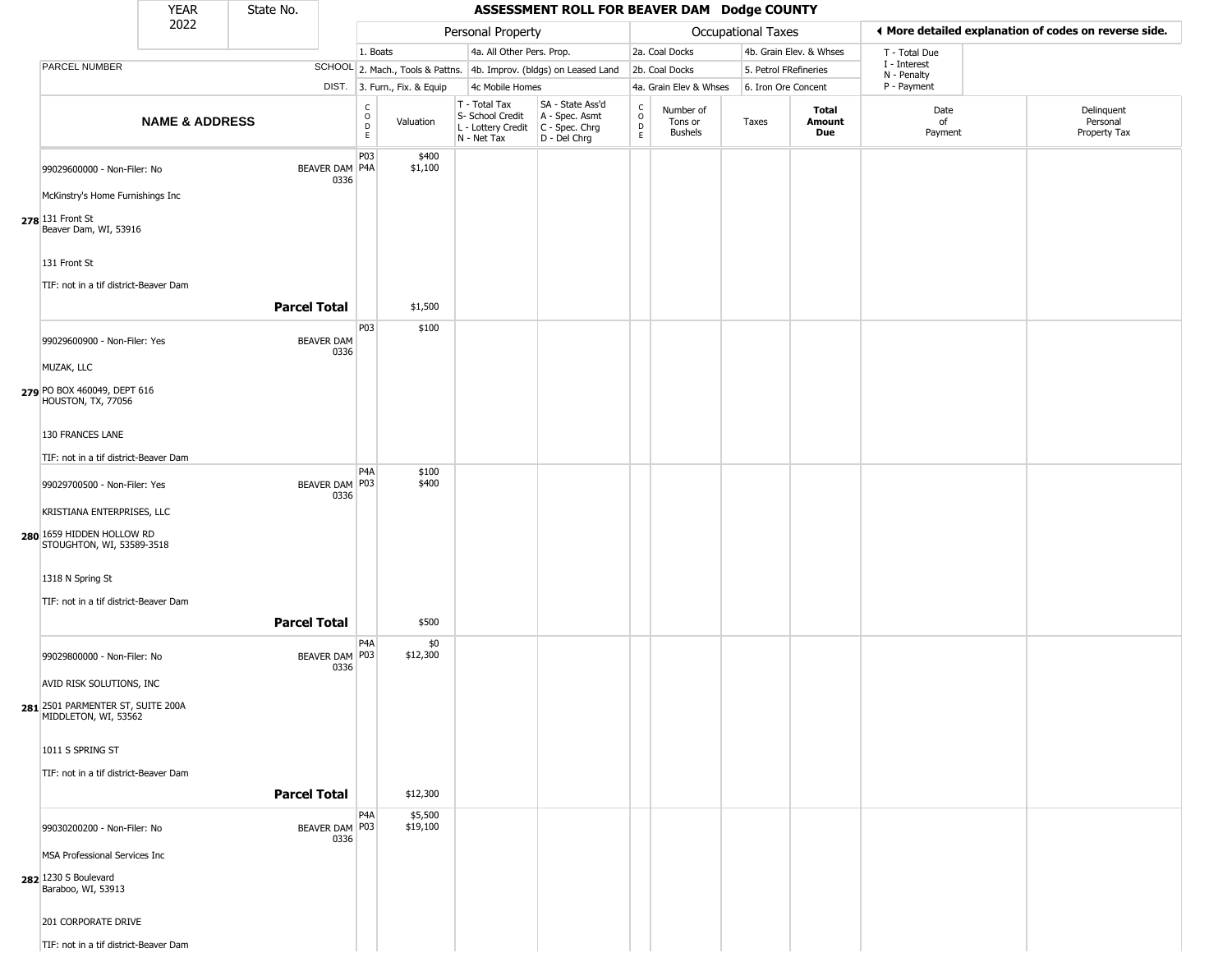|                                                                | <b>YEAR</b>               | State No.           |                           |                                                |                              |                                                                                         | ASSESSMENT ROLL FOR BEAVER DAM Dodge COUNTY                         |                      |                                 |                     |                         |                            |                                                       |
|----------------------------------------------------------------|---------------------------|---------------------|---------------------------|------------------------------------------------|------------------------------|-----------------------------------------------------------------------------------------|---------------------------------------------------------------------|----------------------|---------------------------------|---------------------|-------------------------|----------------------------|-------------------------------------------------------|
|                                                                | 2022                      |                     |                           |                                                |                              | Personal Property                                                                       |                                                                     |                      |                                 | Occupational Taxes  |                         |                            | ◀ More detailed explanation of codes on reverse side. |
|                                                                |                           |                     |                           | 1. Boats                                       |                              | 4a. All Other Pers. Prop.                                                               |                                                                     |                      | 2a. Coal Docks                  |                     | 4b. Grain Elev. & Whses | T - Total Due              |                                                       |
| <b>PARCEL NUMBER</b>                                           |                           |                     |                           |                                                |                              |                                                                                         | SCHOOL 2. Mach., Tools & Pattns. 4b. Improv. (bldgs) on Leased Land |                      | 2b. Coal Docks                  |                     | 5. Petrol FRefineries   | I - Interest               |                                                       |
|                                                                |                           |                     |                           |                                                | DIST. 3. Furn., Fix. & Equip | 4c Mobile Homes                                                                         |                                                                     |                      | 4a. Grain Elev & Whses          | 6. Iron Ore Concent |                         | N - Penalty<br>P - Payment |                                                       |
|                                                                | <b>NAME &amp; ADDRESS</b> |                     |                           | $\begin{matrix} 0 \\ 0 \\ D \end{matrix}$<br>E | Valuation                    | T - Total Tax<br>S- School Credit<br>L - Lottery Credit   C - Spec. Chrg<br>N - Net Tax | SA - State Ass'd<br>A - Spec. Asmt<br>D - Del Chrg                  | $\rm _o^C$<br>D<br>E | Number of<br>Tons or<br>Bushels | Taxes               | Total<br>Amount<br>Due  | Date<br>of<br>Payment      | Delinquent<br>Personal<br>Property Tax                |
|                                                                |                           | <b>Parcel Total</b> |                           |                                                | \$24,600                     |                                                                                         |                                                                     |                      |                                 |                     |                         |                            |                                                       |
| 99030200300 - Non-Filer: Yes                                   |                           |                     | BEAVER DAM P03<br>0336    | P <sub>4</sub> A                               | \$700<br>\$2,100             |                                                                                         |                                                                     |                      |                                 |                     |                         |                            |                                                       |
| MAYTAG COIN LAUNDRY<br>283 1624 N SPRING ST                    |                           |                     |                           |                                                |                              |                                                                                         |                                                                     |                      |                                 |                     |                         |                            |                                                       |
| BEAVER DAM, WI, 53916                                          |                           |                     |                           |                                                |                              |                                                                                         |                                                                     |                      |                                 |                     |                         |                            |                                                       |
| 1626 N SPRING ST<br>TIF: not in a tif district-Beaver Dam      |                           |                     |                           |                                                |                              |                                                                                         |                                                                     |                      |                                 |                     |                         |                            |                                                       |
|                                                                |                           | <b>Parcel Total</b> |                           |                                                | \$2,800                      |                                                                                         |                                                                     |                      |                                 |                     |                         |                            |                                                       |
| 99030300000 - Non-Filer: No                                    |                           |                     | BEAVER DAM P03<br>0336    | P <sub>4</sub> A                               | \$18,200<br>\$662,600        |                                                                                         |                                                                     |                      |                                 |                     |                         |                            |                                                       |
| Fleet and Farm Supply Company of West Bend, Inc DBA FLEET FARM |                           |                     |                           |                                                |                              |                                                                                         |                                                                     |                      |                                 |                     |                         |                            |                                                       |
| 284 2401 S MEMORIAL DR<br>APPLETON, WI, 54915                  |                           |                     |                           |                                                |                              |                                                                                         |                                                                     |                      |                                 |                     |                         |                            |                                                       |
| 1815 N SPRING ST                                               |                           |                     |                           |                                                |                              |                                                                                         |                                                                     |                      |                                 |                     |                         |                            |                                                       |
| TIF: not in a tif district-Beaver Dam                          |                           |                     |                           |                                                |                              |                                                                                         |                                                                     |                      |                                 |                     |                         |                            |                                                       |
|                                                                |                           | <b>Parcel Total</b> |                           |                                                | \$680,800                    |                                                                                         |                                                                     |                      |                                 |                     |                         |                            |                                                       |
| 99030400000 - Non-Filer: No                                    |                           |                     | <b>BEAVER DAM</b><br>0336 | P03                                            | \$119,900                    |                                                                                         |                                                                     |                      |                                 |                     |                         |                            |                                                       |
| BEAVER DAM COMMUNITY HOSPITALS, INC DBA SURGICAL SPECIALISTS   |                           |                     |                           |                                                |                              |                                                                                         |                                                                     |                      |                                 |                     |                         |                            |                                                       |
| 285 707 S UNIVERSITY AVE<br>BEAVER DAM, WI, 53916              |                           |                     |                           |                                                |                              |                                                                                         |                                                                     |                      |                                 |                     |                         |                            |                                                       |
| 705 S UNIVERSITY AVE STE 350                                   |                           |                     |                           |                                                |                              |                                                                                         |                                                                     |                      |                                 |                     |                         |                            |                                                       |
| TIF: not in a tif district-Beaver Dam                          |                           |                     |                           |                                                |                              |                                                                                         |                                                                     |                      |                                 |                     |                         |                            |                                                       |
| 99030400400 - Non-Filer: Yes                                   |                           |                     | <b>BEAVER DAM</b><br>0336 | P03                                            | \$9,500                      |                                                                                         |                                                                     |                      |                                 |                     |                         |                            |                                                       |
| MING GARDEN, INC                                               |                           |                     |                           |                                                |                              |                                                                                         |                                                                     |                      |                                 |                     |                         |                            |                                                       |
| 286 150 FRONT ST<br>BEAVER DAM, WI, 53916                      |                           |                     |                           |                                                |                              |                                                                                         |                                                                     |                      |                                 |                     |                         |                            |                                                       |
| 150 FRONT ST                                                   |                           |                     |                           |                                                |                              |                                                                                         |                                                                     |                      |                                 |                     |                         |                            |                                                       |
| TIF: not in a tif district-Beaver Dam                          |                           |                     |                           |                                                |                              |                                                                                         |                                                                     |                      |                                 |                     |                         |                            |                                                       |
| 99030400800 - Non-Filer: No                                    |                           |                     | <b>BEAVER DAM</b><br>0336 | P03                                            | \$1,400                      |                                                                                         |                                                                     |                      |                                 |                     |                         |                            |                                                       |
| COST CUTTERS VIA MODA GROUP LLC                                |                           |                     |                           |                                                |                              |                                                                                         |                                                                     |                      |                                 |                     |                         |                            |                                                       |
| 287 2370 N TERRACE AVENUE<br>MILWAUKEE, WI, 53211              |                           |                     |                           |                                                |                              |                                                                                         |                                                                     |                      |                                 |                     |                         |                            |                                                       |
| 820 PARK AVE, STE C                                            |                           |                     |                           |                                                |                              |                                                                                         |                                                                     |                      |                                 |                     |                         |                            |                                                       |
| TIF: not in a tif district-Beaver Dam                          |                           |                     |                           |                                                |                              |                                                                                         |                                                                     |                      |                                 |                     |                         |                            |                                                       |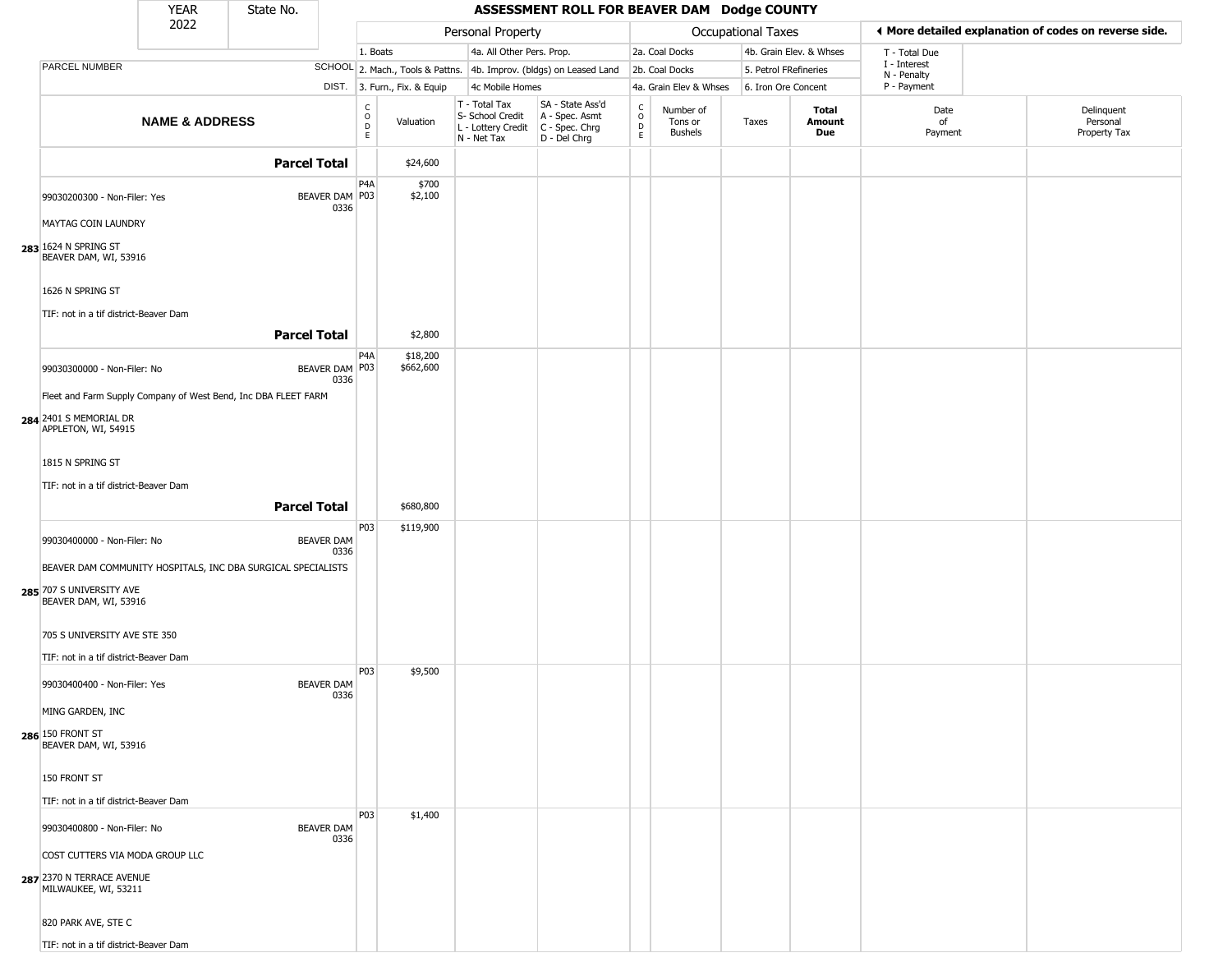|                                                                                                                         | <b>YEAR</b>               | State No.           |                           |                                      |                              |                                                                        | ASSESSMENT ROLL FOR BEAVER DAM Dodge COUNTY                          |                                            |                                        |                           |                               |                             |                                                       |
|-------------------------------------------------------------------------------------------------------------------------|---------------------------|---------------------|---------------------------|--------------------------------------|------------------------------|------------------------------------------------------------------------|----------------------------------------------------------------------|--------------------------------------------|----------------------------------------|---------------------------|-------------------------------|-----------------------------|-------------------------------------------------------|
|                                                                                                                         | 2022                      |                     |                           |                                      |                              | Personal Property                                                      |                                                                      |                                            |                                        | <b>Occupational Taxes</b> |                               |                             | ♦ More detailed explanation of codes on reverse side. |
|                                                                                                                         |                           |                     |                           | 1. Boats                             |                              | 4a. All Other Pers. Prop.                                              |                                                                      |                                            | 2a. Coal Docks                         |                           | 4b. Grain Elev. & Whses       | T - Total Due               |                                                       |
| PARCEL NUMBER                                                                                                           |                           |                     |                           |                                      |                              |                                                                        | SCHOOL 2. Mach., Tools & Pattns. 4b. Improv. (bldgs) on Leased Land  |                                            | 2b. Coal Docks                         | 5. Petrol FRefineries     |                               | I - Interest<br>N - Penalty |                                                       |
|                                                                                                                         |                           |                     |                           |                                      | DIST. 3. Furn., Fix. & Equip | 4c Mobile Homes                                                        |                                                                      |                                            | 4a. Grain Elev & Whses                 | 6. Iron Ore Concent       |                               | P - Payment                 |                                                       |
|                                                                                                                         | <b>NAME &amp; ADDRESS</b> |                     |                           | C<br>$\circ$<br>$\overline{D}$<br>E. | Valuation                    | T - Total Tax<br>S- School Credit<br>L - Lottery Credit<br>N - Net Tax | SA - State Ass'd<br>A - Spec. Asmt<br>C - Spec. Chrg<br>D - Del Chrg | $\begin{array}{c} C \\ O \\ E \end{array}$ | Number of<br>Tons or<br><b>Bushels</b> | Taxes                     | <b>Total</b><br>Amount<br>Due | Date<br>of<br>Payment       | Delinquent<br>Personal<br>Property Tax                |
| 99031500000 - Non-Filer: No<br>MORRY'S BAR, LLC<br>288 430 MADISON ST<br>BEAVER DAM, WI, 53916                          |                           |                     | BEAVER DAM P03<br>0336    | P <sub>4</sub> A                     | \$200<br>\$18,000            |                                                                        |                                                                      |                                            |                                        |                           |                               |                             |                                                       |
| 430 Madison St                                                                                                          |                           |                     |                           |                                      |                              |                                                                        |                                                                      |                                            |                                        |                           |                               |                             |                                                       |
| TIF: not in a tif district-Beaver Dam                                                                                   |                           | <b>Parcel Total</b> |                           |                                      | \$18,200                     |                                                                        |                                                                      |                                            |                                        |                           |                               |                             |                                                       |
| 99032000000 - Non-Filer: No<br>KOEPSELL FUNERAL HOME, INC<br>289 301 N WALNUT ST<br>MAYVILLE, WI, 53050                 |                           |                     | <b>BEAVER DAM</b><br>0336 | P03                                  | \$14,600                     |                                                                        |                                                                      |                                            |                                        |                           |                               |                             |                                                       |
| 131 E MAPLE AVE<br>TIF: not in a tif district-Beaver Dam                                                                |                           |                     |                           |                                      |                              |                                                                        |                                                                      |                                            |                                        |                           |                               |                             |                                                       |
| 99032100200 - Non-Filer: Yes<br>MR MADISON'S BAR, LLC<br>290 119 JAMES ST<br>BEAVER DAM, WI, 53916                      |                           |                     | BEAVER DAM P03<br>0336    | P <sub>4</sub> A                     | \$100<br>\$5,700             |                                                                        |                                                                      |                                            |                                        |                           |                               |                             |                                                       |
| 1108 MADISON ST<br>TIF: not in a tif district-Beaver Dam                                                                |                           | <b>Parcel Total</b> |                           |                                      | \$5,800                      |                                                                        |                                                                      |                                            |                                        |                           |                               |                             |                                                       |
| 99032100400 - Non-Filer: Yes<br>MODERN WOODMEN FINANCIAL<br>291 324 S SPRING ST<br>BEAVER DAM, WI, 53916                |                           |                     | <b>BEAVER DAM</b><br>0336 | P03                                  | \$2,600                      |                                                                        |                                                                      |                                            |                                        |                           |                               |                             |                                                       |
| 324 S SPRING ST<br>TIF: not in a tif district-Beaver Dam                                                                |                           |                     |                           |                                      |                              |                                                                        |                                                                      |                                            |                                        |                           |                               |                             |                                                       |
| 99032300000 - Non-Filer: Yes<br><b>TACONY CORPORATION</b><br>292 1760 GILSINN LN<br>FENTON, MO, 63026<br>333 BEICHL AVE |                           |                     | <b>BEAVER DAM</b><br>0336 | P03                                  | \$38,900                     |                                                                        |                                                                      |                                            |                                        |                           |                               |                             |                                                       |
| TIF: not in a tif district-Beaver Dam                                                                                   |                           |                     |                           |                                      |                              |                                                                        |                                                                      |                                            |                                        |                           |                               |                             |                                                       |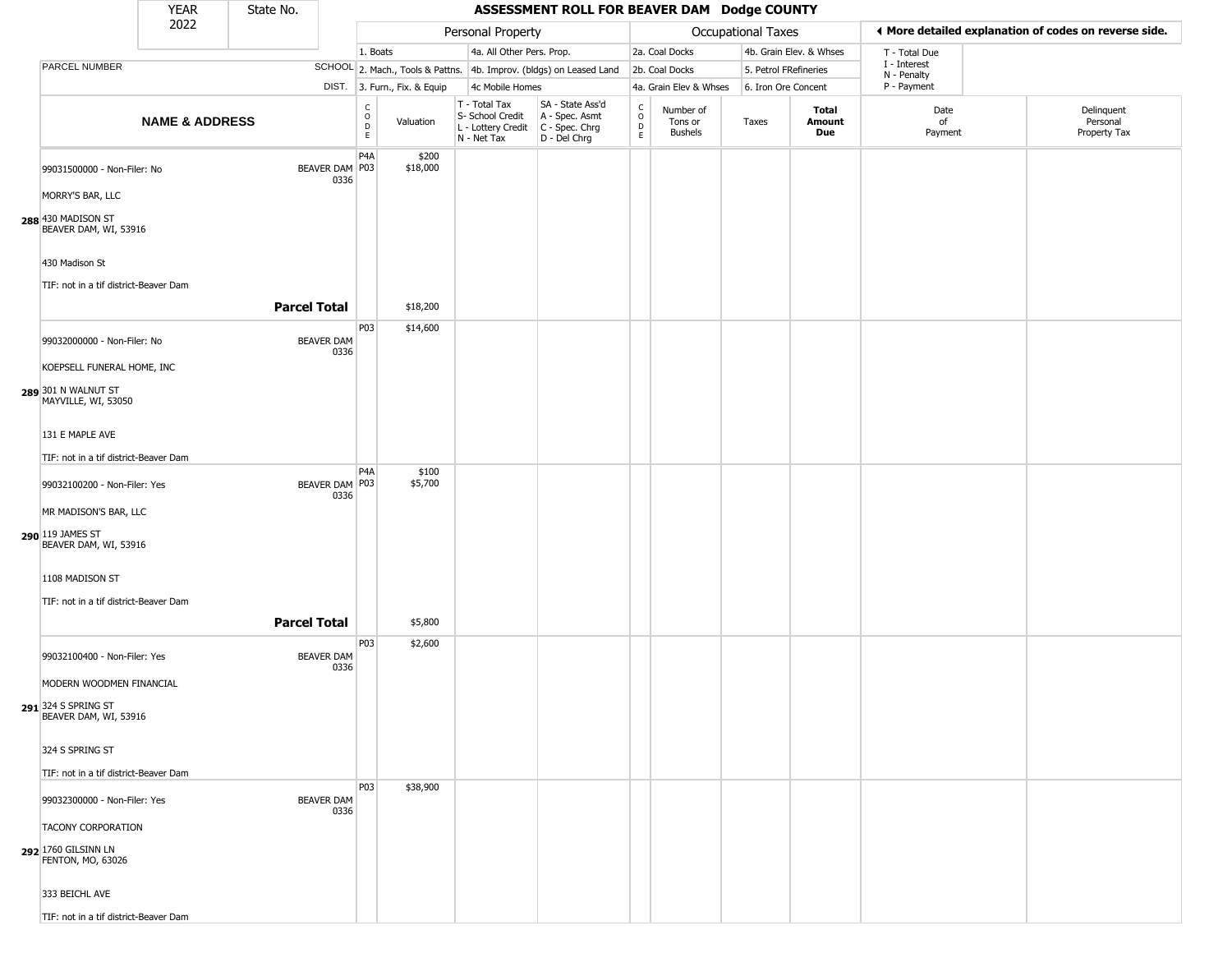|                                                      | <b>YEAR</b>               | State No.                                               |                           |                                          |                              |                                                                                         | ASSESSMENT ROLL FOR BEAVER DAM Dodge COUNTY                         |                         |                                        |                           |                         |                             |                                                       |
|------------------------------------------------------|---------------------------|---------------------------------------------------------|---------------------------|------------------------------------------|------------------------------|-----------------------------------------------------------------------------------------|---------------------------------------------------------------------|-------------------------|----------------------------------------|---------------------------|-------------------------|-----------------------------|-------------------------------------------------------|
|                                                      | 2022                      |                                                         |                           |                                          |                              | Personal Property                                                                       |                                                                     |                         |                                        | <b>Occupational Taxes</b> |                         |                             | ◀ More detailed explanation of codes on reverse side. |
|                                                      |                           |                                                         |                           | 1. Boats                                 |                              | 4a. All Other Pers. Prop.                                                               |                                                                     |                         | 2a. Coal Docks                         |                           | 4b. Grain Elev. & Whses | T - Total Due               |                                                       |
| PARCEL NUMBER                                        |                           |                                                         |                           |                                          |                              |                                                                                         | SCHOOL 2. Mach., Tools & Pattns. 4b. Improv. (bldgs) on Leased Land |                         | 2b. Coal Docks                         | 5. Petrol FRefineries     |                         | I - Interest<br>N - Penalty |                                                       |
|                                                      |                           |                                                         |                           |                                          | DIST. 3. Furn., Fix. & Equip | 4c Mobile Homes                                                                         |                                                                     |                         | 4a. Grain Elev & Whses                 | 6. Iron Ore Concent       |                         | P - Payment                 |                                                       |
|                                                      | <b>NAME &amp; ADDRESS</b> |                                                         |                           | $\rm _o^C$<br>$\mathsf D$<br>$\mathsf E$ | Valuation                    | $T - Total Tax$<br>S- School Credit<br>L - Lottery Credit C - Spec. Chrg<br>N - Net Tax | SA - State Ass'd<br>A - Spec. Asmt<br>D - Del Chrg                  | $\frac{c}{0}$<br>D<br>E | Number of<br>Tons or<br><b>Bushels</b> | Taxes                     | Total<br>Amount<br>Due  | Date<br>of<br>Payment       | Delinquent<br>Personal<br>Property Tax                |
| 99032500700 - Non-Filer: No                          |                           |                                                         | BEAVER DAM   P03<br>0336  | P <sub>4</sub> A                         | \$1,300<br>\$49,300          |                                                                                         |                                                                     |                         |                                        |                           |                         |                             |                                                       |
|                                                      |                           | MOTOR PARTS & EQUIPMENT CORPORATION DBA NAPA AUTO PARTS |                           |                                          |                              |                                                                                         |                                                                     |                         |                                        |                           |                         |                             |                                                       |
| 293 1670 NORTHROCK COURT<br>ROCKFORD, IL, 61103      |                           |                                                         |                           |                                          |                              |                                                                                         |                                                                     |                         |                                        |                           |                         |                             |                                                       |
| 603 N SPRING ST                                      |                           |                                                         |                           |                                          |                              |                                                                                         |                                                                     |                         |                                        |                           |                         |                             |                                                       |
| TIF: not in a tif district-Beaver Dam                |                           |                                                         |                           |                                          |                              |                                                                                         |                                                                     |                         |                                        |                           |                         |                             |                                                       |
|                                                      |                           | <b>Parcel Total</b>                                     |                           |                                          | \$50,600                     |                                                                                         |                                                                     |                         |                                        |                           |                         |                             |                                                       |
| 99032600600 - Non-Filer: No                          |                           |                                                         | <b>BEAVER DAM</b><br>0336 | P03                                      | \$1,500                      |                                                                                         |                                                                     |                         |                                        |                           |                         |                             |                                                       |
|                                                      |                           | QUADIENT, INC FKA NEOPOST USA, INC ATTN: TAX DEPARTMENT |                           |                                          |                              |                                                                                         |                                                                     |                         |                                        |                           |                         |                             |                                                       |
| 294 478 WHEELERS FARMS RD<br>MILFORD, CT, 06461      |                           |                                                         |                           |                                          |                              |                                                                                         |                                                                     |                         |                                        |                           |                         |                             |                                                       |
| <b>VARIOUS</b>                                       |                           |                                                         |                           |                                          |                              |                                                                                         |                                                                     |                         |                                        |                           |                         |                             |                                                       |
| TIF: not in a tif district-Beaver Dam                |                           |                                                         |                           |                                          |                              |                                                                                         |                                                                     |                         |                                        |                           |                         |                             |                                                       |
|                                                      |                           |                                                         |                           | P <sub>4</sub> A                         | \$100<br>\$400               |                                                                                         |                                                                     |                         |                                        |                           |                         |                             |                                                       |
| 99033000000 - Non-Filer: Yes                         |                           |                                                         | BEAVER DAM P03<br>0336    |                                          |                              |                                                                                         |                                                                     |                         |                                        |                           |                         |                             |                                                       |
| The New Image PAM MILLER                             |                           |                                                         |                           |                                          |                              |                                                                                         |                                                                     |                         |                                        |                           |                         |                             |                                                       |
| 295 401 N Lincoln Ave<br>Beaver Dam, WI, 53916       |                           |                                                         |                           |                                          |                              |                                                                                         |                                                                     |                         |                                        |                           |                         |                             |                                                       |
| 401 N Lincoln Ave                                    |                           |                                                         |                           |                                          |                              |                                                                                         |                                                                     |                         |                                        |                           |                         |                             |                                                       |
| TIF: not in a tif district-Beaver Dam                |                           |                                                         |                           |                                          |                              |                                                                                         |                                                                     |                         |                                        |                           |                         |                             |                                                       |
|                                                      |                           | <b>Parcel Total</b>                                     |                           |                                          | \$500                        |                                                                                         |                                                                     |                         |                                        |                           |                         |                             |                                                       |
| 99033500000 - Non-Filer: Yes                         |                           |                                                         | BEAVER DAM P4A<br>0336    | P03                                      | \$1,500<br>\$77,800          |                                                                                         |                                                                     |                         |                                        |                           |                         |                             |                                                       |
| North Plaza Laundry MARIA G FUENTES                  |                           |                                                         |                           |                                          |                              |                                                                                         |                                                                     |                         |                                        |                           |                         |                             |                                                       |
| <b>296</b> 1307 N CENTER ST<br>BEAVER DAM, WI, 53916 |                           |                                                         |                           |                                          |                              |                                                                                         |                                                                     |                         |                                        |                           |                         |                             |                                                       |
| 1305 N. Center St.                                   |                           |                                                         |                           |                                          |                              |                                                                                         |                                                                     |                         |                                        |                           |                         |                             |                                                       |
| TIF: not in a tif district-Beaver Dam                |                           |                                                         |                           |                                          |                              |                                                                                         |                                                                     |                         |                                        |                           |                         |                             |                                                       |
|                                                      |                           | <b>Parcel Total</b>                                     |                           |                                          | \$79,300                     |                                                                                         |                                                                     |                         |                                        |                           |                         |                             |                                                       |
| 99033600800 - Non-Filer: Yes                         |                           |                                                         | BEAVER DAM   P03<br>0336  | P <sub>4</sub> A                         | \$100<br>\$2,300             |                                                                                         |                                                                     |                         |                                        |                           |                         |                             |                                                       |
| NORTHWESTERN MUTUAL LIFE                             |                           |                                                         |                           |                                          |                              |                                                                                         |                                                                     |                         |                                        |                           |                         |                             |                                                       |
| 297 1659 N SPRING ST 108<br>BEAVER DAM, WI, 53916    |                           |                                                         |                           |                                          |                              |                                                                                         |                                                                     |                         |                                        |                           |                         |                             |                                                       |
| 1659 N SPRING ST 108                                 |                           |                                                         |                           |                                          |                              |                                                                                         |                                                                     |                         |                                        |                           |                         |                             |                                                       |
| TIF: not in a tif district-Beaver Dam                |                           |                                                         |                           |                                          |                              |                                                                                         |                                                                     |                         |                                        |                           |                         |                             |                                                       |

\_\_\_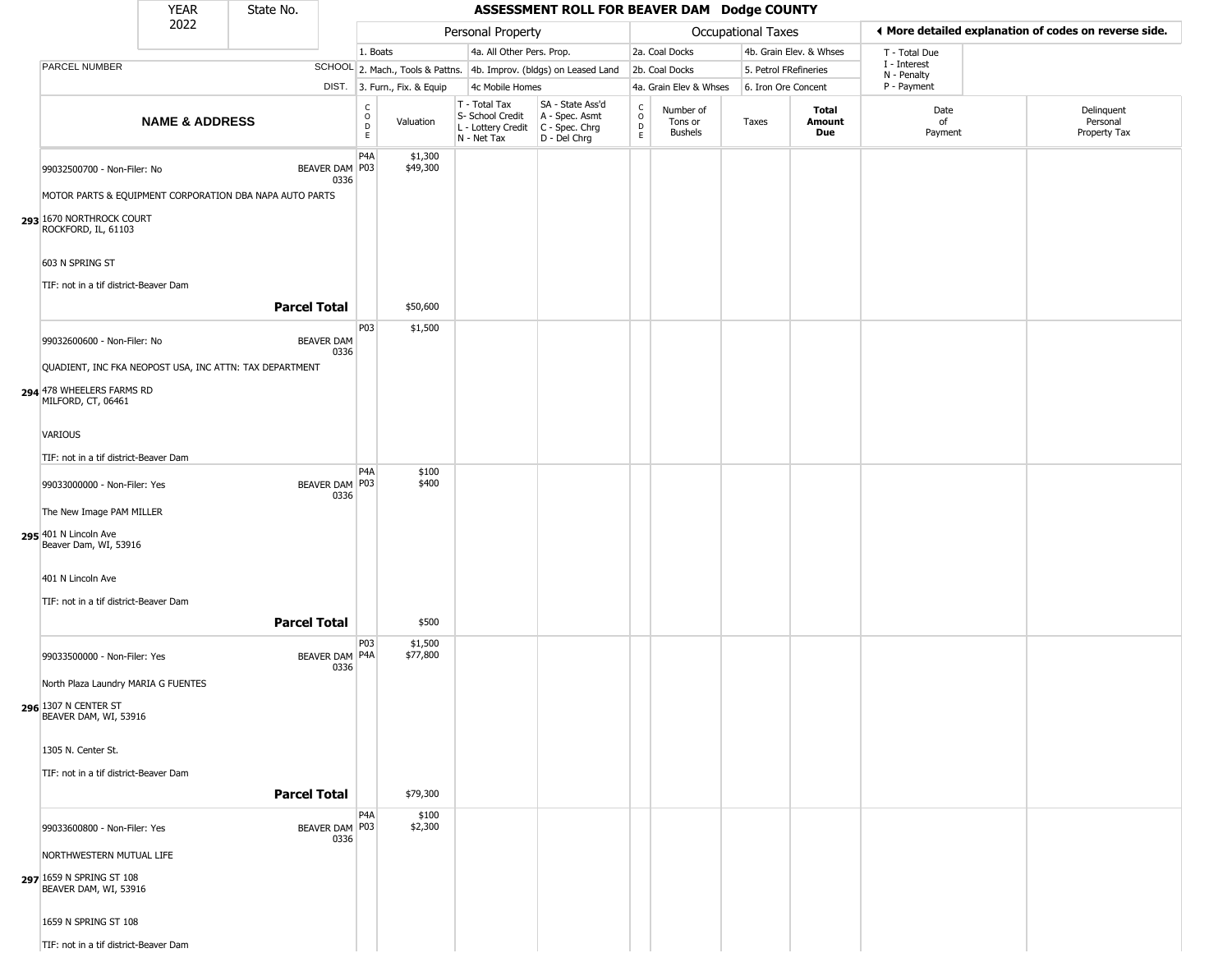|                                                                         | <b>YEAR</b>               | State No.           |                               |                              |                                                                        | ASSESSMENT ROLL FOR BEAVER DAM Dodge COUNTY                          |                  |                                        |                    |                         |                             |                                                       |
|-------------------------------------------------------------------------|---------------------------|---------------------|-------------------------------|------------------------------|------------------------------------------------------------------------|----------------------------------------------------------------------|------------------|----------------------------------------|--------------------|-------------------------|-----------------------------|-------------------------------------------------------|
|                                                                         | 2022                      |                     |                               |                              | Personal Property                                                      |                                                                      |                  |                                        | Occupational Taxes |                         |                             | ◀ More detailed explanation of codes on reverse side. |
|                                                                         |                           |                     |                               | 1. Boats                     | 4a. All Other Pers. Prop.                                              |                                                                      |                  | 2a. Coal Docks                         |                    | 4b. Grain Elev. & Whses | T - Total Due               |                                                       |
| PARCEL NUMBER                                                           |                           |                     |                               |                              |                                                                        | SCHOOL 2. Mach., Tools & Pattns. 4b. Improv. (bldgs) on Leased Land  |                  | 2b. Coal Docks                         |                    | 5. Petrol FRefineries   | I - Interest<br>N - Penalty |                                                       |
|                                                                         |                           |                     |                               | DIST. 3. Furn., Fix. & Equip | 4c Mobile Homes                                                        |                                                                      |                  | 4a. Grain Elev & Whses                 |                    | 6. Iron Ore Concent     | P - Payment                 |                                                       |
|                                                                         | <b>NAME &amp; ADDRESS</b> |                     | c<br>$\circ$<br>D<br>E        | Valuation                    | T - Total Tax<br>S- School Credit<br>L - Lottery Credit<br>N - Net Tax | SA - State Ass'd<br>A - Spec. Asmt<br>C - Spec. Chrg<br>D - Del Chrg | C<br>D<br>E<br>E | Number of<br>Tons or<br><b>Bushels</b> | Taxes              | Total<br>Amount<br>Due  | Date<br>of<br>Payment       | Delinquent<br>Personal<br>Property Tax                |
|                                                                         |                           | <b>Parcel Total</b> |                               | \$2,400                      |                                                                        |                                                                      |                  |                                        |                    |                         |                             |                                                       |
| 99033600810 - Non-Filer: Yes                                            |                           |                     | P4A<br>BEAVER DAM P03<br>0336 | \$1,000<br>\$1,100           |                                                                        |                                                                      |                  |                                        |                    |                         |                             |                                                       |
| NANCY ZIEMAM SEWING STUDIO<br>298 120 FRONT ST<br>BEAVER DAM, WI, 53916 |                           |                     |                               |                              |                                                                        |                                                                      |                  |                                        |                    |                         |                             |                                                       |
| 120 FRONT ST                                                            |                           |                     |                               |                              |                                                                        |                                                                      |                  |                                        |                    |                         |                             |                                                       |
| TIF: not in a tif district-Beaver Dam                                   |                           | <b>Parcel Total</b> |                               | \$2,100                      |                                                                        |                                                                      |                  |                                        |                    |                         |                             |                                                       |
| 99033600850 - Non-Filer: No                                             |                           |                     | P03<br>BEAVER DAM<br>0336     | \$300                        |                                                                        |                                                                      |                  |                                        |                    |                         |                             |                                                       |
| NORTHWOODS CASKET COMPANY                                               |                           |                     |                               |                              |                                                                        |                                                                      |                  |                                        |                    |                         |                             |                                                       |
| 299 1000 GREEN VALLEY RD STE B<br>BEAVER DAM, WI, 53916                 |                           |                     |                               |                              |                                                                        |                                                                      |                  |                                        |                    |                         |                             |                                                       |
| 1000 GREEN VALLEY RD STE B                                              |                           |                     |                               |                              |                                                                        |                                                                      |                  |                                        |                    |                         |                             |                                                       |
| TIF: not in a tif district-Beaver Dam                                   |                           |                     | P03                           |                              |                                                                        |                                                                      |                  |                                        |                    |                         |                             |                                                       |
| 99033600950 - Non-Filer: No                                             |                           |                     | <b>BEAVER DAM</b><br>0336     | \$7,300                      |                                                                        |                                                                      |                  |                                        |                    |                         |                             |                                                       |
| NUCO2 SUPPLY, LLC                                                       |                           |                     |                               |                              |                                                                        |                                                                      |                  |                                        |                    |                         |                             |                                                       |
| 300 10 RIVERVIEW DR<br>DANBURY, CT, 06810                               |                           |                     |                               |                              |                                                                        |                                                                      |                  |                                        |                    |                         |                             |                                                       |
| VARIOUS                                                                 |                           |                     |                               |                              |                                                                        |                                                                      |                  |                                        |                    |                         |                             |                                                       |
| TIF: not in a tif district-Beaver Dam<br>99033600960 - Non-Filer: No    |                           |                     | P03<br><b>BEAVER DAM</b>      | \$1,500                      |                                                                        |                                                                      |                  |                                        |                    |                         |                             |                                                       |
| NU SKIN ENTERPRISES                                                     |                           |                     | 0336                          |                              |                                                                        |                                                                      |                  |                                        |                    |                         |                             |                                                       |
| 301 $\scriptstyle\rm I$ 75 W center ST<br>PROVO, UT, 84601              |                           |                     |                               |                              |                                                                        |                                                                      |                  |                                        |                    |                         |                             |                                                       |
| 609 N SPRING ST                                                         |                           |                     |                               |                              |                                                                        |                                                                      |                  |                                        |                    |                         |                             |                                                       |
| TIF: not in a tif district-Beaver Dam                                   |                           |                     | P4A                           |                              |                                                                        |                                                                      |                  |                                        |                    |                         |                             |                                                       |
| 99033900000 - Non-Filer: No                                             |                           |                     | BEAVER DAM   P03<br>0336      | \$20,000<br>\$110,800        |                                                                        |                                                                      |                  |                                        |                    |                         |                             |                                                       |
| DENTISTRY OF WISCONSIN                                                  |                           |                     |                               |                              |                                                                        |                                                                      |                  |                                        |                    |                         |                             |                                                       |
| 302 412 SHALER DR<br>WAUPUN, WI, 53963                                  |                           |                     |                               |                              |                                                                        |                                                                      |                  |                                        |                    |                         |                             |                                                       |
| 1507 N Center St                                                        |                           |                     |                               |                              |                                                                        |                                                                      |                  |                                        |                    |                         |                             |                                                       |
| TIF: not in a tif district-Beaver Dam                                   |                           |                     |                               |                              |                                                                        |                                                                      |                  |                                        |                    |                         |                             |                                                       |
|                                                                         |                           | <b>Parcel Total</b> |                               | \$130,800                    |                                                                        |                                                                      |                  |                                        |                    |                         |                             |                                                       |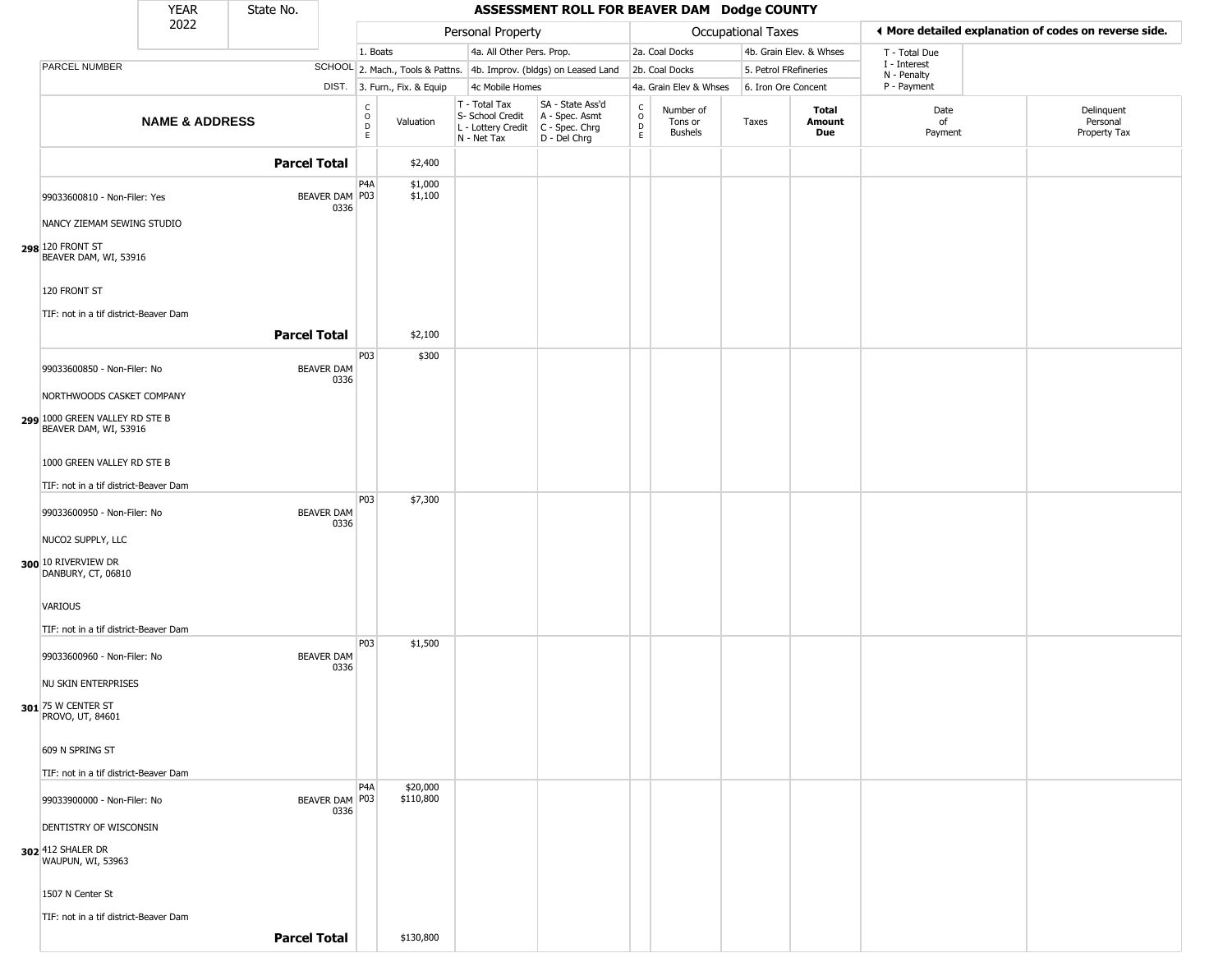|                                                                         | <b>YEAR</b>               | State No.                                                     |                           |                                                |                              |                                                                        | ASSESSMENT ROLL FOR BEAVER DAM Dodge COUNTY                            |                                              |                                        |                           |                               |                             |                                                       |
|-------------------------------------------------------------------------|---------------------------|---------------------------------------------------------------|---------------------------|------------------------------------------------|------------------------------|------------------------------------------------------------------------|------------------------------------------------------------------------|----------------------------------------------|----------------------------------------|---------------------------|-------------------------------|-----------------------------|-------------------------------------------------------|
|                                                                         | 2022                      |                                                               |                           |                                                |                              | Personal Property                                                      |                                                                        |                                              |                                        | <b>Occupational Taxes</b> |                               |                             | ♦ More detailed explanation of codes on reverse side. |
|                                                                         |                           |                                                               |                           | 1. Boats                                       |                              | 4a. All Other Pers. Prop.                                              |                                                                        |                                              | 2a. Coal Docks                         |                           | 4b. Grain Elev. & Whses       | T - Total Due               |                                                       |
| PARCEL NUMBER                                                           |                           |                                                               |                           |                                                |                              |                                                                        | SCHOOL 2. Mach., Tools & Pattns. 4b. Improv. (bldgs) on Leased Land    |                                              | 2b. Coal Docks                         | 5. Petrol FRefineries     |                               | I - Interest<br>N - Penalty |                                                       |
|                                                                         |                           |                                                               |                           |                                                | DIST. 3. Furn., Fix. & Equip | 4c Mobile Homes                                                        |                                                                        |                                              | 4a. Grain Elev & Whses                 | 6. Iron Ore Concent       |                               | P - Payment                 |                                                       |
|                                                                         | <b>NAME &amp; ADDRESS</b> |                                                               |                           | $\begin{matrix} 0 \\ 0 \\ 0 \end{matrix}$<br>E | Valuation                    | T - Total Tax<br>S- School Credit<br>L - Lottery Credit<br>N - Net Tax | SA - State Ass'd<br>A - Spec. Asmt<br>$C - Spec. Chrg$<br>D - Del Chrg | $\mathsf{C}$<br>$\circ$<br>$\mathsf D$<br>E. | Number of<br>Tons or<br><b>Bushels</b> | Taxes                     | <b>Total</b><br>Amount<br>Due | Date<br>of<br>Payment       | Delinquent<br>Personal<br>Property Tax                |
| 99033900100 - Non-Filer: No<br>OLYMPUS AMERICA, INC GRANT THORNTON, LLP |                           |                                                               | <b>BEAVER DAM</b><br>0336 |                                                | \$0                          |                                                                        |                                                                        |                                              |                                        |                           |                               |                             |                                                       |
| 303 PO BOX 4747<br>OAK BROOK, IL, 60522-4747                            |                           |                                                               |                           |                                                |                              |                                                                        |                                                                        |                                              |                                        |                           |                               |                             |                                                       |
| 707 UNIVERSITY AVE                                                      |                           |                                                               |                           |                                                |                              |                                                                        |                                                                        |                                              |                                        |                           |                               |                             |                                                       |
| TIF: not in a tif district-Beaver Dam                                   |                           |                                                               |                           | P <sub>4</sub> A                               |                              |                                                                        |                                                                        |                                              |                                        |                           |                               |                             |                                                       |
| 99033900150 - Non-Filer: No                                             |                           |                                                               | BEAVER DAM P03<br>0336    |                                                | \$3,500<br>\$14,400          |                                                                        |                                                                        |                                              |                                        |                           |                               |                             |                                                       |
|                                                                         |                           | O'REILLY AUTOMOTIVE STORES, INC DBA O'REILLY AUTO PARTS       |                           |                                                |                              |                                                                        |                                                                        |                                              |                                        |                           |                               |                             |                                                       |
| 304 PO BOX 9167<br>SPRINGFIELD, MO, 65801-9167                          |                           |                                                               |                           |                                                |                              |                                                                        |                                                                        |                                              |                                        |                           |                               |                             |                                                       |
| 1610 N SPRING ST                                                        |                           |                                                               |                           |                                                |                              |                                                                        |                                                                        |                                              |                                        |                           |                               |                             |                                                       |
| TIF: not in a tif district-Beaver Dam                                   |                           | <b>Parcel Total</b>                                           |                           |                                                | \$17,900                     |                                                                        |                                                                        |                                              |                                        |                           |                               |                             |                                                       |
| 99033900200 - Non-Filer: No                                             |                           |                                                               | BEAVER DAM P03            | P4A                                            | \$5,300<br>\$6,400           |                                                                        |                                                                        |                                              |                                        |                           |                               |                             |                                                       |
|                                                                         |                           | ONEMAIN FINANCIAL GROUP, LLC DBA ONE MAIN FINANCIAL GROUP LLC | 0336                      |                                                |                              |                                                                        |                                                                        |                                              |                                        |                           |                               |                             |                                                       |
| 305 125 E JOHN CARPENTER FREEWAY STE 1400<br>IRVING, TX, 75062          |                           |                                                               |                           |                                                |                              |                                                                        |                                                                        |                                              |                                        |                           |                               |                             |                                                       |
| 106 FRANCES LANE, STE 2E                                                |                           |                                                               |                           |                                                |                              |                                                                        |                                                                        |                                              |                                        |                           |                               |                             |                                                       |
| TIF: not in a tif district-Beaver Dam                                   |                           | <b>Parcel Total</b>                                           |                           |                                                | \$11,700                     |                                                                        |                                                                        |                                              |                                        |                           |                               |                             |                                                       |
|                                                                         |                           |                                                               |                           |                                                |                              |                                                                        |                                                                        |                                              |                                        |                           |                               |                             |                                                       |
| 99033900300 - Non-Filer: No                                             |                           |                                                               | BEAVER DAM P03<br>0336    | P4A                                            | \$14,300<br>\$45,300         |                                                                        |                                                                        |                                              |                                        |                           |                               |                             |                                                       |
| OOGA BREWING CO                                                         |                           |                                                               |                           |                                                |                              |                                                                        |                                                                        |                                              |                                        |                           |                               |                             |                                                       |
| 306 301 S SPRING ST<br>BEAVER DAM, WI, 53916                            |                           |                                                               |                           |                                                |                              |                                                                        |                                                                        |                                              |                                        |                           |                               |                             |                                                       |
| 301 S SPRING ST                                                         |                           |                                                               |                           |                                                |                              |                                                                        |                                                                        |                                              |                                        |                           |                               |                             |                                                       |

**Parcel Total | \$59,600**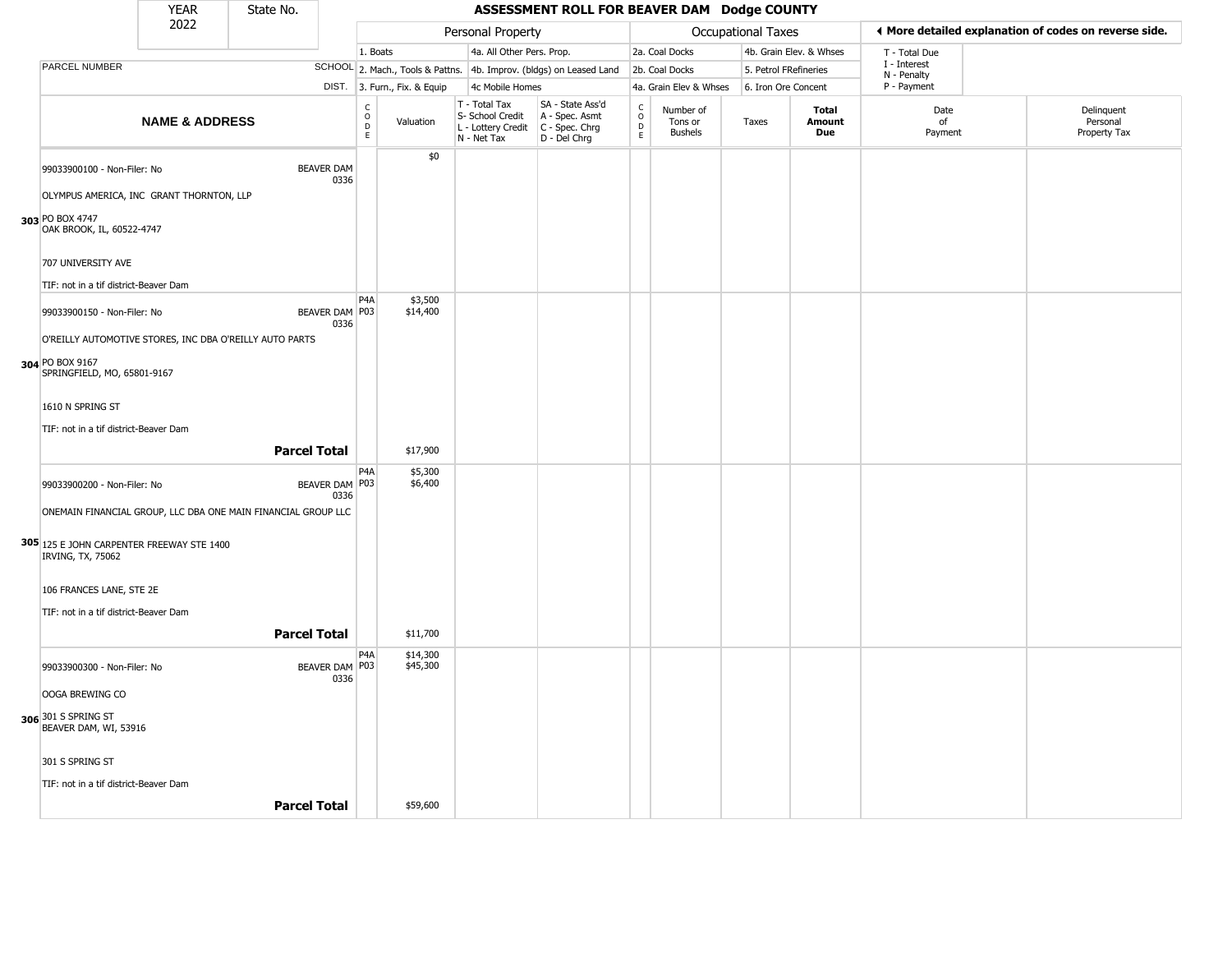|                                                                        | <b>YEAR</b>               | State No.           |                        |                                             |                              |                                                                                           | ASSESSMENT ROLL FOR BEAVER DAM Dodge COUNTY                                        |                                                          |                                        |                    |                         |                             |                                                       |
|------------------------------------------------------------------------|---------------------------|---------------------|------------------------|---------------------------------------------|------------------------------|-------------------------------------------------------------------------------------------|------------------------------------------------------------------------------------|----------------------------------------------------------|----------------------------------------|--------------------|-------------------------|-----------------------------|-------------------------------------------------------|
|                                                                        | 2022                      |                     |                        |                                             |                              | Personal Property                                                                         |                                                                                    |                                                          |                                        | Occupational Taxes |                         |                             | ♦ More detailed explanation of codes on reverse side. |
|                                                                        |                           |                     |                        | 1. Boats                                    |                              | 4a. All Other Pers. Prop.                                                                 |                                                                                    |                                                          | 2a. Coal Docks                         |                    | 4b. Grain Elev. & Whses | T - Total Due               |                                                       |
| PARCEL NUMBER                                                          |                           |                     |                        |                                             |                              |                                                                                           | SCHOOL 2. Mach., Tools & Pattns. 4b. Improv. (bldgs) on Leased Land 2b. Coal Docks |                                                          |                                        |                    | 5. Petrol FRefineries   | I - Interest<br>N - Penalty |                                                       |
|                                                                        |                           |                     |                        |                                             | DIST. 3. Furn., Fix. & Equip | 4c Mobile Homes                                                                           |                                                                                    |                                                          | 4a. Grain Elev & Whses                 |                    | 6. Iron Ore Concent     | P - Payment                 |                                                       |
|                                                                        | <b>NAME &amp; ADDRESS</b> |                     |                        | $\frac{c}{0}$<br>$\mathsf D$<br>$\mathsf E$ | Valuation                    | T - Total Tax<br>S- School Credit<br>$L$ - Lottery Credit $C$ - Spec. Chrg<br>N - Net Tax | SA - State Ass'd<br>A - Spec. Asmt<br>$D - Del Chrg$                               | $\begin{smallmatrix} C \\ O \\ D \end{smallmatrix}$<br>E | Number of<br>Tons or<br><b>Bushels</b> | Taxes              | Total<br>Amount<br>Due  | Date<br>of<br>Payment       | Delinquent<br>Personal<br>Property Tax                |
| 99034400500 - Non-Filer: No                                            |                           |                     | BEAVER DAM P03<br>0336 | P4A                                         | \$1,900<br>\$70,500          |                                                                                           |                                                                                    |                                                          |                                        |                    |                         |                             |                                                       |
| P-AMERICAS, LLC                                                        |                           |                     |                        |                                             |                              |                                                                                           |                                                                                    |                                                          |                                        |                    |                         |                             |                                                       |
| 307 1412 MAIN ST SUITE 1500<br>DALLAS, TX, 75202                       |                           |                     |                        |                                             |                              |                                                                                           |                                                                                    |                                                          |                                        |                    |                         |                             |                                                       |
| N8601 CTY RD A                                                         |                           |                     |                        |                                             |                              |                                                                                           |                                                                                    |                                                          |                                        |                    |                         |                             |                                                       |
| TIF: not in a tif district-Beaver Dam                                  |                           | <b>Parcel Total</b> |                        |                                             | \$72,400                     |                                                                                           |                                                                                    |                                                          |                                        |                    |                         |                             |                                                       |
| 99034400550 - Non-Filer: Yes                                           |                           |                     | BEAVER DAM P03         | P4A                                         | \$16,600<br>\$98,400         |                                                                                           |                                                                                    |                                                          |                                        |                    |                         |                             |                                                       |
| PAIN CENTERS OF WI - BEAVER DAM                                        |                           |                     | 0336                   |                                             |                              |                                                                                           |                                                                                    |                                                          |                                        |                    |                         |                             |                                                       |
| 308 330 E KILBOURN AVE<br>MILWAUKEE, WI, 53202                         |                           |                     |                        |                                             |                              |                                                                                           |                                                                                    |                                                          |                                        |                    |                         |                             |                                                       |
| 1701 N SPRING ST STE 12<br>TIF: not in a tif district-Beaver Dam       |                           |                     |                        |                                             |                              |                                                                                           |                                                                                    |                                                          |                                        |                    |                         |                             |                                                       |
|                                                                        |                           | <b>Parcel Total</b> |                        |                                             | \$115,000                    |                                                                                           |                                                                                    |                                                          |                                        |                    |                         |                             |                                                       |
| 99034400700 - Non-Filer: Yes                                           |                           |                     | BEAVER DAM P03<br>0336 | P4A                                         | \$1,800<br>\$8,000           |                                                                                           |                                                                                    |                                                          |                                        |                    |                         |                             |                                                       |
| PALENQUE MEXICAN GRILL<br>309 210 S SPRING ST<br>BEAVER DAM, WI, 53916 |                           |                     |                        |                                             |                              |                                                                                           |                                                                                    |                                                          |                                        |                    |                         |                             |                                                       |
| 210 S SPRING ST                                                        |                           |                     |                        |                                             |                              |                                                                                           |                                                                                    |                                                          |                                        |                    |                         |                             |                                                       |
| TIF: not in a tif district-Beaver Dam                                  |                           | <b>Parcel Total</b> |                        |                                             | \$9,800                      |                                                                                           |                                                                                    |                                                          |                                        |                    |                         |                             |                                                       |
| 99034700000 - Non-Filer: No                                            |                           |                     | BEAVER DAM P03<br>0336 | P4A                                         | \$100<br>\$40,500            |                                                                                           |                                                                                    |                                                          |                                        |                    |                         |                             |                                                       |
| PARENT DOTT & CO LTD                                                   |                           |                     |                        |                                             |                              |                                                                                           |                                                                                    |                                                          |                                        |                    |                         |                             |                                                       |
| 310 PO BOX 516<br>BEAVER DAM, WI, 53916                                |                           |                     |                        |                                             |                              |                                                                                           |                                                                                    |                                                          |                                        |                    |                         |                             |                                                       |
| 203 CORPORATE DRIVE                                                    |                           |                     |                        |                                             |                              |                                                                                           |                                                                                    |                                                          |                                        |                    |                         |                             |                                                       |
| TIF: not in a tif district-Beaver Dam                                  |                           |                     |                        |                                             |                              |                                                                                           |                                                                                    |                                                          |                                        |                    |                         |                             |                                                       |
|                                                                        |                           | <b>Parcel Total</b> |                        |                                             | \$40,600                     |                                                                                           |                                                                                    |                                                          |                                        |                    |                         |                             |                                                       |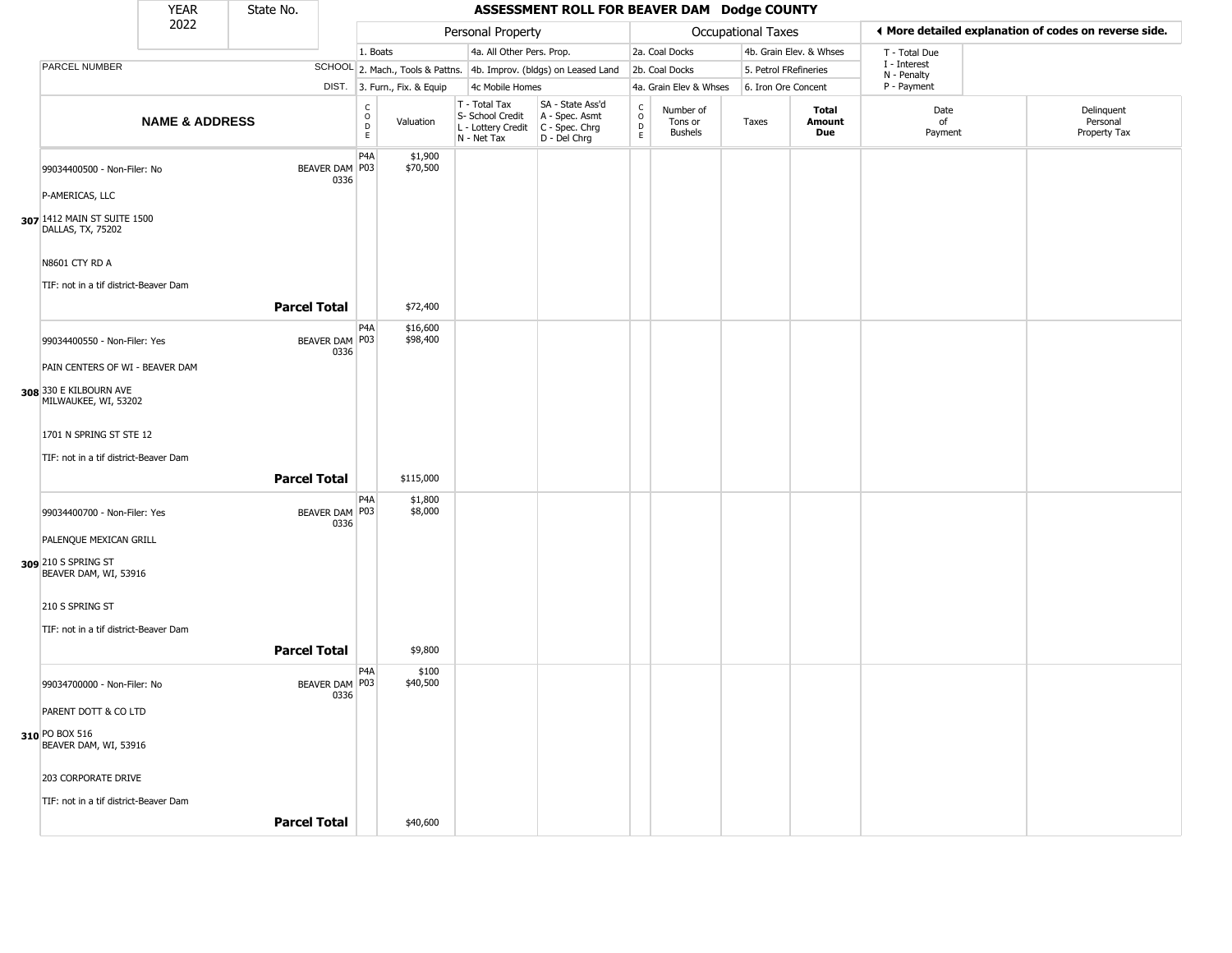|                                                                                                      | <b>YEAR</b>               | State No.           |                           |                                                 |                              |                                                                        | ASSESSMENT ROLL FOR BEAVER DAM Dodge COUNTY                          |                                          |                                 |                           |                         |                             |                                                       |
|------------------------------------------------------------------------------------------------------|---------------------------|---------------------|---------------------------|-------------------------------------------------|------------------------------|------------------------------------------------------------------------|----------------------------------------------------------------------|------------------------------------------|---------------------------------|---------------------------|-------------------------|-----------------------------|-------------------------------------------------------|
|                                                                                                      | 2022                      |                     |                           |                                                 |                              | Personal Property                                                      |                                                                      |                                          |                                 | <b>Occupational Taxes</b> |                         |                             | I More detailed explanation of codes on reverse side. |
|                                                                                                      |                           |                     |                           | 1. Boats                                        |                              | 4a. All Other Pers. Prop.                                              |                                                                      |                                          | 2a. Coal Docks                  |                           | 4b. Grain Elev. & Whses | T - Total Due               |                                                       |
| PARCEL NUMBER                                                                                        |                           |                     |                           |                                                 |                              |                                                                        | SCHOOL 2. Mach., Tools & Pattns. 4b. Improv. (bldgs) on Leased Land  |                                          | 2b. Coal Docks                  | 5. Petrol FRefineries     |                         | I - Interest<br>N - Penalty |                                                       |
|                                                                                                      |                           |                     |                           |                                                 | DIST. 3. Furn., Fix. & Equip | 4c Mobile Homes                                                        |                                                                      |                                          | 4a. Grain Elev & Whses          | 6. Iron Ore Concent       |                         | P - Payment                 |                                                       |
|                                                                                                      | <b>NAME &amp; ADDRESS</b> |                     |                           | $\mathsf{C}$<br>$\mathsf O$<br>D<br>$\mathsf E$ | Valuation                    | T - Total Tax<br>S- School Credit<br>L - Lottery Credit<br>N - Net Tax | SA - State Ass'd<br>A - Spec. Asmt<br>C - Spec. Chrg<br>D - Del Chrg | $\rm _o^C$<br>$\mathsf D$<br>$\mathsf E$ | Number of<br>Tons or<br>Bushels | Taxes                     | Total<br>Amount<br>Due  | Date<br>of<br>Payment       | Delinquent<br>Personal<br>Property Tax                |
| 99035000000 - Non-Filer: Yes<br>Park Plaza Pizza                                                     |                           |                     | <b>BEAVER DAM</b><br>0336 | P03                                             | \$34,200                     |                                                                        |                                                                      |                                          |                                 |                           |                         |                             |                                                       |
| 311 233 Front St<br>Beaver Dam, WI, 53916                                                            |                           |                     |                           |                                                 |                              |                                                                        |                                                                      |                                          |                                 |                           |                         |                             |                                                       |
| 233 Front St<br>TIF: not in a tif district-Beaver Dam                                                |                           |                     |                           |                                                 |                              |                                                                        |                                                                      |                                          |                                 |                           |                         |                             |                                                       |
| 99035000100 - Non-Filer: No<br>PNC EQUIPMENT FINANCE, LLC                                            |                           |                     | <b>BEAVER DAM</b><br>0336 | P03                                             | \$20,300                     |                                                                        |                                                                      |                                          |                                 |                           |                         |                             |                                                       |
| 312 995 DALTON AVE<br>CINCINNATI, OH, 45203                                                          |                           |                     |                           |                                                 |                              |                                                                        |                                                                      |                                          |                                 |                           |                         |                             |                                                       |
| 1201 GREEN VALLEY RD<br>TIF: not in a tif district-Beaver Dam                                        |                           |                     |                           |                                                 |                              |                                                                        |                                                                      |                                          |                                 |                           |                         |                             |                                                       |
| 99035200010 - Non-Filer: Yes                                                                         |                           |                     | BEAVER DAM   P03<br>0336  | P4A                                             | \$4,400<br>\$40,800          |                                                                        |                                                                      |                                          |                                 |                           |                         |                             |                                                       |
| Tara Passow MD                                                                                       |                           |                     |                           |                                                 |                              |                                                                        |                                                                      |                                          |                                 |                           |                         |                             |                                                       |
| 313 700 Hillcrest Ct<br>Beaver Dam, WI, 53916                                                        |                           |                     |                           |                                                 |                              |                                                                        |                                                                      |                                          |                                 |                           |                         |                             |                                                       |
| 700 Hillcrest Ct<br>TIF: not in a tif district-Beaver Dam                                            |                           |                     |                           |                                                 |                              |                                                                        |                                                                      |                                          |                                 |                           |                         |                             |                                                       |
|                                                                                                      |                           | <b>Parcel Total</b> |                           |                                                 | \$45,200                     |                                                                        |                                                                      |                                          |                                 |                           |                         |                             |                                                       |
| 99035200055 - Non-Filer: No<br>LR PECK, LTD.                                                         |                           |                     | BEAVER DAM P03<br>0336    | P4A                                             | \$0<br>\$200                 |                                                                        |                                                                      |                                          |                                 |                           |                         |                             |                                                       |
| 314 700 MARSH TRL<br>BEAVER DAM, WI, 53916                                                           |                           |                     |                           |                                                 |                              |                                                                        |                                                                      |                                          |                                 |                           |                         |                             |                                                       |
| 700 MARSH TRL<br>TIF: not in a tif district-Beaver Dam                                               |                           |                     |                           |                                                 |                              |                                                                        |                                                                      |                                          |                                 |                           |                         |                             |                                                       |
|                                                                                                      |                           | <b>Parcel Total</b> |                           |                                                 | \$200                        |                                                                        |                                                                      |                                          |                                 |                           |                         |                             |                                                       |
| 99035300900 - Non-Filer: Yes                                                                         |                           |                     | BEAVER DAM P03<br>0336    | P4A                                             | \$100<br>\$2,000             |                                                                        |                                                                      |                                          |                                 |                           |                         |                             |                                                       |
| PREGNANCY SUPPORT CENTER OF DODGE COUNTY, INC<br>315 108 PARALLEL ST, STE 2<br>BEAVER DAM, WI, 53916 |                           |                     |                           |                                                 |                              |                                                                        |                                                                      |                                          |                                 |                           |                         |                             |                                                       |
| 108 PARALLEL ST, STE 2                                                                               |                           |                     |                           |                                                 |                              |                                                                        |                                                                      |                                          |                                 |                           |                         |                             |                                                       |
| TIF: not in a tif district-Beaver Dam                                                                |                           | <b>Parcel Total</b> |                           |                                                 | \$2,100                      |                                                                        |                                                                      |                                          |                                 |                           |                         |                             |                                                       |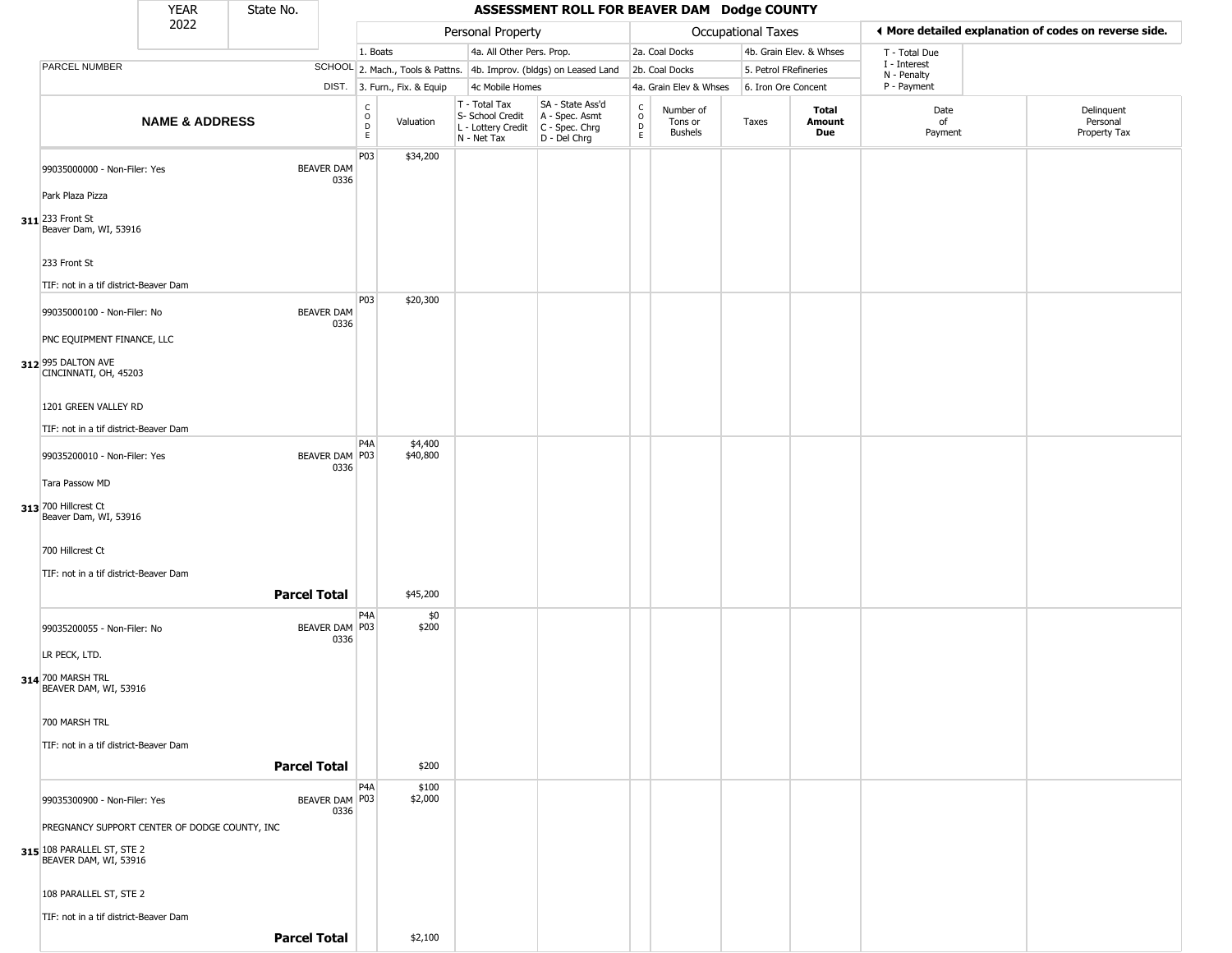|                                                              | <b>YEAR</b>               | State No.           |                           |                         |                              |                                                                                         | ASSESSMENT ROLL FOR BEAVER DAM Dodge COUNTY                         |                                            |                                        |                       |                         |                             |                                                       |
|--------------------------------------------------------------|---------------------------|---------------------|---------------------------|-------------------------|------------------------------|-----------------------------------------------------------------------------------------|---------------------------------------------------------------------|--------------------------------------------|----------------------------------------|-----------------------|-------------------------|-----------------------------|-------------------------------------------------------|
|                                                              | 2022                      |                     |                           |                         |                              | Personal Property                                                                       |                                                                     |                                            |                                        | Occupational Taxes    |                         |                             | ◀ More detailed explanation of codes on reverse side. |
|                                                              |                           |                     |                           | 1. Boats                |                              | 4a. All Other Pers. Prop.                                                               |                                                                     |                                            | 2a. Coal Docks                         |                       | 4b. Grain Elev. & Whses | T - Total Due               |                                                       |
| PARCEL NUMBER                                                |                           |                     |                           |                         |                              |                                                                                         | SCHOOL 2. Mach., Tools & Pattns. 4b. Improv. (bldgs) on Leased Land |                                            | 2b. Coal Docks                         | 5. Petrol FRefineries |                         | I - Interest<br>N - Penalty |                                                       |
|                                                              |                           |                     |                           |                         | DIST. 3. Furn., Fix. & Equip | 4c Mobile Homes                                                                         |                                                                     |                                            | 4a. Grain Elev & Whses                 | 6. Iron Ore Concent   |                         | P - Payment                 |                                                       |
|                                                              | <b>NAME &amp; ADDRESS</b> |                     |                           | c<br>$\circ$<br>D<br>E. | Valuation                    | T - Total Tax<br>S- School Credit<br>L - Lottery Credit   C - Spec. Chrg<br>N - Net Tax | SA - State Ass'd<br>A - Spec. Asmt<br>D - Del Chrg                  | $\begin{array}{c} C \\ 0 \\ E \end{array}$ | Number of<br>Tons or<br><b>Bushels</b> | Taxes                 | Total<br>Amount<br>Due  | Date<br>of<br>Payment       | Delinquent<br>Personal<br>Property Tax                |
| 99035300950 - Non-Filer: Yes<br>PREFERRED REALTY GROUP       |                           |                     | BEAVER DAM   P03<br>0336  | P <sub>4</sub> A        | \$100<br>\$500               |                                                                                         |                                                                     |                                            |                                        |                       |                         |                             |                                                       |
|                                                              |                           |                     |                           |                         |                              |                                                                                         |                                                                     |                                            |                                        |                       |                         |                             |                                                       |
| 316 202 W MAPLE AVE<br>BEAVER DAM, WI, 53916                 |                           |                     |                           |                         |                              |                                                                                         |                                                                     |                                            |                                        |                       |                         |                             |                                                       |
| 202 W MAPLE AVE<br>TIF: not in a tif district-Beaver Dam     |                           |                     |                           |                         |                              |                                                                                         |                                                                     |                                            |                                        |                       |                         |                             |                                                       |
|                                                              |                           | <b>Parcel Total</b> |                           |                         | \$600                        |                                                                                         |                                                                     |                                            |                                        |                       |                         |                             |                                                       |
| 99035300960 - Non-Filer: Yes                                 |                           |                     | BEAVER DAM P03<br>0336    | P <sub>4</sub> A        | \$300<br>\$8,900             |                                                                                         |                                                                     |                                            |                                        |                       |                         |                             |                                                       |
| PHARMACY SELECT                                              |                           |                     |                           |                         |                              |                                                                                         |                                                                     |                                            |                                        |                       |                         |                             |                                                       |
| 317 1659 N SPRING ST, STE 107<br>BEAVER DAM, WI, 53916       |                           |                     |                           |                         |                              |                                                                                         |                                                                     |                                            |                                        |                       |                         |                             |                                                       |
| 1659 N SPRING ST, STE 107                                    |                           |                     |                           |                         |                              |                                                                                         |                                                                     |                                            |                                        |                       |                         |                             |                                                       |
| TIF: not in a tif district-Beaver Dam                        |                           | <b>Parcel Total</b> |                           |                         | \$9,200                      |                                                                                         |                                                                     |                                            |                                        |                       |                         |                             |                                                       |
|                                                              |                           |                     |                           | P03                     | \$7,400                      |                                                                                         |                                                                     |                                            |                                        |                       |                         |                             |                                                       |
| 99035300980 - Non-Filer: Yes                                 |                           |                     | <b>BEAVER DAM</b><br>0336 |                         |                              |                                                                                         |                                                                     |                                            |                                        |                       |                         |                             |                                                       |
| PC SYSTEMS AROUND YOU                                        |                           |                     |                           |                         |                              |                                                                                         |                                                                     |                                            |                                        |                       |                         |                             |                                                       |
| 318 200 FRONT ST, STE 1C2<br>BEAVER DAM, WI, 53916           |                           |                     |                           |                         |                              |                                                                                         |                                                                     |                                            |                                        |                       |                         |                             |                                                       |
| 200 FRONT ST, STE 1C2                                        |                           |                     |                           |                         |                              |                                                                                         |                                                                     |                                            |                                        |                       |                         |                             |                                                       |
| TIF: not in a tif district-Beaver Dam                        |                           |                     |                           |                         |                              |                                                                                         |                                                                     |                                            |                                        |                       |                         |                             |                                                       |
| 99035400500 - Non-Filer: No                                  |                           |                     | BEAVER DAM P03<br>0336    | P4A                     | \$100<br>\$6,000             |                                                                                         |                                                                     |                                            |                                        |                       |                         |                             |                                                       |
| QPS EMPLOYMENT GROUP                                         |                           |                     |                           |                         |                              |                                                                                         |                                                                     |                                            |                                        |                       |                         |                             |                                                       |
| 319 250 N PATRICK BLVD STE 185<br>BROOKFIELD, WI, 53045-5826 |                           |                     |                           |                         |                              |                                                                                         |                                                                     |                                            |                                        |                       |                         |                             |                                                       |
| 1501 N Spring St                                             |                           |                     |                           |                         |                              |                                                                                         |                                                                     |                                            |                                        |                       |                         |                             |                                                       |
| TIF: not in a tif district-Beaver Dam                        |                           |                     |                           |                         |                              |                                                                                         |                                                                     |                                            |                                        |                       |                         |                             |                                                       |
|                                                              |                           | <b>Parcel Total</b> |                           |                         | \$6,100                      |                                                                                         |                                                                     |                                            |                                        |                       |                         |                             |                                                       |
| 99035500700 - Non-Filer: Yes                                 |                           |                     | BEAVER DAM   P03<br>0336  | P4A                     | \$800<br>\$2,500             |                                                                                         |                                                                     |                                            |                                        |                       |                         |                             |                                                       |
| COLUMBUS MUTUAL INSURANCE SONIA DEBOER                       |                           |                     |                           |                         |                              |                                                                                         |                                                                     |                                            |                                        |                       |                         |                             |                                                       |
| 320 205 S UNIVERSITY AVE (FRONT)<br>BEAVER DAM, WI, 53916    |                           |                     |                           |                         |                              |                                                                                         |                                                                     |                                            |                                        |                       |                         |                             |                                                       |
| 205 S UNIVERSITY AVE (FRONT)                                 |                           |                     |                           |                         |                              |                                                                                         |                                                                     |                                            |                                        |                       |                         |                             |                                                       |
| TIF: not in a tif district-Beaver Dam                        |                           |                     |                           |                         |                              |                                                                                         |                                                                     |                                            |                                        |                       |                         |                             |                                                       |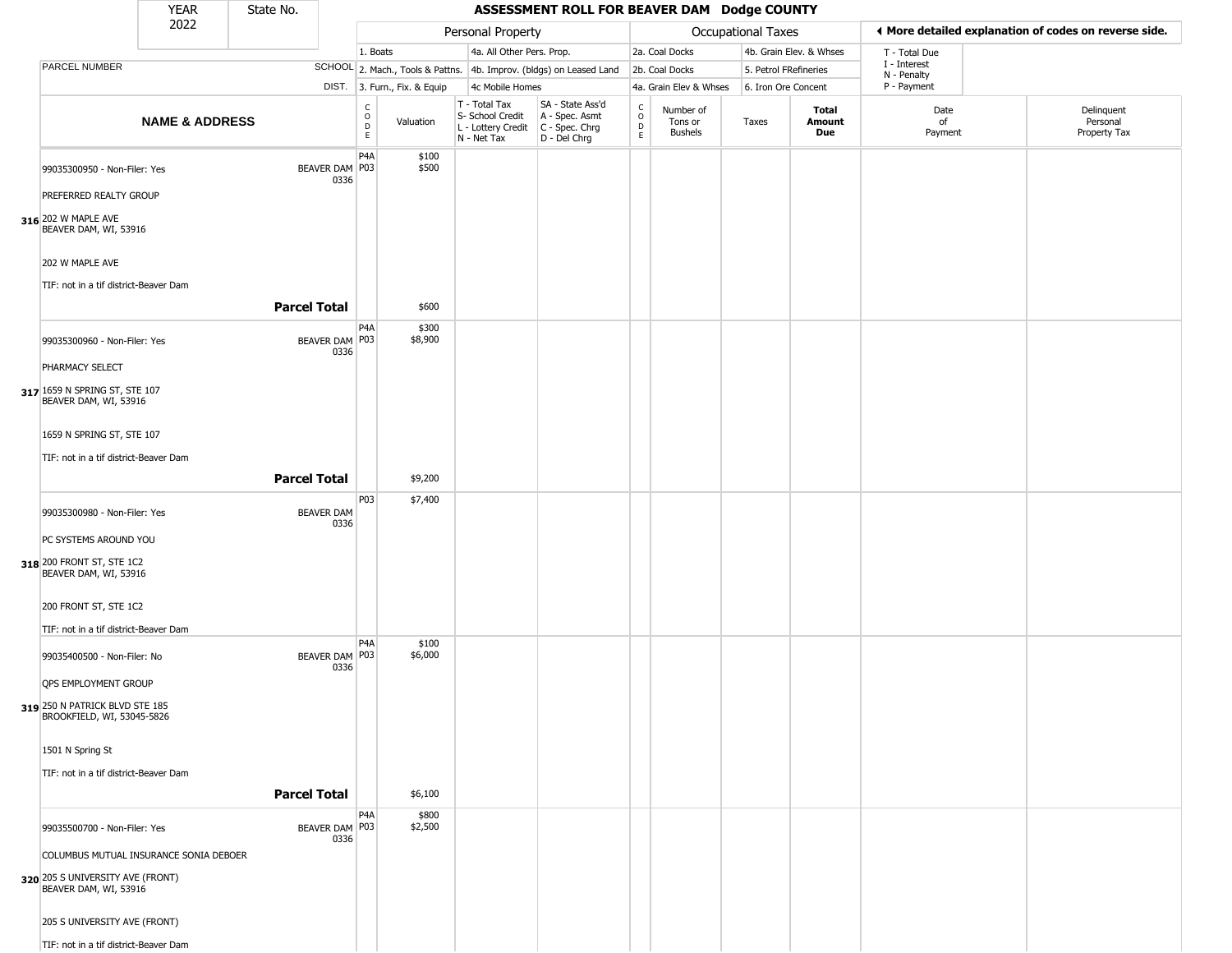|                                                                               | <b>YEAR</b>               | State No.           |                           |                                    |                              |                                                                        | ASSESSMENT ROLL FOR BEAVER DAM Dodge COUNTY                          |                                                   |                                        |                           |                         |                             |                                                       |
|-------------------------------------------------------------------------------|---------------------------|---------------------|---------------------------|------------------------------------|------------------------------|------------------------------------------------------------------------|----------------------------------------------------------------------|---------------------------------------------------|----------------------------------------|---------------------------|-------------------------|-----------------------------|-------------------------------------------------------|
|                                                                               | 2022                      |                     |                           |                                    |                              | Personal Property                                                      |                                                                      |                                                   |                                        | <b>Occupational Taxes</b> |                         |                             | ◀ More detailed explanation of codes on reverse side. |
|                                                                               |                           |                     |                           | 1. Boats                           |                              | 4a. All Other Pers. Prop.                                              |                                                                      |                                                   | 2a. Coal Docks                         |                           | 4b. Grain Elev. & Whses | T - Total Due               |                                                       |
| PARCEL NUMBER                                                                 |                           |                     |                           |                                    |                              |                                                                        | SCHOOL 2. Mach., Tools & Pattns. 4b. Improv. (bldgs) on Leased Land  |                                                   | 2b. Coal Docks                         | 5. Petrol FRefineries     |                         | I - Interest<br>N - Penalty |                                                       |
|                                                                               |                           |                     |                           |                                    | DIST. 3. Furn., Fix. & Equip | 4c Mobile Homes                                                        |                                                                      |                                                   | 4a. Grain Elev & Whses                 | 6. Iron Ore Concent       |                         | P - Payment                 |                                                       |
|                                                                               | <b>NAME &amp; ADDRESS</b> |                     |                           | $\mathsf{C}$<br>$\circ$<br>D<br>E. | Valuation                    | T - Total Tax<br>S- School Credit<br>L - Lottery Credit<br>N - Net Tax | SA - State Ass'd<br>A - Spec. Asmt<br>C - Spec. Chrg<br>D - Del Chrg | $\begin{array}{c}\nC \\ O \\ D \\ E\n\end{array}$ | Number of<br>Tons or<br><b>Bushels</b> | Taxes                     | Total<br>Amount<br>Due  | Date<br>of<br>Payment       | Delinquent<br>Personal<br>Property Tax                |
|                                                                               |                           | <b>Parcel Total</b> |                           |                                    | \$3,300                      |                                                                        |                                                                      |                                                   |                                        |                           |                         |                             |                                                       |
| 99035800000 - Non-Filer: No<br>Pitney Bowes Inc<br>321 5310 CYPRESS CENTER DR |                           |                     | <b>BEAVER DAM</b><br>0336 | P03                                | \$1,200                      |                                                                        |                                                                      |                                                   |                                        |                           |                         |                             |                                                       |
| TAMPA, FL, 33609<br><b>VARIOUS</b><br>TIF: not in a tif district-Beaver Dam   |                           |                     |                           |                                    |                              |                                                                        |                                                                      |                                                   |                                        |                           |                         |                             |                                                       |
| 99035800101 - Non-Filer: No<br>PITNEY BOWES GLOBAL FINANCIAL SVCS LLC         |                           |                     | <b>BEAVER DAM</b><br>0336 | P03                                | \$22,800                     |                                                                        |                                                                      |                                                   |                                        |                           |                         |                             |                                                       |
| 322 5310 CYPRESS CENTER DR STE 110<br>TAMPA, FL, 33609<br>VARIOUS             |                           |                     |                           |                                    |                              |                                                                        |                                                                      |                                                   |                                        |                           |                         |                             |                                                       |
| TIF: not in a tif district-Beaver Dam                                         |                           |                     |                           |                                    |                              |                                                                        |                                                                      |                                                   |                                        |                           |                         |                             |                                                       |
| 99035800400 - Non-Filer: Yes                                                  |                           |                     | BEAVER DAM<br>0336        | P03                                | \$12,200                     |                                                                        |                                                                      |                                                   |                                        |                           |                         |                             |                                                       |
| PT SOLUTIONS<br>323 108 PARALLEL ST<br>BEAVER DAM, WI, 53916                  |                           |                     |                           |                                    |                              |                                                                        |                                                                      |                                                   |                                        |                           |                         |                             |                                                       |
| 108 PARALLEL ST<br>TIF: not in a tif district-Beaver Dam                      |                           |                     |                           |                                    |                              |                                                                        |                                                                      |                                                   |                                        |                           |                         |                             |                                                       |
| 99035900000 - Non-Filer: Yes<br>PR BEAVER DAM LLC                             |                           |                     | BEAVER DAM<br>0336        | P03                                | \$8,900                      |                                                                        |                                                                      |                                                   |                                        |                           |                         |                             |                                                       |
| 324 N4403 DALEY RD<br>Beaver Dam, WI, 53916                                   |                           |                     |                           |                                    |                              |                                                                        |                                                                      |                                                   |                                        |                           |                         |                             |                                                       |
| 1520 N Spring St                                                              |                           |                     |                           |                                    |                              |                                                                        |                                                                      |                                                   |                                        |                           |                         |                             |                                                       |
| TIF: not in a tif district-Beaver Dam                                         |                           |                     |                           | P <sub>4</sub> A                   | \$2,400                      |                                                                        |                                                                      |                                                   |                                        |                           |                         |                             |                                                       |
| 99036300500 - Non-Filer: Yes<br>Professional Floor Covering Inc               |                           |                     | BEAVER DAM P03<br>0336    |                                    | \$2,500                      |                                                                        |                                                                      |                                                   |                                        |                           |                         |                             |                                                       |
| 325 713 PARK AVE<br>BEAVER DAM, WI, 53916                                     |                           |                     |                           |                                    |                              |                                                                        |                                                                      |                                                   |                                        |                           |                         |                             |                                                       |
| 713 PARK AVE                                                                  |                           |                     |                           |                                    |                              |                                                                        |                                                                      |                                                   |                                        |                           |                         |                             |                                                       |
| TIF: not in a tif district-Beaver Dam                                         |                           | <b>Parcel Total</b> |                           |                                    | \$4,900                      |                                                                        |                                                                      |                                                   |                                        |                           |                         |                             |                                                       |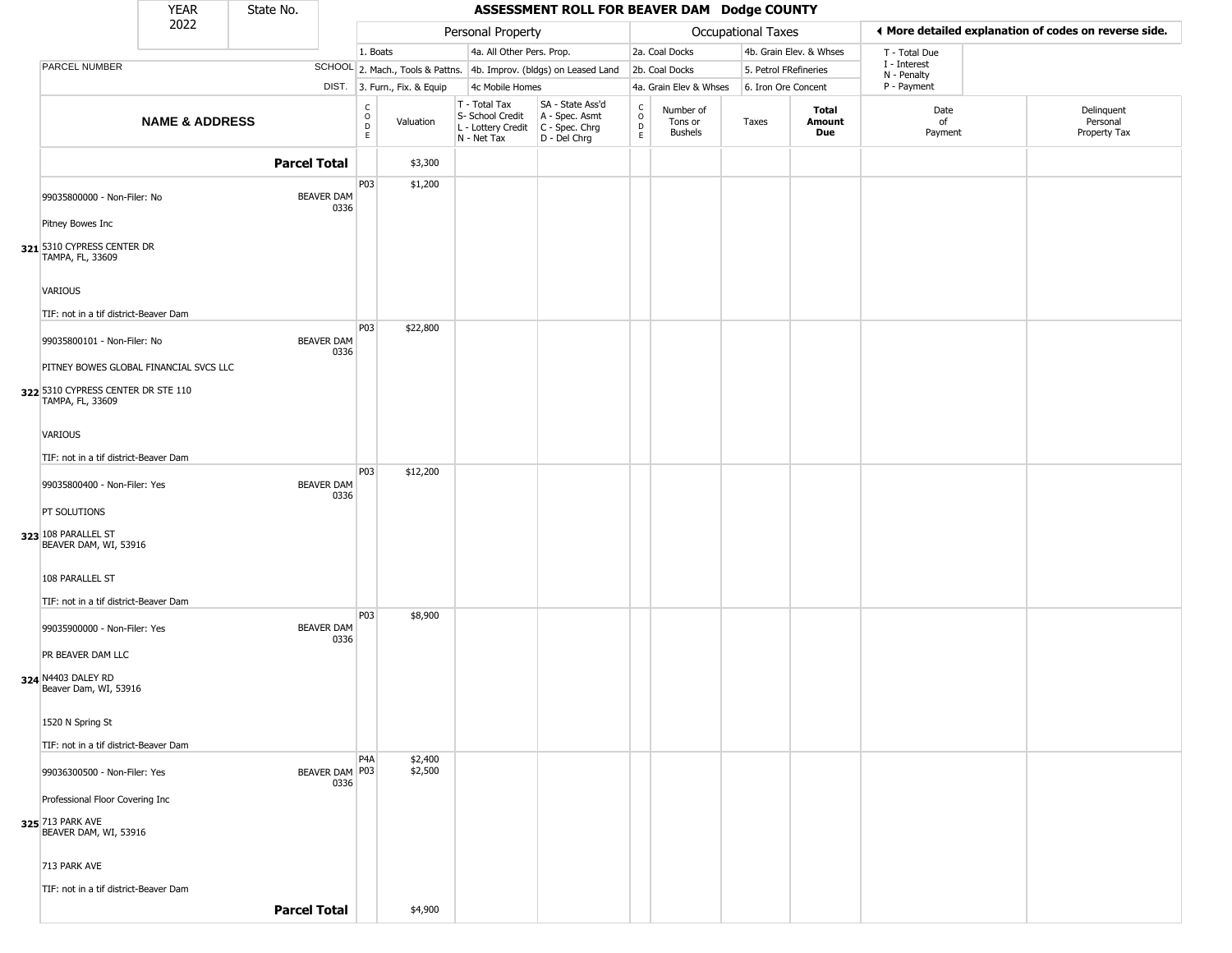|                                                                                | <b>YEAR</b>               | State No.           |                           |                        |                              |                                                                        | ASSESSMENT ROLL FOR BEAVER DAM Dodge COUNTY                          |                                              |                                        |       |                         |                        |                             |                                                       |
|--------------------------------------------------------------------------------|---------------------------|---------------------|---------------------------|------------------------|------------------------------|------------------------------------------------------------------------|----------------------------------------------------------------------|----------------------------------------------|----------------------------------------|-------|-------------------------|------------------------|-----------------------------|-------------------------------------------------------|
|                                                                                | 2022                      |                     |                           |                        |                              | Personal Property                                                      |                                                                      |                                              | Occupational Taxes                     |       |                         |                        |                             | I More detailed explanation of codes on reverse side. |
|                                                                                |                           |                     |                           | 1. Boats               |                              | 4a. All Other Pers. Prop.                                              |                                                                      |                                              | 2a. Coal Docks                         |       | 4b. Grain Elev. & Whses |                        | T - Total Due               |                                                       |
| PARCEL NUMBER                                                                  |                           |                     |                           |                        |                              |                                                                        | SCHOOL 2. Mach., Tools & Pattns. 4b. Improv. (bldgs) on Leased Land  |                                              | 2b. Coal Docks                         |       | 5. Petrol FRefineries   |                        | I - Interest<br>N - Penalty |                                                       |
|                                                                                |                           |                     |                           |                        | DIST. 3. Furn., Fix. & Equip | 4c Mobile Homes                                                        |                                                                      |                                              | 4a. Grain Elev & Whses                 |       | 6. Iron Ore Concent     |                        | P - Payment                 |                                                       |
|                                                                                | <b>NAME &amp; ADDRESS</b> |                     |                           | C<br>$\circ$<br>D<br>E | Valuation                    | T - Total Tax<br>S- School Credit<br>L - Lottery Credit<br>N - Net Tax | SA - State Ass'd<br>A - Spec. Asmt<br>C - Spec. Chrg<br>D - Del Chrg | $\frac{c}{0}$<br>$\mathsf{D}$<br>$\mathsf E$ | Number of<br>Tons or<br><b>Bushels</b> | Taxes |                         | Total<br>Amount<br>Due | Date<br>of<br>Payment       | Delinquent<br>Personal<br>Property Tax                |
| 99036310200 - Non-Filer: Yes<br>PINNACLE PROPANE EXPRSS, LLC                   |                           |                     | <b>BEAVER DAM</b><br>0336 | P4A                    | \$5,400                      |                                                                        |                                                                      |                                              |                                        |       |                         |                        |                             |                                                       |
| 326 600 E LAS COLINAS BLVD, STE 2000<br>IRVING, TX, 75039                      |                           |                     |                           |                        |                              |                                                                        |                                                                      |                                              |                                        |       |                         |                        |                             |                                                       |
| VARIOUS<br>TIF: not in a tif district-Beaver Dam                               |                           |                     |                           |                        |                              |                                                                        |                                                                      |                                              |                                        |       |                         |                        |                             |                                                       |
| 99036310300 - Non-Filer: Yes                                                   |                           |                     | <b>BEAVER DAM</b><br>0336 | P <sub>0</sub> 3       | \$675,000                    |                                                                        |                                                                      |                                              |                                        |       |                         |                        |                             |                                                       |
| PRAIRIE RIDGE HEALTH HOSPITAL<br>327 134 CORPORATE DR<br>BEAVER DAM, WI, 53916 |                           |                     |                           |                        |                              |                                                                        |                                                                      |                                              |                                        |       |                         |                        |                             |                                                       |
| 134 CORPORATE DR<br>TIF: TIF 8-Beaver Dam                                      |                           |                     |                           |                        |                              |                                                                        |                                                                      |                                              |                                        |       |                         |                        |                             |                                                       |
| 99036900000 - Non-Filer: No                                                    |                           |                     | BEAVER DAM P03<br>0336    | P4A                    | \$1,300<br>\$1,800           |                                                                        |                                                                      |                                              |                                        |       |                         |                        |                             |                                                       |
| QUALITEMPS, INC<br>328 PO BOX 552                                              |                           |                     |                           |                        |                              |                                                                        |                                                                      |                                              |                                        |       |                         |                        |                             |                                                       |
| Madison, WI, 53701<br>802 PARK AVE                                             |                           |                     |                           |                        |                              |                                                                        |                                                                      |                                              |                                        |       |                         |                        |                             |                                                       |
| TIF: not in a tif district-Beaver Dam                                          |                           |                     |                           |                        |                              |                                                                        |                                                                      |                                              |                                        |       |                         |                        |                             |                                                       |
|                                                                                |                           | <b>Parcel Total</b> |                           |                        | \$3,100                      |                                                                        |                                                                      |                                              |                                        |       |                         |                        |                             |                                                       |
| 99036900100 - Non-Filer: No                                                    |                           |                     | <b>BEAVER DAM</b><br>0336 | P4A                    | \$400                        |                                                                        |                                                                      |                                              |                                        |       |                         |                        |                             |                                                       |
| QUENCH USA, INC<br>329 PO BOX 5166<br>OAK BROOK, IL, 60522-5166                |                           |                     |                           |                        |                              |                                                                        |                                                                      |                                              |                                        |       |                         |                        |                             |                                                       |
| 201 PARK AVE                                                                   |                           |                     |                           |                        |                              |                                                                        |                                                                      |                                              |                                        |       |                         |                        |                             |                                                       |
| TIF: not in a tif district-Beaver Dam<br>99036900100 - Non-Filer: Yes          |                           |                     | BEAVER DAM   P03<br>0336  | P4A                    | \$10,000<br>\$504,000        |                                                                        |                                                                      |                                              |                                        |       |                         |                        |                             |                                                       |
| QUALITY INN & SUITES                                                           |                           |                     |                           |                        |                              |                                                                        |                                                                      |                                              |                                        |       |                         |                        |                             |                                                       |
| 330 815 PARK AVE<br>BEAVER DAM, WI, 5316                                       |                           |                     |                           |                        |                              |                                                                        |                                                                      |                                              |                                        |       |                         |                        |                             |                                                       |
| 815 PARK AVE                                                                   |                           |                     |                           |                        |                              |                                                                        |                                                                      |                                              |                                        |       |                         |                        |                             |                                                       |
| TIF: TIF 8-Beaver Dam                                                          |                           | <b>Parcel Total</b> |                           |                        | \$514,000                    |                                                                        |                                                                      |                                              |                                        |       |                         |                        |                             |                                                       |
|                                                                                |                           |                     |                           |                        |                              |                                                                        |                                                                      |                                              |                                        |       |                         |                        |                             |                                                       |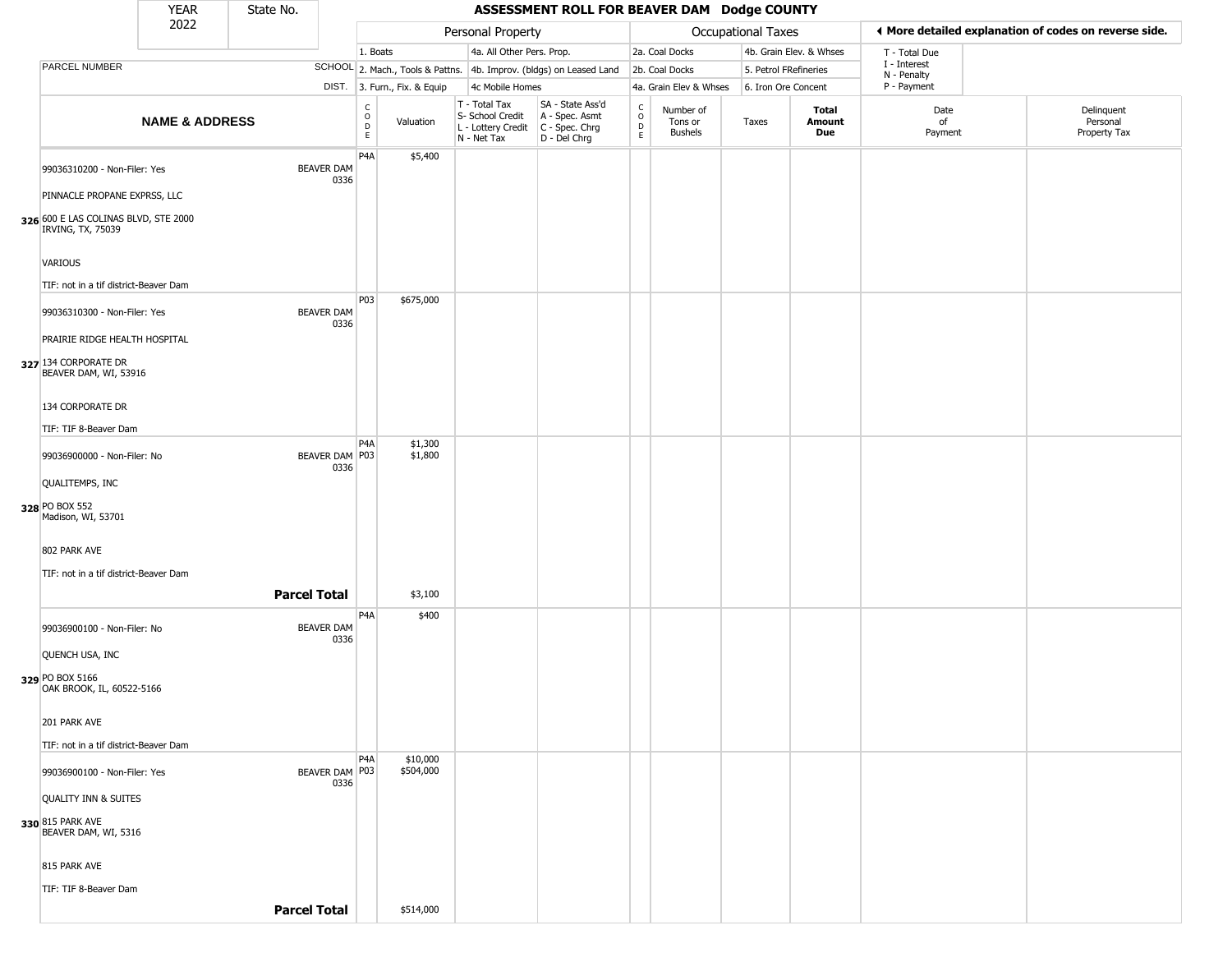|                                               | <b>YEAR</b>               | State No.           |                           |                                                |                              |                                                                                         | ASSESSMENT ROLL FOR BEAVER DAM Dodge COUNTY                         |                        |                                        |                           |                         |                             |                                                       |
|-----------------------------------------------|---------------------------|---------------------|---------------------------|------------------------------------------------|------------------------------|-----------------------------------------------------------------------------------------|---------------------------------------------------------------------|------------------------|----------------------------------------|---------------------------|-------------------------|-----------------------------|-------------------------------------------------------|
|                                               | 2022                      |                     |                           |                                                |                              | Personal Property                                                                       |                                                                     |                        |                                        | <b>Occupational Taxes</b> |                         |                             | ◀ More detailed explanation of codes on reverse side. |
|                                               |                           |                     |                           | 1. Boats                                       |                              | 4a. All Other Pers. Prop.                                                               |                                                                     |                        | 2a. Coal Docks                         |                           | 4b. Grain Elev. & Whses | T - Total Due               |                                                       |
| PARCEL NUMBER                                 |                           |                     |                           |                                                |                              |                                                                                         | SCHOOL 2. Mach., Tools & Pattns. 4b. Improv. (bldgs) on Leased Land |                        | 2b. Coal Docks                         | 5. Petrol FRefineries     |                         | I - Interest<br>N - Penalty |                                                       |
|                                               |                           |                     |                           |                                                | DIST. 3. Furn., Fix. & Equip | 4c Mobile Homes                                                                         |                                                                     |                        | 4a. Grain Elev & Whses                 | 6. Iron Ore Concent       |                         | P - Payment                 |                                                       |
|                                               | <b>NAME &amp; ADDRESS</b> |                     |                           | $\begin{matrix} 0 \\ 0 \\ D \end{matrix}$<br>E | Valuation                    | T - Total Tax<br>S- School Credit<br>L - Lottery Credit   C - Spec. Chrg<br>N - Net Tax | SA - State Ass'd<br>A - Spec. Asmt<br>D - Del Chrg                  | C<br>$\circ$<br>D<br>E | Number of<br>Tons or<br><b>Bushels</b> | Taxes                     | Total<br>Amount<br>Due  | Date<br>of<br>Payment       | Delinquent<br>Personal<br>Property Tax                |
| 99037700200 - Non-Filer: Yes                  |                           |                     | BEAVER DAM P03<br>0336    | P <sub>4</sub> A                               | \$7,400<br>\$159,800         |                                                                                         |                                                                     |                        |                                        |                           |                         |                             |                                                       |
| Rechek's Food Pride JTDM ENTERPRISES          |                           |                     |                           |                                                |                              |                                                                                         |                                                                     |                        |                                        |                           |                         |                             |                                                       |
| 331 609 N Spring St<br>BEAVER DAM, WI, 53916  |                           |                     |                           |                                                |                              |                                                                                         |                                                                     |                        |                                        |                           |                         |                             |                                                       |
| 609 N Spring St                               |                           |                     |                           |                                                |                              |                                                                                         |                                                                     |                        |                                        |                           |                         |                             |                                                       |
| TIF: not in a tif district-Beaver Dam         |                           |                     |                           |                                                |                              |                                                                                         |                                                                     |                        |                                        |                           |                         |                             |                                                       |
|                                               |                           | <b>Parcel Total</b> |                           |                                                | \$167,200                    |                                                                                         |                                                                     |                        |                                        |                           |                         |                             |                                                       |
| 99037700300 - Non-Filer: No                   |                           |                     | <b>BEAVER DAM</b><br>0336 | P <sub>4</sub> A                               | \$300                        |                                                                                         |                                                                     |                        |                                        |                           |                         |                             |                                                       |
| REDBOX AUTOMATED RETAIL, LLC                  |                           |                     |                           |                                                |                              |                                                                                         |                                                                     |                        |                                        |                           |                         |                             |                                                       |
| 332 PO BOX 72210<br>PHOENIX, AZ, 85050        |                           |                     |                           |                                                |                              |                                                                                         |                                                                     |                        |                                        |                           |                         |                             |                                                       |
| 120 FRANCES LN                                |                           |                     |                           |                                                |                              |                                                                                         |                                                                     |                        |                                        |                           |                         |                             |                                                       |
| TIF: not in a tif district-Beaver Dam         |                           |                     |                           |                                                |                              |                                                                                         |                                                                     |                        |                                        |                           |                         |                             |                                                       |
| 99037700400 - Non-Filer: No                   |                           |                     | <b>BEAVER DAM</b><br>0336 | P <sub>4</sub> A                               | \$300                        |                                                                                         |                                                                     |                        |                                        |                           |                         |                             |                                                       |
| REDBOX AUTOMATED RETAIL, LLC                  |                           |                     |                           |                                                |                              |                                                                                         |                                                                     |                        |                                        |                           |                         |                             |                                                       |
| 333 PO BOX 72210<br>PHOENIX, AZ, 85050        |                           |                     |                           |                                                |                              |                                                                                         |                                                                     |                        |                                        |                           |                         |                             |                                                       |
| 607 PARK AVE                                  |                           |                     |                           |                                                |                              |                                                                                         |                                                                     |                        |                                        |                           |                         |                             |                                                       |
| TIF: not in a tif district-Beaver Dam         |                           |                     |                           | P <sub>4</sub> A                               | \$300                        |                                                                                         |                                                                     |                        |                                        |                           |                         |                             |                                                       |
| 99037700500 - Non-Filer: No                   |                           |                     | <b>BEAVER DAM</b><br>0336 |                                                |                              |                                                                                         |                                                                     |                        |                                        |                           |                         |                             |                                                       |
| REDBOX AUTOMATED RETAIL, LLC                  |                           |                     |                           |                                                |                              |                                                                                         |                                                                     |                        |                                        |                           |                         |                             |                                                       |
| 334 PO BOX 72210<br>PHOENIX, AZ, 85050        |                           |                     |                           |                                                |                              |                                                                                         |                                                                     |                        |                                        |                           |                         |                             |                                                       |
| 1200 MADISON ST                               |                           |                     |                           |                                                |                              |                                                                                         |                                                                     |                        |                                        |                           |                         |                             |                                                       |
| TIF: not in a tif district-Beaver Dam         |                           |                     |                           |                                                |                              |                                                                                         |                                                                     |                        |                                        |                           |                         |                             |                                                       |
| 99037800200 - Non-Filer: No                   |                           |                     | <b>BEAVER DAM</b><br>0336 | P03                                            | \$700                        |                                                                                         |                                                                     |                        |                                        |                           |                         |                             |                                                       |
| <b>Rick Reed</b>                              |                           |                     |                           |                                                |                              |                                                                                         |                                                                     |                        |                                        |                           |                         |                             |                                                       |
| 335 1724 N Spring St<br>Beaver Dam, WI, 53916 |                           |                     |                           |                                                |                              |                                                                                         |                                                                     |                        |                                        |                           |                         |                             |                                                       |
| 1724 N Spring St                              |                           |                     |                           |                                                |                              |                                                                                         |                                                                     |                        |                                        |                           |                         |                             |                                                       |
| TIF: not in a tif district-Beaver Dam         |                           |                     |                           |                                                |                              |                                                                                         |                                                                     |                        |                                        |                           |                         |                             |                                                       |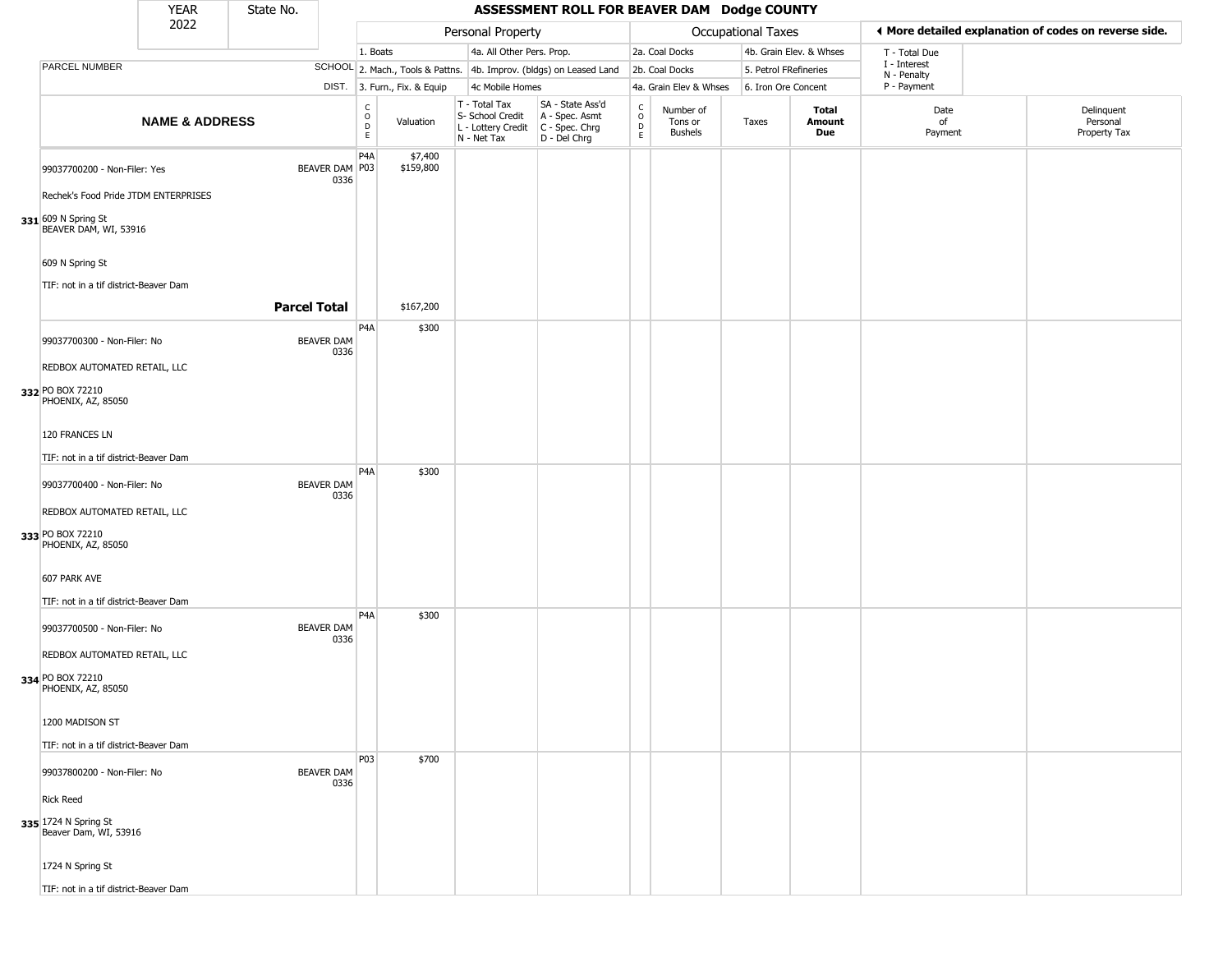|                                                     | <b>YEAR</b>               | State No.           |                           |                          |                              |                                                                        | ASSESSMENT ROLL FOR BEAVER DAM Dodge COUNTY                          |                                                 |                                        |                           |                         |                             |                                                       |
|-----------------------------------------------------|---------------------------|---------------------|---------------------------|--------------------------|------------------------------|------------------------------------------------------------------------|----------------------------------------------------------------------|-------------------------------------------------|----------------------------------------|---------------------------|-------------------------|-----------------------------|-------------------------------------------------------|
|                                                     | 2022                      |                     |                           |                          |                              | Personal Property                                                      |                                                                      |                                                 |                                        | <b>Occupational Taxes</b> |                         |                             | ◀ More detailed explanation of codes on reverse side. |
|                                                     |                           |                     |                           | 1. Boats                 |                              | 4a. All Other Pers. Prop.                                              |                                                                      |                                                 | 2a. Coal Docks                         |                           | 4b. Grain Elev. & Whses | T - Total Due               |                                                       |
| PARCEL NUMBER                                       |                           |                     |                           |                          |                              |                                                                        | SCHOOL 2. Mach., Tools & Pattns. 4b. Improv. (bldgs) on Leased Land  |                                                 | 2b. Coal Docks                         |                           | 5. Petrol FRefineries   | I - Interest<br>N - Penalty |                                                       |
|                                                     |                           |                     |                           |                          | DIST. 3. Furn., Fix. & Equip | 4c Mobile Homes                                                        |                                                                      |                                                 | 4a. Grain Elev & Whses                 |                           | 6. Iron Ore Concent     | P - Payment                 |                                                       |
|                                                     | <b>NAME &amp; ADDRESS</b> |                     |                           | C<br>$\int_{D}^{O}$<br>E | Valuation                    | T - Total Tax<br>S- School Credit<br>L - Lottery Credit<br>N - Net Tax | SA - State Ass'd<br>A - Spec. Asmt<br>C - Spec. Chrg<br>D - Del Chrg | $\begin{array}{c} C \\ O \\ D \\ E \end{array}$ | Number of<br>Tons or<br><b>Bushels</b> | Taxes                     | Total<br>Amount<br>Due  | Date<br>of<br>Payment       | Delinquent<br>Personal<br>Property Tax                |
| 99037800400 - Non-Filer: No<br>RICOH USA, INC       |                           |                     | <b>BEAVER DAM</b><br>0336 | P03                      | \$11,300                     |                                                                        |                                                                      |                                                 |                                        |                           |                         |                             |                                                       |
| 336 PO BOX 3850<br>MANCHESTER, NH, 03105-3850       |                           |                     |                           |                          |                              |                                                                        |                                                                      |                                                 |                                        |                           |                         |                             |                                                       |
| <b>VARIOUS</b>                                      |                           |                     |                           |                          |                              |                                                                        |                                                                      |                                                 |                                        |                           |                         |                             |                                                       |
| TIF: not in a tif district-Beaver Dam               |                           |                     |                           | P4A                      | \$100                        |                                                                        |                                                                      |                                                 |                                        |                           |                         |                             |                                                       |
| 99038200000 - Non-Filer: No                         |                           |                     | BEAVER DAM P03<br>0336    |                          | \$2,200                      |                                                                        |                                                                      |                                                 |                                        |                           |                         |                             |                                                       |
| The Richards Agency Inc                             |                           |                     |                           |                          |                              |                                                                        |                                                                      |                                                 |                                        |                           |                         |                             |                                                       |
| 337 123 N Spring St<br>Beaver Dam, WI, 53916        |                           |                     |                           |                          |                              |                                                                        |                                                                      |                                                 |                                        |                           |                         |                             |                                                       |
| 123 N Spring St                                     |                           |                     |                           |                          |                              |                                                                        |                                                                      |                                                 |                                        |                           |                         |                             |                                                       |
| TIF: not in a tif district-Beaver Dam               |                           |                     |                           |                          |                              |                                                                        |                                                                      |                                                 |                                        |                           |                         |                             |                                                       |
|                                                     |                           | <b>Parcel Total</b> |                           |                          | \$2,300                      |                                                                        |                                                                      |                                                 |                                        |                           |                         |                             |                                                       |
| 99038200500 - Non-Filer: No                         |                           |                     | BEAVER DAM P03<br>0336    | P4A                      | \$300<br>\$23,700            |                                                                        |                                                                      |                                                 |                                        |                           |                         |                             |                                                       |
| RICHARDS BENEFITS & FINANCIAL SERVICES LLC          |                           |                     |                           |                          |                              |                                                                        |                                                                      |                                                 |                                        |                           |                         |                             |                                                       |
| 338 123 NORTH SPRING ST<br>Beaver Dam, WI, 53916    |                           |                     |                           |                          |                              |                                                                        |                                                                      |                                                 |                                        |                           |                         |                             |                                                       |
| 123 N Spring St                                     |                           |                     |                           |                          |                              |                                                                        |                                                                      |                                                 |                                        |                           |                         |                             |                                                       |
| TIF: not in a tif district-Beaver Dam               |                           |                     |                           |                          |                              |                                                                        |                                                                      |                                                 |                                        |                           |                         |                             |                                                       |
|                                                     |                           | <b>Parcel Total</b> |                           |                          | \$24,000                     |                                                                        |                                                                      |                                                 |                                        |                           |                         |                             |                                                       |
| 99038300000 - Non-Filer: No                         |                           |                     | BEAVER DAM P03<br>0336    | P4A                      | \$300<br>\$23,700            |                                                                        |                                                                      |                                                 |                                        |                           |                         |                             |                                                       |
| Richards Insurance of Beaver Dam                    |                           |                     |                           |                          |                              |                                                                        |                                                                      |                                                 |                                        |                           |                         |                             |                                                       |
| 339 123 N Spring St<br>Beaver Dam, WI, 53916        |                           |                     |                           |                          |                              |                                                                        |                                                                      |                                                 |                                        |                           |                         |                             |                                                       |
| 123 N Spring St                                     |                           |                     |                           |                          |                              |                                                                        |                                                                      |                                                 |                                        |                           |                         |                             |                                                       |
| TIF: not in a tif district-Beaver Dam               |                           |                     |                           |                          |                              |                                                                        |                                                                      |                                                 |                                        |                           |                         |                             |                                                       |
|                                                     |                           | <b>Parcel Total</b> |                           |                          | \$24,000                     |                                                                        |                                                                      |                                                 |                                        |                           |                         |                             |                                                       |
|                                                     |                           |                     | BEAVER DAM P03            | P4A                      | \$600<br>\$75,000            |                                                                        |                                                                      |                                                 |                                        |                           |                         |                             |                                                       |
| 99038300100 - Non-Filer: No                         |                           |                     | 0336                      |                          |                              |                                                                        |                                                                      |                                                 |                                        |                           |                         |                             |                                                       |
| REMEDY INTELLIGENT STAFFING                         |                           |                     |                           |                          |                              |                                                                        |                                                                      |                                                 |                                        |                           |                         |                             |                                                       |
| 340 1040 CROWN POINTE PARKWAY<br>ATLANTA, GA, 30338 |                           |                     |                           |                          |                              |                                                                        |                                                                      |                                                 |                                        |                           |                         |                             |                                                       |
| 207 CORPORATE DR                                    |                           |                     |                           |                          |                              |                                                                        |                                                                      |                                                 |                                        |                           |                         |                             |                                                       |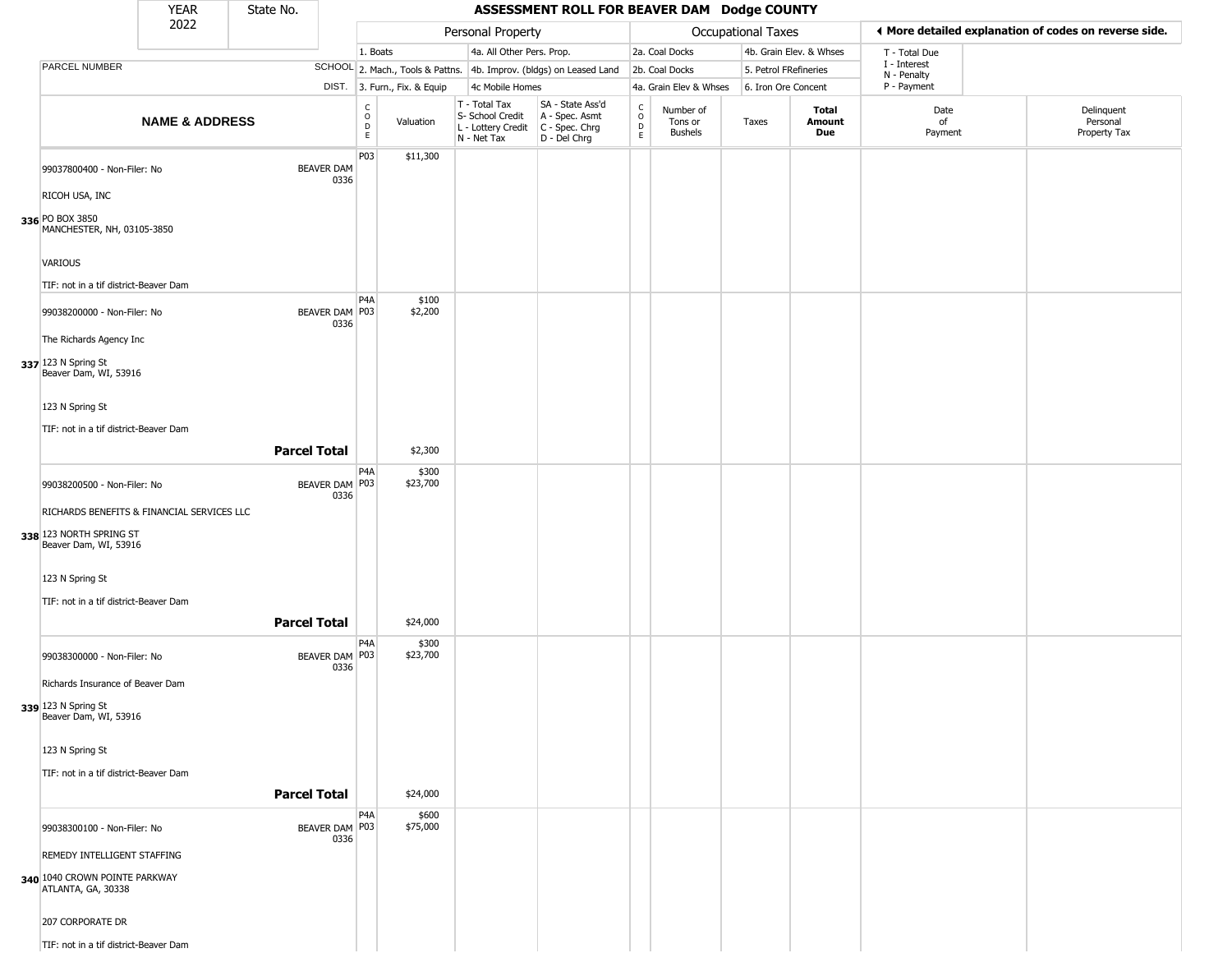|                                                          | <b>YEAR</b>               | State No.           |                           |                                                          |                              |                                                                        | ASSESSMENT ROLL FOR BEAVER DAM Dodge COUNTY                          |                                              |                                        |                       |                         |                             |                                                       |
|----------------------------------------------------------|---------------------------|---------------------|---------------------------|----------------------------------------------------------|------------------------------|------------------------------------------------------------------------|----------------------------------------------------------------------|----------------------------------------------|----------------------------------------|-----------------------|-------------------------|-----------------------------|-------------------------------------------------------|
|                                                          | 2022                      |                     |                           |                                                          |                              | Personal Property                                                      |                                                                      |                                              |                                        | Occupational Taxes    |                         |                             | ◀ More detailed explanation of codes on reverse side. |
|                                                          |                           |                     |                           | 1. Boats                                                 |                              | 4a. All Other Pers. Prop.                                              |                                                                      |                                              | 2a. Coal Docks                         |                       | 4b. Grain Elev. & Whses | T - Total Due               |                                                       |
| PARCEL NUMBER                                            |                           |                     |                           |                                                          |                              |                                                                        | SCHOOL 2. Mach., Tools & Pattns. 4b. Improv. (bldgs) on Leased Land  |                                              | 2b. Coal Docks                         | 5. Petrol FRefineries |                         | I - Interest<br>N - Penalty |                                                       |
|                                                          |                           |                     |                           |                                                          | DIST. 3. Furn., Fix. & Equip | 4c Mobile Homes                                                        |                                                                      |                                              | 4a. Grain Elev & Whses                 | 6. Iron Ore Concent   |                         | P - Payment                 |                                                       |
|                                                          | <b>NAME &amp; ADDRESS</b> |                     |                           | $\begin{matrix} C \\ O \\ D \end{matrix}$<br>$\mathsf E$ | Valuation                    | T - Total Tax<br>S- School Credit<br>L - Lottery Credit<br>N - Net Tax | SA - State Ass'd<br>A - Spec. Asmt<br>C - Spec. Chrg<br>D - Del Chrg | $\int_{0}^{c}$<br>$\mathsf D$<br>$\mathsf E$ | Number of<br>Tons or<br><b>Bushels</b> | Taxes                 | Total<br>Amount<br>Due  | Date<br>of<br>Payment       | Delinquent<br>Personal<br>Property Tax                |
|                                                          |                           | <b>Parcel Total</b> |                           |                                                          | \$75,600                     |                                                                        |                                                                      |                                              |                                        |                       |                         |                             |                                                       |
| 99038400000 - Non-Filer: No                              |                           |                     | BEAVER DAM P03<br>0336    | P4A                                                      | \$100<br>\$2,000             |                                                                        |                                                                      |                                              |                                        |                       |                         |                             |                                                       |
| MANE STAGE HAIR SALON, LLC                               |                           |                     |                           |                                                          |                              |                                                                        |                                                                      |                                              |                                        |                       |                         |                             |                                                       |
| 341 407 S SPRING ST<br>BEAVER DAM, WI, 53916             |                           |                     |                           |                                                          |                              |                                                                        |                                                                      |                                              |                                        |                       |                         |                             |                                                       |
| 407 S SPRING ST                                          |                           |                     |                           |                                                          |                              |                                                                        |                                                                      |                                              |                                        |                       |                         |                             |                                                       |
| TIF: not in a tif district-Beaver Dam                    |                           |                     |                           |                                                          |                              |                                                                        |                                                                      |                                              |                                        |                       |                         |                             |                                                       |
|                                                          |                           | <b>Parcel Total</b> |                           |                                                          | \$2,100                      |                                                                        |                                                                      |                                              |                                        |                       |                         |                             |                                                       |
|                                                          |                           |                     |                           |                                                          |                              |                                                                        |                                                                      |                                              |                                        |                       |                         |                             |                                                       |
| 99038500000 - Non-Filer: Yes                             |                           |                     | BEAVER DAM P03<br>0336    | P4A                                                      | \$100<br>\$10,100            |                                                                        |                                                                      |                                              |                                        |                       |                         |                             |                                                       |
| All Seasons Archery Place                                |                           |                     |                           |                                                          |                              |                                                                        |                                                                      |                                              |                                        |                       |                         |                             |                                                       |
| 342 218 S Spring St<br>Beaver Dam, WI, 53916             |                           |                     |                           |                                                          |                              |                                                                        |                                                                      |                                              |                                        |                       |                         |                             |                                                       |
| 218 S Spring St<br>TIF: not in a tif district-Beaver Dam |                           |                     |                           |                                                          |                              |                                                                        |                                                                      |                                              |                                        |                       |                         |                             |                                                       |
|                                                          |                           |                     |                           |                                                          |                              |                                                                        |                                                                      |                                              |                                        |                       |                         |                             |                                                       |
|                                                          |                           | <b>Parcel Total</b> |                           |                                                          | \$10,200                     |                                                                        |                                                                      |                                              |                                        |                       |                         |                             |                                                       |
| 99038600000 - Non-Filer: No                              |                           |                     | BEAVER DAM P03<br>0336    | P <sub>4</sub> A                                         | \$100<br>\$800               |                                                                        |                                                                      |                                              |                                        |                       |                         |                             |                                                       |
| Roberts Painting Ltd                                     |                           |                     |                           |                                                          |                              |                                                                        |                                                                      |                                              |                                        |                       |                         |                             |                                                       |
| 343 1000 S Spring St<br>Beaver Dam, WI, 53916            |                           |                     |                           |                                                          |                              |                                                                        |                                                                      |                                              |                                        |                       |                         |                             |                                                       |
| 1000 S Spring St                                         |                           |                     |                           |                                                          |                              |                                                                        |                                                                      |                                              |                                        |                       |                         |                             |                                                       |
| TIF: not in a tif district-Beaver Dam                    |                           |                     |                           |                                                          |                              |                                                                        |                                                                      |                                              |                                        |                       |                         |                             |                                                       |
|                                                          |                           | <b>Parcel Total</b> |                           |                                                          | \$900                        |                                                                        |                                                                      |                                              |                                        |                       |                         |                             |                                                       |
|                                                          |                           |                     |                           | P03                                                      | \$3,100                      |                                                                        |                                                                      |                                              |                                        |                       |                         |                             |                                                       |
| 99038600040 - Non-Filer: No                              |                           |                     | <b>BEAVER DAM</b><br>0336 |                                                          |                              |                                                                        |                                                                      |                                              |                                        |                       |                         |                             |                                                       |
| RUG DOCTOR, LLC                                          |                           |                     |                           |                                                          |                              |                                                                        |                                                                      |                                              |                                        |                       |                         |                             |                                                       |
| 344 2201 W PLANO PARKWAY STE 100<br>PLANO, TX, 75075     |                           |                     |                           |                                                          |                              |                                                                        |                                                                      |                                              |                                        |                       |                         |                             |                                                       |
| VARIOUS                                                  |                           |                     |                           |                                                          |                              |                                                                        |                                                                      |                                              |                                        |                       |                         |                             |                                                       |
| TIF: not in a tif district-Beaver Dam                    |                           |                     |                           |                                                          |                              |                                                                        |                                                                      |                                              |                                        |                       |                         |                             |                                                       |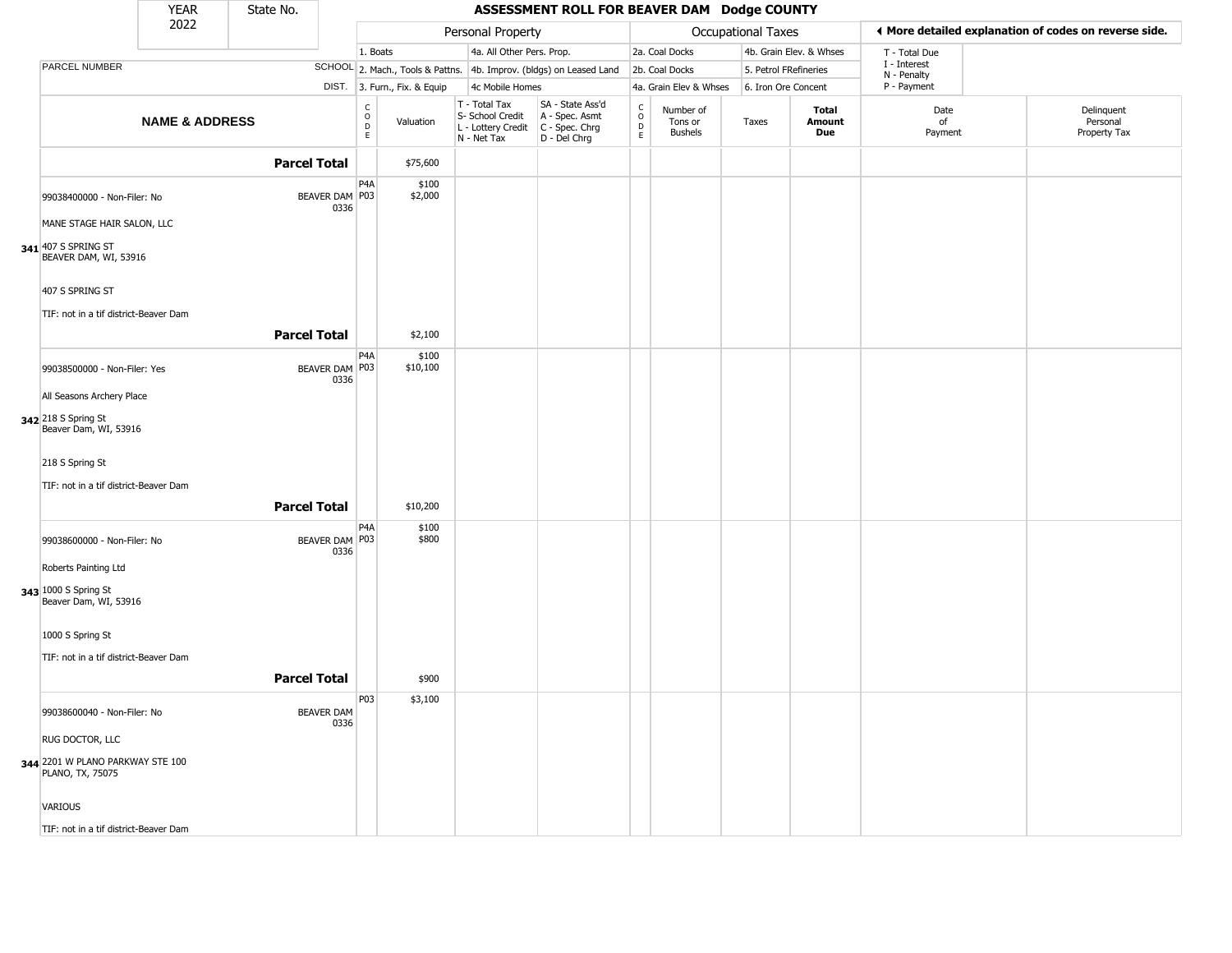|                                                                                            | <b>YEAR</b>               | State No.           |                           |                                             |                              |                                                                        | ASSESSMENT ROLL FOR BEAVER DAM Dodge COUNTY                          |                                         |                                        |                       |                         |                                                       |                                        |
|--------------------------------------------------------------------------------------------|---------------------------|---------------------|---------------------------|---------------------------------------------|------------------------------|------------------------------------------------------------------------|----------------------------------------------------------------------|-----------------------------------------|----------------------------------------|-----------------------|-------------------------|-------------------------------------------------------|----------------------------------------|
|                                                                                            | 2022                      |                     |                           |                                             |                              | Personal Property                                                      |                                                                      |                                         |                                        | Occupational Taxes    |                         | ♦ More detailed explanation of codes on reverse side. |                                        |
|                                                                                            |                           |                     |                           | 1. Boats                                    |                              | 4a. All Other Pers. Prop.                                              |                                                                      |                                         | 2a. Coal Docks                         |                       | 4b. Grain Elev. & Whses | T - Total Due                                         |                                        |
| PARCEL NUMBER                                                                              |                           |                     |                           |                                             |                              |                                                                        | SCHOOL 2. Mach., Tools & Pattns. 4b. Improv. (bldgs) on Leased Land  |                                         | 2b. Coal Docks                         | 5. Petrol FRefineries |                         | I - Interest<br>N - Penalty                           |                                        |
|                                                                                            |                           |                     |                           |                                             | DIST. 3. Furn., Fix. & Equip | 4c Mobile Homes                                                        |                                                                      |                                         | 4a. Grain Elev & Whses                 | 6. Iron Ore Concent   |                         | P - Payment                                           |                                        |
|                                                                                            | <b>NAME &amp; ADDRESS</b> |                     |                           | $\mathsf{C}$<br>$\circ$<br>$\mathsf D$<br>E | Valuation                    | T - Total Tax<br>S- School Credit<br>L - Lottery Credit<br>N - Net Tax | SA - State Ass'd<br>A - Spec. Asmt<br>C - Spec. Chrg<br>D - Del Chrg | $\overset{\mathsf{C}}{\mathsf{D}}$<br>E | Number of<br>Tons or<br><b>Bushels</b> | Taxes                 | Total<br>Amount<br>Due  | Date<br>of<br>Payment                                 | Delinquent<br>Personal<br>Property Tax |
| 99038600050 - Non-Filer: No                                                                |                           |                     | <b>BEAVER DAM</b><br>0336 | P03                                         | \$1,900                      |                                                                        |                                                                      |                                         |                                        |                       |                         |                                                       |                                        |
| RUNNING INCORPORATED - BEAVER DAM PUBLIC TRANSIT<br>345 318 W DECKER<br>VIROQUA, WI, 54665 |                           |                     |                           |                                             |                              |                                                                        |                                                                      |                                         |                                        |                       |                         |                                                       |                                        |
| 207 S CENTER ST<br>TIF: not in a tif district-Beaver Dam                                   |                           |                     |                           |                                             |                              |                                                                        |                                                                      |                                         |                                        |                       |                         |                                                       |                                        |
| 99038600060 - Non-Filer: Yes                                                               |                           |                     | BEAVER DAM   P03          | P <sub>4</sub> A                            | \$500<br>\$15,000            |                                                                        |                                                                      |                                         |                                        |                       |                         |                                                       |                                        |
|                                                                                            |                           |                     | 0336                      |                                             |                              |                                                                        |                                                                      |                                         |                                        |                       |                         |                                                       |                                        |
| ROSS DRESS FOR LESS<br>346 1645 N SPRING ST<br>BEAVER DAM, WI, 53916                       |                           |                     |                           |                                             |                              |                                                                        |                                                                      |                                         |                                        |                       |                         |                                                       |                                        |
| 1645 N SPRING ST                                                                           |                           |                     |                           |                                             |                              |                                                                        |                                                                      |                                         |                                        |                       |                         |                                                       |                                        |
| TIF: TIF 8-Beaver Dam                                                                      |                           |                     |                           |                                             |                              |                                                                        |                                                                      |                                         |                                        |                       |                         |                                                       |                                        |
|                                                                                            |                           | <b>Parcel Total</b> |                           |                                             | \$15,500                     |                                                                        |                                                                      |                                         |                                        |                       |                         |                                                       |                                        |
| 99038600300 - Non-Filer: Yes                                                               |                           |                     | <b>BEAVER DAM</b><br>0336 | P03                                         | \$13,300                     |                                                                        |                                                                      |                                         |                                        |                       |                         |                                                       |                                        |
| RIVERFRONT WINE BAR                                                                        |                           |                     |                           |                                             |                              |                                                                        |                                                                      |                                         |                                        |                       |                         |                                                       |                                        |
| 347 227 FRONT ST<br>BEAVER DAM, WI, 53916                                                  |                           |                     |                           |                                             |                              |                                                                        |                                                                      |                                         |                                        |                       |                         |                                                       |                                        |
| 227 FRONT ST                                                                               |                           |                     |                           |                                             |                              |                                                                        |                                                                      |                                         |                                        |                       |                         |                                                       |                                        |
| TIF: not in a tif district-Beaver Dam                                                      |                           |                     |                           |                                             |                              |                                                                        |                                                                      |                                         |                                        |                       |                         |                                                       |                                        |
| 99038700000 - Non-Filer: No                                                                |                           |                     | BEAVER DAM P4A<br>0336    | P03                                         | \$300<br>\$1,900             |                                                                        |                                                                      |                                         |                                        |                       |                         |                                                       |                                        |
| JERRY'S AUTOMOTIVE CENTER, INC.<br>348 700 N Spring St<br>Beaver Dam, WI, 53916            |                           |                     |                           |                                             |                              |                                                                        |                                                                      |                                         |                                        |                       |                         |                                                       |                                        |
| 700 N Spring St                                                                            |                           |                     |                           |                                             |                              |                                                                        |                                                                      |                                         |                                        |                       |                         |                                                       |                                        |
| TIF: not in a tif district-Beaver Dam                                                      |                           | <b>Parcel Total</b> |                           |                                             | \$2,200                      |                                                                        |                                                                      |                                         |                                        |                       |                         |                                                       |                                        |
|                                                                                            |                           |                     |                           | P03                                         | \$10,700                     |                                                                        |                                                                      |                                         |                                        |                       |                         |                                                       |                                        |
| 99039300800 - Non-Filer: No                                                                |                           |                     | <b>BEAVER DAM</b><br>0336 |                                             |                              |                                                                        |                                                                      |                                         |                                        |                       |                         |                                                       |                                        |
| BEAVER DAM COMMUNITY HOSPITAL<br>349 707 UNIVERSTIY AVE<br>BEAVER DAM, WI, 53916           |                           |                     |                           |                                             |                              |                                                                        |                                                                      |                                         |                                        |                       |                         |                                                       |                                        |
| 705 S UNIVERSITY AVE STE 400                                                               |                           |                     |                           |                                             |                              |                                                                        |                                                                      |                                         |                                        |                       |                         |                                                       |                                        |
| TIF: not in a tif district-Beaver Dam                                                      |                           |                     |                           |                                             |                              |                                                                        |                                                                      |                                         |                                        |                       |                         |                                                       |                                        |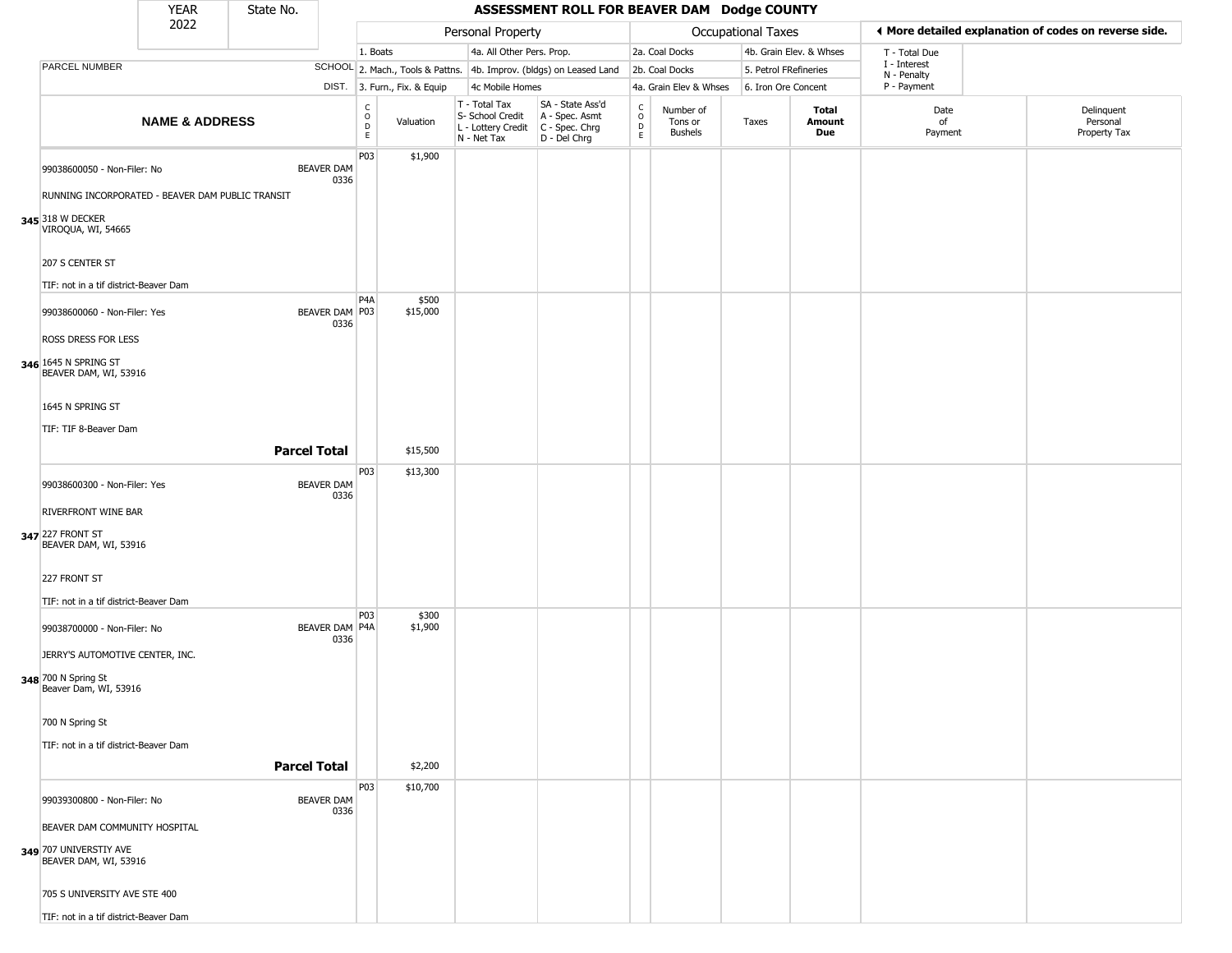|                                                                                                           | <b>YEAR</b>               | State No.           |                           |                                             |                              |                                                                                         | ASSESSMENT ROLL FOR BEAVER DAM Dodge COUNTY                         |                                            |                                 |                       |                         |                             |                                                       |
|-----------------------------------------------------------------------------------------------------------|---------------------------|---------------------|---------------------------|---------------------------------------------|------------------------------|-----------------------------------------------------------------------------------------|---------------------------------------------------------------------|--------------------------------------------|---------------------------------|-----------------------|-------------------------|-----------------------------|-------------------------------------------------------|
|                                                                                                           | 2022                      |                     |                           |                                             |                              | Personal Property                                                                       |                                                                     |                                            |                                 | Occupational Taxes    |                         |                             | ♦ More detailed explanation of codes on reverse side. |
|                                                                                                           |                           |                     |                           | 1. Boats                                    |                              | 4a. All Other Pers. Prop.                                                               |                                                                     |                                            | 2a. Coal Docks                  |                       | 4b. Grain Elev. & Whses | T - Total Due               |                                                       |
| PARCEL NUMBER                                                                                             |                           |                     |                           |                                             |                              |                                                                                         | SCHOOL 2. Mach., Tools & Pattns. 4b. Improv. (bldgs) on Leased Land |                                            | 2b. Coal Docks                  | 5. Petrol FRefineries |                         | I - Interest<br>N - Penalty |                                                       |
|                                                                                                           |                           |                     |                           |                                             | DIST. 3. Furn., Fix. & Equip | 4c Mobile Homes                                                                         |                                                                     |                                            | 4a. Grain Elev & Whses          | 6. Iron Ore Concent   |                         | P - Payment                 |                                                       |
|                                                                                                           | <b>NAME &amp; ADDRESS</b> |                     |                           | $\mathsf{C}$<br>$\circ$<br>$\mathsf D$<br>E | Valuation                    | T - Total Tax<br>S- School Credit<br>L - Lottery Credit   C - Spec. Chrg<br>N - Net Tax | SA - State Ass'd<br>A - Spec. Asmt<br>D - Del Chrg                  | $\begin{array}{c} C \\ 0 \\ E \end{array}$ | Number of<br>Tons or<br>Bushels | Taxes                 | Total<br>Amount<br>Due  | Date<br>of<br>Payment       | Delinquent<br>Personal<br>Property Tax                |
| 99039400100 - Non-Filer: No<br>SALLY BEAUTY SUPPLY, LLC DBA SALLY BEAUTY SUPPLY #10072 TAX<br><b>DEPT</b> |                           |                     | BEAVER DAM P03<br>0336    | P4A                                         | \$2,800<br>\$7,600           |                                                                                         |                                                                     |                                            |                                 |                       |                         |                             |                                                       |
| 350 PO BOX 90220<br>DENTON, TX, 76202                                                                     |                           |                     |                           |                                             |                              |                                                                                         |                                                                     |                                            |                                 |                       |                         |                             |                                                       |
| 100 FRANCES LANE, STE B<br>TIF: not in a tif district-Beaver Dam                                          |                           |                     |                           |                                             |                              |                                                                                         |                                                                     |                                            |                                 |                       |                         |                             |                                                       |
|                                                                                                           |                           | <b>Parcel Total</b> |                           |                                             | \$10,400                     |                                                                                         |                                                                     |                                            |                                 |                       |                         |                             |                                                       |
| 99039400200 - Non-Filer: No                                                                               |                           |                     | <b>BEAVER DAM</b><br>0336 | P <sub>4</sub> A                            | \$25,400                     |                                                                                         |                                                                     |                                            |                                 |                       |                         |                             |                                                       |
| SBA STRUCTURES, LLC SBA STRUCTURES INC TAX DEPT<br>351 8051 CONGRESS AVE                                  |                           |                     |                           |                                             |                              |                                                                                         |                                                                     |                                            |                                 |                       |                         |                             |                                                       |
| BOCA RATON, FL, 33487                                                                                     |                           |                     |                           |                                             |                              |                                                                                         |                                                                     |                                            |                                 |                       |                         |                             |                                                       |
| 1516 N SPRING ST                                                                                          |                           |                     |                           |                                             |                              |                                                                                         |                                                                     |                                            |                                 |                       |                         |                             |                                                       |
| TIF: not in a tif district-Beaver Dam                                                                     |                           |                     |                           | P <sub>4</sub> A                            | \$300                        |                                                                                         |                                                                     |                                            |                                 |                       |                         |                             |                                                       |
| 99040000100 - Non-Filer: No                                                                               |                           |                     | <b>BEAVER DAM</b><br>0336 |                                             |                              |                                                                                         |                                                                     |                                            |                                 |                       |                         |                             |                                                       |
| Schmid's Self Service Car Wash<br>352 W9031 Heritage Hills Rd<br>Beaver Dam, WI, 53916                    |                           |                     |                           |                                             |                              |                                                                                         |                                                                     |                                            |                                 |                       |                         |                             |                                                       |
| 133 MACKIE ST<br>TIF: not in a tif district-Beaver Dam                                                    |                           |                     |                           |                                             |                              |                                                                                         |                                                                     |                                            |                                 |                       |                         |                             |                                                       |
| 99040400000 - Non-Filer: Yes                                                                              |                           |                     | <b>BEAVER DAM</b><br>0336 | P <sub>4</sub> A                            | \$5,000                      |                                                                                         |                                                                     |                                            |                                 |                       |                         |                             |                                                       |
| KATHY LAPEN AGENCY AMERICAN FAMILY INSURANCE<br>353 1748 N SPRING ST                                      |                           |                     |                           |                                             |                              |                                                                                         |                                                                     |                                            |                                 |                       |                         |                             |                                                       |
| BEAVER DAM, WI, 53916                                                                                     |                           |                     |                           |                                             |                              |                                                                                         |                                                                     |                                            |                                 |                       |                         |                             |                                                       |
| 1748 N SPRING ST                                                                                          |                           |                     |                           |                                             |                              |                                                                                         |                                                                     |                                            |                                 |                       |                         |                             |                                                       |
| TIF: not in a tif district-Beaver Dam                                                                     |                           |                     |                           | <b>P03</b>                                  | \$700                        |                                                                                         |                                                                     |                                            |                                 |                       |                         |                             |                                                       |
| 99040500100 - Non-Filer: Yes                                                                              |                           |                     | BEAVER DAM   P4A<br>0336  |                                             | \$3,900                      |                                                                                         |                                                                     |                                            |                                 |                       |                         |                             |                                                       |
| DAVID SCHULTZ DBA SCHULTZ AUTO BODY<br>354 218 E MAIN ST<br>BEAVER DAM, WI, 53916                         |                           |                     |                           |                                             |                              |                                                                                         |                                                                     |                                            |                                 |                       |                         |                             |                                                       |
| 1808 N SPRING ST (SHOP)                                                                                   |                           |                     |                           |                                             |                              |                                                                                         |                                                                     |                                            |                                 |                       |                         |                             |                                                       |
| TIF: not in a tif district-Beaver Dam                                                                     |                           | <b>Parcel Total</b> |                           |                                             | \$4,600                      |                                                                                         |                                                                     |                                            |                                 |                       |                         |                             |                                                       |
|                                                                                                           |                           |                     |                           |                                             |                              |                                                                                         |                                                                     |                                            |                                 |                       |                         |                             |                                                       |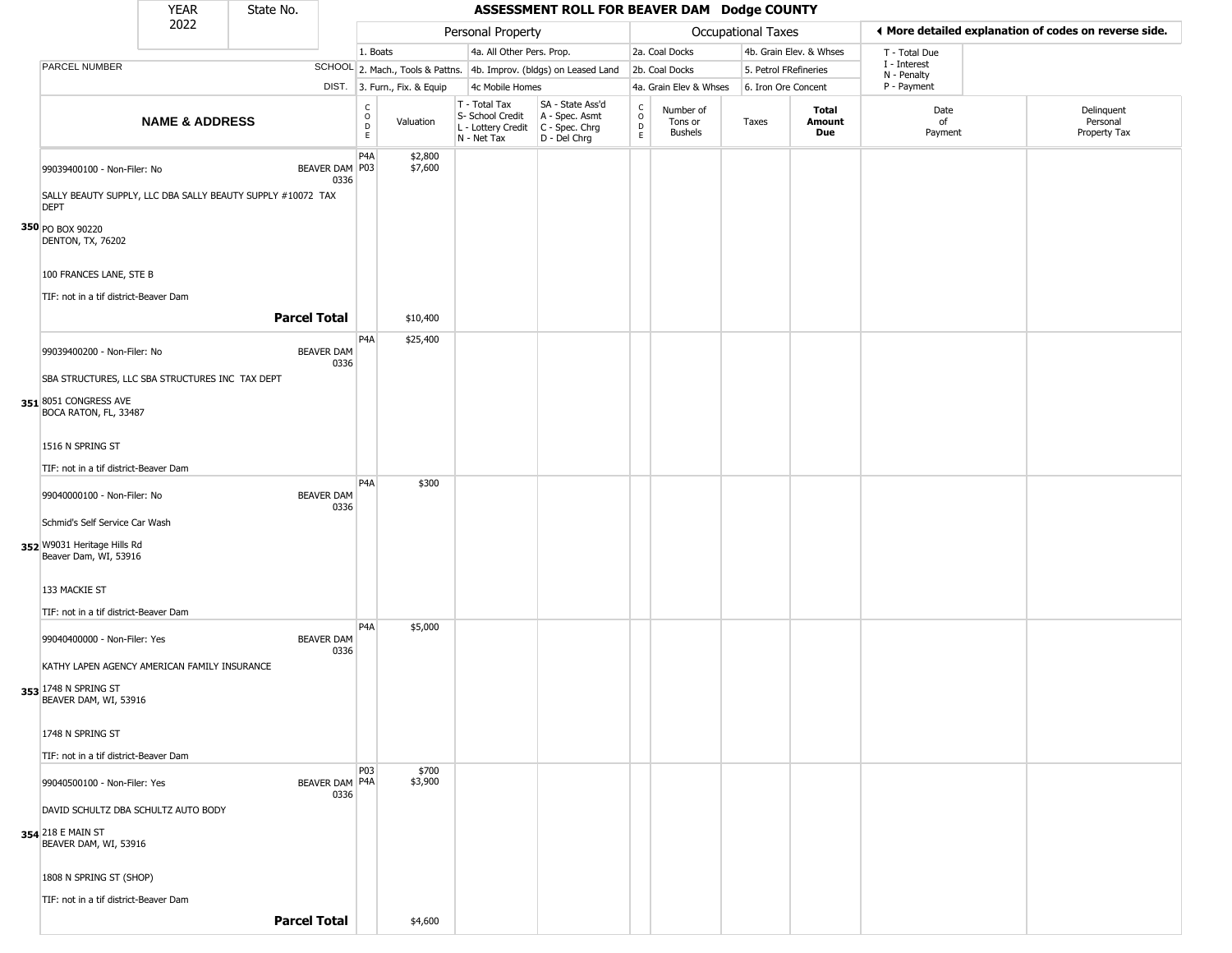|                                                   | <b>YEAR</b>               | State No.           |                           |                                  |                              |                                                                        | ASSESSMENT ROLL FOR BEAVER DAM Dodge COUNTY                          |                                                                    |                                        |                       |                         |                             |                                                       |
|---------------------------------------------------|---------------------------|---------------------|---------------------------|----------------------------------|------------------------------|------------------------------------------------------------------------|----------------------------------------------------------------------|--------------------------------------------------------------------|----------------------------------------|-----------------------|-------------------------|-----------------------------|-------------------------------------------------------|
|                                                   | 2022                      |                     |                           |                                  |                              | Personal Property                                                      |                                                                      |                                                                    |                                        | Occupational Taxes    |                         |                             | ♦ More detailed explanation of codes on reverse side. |
|                                                   |                           |                     |                           | 1. Boats                         |                              | 4a. All Other Pers. Prop.                                              |                                                                      |                                                                    | 2a. Coal Docks                         |                       | 4b. Grain Elev. & Whses | T - Total Due               |                                                       |
| PARCEL NUMBER                                     |                           |                     |                           |                                  |                              |                                                                        | SCHOOL 2. Mach., Tools & Pattns. 4b. Improv. (bldgs) on Leased Land  |                                                                    | 2b. Coal Docks                         | 5. Petrol FRefineries |                         | I - Interest<br>N - Penalty |                                                       |
|                                                   |                           |                     |                           |                                  | DIST. 3. Furn., Fix. & Equip | 4c Mobile Homes                                                        |                                                                      |                                                                    | 4a. Grain Elev & Whses                 | 6. Iron Ore Concent   |                         | P - Payment                 |                                                       |
|                                                   | <b>NAME &amp; ADDRESS</b> |                     |                           | C<br>$\circ$<br>D<br>$\mathsf E$ | Valuation                    | T - Total Tax<br>S- School Credit<br>L - Lottery Credit<br>N - Net Tax | SA - State Ass'd<br>A - Spec. Asmt<br>C - Spec. Chrg<br>D - Del Chrg | $\begin{smallmatrix} C \\ O \\ D \end{smallmatrix}$<br>$\mathsf E$ | Number of<br>Tons or<br><b>Bushels</b> | Taxes                 | Total<br>Amount<br>Due  | Date<br>of<br>Payment       | Delinquent<br>Personal<br>Property Tax                |
| 99040800000 - Non-Filer: Yes                      |                           |                     | BEAVER DAM P03<br>0336    | P <sub>4</sub> A                 | \$2,400<br>\$74,900          |                                                                        |                                                                      |                                                                    |                                        |                       |                         |                             |                                                       |
| BEAVER DAM DENTAL, LLC                            |                           |                     |                           |                                  |                              |                                                                        |                                                                      |                                                                    |                                        |                       |                         |                             |                                                       |
| 355 302 N SPRING ST<br>BEAVER DAM, WI, 53916      |                           |                     |                           |                                  |                              |                                                                        |                                                                      |                                                                    |                                        |                       |                         |                             |                                                       |
| 302 N SPRING ST                                   |                           |                     |                           |                                  |                              |                                                                        |                                                                      |                                                                    |                                        |                       |                         |                             |                                                       |
| TIF: not in a tif district-Beaver Dam             |                           | <b>Parcel Total</b> |                           |                                  | \$77,300                     |                                                                        |                                                                      |                                                                    |                                        |                       |                         |                             |                                                       |
| 99041500000 - Non-Filer: Yes                      |                           |                     | <b>BEAVER DAM</b><br>0336 | P03                              | \$6,600                      |                                                                        |                                                                      |                                                                    |                                        |                       |                         |                             |                                                       |
| DERR & VILLARREAL, LLC                            |                           |                     |                           |                                  |                              |                                                                        |                                                                      |                                                                    |                                        |                       |                         |                             |                                                       |
| 356 200 Front St STE 2E<br>Beaver Dam, WI, 53916  |                           |                     |                           |                                  |                              |                                                                        |                                                                      |                                                                    |                                        |                       |                         |                             |                                                       |
| 200 Front St STE 2E                               |                           |                     |                           |                                  |                              |                                                                        |                                                                      |                                                                    |                                        |                       |                         |                             |                                                       |
| TIF: not in a tif district-Beaver Dam             |                           |                     |                           |                                  |                              |                                                                        |                                                                      |                                                                    |                                        |                       |                         |                             |                                                       |
| 99041700100 - Non-Filer: Yes                      |                           |                     | BEAVER DAM P4A<br>0336    | <b>P03</b>                       | \$1,200<br>\$17,300          |                                                                        |                                                                      |                                                                    |                                        |                       |                         |                             |                                                       |
| Shell Travel Mart                                 |                           |                     |                           |                                  |                              |                                                                        |                                                                      |                                                                    |                                        |                       |                         |                             |                                                       |
| 357 821 PARK AVE<br>Beaver Dam, WI, 53916         |                           |                     |                           |                                  |                              |                                                                        |                                                                      |                                                                    |                                        |                       |                         |                             |                                                       |
| 821 PARK AVE                                      |                           |                     |                           |                                  |                              |                                                                        |                                                                      |                                                                    |                                        |                       |                         |                             |                                                       |
| TIF: not in a tif district-Beaver Dam             |                           | <b>Parcel Total</b> |                           |                                  | \$18,500                     |                                                                        |                                                                      |                                                                    |                                        |                       |                         |                             |                                                       |
| 99041700300 - Non-Filer: No                       |                           |                     | <b>BEAVER DAM</b><br>0336 | P03                              | \$27,900                     |                                                                        |                                                                      |                                                                    |                                        |                       |                         |                             |                                                       |
| BEAVER DAM COMMUNITY HOSPITALS, INC               |                           |                     |                           |                                  |                              |                                                                        |                                                                      |                                                                    |                                        |                       |                         |                             |                                                       |
| 358 707 S UNIVERSITY AVE<br>BEAVER DAM, WI, 53916 |                           |                     |                           |                                  |                              |                                                                        |                                                                      |                                                                    |                                        |                       |                         |                             |                                                       |
| 705 S UNIVERSITY AVE STE 400                      |                           |                     |                           |                                  |                              |                                                                        |                                                                      |                                                                    |                                        |                       |                         |                             |                                                       |
| TIF: not in a tif district-Beaver Dam             |                           |                     |                           |                                  |                              |                                                                        |                                                                      |                                                                    |                                        |                       |                         |                             |                                                       |
| 99041800000 - Non-Filer: No                       |                           |                     | BEAVER DAM P03<br>0336    | P <sub>4</sub> A                 | \$12,200<br>\$15,100         |                                                                        |                                                                      |                                                                    |                                        |                       |                         |                             |                                                       |
| THE SHERWIN-WILLIAMS CO #3003 DBA 703003          |                           |                     |                           |                                  |                              |                                                                        |                                                                      |                                                                    |                                        |                       |                         |                             |                                                       |
| 359 PO BOX 6027<br>CLEVELAND, OH, 44101           |                           |                     |                           |                                  |                              |                                                                        |                                                                      |                                                                    |                                        |                       |                         |                             |                                                       |
| 1633 S SPRING ST                                  |                           |                     |                           |                                  |                              |                                                                        |                                                                      |                                                                    |                                        |                       |                         |                             |                                                       |
| TIF: not in a tif district-Beaver Dam             |                           |                     |                           |                                  |                              |                                                                        |                                                                      |                                                                    |                                        |                       |                         |                             |                                                       |
|                                                   |                           | <b>Parcel Total</b> |                           |                                  | \$27,300                     |                                                                        |                                                                      |                                                                    |                                        |                       |                         |                             |                                                       |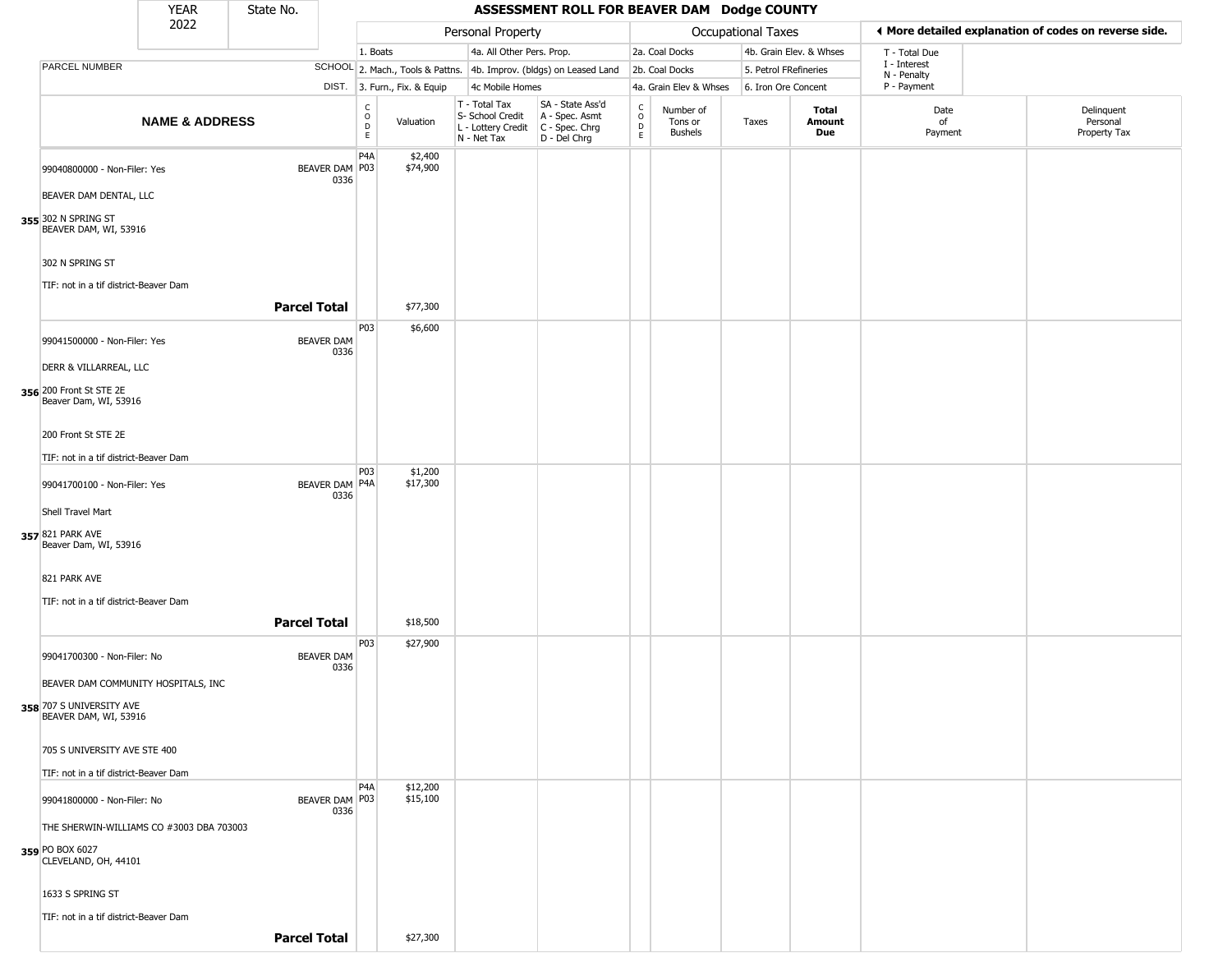|                                                       | <b>YEAR</b>               | State No.           |                        |                                             |                              |                                                                        | ASSESSMENT ROLL FOR BEAVER DAM Dodge COUNTY                            |                                                 |                                        |                           |                         |                             |                                                       |
|-------------------------------------------------------|---------------------------|---------------------|------------------------|---------------------------------------------|------------------------------|------------------------------------------------------------------------|------------------------------------------------------------------------|-------------------------------------------------|----------------------------------------|---------------------------|-------------------------|-----------------------------|-------------------------------------------------------|
|                                                       | 2022                      |                     |                        |                                             |                              | Personal Property                                                      |                                                                        |                                                 |                                        | <b>Occupational Taxes</b> |                         |                             | I More detailed explanation of codes on reverse side. |
|                                                       |                           |                     |                        | 1. Boats                                    |                              | 4a. All Other Pers. Prop.                                              |                                                                        |                                                 | 2a. Coal Docks                         |                           | 4b. Grain Elev. & Whses | T - Total Due               |                                                       |
| PARCEL NUMBER                                         |                           |                     |                        |                                             |                              |                                                                        | SCHOOL 2. Mach., Tools & Pattns. 4b. Improv. (bldgs) on Leased Land    |                                                 | 2b. Coal Docks                         |                           | 5. Petrol FRefineries   | I - Interest<br>N - Penalty |                                                       |
|                                                       |                           |                     |                        |                                             | DIST. 3. Furn., Fix. & Equip | 4c Mobile Homes                                                        |                                                                        |                                                 | 4a. Grain Elev & Whses                 |                           | 6. Iron Ore Concent     | P - Payment                 |                                                       |
|                                                       | <b>NAME &amp; ADDRESS</b> |                     |                        | $\frac{c}{0}$<br>$\mathsf D$<br>$\mathsf E$ | Valuation                    | T - Total Tax<br>S- School Credit<br>L - Lottery Credit<br>N - Net Tax | SA - State Ass'd<br>A - Spec. Asmt<br>$C - Spec. Chrg$<br>D - Del Chrg | $\begin{array}{c} C \\ O \\ D \\ E \end{array}$ | Number of<br>Tons or<br><b>Bushels</b> | Taxes                     | Total<br>Amount<br>Due  | Date<br>of<br>Payment       | Delinquent<br>Personal<br>Property Tax                |
| 99042100000 - Non-Filer: No                           |                           |                     | BEAVER DAM P03<br>0336 | P4A                                         | \$500<br>\$174,400           |                                                                        |                                                                        |                                                 |                                        |                           |                         |                             |                                                       |
| SHOPKO OPTICAL #4014 SHOPTIKAL, LLC TAX DEPARTMENT    |                           |                     |                        |                                             |                              |                                                                        |                                                                        |                                                 |                                        |                           |                         |                             |                                                       |
| 360 PO BOX 19060<br>GREEN BAY, WI, 54307              |                           |                     |                        |                                             |                              |                                                                        |                                                                        |                                                 |                                        |                           |                         |                             |                                                       |
| 820 PARK AVE STORE 14                                 |                           |                     |                        |                                             |                              |                                                                        |                                                                        |                                                 |                                        |                           |                         |                             |                                                       |
| TIF: not in a tif district-Beaver Dam                 |                           |                     |                        |                                             |                              |                                                                        |                                                                        |                                                 |                                        |                           |                         |                             |                                                       |
|                                                       |                           | <b>Parcel Total</b> |                        |                                             | \$174,900                    |                                                                        |                                                                        |                                                 |                                        |                           |                         |                             |                                                       |
| 99042200000 - Non-Filer: No                           |                           |                     | BEAVER DAM P03<br>0336 | P4A                                         | \$7,900<br>\$32,200          |                                                                        |                                                                        |                                                 |                                        |                           |                         |                             |                                                       |
| SHOE SENSATION #675                                   |                           |                     |                        |                                             |                              |                                                                        |                                                                        |                                                 |                                        |                           |                         |                             |                                                       |
| 361 253 AMERICAN PLACE<br>JEFFERSONVILLE, IN, 47130   |                           |                     |                        |                                             |                              |                                                                        |                                                                        |                                                 |                                        |                           |                         |                             |                                                       |
| 1645 N SPRING ST STE 280                              |                           |                     |                        |                                             |                              |                                                                        |                                                                        |                                                 |                                        |                           |                         |                             |                                                       |
| TIF: TIF 8-Beaver Dam                                 |                           |                     |                        |                                             |                              |                                                                        |                                                                        |                                                 |                                        |                           |                         |                             |                                                       |
|                                                       |                           | <b>Parcel Total</b> |                        |                                             | \$40,100                     |                                                                        |                                                                        |                                                 |                                        |                           |                         |                             |                                                       |
| 99042200100 - Non-Filer: Yes                          |                           |                     | BEAVER DAM P03<br>0336 | P4A                                         | \$1,100<br>\$3,100           |                                                                        |                                                                        |                                                 |                                        |                           |                         |                             |                                                       |
| SIGNS BY ROB AND MORE                                 |                           |                     |                        |                                             |                              |                                                                        |                                                                        |                                                 |                                        |                           |                         |                             |                                                       |
| 362 219 FRONT ST<br>BEAVER DAM, WI, 53916             |                           |                     |                        |                                             |                              |                                                                        |                                                                        |                                                 |                                        |                           |                         |                             |                                                       |
| 219 FRONT ST                                          |                           |                     |                        |                                             |                              |                                                                        |                                                                        |                                                 |                                        |                           |                         |                             |                                                       |
| TIF: not in a tif district-Beaver Dam                 |                           |                     |                        |                                             |                              |                                                                        |                                                                        |                                                 |                                        |                           |                         |                             |                                                       |
|                                                       |                           | <b>Parcel Total</b> |                        |                                             | \$4,200                      |                                                                        |                                                                        |                                                 |                                        |                           |                         |                             |                                                       |
| 99042300000 - Non-Filer: No                           |                           |                     | BEAVER DAM P03<br>0336 | P <sub>4</sub> A                            | \$100<br>\$600               |                                                                        |                                                                        |                                                 |                                        |                           |                         |                             |                                                       |
| DR. KARI RAISBECK DBA ANIMAL CLINIC OF BEAVER DAM LLC |                           |                     |                        |                                             |                              |                                                                        |                                                                        |                                                 |                                        |                           |                         |                             |                                                       |
| 363 1206 DECLARK ST<br>BEAVER DAM, WI, 53916          |                           |                     |                        |                                             |                              |                                                                        |                                                                        |                                                 |                                        |                           |                         |                             |                                                       |
| 1206 DECLARK ST                                       |                           |                     |                        |                                             |                              |                                                                        |                                                                        |                                                 |                                        |                           |                         |                             |                                                       |
| TIF: not in a tif district-Beaver Dam                 |                           |                     |                        |                                             |                              |                                                                        |                                                                        |                                                 |                                        |                           |                         |                             |                                                       |
|                                                       |                           | <b>Parcel Total</b> |                        |                                             | \$700                        |                                                                        |                                                                        |                                                 |                                        |                           |                         |                             |                                                       |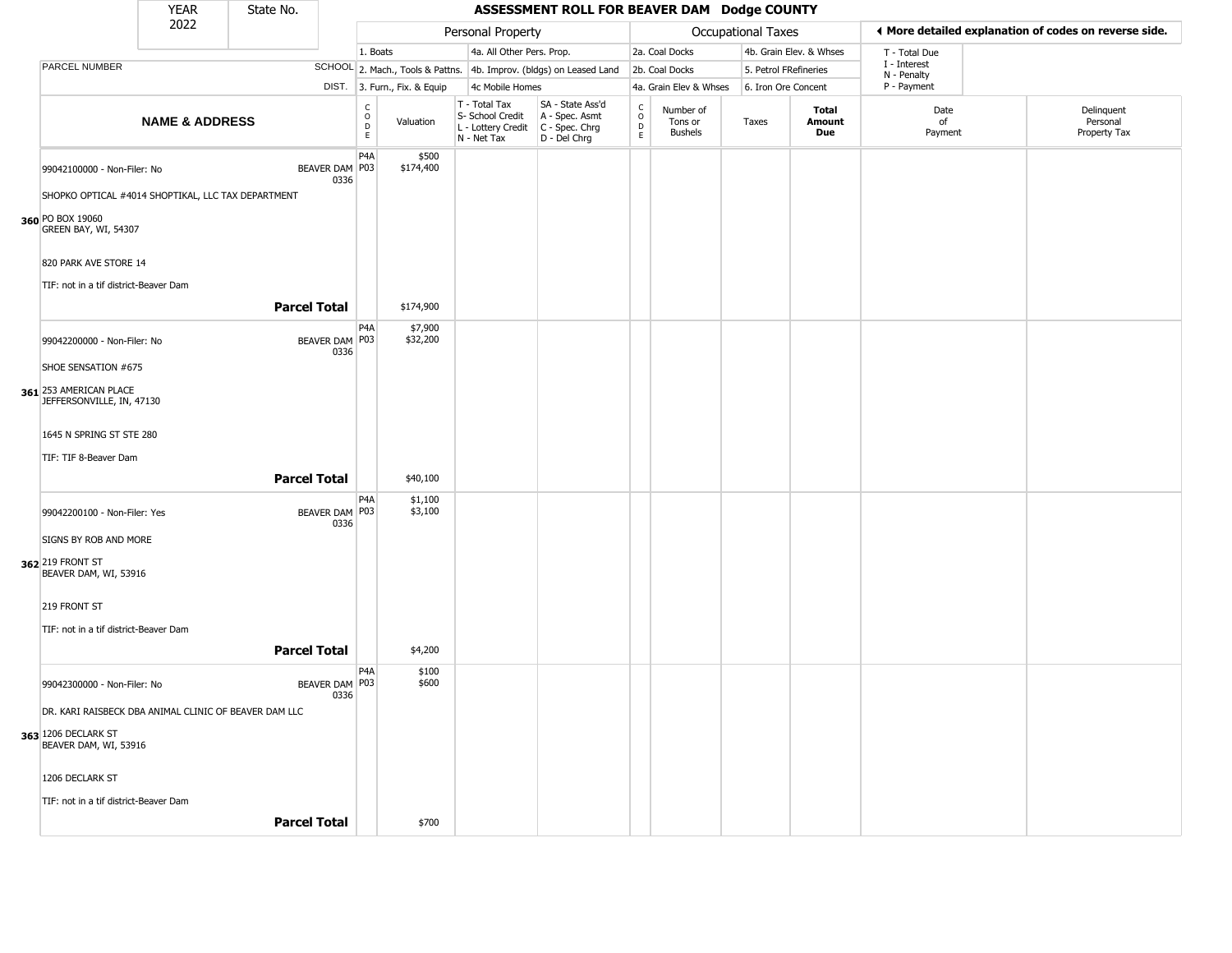|                                                               | <b>YEAR</b>               | State No.           |                           |                                                  |                              |                                                                                         | ASSESSMENT ROLL FOR BEAVER DAM Dodge COUNTY                         |                                            |                                        |                       |                         |                            |                                                       |
|---------------------------------------------------------------|---------------------------|---------------------|---------------------------|--------------------------------------------------|------------------------------|-----------------------------------------------------------------------------------------|---------------------------------------------------------------------|--------------------------------------------|----------------------------------------|-----------------------|-------------------------|----------------------------|-------------------------------------------------------|
|                                                               | 2022                      |                     |                           |                                                  |                              | Personal Property                                                                       |                                                                     |                                            |                                        | Occupational Taxes    |                         |                            | ◀ More detailed explanation of codes on reverse side. |
|                                                               |                           |                     |                           | 1. Boats                                         |                              | 4a. All Other Pers. Prop.                                                               |                                                                     |                                            | 2a. Coal Docks                         |                       | 4b. Grain Elev. & Whses | T - Total Due              |                                                       |
| PARCEL NUMBER                                                 |                           |                     |                           |                                                  |                              |                                                                                         | SCHOOL 2. Mach., Tools & Pattns. 4b. Improv. (bldgs) on Leased Land |                                            | 2b. Coal Docks                         | 5. Petrol FRefineries |                         | I - Interest               |                                                       |
|                                                               |                           |                     |                           |                                                  | DIST. 3. Furn., Fix. & Equip | 4c Mobile Homes                                                                         |                                                                     |                                            | 4a. Grain Elev & Whses                 | 6. Iron Ore Concent   |                         | N - Penalty<br>P - Payment |                                                       |
|                                                               | <b>NAME &amp; ADDRESS</b> |                     |                           | $_{\rm o}^{\rm c}$<br>$\mathsf D$<br>$\mathsf E$ | Valuation                    | T - Total Tax<br>S- School Credit<br>L - Lottery Credit   C - Spec. Chrg<br>N - Net Tax | SA - State Ass'd<br>A - Spec. Asmt<br>D - Del Chrg                  | $\begin{array}{c} C \\ 0 \\ E \end{array}$ | Number of<br>Tons or<br><b>Bushels</b> | Taxes                 | Total<br>Amount<br>Due  | Date<br>of<br>Payment      | Delinquent<br>Personal<br>Property Tax                |
| 99042300005 - Non-Filer: No                                   |                           |                     | BEAVER DAM mpt<br>0336    | Exe                                              | \$0                          |                                                                                         |                                                                     |                                            |                                        |                       |                         |                            |                                                       |
| SIEMENS FINANCIAL SERVICES, INC                               |                           |                     |                           |                                                  |                              |                                                                                         |                                                                     |                                            |                                        |                       |                         |                            |                                                       |
| 364 PO BOX 80615<br>INDIANAPOLIS, IN, 46280                   |                           |                     |                           |                                                  |                              |                                                                                         |                                                                     |                                            |                                        |                       |                         |                            |                                                       |
| 707 S UNIVERSITY AVE<br>TIF: not in a tif district-Beaver Dam |                           |                     |                           |                                                  |                              |                                                                                         |                                                                     |                                            |                                        |                       |                         |                            |                                                       |
|                                                               |                           |                     |                           | P03                                              | \$500                        |                                                                                         |                                                                     |                                            |                                        |                       |                         |                            |                                                       |
| 99042300100 - Non-Filer: No<br>SILICA HARDWARE, INC           |                           |                     | BEAVER DAM P4A<br>0336    |                                                  | \$1,000                      |                                                                                         |                                                                     |                                            |                                        |                       |                         |                            |                                                       |
| 365 1745 N SPRING ST<br>BEAVER DAM, WI, 53916                 |                           |                     |                           |                                                  |                              |                                                                                         |                                                                     |                                            |                                        |                       |                         |                            |                                                       |
| 1745 N SPRING ST                                              |                           |                     |                           |                                                  |                              |                                                                                         |                                                                     |                                            |                                        |                       |                         |                            |                                                       |
| TIF: not in a tif district-Beaver Dam                         |                           |                     |                           |                                                  |                              |                                                                                         |                                                                     |                                            |                                        |                       |                         |                            |                                                       |
|                                                               |                           | <b>Parcel Total</b> |                           |                                                  | \$1,500                      |                                                                                         |                                                                     |                                            |                                        |                       |                         |                            |                                                       |
| 99042300150 - Non-Filer: Yes                                  |                           |                     | BEAVER DAM P03<br>0336    | P4A                                              | \$200<br>\$400               |                                                                                         |                                                                     |                                            |                                        |                       |                         |                            |                                                       |
| SIMICH TAX & BOOKKEEPING                                      |                           |                     |                           |                                                  |                              |                                                                                         |                                                                     |                                            |                                        |                       |                         |                            |                                                       |
| 366 104 CARROLL ST<br>BEAVER DAM, WI, 53916                   |                           |                     |                           |                                                  |                              |                                                                                         |                                                                     |                                            |                                        |                       |                         |                            |                                                       |
| 104 CARROLL ST                                                |                           |                     |                           |                                                  |                              |                                                                                         |                                                                     |                                            |                                        |                       |                         |                            |                                                       |
| TIF: not in a tif district-Beaver Dam                         |                           | <b>Parcel Total</b> |                           |                                                  | \$600                        |                                                                                         |                                                                     |                                            |                                        |                       |                         |                            |                                                       |
| 99042500300 - Non-Filer: Yes                                  |                           |                     | BEAVER DAM P4A<br>0336    | P03                                              | \$1,900<br>\$13,300          |                                                                                         |                                                                     |                                            |                                        |                       |                         |                            |                                                       |
| SHANE, LLC SLUMBERLAND DAVID FRIE                             |                           |                     |                           |                                                  |                              |                                                                                         |                                                                     |                                            |                                        |                       |                         |                            |                                                       |
| 367 1645 N SPRING ST-STORE #300<br>BEAVER DAM, WI, 53916      |                           |                     |                           |                                                  |                              |                                                                                         |                                                                     |                                            |                                        |                       |                         |                            |                                                       |
| 1645 N SPRING ST-STORE #300                                   |                           |                     |                           |                                                  |                              |                                                                                         |                                                                     |                                            |                                        |                       |                         |                            |                                                       |
| TIF: not in a tif district-Beaver Dam                         |                           | <b>Parcel Total</b> |                           |                                                  | \$15,200                     |                                                                                         |                                                                     |                                            |                                        |                       |                         |                            |                                                       |
|                                                               |                           |                     |                           | P <sub>4</sub> A                                 | \$1,700                      |                                                                                         |                                                                     |                                            |                                        |                       |                         |                            |                                                       |
| 99042600101 - Non-Filer: No                                   |                           |                     | <b>BEAVER DAM</b><br>0336 |                                                  |                              |                                                                                         |                                                                     |                                            |                                        |                       |                         |                            |                                                       |
| SODEXO MANAGEMENT, INC C/O INTERNATIONAL APPRAISAL CO         |                           |                     |                           |                                                  |                              |                                                                                         |                                                                     |                                            |                                        |                       |                         |                            |                                                       |
| 368 6 ARROW ROAD STE 100<br>RAMSEY, NJ, 07446                 |                           |                     |                           |                                                  |                              |                                                                                         |                                                                     |                                            |                                        |                       |                         |                            |                                                       |
| 101 N UNIVERSITY AVE                                          |                           |                     |                           |                                                  |                              |                                                                                         |                                                                     |                                            |                                        |                       |                         |                            |                                                       |
| TIF: not in a tif district-Beaver Dam                         |                           |                     |                           |                                                  |                              |                                                                                         |                                                                     |                                            |                                        |                       |                         |                            |                                                       |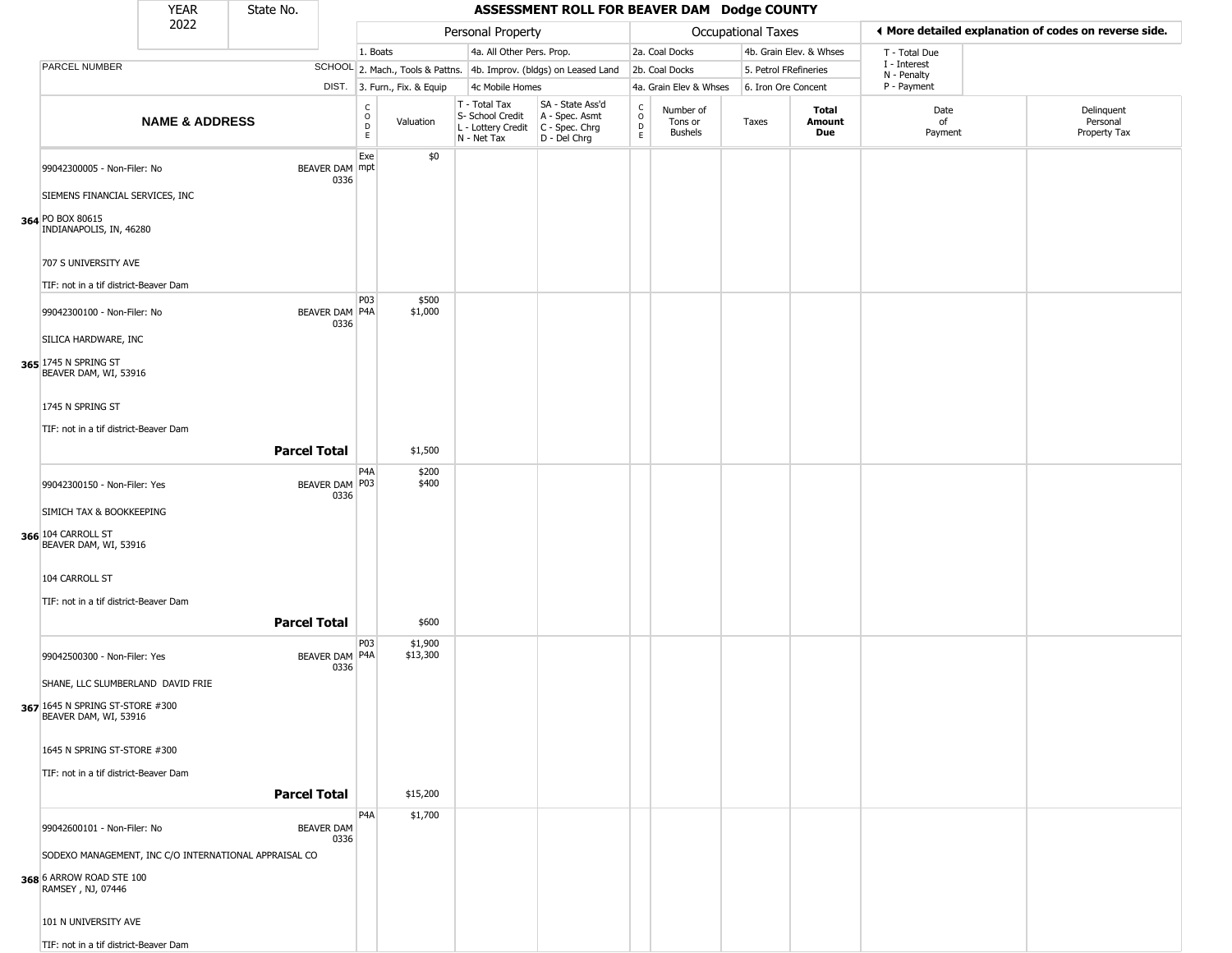|                                                        | <b>YEAR</b>               | State No.           |                          |                                                          |                              |                                                                        | ASSESSMENT ROLL FOR BEAVER DAM Dodge COUNTY                          |                                   |                                        |                           |                         |                             |                                                       |
|--------------------------------------------------------|---------------------------|---------------------|--------------------------|----------------------------------------------------------|------------------------------|------------------------------------------------------------------------|----------------------------------------------------------------------|-----------------------------------|----------------------------------------|---------------------------|-------------------------|-----------------------------|-------------------------------------------------------|
|                                                        | 2022                      |                     |                          |                                                          |                              | Personal Property                                                      |                                                                      |                                   |                                        | <b>Occupational Taxes</b> |                         |                             | I More detailed explanation of codes on reverse side. |
|                                                        |                           |                     |                          | 1. Boats                                                 |                              | 4a. All Other Pers. Prop.                                              |                                                                      |                                   | 2a. Coal Docks                         |                           | 4b. Grain Elev. & Whses | T - Total Due               |                                                       |
| PARCEL NUMBER                                          |                           |                     |                          |                                                          |                              |                                                                        | SCHOOL 2. Mach., Tools & Pattns. 4b. Improv. (bldgs) on Leased Land  |                                   | 2b. Coal Docks                         |                           | 5. Petrol FRefineries   | I - Interest<br>N - Penalty |                                                       |
|                                                        |                           |                     |                          |                                                          | DIST. 3. Furn., Fix. & Equip | 4c Mobile Homes                                                        |                                                                      |                                   | 4a. Grain Elev & Whses                 |                           | 6. Iron Ore Concent     | P - Payment                 |                                                       |
|                                                        | <b>NAME &amp; ADDRESS</b> |                     |                          | $\begin{matrix} 0 \\ 0 \\ D \end{matrix}$<br>$\mathsf E$ | Valuation                    | T - Total Tax<br>S- School Credit<br>L - Lottery Credit<br>N - Net Tax | SA - State Ass'd<br>A - Spec. Asmt<br>C - Spec. Chrg<br>D - Del Chrg | $\frac{c}{0}$<br>$\mathsf D$<br>E | Number of<br>Tons or<br><b>Bushels</b> | Taxes                     | Total<br>Amount<br>Due  | Date<br>of<br>Payment       | Delinquent<br>Personal<br>Property Tax                |
| 99042810000 - Non-Filer: No                            |                           |                     | BEAVER DAM P03<br>0336   | P <sub>4</sub> A                                         | \$500<br>\$5,400             |                                                                        |                                                                      |                                   |                                        |                           |                         |                             |                                                       |
| Y&Z CHANG JIANG CHINESE BUFFET, INC                    |                           |                     |                          |                                                          |                              |                                                                        |                                                                      |                                   |                                        |                           |                         |                             |                                                       |
| 369 ONE EAST BROADWAY 3RD FLOOR<br>NEW YORK, NY, 10038 |                           |                     |                          |                                                          |                              |                                                                        |                                                                      |                                   |                                        |                           |                         |                             |                                                       |
| 106 FRANCES LANE, SUITE J                              |                           |                     |                          |                                                          |                              |                                                                        |                                                                      |                                   |                                        |                           |                         |                             |                                                       |
| TIF: not in a tif district-Beaver Dam                  |                           |                     |                          |                                                          |                              |                                                                        |                                                                      |                                   |                                        |                           |                         |                             |                                                       |
|                                                        |                           | <b>Parcel Total</b> |                          |                                                          | \$5,900                      |                                                                        |                                                                      |                                   |                                        |                           |                         |                             |                                                       |
| 99042830000 - Non-Filer: No                            |                           |                     | BEAVER DAM P03<br>0336   | P <sub>4</sub> A                                         | \$38,200<br>\$1,122,800      |                                                                        |                                                                      |                                   |                                        |                           |                         |                             |                                                       |
| MENARDS, INC #3224                                     |                           |                     |                          |                                                          |                              |                                                                        |                                                                      |                                   |                                        |                           |                         |                             |                                                       |
| 370 5101 MENARD DR                                     |                           |                     |                          |                                                          |                              |                                                                        |                                                                      |                                   |                                        |                           |                         |                             |                                                       |
| EAU CLAIRE, WI, 54703                                  |                           |                     |                          |                                                          |                              |                                                                        |                                                                      |                                   |                                        |                           |                         |                             |                                                       |
| 121 FRANCES LANE                                       |                           |                     |                          |                                                          |                              |                                                                        |                                                                      |                                   |                                        |                           |                         |                             |                                                       |
| TIF: not in a tif district-Beaver Dam                  |                           |                     |                          |                                                          |                              |                                                                        |                                                                      |                                   |                                        |                           |                         |                             |                                                       |
|                                                        |                           | <b>Parcel Total</b> |                          |                                                          | \$1,161,000                  |                                                                        |                                                                      |                                   |                                        |                           |                         |                             |                                                       |
|                                                        |                           |                     |                          | P <sub>4</sub> A                                         | \$9,900                      |                                                                        |                                                                      |                                   |                                        |                           |                         |                             |                                                       |
| 99043000025 - Non-Filer: No                            |                           |                     | BEAVER DAM   P03<br>0336 |                                                          | \$101,700                    |                                                                        |                                                                      |                                   |                                        |                           |                         |                             |                                                       |
| OFFICE SUPERSTORE EAST, LLC - STAPLES                  |                           |                     |                          |                                                          |                              |                                                                        |                                                                      |                                   |                                        |                           |                         |                             |                                                       |
| 371 500 STAPLES DR<br>FRAMINGHAM, MA, 01702            |                           |                     |                          |                                                          |                              |                                                                        |                                                                      |                                   |                                        |                           |                         |                             |                                                       |
| 1645 NORTH SPRING ST                                   |                           |                     |                          |                                                          |                              |                                                                        |                                                                      |                                   |                                        |                           |                         |                             |                                                       |
| TIF: TIF 8-Beaver Dam                                  |                           |                     |                          |                                                          |                              |                                                                        |                                                                      |                                   |                                        |                           |                         |                             |                                                       |
|                                                        |                           | <b>Parcel Total</b> |                          |                                                          |                              |                                                                        |                                                                      |                                   |                                        |                           |                         |                             |                                                       |
|                                                        |                           |                     |                          |                                                          | \$111,600                    |                                                                        |                                                                      |                                   |                                        |                           |                         |                             |                                                       |
| 99043000035 - Non-Filer: No                            |                           |                     | BEAVER DAM P03<br>0336   | P <sub>4</sub> A                                         | \$1,300<br>\$28,800          |                                                                        |                                                                      |                                   |                                        |                           |                         |                             |                                                       |
| NATIONAL EXCHANGE BANK & TRUST                         |                           |                     |                          |                                                          |                              |                                                                        |                                                                      |                                   |                                        |                           |                         |                             |                                                       |
| 372 PO BOX 988<br>FOND DU LAC, WI, 54936               |                           |                     |                          |                                                          |                              |                                                                        |                                                                      |                                   |                                        |                           |                         |                             |                                                       |
| 1609 N SPRING ST                                       |                           |                     |                          |                                                          |                              |                                                                        |                                                                      |                                   |                                        |                           |                         |                             |                                                       |
| TIF: not in a tif district-Beaver Dam                  |                           |                     |                          |                                                          |                              |                                                                        |                                                                      |                                   |                                        |                           |                         |                             |                                                       |
|                                                        |                           | <b>Parcel Total</b> |                          |                                                          | \$30,100                     |                                                                        |                                                                      |                                   |                                        |                           |                         |                             |                                                       |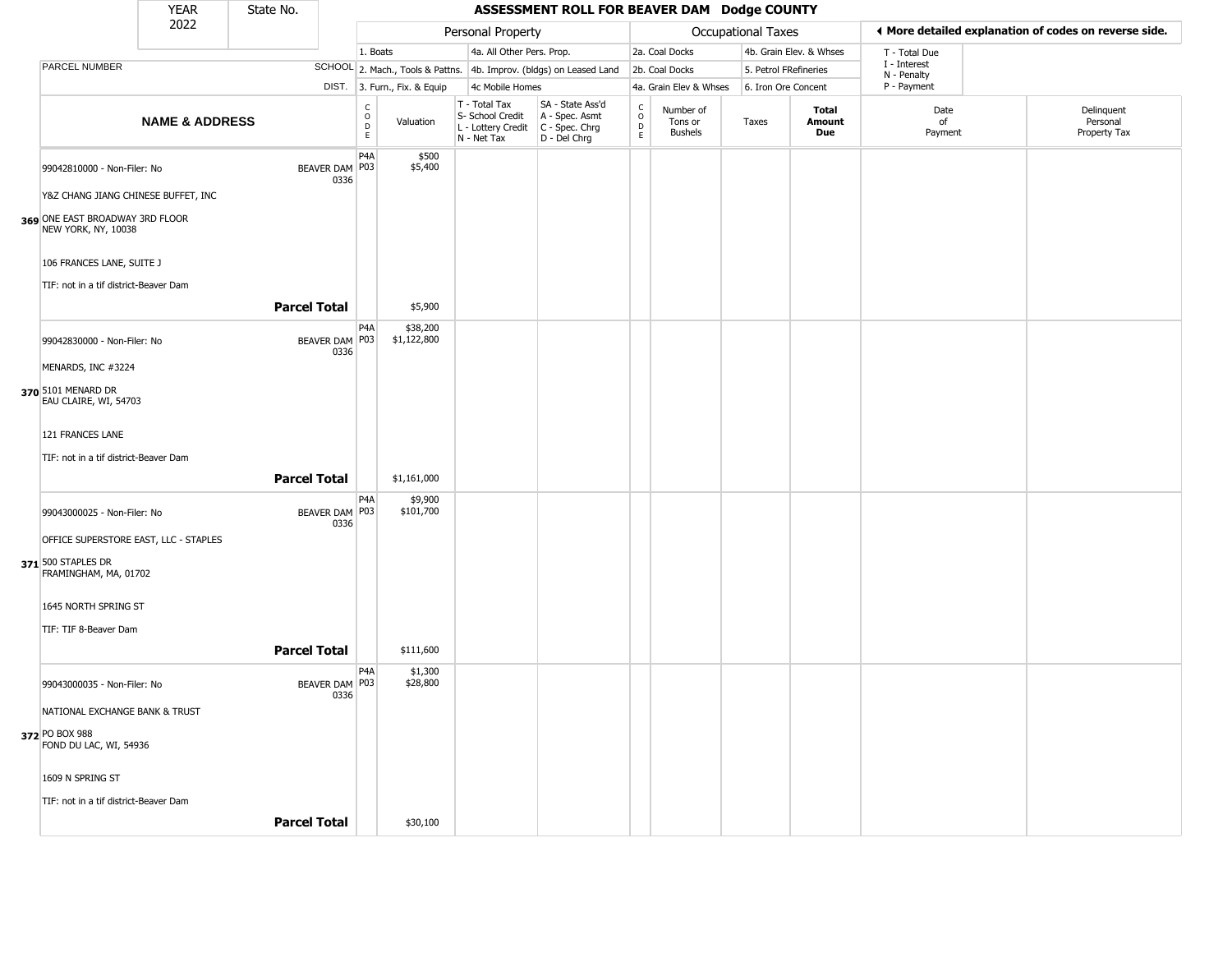|                                                                                                        | <b>YEAR</b>               | State No.           |                           |                                                          |                              |                                                                                         | ASSESSMENT ROLL FOR BEAVER DAM Dodge COUNTY                         |                            |                                        |                           |                         |                             |                                                       |
|--------------------------------------------------------------------------------------------------------|---------------------------|---------------------|---------------------------|----------------------------------------------------------|------------------------------|-----------------------------------------------------------------------------------------|---------------------------------------------------------------------|----------------------------|----------------------------------------|---------------------------|-------------------------|-----------------------------|-------------------------------------------------------|
|                                                                                                        | 2022                      |                     |                           |                                                          |                              | Personal Property                                                                       |                                                                     |                            |                                        | <b>Occupational Taxes</b> |                         |                             | ♦ More detailed explanation of codes on reverse side. |
|                                                                                                        |                           |                     |                           | 1. Boats                                                 |                              | 4a. All Other Pers. Prop.                                                               |                                                                     |                            | 2a. Coal Docks                         |                           | 4b. Grain Elev. & Whses | T - Total Due               |                                                       |
| PARCEL NUMBER                                                                                          |                           |                     |                           |                                                          |                              |                                                                                         | SCHOOL 2. Mach., Tools & Pattns. 4b. Improv. (bldgs) on Leased Land |                            | 2b. Coal Docks                         | 5. Petrol FRefineries     |                         | I - Interest<br>N - Penalty |                                                       |
|                                                                                                        |                           |                     |                           |                                                          | DIST. 3. Furn., Fix. & Equip | 4c Mobile Homes                                                                         |                                                                     |                            | 4a. Grain Elev & Whses                 | 6. Iron Ore Concent       |                         | P - Payment                 |                                                       |
|                                                                                                        | <b>NAME &amp; ADDRESS</b> |                     |                           | $\begin{matrix} C \\ O \\ D \end{matrix}$<br>$\mathsf E$ | Valuation                    | T - Total Tax<br>S- School Credit<br>L - Lottery Credit   C - Spec. Chrg<br>N - Net Tax | SA - State Ass'd<br>A - Spec. Asmt<br>D - Del Chrg                  | C<br>$\mathsf O$<br>D<br>E | Number of<br>Tons or<br><b>Bushels</b> | Taxes                     | Total<br>Amount<br>Due  | Date<br>of<br>Payment       | Delinquent<br>Personal<br>Property Tax                |
| 99043000095 - Non-Filer: Yes                                                                           |                           |                     | BEAVER DAM P03<br>0336    | P <sub>4</sub> A                                         | \$1,800<br>\$13,300          |                                                                                         |                                                                     |                            |                                        |                           |                         |                             |                                                       |
| STAR NAILS THAO P TRAN<br>373 106 FRANCES LN UNIT G<br>BEAVER DAM, WI, 53916                           |                           |                     |                           |                                                          |                              |                                                                                         |                                                                     |                            |                                        |                           |                         |                             |                                                       |
| 106 FRANCES LN UNIT G                                                                                  |                           |                     |                           |                                                          |                              |                                                                                         |                                                                     |                            |                                        |                           |                         |                             |                                                       |
| TIF: not in a tif district-Beaver Dam                                                                  |                           | <b>Parcel Total</b> |                           |                                                          | \$15,100                     |                                                                                         |                                                                     |                            |                                        |                           |                         |                             |                                                       |
| 99043000100 - Non-Filer: No                                                                            |                           |                     | <b>BEAVER DAM</b><br>0336 | P03                                                      | \$900                        |                                                                                         |                                                                     |                            |                                        |                           |                         |                             |                                                       |
| State Farm Mutual Auto Ins Co TAX COMPLIANCE_PROPERTY TAX<br>374 PO BOX 2155<br>BLOOMINGTON, IL, 61702 |                           |                     |                           |                                                          |                              |                                                                                         |                                                                     |                            |                                        |                           |                         |                             |                                                       |
| 800 PARK AVE                                                                                           |                           |                     |                           |                                                          |                              |                                                                                         |                                                                     |                            |                                        |                           |                         |                             |                                                       |
| TIF: not in a tif district-Beaver Dam                                                                  |                           |                     |                           |                                                          |                              |                                                                                         |                                                                     |                            |                                        |                           |                         |                             |                                                       |
| 99043000400 - Non-Filer: Yes                                                                           |                           |                     | <b>BEAVER DAM</b><br>0336 | P03                                                      | \$5,500                      |                                                                                         |                                                                     |                            |                                        |                           |                         |                             |                                                       |
| THRIVENT-MICHAEL KAPETS                                                                                |                           |                     |                           |                                                          |                              |                                                                                         |                                                                     |                            |                                        |                           |                         |                             |                                                       |
| 375 215 CORPORATE DR STE G<br>BEAVER DAM, WI, 53916                                                    |                           |                     |                           |                                                          |                              |                                                                                         |                                                                     |                            |                                        |                           |                         |                             |                                                       |
| 215 CORPORATE DR STE G<br>TIF: not in a tif district-Beaver Dam                                        |                           |                     |                           |                                                          |                              |                                                                                         |                                                                     |                            |                                        |                           |                         |                             |                                                       |
| 99043100000 - Non-Filer: Yes                                                                           |                           |                     | <b>BEAVER DAM</b><br>0336 | P03                                                      | \$8,200                      |                                                                                         |                                                                     |                            |                                        |                           |                         |                             |                                                       |
| John C Stavropoulos                                                                                    |                           |                     |                           |                                                          |                              |                                                                                         |                                                                     |                            |                                        |                           |                         |                             |                                                       |
| 376 223 Front St<br>Beaver Dam, WI, 53916                                                              |                           |                     |                           |                                                          |                              |                                                                                         |                                                                     |                            |                                        |                           |                         |                             |                                                       |
| 223 Front St<br>TIF: not in a tif district-Beaver Dam                                                  |                           |                     |                           |                                                          |                              |                                                                                         |                                                                     |                            |                                        |                           |                         |                             |                                                       |
|                                                                                                        |                           |                     |                           | <b>P03</b>                                               | \$9,800                      |                                                                                         |                                                                     |                            |                                        |                           |                         |                             |                                                       |
| 99043600100 - Non-Filer: Yes<br>STOOGES SPORTS                                                         |                           |                     | <b>BEAVER DAM</b><br>0336 |                                                          |                              |                                                                                         |                                                                     |                            |                                        |                           |                         |                             |                                                       |
| 377 112 N SPRING ST<br>BEAVER DAM, WI, 53916                                                           |                           |                     |                           |                                                          |                              |                                                                                         |                                                                     |                            |                                        |                           |                         |                             |                                                       |
| 112 N SPRING ST                                                                                        |                           |                     |                           |                                                          |                              |                                                                                         |                                                                     |                            |                                        |                           |                         |                             |                                                       |
| TIF: not in a tif district-Beaver Dam                                                                  |                           |                     |                           |                                                          |                              |                                                                                         |                                                                     |                            |                                        |                           |                         |                             |                                                       |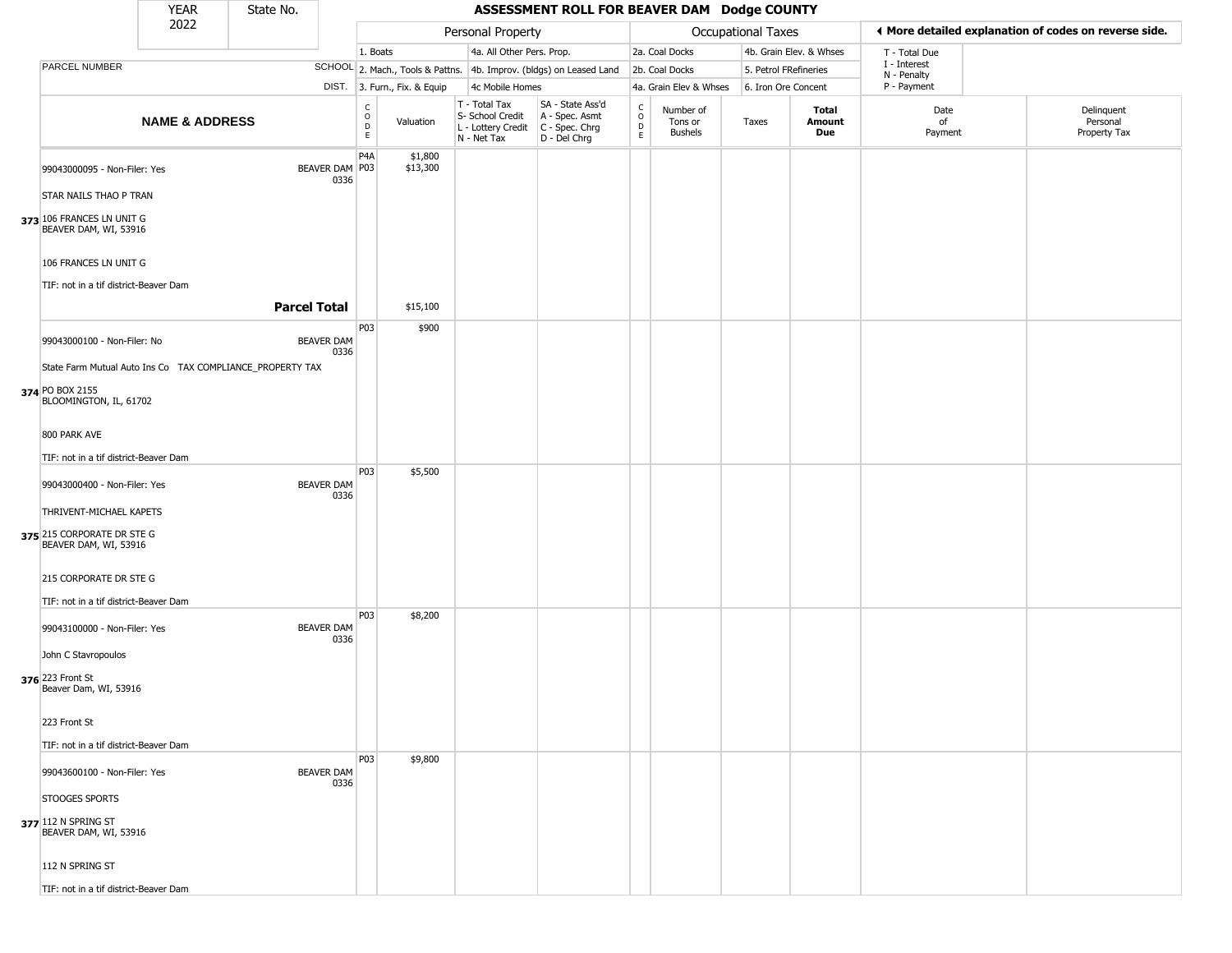|                                                                                 | <b>YEAR</b>               | State No.           |                        |                                  |                              |                                                                                         | ASSESSMENT ROLL FOR BEAVER DAM Dodge COUNTY                         |                                                |                                        |                       |                         |                                                       |                                        |
|---------------------------------------------------------------------------------|---------------------------|---------------------|------------------------|----------------------------------|------------------------------|-----------------------------------------------------------------------------------------|---------------------------------------------------------------------|------------------------------------------------|----------------------------------------|-----------------------|-------------------------|-------------------------------------------------------|----------------------------------------|
|                                                                                 | 2022                      |                     |                        |                                  |                              | Personal Property                                                                       |                                                                     |                                                |                                        | Occupational Taxes    |                         | ◀ More detailed explanation of codes on reverse side. |                                        |
|                                                                                 |                           |                     |                        | 1. Boats                         |                              | 4a. All Other Pers. Prop.                                                               |                                                                     |                                                | 2a. Coal Docks                         |                       | 4b. Grain Elev. & Whses | T - Total Due                                         |                                        |
| PARCEL NUMBER                                                                   |                           |                     |                        |                                  |                              |                                                                                         | SCHOOL 2. Mach., Tools & Pattns. 4b. Improv. (bldgs) on Leased Land |                                                | 2b. Coal Docks                         | 5. Petrol FRefineries |                         | I - Interest<br>N - Penalty                           |                                        |
|                                                                                 |                           |                     |                        |                                  | DIST. 3. Furn., Fix. & Equip | 4c Mobile Homes                                                                         |                                                                     |                                                | 4a. Grain Elev & Whses                 | 6. Iron Ore Concent   |                         | P - Payment                                           |                                        |
|                                                                                 | <b>NAME &amp; ADDRESS</b> |                     |                        | C<br>$\circ$<br>$\mathsf D$<br>E | Valuation                    | T - Total Tax<br>S- School Credit<br>L - Lottery Credit   C - Spec. Chrg<br>N - Net Tax | SA - State Ass'd<br>A - Spec. Asmt<br>D - Del Chrg                  | $\begin{matrix} 0 \\ 0 \\ D \end{matrix}$<br>E | Number of<br>Tons or<br><b>Bushels</b> | Taxes                 | Total<br>Amount<br>Due  | Date<br>of<br>Payment                                 | Delinquent<br>Personal<br>Property Tax |
| 99043600210 - Non-Filer: Yes<br>STORMY'S                                        |                           | <b>BEAVER DAM</b>   | 0336                   | P03                              | \$20,000                     |                                                                                         |                                                                     |                                                |                                        |                       |                         |                                                       |                                        |
| 378 208 FRONT ST<br>BEAVER DAM, WI, 53916                                       |                           |                     |                        |                                  |                              |                                                                                         |                                                                     |                                                |                                        |                       |                         |                                                       |                                        |
| 208 FRONT ST<br>TIF: not in a tif district-Beaver Dam                           |                           |                     |                        |                                  |                              |                                                                                         |                                                                     |                                                |                                        |                       |                         |                                                       |                                        |
| 99043600310 - Non-Filer: No<br>Summit Credit Union                              |                           |                     | BEAVER DAM P03<br>0336 | P <sub>4</sub> A                 | \$1,400<br>\$78,900          |                                                                                         |                                                                     |                                                |                                        |                       |                         |                                                       |                                        |
| 379 P.O. Box 8046<br>Madison, WI, 53708-8046                                    |                           |                     |                        |                                  |                              |                                                                                         |                                                                     |                                                |                                        |                       |                         |                                                       |                                        |
| 104 FRANCES LANE<br>TIF: not in a tif district-Beaver Dam                       |                           |                     |                        |                                  |                              |                                                                                         |                                                                     |                                                |                                        |                       |                         |                                                       |                                        |
|                                                                                 |                           | <b>Parcel Total</b> |                        |                                  | \$80,300                     |                                                                                         |                                                                     |                                                |                                        |                       |                         |                                                       |                                        |
| 99043600320 - Non-Filer: No                                                     |                           | <b>BEAVER DAM</b>   | 0336                   | P03                              | \$1,400                      |                                                                                         |                                                                     |                                                |                                        |                       |                         |                                                       |                                        |
| VIA MODA GROUP, LLC SUPERCUTS<br>380 2370 N TERRACE AVE<br>MILWAUKEE, WI, 53211 |                           |                     |                        |                                  |                              |                                                                                         |                                                                     |                                                |                                        |                       |                         |                                                       |                                        |
| 106 FRANCES LN<br>TIF: not in a tif district-Beaver Dam                         |                           |                     |                        |                                  |                              |                                                                                         |                                                                     |                                                |                                        |                       |                         |                                                       |                                        |
| 99043600400 - Non-Filer: Yes                                                    |                           |                     | BEAVER DAM P4A<br>0336 | P <sub>0</sub> 3                 | \$600<br>\$4,100             |                                                                                         |                                                                     |                                                |                                        |                       |                         |                                                       |                                        |
| NICK LEVENDOWSKI<br>381 PO Box 452<br>Beaver Dam, WI, 53916                     |                           |                     |                        |                                  |                              |                                                                                         |                                                                     |                                                |                                        |                       |                         |                                                       |                                        |
| 104 BELTLINE DR                                                                 |                           |                     |                        |                                  |                              |                                                                                         |                                                                     |                                                |                                        |                       |                         |                                                       |                                        |
| TIF: not in a tif district-Beaver Dam                                           |                           | <b>Parcel Total</b> |                        |                                  | \$4,700                      |                                                                                         |                                                                     |                                                |                                        |                       |                         |                                                       |                                        |
| 99043600500 - Non-Filer: No                                                     |                           |                     | BEAVER DAM   P03       | P4A                              | \$1,200<br>\$15,700          |                                                                                         |                                                                     |                                                |                                        |                       |                         |                                                       |                                        |
| ASSOCIATED PERIODONTICS BD, LLC                                                 |                           |                     | 0336                   |                                  |                              |                                                                                         |                                                                     |                                                |                                        |                       |                         |                                                       |                                        |
| 382 10708 N GAZEBO HILL PKWY W<br>MEQUON, WI, 53092                             |                           |                     |                        |                                  |                              |                                                                                         |                                                                     |                                                |                                        |                       |                         |                                                       |                                        |
| 109 WARREN ST STE 3                                                             |                           |                     |                        |                                  |                              |                                                                                         |                                                                     |                                                |                                        |                       |                         |                                                       |                                        |
| TIF: not in a tif district-Beaver Dam                                           |                           | <b>Parcel Total</b> |                        |                                  | \$16,900                     |                                                                                         |                                                                     |                                                |                                        |                       |                         |                                                       |                                        |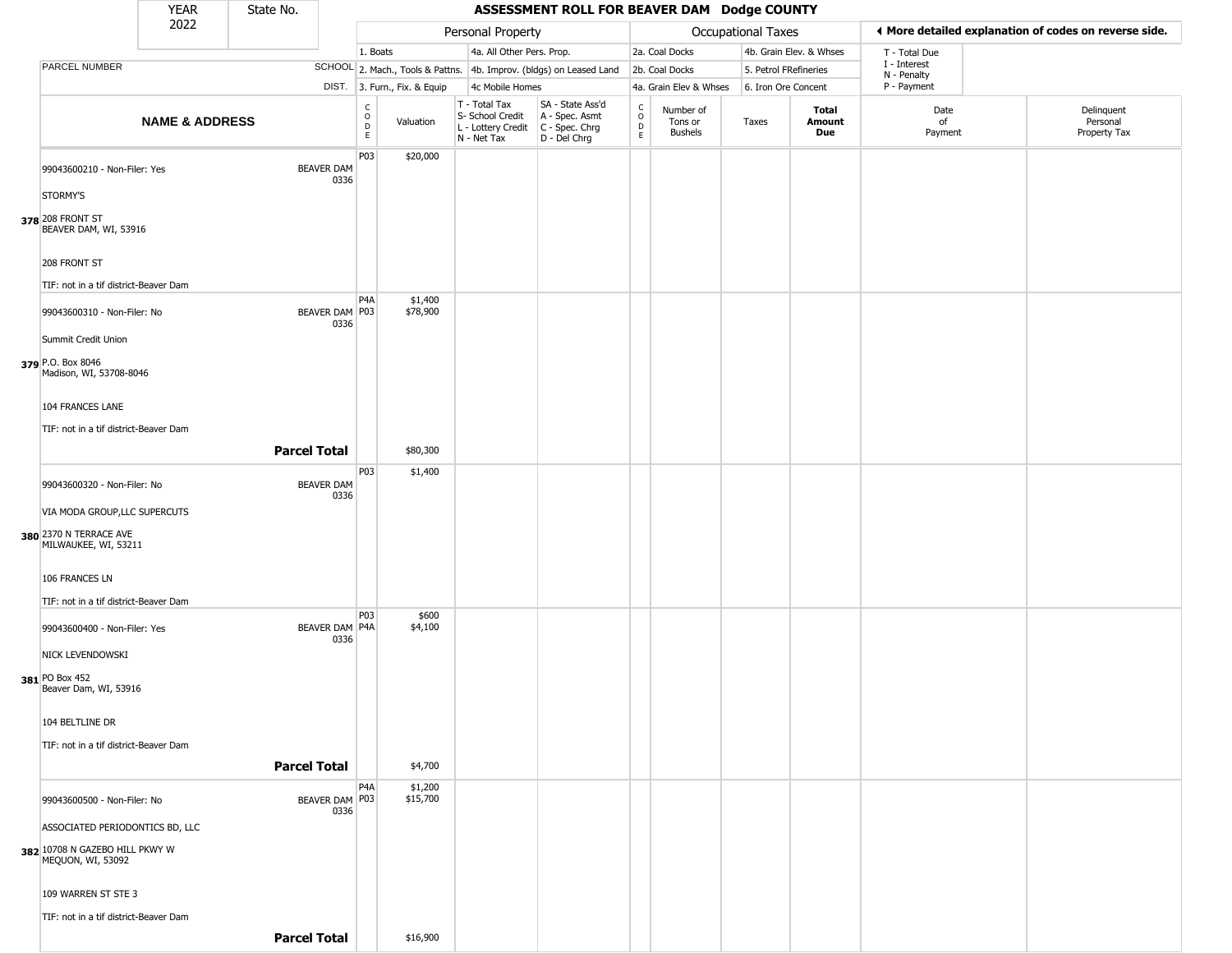|                                                                        | <b>YEAR</b>               | State No.           |                           |                                                 |                              |                                                                                         | ASSESSMENT ROLL FOR BEAVER DAM Dodge COUNTY                         |                  |                                        |                       |                         |                             |                                                       |
|------------------------------------------------------------------------|---------------------------|---------------------|---------------------------|-------------------------------------------------|------------------------------|-----------------------------------------------------------------------------------------|---------------------------------------------------------------------|------------------|----------------------------------------|-----------------------|-------------------------|-----------------------------|-------------------------------------------------------|
|                                                                        | 2022                      |                     |                           |                                                 |                              | Personal Property                                                                       |                                                                     |                  |                                        | Occupational Taxes    |                         |                             | ♦ More detailed explanation of codes on reverse side. |
|                                                                        |                           |                     |                           | 1. Boats                                        |                              | 4a. All Other Pers. Prop.                                                               |                                                                     |                  | 2a. Coal Docks                         |                       | 4b. Grain Elev. & Whses | T - Total Due               |                                                       |
| PARCEL NUMBER                                                          |                           |                     |                           |                                                 |                              |                                                                                         | SCHOOL 2. Mach., Tools & Pattns. 4b. Improv. (bldgs) on Leased Land |                  | 2b. Coal Docks                         | 5. Petrol FRefineries |                         | I - Interest<br>N - Penalty |                                                       |
|                                                                        |                           |                     |                           |                                                 | DIST. 3. Furn., Fix. & Equip | 4c Mobile Homes                                                                         |                                                                     |                  | 4a. Grain Elev & Whses                 | 6. Iron Ore Concent   |                         | P - Payment                 |                                                       |
|                                                                        | <b>NAME &amp; ADDRESS</b> |                     |                           | $\begin{array}{c} C \\ O \\ D \\ E \end{array}$ | Valuation                    | T - Total Tax<br>S- School Credit<br>L - Lottery Credit   C - Spec. Chrg<br>N - Net Tax | SA - State Ass'd<br>A - Spec. Asmt<br>D - Del Chrg                  | C<br>D<br>D<br>E | Number of<br>Tons or<br><b>Bushels</b> | Taxes                 | Total<br>Amount<br>Due  | Date<br>of<br>Payment       | Delinquent<br>Personal<br>Property Tax                |
| 99043603300 - Non-Filer: Yes                                           |                           |                     | <b>BEAVER DAM</b><br>0336 | P03                                             | \$29,000                     |                                                                                         |                                                                     |                  |                                        |                       |                         |                             |                                                       |
| <b>SAKE HOUSE</b>                                                      |                           |                     |                           |                                                 |                              |                                                                                         |                                                                     |                  |                                        |                       |                         |                             |                                                       |
| 383 820 PARK AVE, STE J<br>BEAVER DAM, WI, 53916                       |                           |                     |                           |                                                 |                              |                                                                                         |                                                                     |                  |                                        |                       |                         |                             |                                                       |
| 820 PARK AVE, STE J<br>TIF: not in a tif district-Beaver Dam           |                           |                     |                           |                                                 |                              |                                                                                         |                                                                     |                  |                                        |                       |                         |                             |                                                       |
| 99043700000 - Non-Filer: No                                            |                           |                     | BEAVER DAM P03<br>0336    | P <sub>4</sub> A                                | \$200<br>\$23,200            |                                                                                         |                                                                     |                  |                                        |                       |                         |                             |                                                       |
| QBS LAW, SC<br>384 130A Park Ave<br>Beaver Dam, WI, 53916              |                           |                     |                           |                                                 |                              |                                                                                         |                                                                     |                  |                                        |                       |                         |                             |                                                       |
| 130A Park Ave<br>TIF: not in a tif district-Beaver Dam                 |                           |                     |                           |                                                 |                              |                                                                                         |                                                                     |                  |                                        |                       |                         |                             |                                                       |
|                                                                        |                           | <b>Parcel Total</b> |                           |                                                 | \$23,400                     |                                                                                         |                                                                     |                  |                                        |                       |                         |                             |                                                       |
| 99044000000 - Non-Filer: No                                            |                           |                     | BEAVER DAM P03<br>0336    | P <sub>4</sub> A                                | \$0<br>\$300                 |                                                                                         |                                                                     |                  |                                        |                       |                         |                             |                                                       |
| Sue's Snip and Curl                                                    |                           |                     |                           |                                                 |                              |                                                                                         |                                                                     |                  |                                        |                       |                         |                             |                                                       |
| 385 111 Vermont St<br>Beaver Dam, WI, 53916                            |                           |                     |                           |                                                 |                              |                                                                                         |                                                                     |                  |                                        |                       |                         |                             |                                                       |
| 111 Vermont St                                                         |                           |                     |                           |                                                 |                              |                                                                                         |                                                                     |                  |                                        |                       |                         |                             |                                                       |
| TIF: not in a tif district-Beaver Dam                                  |                           |                     |                           |                                                 |                              |                                                                                         |                                                                     |                  |                                        |                       |                         |                             |                                                       |
|                                                                        |                           | <b>Parcel Total</b> |                           | P03                                             | \$300<br>\$300               |                                                                                         |                                                                     |                  |                                        |                       |                         |                             |                                                       |
| 99044000205 - Non-Filer: No<br>STAFFING SUPPORT SPECIALISTS ANE OHM    |                           |                     | BEAVER DAM P4A<br>0336    |                                                 | \$900                        |                                                                                         |                                                                     |                  |                                        |                       |                         |                             |                                                       |
| <b>386</b> 133 FRONT ST<br>BEAVER DAM, WI, 53916                       |                           |                     |                           |                                                 |                              |                                                                                         |                                                                     |                  |                                        |                       |                         |                             |                                                       |
| 133 FRONT ST                                                           |                           |                     |                           |                                                 |                              |                                                                                         |                                                                     |                  |                                        |                       |                         |                             |                                                       |
| TIF: not in a tif district-Beaver Dam                                  |                           | <b>Parcel Total</b> |                           |                                                 | \$1,200                      |                                                                                         |                                                                     |                  |                                        |                       |                         |                             |                                                       |
|                                                                        |                           |                     |                           | P03                                             | \$300                        |                                                                                         |                                                                     |                  |                                        |                       |                         |                             |                                                       |
| 99044320000 - Non-Filer: No                                            |                           |                     | BEAVER DAM<br>0336        |                                                 |                              |                                                                                         |                                                                     |                  |                                        |                       |                         |                             |                                                       |
| STAR2STAR COMMUNICATIONS, LLC<br>387 PO BOX 7<br>SOUTH BEND, IN, 46624 |                           |                     |                           |                                                 |                              |                                                                                         |                                                                     |                  |                                        |                       |                         |                             |                                                       |
| 875 GREEN VALLEY RD                                                    |                           |                     |                           |                                                 |                              |                                                                                         |                                                                     |                  |                                        |                       |                         |                             |                                                       |
| TIF: not in a tif district-Beaver Dam                                  |                           |                     |                           |                                                 |                              |                                                                                         |                                                                     |                  |                                        |                       |                         |                             |                                                       |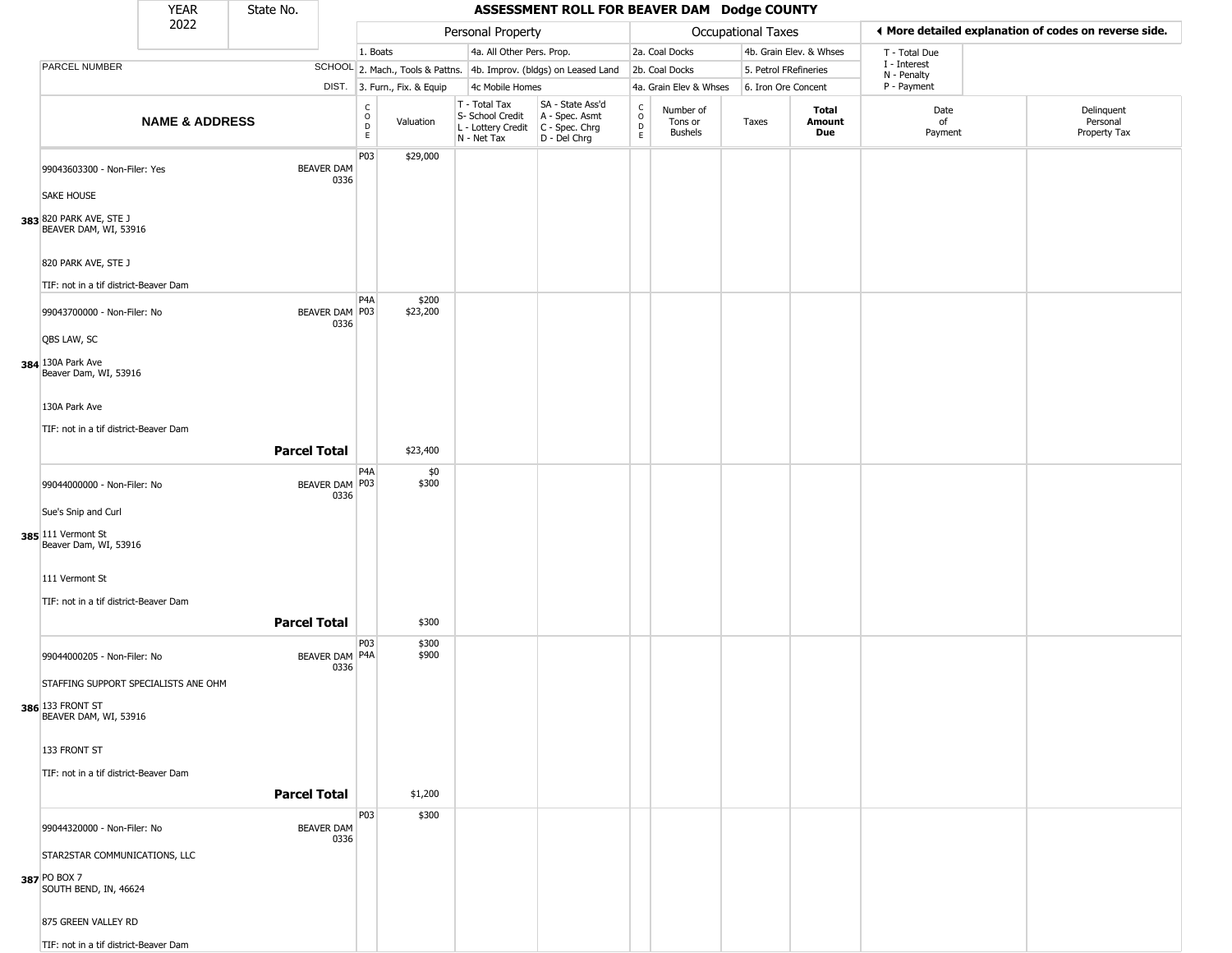|                                               | <b>YEAR</b>               | State No. |                           |                                            |                              |                                                                        | ASSESSMENT ROLL FOR BEAVER DAM Dodge COUNTY                          |                                              |                                        |                           |                               |                             |                                                       |
|-----------------------------------------------|---------------------------|-----------|---------------------------|--------------------------------------------|------------------------------|------------------------------------------------------------------------|----------------------------------------------------------------------|----------------------------------------------|----------------------------------------|---------------------------|-------------------------------|-----------------------------|-------------------------------------------------------|
|                                               | 2022                      |           |                           |                                            |                              | Personal Property                                                      |                                                                      |                                              |                                        | <b>Occupational Taxes</b> |                               |                             | ♦ More detailed explanation of codes on reverse side. |
|                                               |                           |           |                           | 1. Boats                                   |                              | 4a. All Other Pers. Prop.                                              |                                                                      |                                              | 2a. Coal Docks                         |                           | 4b. Grain Elev. & Whses       | T - Total Due               |                                                       |
| PARCEL NUMBER                                 |                           |           |                           |                                            |                              |                                                                        | SCHOOL 2. Mach., Tools & Pattns. 4b. Improv. (bldgs) on Leased Land  |                                              | 2b. Coal Docks                         | 5. Petrol FRefineries     |                               | I - Interest<br>N - Penalty |                                                       |
|                                               |                           |           |                           |                                            | DIST. 3. Furn., Fix. & Equip | 4c Mobile Homes                                                        |                                                                      |                                              | 4a. Grain Elev & Whses                 | 6. Iron Ore Concent       |                               | P - Payment                 |                                                       |
|                                               | <b>NAME &amp; ADDRESS</b> |           |                           | C<br>$\circ$<br>$\mathsf D$<br>$\mathsf E$ | Valuation                    | T - Total Tax<br>S- School Credit<br>L - Lottery Credit<br>N - Net Tax | SA - State Ass'd<br>A - Spec. Asmt<br>C - Spec. Chrg<br>D - Del Chrg | $\begin{array}{c}\nC \\ D \\ E\n\end{array}$ | Number of<br>Tons or<br><b>Bushels</b> | Taxes                     | <b>Total</b><br>Amount<br>Due | Date<br>of<br>Payment       | Delinquent<br>Personal<br>Property Tax                |
| 99044321100 - Non-Filer: No                   |                           |           | <b>BEAVER DAM</b><br>0336 | P03                                        | \$21,300                     |                                                                        |                                                                      |                                              |                                        |                           |                               |                             |                                                       |
| BEAVER DAM- SUBWAY SAALSAA BROS, INC          |                           |           |                           |                                            |                              |                                                                        |                                                                      |                                              |                                        |                           |                               |                             |                                                       |
| 388 1511 N SPRING ST<br>BEAVER DAM, WI, 53916 |                           |           |                           |                                            |                              |                                                                        |                                                                      |                                              |                                        |                           |                               |                             |                                                       |
| 1511 N SPRING ST                              |                           |           |                           |                                            |                              |                                                                        |                                                                      |                                              |                                        |                           |                               |                             |                                                       |
| TIF: not in a tif district-Beaver Dam         |                           |           |                           |                                            |                              |                                                                        |                                                                      |                                              |                                        |                           |                               |                             |                                                       |
| 99044321200 - Non-Filer: No                   |                           |           | <b>BEAVER DAM</b><br>0336 | P03                                        | \$2,600                      |                                                                        |                                                                      |                                              |                                        |                           |                               |                             |                                                       |
| SCHOLL'S WELLNESS COMPANY, LLC                |                           |           |                           |                                            |                              |                                                                        |                                                                      |                                              |                                        |                           |                               |                             |                                                       |
| 389 PO BOX 80615<br>INDIANAPOLIS, IN, 46280   |                           |           |                           |                                            |                              |                                                                        |                                                                      |                                              |                                        |                           |                               |                             |                                                       |
| 120 FRANCES LANE                              |                           |           |                           |                                            |                              |                                                                        |                                                                      |                                              |                                        |                           |                               |                             |                                                       |
| TIF: not in a tif district-Beaver Dam         |                           |           |                           |                                            |                              |                                                                        |                                                                      |                                              |                                        |                           |                               |                             |                                                       |
| 99044321300 - Non-Filer: Yes                  |                           |           | <b>BEAVER DAM</b><br>0336 | P <sub>03</sub>                            | \$3,600                      |                                                                        |                                                                      |                                              |                                        |                           |                               |                             |                                                       |
| SMOKES ON THE WATER                           |                           |           |                           |                                            |                              |                                                                        |                                                                      |                                              |                                        |                           |                               |                             |                                                       |
| 390 135 FRONT ST<br>BEAVER DAM, WI, 53916     |                           |           |                           |                                            |                              |                                                                        |                                                                      |                                              |                                        |                           |                               |                             |                                                       |
| 135 FRONT ST                                  |                           |           |                           |                                            |                              |                                                                        |                                                                      |                                              |                                        |                           |                               |                             |                                                       |
| TIF: not in a tif district-Beaver Dam         |                           |           |                           |                                            |                              |                                                                        |                                                                      |                                              |                                        |                           |                               |                             |                                                       |
| 99044321400 - Non-Filer: Yes                  |                           |           | <b>BEAVER DAM</b><br>0336 | P <sub>03</sub>                            | \$2,400                      |                                                                        |                                                                      |                                              |                                        |                           |                               |                             |                                                       |
| STUDIO ART ON THE TOWN                        |                           |           |                           |                                            |                              |                                                                        |                                                                      |                                              |                                        |                           |                               |                             |                                                       |
| 391 127 FRONT ST<br>BEAVER DAM, WI, 53916     |                           |           |                           |                                            |                              |                                                                        |                                                                      |                                              |                                        |                           |                               |                             |                                                       |
| 127 FRONT ST                                  |                           |           |                           |                                            |                              |                                                                        |                                                                      |                                              |                                        |                           |                               |                             |                                                       |
| TIF: not in a tif district-Beaver Dam         |                           |           |                           |                                            |                              |                                                                        |                                                                      |                                              |                                        |                           |                               |                             |                                                       |
| 99044321500 - Non-Filer: No                   |                           |           | BEAVER DAM   P4A<br>0336  | <b>P03</b>                                 | \$900<br>\$1,000             |                                                                        |                                                                      |                                              |                                        |                           |                               |                             |                                                       |
| SECURITY FINANCE CORP OF WI                   |                           |           |                           |                                            |                              |                                                                        |                                                                      |                                              |                                        |                           |                               |                             |                                                       |
| 392 PO BOX 811<br>SPARTANBURG, SC, 29304      |                           |           |                           |                                            |                              |                                                                        |                                                                      |                                              |                                        |                           |                               |                             |                                                       |
| 805 B PARK AVE                                |                           |           |                           |                                            |                              |                                                                        |                                                                      |                                              |                                        |                           |                               |                             |                                                       |
| TIF: not in a tif district-Beaver Dam         |                           |           |                           |                                            |                              |                                                                        |                                                                      |                                              |                                        |                           |                               |                             |                                                       |
|                                               |                           |           | <b>Parcel Total</b>       |                                            | \$1,900                      |                                                                        |                                                                      |                                              |                                        |                           |                               |                             |                                                       |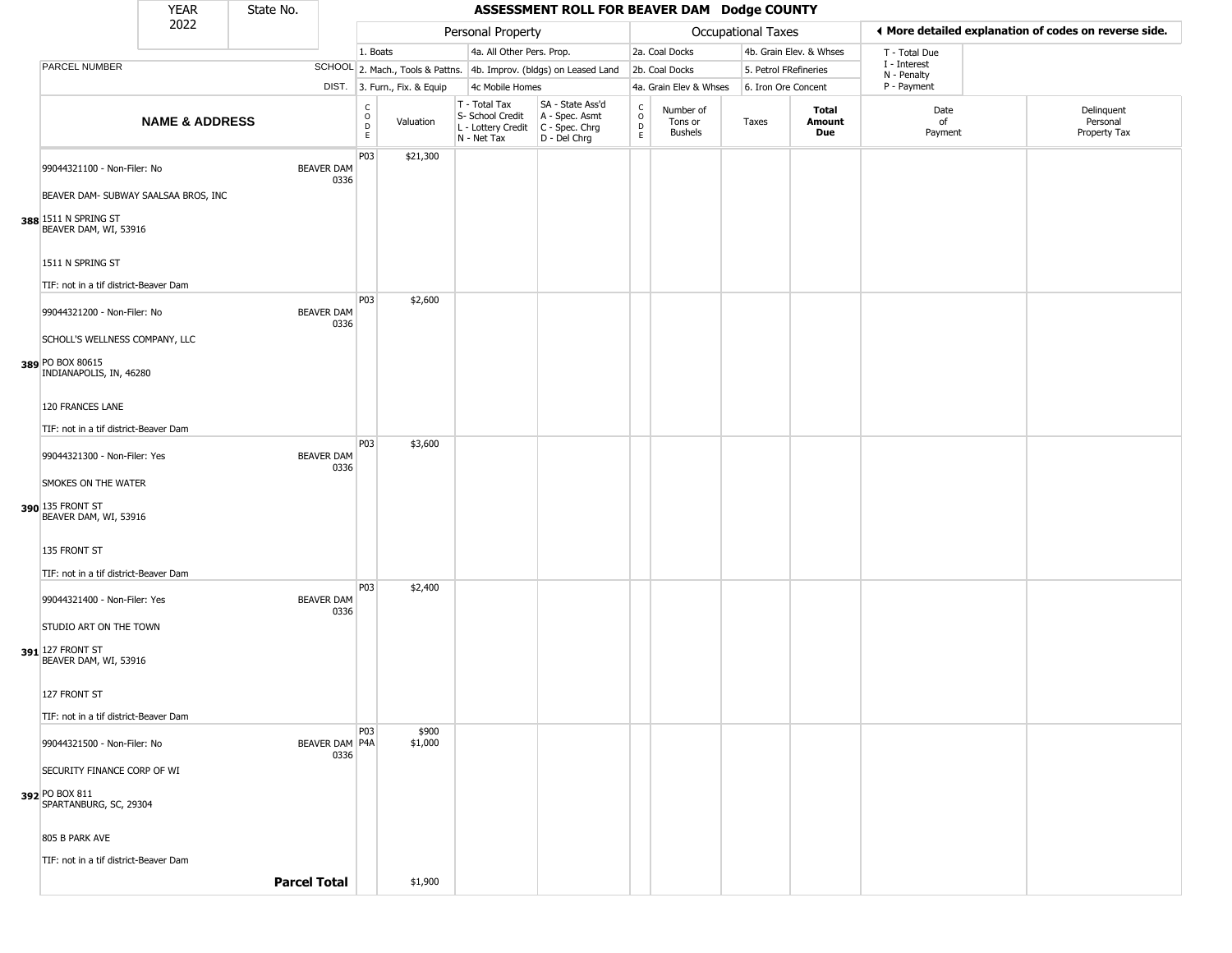|                                                  | <b>YEAR</b>               | State No. |                           |                                                  |                              |                                                                        | ASSESSMENT ROLL FOR BEAVER DAM Dodge COUNTY                          |                                |                                 |                       |                         |                             |                                                       |
|--------------------------------------------------|---------------------------|-----------|---------------------------|--------------------------------------------------|------------------------------|------------------------------------------------------------------------|----------------------------------------------------------------------|--------------------------------|---------------------------------|-----------------------|-------------------------|-----------------------------|-------------------------------------------------------|
|                                                  | 2022                      |           |                           |                                                  |                              | Personal Property                                                      |                                                                      |                                |                                 | Occupational Taxes    |                         |                             | ♦ More detailed explanation of codes on reverse side. |
|                                                  |                           |           |                           | 1. Boats                                         |                              | 4a. All Other Pers. Prop.                                              |                                                                      |                                | 2a. Coal Docks                  |                       | 4b. Grain Elev. & Whses | T - Total Due               |                                                       |
| PARCEL NUMBER                                    |                           |           |                           |                                                  |                              |                                                                        | SCHOOL 2. Mach., Tools & Pattns. 4b. Improv. (bldgs) on Leased Land  |                                | 2b. Coal Docks                  | 5. Petrol FRefineries |                         | I - Interest<br>N - Penalty |                                                       |
|                                                  |                           |           |                           |                                                  | DIST. 3. Furn., Fix. & Equip | 4c Mobile Homes                                                        |                                                                      |                                | 4a. Grain Elev & Whses          | 6. Iron Ore Concent   |                         | P - Payment                 |                                                       |
|                                                  | <b>NAME &amp; ADDRESS</b> |           |                           | $_{\rm o}^{\rm c}$<br>$\mathsf D$<br>$\mathsf E$ | Valuation                    | T - Total Tax<br>S- School Credit<br>L - Lottery Credit<br>N - Net Tax | SA - State Ass'd<br>A - Spec. Asmt<br>C - Spec. Chrg<br>D - Del Chrg | $\frac{C}{O}$<br>$\frac{D}{E}$ | Number of<br>Tons or<br>Bushels | Taxes                 | Total<br>Amount<br>Due  | Date<br>of<br>Payment       | Delinquent<br>Personal<br>Property Tax                |
| 99044330000 - Non-Filer: No                      |                           |           | <b>BEAVER DAM</b><br>0336 | P03                                              | \$3,900                      |                                                                        |                                                                      |                                |                                 |                       |                         |                             |                                                       |
| SMUCKER FOODSERVICE, INC                         |                           |           |                           |                                                  |                              |                                                                        |                                                                      |                                |                                 |                       |                         |                             |                                                       |
| 393 PO BOX 3576<br>CHICAGO, IL, 60654            |                           |           |                           |                                                  |                              |                                                                        |                                                                      |                                |                                 |                       |                         |                             |                                                       |
| <b>VARIOUS</b>                                   |                           |           |                           |                                                  |                              |                                                                        |                                                                      |                                |                                 |                       |                         |                             |                                                       |
| TIF: not in a tif district-Beaver Dam            |                           |           |                           |                                                  |                              |                                                                        |                                                                      |                                |                                 |                       |                         |                             |                                                       |
| 99044330010 - Non-Filer: Yes                     |                           |           | <b>BEAVER DAM</b><br>0336 | P03                                              | \$10,000                     |                                                                        |                                                                      |                                |                                 |                       |                         |                             |                                                       |
| <b>SSM HEALTH</b>                                |                           |           |                           |                                                  |                              |                                                                        |                                                                      |                                |                                 |                       |                         |                             |                                                       |
| 394 130 CORPORATE DRIVE<br>BEAVER DAM, WI, 53916 |                           |           |                           |                                                  |                              |                                                                        |                                                                      |                                |                                 |                       |                         |                             |                                                       |
| 130 CORPORATE DRIVE                              |                           |           |                           |                                                  |                              |                                                                        |                                                                      |                                |                                 |                       |                         |                             |                                                       |
| TIF: TIF 8-Beaver Dam                            |                           |           |                           |                                                  |                              |                                                                        |                                                                      |                                |                                 |                       |                         |                             |                                                       |
| 99044330200 - Non-Filer: No                      |                           |           | <b>BEAVER DAM</b><br>0336 | P03                                              | \$58,000                     |                                                                        |                                                                      |                                |                                 |                       |                         |                             |                                                       |
| STRYKER CORPORATION-NEPTUNE                      |                           |           |                           |                                                  |                              |                                                                        |                                                                      |                                |                                 |                       |                         |                             |                                                       |
| 395 PO BOX 7<br>SOUTH BEND, IN, 46624            |                           |           |                           |                                                  |                              |                                                                        |                                                                      |                                |                                 |                       |                         |                             |                                                       |
| 707 SUNIVERSITY AV                               |                           |           |                           |                                                  |                              |                                                                        |                                                                      |                                |                                 |                       |                         |                             |                                                       |
| TIF: not in a tif district-Beaver Dam            |                           |           |                           |                                                  |                              |                                                                        |                                                                      |                                |                                 |                       |                         |                             |                                                       |
| 99044330300 - Non-Filer: No                      |                           |           | <b>BEAVER DAM</b><br>0336 | P03                                              | \$4,700                      |                                                                        |                                                                      |                                |                                 |                       |                         |                             |                                                       |
| SAFEMARK SYSTEMS LP                              |                           |           |                           |                                                  |                              |                                                                        |                                                                      |                                |                                 |                       |                         |                             |                                                       |
| 396 PO BOX 941460<br>MAITLAND, FL, 32794-1460    |                           |           |                           |                                                  |                              |                                                                        |                                                                      |                                |                                 |                       |                         |                             |                                                       |
| 325 SEIPPEL BLVD                                 |                           |           |                           |                                                  |                              |                                                                        |                                                                      |                                |                                 |                       |                         |                             |                                                       |
| TIF: not in a tif district-Beaver Dam            |                           |           |                           |                                                  |                              |                                                                        |                                                                      |                                |                                 |                       |                         |                             |                                                       |
| 99044900000 - Non-Filer: Yes                     |                           |           | BEAVER DAM P03<br>0336    | P <sub>4</sub> A                                 | \$200<br>\$52,300            |                                                                        |                                                                      |                                |                                 |                       |                         |                             |                                                       |
| <b>TACO BELL</b>                                 |                           |           |                           |                                                  |                              |                                                                        |                                                                      |                                |                                 |                       |                         |                             |                                                       |
| 397 PO BOX 355<br>BEAVER DAM, WI, 53916          |                           |           |                           |                                                  |                              |                                                                        |                                                                      |                                |                                 |                       |                         |                             |                                                       |
| 1739 N SPRING ST                                 |                           |           |                           |                                                  |                              |                                                                        |                                                                      |                                |                                 |                       |                         |                             |                                                       |
| TIF: not in a tif district-Beaver Dam            |                           |           |                           |                                                  |                              |                                                                        |                                                                      |                                |                                 |                       |                         |                             |                                                       |
|                                                  |                           |           | <b>Parcel Total</b>       |                                                  | \$52,500                     |                                                                        |                                                                      |                                |                                 |                       |                         |                             |                                                       |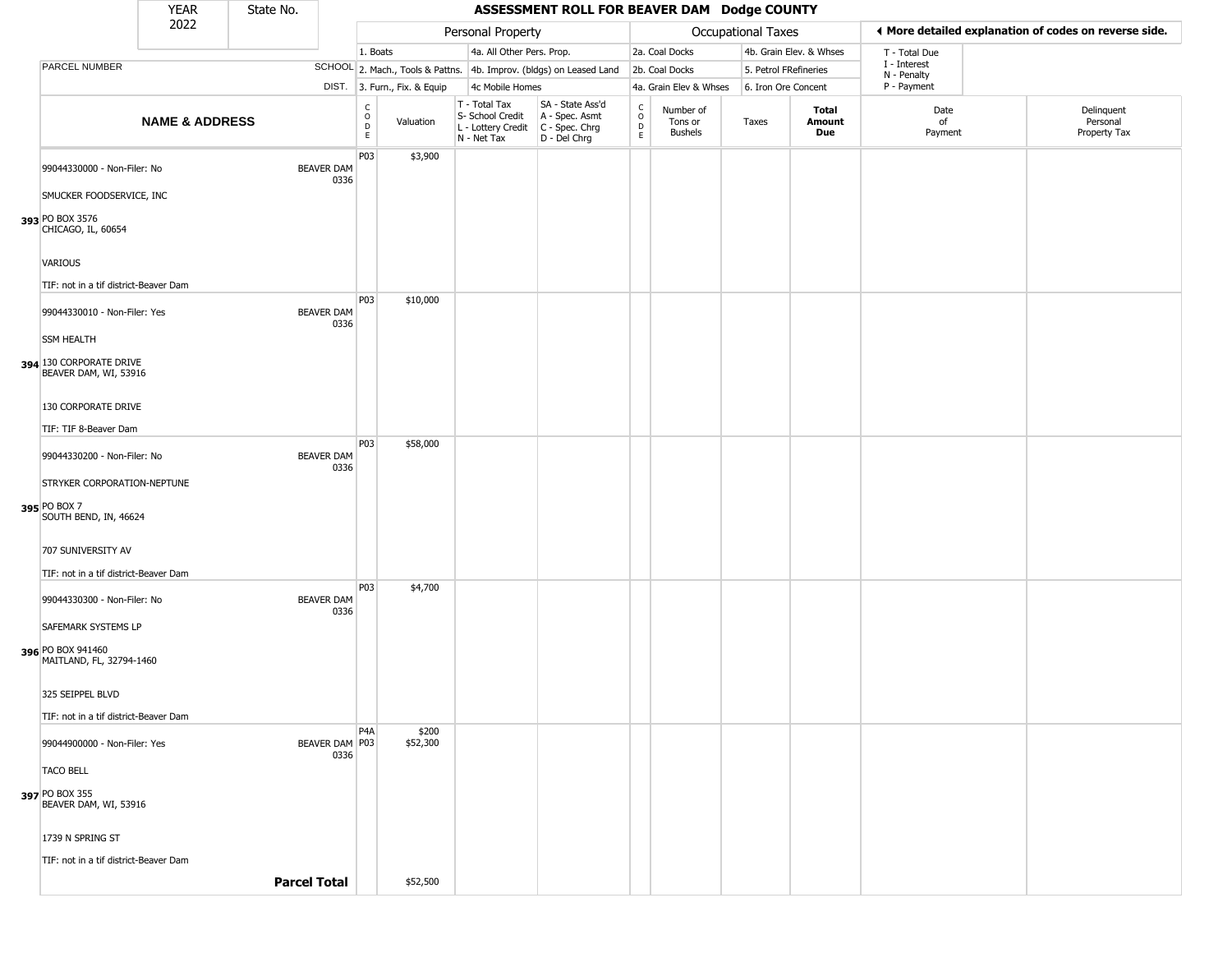|                                                                       | <b>YEAR</b>                           | State No.                                                    |                           |                                                     |                              |                                                                                         | ASSESSMENT ROLL FOR BEAVER DAM Dodge COUNTY                         |                              |                                        |                           |                         |                            |                                                       |
|-----------------------------------------------------------------------|---------------------------------------|--------------------------------------------------------------|---------------------------|-----------------------------------------------------|------------------------------|-----------------------------------------------------------------------------------------|---------------------------------------------------------------------|------------------------------|----------------------------------------|---------------------------|-------------------------|----------------------------|-------------------------------------------------------|
|                                                                       | 2022                                  |                                                              |                           |                                                     |                              | Personal Property                                                                       |                                                                     |                              |                                        | <b>Occupational Taxes</b> |                         |                            | ◀ More detailed explanation of codes on reverse side. |
|                                                                       |                                       |                                                              |                           | 1. Boats                                            |                              | 4a. All Other Pers. Prop.                                                               |                                                                     |                              | 2a. Coal Docks                         |                           | 4b. Grain Elev. & Whses | T - Total Due              |                                                       |
| PARCEL NUMBER                                                         |                                       |                                                              |                           |                                                     |                              |                                                                                         | SCHOOL 2. Mach., Tools & Pattns. 4b. Improv. (bldgs) on Leased Land |                              | 2b. Coal Docks                         | 5. Petrol FRefineries     |                         | I - Interest               |                                                       |
|                                                                       |                                       |                                                              |                           |                                                     | DIST. 3. Furn., Fix. & Equip | 4c Mobile Homes                                                                         |                                                                     |                              | 4a. Grain Elev & Whses                 | 6. Iron Ore Concent       |                         | N - Penalty<br>P - Payment |                                                       |
|                                                                       | <b>NAME &amp; ADDRESS</b>             |                                                              |                           | $\begin{matrix} 0 \\ 0 \\ D \end{matrix}$<br>$\,$ E | Valuation                    | T - Total Tax<br>S- School Credit<br>L - Lottery Credit   C - Spec. Chrg<br>N - Net Tax | SA - State Ass'd<br>A - Spec. Asmt<br>D - Del Chrg                  | $\delta$<br>D<br>$\mathsf E$ | Number of<br>Tons or<br><b>Bushels</b> | Taxes                     | Total<br>Amount<br>Due  | Date<br>of<br>Payment      | Delinquent<br>Personal<br>Property Tax                |
| 99044900010 - Non-Filer: No                                           |                                       | TAX SERVICES OF AMERICA, INC DBA: JACKSON HEWITT TAX SERVICE | BEAVER DAM P03<br>0336    | P <sub>4</sub> A                                    | \$100<br>\$2,200             |                                                                                         |                                                                     |                              |                                        |                           |                         |                            |                                                       |
| 398 PO BOX 941290<br>MAITLAND, FL, 32794                              |                                       |                                                              |                           |                                                     |                              |                                                                                         |                                                                     |                              |                                        |                           |                         |                            |                                                       |
| 120 FRANCES LN                                                        | TIF: not in a tif district-Beaver Dam |                                                              |                           |                                                     |                              |                                                                                         |                                                                     |                              |                                        |                           |                         |                            |                                                       |
|                                                                       |                                       | <b>Parcel Total</b>                                          |                           |                                                     | \$2,300                      |                                                                                         |                                                                     |                              |                                        |                           |                         |                            |                                                       |
|                                                                       | 99044900020 - Non-Filer: Yes          |                                                              | BEAVER DAM P03<br>0336    | P <sub>4</sub> A                                    | \$1,800<br>\$4,100           |                                                                                         |                                                                     |                              |                                        |                           |                         |                            |                                                       |
| THE THIRSTY BEAVER                                                    |                                       |                                                              |                           |                                                     |                              |                                                                                         |                                                                     |                              |                                        |                           |                         |                            |                                                       |
| 399 500 MADISON ST<br>BEAVER DAM, WI, 53916                           |                                       |                                                              |                           |                                                     |                              |                                                                                         |                                                                     |                              |                                        |                           |                         |                            |                                                       |
| 500 MADISON ST                                                        |                                       |                                                              |                           |                                                     |                              |                                                                                         |                                                                     |                              |                                        |                           |                         |                            |                                                       |
|                                                                       | TIF: not in a tif district-Beaver Dam |                                                              |                           |                                                     |                              |                                                                                         |                                                                     |                              |                                        |                           |                         |                            |                                                       |
|                                                                       |                                       | <b>Parcel Total</b>                                          |                           |                                                     | \$5,900                      |                                                                                         |                                                                     |                              |                                        |                           |                         |                            |                                                       |
|                                                                       | 99044900030 - Non-Filer: Yes          |                                                              | BEAVER DAM P03<br>0336    | P <sub>4</sub> A                                    | \$1,100<br>\$2,100           |                                                                                         |                                                                     |                              |                                        |                           |                         |                            |                                                       |
| TENDER SPIRIT REIKI, LLC<br>400 118 FRONT ST<br>BEAVER DAM, WI, 53916 |                                       |                                                              |                           |                                                     |                              |                                                                                         |                                                                     |                              |                                        |                           |                         |                            |                                                       |
|                                                                       |                                       |                                                              |                           |                                                     |                              |                                                                                         |                                                                     |                              |                                        |                           |                         |                            |                                                       |
| 118 FRONT ST                                                          |                                       |                                                              |                           |                                                     |                              |                                                                                         |                                                                     |                              |                                        |                           |                         |                            |                                                       |
|                                                                       | TIF: not in a tif district-Beaver Dam |                                                              |                           |                                                     |                              |                                                                                         |                                                                     |                              |                                        |                           |                         |                            |                                                       |
|                                                                       |                                       | <b>Parcel Total</b>                                          |                           |                                                     | \$3,200                      |                                                                                         |                                                                     |                              |                                        |                           |                         |                            |                                                       |
|                                                                       | 99045000000 - Non-Filer: Yes          |                                                              | <b>BEAVER DAM</b><br>0336 | P03                                                 | \$900                        |                                                                                         |                                                                     |                              |                                        |                           |                         |                            |                                                       |
| Michael Thiel CPA                                                     |                                       |                                                              |                           |                                                     |                              |                                                                                         |                                                                     |                              |                                        |                           |                         |                            |                                                       |
| 401 215 N Spring St<br>Beaver Dam, WI, 53916                          |                                       |                                                              |                           |                                                     |                              |                                                                                         |                                                                     |                              |                                        |                           |                         |                            |                                                       |
| 215 N Spring St                                                       |                                       |                                                              |                           |                                                     |                              |                                                                                         |                                                                     |                              |                                        |                           |                         |                            |                                                       |
|                                                                       | TIF: not in a tif district-Beaver Dam |                                                              |                           |                                                     |                              |                                                                                         |                                                                     |                              |                                        |                           |                         |                            |                                                       |
| 99045300100 - Non-Filer: No                                           |                                       |                                                              | BEAVER DAM P4A<br>0336    | P03                                                 | \$100<br>\$300               |                                                                                         |                                                                     |                              |                                        |                           |                         |                            |                                                       |
|                                                                       | Title Consultants of Dodge Co Inc     |                                                              |                           |                                                     |                              |                                                                                         |                                                                     |                              |                                        |                           |                         |                            |                                                       |
| 402 PO BOX 677<br>Beaver Dam, WI, 53916                               |                                       |                                                              |                           |                                                     |                              |                                                                                         |                                                                     |                              |                                        |                           |                         |                            |                                                       |
| 211 S Spring St                                                       |                                       |                                                              |                           |                                                     |                              |                                                                                         |                                                                     |                              |                                        |                           |                         |                            |                                                       |
|                                                                       | TIF: not in a tif district-Beaver Dam |                                                              |                           |                                                     |                              |                                                                                         |                                                                     |                              |                                        |                           |                         |                            |                                                       |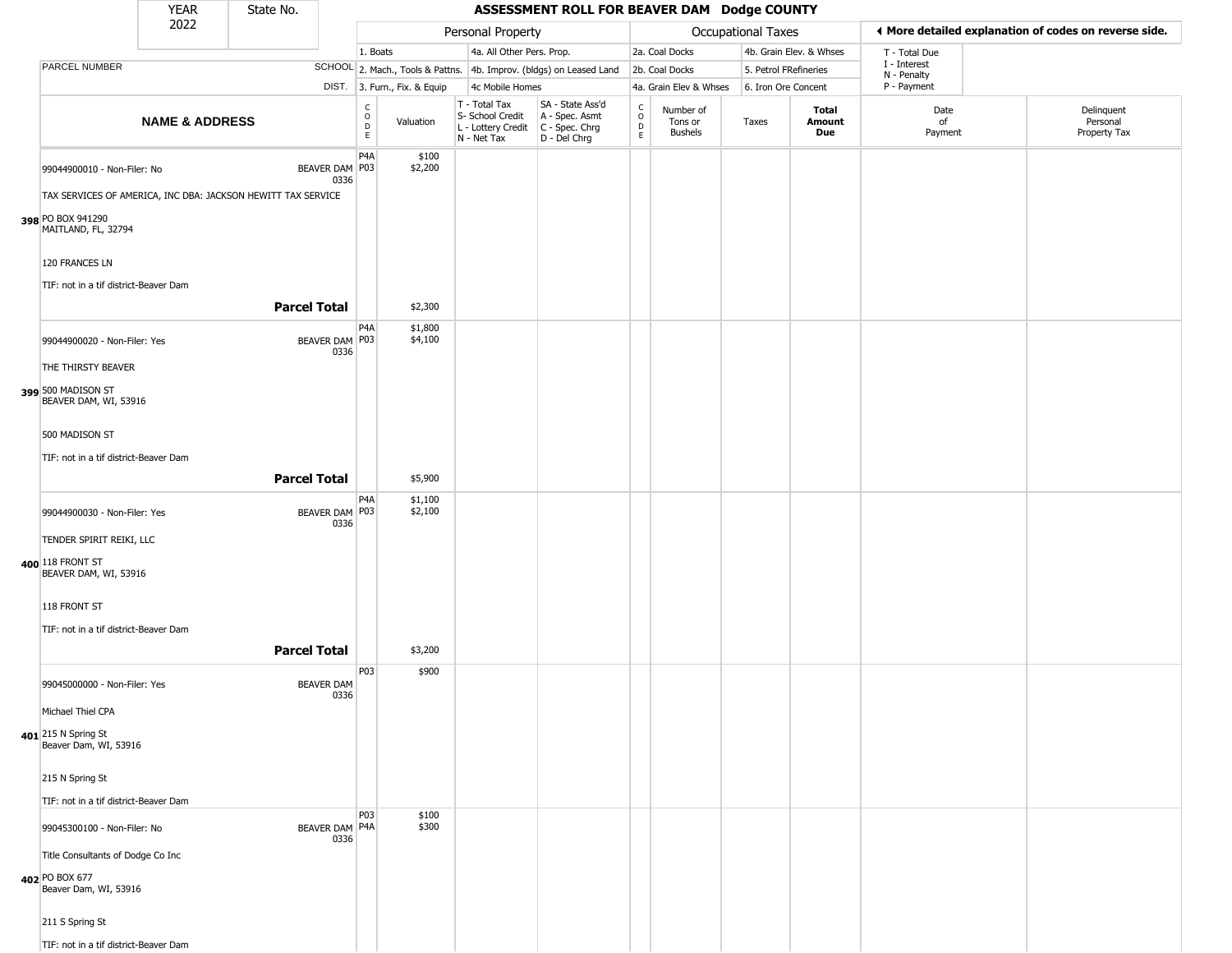|                                                                                                    | <b>YEAR</b>               | State No.           |                           |                                        |                              |                                                                        | ASSESSMENT ROLL FOR BEAVER DAM Dodge COUNTY                          |                                              |                                 |                       |                         |                                                       |                                        |
|----------------------------------------------------------------------------------------------------|---------------------------|---------------------|---------------------------|----------------------------------------|------------------------------|------------------------------------------------------------------------|----------------------------------------------------------------------|----------------------------------------------|---------------------------------|-----------------------|-------------------------|-------------------------------------------------------|----------------------------------------|
|                                                                                                    | 2022                      |                     |                           |                                        |                              | Personal Property                                                      |                                                                      |                                              |                                 | Occupational Taxes    |                         | ♦ More detailed explanation of codes on reverse side. |                                        |
|                                                                                                    |                           |                     |                           | 1. Boats                               |                              | 4a. All Other Pers. Prop.                                              |                                                                      |                                              | 2a. Coal Docks                  |                       | 4b. Grain Elev. & Whses | T - Total Due                                         |                                        |
| PARCEL NUMBER                                                                                      |                           |                     |                           |                                        |                              |                                                                        | SCHOOL 2. Mach., Tools & Pattns. 4b. Improv. (bldgs) on Leased Land  |                                              | 2b. Coal Docks                  | 5. Petrol FRefineries |                         | I - Interest<br>N - Penalty                           |                                        |
|                                                                                                    |                           |                     |                           |                                        | DIST. 3. Furn., Fix. & Equip | 4c Mobile Homes                                                        |                                                                      |                                              | 4a. Grain Elev & Whses          | 6. Iron Ore Concent   |                         | P - Payment                                           |                                        |
|                                                                                                    | <b>NAME &amp; ADDRESS</b> |                     |                           | $_{\rm o}^{\rm c}$<br>$\mathsf D$<br>E | Valuation                    | T - Total Tax<br>S- School Credit<br>L - Lottery Credit<br>N - Net Tax | SA - State Ass'd<br>A - Spec. Asmt<br>C - Spec. Chrg<br>D - Del Chrg | $\begin{array}{c}\nC \\ O \\ D\n\end{array}$ | Number of<br>Tons or<br>Bushels | Taxes                 | Total<br>Amount<br>Due  | Date<br>of<br>Payment                                 | Delinquent<br>Personal<br>Property Tax |
|                                                                                                    |                           | <b>Parcel Total</b> |                           |                                        | \$400                        |                                                                        |                                                                      |                                              |                                 |                       |                         |                                                       |                                        |
| 99045400600 - Non-Filer: No                                                                        |                           |                     | BEAVER DAM P03<br>0336    | P4A                                    | \$500<br>\$33,700            |                                                                        |                                                                      |                                              |                                 |                       |                         |                                                       |                                        |
| Touchstone Senior Services, LLC                                                                    |                           |                     |                           |                                        |                              |                                                                        |                                                                      |                                              |                                 |                       |                         |                                                       |                                        |
| 403 2960 TRIVERTON PIKE DR, STE 202<br>MADISON, WI, 53711                                          |                           |                     |                           |                                        |                              |                                                                        |                                                                      |                                              |                                 |                       |                         |                                                       |                                        |
| 626 MONROE ST<br>TIF: not in a tif district-Beaver Dam                                             |                           |                     |                           |                                        |                              |                                                                        |                                                                      |                                              |                                 |                       |                         |                                                       |                                        |
|                                                                                                    |                           | <b>Parcel Total</b> |                           |                                        | \$34,200                     |                                                                        |                                                                      |                                              |                                 |                       |                         |                                                       |                                        |
| 99045400700 - Non-Filer: Yes                                                                       |                           |                     | BEAVER DAM P03<br>0336    | P <sub>4</sub> A                       | \$2,800<br>\$27,600          |                                                                        |                                                                      |                                              |                                 |                       |                         |                                                       |                                        |
| <b>TOWER LANES</b>                                                                                 |                           |                     |                           |                                        |                              |                                                                        |                                                                      |                                              |                                 |                       |                         |                                                       |                                        |
| 404 1660 N SPRING ST<br>BEAVER DAM, WI, 53916                                                      |                           |                     |                           |                                        |                              |                                                                        |                                                                      |                                              |                                 |                       |                         |                                                       |                                        |
| 1660 N SPRING ST                                                                                   |                           |                     |                           |                                        |                              |                                                                        |                                                                      |                                              |                                 |                       |                         |                                                       |                                        |
| TIF: not in a tif district-Beaver Dam                                                              |                           |                     |                           |                                        |                              |                                                                        |                                                                      |                                              |                                 |                       |                         |                                                       |                                        |
|                                                                                                    |                           | <b>Parcel Total</b> |                           |                                        | \$30,400                     |                                                                        |                                                                      |                                              |                                 |                       |                         |                                                       |                                        |
| 99046300050 - Non-Filer: No                                                                        |                           |                     | <b>BEAVER DAM</b><br>0336 | P03                                    | \$100                        |                                                                        |                                                                      |                                              |                                 |                       |                         |                                                       |                                        |
| 2 TWISTED SISTERS                                                                                  |                           |                     |                           |                                        |                              |                                                                        |                                                                      |                                              |                                 |                       |                         |                                                       |                                        |
| 405 112 S SPRING ST<br>BEAVER DAM, WI, 53916                                                       |                           |                     |                           |                                        |                              |                                                                        |                                                                      |                                              |                                 |                       |                         |                                                       |                                        |
| 112 S SPRING ST                                                                                    |                           |                     |                           |                                        |                              |                                                                        |                                                                      |                                              |                                 |                       |                         |                                                       |                                        |
| TIF: not in a tif district-Beaver Dam                                                              |                           |                     |                           |                                        |                              |                                                                        |                                                                      |                                              |                                 |                       |                         |                                                       |                                        |
| 99046300060 - Non-Filer: No                                                                        |                           |                     | <b>BEAVER DAM</b><br>0336 | P03                                    | \$800                        |                                                                        |                                                                      |                                              |                                 |                       |                         |                                                       |                                        |
| JOHNSON CONTROLS SECURITY SOLUTIONS, LLC                                                           |                           |                     |                           |                                        |                              |                                                                        |                                                                      |                                              |                                 |                       |                         |                                                       |                                        |
| 406 PO BOX 5006<br>BOCA RATON, FL, 33431                                                           |                           |                     |                           |                                        |                              |                                                                        |                                                                      |                                              |                                 |                       |                         |                                                       |                                        |
| VARIOUS                                                                                            |                           |                     |                           |                                        |                              |                                                                        |                                                                      |                                              |                                 |                       |                         |                                                       |                                        |
| TIF: not in a tif district-Beaver Dam                                                              |                           |                     |                           |                                        |                              |                                                                        |                                                                      |                                              |                                 |                       |                         |                                                       |                                        |
| 99046300070 - Non-Filer: No                                                                        |                           |                     | BEAVER DAM P03<br>0336    | P4A                                    | \$100<br>\$1,100             |                                                                        |                                                                      |                                              |                                 |                       |                         |                                                       |                                        |
| TRICOUNTY HOMECARE INC DBA VISITING ANGELS<br>407 140 CORPORATE DR, STE 2<br>BEAVER DAM, WI, 53916 |                           |                     |                           |                                        |                              |                                                                        |                                                                      |                                              |                                 |                       |                         |                                                       |                                        |
| 140 CORPORATE DR, STE 2                                                                            |                           |                     |                           |                                        |                              |                                                                        |                                                                      |                                              |                                 |                       |                         |                                                       |                                        |
| TIF: not in a tif district-Beaver Dam                                                              |                           |                     |                           |                                        |                              |                                                                        |                                                                      |                                              |                                 |                       |                         |                                                       |                                        |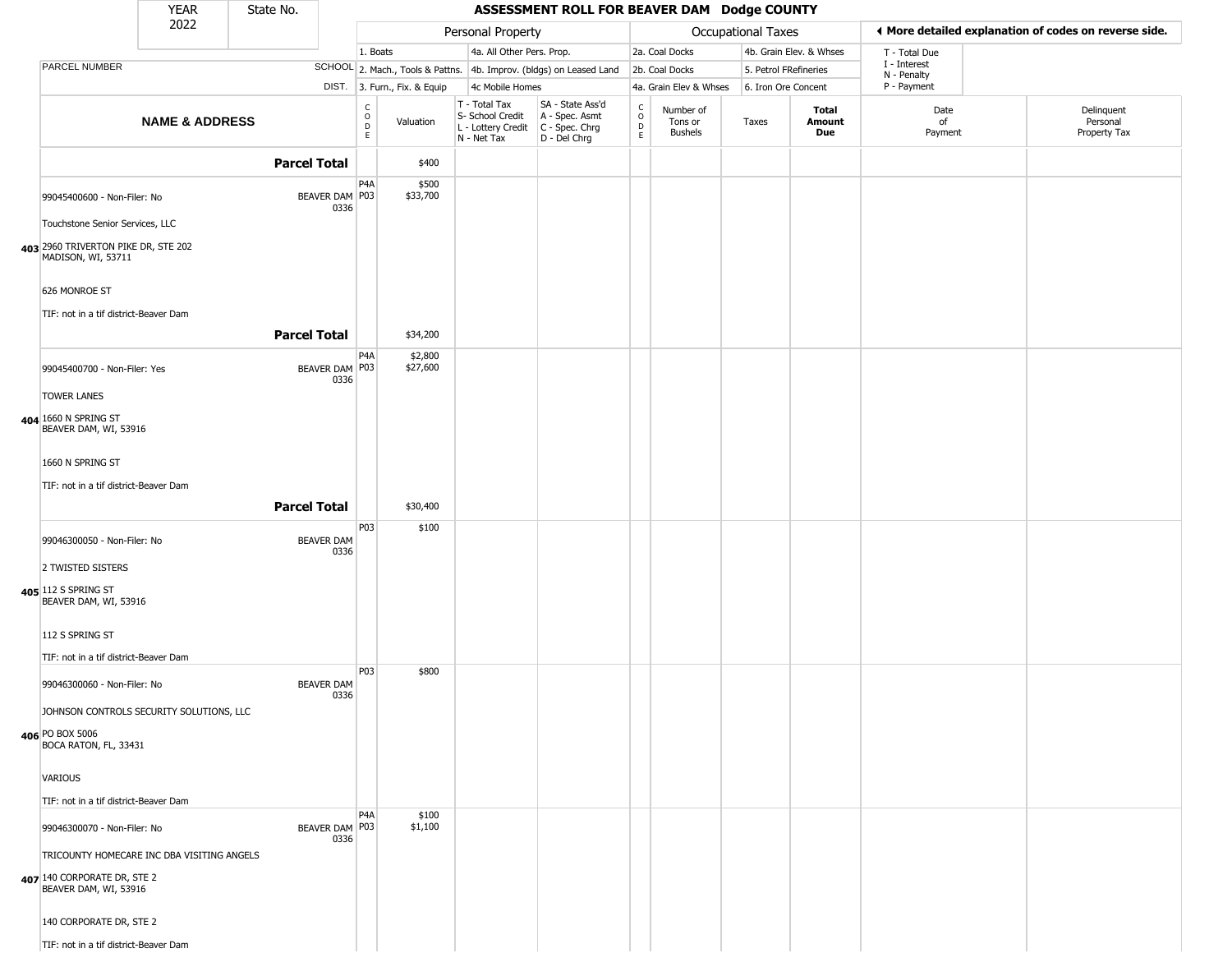|                                                                                                     | <b>YEAR</b>               | State No.           |                                            |                                                        |                                                                                         | ASSESSMENT ROLL FOR BEAVER DAM Dodge COUNTY                         |                                  |                                 |                       |                         |                             |                                                       |
|-----------------------------------------------------------------------------------------------------|---------------------------|---------------------|--------------------------------------------|--------------------------------------------------------|-----------------------------------------------------------------------------------------|---------------------------------------------------------------------|----------------------------------|---------------------------------|-----------------------|-------------------------|-----------------------------|-------------------------------------------------------|
|                                                                                                     | 2022                      |                     |                                            |                                                        | Personal Property                                                                       |                                                                     |                                  |                                 | Occupational Taxes    |                         |                             | ◀ More detailed explanation of codes on reverse side. |
|                                                                                                     |                           |                     |                                            | 1. Boats                                               | 4a. All Other Pers. Prop.                                                               |                                                                     |                                  | 2a. Coal Docks                  |                       | 4b. Grain Elev. & Whses | T - Total Due               |                                                       |
| PARCEL NUMBER                                                                                       |                           |                     |                                            |                                                        |                                                                                         | SCHOOL 2. Mach., Tools & Pattns. 4b. Improv. (bldgs) on Leased Land |                                  | 2b. Coal Docks                  | 5. Petrol FRefineries |                         | I - Interest<br>N - Penalty |                                                       |
|                                                                                                     |                           |                     |                                            | DIST. 3. Furn., Fix. & Equip                           | 4c Mobile Homes                                                                         |                                                                     |                                  | 4a. Grain Elev & Whses          | 6. Iron Ore Concent   |                         | P - Payment                 |                                                       |
|                                                                                                     | <b>NAME &amp; ADDRESS</b> |                     |                                            | $\rm _o^C$<br>Valuation<br>$\mathsf{D}$<br>$\mathsf E$ | T - Total Tax<br>S- School Credit<br>L - Lottery Credit   C - Spec. Chrg<br>N - Net Tax | SA - State Ass'd<br>A - Spec. Asmt<br>D - Del Chrg                  | C<br>$\circ$<br>D<br>$\mathsf E$ | Number of<br>Tons or<br>Bushels | Taxes                 | Total<br>Amount<br>Due  | Date<br>of<br>Payment       | Delinquent<br>Personal<br>Property Tax                |
|                                                                                                     |                           | <b>Parcel Total</b> |                                            | \$1,200                                                |                                                                                         |                                                                     |                                  |                                 |                       |                         |                             |                                                       |
| 99046300300 - Non-Filer: No                                                                         |                           |                     | P <sub>4</sub> A<br>BEAVER DAM P03<br>0336 | \$15,700<br>\$20,100                                   |                                                                                         |                                                                     |                                  |                                 |                       |                         |                             |                                                       |
| TYJESKI FAMILY CHIROPRACTIC                                                                         |                           |                     |                                            |                                                        |                                                                                         |                                                                     |                                  |                                 |                       |                         |                             |                                                       |
| 408 119 E MACKIE ST<br>BEAVER DAM, WI, 53916                                                        |                           |                     |                                            |                                                        |                                                                                         |                                                                     |                                  |                                 |                       |                         |                             |                                                       |
| 119 E MACKIE ST<br>TIF: not in a tif district-Beaver Dam                                            |                           |                     |                                            |                                                        |                                                                                         |                                                                     |                                  |                                 |                       |                         |                             |                                                       |
|                                                                                                     |                           | <b>Parcel Total</b> |                                            | \$35,800                                               |                                                                                         |                                                                     |                                  |                                 |                       |                         |                             |                                                       |
| 99046300400 - Non-Filer: No                                                                         |                           |                     | <b>BEAVER DAM</b><br>0336                  | P03<br>\$27,600                                        |                                                                                         |                                                                     |                                  |                                 |                       |                         |                             |                                                       |
| <b>TECHNOSIS INC</b><br>409 PO BOX 2                                                                |                           |                     |                                            |                                                        |                                                                                         |                                                                     |                                  |                                 |                       |                         |                             |                                                       |
| RANDOLPH, WI, 53956                                                                                 |                           |                     |                                            |                                                        |                                                                                         |                                                                     |                                  |                                 |                       |                         |                             |                                                       |
| 120 PARK AVE<br>TIF: not in a tif district-Beaver Dam                                               |                           |                     |                                            |                                                        |                                                                                         |                                                                     |                                  |                                 |                       |                         |                             |                                                       |
| 99046604010 - Non-Filer: No                                                                         |                           |                     | BEAVER DAM mpt                             | \$0<br>Exe                                             |                                                                                         |                                                                     |                                  |                                 |                       |                         |                             |                                                       |
| BAXTER HEALTHCARE CORPORATION                                                                       |                           |                     | 0336                                       |                                                        |                                                                                         |                                                                     |                                  |                                 |                       |                         |                             |                                                       |
| 410 PO BOX 4900, DEPT 313<br>SCOTTSDALE, AZ, 85261                                                  |                           |                     |                                            |                                                        |                                                                                         |                                                                     |                                  |                                 |                       |                         |                             |                                                       |
| 707 S UNIVERSITY<br>TIF: not in a tif district-Beaver Dam                                           |                           |                     |                                            |                                                        |                                                                                         |                                                                     |                                  |                                 |                       |                         |                             |                                                       |
| 99046900100 - Non-Filer: No                                                                         |                           |                     | <b>BEAVER DAM</b><br>0336                  | P03<br>\$344,000                                       |                                                                                         |                                                                     |                                  |                                 |                       |                         |                             |                                                       |
| BEAVER DAM COMMUNITY HOSPITALS, INC DBA INSTITUE FOR<br>MOVEMENT AND ORTHOPEDICS                    |                           |                     |                                            |                                                        |                                                                                         |                                                                     |                                  |                                 |                       |                         |                             |                                                       |
| 411 707 S UNIVERSITY AVE<br>BEAVER DAM, WI, 53916                                                   |                           |                     |                                            |                                                        |                                                                                         |                                                                     |                                  |                                 |                       |                         |                             |                                                       |
| 705 S UNIVERSITY, STE 150                                                                           |                           |                     |                                            |                                                        |                                                                                         |                                                                     |                                  |                                 |                       |                         |                             |                                                       |
| TIF: not in a tif district-Beaver Dam                                                               |                           |                     |                                            | P4B \$16,200,000                                       |                                                                                         |                                                                     |                                  |                                 |                       |                         |                             |                                                       |
| 99046900250 - Non-Filer: No                                                                         |                           |                     | <b>BEAVER DAM</b><br>0336                  |                                                        |                                                                                         |                                                                     |                                  |                                 |                       |                         |                             |                                                       |
| BEAVER DAM MEDICAL CENTER BUILDING 2, LLC PP4B<br>412 707 S UNIVERSITY AVE<br>BEAVER DAM, WI, 53916 |                           |                     |                                            |                                                        |                                                                                         |                                                                     |                                  |                                 |                       |                         |                             |                                                       |
| 705 S UNIVERSITY AVE-BUILDING                                                                       |                           |                     |                                            |                                                        |                                                                                         |                                                                     |                                  |                                 |                       |                         |                             |                                                       |
| TIF: not in a tif district-Beaver Dam                                                               |                           |                     |                                            |                                                        |                                                                                         |                                                                     |                                  |                                 |                       |                         |                             |                                                       |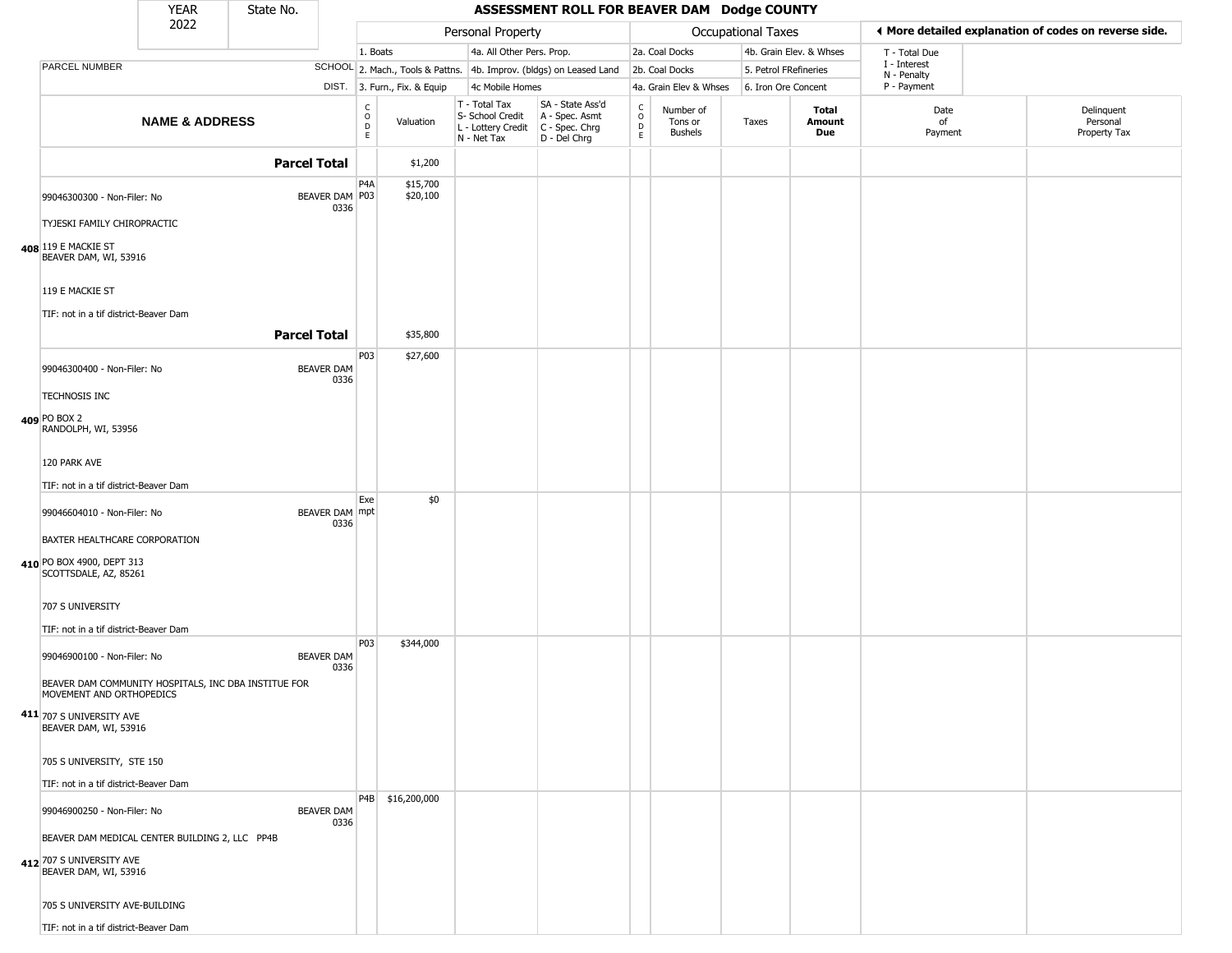|                                           | <b>YEAR</b>             | State No.                                                                                                                                                                                                                                                                                                                                                                                                                                                                                                                                |                                                                                                                |                                                                                                           |                                                                                 |                                                                        | ASSESSMENT ROLL FOR BEAVER DAM Dodge COUNTY |                                                                                                                                                                              |                                 |                                  |                        |                                                                                                      |                                                       |
|-------------------------------------------|-------------------------|------------------------------------------------------------------------------------------------------------------------------------------------------------------------------------------------------------------------------------------------------------------------------------------------------------------------------------------------------------------------------------------------------------------------------------------------------------------------------------------------------------------------------------------|----------------------------------------------------------------------------------------------------------------|-----------------------------------------------------------------------------------------------------------|---------------------------------------------------------------------------------|------------------------------------------------------------------------|---------------------------------------------|------------------------------------------------------------------------------------------------------------------------------------------------------------------------------|---------------------------------|----------------------------------|------------------------|------------------------------------------------------------------------------------------------------|-------------------------------------------------------|
|                                           |                         |                                                                                                                                                                                                                                                                                                                                                                                                                                                                                                                                          |                                                                                                                |                                                                                                           |                                                                                 |                                                                        |                                             |                                                                                                                                                                              |                                 |                                  |                        |                                                                                                      | ♦ More detailed explanation of codes on reverse side. |
|                                           |                         |                                                                                                                                                                                                                                                                                                                                                                                                                                                                                                                                          |                                                                                                                |                                                                                                           |                                                                                 |                                                                        |                                             |                                                                                                                                                                              |                                 |                                  |                        | T - Total Due                                                                                        |                                                       |
| PARCEL NUMBER                             |                         |                                                                                                                                                                                                                                                                                                                                                                                                                                                                                                                                          |                                                                                                                |                                                                                                           |                                                                                 |                                                                        |                                             |                                                                                                                                                                              |                                 |                                  |                        | N - Penalty                                                                                          |                                                       |
|                                           |                         |                                                                                                                                                                                                                                                                                                                                                                                                                                                                                                                                          |                                                                                                                |                                                                                                           |                                                                                 |                                                                        |                                             |                                                                                                                                                                              |                                 |                                  |                        | P - Payment                                                                                          |                                                       |
|                                           |                         |                                                                                                                                                                                                                                                                                                                                                                                                                                                                                                                                          |                                                                                                                | C<br>0<br>D<br>E.                                                                                         | Valuation                                                                       | T - Total Tax<br>S- School Credit<br>L - Lottery Credit<br>N - Net Tax | SA - State Ass'd<br>D - Del Chrg            | $\begin{array}{c} C \\ O \\ E \end{array}$                                                                                                                                   | Number of<br>Tons or<br>Bushels | Taxes                            | Total<br>Amount<br>Due | Date<br>of<br>Payment                                                                                | Delinquent<br>Personal<br>Property Tax                |
|                                           |                         |                                                                                                                                                                                                                                                                                                                                                                                                                                                                                                                                          |                                                                                                                | P <sub>4</sub> A                                                                                          | \$1,400<br>\$43,200                                                             |                                                                        |                                             |                                                                                                                                                                              |                                 |                                  |                        |                                                                                                      |                                                       |
| 413 415 E South St                        |                         |                                                                                                                                                                                                                                                                                                                                                                                                                                                                                                                                          |                                                                                                                |                                                                                                           |                                                                                 |                                                                        |                                             |                                                                                                                                                                              |                                 |                                  |                        |                                                                                                      |                                                       |
| 415 E South St                            |                         |                                                                                                                                                                                                                                                                                                                                                                                                                                                                                                                                          |                                                                                                                |                                                                                                           |                                                                                 |                                                                        |                                             |                                                                                                                                                                              |                                 |                                  |                        |                                                                                                      |                                                       |
|                                           |                         |                                                                                                                                                                                                                                                                                                                                                                                                                                                                                                                                          |                                                                                                                |                                                                                                           | \$44,600                                                                        |                                                                        |                                             |                                                                                                                                                                              |                                 |                                  |                        |                                                                                                      |                                                       |
|                                           |                         |                                                                                                                                                                                                                                                                                                                                                                                                                                                                                                                                          |                                                                                                                |                                                                                                           |                                                                                 |                                                                        |                                             |                                                                                                                                                                              |                                 |                                  |                        |                                                                                                      |                                                       |
| 414 1613 N SPRING ST                      |                         |                                                                                                                                                                                                                                                                                                                                                                                                                                                                                                                                          |                                                                                                                |                                                                                                           |                                                                                 |                                                                        |                                             |                                                                                                                                                                              |                                 |                                  |                        |                                                                                                      |                                                       |
| 1613 N SPRING ST                          |                         |                                                                                                                                                                                                                                                                                                                                                                                                                                                                                                                                          |                                                                                                                |                                                                                                           |                                                                                 |                                                                        |                                             |                                                                                                                                                                              |                                 |                                  |                        |                                                                                                      |                                                       |
|                                           |                         |                                                                                                                                                                                                                                                                                                                                                                                                                                                                                                                                          |                                                                                                                | P03                                                                                                       | \$3,600                                                                         |                                                                        |                                             |                                                                                                                                                                              |                                 |                                  |                        |                                                                                                      |                                                       |
|                                           |                         |                                                                                                                                                                                                                                                                                                                                                                                                                                                                                                                                          |                                                                                                                |                                                                                                           |                                                                                 |                                                                        |                                             |                                                                                                                                                                              |                                 |                                  |                        |                                                                                                      |                                                       |
| 415 PO BOX 330219<br>NASHVILLE, TN, 37203 |                         |                                                                                                                                                                                                                                                                                                                                                                                                                                                                                                                                          |                                                                                                                |                                                                                                           |                                                                                 |                                                                        |                                             |                                                                                                                                                                              |                                 |                                  |                        |                                                                                                      |                                                       |
|                                           |                         |                                                                                                                                                                                                                                                                                                                                                                                                                                                                                                                                          |                                                                                                                |                                                                                                           |                                                                                 |                                                                        |                                             |                                                                                                                                                                              |                                 |                                  |                        |                                                                                                      |                                                       |
|                                           |                         |                                                                                                                                                                                                                                                                                                                                                                                                                                                                                                                                          |                                                                                                                | P03                                                                                                       | \$5,500                                                                         |                                                                        |                                             |                                                                                                                                                                              |                                 |                                  |                        |                                                                                                      |                                                       |
|                                           |                         |                                                                                                                                                                                                                                                                                                                                                                                                                                                                                                                                          |                                                                                                                |                                                                                                           |                                                                                 |                                                                        |                                             |                                                                                                                                                                              |                                 |                                  |                        |                                                                                                      |                                                       |
| 416 107 FRANCES LN                        |                         |                                                                                                                                                                                                                                                                                                                                                                                                                                                                                                                                          |                                                                                                                |                                                                                                           |                                                                                 |                                                                        |                                             |                                                                                                                                                                              |                                 |                                  |                        |                                                                                                      |                                                       |
| 107 FRANCES LN                            |                         |                                                                                                                                                                                                                                                                                                                                                                                                                                                                                                                                          |                                                                                                                |                                                                                                           |                                                                                 |                                                                        |                                             |                                                                                                                                                                              |                                 |                                  |                        |                                                                                                      |                                                       |
|                                           |                         |                                                                                                                                                                                                                                                                                                                                                                                                                                                                                                                                          |                                                                                                                | P <sub>4</sub> A                                                                                          | \$500<br>\$18,200                                                               |                                                                        |                                             |                                                                                                                                                                              |                                 |                                  |                        |                                                                                                      |                                                       |
| DEAN WAHL, DDS INC                        |                         |                                                                                                                                                                                                                                                                                                                                                                                                                                                                                                                                          |                                                                                                                |                                                                                                           |                                                                                 |                                                                        |                                             |                                                                                                                                                                              |                                 |                                  |                        |                                                                                                      |                                                       |
| 417 105 Warren St                         |                         |                                                                                                                                                                                                                                                                                                                                                                                                                                                                                                                                          |                                                                                                                |                                                                                                           |                                                                                 |                                                                        |                                             |                                                                                                                                                                              |                                 |                                  |                        |                                                                                                      |                                                       |
| 105 Warren St                             |                         |                                                                                                                                                                                                                                                                                                                                                                                                                                                                                                                                          |                                                                                                                |                                                                                                           |                                                                                 |                                                                        |                                             |                                                                                                                                                                              |                                 |                                  |                        |                                                                                                      |                                                       |
|                                           |                         |                                                                                                                                                                                                                                                                                                                                                                                                                                                                                                                                          |                                                                                                                |                                                                                                           | \$18,700                                                                        |                                                                        |                                             |                                                                                                                                                                              |                                 |                                  |                        |                                                                                                      |                                                       |
|                                           | <b>VERIZON CELLULAR</b> | 2022<br>99047000000 - Non-Filer: Yes<br>Voelker's Steak House, LLC<br>Beaver Dam, WI, 53916<br>TIF: not in a tif district-Beaver Dam<br>99047001000 - Non-Filer: No<br>BEAVER DAM, WI, 53916<br>TIF: not in a tif district-Beaver Dam<br>99047002000 - Non-Filer: No<br>101 N UNIVERSITY AVE<br>TIF: not in a tif district-Beaver Dam<br>99047003000 - Non-Filer: Yes<br>BEAVER DAM, WI, 53916<br>TIF: not in a tif district-Beaver Dam<br>99047300000 - Non-Filer: No<br>Beaver Dam, WI, 53916<br>TIF: not in a tif district-Beaver Dam | <b>NAME &amp; ADDRESS</b><br>RIVER JORDAN LLC DBA VERLO MATTRESS<br>VITALITY FOODSERVICE, INC C/0 PROPERTY TAX | <b>Parcel Total</b><br><b>BEAVER DAM</b><br><b>BEAVER DAM</b><br><b>BEAVER DAM</b><br><b>Parcel Total</b> | BEAVER DAM P03<br>0336<br>P03<br>0336<br>0336<br>0336<br>BEAVER DAM P03<br>0336 | 1. Boats<br>DIST. 3. Furn., Fix. & Equip<br>\$4,700                    |                                             | Personal Property<br>4a. All Other Pers. Prop.<br>SCHOOL 2. Mach., Tools & Pattns. 4b. Improv. (bldgs) on Leased Land<br>4c Mobile Homes<br>A - Spec. Asmt<br>C - Spec. Chrg |                                 | 2a. Coal Docks<br>2b. Coal Docks | 4a. Grain Elev & Whses | <b>Occupational Taxes</b><br>4b. Grain Elev. & Whses<br>5. Petrol FRefineries<br>6. Iron Ore Concent | I - Interest                                          |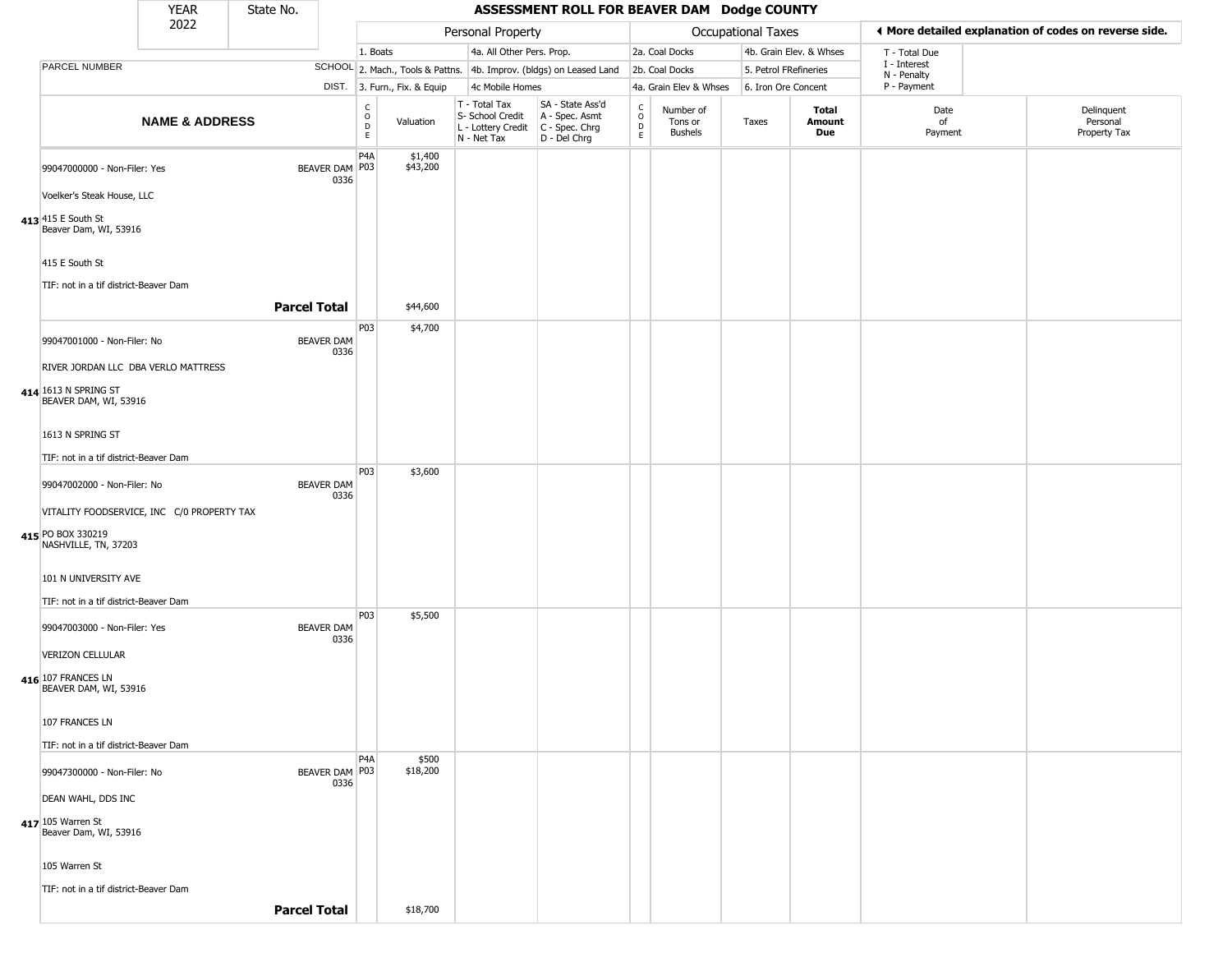|                                                                                   | <b>YEAR</b>               | State No.           |                           |                                            |                              |                                                                        | ASSESSMENT ROLL FOR BEAVER DAM Dodge COUNTY                          |                                            |                                        |       |                         |                             |                                                       |
|-----------------------------------------------------------------------------------|---------------------------|---------------------|---------------------------|--------------------------------------------|------------------------------|------------------------------------------------------------------------|----------------------------------------------------------------------|--------------------------------------------|----------------------------------------|-------|-------------------------|-----------------------------|-------------------------------------------------------|
|                                                                                   | 2022                      |                     |                           |                                            |                              | Personal Property                                                      |                                                                      |                                            | Occupational Taxes                     |       |                         |                             | ◀ More detailed explanation of codes on reverse side. |
|                                                                                   |                           |                     |                           | 1. Boats                                   |                              | 4a. All Other Pers. Prop.                                              |                                                                      |                                            | 2a. Coal Docks                         |       | 4b. Grain Elev. & Whses | T - Total Due               |                                                       |
| PARCEL NUMBER                                                                     |                           |                     |                           |                                            |                              |                                                                        | SCHOOL 2. Mach., Tools & Pattns. 4b. Improv. (bldgs) on Leased Land  |                                            | 2b. Coal Docks                         |       | 5. Petrol FRefineries   | I - Interest<br>N - Penalty |                                                       |
|                                                                                   |                           |                     |                           |                                            | DIST. 3. Furn., Fix. & Equip | 4c Mobile Homes                                                        |                                                                      |                                            | 4a. Grain Elev & Whses                 |       | 6. Iron Ore Concent     | P - Payment                 |                                                       |
|                                                                                   | <b>NAME &amp; ADDRESS</b> |                     |                           | c<br>$\circ$<br>$\mathsf D$<br>$\mathsf E$ | Valuation                    | T - Total Tax<br>S- School Credit<br>L - Lottery Credit<br>N - Net Tax | SA - State Ass'd<br>A - Spec. Asmt<br>C - Spec. Chrg<br>D - Del Chrg | $\begin{array}{c} C \\ 0 \\ E \end{array}$ | Number of<br>Tons or<br><b>Bushels</b> | Taxes | Total<br>Amount<br>Due  | Date<br>of<br>Payment       | Delinquent<br>Personal<br>Property Tax                |
| 99047800000 - Non-Filer: Yes<br>Walker's Restaurant                               |                           |                     | <b>BEAVER DAM</b><br>0336 | P03                                        | \$3,200                      |                                                                        |                                                                      |                                            |                                        |       |                         |                             |                                                       |
| 418 813 Park Ave<br>Beaver Dam, WI, 53916                                         |                           |                     |                           |                                            |                              |                                                                        |                                                                      |                                            |                                        |       |                         |                             |                                                       |
| 813 Park Ave<br>TIF: not in a tif district-Beaver Dam                             |                           |                     |                           |                                            |                              |                                                                        |                                                                      |                                            |                                        |       |                         |                             |                                                       |
| 99047800100 - Non-Filer: No                                                       |                           |                     | BEAVER DAM P03<br>0336    | P <sub>4</sub> A                           | \$500<br>\$219,300           |                                                                        |                                                                      |                                            |                                        |       |                         |                             |                                                       |
| WALGREENS CO (001) DBA WALGREEN CO 11253-S-PPT                                    |                           |                     |                           |                                            |                              |                                                                        |                                                                      |                                            |                                        |       |                         |                             |                                                       |
| 419 300 WILMOT RD MS 3301<br>DEERFIELD, IL, 60015-4614                            |                           |                     |                           |                                            |                              |                                                                        |                                                                      |                                            |                                        |       |                         |                             |                                                       |
| 607 PARK AVE                                                                      |                           |                     |                           |                                            |                              |                                                                        |                                                                      |                                            |                                        |       |                         |                             |                                                       |
| TIF: not in a tif district-Beaver Dam                                             |                           | <b>Parcel Total</b> |                           |                                            | \$219,800                    |                                                                        |                                                                      |                                            |                                        |       |                         |                             |                                                       |
|                                                                                   |                           |                     |                           | P4A                                        | \$143,700                    |                                                                        |                                                                      |                                            |                                        |       |                         |                             |                                                       |
| 99047800200 - Non-Filer: No                                                       |                           |                     | BEAVER DAM P03<br>0336    |                                            | \$1,039,800                  |                                                                        |                                                                      |                                            |                                        |       |                         |                             |                                                       |
| WAL-MART STORES EAST LP US01012<br>420 PO BOX 8050<br>BENTONVILLE, AR, 72716      |                           |                     |                           |                                            |                              |                                                                        |                                                                      |                                            |                                        |       |                         |                             |                                                       |
| 120 FRANCES LN                                                                    |                           |                     |                           |                                            |                              |                                                                        |                                                                      |                                            |                                        |       |                         |                             |                                                       |
| TIF: not in a tif district-Beaver Dam                                             |                           | <b>Parcel Total</b> |                           |                                            | \$1,183,500                  |                                                                        |                                                                      |                                            |                                        |       |                         |                             |                                                       |
| 99047800300 - Non-Filer: No                                                       |                           |                     | BEAVER DAM P03<br>0336    | P4A                                        | \$754,000<br>\$1,470,700     |                                                                        |                                                                      |                                            |                                        |       |                         |                             |                                                       |
| WAL-MART STORES EAST LP US07039<br>421 PO BOX 8050<br>BENTONVILLE, AR, 72716-0550 |                           |                     |                           |                                            |                              |                                                                        |                                                                      |                                            |                                        |       |                         |                             |                                                       |
| 115 DISTRIBUTION WAY                                                              |                           |                     |                           |                                            |                              |                                                                        |                                                                      |                                            |                                        |       |                         |                             |                                                       |
| TIF: not in a tif district-Beaver Dam                                             |                           | <b>Parcel Total</b> |                           |                                            | \$2,224,700                  |                                                                        |                                                                      |                                            |                                        |       |                         |                             |                                                       |
| 99048200000 - Non-Filer: No                                                       |                           |                     | BEAVER DAM P03<br>0336    | P4A                                        | \$39,100<br>\$202,600        |                                                                        |                                                                      |                                            |                                        |       |                         |                             |                                                       |
| Water Technology Inc                                                              |                           |                     |                           |                                            |                              |                                                                        |                                                                      |                                            |                                        |       |                         |                             |                                                       |
| 422 100 Park Ave<br>Beaver Dam, WI, 53916                                         |                           |                     |                           |                                            |                              |                                                                        |                                                                      |                                            |                                        |       |                         |                             |                                                       |
| 100 Park Ave                                                                      |                           |                     |                           |                                            |                              |                                                                        |                                                                      |                                            |                                        |       |                         |                             |                                                       |

TIF: not in a tif district-Beaver Dam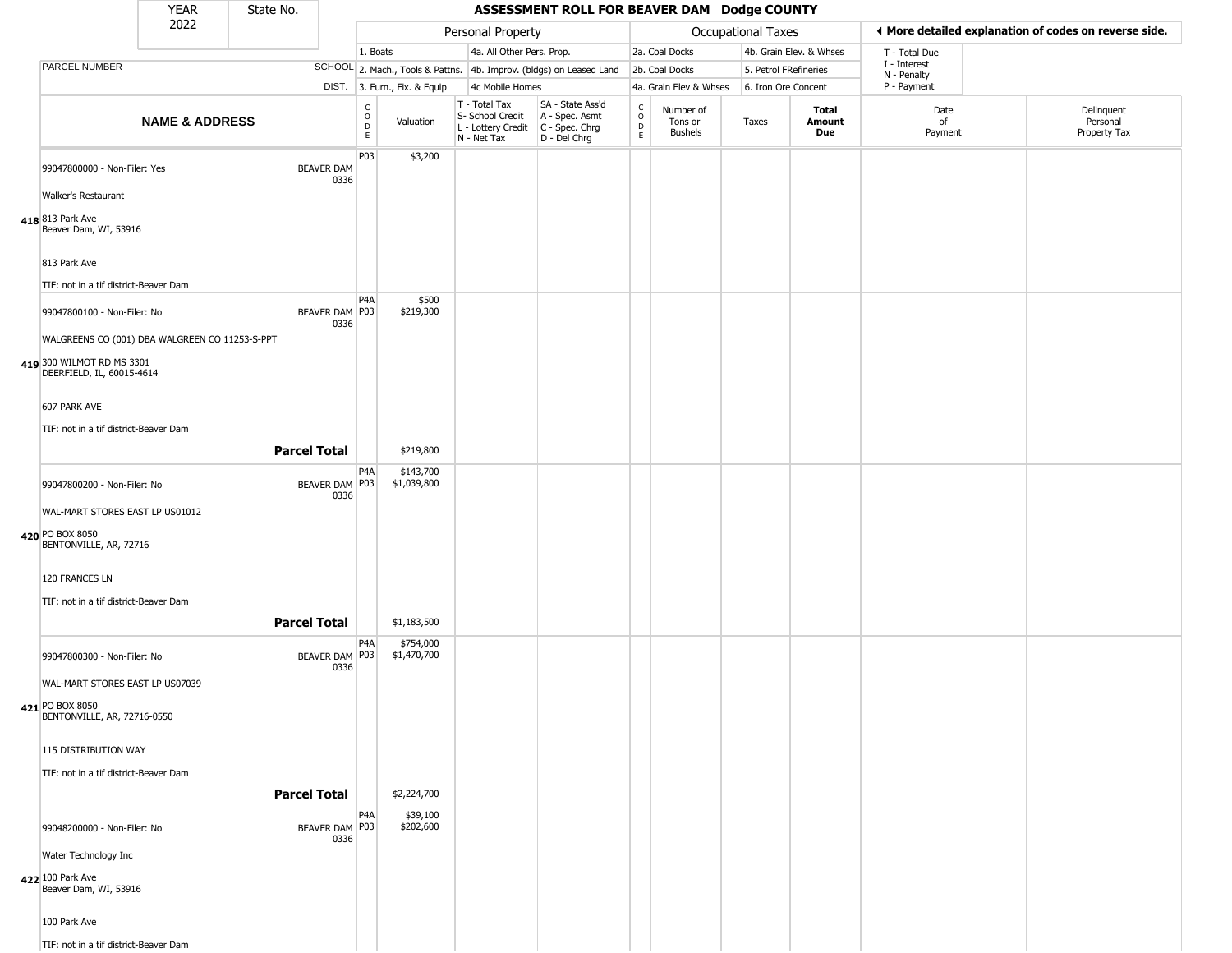|                                                                                                       | <b>YEAR</b>               | State No.                                               |                           |                                          |                              |                                                                                         | ASSESSMENT ROLL FOR BEAVER DAM Dodge COUNTY                         |                                                                    |                                 |                    |                         |                             |                                                       |
|-------------------------------------------------------------------------------------------------------|---------------------------|---------------------------------------------------------|---------------------------|------------------------------------------|------------------------------|-----------------------------------------------------------------------------------------|---------------------------------------------------------------------|--------------------------------------------------------------------|---------------------------------|--------------------|-------------------------|-----------------------------|-------------------------------------------------------|
|                                                                                                       | 2022                      |                                                         |                           |                                          |                              | Personal Property                                                                       |                                                                     |                                                                    |                                 | Occupational Taxes |                         |                             | ♦ More detailed explanation of codes on reverse side. |
|                                                                                                       |                           |                                                         |                           | 1. Boats                                 |                              | 4a. All Other Pers. Prop.                                                               |                                                                     |                                                                    | 2a. Coal Docks                  |                    | 4b. Grain Elev. & Whses | T - Total Due               |                                                       |
| PARCEL NUMBER                                                                                         |                           |                                                         |                           |                                          |                              |                                                                                         | SCHOOL 2. Mach., Tools & Pattns. 4b. Improv. (bldgs) on Leased Land |                                                                    | 2b. Coal Docks                  |                    | 5. Petrol FRefineries   | I - Interest<br>N - Penalty |                                                       |
|                                                                                                       |                           |                                                         |                           |                                          | DIST. 3. Furn., Fix. & Equip | 4c Mobile Homes                                                                         |                                                                     |                                                                    | 4a. Grain Elev & Whses          |                    | 6. Iron Ore Concent     | P - Payment                 |                                                       |
|                                                                                                       | <b>NAME &amp; ADDRESS</b> |                                                         |                           | $\rm _o^C$<br>$\mathsf D$<br>$\mathsf E$ | Valuation                    | T - Total Tax<br>S- School Credit<br>L - Lottery Credit   C - Spec. Chrg<br>N - Net Tax | SA - State Ass'd<br>A - Spec. Asmt<br>D - Del Chrg                  | $\begin{smallmatrix} C \\ 0 \\ D \end{smallmatrix}$<br>$\mathsf E$ | Number of<br>Tons or<br>Bushels | Taxes              | Total<br>Amount<br>Due  | Date<br>of<br>Payment       | Delinquent<br>Personal<br>Property Tax                |
|                                                                                                       |                           | <b>Parcel Total</b>                                     |                           |                                          | \$241,700                    |                                                                                         |                                                                     |                                                                    |                                 |                    |                         |                             |                                                       |
| 99048200200 - Non-Filer: No                                                                           |                           |                                                         | <b>BEAVER DAM</b>         | P <sub>4</sub> A                         | \$5,100                      |                                                                                         |                                                                     |                                                                    |                                 |                    |                         |                             |                                                       |
| WENDY'S FOODS #45 BRIDGEMAN FOODS II, INC                                                             |                           |                                                         | 0336                      |                                          |                              |                                                                                         |                                                                     |                                                                    |                                 |                    |                         |                             |                                                       |
| 423 3309 COLLINS LN<br>LOUISVILLE, KY, 40245                                                          |                           |                                                         |                           |                                          |                              |                                                                                         |                                                                     |                                                                    |                                 |                    |                         |                             |                                                       |
| 102 FRANCES LN<br>TIF: not in a tif district-Beaver Dam                                               |                           |                                                         |                           |                                          |                              |                                                                                         |                                                                     |                                                                    |                                 |                    |                         |                             |                                                       |
| 99048200201 - Non-Filer: No                                                                           |                           |                                                         | <b>BEAVER DAM</b><br>0336 | P03                                      | \$10,400                     |                                                                                         |                                                                     |                                                                    |                                 |                    |                         |                             |                                                       |
| FASHIONED HAMBURGERS OF IND TAX SOLUTIONS                                                             |                           | WENDY'S OLD FASHIONED HAMBURGERS OF NEW DBS WENDY'S OLD |                           |                                          |                              |                                                                                         |                                                                     |                                                                    |                                 |                    |                         |                             |                                                       |
| 424 PO BOX 2580<br>WESTERVILLE, OH, 43082                                                             |                           |                                                         |                           |                                          |                              |                                                                                         |                                                                     |                                                                    |                                 |                    |                         |                             |                                                       |
| 102 FRANCES LN                                                                                        |                           |                                                         |                           |                                          |                              |                                                                                         |                                                                     |                                                                    |                                 |                    |                         |                             |                                                       |
| TIF: not in a tif district-Beaver Dam                                                                 |                           |                                                         |                           |                                          |                              |                                                                                         |                                                                     |                                                                    |                                 |                    |                         |                             |                                                       |
| 99048200550 - Non-Filer: No                                                                           |                           |                                                         | BEAVER DAM P03<br>0336    | P <sub>4</sub> A                         | \$500<br>\$41,000            |                                                                                         |                                                                     |                                                                    |                                 |                    |                         |                             |                                                       |
| HORICON BANK ATTN ACCOUNTING<br>425 PO BOX 144<br>HORICON, WI, 53032                                  |                           |                                                         |                           |                                          |                              |                                                                                         |                                                                     |                                                                    |                                 |                    |                         |                             |                                                       |
| 810 PARK AVE IN PIGGLY WIGGLY                                                                         |                           |                                                         |                           |                                          |                              |                                                                                         |                                                                     |                                                                    |                                 |                    |                         |                             |                                                       |
| TIF: not in a tif district-Beaver Dam                                                                 |                           | <b>Parcel Total</b>                                     |                           |                                          | \$41,500                     |                                                                                         |                                                                     |                                                                    |                                 |                    |                         |                             |                                                       |
| 99049200500 - Non-Filer: No                                                                           |                           |                                                         | <b>BEAVER DAM</b><br>0336 | P03                                      | \$4,100                      |                                                                                         |                                                                     |                                                                    |                                 |                    |                         |                             |                                                       |
| EYM PIZZA OF WISCONSIN, LLC DBA PIZZA HUT #31839                                                      |                           |                                                         |                           |                                          |                              |                                                                                         |                                                                     |                                                                    |                                 |                    |                         |                             |                                                       |
| 426 450 E JOHN CARPENTER FWY, STE 100<br>IRVING, TX, 75062                                            |                           |                                                         |                           |                                          |                              |                                                                                         |                                                                     |                                                                    |                                 |                    |                         |                             |                                                       |
| 115 INDUSTRIAL DR E, STE A                                                                            |                           |                                                         |                           |                                          |                              |                                                                                         |                                                                     |                                                                    |                                 |                    |                         |                             |                                                       |
| TIF: not in a tif district-Beaver Dam                                                                 |                           |                                                         |                           |                                          |                              |                                                                                         |                                                                     |                                                                    |                                 |                    |                         |                             |                                                       |
| 99049200600 - Non-Filer: No                                                                           |                           |                                                         | BEAVER DAM P03<br>0336    | P <sub>4</sub> A                         | \$0<br>\$500                 |                                                                                         |                                                                     |                                                                    |                                 |                    |                         |                             |                                                       |
| WISCONSIN IGNITION INTERLOCK DEVICES, INC<br>427 169 E WISCONSIN AVE SUITE D<br>OCONOMOWOC, WI, 53066 |                           |                                                         |                           |                                          |                              |                                                                                         |                                                                     |                                                                    |                                 |                    |                         |                             |                                                       |
| 101 CARROLL ST UNIT 101 B                                                                             |                           |                                                         |                           |                                          |                              |                                                                                         |                                                                     |                                                                    |                                 |                    |                         |                             |                                                       |
| TIF: not in a tif district-Beaver Dam                                                                 |                           |                                                         |                           |                                          |                              |                                                                                         |                                                                     |                                                                    |                                 |                    |                         |                             |                                                       |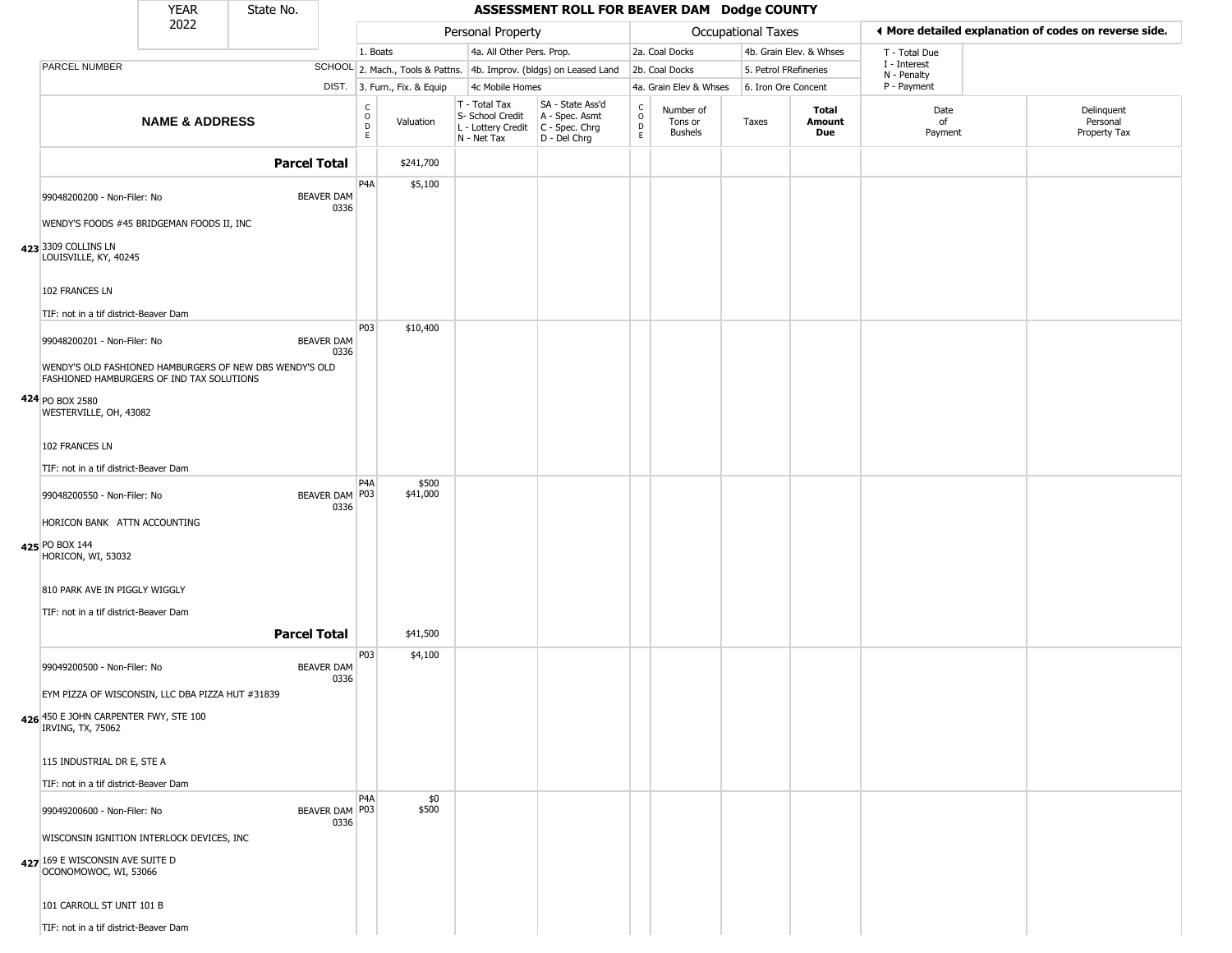|                                                                                         | <b>YEAR</b>               | State No.           |                           |                                                |                              |                                                                        | ASSESSMENT ROLL FOR BEAVER DAM Dodge COUNTY                          |                                          |                                 |                           |                         |                             |                                                       |
|-----------------------------------------------------------------------------------------|---------------------------|---------------------|---------------------------|------------------------------------------------|------------------------------|------------------------------------------------------------------------|----------------------------------------------------------------------|------------------------------------------|---------------------------------|---------------------------|-------------------------|-----------------------------|-------------------------------------------------------|
|                                                                                         | 2022                      |                     |                           |                                                |                              | Personal Property                                                      |                                                                      |                                          |                                 | <b>Occupational Taxes</b> |                         |                             | ◀ More detailed explanation of codes on reverse side. |
|                                                                                         |                           |                     |                           | 1. Boats                                       |                              | 4a. All Other Pers. Prop.                                              |                                                                      |                                          | 2a. Coal Docks                  |                           | 4b. Grain Elev. & Whses | T - Total Due               |                                                       |
| PARCEL NUMBER                                                                           |                           |                     |                           |                                                |                              |                                                                        | SCHOOL 2. Mach., Tools & Pattns. 4b. Improv. (bldgs) on Leased Land  |                                          | 2b. Coal Docks                  | 5. Petrol FRefineries     |                         | I - Interest<br>N - Penalty |                                                       |
|                                                                                         |                           |                     |                           |                                                | DIST. 3. Furn., Fix. & Equip | 4c Mobile Homes                                                        |                                                                      |                                          | 4a. Grain Elev & Whses          | 6. Iron Ore Concent       |                         | P - Payment                 |                                                       |
|                                                                                         | <b>NAME &amp; ADDRESS</b> |                     |                           | $\begin{matrix} 0 \\ 0 \\ D \end{matrix}$<br>E | Valuation                    | T - Total Tax<br>S- School Credit<br>L - Lottery Credit<br>N - Net Tax | SA - State Ass'd<br>A - Spec. Asmt<br>C - Spec. Chrg<br>D - Del Chrg | $\rm _o^c$<br>$\mathsf D$<br>$\mathsf E$ | Number of<br>Tons or<br>Bushels | Taxes                     | Total<br>Amount<br>Due  | Date<br>of<br>Payment       | Delinquent<br>Personal<br>Property Tax                |
|                                                                                         |                           | <b>Parcel Total</b> |                           |                                                | \$500                        |                                                                        |                                                                      |                                          |                                 |                           |                         |                             |                                                       |
| 99049300000 - Non-Filer: Yes                                                            |                           |                     | <b>BEAVER DAM</b><br>0336 | P03                                            | \$12,700                     |                                                                        |                                                                      |                                          |                                 |                           |                         |                             |                                                       |
| JB Mechanical                                                                           |                           |                     |                           |                                                |                              |                                                                        |                                                                      |                                          |                                 |                           |                         |                             |                                                       |
| 428 1010 DE CLARK ST STE B<br>Beaver Dam, WI, 53916                                     |                           |                     |                           |                                                |                              |                                                                        |                                                                      |                                          |                                 |                           |                         |                             |                                                       |
| 1010 DE CLARK ST STE B<br>TIF: not in a tif district-Beaver Dam                         |                           |                     |                           |                                                |                              |                                                                        |                                                                      |                                          |                                 |                           |                         |                             |                                                       |
| 99049300100 - Non-Filer: No                                                             |                           |                     | <b>BEAVER DAM</b>         | <b>P03</b>                                     | \$20,400                     |                                                                        |                                                                      |                                          |                                 |                           |                         |                             |                                                       |
| WABASHA LEASING, LLC DBA WABASHA LEASING LLC C/O DUCHARME,<br>MCMILLEN & ASSOCIATES INC |                           |                     | 0336                      |                                                |                              |                                                                        |                                                                      |                                          |                                 |                           |                         |                             |                                                       |
| 429 PO BOX 80615<br>INDIANAPOLIS, IN, 46280                                             |                           |                     |                           |                                                |                              |                                                                        |                                                                      |                                          |                                 |                           |                         |                             |                                                       |
| <b>VARIOUS</b>                                                                          |                           |                     |                           |                                                |                              |                                                                        |                                                                      |                                          |                                 |                           |                         |                             |                                                       |
| TIF: not in a tif district-Beaver Dam                                                   |                           |                     |                           |                                                |                              |                                                                        |                                                                      |                                          |                                 |                           |                         |                             |                                                       |
| 99049300300 - Non-Filer: Yes                                                            |                           |                     | <b>BEAVER DAM</b><br>0336 | P03                                            | \$29,200                     |                                                                        |                                                                      |                                          |                                 |                           |                         |                             |                                                       |
| PINAL, INC DBA: SUPER 8 MOTEL                                                           |                           |                     |                           |                                                |                              |                                                                        |                                                                      |                                          |                                 |                           |                         |                             |                                                       |
| 430 711 PARK AVE<br>BEAVER DAM, WI, 53916                                               |                           |                     |                           |                                                |                              |                                                                        |                                                                      |                                          |                                 |                           |                         |                             |                                                       |
| 711 PARK AVE                                                                            |                           |                     |                           |                                                |                              |                                                                        |                                                                      |                                          |                                 |                           |                         |                             |                                                       |
| TIF: not in a tif district-Beaver Dam                                                   |                           |                     |                           | P <sub>4</sub> A                               | \$6,100                      |                                                                        |                                                                      |                                          |                                 |                           |                         |                             |                                                       |
| 99049500000 - Non-Filer: Yes<br><b>WONDER NAILS</b>                                     |                           |                     | BEAVER DAM P03<br>0336    |                                                | \$21,800                     |                                                                        |                                                                      |                                          |                                 |                           |                         |                             |                                                       |
| 431 820 PARK AVE, STE B<br>BEAVER DAM, WI, 53916                                        |                           |                     |                           |                                                |                              |                                                                        |                                                                      |                                          |                                 |                           |                         |                             |                                                       |
| 820 PARK AVE, STE B                                                                     |                           |                     |                           |                                                |                              |                                                                        |                                                                      |                                          |                                 |                           |                         |                             |                                                       |
| TIF: not in a tif district-Beaver Dam                                                   |                           | <b>Parcel Total</b> |                           |                                                | \$27,900                     |                                                                        |                                                                      |                                          |                                 |                           |                         |                             |                                                       |
| 99049500100 - Non-Filer: Yes                                                            |                           |                     | <b>BEAVER DAM</b>         | P <sub>4</sub> A                               | \$1,100                      |                                                                        |                                                                      |                                          |                                 |                           |                         |                             |                                                       |
| BEAVER DAM SUPER LUBE                                                                   |                           |                     | 0336                      |                                                |                              |                                                                        |                                                                      |                                          |                                 |                           |                         |                             |                                                       |
| 432 1512 N SPRING ST<br>BEAVER DAM, WI, 53590                                           |                           |                     |                           |                                                |                              |                                                                        |                                                                      |                                          |                                 |                           |                         |                             |                                                       |
| 1512 N SPRING ST                                                                        |                           |                     |                           |                                                |                              |                                                                        |                                                                      |                                          |                                 |                           |                         |                             |                                                       |
| TIF: not in a tif district-Beaver Dam                                                   |                           |                     |                           |                                                |                              |                                                                        |                                                                      |                                          |                                 |                           |                         |                             |                                                       |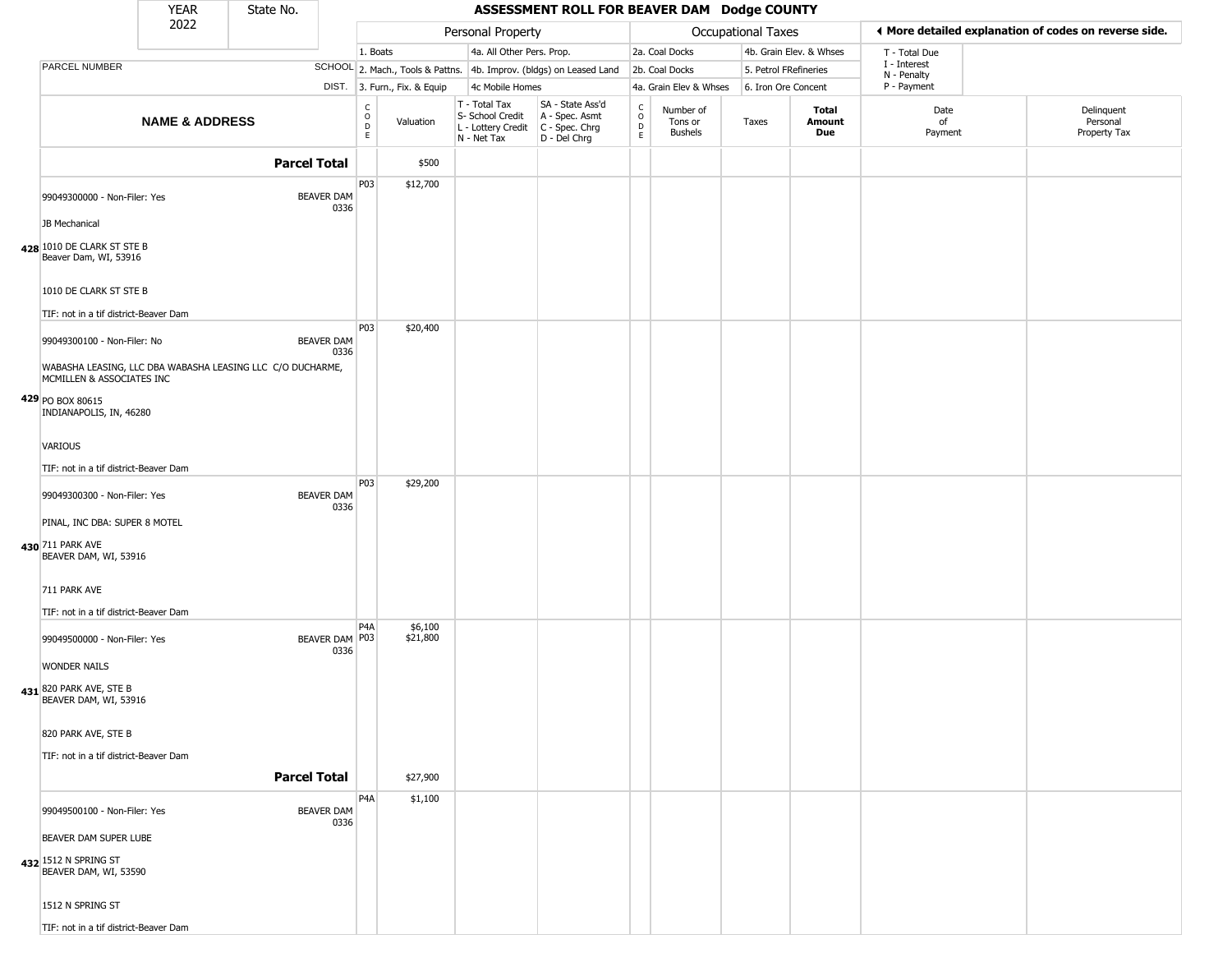|                                                                                                                 | <b>YEAR</b>               | State No.           |                           |                                                     |                              |                                                                                         | ASSESSMENT ROLL FOR BEAVER DAM Dodge COUNTY                         |                        |                                        |                           |                         |                             |                                                       |
|-----------------------------------------------------------------------------------------------------------------|---------------------------|---------------------|---------------------------|-----------------------------------------------------|------------------------------|-----------------------------------------------------------------------------------------|---------------------------------------------------------------------|------------------------|----------------------------------------|---------------------------|-------------------------|-----------------------------|-------------------------------------------------------|
|                                                                                                                 | 2022                      |                     |                           |                                                     |                              | Personal Property                                                                       |                                                                     |                        |                                        | <b>Occupational Taxes</b> |                         |                             | ♦ More detailed explanation of codes on reverse side. |
|                                                                                                                 |                           |                     |                           | 1. Boats                                            |                              | 4a. All Other Pers. Prop.                                                               |                                                                     |                        | 2a. Coal Docks                         |                           | 4b. Grain Elev. & Whses | T - Total Due               |                                                       |
| PARCEL NUMBER                                                                                                   |                           |                     |                           |                                                     |                              |                                                                                         | SCHOOL 2. Mach., Tools & Pattns. 4b. Improv. (bldgs) on Leased Land |                        | 2b. Coal Docks                         | 5. Petrol FRefineries     |                         | I - Interest<br>N - Penalty |                                                       |
|                                                                                                                 |                           |                     |                           |                                                     | DIST. 3. Furn., Fix. & Equip | 4c Mobile Homes                                                                         |                                                                     |                        | 4a. Grain Elev & Whses                 | 6. Iron Ore Concent       |                         | P - Payment                 |                                                       |
|                                                                                                                 | <b>NAME &amp; ADDRESS</b> |                     |                           | $\begin{matrix} C \\ O \\ D \end{matrix}$<br>$\,$ E | Valuation                    | T - Total Tax<br>S- School Credit<br>L - Lottery Credit   C - Spec. Chrg<br>N - Net Tax | SA - State Ass'd<br>A - Spec. Asmt<br>D - Del Chrg                  | C<br>$\circ$<br>D<br>E | Number of<br>Tons or<br><b>Bushels</b> | Taxes                     | Total<br>Amount<br>Due  | Date<br>of<br>Payment       | Delinquent<br>Personal<br>Property Tax                |
| 99049500550 - Non-Filer: No<br>WORLD FINANCE CORPORATION OF WISCONSIN DBA WORLD FINANCE<br><b>CORPORATION</b>   |                           |                     | BEAVER DAM P03<br>0336    | P <sub>4</sub> A                                    | \$300<br>\$9,000             |                                                                                         |                                                                     |                        |                                        |                           |                         |                             |                                                       |
| 433 PO BOX 4747<br>OAK BROOK, IL, 60522-4747<br>100 FRANCES LANE STE C<br>TIF: not in a tif district-Beaver Dam |                           | <b>Parcel Total</b> |                           |                                                     | \$9,300                      |                                                                                         |                                                                     |                        |                                        |                           |                         |                             |                                                       |
|                                                                                                                 |                           |                     |                           | P03                                                 | \$27,600                     |                                                                                         |                                                                     |                        |                                        |                           |                         |                             |                                                       |
| 99049500700 - Non-Filer: Yes<br>WYLLOW PET HOSPITAL                                                             |                           |                     | <b>BEAVER DAM</b><br>0336 |                                                     |                              |                                                                                         |                                                                     |                        |                                        |                           |                         |                             |                                                       |
| 434 126 CORPORATE DR<br>BEAVER DAM, WI, 53916                                                                   |                           |                     |                           |                                                     |                              |                                                                                         |                                                                     |                        |                                        |                           |                         |                             |                                                       |
| 126 CORPORATE DR                                                                                                |                           |                     |                           |                                                     |                              |                                                                                         |                                                                     |                        |                                        |                           |                         |                             |                                                       |
| TIF: not in a tif district-Beaver Dam                                                                           |                           |                     |                           |                                                     |                              |                                                                                         |                                                                     |                        |                                        |                           |                         |                             |                                                       |
| 99049500800 - Non-Filer: No                                                                                     |                           |                     | BEAVER DAM P03            | P <sub>4</sub> A                                    | \$700<br>\$20,500            |                                                                                         |                                                                     |                        |                                        |                           |                         |                             |                                                       |
| <b>WILDO CORP</b>                                                                                               |                           |                     | 0336                      |                                                     |                              |                                                                                         |                                                                     |                        |                                        |                           |                         |                             |                                                       |
| 435 715 W MAIN STREET<br>WAUPUN, WI, 53963                                                                      |                           |                     |                           |                                                     |                              |                                                                                         |                                                                     |                        |                                        |                           |                         |                             |                                                       |
| 1644 SPRING STREET                                                                                              |                           |                     |                           |                                                     |                              |                                                                                         |                                                                     |                        |                                        |                           |                         |                             |                                                       |
| TIF: not in a tif district-Beaver Dam                                                                           |                           | <b>Parcel Total</b> |                           |                                                     | \$21,200                     |                                                                                         |                                                                     |                        |                                        |                           |                         |                             |                                                       |
| 99049500900 - Non-Filer: Yes                                                                                    |                           |                     | <b>BEAVER DAM</b><br>0336 | P03                                                 | \$700                        |                                                                                         |                                                                     |                        |                                        |                           |                         |                             |                                                       |
| WHITE CONSTRUCTION MANAGEMENT OFFICE                                                                            |                           |                     |                           |                                                     |                              |                                                                                         |                                                                     |                        |                                        |                           |                         |                             |                                                       |
| 436 200 FRONT ST STE 3A<br>BEAVER DAM, WI, 53916                                                                |                           |                     |                           |                                                     |                              |                                                                                         |                                                                     |                        |                                        |                           |                         |                             |                                                       |
| 200 FRONT ST STE 3A                                                                                             |                           |                     |                           |                                                     |                              |                                                                                         |                                                                     |                        |                                        |                           |                         |                             |                                                       |
| TIF: not in a tif district-Beaver Dam                                                                           |                           |                     |                           |                                                     |                              |                                                                                         |                                                                     |                        |                                        |                           |                         |                             |                                                       |
| 99049501000 - Non-Filer: No                                                                                     |                           |                     | BEAVER DAM   P03<br>0336  | P <sub>4</sub> A                                    | \$58,700<br>\$162,300        |                                                                                         |                                                                     |                        |                                        |                           |                         |                             |                                                       |
| WALMART FULFILLMENT SERVICES LLC                                                                                |                           |                     |                           |                                                     |                              |                                                                                         |                                                                     |                        |                                        |                           |                         |                             |                                                       |
| 437 PO BOX 8050<br>BENTONVILLE, AR, 72716                                                                       |                           |                     |                           |                                                     |                              |                                                                                         |                                                                     |                        |                                        |                           |                         |                             |                                                       |
| 115 DISTRIBUTION WAY                                                                                            |                           |                     |                           |                                                     |                              |                                                                                         |                                                                     |                        |                                        |                           |                         |                             |                                                       |
| TIF: not in a tif district-Beaver Dam                                                                           |                           |                     |                           |                                                     |                              |                                                                                         |                                                                     |                        |                                        |                           |                         |                             |                                                       |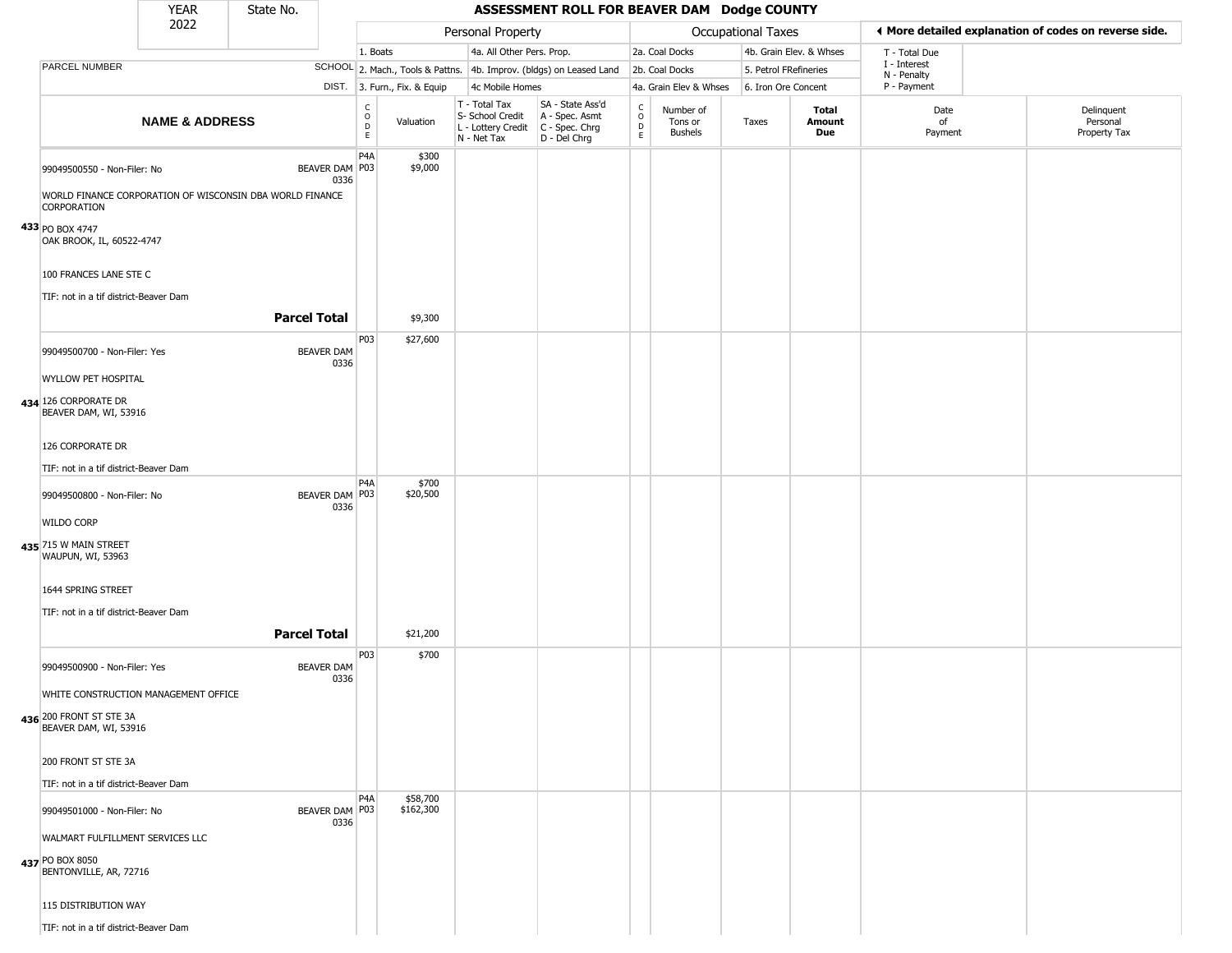|                                                                                               | <b>YEAR</b>               | State No.           |                           |                                                          |                              |                                                  | ASSESSMENT ROLL FOR BEAVER DAM Dodge COUNTY                                               |                                                                    |                                        |                           |                         |                        |                             |                                                       |  |
|-----------------------------------------------------------------------------------------------|---------------------------|---------------------|---------------------------|----------------------------------------------------------|------------------------------|--------------------------------------------------|-------------------------------------------------------------------------------------------|--------------------------------------------------------------------|----------------------------------------|---------------------------|-------------------------|------------------------|-----------------------------|-------------------------------------------------------|--|
|                                                                                               | 2022                      |                     |                           |                                                          |                              | Personal Property                                |                                                                                           |                                                                    |                                        | <b>Occupational Taxes</b> |                         |                        |                             | ♦ More detailed explanation of codes on reverse side. |  |
|                                                                                               |                           |                     |                           | 1. Boats                                                 |                              | 4a. All Other Pers. Prop.                        |                                                                                           |                                                                    | 2a. Coal Docks                         |                           | 4b. Grain Elev. & Whses |                        | T - Total Due               |                                                       |  |
| PARCEL NUMBER                                                                                 |                           |                     |                           |                                                          |                              |                                                  | SCHOOL 2. Mach., Tools & Pattns. 4b. Improv. (bldgs) on Leased Land                       |                                                                    | 2b. Coal Docks                         |                           | 5. Petrol FRefineries   |                        | I - Interest<br>N - Penalty |                                                       |  |
|                                                                                               |                           |                     |                           |                                                          | DIST. 3. Furn., Fix. & Equip | 4c Mobile Homes                                  |                                                                                           |                                                                    | 4a. Grain Elev & Whses                 |                           | 6. Iron Ore Concent     |                        | P - Payment                 |                                                       |  |
|                                                                                               | <b>NAME &amp; ADDRESS</b> |                     |                           | $\begin{smallmatrix} C \\ O \\ D \end{smallmatrix}$<br>E | Valuation                    | T - Total Tax<br>S- School Credit<br>N - Net Tax | SA - State Ass'd<br>A - Spec. Asmt<br>L - Lottery Credit   C - Spec. Chrg<br>D - Del Chrg | $\begin{smallmatrix} C \\ O \\ D \end{smallmatrix}$<br>$\mathsf E$ | Number of<br>Tons or<br><b>Bushels</b> | Taxes                     |                         | Total<br>Amount<br>Due | Date<br>of<br>Payment       | Delinquent<br>Personal<br>Property Tax                |  |
|                                                                                               |                           | <b>Parcel Total</b> |                           |                                                          | \$221,000                    |                                                  |                                                                                           |                                                                    |                                        |                           |                         |                        |                             |                                                       |  |
| 99049501300 - Non-Filer: No<br>UNITED STATES CELLULAR OPERATING COMPANY                       |                           |                     | <b>BEAVER DAM</b><br>0336 | P03                                                      | \$77,300                     |                                                  |                                                                                           |                                                                    |                                        |                           |                         |                        |                             |                                                       |  |
| 438 PO BOX 2629<br>ADDISON, TX, 75001                                                         |                           |                     |                           |                                                          |                              |                                                  |                                                                                           |                                                                    |                                        |                           |                         |                        |                             |                                                       |  |
| 100 FRANCES LANE STE A<br>TIF: not in a tif district-Beaver Dam                               |                           |                     |                           |                                                          |                              |                                                  |                                                                                           |                                                                    |                                        |                           |                         |                        |                             |                                                       |  |
| 99049501400 - Non-Filer: Yes<br>U-SORE MIN WAREHOUSE                                          |                           |                     | BEAVER DAM   P03<br>0336  | P <sub>4</sub> A                                         | \$800<br>\$1,100             |                                                  |                                                                                           |                                                                    |                                        |                           |                         |                        |                             |                                                       |  |
| 439 1624 N SPRING ST<br>BEAVER DAM, WI, 53916                                                 |                           |                     |                           |                                                          |                              |                                                  |                                                                                           |                                                                    |                                        |                           |                         |                        |                             |                                                       |  |
| 1626 N SPRING ST<br>TIF: not in a tif district-Beaver Dam                                     |                           |                     |                           |                                                          |                              |                                                  |                                                                                           |                                                                    |                                        |                           |                         |                        |                             |                                                       |  |
|                                                                                               |                           | <b>Parcel Total</b> |                           |                                                          | \$1,900                      |                                                  |                                                                                           |                                                                    |                                        |                           |                         |                        |                             |                                                       |  |
| 99049501500 - Non-Filer: No<br>36TH STREET CAPITAL PARTNERS LLC                               |                           |                     | <b>BEAVER DAM</b><br>0336 | P03                                                      | \$1,100                      |                                                  |                                                                                           |                                                                    |                                        |                           |                         |                        |                             |                                                       |  |
| 440 625 1ST STREET SE STE 800<br>CEDAR RAPIDS, IA, 52401                                      |                           |                     |                           |                                                          |                              |                                                  |                                                                                           |                                                                    |                                        |                           |                         |                        |                             |                                                       |  |
| 115 DISTRIBUTION WAY<br>TIF: not in a tif district-Beaver Dam                                 |                           |                     |                           |                                                          |                              |                                                  |                                                                                           |                                                                    |                                        |                           |                         |                        |                             |                                                       |  |
| 99049700000 - Non-Filer: No<br>XEROX CORPORATION PROPERTY TAX DEPT                            |                           |                     | <b>BEAVER DAM</b><br>0336 | P03                                                      | \$6,400                      |                                                  |                                                                                           |                                                                    |                                        |                           |                         |                        |                             |                                                       |  |
| 441 PO BOX 9601<br>WEBSTER, NY, 14580                                                         |                           |                     |                           |                                                          |                              |                                                  |                                                                                           |                                                                    |                                        |                           |                         |                        |                             |                                                       |  |
| <b>VARIOUS</b><br>TIF: not in a tif district-Beaver Dam                                       |                           |                     |                           |                                                          |                              |                                                  |                                                                                           |                                                                    |                                        |                           |                         |                        |                             |                                                       |  |
| 99049700100 - Non-Filer: No<br>XEROX FINANCIAL SERVICES LLC DBA: XEROX FINANCIAL SERVICES LLC |                           |                     | <b>BEAVER DAM</b><br>0336 | <b>P03</b>                                               | \$22,600                     |                                                  |                                                                                           |                                                                    |                                        |                           |                         |                        |                             |                                                       |  |
| 442 PO BOX 909<br>WEBSTER, NY, 14580<br>408 S SPRING ST                                       |                           |                     |                           |                                                          |                              |                                                  |                                                                                           |                                                                    |                                        |                           |                         |                        |                             |                                                       |  |
| TIF: not in a tif district-Beaver Dam                                                         |                           |                     |                           |                                                          |                              |                                                  |                                                                                           |                                                                    |                                        |                           |                         |                        |                             |                                                       |  |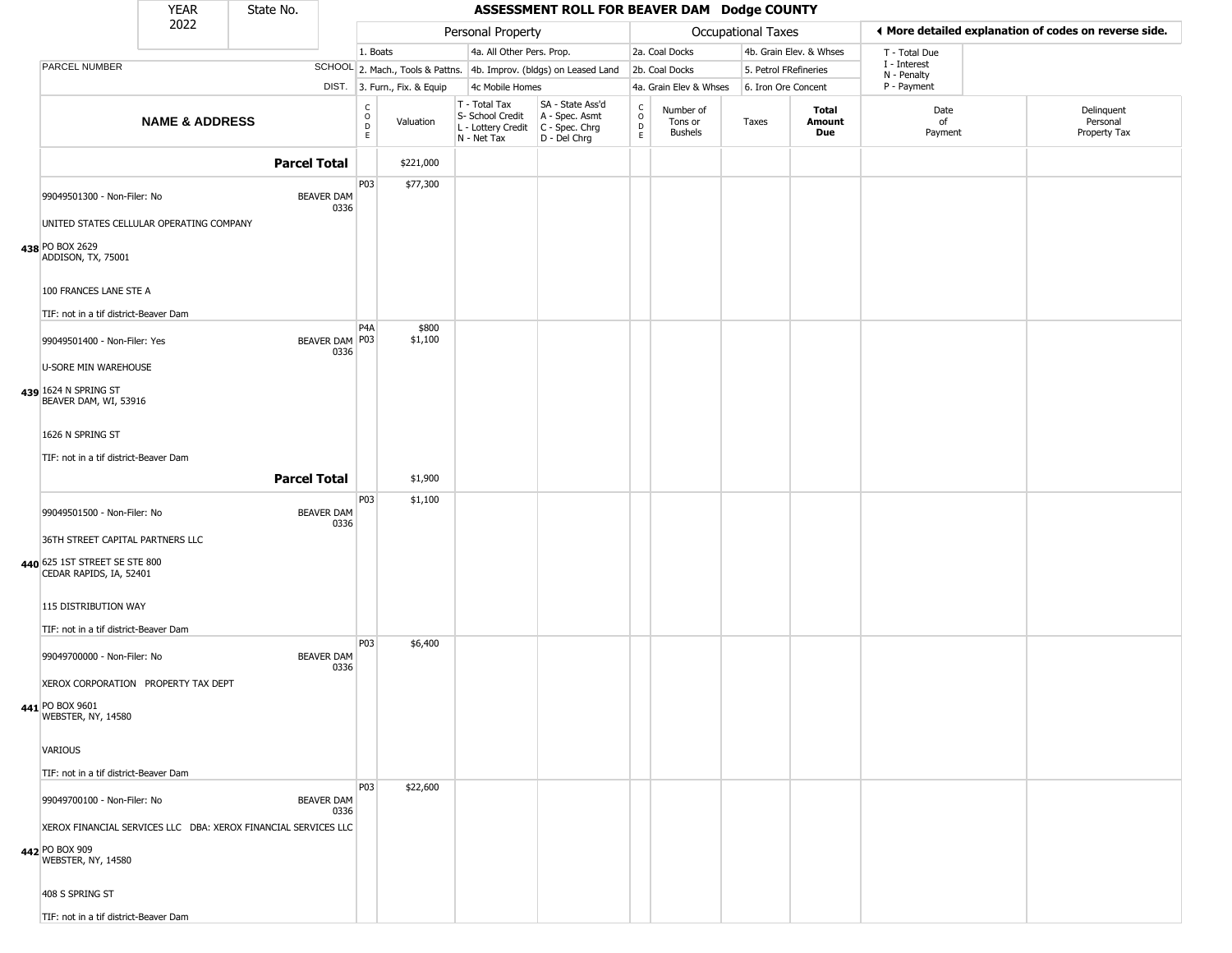|                                                                                   | <b>YEAR</b>               | State No.           |                           |                                   |                              |                                                                        | ASSESSMENT ROLL FOR BEAVER DAM Dodge COUNTY                          |                                            |                                        |                    |                         |                             |                                                       |
|-----------------------------------------------------------------------------------|---------------------------|---------------------|---------------------------|-----------------------------------|------------------------------|------------------------------------------------------------------------|----------------------------------------------------------------------|--------------------------------------------|----------------------------------------|--------------------|-------------------------|-----------------------------|-------------------------------------------------------|
|                                                                                   | 2022                      |                     |                           |                                   |                              | Personal Property                                                      |                                                                      |                                            |                                        | Occupational Taxes |                         |                             | ◀ More detailed explanation of codes on reverse side. |
|                                                                                   |                           |                     |                           | 1. Boats                          |                              | 4a. All Other Pers. Prop.                                              |                                                                      |                                            | 2a. Coal Docks                         |                    | 4b. Grain Elev. & Whses | T - Total Due               |                                                       |
| PARCEL NUMBER                                                                     |                           |                     |                           |                                   |                              |                                                                        | SCHOOL 2. Mach., Tools & Pattns. 4b. Improv. (bldgs) on Leased Land  |                                            | 2b. Coal Docks                         |                    | 5. Petrol FRefineries   | I - Interest<br>N - Penalty |                                                       |
|                                                                                   |                           |                     |                           |                                   | DIST. 3. Furn., Fix. & Equip | 4c Mobile Homes                                                        |                                                                      |                                            | 4a. Grain Elev & Whses                 |                    | 6. Iron Ore Concent     | P - Payment                 |                                                       |
|                                                                                   | <b>NAME &amp; ADDRESS</b> |                     |                           | C<br>$\circ$<br>$\mathsf{D}$<br>E | Valuation                    | T - Total Tax<br>S- School Credit<br>L - Lottery Credit<br>N - Net Tax | SA - State Ass'd<br>A - Spec. Asmt<br>C - Spec. Chrg<br>D - Del Chrg | $\begin{array}{c} C \\ 0 \\ E \end{array}$ | Number of<br>Tons or<br><b>Bushels</b> | Taxes              | Total<br>Amount<br>Due  | Date<br>of<br>Payment       | Delinquent<br>Personal<br>Property Tax                |
| 99049904012 - Non-Filer: No<br>CASEY'S MARKETING COMPANY DBA CASEYS GENERAL STORE |                           |                     | <b>BEAVER DAM</b><br>0336 | P03                               | \$2,300                      |                                                                        |                                                                      |                                            |                                        |                    |                         |                             |                                                       |
| 443 P.O. BOX 54288 #2005 FACADE<br>LEXINGTON, KY, 40555                           |                           |                     |                           |                                   |                              |                                                                        |                                                                      |                                            |                                        |                    |                         |                             |                                                       |
| 906 N UNIVERSITY AVE                                                              |                           |                     |                           |                                   |                              |                                                                        |                                                                      |                                            |                                        |                    |                         |                             |                                                       |
| TIF: not in a tif district-Beaver Dam                                             |                           |                     |                           | P <sub>4</sub> A                  | \$700                        |                                                                        |                                                                      |                                            |                                        |                    |                         |                             |                                                       |
| 99049904019 - Non-Filer: No                                                       |                           |                     | BEAVER DAM P03<br>0336    |                                   | \$3,300                      |                                                                        |                                                                      |                                            |                                        |                    |                         |                             |                                                       |
| EDWARD D JONES & CO, L.P. DBA: BRANCH TAX 11546                                   |                           |                     |                           |                                   |                              |                                                                        |                                                                      |                                            |                                        |                    |                         |                             |                                                       |
| 444 PO BOX 66528<br>ST LOUIS, MO, 63166                                           |                           |                     |                           |                                   |                              |                                                                        |                                                                      |                                            |                                        |                    |                         |                             |                                                       |
| 1748 N SPRING STREET                                                              |                           |                     |                           |                                   |                              |                                                                        |                                                                      |                                            |                                        |                    |                         |                             |                                                       |
| TIF: not in a tif district-Beaver Dam                                             |                           |                     |                           |                                   |                              |                                                                        |                                                                      |                                            |                                        |                    |                         |                             |                                                       |
|                                                                                   |                           | <b>Parcel Total</b> |                           |                                   | \$4,000                      |                                                                        |                                                                      |                                            |                                        |                    |                         |                             |                                                       |
| 99049904020 - Non-Filer: No                                                       |                           |                     | <b>BEAVER DAM</b><br>0336 | P03                               | \$19,800                     |                                                                        |                                                                      |                                            |                                        |                    |                         |                             |                                                       |
| QUADIENT LEASING USA, INC FKA MAILFINANCE, INC ATTN: TAX<br><b>DEPARTMENT</b>     |                           |                     |                           |                                   |                              |                                                                        |                                                                      |                                            |                                        |                    |                         |                             |                                                       |
| 445 478 WHEELERS FARMS RD<br>MILFORD, CT, 06461                                   |                           |                     |                           |                                   |                              |                                                                        |                                                                      |                                            |                                        |                    |                         |                             |                                                       |
| <b>VARIOUS</b>                                                                    |                           |                     |                           |                                   |                              |                                                                        |                                                                      |                                            |                                        |                    |                         |                             |                                                       |
| TIF: not in a tif district-Beaver Dam                                             |                           |                     |                           | P <sub>4</sub> A                  | \$1,500                      |                                                                        |                                                                      |                                            |                                        |                    |                         |                             |                                                       |
| 99049904025 - Non-Filer: Yes                                                      |                           |                     | BEAVER DAM P03<br>0336    |                                   | \$28,700                     |                                                                        |                                                                      |                                            |                                        |                    |                         |                             |                                                       |
| COMMUNITY PEDIATRICS, SC                                                          |                           |                     |                           |                                   |                              |                                                                        |                                                                      |                                            |                                        |                    |                         |                             |                                                       |
| 446 109 WARREN ST STE 4<br>BEAVER DAM, WI, 53916                                  |                           |                     |                           |                                   |                              |                                                                        |                                                                      |                                            |                                        |                    |                         |                             |                                                       |
| 109 WARREN ST STE 4                                                               |                           |                     |                           |                                   |                              |                                                                        |                                                                      |                                            |                                        |                    |                         |                             |                                                       |
| TIF: not in a tif district-Beaver Dam                                             |                           | <b>Parcel Total</b> |                           |                                   | \$30,200                     |                                                                        |                                                                      |                                            |                                        |                    |                         |                             |                                                       |
|                                                                                   |                           |                     |                           | P03                               | \$700                        |                                                                        |                                                                      |                                            |                                        |                    |                         |                             |                                                       |
| 99049904026 - Non-Filer: No                                                       |                           |                     | <b>BEAVER DAM</b><br>0336 |                                   |                              |                                                                        |                                                                      |                                            |                                        |                    |                         |                             |                                                       |
| STATE FARM MUTUAL AUTO INS CO<br>447 PO BOX 2155<br>BLOOMINGTON, IL, 61702        |                           |                     |                           |                                   |                              |                                                                        |                                                                      |                                            |                                        |                    |                         |                             |                                                       |
| 1017 N SPRING ST                                                                  |                           |                     |                           |                                   |                              |                                                                        |                                                                      |                                            |                                        |                    |                         |                             |                                                       |
| TIF: not in a tif district-Beaver Dam                                             |                           |                     |                           |                                   |                              |                                                                        |                                                                      |                                            |                                        |                    |                         |                             |                                                       |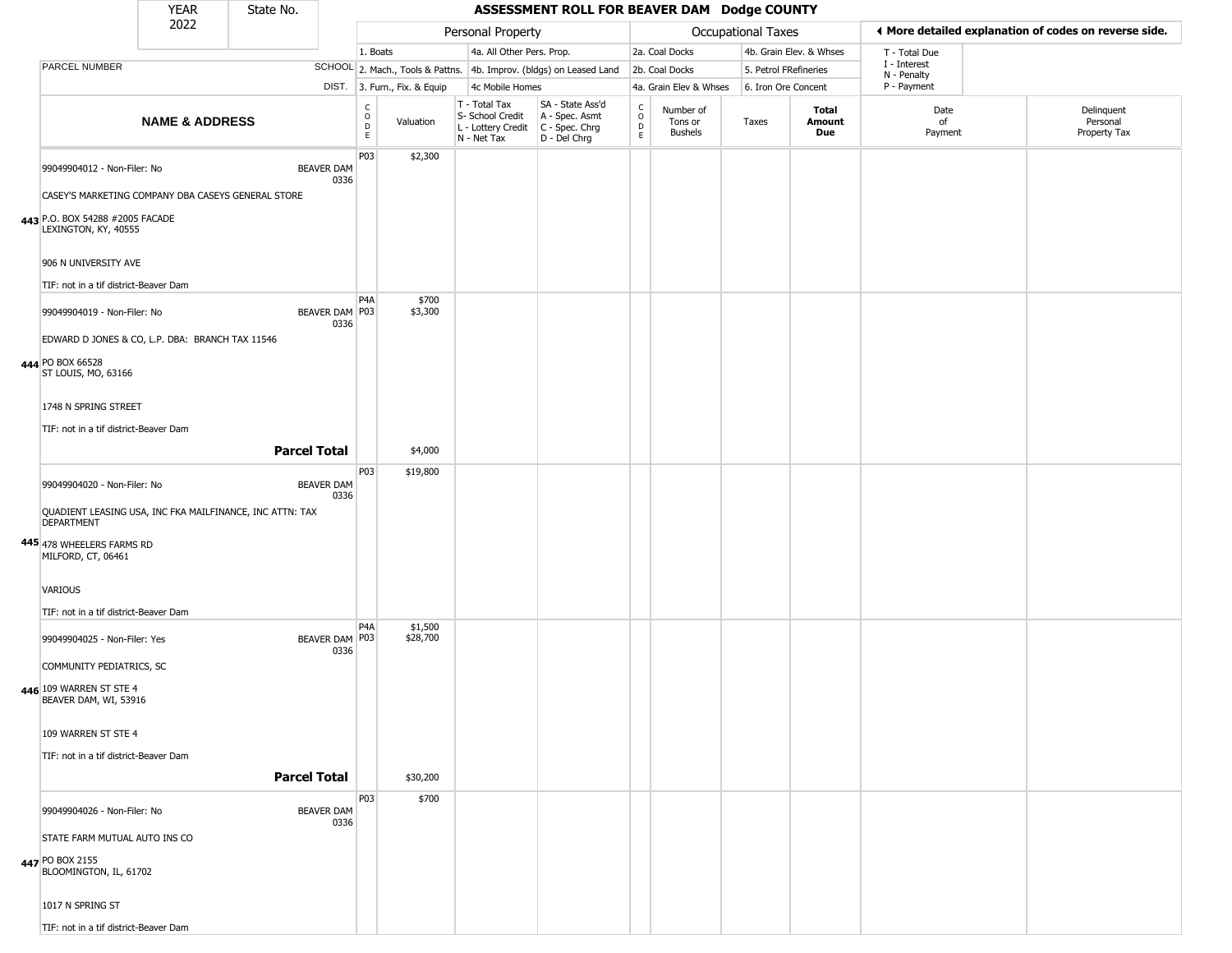|                                                        | <b>YEAR</b>               | State No.                                               |                          |                                              |                              |                                                                                         | ASSESSMENT ROLL FOR BEAVER DAM Dodge COUNTY                         |                        |                                        |                           |                         |                             |                                                       |  |
|--------------------------------------------------------|---------------------------|---------------------------------------------------------|--------------------------|----------------------------------------------|------------------------------|-----------------------------------------------------------------------------------------|---------------------------------------------------------------------|------------------------|----------------------------------------|---------------------------|-------------------------|-----------------------------|-------------------------------------------------------|--|
|                                                        | 2022                      |                                                         |                          |                                              |                              | Personal Property                                                                       |                                                                     |                        |                                        | <b>Occupational Taxes</b> |                         |                             | ◀ More detailed explanation of codes on reverse side. |  |
|                                                        |                           |                                                         |                          | 1. Boats                                     |                              | 4a. All Other Pers. Prop.                                                               |                                                                     |                        | 2a. Coal Docks                         |                           | 4b. Grain Elev. & Whses | T - Total Due               |                                                       |  |
| PARCEL NUMBER                                          |                           |                                                         |                          |                                              |                              |                                                                                         | SCHOOL 2. Mach., Tools & Pattns. 4b. Improv. (bldgs) on Leased Land |                        | 2b. Coal Docks                         | 5. Petrol FRefineries     |                         | I - Interest<br>N - Penalty |                                                       |  |
|                                                        |                           |                                                         |                          |                                              | DIST. 3. Furn., Fix. & Equip | 4c Mobile Homes                                                                         |                                                                     |                        | 4a. Grain Elev & Whses                 | 6. Iron Ore Concent       |                         | P - Payment                 |                                                       |  |
|                                                        | <b>NAME &amp; ADDRESS</b> |                                                         |                          | $\begin{array}{c}\nC \\ O \\ D\n\end{array}$ | Valuation                    | T - Total Tax<br>S- School Credit<br>L - Lottery Credit   C - Spec. Chrg<br>N - Net Tax | SA - State Ass'd<br>A - Spec. Asmt<br>D - Del Chrg                  | C<br>$\circ$<br>D<br>E | Number of<br>Tons or<br><b>Bushels</b> | Taxes                     | Total<br>Amount<br>Due  | Date<br>of<br>Payment       | Delinquent<br>Personal<br>Property Tax                |  |
| 99049904034 - Non-Filer: No                            |                           | BEAVER DAM P03                                          | 0336                     | P <sub>4</sub> A                             | \$1,400<br>\$3,300           |                                                                                         |                                                                     |                        |                                        |                           |                         |                             |                                                       |  |
|                                                        |                           | CHECK INTO CASH OF WISCONSIN, LLC UNITED PARA TAX GROUP |                          |                                              |                              |                                                                                         |                                                                     |                        |                                        |                           |                         |                             |                                                       |  |
| 448 4025 WOODLAND PARK STE 180<br>ARLINGTON, TX, 76013 |                           |                                                         |                          |                                              |                              |                                                                                         |                                                                     |                        |                                        |                           |                         |                             |                                                       |  |
| 1626 N SPRING ST STE 2                                 |                           |                                                         |                          |                                              |                              |                                                                                         |                                                                     |                        |                                        |                           |                         |                             |                                                       |  |
| TIF: not in a tif district-Beaver Dam                  |                           |                                                         |                          |                                              |                              |                                                                                         |                                                                     |                        |                                        |                           |                         |                             |                                                       |  |
|                                                        |                           | <b>Parcel Total</b>                                     |                          |                                              | \$4,700                      |                                                                                         |                                                                     |                        |                                        |                           |                         |                             |                                                       |  |
| 99051200000 - Non-Filer: No                            |                           |                                                         | BEAVER DAM e<br>0336 Ass | Stat                                         | \$0                          |                                                                                         |                                                                     |                        |                                        |                           |                         |                             |                                                       |  |
| Apache Stainless Equip Corp                            |                           |                                                         |                          | ess<br>ed                                    |                              |                                                                                         |                                                                     |                        |                                        |                           |                         |                             |                                                       |  |
| 449 PO Box 538<br>Beaver Dam, WI, 53916                |                           |                                                         |                          |                                              |                              |                                                                                         |                                                                     |                        |                                        |                           |                         |                             |                                                       |  |
| 200 W INDUSTRIAL DR                                    |                           |                                                         |                          |                                              |                              |                                                                                         |                                                                     |                        |                                        |                           |                         |                             |                                                       |  |
| TIF: not in a tif district-Beaver Dam                  |                           |                                                         |                          | Stat                                         | \$0                          |                                                                                         |                                                                     |                        |                                        |                           |                         |                             |                                                       |  |
| 99051200001 - Non-Filer: No                            |                           |                                                         | BEAVER DAM e<br>0336 Ass | ess                                          |                              |                                                                                         |                                                                     |                        |                                        |                           |                         |                             |                                                       |  |
| Apache Stainless Equip Corp                            |                           |                                                         |                          | ed                                           |                              |                                                                                         |                                                                     |                        |                                        |                           |                         |                             |                                                       |  |
| 450 PO Box 538<br>Beaver Dam, WI, 53916                |                           |                                                         |                          |                                              |                              |                                                                                         |                                                                     |                        |                                        |                           |                         |                             |                                                       |  |
| 1200 GREEN VALLEY RD                                   |                           |                                                         |                          |                                              |                              |                                                                                         |                                                                     |                        |                                        |                           |                         |                             |                                                       |  |
| TIF: not in a tif district-Beaver Dam                  |                           |                                                         |                          | Stat                                         | \$0                          |                                                                                         |                                                                     |                        |                                        |                           |                         |                             |                                                       |  |
| 99051700000 - Non-Filer: No                            |                           |                                                         | BEAVER DAM e<br>0336 Ass |                                              |                              |                                                                                         |                                                                     |                        |                                        |                           |                         |                             |                                                       |  |
| Jeff Behnke DBA DESIGN PLUS                            |                           |                                                         |                          | ess<br>ed                                    |                              |                                                                                         |                                                                     |                        |                                        |                           |                         |                             |                                                       |  |
| 451 139 Front St<br>Beaver Dam, WI, 53916              |                           |                                                         |                          |                                              |                              |                                                                                         |                                                                     |                        |                                        |                           |                         |                             |                                                       |  |
| 139 Front St                                           |                           |                                                         |                          |                                              |                              |                                                                                         |                                                                     |                        |                                        |                           |                         |                             |                                                       |  |
| TIF: not in a tif district-Beaver Dam                  |                           |                                                         |                          |                                              |                              |                                                                                         |                                                                     |                        |                                        |                           |                         |                             |                                                       |  |
| 99051900400 - Non-Filer: No                            |                           |                                                         | BEAVER DAM e<br>0336 Ass | Stat                                         | \$0                          |                                                                                         |                                                                     |                        |                                        |                           |                         |                             |                                                       |  |
| Breuer Metal Craftsman Inc-Plant 2                     |                           |                                                         |                          | ess<br>ed                                    |                              |                                                                                         |                                                                     |                        |                                        |                           |                         |                             |                                                       |  |
| 452 500 Beichl Ave<br>Beaver Dam, WI, 53916            |                           |                                                         |                          |                                              |                              |                                                                                         |                                                                     |                        |                                        |                           |                         |                             |                                                       |  |
| 500 Beichl Ave                                         |                           |                                                         |                          |                                              |                              |                                                                                         |                                                                     |                        |                                        |                           |                         |                             |                                                       |  |
| TIF: not in a tif district-Beaver Dam                  |                           |                                                         |                          |                                              |                              |                                                                                         |                                                                     |                        |                                        |                           |                         |                             |                                                       |  |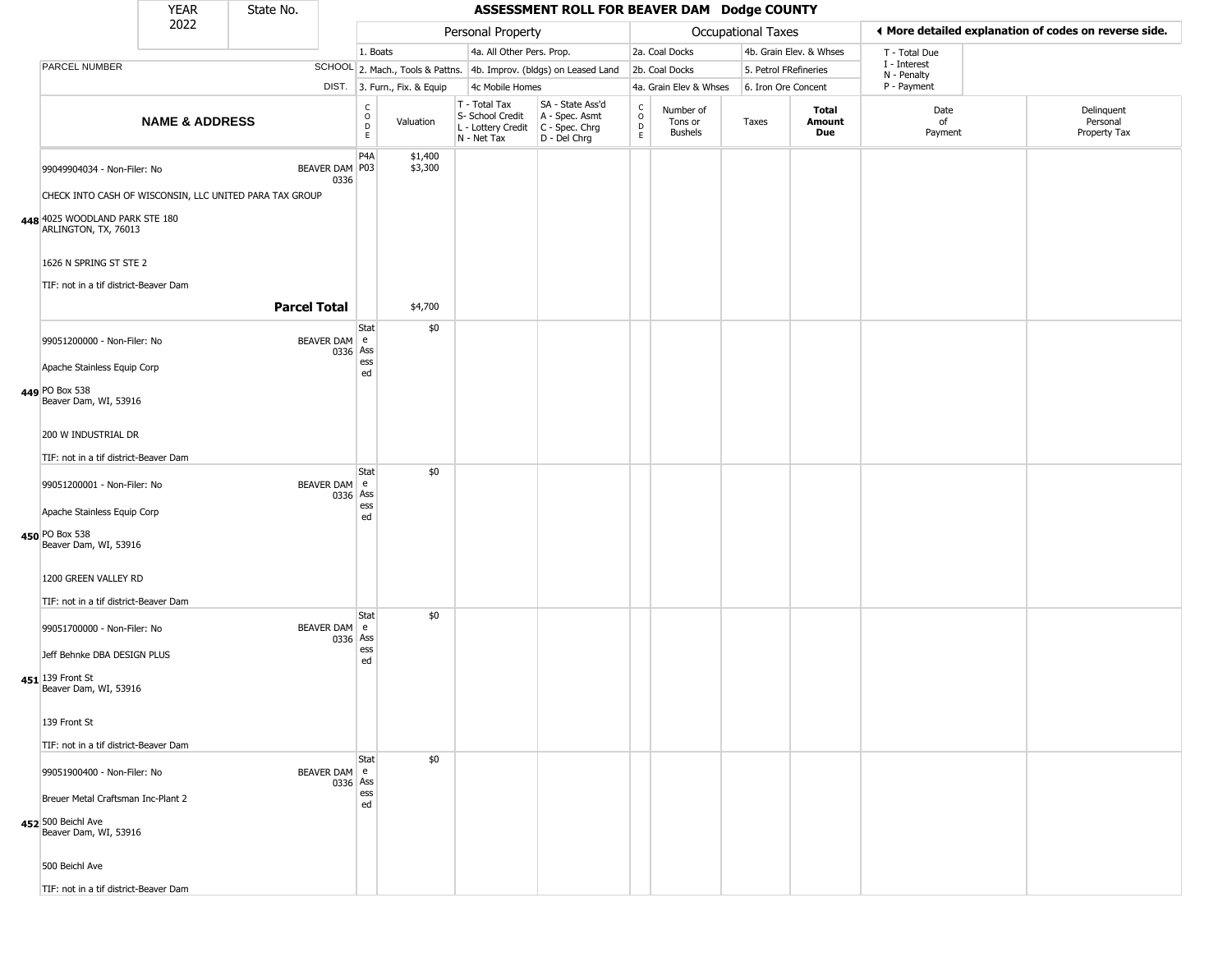|                                                                                           | <b>YEAR</b>               | State No. |                |                                   |                              |                                                                                         | ASSESSMENT ROLL FOR BEAVER DAM Dodge COUNTY                         |                                                          |                                        |                       |                         |                             |                                                       |
|-------------------------------------------------------------------------------------------|---------------------------|-----------|----------------|-----------------------------------|------------------------------|-----------------------------------------------------------------------------------------|---------------------------------------------------------------------|----------------------------------------------------------|----------------------------------------|-----------------------|-------------------------|-----------------------------|-------------------------------------------------------|
|                                                                                           | 2022                      |           |                |                                   |                              | Personal Property                                                                       |                                                                     |                                                          |                                        | Occupational Taxes    |                         |                             | ♦ More detailed explanation of codes on reverse side. |
|                                                                                           |                           |           |                |                                   | 1. Boats                     | 4a. All Other Pers. Prop.                                                               |                                                                     |                                                          | 2a. Coal Docks                         |                       | 4b. Grain Elev. & Whses | T - Total Due               |                                                       |
| PARCEL NUMBER                                                                             |                           |           |                |                                   |                              |                                                                                         | SCHOOL 2. Mach., Tools & Pattns. 4b. Improv. (bldgs) on Leased Land |                                                          | 2b. Coal Docks                         | 5. Petrol FRefineries |                         | I - Interest<br>N - Penalty |                                                       |
|                                                                                           |                           |           |                |                                   | DIST. 3. Furn., Fix. & Equip | 4c Mobile Homes                                                                         |                                                                     |                                                          | 4a. Grain Elev & Whses                 | 6. Iron Ore Concent   |                         | P - Payment                 |                                                       |
|                                                                                           | <b>NAME &amp; ADDRESS</b> |           |                | $\mathsf{C}$<br>$\circ$<br>D<br>E | Valuation                    | T - Total Tax<br>S- School Credit<br>L - Lottery Credit   C - Spec. Chrg<br>N - Net Tax | SA - State Ass'd<br>A - Spec. Asmt<br>D - Del Chrg                  | $\begin{matrix} 0 \\ 0 \\ D \end{matrix}$<br>$\mathsf E$ | Number of<br>Tons or<br><b>Bushels</b> | Taxes                 | Total<br>Amount<br>Due  | Date<br>of<br>Payment       | Delinquent<br>Personal<br>Property Tax                |
| 99051900410 - Non-Filer: No                                                               |                           |           | BEAVER DAM e   | Stat<br>0336 Ass<br>ess           | \$0                          |                                                                                         |                                                                     |                                                          |                                        |                       |                         |                             |                                                       |
| CONAGRA FOODS PACKAGED FOODS COMPANY<br>453 1201 GREEN VALLEY RD<br>BEAVER DAM, WI, 53916 |                           |           |                | ed                                |                              |                                                                                         |                                                                     |                                                          |                                        |                       |                         |                             |                                                       |
| 1201 GREEN VALLEY RD<br>TIF: not in a tif district-Beaver Dam                             |                           |           |                |                                   |                              |                                                                                         |                                                                     |                                                          |                                        |                       |                         |                             |                                                       |
| 99052000000 - Non-Filer: No                                                               |                           |           | BEAVER DAM   e | Stat<br>0336 Ass                  | \$0                          |                                                                                         |                                                                     |                                                          |                                        |                       |                         |                             |                                                       |
| BURGESS-NORTON MFG CO<br>454 PO Box 220<br>Beaver Dam, WI, 53916                          |                           |           |                | ess<br>ed                         |                              |                                                                                         |                                                                     |                                                          |                                        |                       |                         |                             |                                                       |
| 201 INDUSTRIAL DR<br>TIF: not in a tif district-Beaver Dam                                |                           |           |                |                                   |                              |                                                                                         |                                                                     |                                                          |                                        |                       |                         |                             |                                                       |
| 99052000200 - Non-Filer: No                                                               |                           |           | BEAVER DAM e   | Stat                              | \$0                          |                                                                                         |                                                                     |                                                          |                                        |                       |                         |                             |                                                       |
| CENTRO INC                                                                                |                           |           |                | 0336 Ass<br>ess                   |                              |                                                                                         |                                                                     |                                                          |                                        |                       |                         |                             |                                                       |
| 455 1 CENTRO WAY<br>NORTH LIBERTY, IA, 52317                                              |                           |           |                | ed                                |                              |                                                                                         |                                                                     |                                                          |                                        |                       |                         |                             |                                                       |
| 1404 N SPRING ST<br>TIF: not in a tif district-Beaver Dam                                 |                           |           |                |                                   |                              |                                                                                         |                                                                     |                                                          |                                        |                       |                         |                             |                                                       |
| 99052000400 - Non-Filer: No                                                               |                           |           | BEAVER DAM e   | Stat<br>0336 Ass                  | \$0                          |                                                                                         |                                                                     |                                                          |                                        |                       |                         |                             |                                                       |
| CONLEY HOLDINGS LLC<br>456 PO BOX 478                                                     |                           |           |                | ess<br>ed                         |                              |                                                                                         |                                                                     |                                                          |                                        |                       |                         |                             |                                                       |
| Beaver Dam, WI, 53916<br>121 MONROE ST                                                    |                           |           |                |                                   |                              |                                                                                         |                                                                     |                                                          |                                        |                       |                         |                             |                                                       |
|                                                                                           |                           |           |                |                                   |                              |                                                                                         |                                                                     |                                                          |                                        |                       |                         |                             |                                                       |
| TIF: not in a tif district-Beaver Dam                                                     |                           |           |                | Stat                              | \$0                          |                                                                                         |                                                                     |                                                          |                                        |                       |                         |                             |                                                       |
| 99052000401 - Non-Filer: No                                                               |                           |           | BEAVER DAM e   | 0336 Ass<br>ess                   |                              |                                                                                         |                                                                     |                                                          |                                        |                       |                         |                             |                                                       |
| CONLEY HOLDINGS LLC<br>457 PO BOX 478<br>Beaver Dam, WI, 53916                            |                           |           |                | ed                                |                              |                                                                                         |                                                                     |                                                          |                                        |                       |                         |                             |                                                       |
| 123 MONROE ST                                                                             |                           |           |                |                                   |                              |                                                                                         |                                                                     |                                                          |                                        |                       |                         |                             |                                                       |
| TIF: not in a tif district-Beaver Dam                                                     |                           |           |                |                                   |                              |                                                                                         |                                                                     |                                                          |                                        |                       |                         |                             |                                                       |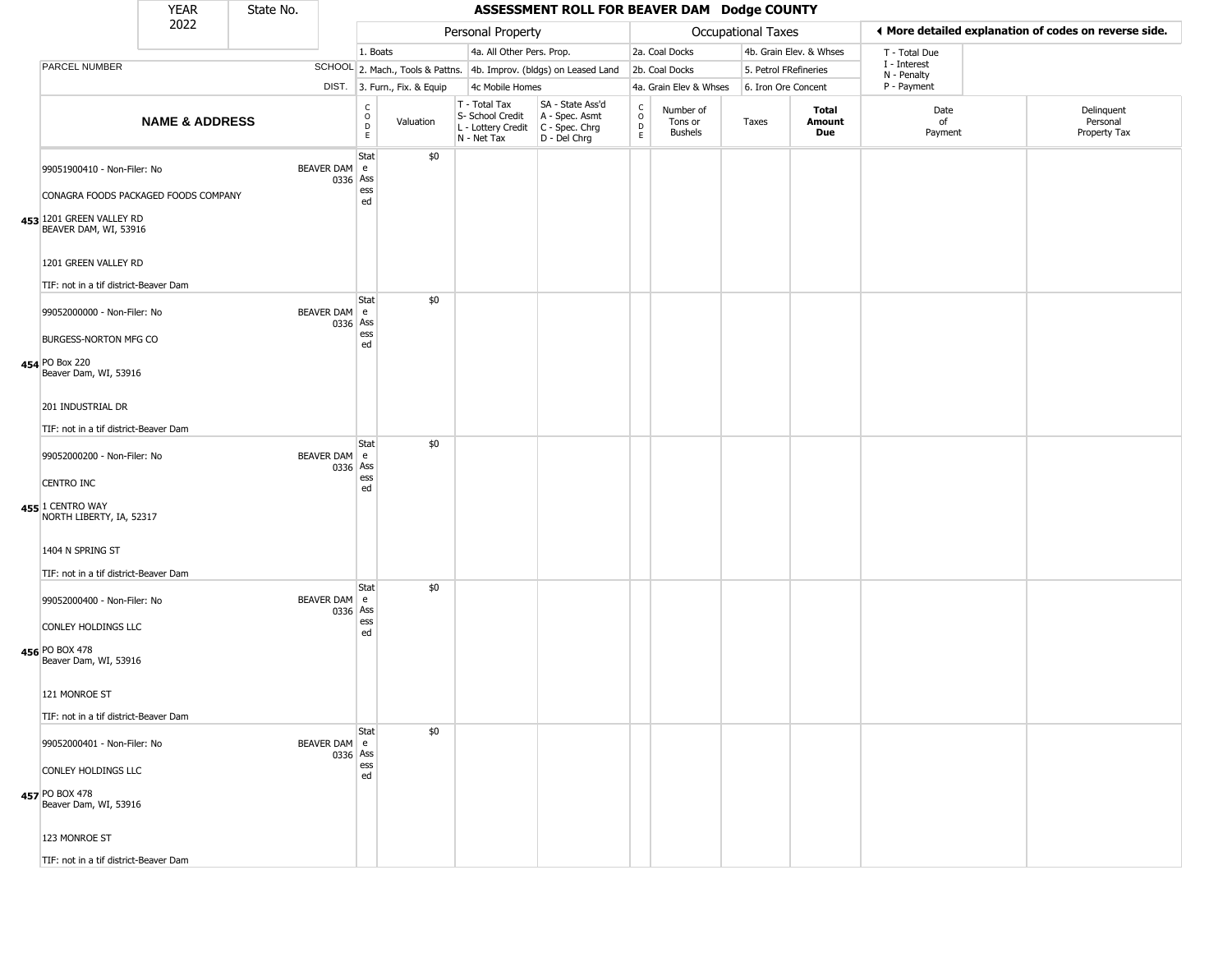|                                                                                                    | <b>YEAR</b>               | State No. |                          |                                          |                              |                                                                        | ASSESSMENT ROLL FOR BEAVER DAM Dodge COUNTY                            |                        |                                        |                       |                         |                             |                                                       |
|----------------------------------------------------------------------------------------------------|---------------------------|-----------|--------------------------|------------------------------------------|------------------------------|------------------------------------------------------------------------|------------------------------------------------------------------------|------------------------|----------------------------------------|-----------------------|-------------------------|-----------------------------|-------------------------------------------------------|
|                                                                                                    | 2022                      |           |                          |                                          |                              | Personal Property                                                      |                                                                        |                        |                                        | Occupational Taxes    |                         |                             | ♦ More detailed explanation of codes on reverse side. |
|                                                                                                    |                           |           |                          | 1. Boats                                 |                              | 4a. All Other Pers. Prop.                                              |                                                                        |                        | 2a. Coal Docks                         |                       | 4b. Grain Elev. & Whses | T - Total Due               |                                                       |
| PARCEL NUMBER                                                                                      |                           |           |                          |                                          |                              |                                                                        | SCHOOL 2. Mach., Tools & Pattns. 4b. Improv. (bldgs) on Leased Land    |                        | 2b. Coal Docks                         | 5. Petrol FRefineries |                         | I - Interest<br>N - Penalty |                                                       |
|                                                                                                    |                           |           |                          |                                          | DIST. 3. Furn., Fix. & Equip | 4c Mobile Homes                                                        |                                                                        |                        | 4a. Grain Elev & Whses                 | 6. Iron Ore Concent   |                         | P - Payment                 |                                                       |
|                                                                                                    | <b>NAME &amp; ADDRESS</b> |           |                          | $\rm _o^C$<br>$\mathsf D$<br>$\mathsf E$ | Valuation                    | T - Total Tax<br>S- School Credit<br>L - Lottery Credit<br>N - Net Tax | SA - State Ass'd<br>A - Spec. Asmt<br>$C - Spec. Chrg$<br>D - Del Chrg | C<br>$\circ$<br>D<br>E | Number of<br>Tons or<br><b>Bushels</b> | Taxes                 | Total<br>Amount<br>Due  | Date<br>of<br>Payment       | Delinquent<br>Personal<br>Property Tax                |
| 99052000402 - Non-Filer: No<br>CONLEY HOLDINGS LLC                                                 |                           |           | BEAVER DAM e<br>0336 Ass | Stat<br>ess<br>ed                        | \$0                          |                                                                        |                                                                        |                        |                                        |                       |                         |                             |                                                       |
| 458 PO BOX 478<br>Beaver Dam, WI, 53916                                                            |                           |           |                          |                                          |                              |                                                                        |                                                                        |                        |                                        |                       |                         |                             |                                                       |
| 555 BEICHL AVE<br>TIF: not in a tif district-Beaver Dam                                            |                           |           |                          |                                          |                              |                                                                        |                                                                        |                        |                                        |                       |                         |                             |                                                       |
| 99052000403 - Non-Filer: No<br>CONLEY HOLDINGS LLC                                                 |                           |           | BEAVER DAM e<br>0336 Ass | Stat<br>ess                              | \$0                          |                                                                        |                                                                        |                        |                                        |                       |                         |                             |                                                       |
| 459 PO BOX 478<br>Beaver Dam, WI, 53916                                                            |                           |           |                          | ed                                       |                              |                                                                        |                                                                        |                        |                                        |                       |                         |                             |                                                       |
| 805 PARK ST<br>TIF: not in a tif district-Beaver Dam                                               |                           |           |                          |                                          |                              |                                                                        |                                                                        |                        |                                        |                       |                         |                             |                                                       |
| 99052000600 - Non-Filer: No                                                                        |                           |           | BEAVER DAM e<br>0336 Ass | Stat<br>ess                              | \$0                          |                                                                        |                                                                        |                        |                                        |                       |                         |                             |                                                       |
| ANCHOR LAMINA<br>460 151 INDUSTRIAL DR STE A<br>Beaver Dam, WI, 53916                              |                           |           |                          | ed                                       |                              |                                                                        |                                                                        |                        |                                        |                       |                         |                             |                                                       |
| 151 INDUSTRIAL DR A<br>TIF: not in a tif district-Beaver Dam                                       |                           |           |                          |                                          |                              |                                                                        |                                                                        |                        |                                        |                       |                         |                             |                                                       |
| 99052900000 - Non-Filer: No                                                                        |                           |           | BEAVER DAM e<br>0336 Ass | Stat                                     | \$0                          |                                                                        |                                                                        |                        |                                        |                       |                         |                             |                                                       |
| PAPER DIMENSIONS, LLC<br>461 PO Box 414<br>Beaver Dam, WI, 53916                                   |                           |           |                          | ess<br>ed                                |                              |                                                                        |                                                                        |                        |                                        |                       |                         |                             |                                                       |
| 1101 DE CLARK ST                                                                                   |                           |           |                          |                                          |                              |                                                                        |                                                                        |                        |                                        |                       |                         |                             |                                                       |
| TIF: not in a tif district-Beaver Dam                                                              |                           |           |                          |                                          |                              |                                                                        |                                                                        |                        |                                        |                       |                         |                             |                                                       |
| 99052900500 - Non-Filer: No                                                                        |                           |           | BEAVER DAM e<br>0336 Ass | Stat                                     | \$0                          |                                                                        |                                                                        |                        |                                        |                       |                         |                             |                                                       |
| MITTERA WISCONSIN LLC GUNNER PRESS & FINISHING<br>462 W238N1700 ROCKWOOD DR<br>WAUKESHA, WI, 53188 |                           |           |                          | ess<br>ed                                |                              |                                                                        |                                                                        |                        |                                        |                       |                         |                             |                                                       |
| 555 BEICHL                                                                                         |                           |           |                          |                                          |                              |                                                                        |                                                                        |                        |                                        |                       |                         |                             |                                                       |
| TIF: not in a tif district-Beaver Dam                                                              |                           |           |                          |                                          |                              |                                                                        |                                                                        |                        |                                        |                       |                         |                             |                                                       |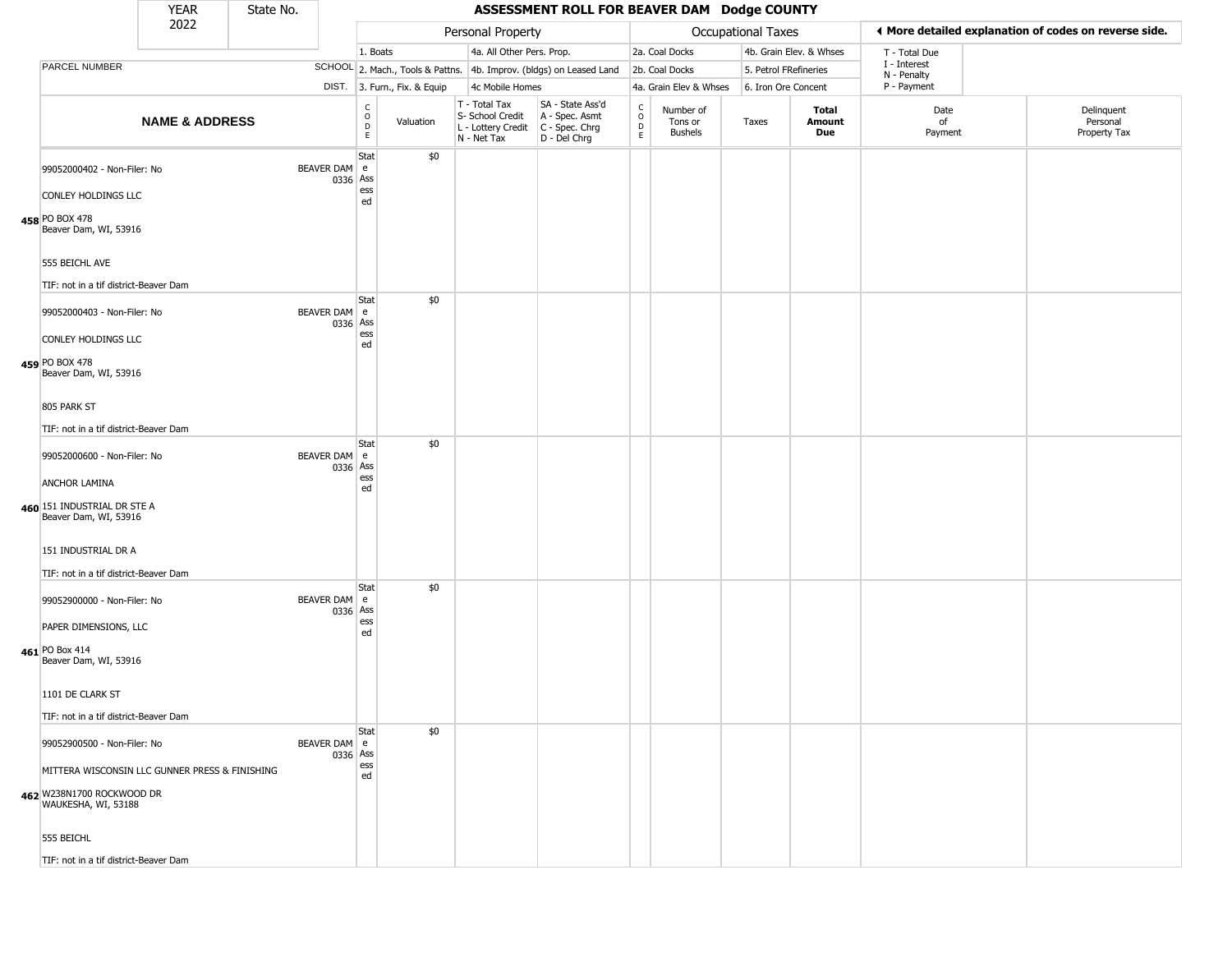|                                                                             | <b>YEAR</b>               | State No. |                          | ASSESSMENT ROLL FOR BEAVER DAM Dodge COUNTY     |                              |                                                                        |                                                                      |                                                 |                                        |                       |                         |                             |  |                                                       |
|-----------------------------------------------------------------------------|---------------------------|-----------|--------------------------|-------------------------------------------------|------------------------------|------------------------------------------------------------------------|----------------------------------------------------------------------|-------------------------------------------------|----------------------------------------|-----------------------|-------------------------|-----------------------------|--|-------------------------------------------------------|
|                                                                             | 2022                      |           |                          |                                                 |                              | Personal Property                                                      |                                                                      |                                                 |                                        | Occupational Taxes    |                         |                             |  | ◀ More detailed explanation of codes on reverse side. |
|                                                                             |                           |           |                          | 1. Boats                                        |                              | 4a. All Other Pers. Prop.                                              |                                                                      |                                                 | 2a. Coal Docks                         |                       | 4b. Grain Elev. & Whses | T - Total Due               |  |                                                       |
| PARCEL NUMBER                                                               |                           |           |                          |                                                 |                              |                                                                        | SCHOOL 2. Mach., Tools & Pattns. 4b. Improv. (bldgs) on Leased Land  |                                                 | 2b. Coal Docks                         | 5. Petrol FRefineries |                         | I - Interest<br>N - Penalty |  |                                                       |
|                                                                             |                           |           |                          |                                                 | DIST. 3. Furn., Fix. & Equip | 4c Mobile Homes                                                        |                                                                      |                                                 | 4a. Grain Elev & Whses                 | 6. Iron Ore Concent   |                         | P - Payment                 |  |                                                       |
|                                                                             | <b>NAME &amp; ADDRESS</b> |           |                          | $\begin{matrix} 0 \\ 0 \\ 0 \end{matrix}$<br>E. | Valuation                    | T - Total Tax<br>S- School Credit<br>L - Lottery Credit<br>N - Net Tax | SA - State Ass'd<br>A - Spec. Asmt<br>C - Spec. Chrg<br>D - Del Chrg | $\begin{array}{c} C \\ O \\ D \\ E \end{array}$ | Number of<br>Tons or<br><b>Bushels</b> | Taxes                 | Total<br>Amount<br>Due  | Date<br>of<br>Payment       |  | Delinquent<br>Personal<br>Property Tax                |
| 99053000000 - Non-Filer: No<br>Kirsh Foundry Inc                            |                           |           | BEAVER DAM e<br>0336 Ass | Stat<br>ess                                     | \$0                          |                                                                        |                                                                      |                                                 |                                        |                       |                         |                             |  |                                                       |
| 463 125 Rowell St<br>Beaver Dam, WI, 53916                                  |                           |           |                          | ed                                              |                              |                                                                        |                                                                      |                                                 |                                        |                       |                         |                             |  |                                                       |
| 125 Rowell St<br>TIF: not in a tif district-Beaver Dam                      |                           |           |                          |                                                 |                              |                                                                        |                                                                      |                                                 |                                        |                       |                         |                             |  |                                                       |
| 99053100000 - Non-Filer: No                                                 |                           |           | BEAVER DAM e<br>0336 Ass | Stat<br>ess                                     | \$0                          |                                                                        |                                                                      |                                                 |                                        |                       |                         |                             |  |                                                       |
| KRAFT HEINZ FOODS COMPANY<br>464 801 WAUKEGAN RD<br>GLENVIEW, IL, 60025     |                           |           |                          | ed                                              |                              |                                                                        |                                                                      |                                                 |                                        |                       |                         |                             |  |                                                       |
| 419 S CENTER ST<br>TIF: not in a tif district-Beaver Dam                    |                           |           |                          |                                                 |                              |                                                                        |                                                                      |                                                 |                                        |                       |                         |                             |  |                                                       |
| 99053200000 - Non-Filer: No                                                 |                           |           | BEAVER DAM e<br>0336 Ass | Stat                                            | \$0                          |                                                                        |                                                                      |                                                 |                                        |                       |                         |                             |  |                                                       |
| MADISON NEWS PAPER, INC<br>465 PO BOX 8056<br>MADISON, WI, 53709            |                           |           |                          | ess<br>ed                                       |                              |                                                                        |                                                                      |                                                 |                                        |                       |                         |                             |  |                                                       |
| 805 PARK AVE<br>TIF: not in a tif district-Beaver Dam                       |                           |           |                          |                                                 |                              |                                                                        |                                                                      |                                                 |                                        |                       |                         |                             |  |                                                       |
| 99053300000 - Non-Filer: No                                                 |                           |           | BEAVER DAM e<br>0336 Ass | Stat                                            | \$0                          |                                                                        |                                                                      |                                                 |                                        |                       |                         |                             |  |                                                       |
| Mayville Engineering Co Inc<br>466 715 South St<br>Mayville, WI, 53050-1810 |                           |           |                          | ess<br>ed                                       |                              |                                                                        |                                                                      |                                                 |                                        |                       |                         |                             |  |                                                       |
| 210 CORPORATE DR                                                            |                           |           |                          |                                                 |                              |                                                                        |                                                                      |                                                 |                                        |                       |                         |                             |  |                                                       |
| TIF: not in a tif district-Beaver Dam                                       |                           |           |                          | Stat                                            | \$0                          |                                                                        |                                                                      |                                                 |                                        |                       |                         |                             |  |                                                       |
| 99053400000 - Non-Filer: No                                                 |                           |           | BEAVER DAM e<br>0336 Ass | ess                                             |                              |                                                                        |                                                                      |                                                 |                                        |                       |                         |                             |  |                                                       |
| PROGRESSIVE CONVERTING, INC<br>467 230 CORPORATE<br>BEAVER DAM, WI, 53916   |                           |           |                          | ed                                              |                              |                                                                        |                                                                      |                                                 |                                        |                       |                         |                             |  |                                                       |
| 230 CORPORATE                                                               |                           |           |                          |                                                 |                              |                                                                        |                                                                      |                                                 |                                        |                       |                         |                             |  |                                                       |
| TIF: not in a tif district-Beaver Dam                                       |                           |           |                          |                                                 |                              |                                                                        |                                                                      |                                                 |                                        |                       |                         |                             |  |                                                       |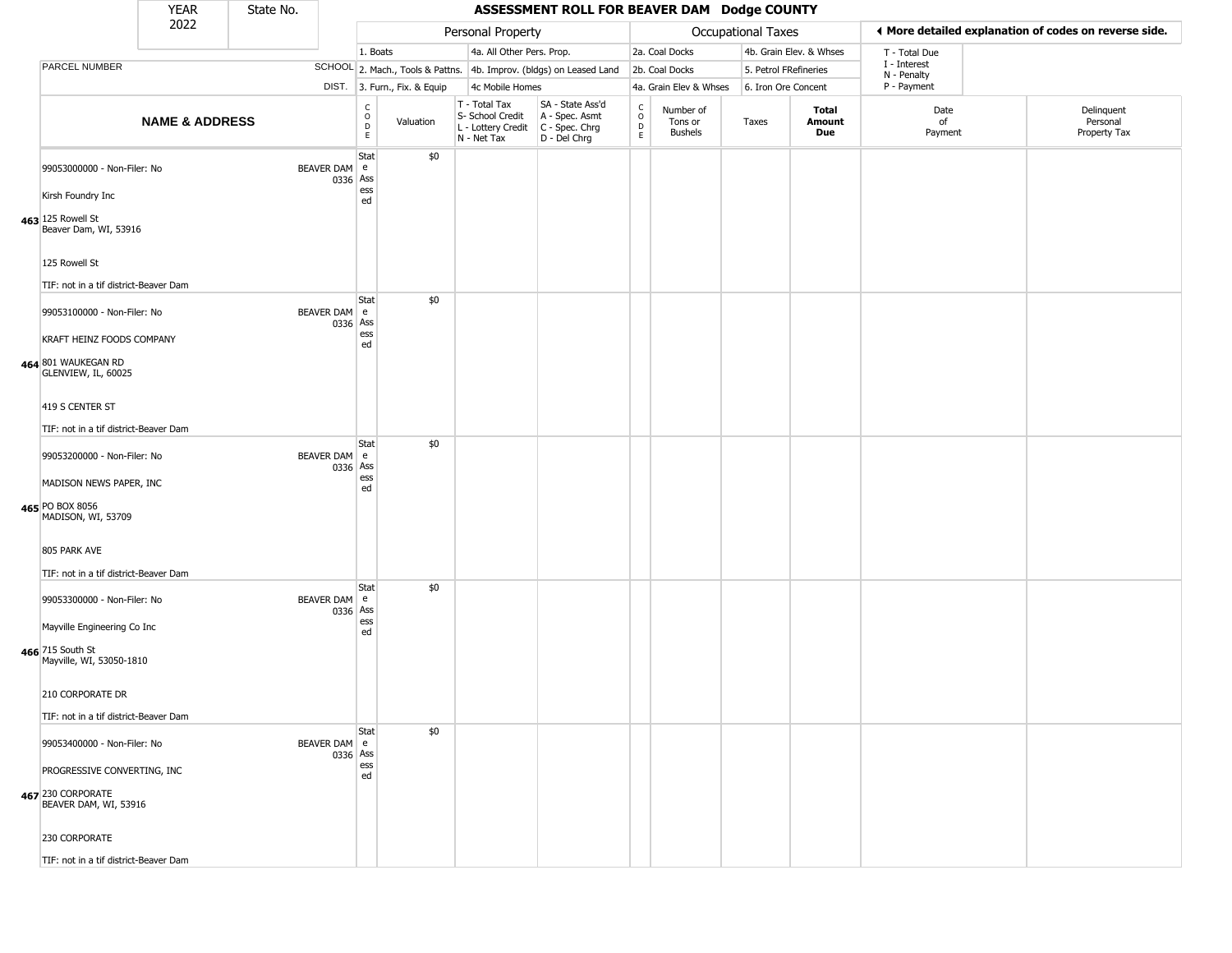|                                                                                                                             | <b>YEAR</b>               | State No. |                          | ASSESSMENT ROLL FOR BEAVER DAM Dodge COUNTY    |                              |                                                                        |                                                                      |                                        |                                        |                       |                         |                             |                                                       |
|-----------------------------------------------------------------------------------------------------------------------------|---------------------------|-----------|--------------------------|------------------------------------------------|------------------------------|------------------------------------------------------------------------|----------------------------------------------------------------------|----------------------------------------|----------------------------------------|-----------------------|-------------------------|-----------------------------|-------------------------------------------------------|
|                                                                                                                             | 2022                      |           |                          |                                                |                              | Personal Property                                                      |                                                                      |                                        |                                        | Occupational Taxes    |                         |                             | ♦ More detailed explanation of codes on reverse side. |
|                                                                                                                             |                           |           |                          | 1. Boats                                       |                              | 4a. All Other Pers. Prop.                                              |                                                                      |                                        | 2a. Coal Docks                         |                       | 4b. Grain Elev. & Whses | T - Total Due               |                                                       |
| PARCEL NUMBER                                                                                                               |                           |           |                          |                                                |                              |                                                                        | SCHOOL 2. Mach., Tools & Pattns. 4b. Improv. (bldgs) on Leased Land  |                                        | 2b. Coal Docks                         | 5. Petrol FRefineries |                         | I - Interest<br>N - Penalty |                                                       |
|                                                                                                                             |                           |           |                          |                                                | DIST. 3. Furn., Fix. & Equip | 4c Mobile Homes                                                        |                                                                      |                                        | 4a. Grain Elev & Whses                 | 6. Iron Ore Concent   |                         | P - Payment                 |                                                       |
|                                                                                                                             | <b>NAME &amp; ADDRESS</b> |           |                          | C<br>$\mathsf O$<br>$\mathsf D$<br>$\mathsf E$ | Valuation                    | T - Total Tax<br>S- School Credit<br>L - Lottery Credit<br>N - Net Tax | SA - State Ass'd<br>A - Spec. Asmt<br>C - Spec. Chrg<br>D - Del Chrg | $\rm_{o}^{\rm c}$<br>$\mathsf{D}$<br>E | Number of<br>Tons or<br><b>Bushels</b> | Taxes                 | Total<br>Amount<br>Due  | Date<br>of<br>Payment       | Delinquent<br>Personal<br>Property Tax                |
| 99053600000 - Non-Filer: No<br>OUT OF THE BLUE FINISHING SOLUTIONS, INC<br>468 950 GREEN VALLEY RD<br>BEAVER DAM, WI, 53916 |                           |           | BEAVER DAM e<br>0336 Ass | Stat<br>ess<br>ed                              | \$0                          |                                                                        |                                                                      |                                        |                                        |                       |                         |                             |                                                       |
| 950 GREEN VALLEY RD<br>TIF: not in a tif district-Beaver Dam                                                                |                           |           |                          |                                                |                              |                                                                        |                                                                      |                                        |                                        |                       |                         |                             |                                                       |
| 99053800800 - Non-Filer: No<br>SPECIALTY ROLLED METALS<br>469 112 Mary Ann Rd<br>Beaver Dam, WI, 53916                      |                           |           | BEAVER DAM e<br>0336 Ass | <b>Stat</b><br>ess<br>ed                       | \$0                          |                                                                        |                                                                      |                                        |                                        |                       |                         |                             |                                                       |
| 112 Mary Ann Rd<br>TIF: not in a tif district-Beaver Dam                                                                    |                           |           |                          | Stat                                           | \$0                          |                                                                        |                                                                      |                                        |                                        |                       |                         |                             |                                                       |
| 99053800900 - Non-Filer: No<br>SUPREME MFG, INC<br>470 151 INDUSTRIAL DR BLDG C SOUTH<br>BEAVER DAM, WI, 53916              |                           |           | BEAVER DAM e<br>0336 Ass | ess<br>ed                                      |                              |                                                                        |                                                                      |                                        |                                        |                       |                         |                             |                                                       |
| 151 INDUSTRIAL DR BLDG C SOUTH<br>TIF: not in a tif district-Beaver Dam                                                     |                           |           |                          |                                                |                              |                                                                        |                                                                      |                                        |                                        |                       |                         |                             |                                                       |
| 99054000250 - Non-Filer: No<br>METALCRAFT OF MAYVILLE, INC<br>471 2020 N SPRING ST                                          |                           |           | BEAVER DAM e<br>0336 Ass | Stat<br>ess<br>ed                              | \$0                          |                                                                        |                                                                      |                                        |                                        |                       |                         |                             |                                                       |
| Beaver Dam, WI, 53916<br>2020 N SPRING ST<br>TIF: not in a tif district-Beaver Dam                                          |                           |           |                          |                                                |                              |                                                                        |                                                                      |                                        |                                        |                       |                         |                             |                                                       |
| 99054300000 - Non-Filer: No                                                                                                 |                           |           | BEAVER DAM e<br>0336 Ass | Stat                                           | \$0                          |                                                                        |                                                                      |                                        |                                        |                       |                         |                             |                                                       |
| RICHELIEU FOODS INC<br>472 94 BILL MCCOLLUM WAY<br>Beaver Dam, WI, 53916                                                    |                           |           |                          | ess<br>ed                                      |                              |                                                                        |                                                                      |                                        |                                        |                       |                         |                             |                                                       |
| 121 INDUSTRIAL DR                                                                                                           |                           |           |                          |                                                |                              |                                                                        |                                                                      |                                        |                                        |                       |                         |                             |                                                       |
| TIF: not in a tif district-Beaver Dam                                                                                       |                           |           |                          |                                                |                              |                                                                        |                                                                      |                                        |                                        |                       |                         |                             |                                                       |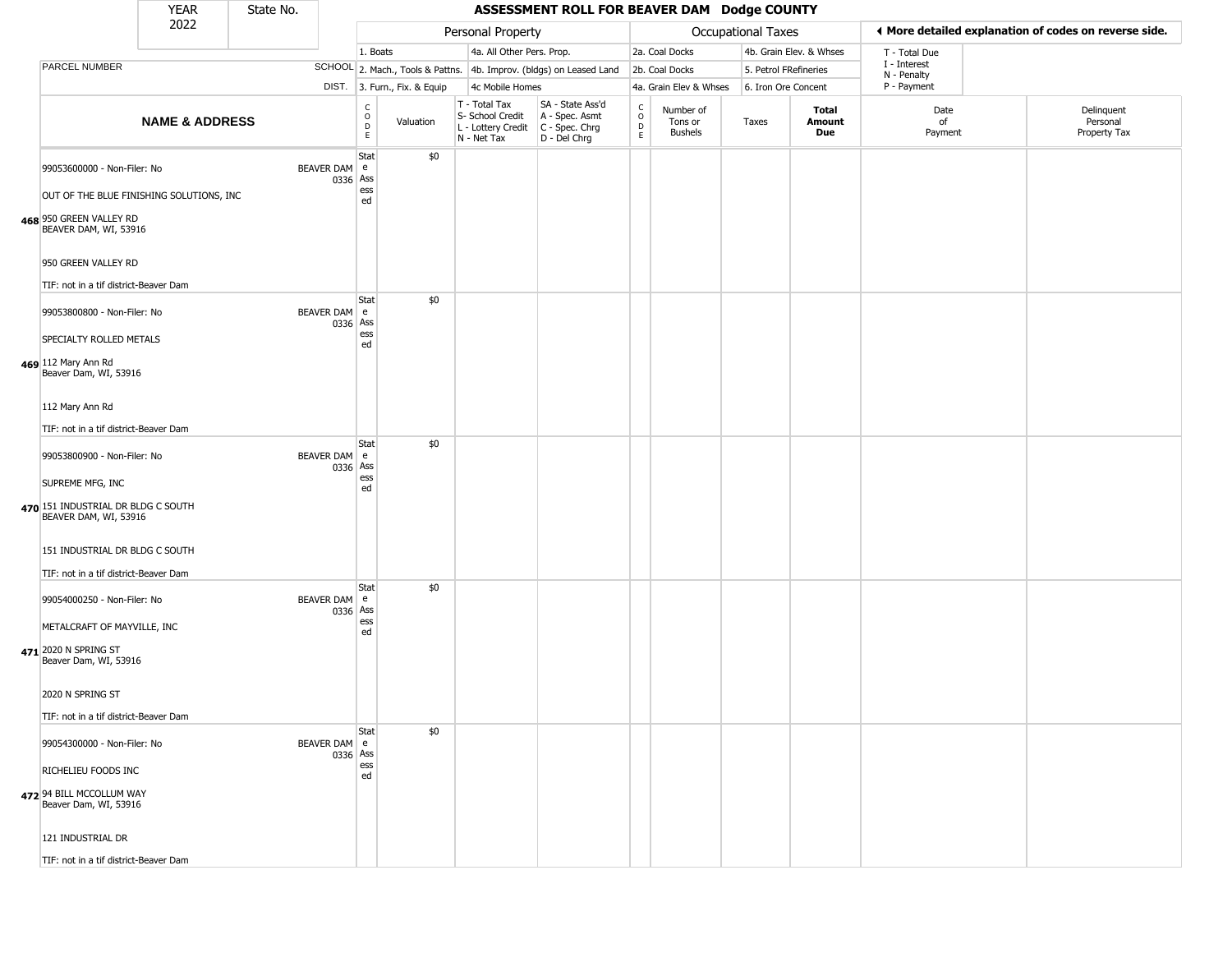|                                                                        | <b>YEAR</b>               | State No.     |                          |                              |               |                                                                        | ASSESSMENT ROLL FOR BEAVER DAM Dodge COUNTY                          |                                        |                                        |       |                         |                             |                                                       |
|------------------------------------------------------------------------|---------------------------|---------------|--------------------------|------------------------------|---------------|------------------------------------------------------------------------|----------------------------------------------------------------------|----------------------------------------|----------------------------------------|-------|-------------------------|-----------------------------|-------------------------------------------------------|
|                                                                        | 2022                      |               |                          |                              |               | Personal Property                                                      |                                                                      |                                        | Occupational Taxes                     |       |                         |                             | 4 More detailed explanation of codes on reverse side. |
|                                                                        |                           |               |                          | 1. Boats                     |               | 4a. All Other Pers. Prop.                                              |                                                                      |                                        | 2a. Coal Docks                         |       | 4b. Grain Elev. & Whses | T - Total Due               |                                                       |
| PARCEL NUMBER                                                          |                           |               |                          |                              |               |                                                                        | SCHOOL 2. Mach., Tools & Pattns. 4b. Improv. (bldgs) on Leased Land  |                                        | 2b. Coal Docks                         |       | 5. Petrol FRefineries   | I - Interest<br>N - Penalty |                                                       |
|                                                                        |                           |               |                          | DIST. 3. Furn., Fix. & Equip |               |                                                                        | 4c Mobile Homes                                                      |                                        | 4a. Grain Elev & Whses                 |       | 6. Iron Ore Concent     | P - Payment                 |                                                       |
|                                                                        | <b>NAME &amp; ADDRESS</b> |               |                          | C<br>$\circ$<br>D<br>E       | Valuation     | T - Total Tax<br>S- School Credit<br>L - Lottery Credit<br>N - Net Tax | SA - State Ass'd<br>A - Spec. Asmt<br>C - Spec. Chrg<br>D - Del Chrg | $_{\rm o}^{\rm c}$<br>$\mathsf D$<br>E | Number of<br>Tons or<br><b>Bushels</b> | Taxes | Total<br>Amount<br>Due  | Date<br>of<br>Payment       | Delinquent<br>Personal<br>Property Tax                |
| 99054300001 - Non-Filer: No<br>RICHELIEU FOODS INC                     |                           |               | BEAVER DAM e<br>0336     | Stat<br>Ass<br>ess<br>ed     | \$0           |                                                                        |                                                                      |                                        |                                        |       |                         |                             |                                                       |
| 473 94 BILL MCCOLLUM WAY<br>Beaver Dam, WI, 53916<br>151 INDUSTRIAL DR |                           |               |                          |                              |               |                                                                        |                                                                      |                                        |                                        |       |                         |                             |                                                       |
|                                                                        |                           |               |                          |                              |               |                                                                        |                                                                      |                                        |                                        |       |                         |                             |                                                       |
| TIF: not in a tif district-Beaver Dam                                  |                           |               |                          | Stat                         | \$0           |                                                                        |                                                                      |                                        |                                        |       |                         |                             |                                                       |
| 99054300003 - Non-Filer: No<br>RICHELIEU FOODS INC                     |                           |               | BEAVER DAM e<br>0336 Ass | ess                          |               |                                                                        |                                                                      |                                        |                                        |       |                         |                             |                                                       |
| 474 94 BILL MCCOLLUM WAY<br>Beaver Dam, WI, 53916                      |                           |               |                          | ed                           |               |                                                                        |                                                                      |                                        |                                        |       |                         |                             |                                                       |
| 94 BILL MCCOLLUM WAY                                                   |                           |               |                          |                              |               |                                                                        |                                                                      |                                        |                                        |       |                         |                             |                                                       |
| TIF: not in a tif district-Beaver Dam                                  |                           |               |                          | Stat                         | \$0           |                                                                        |                                                                      |                                        |                                        |       |                         |                             |                                                       |
| 99054300004 - Non-Filer: No                                            |                           |               | BEAVER DAM e<br>0336 Ass |                              |               |                                                                        |                                                                      |                                        |                                        |       |                         |                             |                                                       |
| RICHELIEU FOODS INC                                                    |                           |               |                          | ess<br>ed                    |               |                                                                        |                                                                      |                                        |                                        |       |                         |                             |                                                       |
| 475 94 BILL MCCOLLUM WAY<br>BEAVER DAM, WI, 53916                      |                           |               |                          |                              |               |                                                                        |                                                                      |                                        |                                        |       |                         |                             |                                                       |
| 1405 N SPRING ST                                                       |                           |               |                          |                              |               |                                                                        |                                                                      |                                        |                                        |       |                         |                             |                                                       |
| TIF: not in a tif district-Beaver Dam                                  |                           |               |                          |                              |               |                                                                        |                                                                      |                                        |                                        |       |                         |                             |                                                       |
| NO. OF PARCELS 475                                                     |                           | <b>TOTALS</b> | ▶                        |                              | 38,393,400.00 |                                                                        |                                                                      |                                        |                                        |       |                         |                             |                                                       |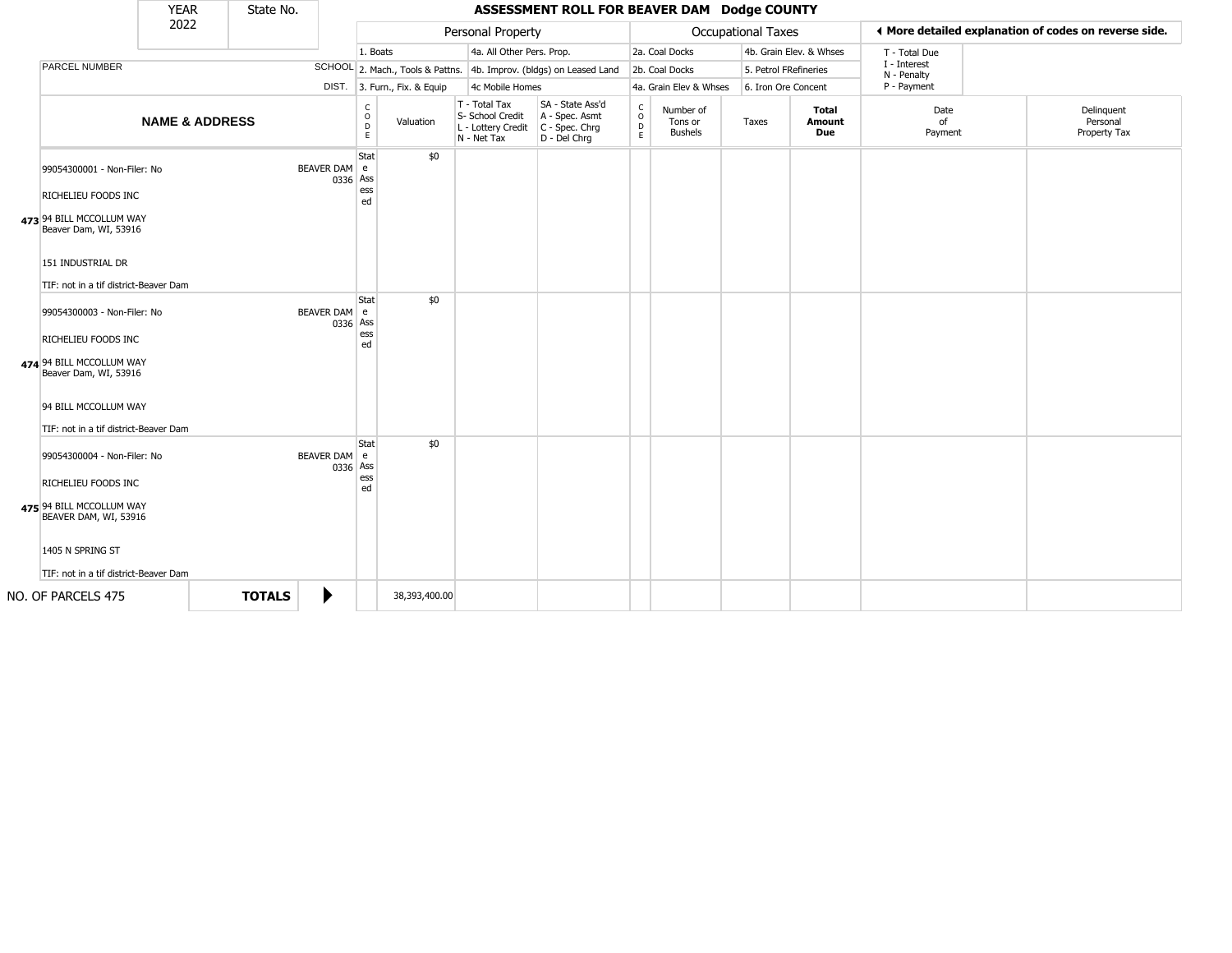| <b>Class</b>          | <b>Total PP Records   Total Valuation</b> |              |
|-----------------------|-------------------------------------------|--------------|
| <b>Exempt</b>         | 15                                        | \$0          |
| No Value              | 3                                         | \$0          |
| P <sub>0</sub> 3      | 403                                       | \$19,061,500 |
| P4A                   | 273                                       | \$3,131,900  |
| P4B                   | 1                                         | \$16,200,000 |
| <b>State Assessed</b> | 28                                        | \$0          |
| Total:                | 475                                       | \$38393400   |

## **Municipality Totals by Class Municipality Totals - By County and Class**

| County | <b>Class</b>          | <b>Total PP Records   Total Valuation</b> |              |
|--------|-----------------------|-------------------------------------------|--------------|
| Dodge  | <b>Exempt</b>         | 15                                        | \$0          |
|        | No Value              | 3                                         | \$0          |
|        | P <sub>0</sub> 3      | 403                                       | \$19,061,500 |
|        | P <sub>4</sub> A      | 273                                       | \$3,131,900  |
|        | P <sub>4</sub> B      | 1                                         | \$16,200,000 |
|        | <b>State Assessed</b> | 28                                        | \$0          |
|        | Total:                | 475                                       | \$38,393,400 |
| Total: |                       | 475                                       | \$38,393,400 |

## **Municipality Totals - By County, TIF, Class**

| County | <b>TIF District</b> | <b>Class</b>          | <b>Total PP Records   Total Valuation</b> |              |
|--------|---------------------|-----------------------|-------------------------------------------|--------------|
| Dodge  |                     | <b>Exempt</b>         | 15                                        | \$0          |
|        |                     | No Value              | 3                                         | \$0          |
|        |                     | <b>P03</b>            | 403                                       | \$19,061,500 |
|        |                     | P <sub>4</sub> A      | 273                                       | \$3,131,900  |
|        |                     | P <sub>4</sub> B      | 1                                         | \$16,200,000 |
|        |                     | <b>State Assessed</b> | 28                                        | \$0          |
|        |                     | Total:                | 475                                       | \$38,393,400 |
|        | Total:              |                       | 475                                       | \$38,393,400 |
| Total: |                     |                       | 475                                       | \$38,393,400 |

## **Municipality Totals - By County, School District, Class**

| County | <b>School District1</b> | <b>Class</b>     | <b>Total PP Records   Total Valuation</b> |              |
|--------|-------------------------|------------------|-------------------------------------------|--------------|
| Dodge  | <b>BEAVER DAM</b>       | Exempt           | 15                                        | \$0          |
|        |                         | No Value         | 3                                         | \$0          |
|        |                         | <b>P03</b>       | 403                                       | \$19,061,500 |
|        |                         | P <sub>4</sub> A | 273                                       | \$3,131,900  |
|        |                         | P <sub>4</sub> B | 1                                         | \$16,200,000 |